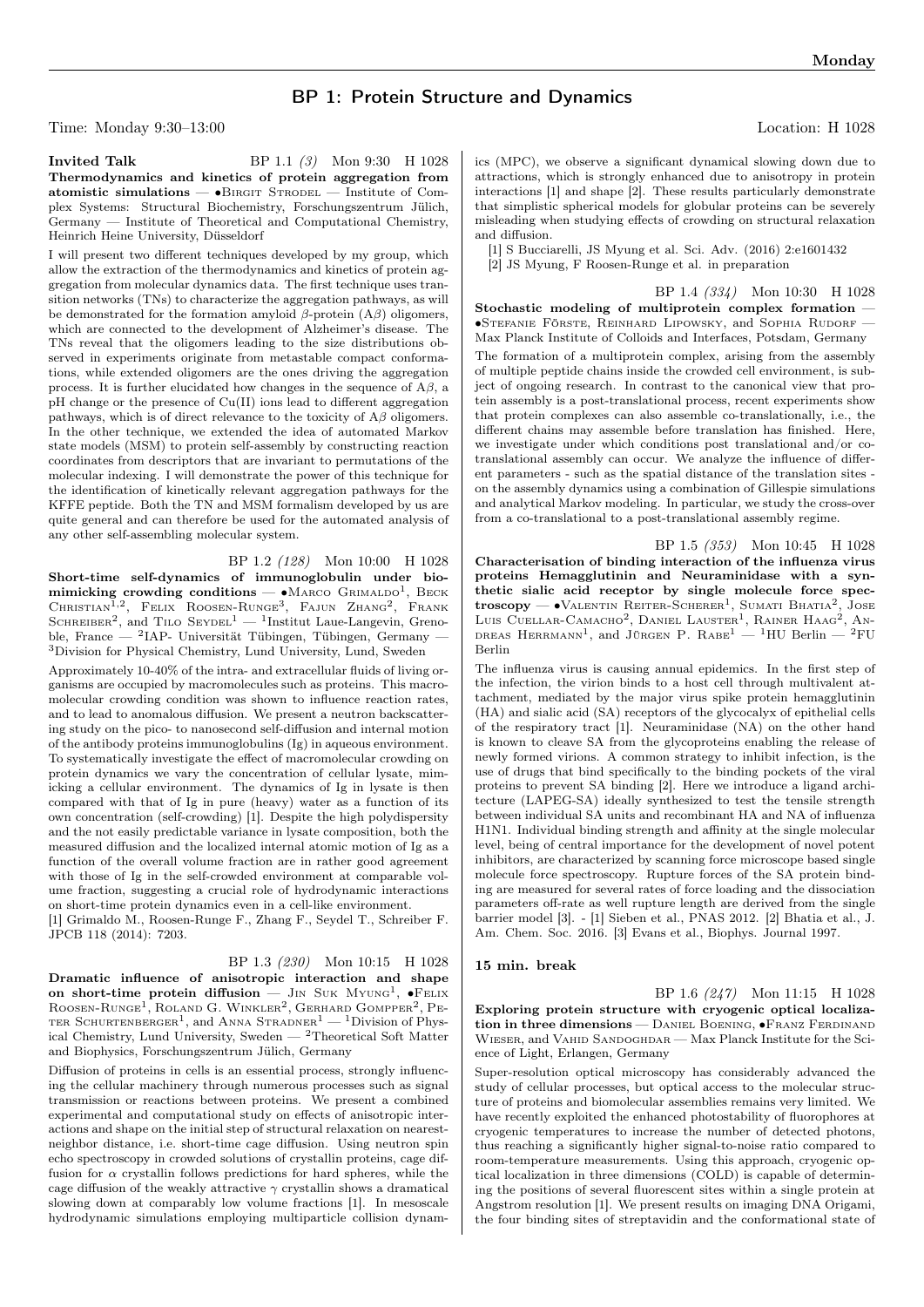the Per-ARNT-Sim domain of the histidine kinase CitA. With its high spatial resolution COLD opens new possibilities for obtaining quantitative structure information from small to medium sized biomolecules and for correlative measurements with established imaging methods.

[1] S. Weisenburger et al., Nature Methods 14, 141-144 (2017).

# BP 1.7 (358) Mon 11:30 H 1028

The relevance of conformational entropy for ligand-protein interactions: The case of biotin and streptavidin —  $\bullet$ Mona SARTER $^{1,2}$ , Andreas Stadler<sup>1</sup>, Doreen Niether<sup>1</sup>, Bernd König<sup>1</sup>, SIMONE WIEGAND<sup>1,3</sup>, JÖRG FITTER<sup>1,2</sup>, MICHAELA ZAMPONI<sup>1</sup>,<br>WIEBKE LOHSTROH<sup>4</sup>, and NIINA JALARVO<sup>5</sup> — <sup>1</sup>FZJ Jülich — <sup>2</sup>RWTH Aachen — <sup>3</sup>Universität zu Köln — <sup>4</sup>TUM München — <sup>5</sup>SNS Oak Ridge

Molecular dynamics play a vital role for the biological function of proteins. For protein ligand interactions changes of conformational entropy of the protein and the hydration layer are relevant for the binding process. In an experimental study we investigated the relevance of conformational entropy for the binding of biotin to the protein streptavidin. In order to investigate the proteins conformational entropy and dynamics quasi elastic neutron scattering (QENS) was used, for the protein and hydration layer isothermal titration caliometry (ITC) was used and for the hydration layer thermodiffusion (TDFRS) was used.

QENS results show that the conformational entropy of streptavidin is reduced upon biotin binding, while ITC results show that the conformational entropy of the hydration layer increases upon biotin binding. TDFRS results also indicate an increased entropy of the hydration layer. This leads to the conclusion that the hydration layer plays an important role in stabilising the binding of biotin to streptavidin. The internal streptavidin dynamics before and after biotin binding were compared. This showed that the flexibility of streptavidin is greatly reduced upon biotin binding leading to the complex being more rigid.

# BP 1.8 (371) Mon 11:45 H 1028

Hydration behaviour of collagen —  $\bullet$ Phillip Loche<sup>1</sup>, Lise THORNFELDT HANSEN<sup>1</sup>, LORENA RUIZ<sup>2</sup>, JAN DALDROP<sup>1</sup>, ALEXAN-DER SCHLAICH<sup>1</sup>, EMANUEL SCHNECK<sup>2</sup>, LUCA BERTINETTI<sup>2</sup>, KERSTIN<br>G. Blank<sup>2</sup>, and ROLAND R. NETZ<sup>1</sup> — <sup>1</sup>Department of Physics, Freie Universität Berlin, Arnimallee 14, 14195 Berlin, Germany — <sup>2</sup>Max Planck Institute of Colloids and Interfaces, Am Mühlenberg, 1 OT Golm, Germany

Collagen is a key protein in the extraceullar matrix of connective tissues such as bones, skin, cartilage, tendons and muscles. Materials such as leather or parchment are known to shrink upon dehydration. An important component in these materials is collagen. The fact that water has an effect on the properties of collagen is well known, but the reasons for this are not. Here we use classical molecular dynamics simulations to obtain insights into the structure and behaviour of collagen. By comparison with x-ray scattering experiments, we show that the choice of the forcefield used in simulations is crucial to reproduce correct hydration effects. From our simulations we reproduce the experimental scattering intensities as well a experimental osmotic pressures. We also calculate the energetic and entropic contributions to the osmotic pressure for different collagen types.

## BP 1.9 (372) Mon 12:00 H 1028 Protein assemblies of hGBP1 studied with Time Resolved-Small Angle Scattering  $\bullet$ CHARLOTTE LORENZ and AN-DREAS STADLER — Jülich Centre for Neutron Science (JCNS-1), Forschungszentrum Jülich

The human Guanylate Binding Protein 1 belongs to the family of dynamin-like proteins and is activated by addition of nucleotides which lead to protein oligomerization and stimulated GTPase activity. Standard protein expression and purification from bacterial E.coli cells leads to hGBP1 without the posttranslational attachment of farnesyl. With an integrative approach using analytical ultracentrifugation (AUC), dynamic light scattering (DLS) and on-line size exclusion chromatography (SEC-SAXS) we investigated intermediate states during the hydrolysis cycle of hGBP1. We were able to show that farnesylation prevents hGBP1 in the inactive monomeric form in nucleotide free solution, whereas the unmodified hGBP1 (nf-hGBP1) consists of monomers and dimers in nucleotide free solution. Furthermore, the nfhGBP1 assembles to mostly dimers and tetramers after nucleotide induction. Contrary, the farnesylated hGBP1 assembles after nucleotide addition to large macromolecular structures. The polymer growth and composition is analyzed in solution using time resolved SAXS (TR-

SAXS). This study shows the importance of posttranslational modifications regarding the signaling regulation and controlled growth of macromolecular complexes.

BP 1.10 (389) Mon 12:15 H 1028 High spatial and temporal resolution study of biological processes in a live cell via interferometric scattering  $microscopy$  (iSCAT).  $-$  RICHARD TAYLOR<sup>1</sup>, REZA GHOLAMI<sup>1</sup>, VERENA RAUSCHENBERGER<sup>2</sup>,  $\bullet$ Anna Kashkanova<sup>1</sup>, Alexandra SCHAMBONY<sup>2</sup>, and VAHID SANDOGHDAR<sup>1</sup> — <sup>1</sup>Max Planck Institute for the Science of Light, Erlangen, 91058, Germany — <sup>2</sup>Developmental Biology Unit, Friedrich-Alexander University Erlangen-Nuremberg, Erlangen, 91058, Germany

Transmembrane proteins on a live cell exhibit a variety of dynamic behaviors, such as diffusion on the cell membrane, transport into the cell and trafficking along filaments. Those processes have been studied using standard technologies, however real-time visualization with nanoscopic resolution is a challenge, with fluorescent microscopy as the primary workhorse.

However, fluorescent microscopy has a critical limitation: fluorophores emit a limited number of photons in their lifetime, which limits spatial and temporal resolution, and the observation time. Interferometric scattering microscopy (iSCAT), uses gold nanoparticles in place of fluorophores. The scattered light is imaged interferometrically and the measurement can be performed indefinitely with spatial (temporal) resolution of several nanometers (microseconds).

We present an experiment in which the epidermal growth factor receptor (EGFR) protein in a live HeLa cell was labeled with a 50 nm gold nanoparticle and its life cycle observed. Our precise 3D information provides exciting new insights into the dynamics of the receptor.

BP 1.11 (406) Mon 12:30 H 1028 Validation of reaction coordinates describing protein functional motion: combining equilibrium and non-equilibrium MD methods — ∙Matthias Ernst, Steffen Wolf, and Gerhard Stock — Biomolecular Dynamics, University of Freiburg

Finding low-dimensional reaction coordinates that concisely describe mechanistic details of protein motion is a fundamental and crucial step to understand (and, at a later stage, to manipulate) protein dynamics. Statistical methods like Principal Component Analysis are often used and well understood, but usually not able to causally disentangle local rearrangements that drive some motion and others that are merely correlated or follow it. In my presentation, I will outline a strategy to combine non-equilibrium methods with equilibrium results to challenge and validate reaction coordinates: we use Targeted MD[1] as "molecular tweezer" to induce local rearrangements and explain causal relations between and the overall functional motion. Investigating the prominent PacMan-like hinge-bending motion of T4 Lysozyme, with 2600 atoms a rather small but extensively studied protein, we could show[2] that a so far unrecognized reorientation of actually one single side chain acts as a lock to stabilize and distinguish the open from the closed state and is the cause of the rather long ( $\approx 10 \mu s$ ) timescale. We propose and verify a 4-state model for the hinge-bending motion of T4 Lysozyme, which is supported by mutation studies and higher temperature runs.

[1] J.Schlitter, M.Engels, P.Krüger, J.Mol Graph. 1994, 12, 84. [2]M.Ernst,S.Wolf,G.Stock,J.Chem.Theory Comput.2017,13(10),5076.

BP 1.12 (121) Mon 12:45 H 1028 Elucidation of light-induced structural changes of

aureochrome and its recovery kinetics by small-angle X-ray scattering — •SASKIA BANNISTER, ELENA HERMAN, THOMAS HELLweg, and TILMAN KOTTKE — Bielefeld University, Germany

Aureochromes function as blue-light-regulated transcription factors in algae. Their basic region leucine zipper (bZIP) effector domain binds DNA specifically while a light-, oxygen-, or voltage-sensitive (LOV) domain acts as the sensor. Due to the inversed arrangement of sensor and effector, aureochromes are interesting for studying their mechanism and for the engineering of new optogenetic tools.

By applying small-angle X-ray scattering (SAXS) we pursue two main targets, namely the elucidation of light-induced structural changes of the receptor in solution and the analysis of the recovery kinetics from its light state back to its dark state. However, SAXS on photoreceptors is challenging. First, dark conditions need to be absolutely strict to avoid conversion of the highly sensitive receptor. Second, the analysis under illumination needs to ensure full conversion. Therefore we have established SAXS experiments under rigorous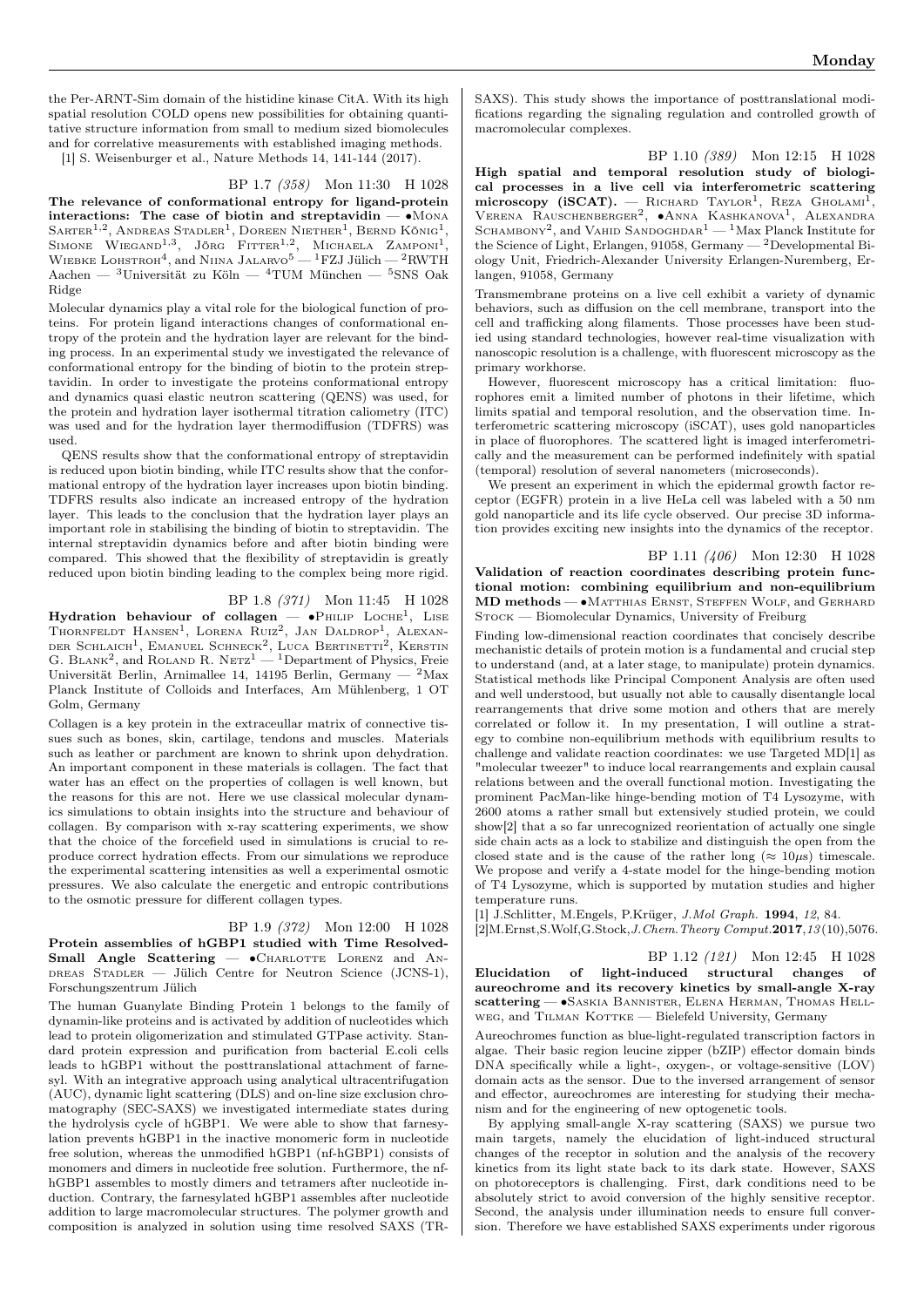control of light. Here, we reveal light-induced structural changes of the photoreceptor and its recovery kinetics.

Banerjee, A., Herman, E., Serif, M., Maestre-Reyna, M., Hepp, S.,

# BP 2: Biomaterials and Biopolymers (joint session BP/CPP)

Acids Res. 44(12), 5957-5970.

Time: Monday 9:30–13:00 Location: H 1058

BP 2.1 (189) Mon 9:30 H 1058 PFG-NMR studies of ATP diffusion in PEG-DA hydrogels and aqueous solutions of PEG-DA polymers — • GÜNTER  $M$ AJER<sup>1</sup> and ALEXANDER SOUTHAN<sup>2</sup> — <sup>1</sup>MPI für Intelligente Systeme, Heisenbergstr. 3, 70569 Stuttgart, Germany — <sup>2</sup>Institut für Grenzflächenverfahrenstechnik und Plasmatechnologie IGVP, Universität Stuttgart, Nobelstraße 12, 70569 Stuttgart, Germany

Adenosine triphosphate (ATP) is the major carrier of chemical energy in cells. The diffusion of ATP in hydrogels, which have a structural resemblance to the natural extracellular matrix, is therefore of great importance for understanding many biological processes. A powerful tool to determine the diffusion coefficients of ATP and other solutes directly, i.e. without the need for a fluorescent label and independent of any diffusion-model assumptions, is pulsed field gradient nuclear magnetic resonance (PFG-NMR). We present precise PFG-NMR measurements of ATP diffusion in PEG-DA hydrogels of various mesh sizes as well as in aqueous solutions of PEG-DA polymers, which are not cross-linked to a three-dimensional network. A major result of this work is that the diffusion coefficients are determined by the polymer volume fraction only, regardless of whether the polymers are crosslinked or not. Obviously, the ATP diffusion takes place only in the aqueous regions of the systems, with the volume fraction of the polymers, including a solvating water layer, being blocked for the ATP molecules. This modified obstruction model is most appropriate to correctly describe ATP diffusion in PEG-DA hydrogels.

## BP 2.2 (96) Mon 9:45 H 1058

Ion and Molecule Transport Bulk and in Nanopores - a NMR study — •SARAH SCHNEIDER and MICHAEL VOGEL — TU Darmstadt Institut fuer Festkoerperphysik, Darmstadt, Germany

We analyze ion and molecule transport in aqueous salt solutions confined to nanopores as part of a project that aims to develop a new generation of nanosensors by combining biological and synthetic nanopores. While being highly selective and sensitive, biological ion channels lack the robustness for technological applications. Contrarily silica pores are well-proven in industrial and clinical environments, but possess inferior capabilities, e.g. no selectivity. A hybrid system would combine the favorable properties of both fields.

To optimize such pores, it is of strong interest to understand the influence of the confinement on the T-dependent ion and molecule transport inside. We vary the pore parameters systematically and study their effects on the dynamics by NMR. Using  ${}^{1}H$  and  ${}^{2}H$  NMR we can selectively investigate water dynamics whereas <sup>7</sup>Li and <sup>23</sup>Na NMR analyze the local and long-range dynamics of ionic species. Analyzing the local ion and water dynamics reveals a slowdown with increasing salt concentration, which may differ in bulk and confinement due to altered prospensity for crystallization. At a given concentration there is a slowdown in confinement with more heterogenious dynamics. Both can be explained by a slower layer at the pore walls and bulk-like dynamics in the pore center. Field-gradient NMR is applied to measure self-diffusion. The extent of the effect and the relation between shortand long-range dynamics depend on the confinement properties.

# BP 2.3 (286) Mon 10:00 H 1058

Fluoridation of hydroxyapatite - time dependence and protective properties —  $\bullet$ Thomas Faidt<sup>1</sup>, Andreas Friedrichs<sup>1</sup>, CHRISTIAN ZEITZ<sup>1</sup>, SAMUEL GRANDTHYLL<sup>1</sup>, MICHAEL HANS<sup>2</sup>, Matthias Hannig<sup>3</sup>, Frank Müller<sup>1</sup>, and Karin Jacobs<sup>1</sup> -<sup>1</sup>Experimental Physics, Saarland University, Saarbrücken, Germany  $^2\mbox{Functional Materials},$  Saarland University, Saarbrücken, Germany  $-$ <sup>3</sup>Clinic of Operative Dentistry, Periodontology and Preventive Dentistry, Saarland University Hospital, Homburg, Germany

The application of fluoride containing products to protect tooth enamel from caries is daily practice for many decades. However, to this day little is known about the time dependence of fluoride uptake in hydroxyapatite (HAP) which is the mineral component of human enamel.

In our study, we used highly dense HAP pellet samples as a model system for the crystallites of tooth enamel. To investigate the time dependence of the fluoride uptake, samples were exposed to a fluoride solution (NaF, 500 ppm) for different times. XPS depth profiling revealed a saturation behavior both for the overall amount of fluoride taken up by the sample and for the thickness of the formed fluoridated layer. We found that the maximum thickness of the fluoridated layer is about 13 nm. To explore the efficacy of such an ultrathin layer as a protective shield against acid attacks, we used AFM to determine the etching rates of untreated and fluoridated HAP samples. In spite of very low fluoride concentrations in the fluoridated samples, our results show a strong reduction of the etching rate after fluoride treatment.

Pokorny, R., Kroth, P. G., Essen, L.-O., Kottke, T. (2016), Nucleic

BP 2.4 (92) Mon 10:15 H 1058 Flexoelectricity in bones —  $\bullet$ FABIAN VASQUEZ-SANCHO<sup>1,2</sup>, AMIR ABDOLLAHI<sup>3</sup>, DRAGAN DAMJANOVIC<sup>4</sup>, and GUSTAU CATALAN<sup>1,5</sup> — <sup>1</sup> Institut Catala de Nanociencia i Nanotecnologia, Barcelona, Catalunya — <sup>2</sup>CICIMA, Universidad de Costa Rica, San Jose, Costa Rica — <sup>3</sup>Laboratori de Calcul Numeric, Universitat Politecnica de Catalunya, Barcelona, Catalunya — <sup>4</sup>Ecole Politechnique Federale de Lausanne (EPFL), Lausanne, Switzerland — <sup>5</sup> Institut Catala de Recerca i Estudis Avançats (ICREA), Barcelona, Catalunya

Bones have been known to generate electricity under pressure since Fukada and Yasuda's seminal measurement of bone piezoelectricity in 1957. This piezoelectricity is thought to be essential for bone's self-repair and remodelling properties, and its origin is attributed to the piezoelectricity of collagen (the main structural protein of bones). However, since the discovery of flexoelectricity, it is known that strain gradients can also generate voltages in materials of any symmetry. Here we have detected and quantified the flexoelectricity of bone and bone mineral (hydroxyapatite), and determined that flexoelectricity can account for bone's electrical response to inhomogeneous deformations. In addition, we have used the flexoelectric coefficient of hydroxyapatite to calculate the (flexo)electric fields generated by cracks in bone mineral. Crack-generated electricity has been found to be large enough to be able to induce osteocyte apoptosis and thus initiate the crack-healing process, indicating a central role of flexoelectricity in bone damage repair and remodelling.

**Invited Talk** BP 2.5 (17) Mon 10:30 H 1058 Light-based tools for investigating cell-ECM and cell-cell interactions — ∙Aranzazu del Campo — INM-Leibniz Institute for New Materials, Campus D2 2, 66123 Saarbrücken, Germany

Cells are able to sense and respond to biochemical and mechanical signals of their microenvironment. Despite impressive progress in the field of mechanotransduction, we still lack precise biophysical tools to dynamically regulate receptors and forces at the cell-ECM and cellcell interfaces at molecular scale. In this context, novel tools based on phototriggers, light-driven molecular motors and optogenetics will be presented.

## 15 min. break

BP 2.6 (329) Mon 11:15 H 1058 Quantitative Prediction of Multivalent Ligand-Receptor Binding Affinities for Influenza, Cholera and Anthrax Inhibition — •SUSANNE LIESE<sup>1,2</sup> and ROLAND R. NETZ<sup>1</sup> — <sup>1</sup>Freie Universität Berlin, Fachbereich Physik — <sup>2</sup>University of Oslo, Department of Mathematics

Multivalency achieves strong, yet reversible binding by the simultaneous formation of multiple weak bonds. It is a key interaction principle in biology and promising for the synthesis of high-affinity inhibitors of pathogens. We present a model for the binding affinity of synthetic multivalent ligands onto multivalent receptors consisting of n receptor units arranged on a regular polygon. Ligands consist of a rigid polygonal core to which monovalent ligand units are attached via flexible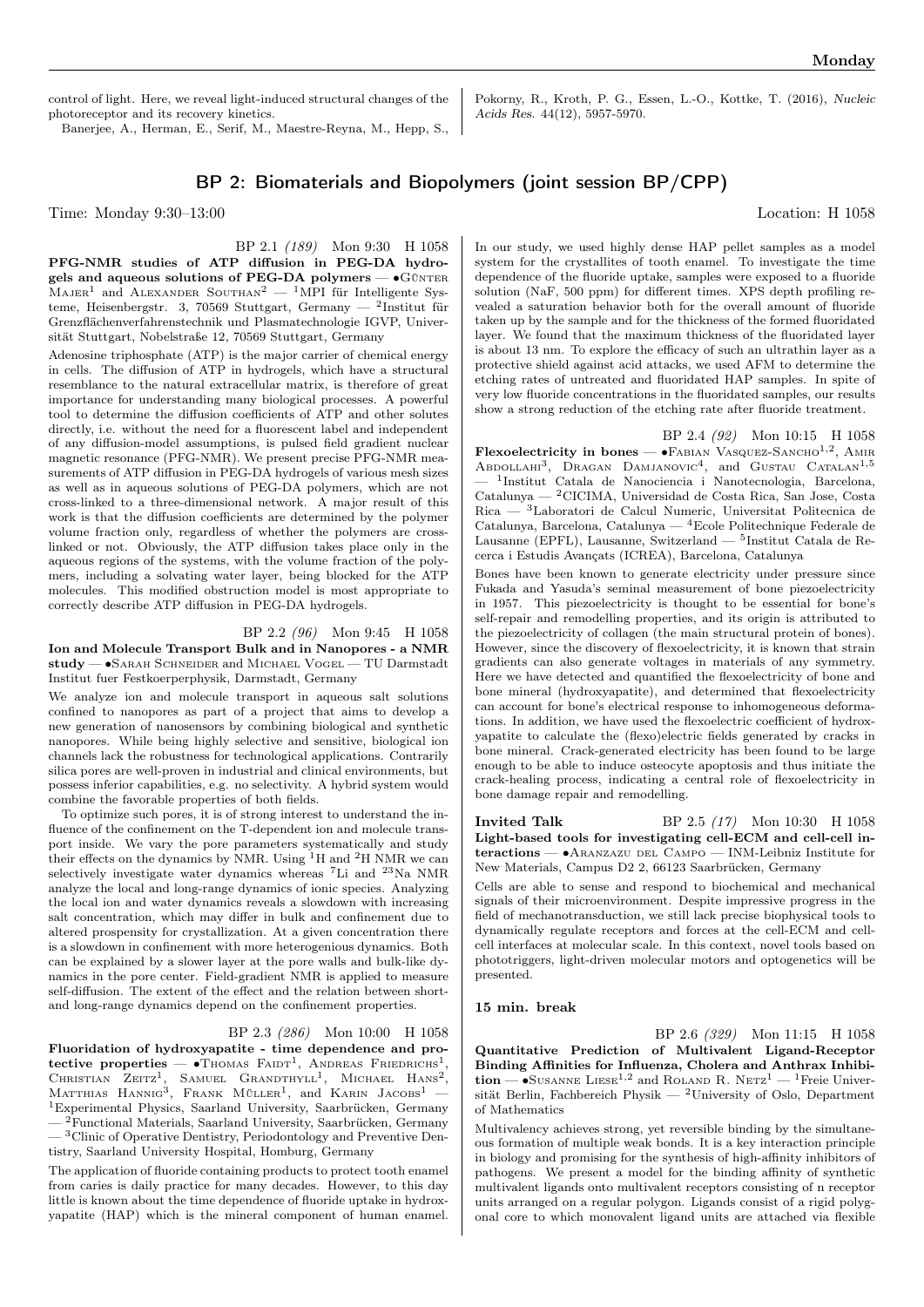linker polymers. The calculated binding affinities quantitatively agree with experimental studies for cholera toxin  $(n=5)$  and anthrax receptor (n=7) and allow to predict optimal core size and linker length. Maximal binding affinity is achieved for a core that matches the receptor size and for linkers that are slightly longer than the difference between receptor size and core size. We construct an enhancement diagram that quantifies the multivalent binding affinity compared to monovalent ligands. We conclude that multivalent ligands against influenza viral hemagglutinin  $(n=3)$ , cholera toxin  $(n=5)$  and anthrax receptor  $(n=7)$  can outperform monovalent ligands only for a monovalent ligand affinity that exceeds a core-size dependent threshold value. Thus multivalent drug design needs to balance core size, linker length as well as monovalent ligand unit affinity.

BP 2.7 (320) Mon 11:30 H 1058 Are there knots in chromosomes?  $-$  Jonathan Siebert<sup>1</sup>, ALEXEY  $K_I$ VEL<sup>1</sup>, TIM STEVENS<sup>2</sup>, ERNEST LAUE<sup>2</sup>, and  $\bullet$ PETER VIRNAU<sup>1</sup> — <sup>1</sup>JGU Mainz, Institut für Physik — <sup>2</sup>Cambridge University, Department of Biochemistry

Recent developments have for the first time allowed the determination of three-dimensional structures of individual chromosomes and genomes in nuclei of single haploid mouse embryonic stem (ES) cells based on Hi-C chromosome conformation contact data. Although these first structures have a relatively low resolution, they provide the first experimental data that can be used to study chromosome and intact genome folding. Here we further analyze these structures and provide the first evidence that G1 phase chromosomes are knotted [1], consistent with the fact that plots of contact probability vs sequence separation show a power law dependence that is intermediate between that of a fractal globule and an equilibrium structure.

[1]J.T. Siebert et al., Are There Knots in Chromosomes?, Polymers 9:8 (2017)

BP 2.8 (194) Mon 11:45 H 1058

Small-angle X-ray scattering on gold nanoparticle-decorated  $DNA\text{-}origin$  nanostructures —  $\bullet$ Kilian Frank<sup>1,2</sup>, Caroline  $HARTL<sup>1</sup>$ , AMELIE HEUER-JUNGEMANN<sup>1</sup>, TIM LIEDL<sup>1</sup>, and BERT NICKEL<sup>1</sup> — <sup>1</sup>Faculty of Physics and Center for Nanoscience (CeNS), Ludwig-Maximilians-Universität, Geschwister-Scholl-Platz 1, 80539 München, Germany —  $^2$ present address: Georg-August-Universität, Institute for X-ray Physics, Friedrich-Hund-Platz 1, 37077 Göttingen, Germany

The DNA origami technique is a robust method for positioning guest molecules at the nanoscale, allowing for 3D crystalline assembly from monomeric building blocks. We report on synchrotron small-angle Xray scattering (SAXS) experiments on DNA origami with guest gold nanoparticles. Geometric models were applied to investigate the particle placement and the lattice parameters of crystalline superstructures. In collaboration with Heinz Amenitsch (TU Graz) the model-free pair distance distribution function (PDDF) from the scattering data was analyzed. The PDDF reveals interparticle distances with nanometer resolution and is thus a valuable tool in the study of DNA-templated particle assemblies. The structure of a DNA-based lattice was confirmed to be rhombohedral with a spacing of 65 nm (T. Zhang, C. Hartl, S. Fischer, K. Frank, P. Nickels, A. Heuer-Jungemann, B. Nickel and T. Liedl. arXiv: 1706.06965). In situ SAXS confirmed previously found melting temperatures of the structures. These results help to optimize future designs of monomeric building blocks regarding lattice type and size.

# BP 2.9 (336) Mon 12:00 H 1058

Magnetic collecting of malaria pigment crystals by magnetized thin films — •Szilvia Mucza<sup>1</sup>, Tamas Prok<sup>1</sup>, Agnes ORBAN<sup>1</sup>, ADRIENNE FUREDI<sup>2</sup>, PETER FURJES<sup>2</sup>, and ISTVAN  $KzsmarkI<sup>1</sup>$  — <sup>1</sup>Dept. of Physics, Budapest Uni. of Technology and Economics and MTA-BME Lendület Magneto-optical Spectroscopy Research Group, 1111 Budapest,  $HU = {^{2}}$ Inst. of Technical Physics and Materials Science, Centre for Energy Research, HAS, 1121 Budapest, HU

Malaria pigment (hemozoin) crystals are the by-product of the hemoglobin metabolism and are unique indicators of the malaria infection. These micrometer-sized, needle-like, paramagnetic crystals have low crystal symmetry, thus show optical and magnetic anisotropy. Our group has been developing a malaria diagnostic device based on their linear dichroism and we aim to integrate a magnetic prefilter to increase the method's efficiency.

For this reason we started to investigate the behaviour of hemozoin

crystals in their liquid suspension under magnetic field. To enhance the magnetic field gradient we designed micron-sized magnetizable periodic structures by lithography, and we observed the behaviour of synthetically prepared hemozoin crystals in liquid over these structures. We explained our observations theoretically, with the modeling of the magnetic properties near the surface of the periodic structure. We performed measurements under flow using an aligned microfluidic system to optimize different geometric parameters of magnetic structures.

BP 2.10 (310) Mon 12:15 H 1058 Fibers and glasses: the complex behavior of protein droplets  $-$  •Louise Jawerth<sup>1,2</sup>, Elisabeth Fischer-Friedrich<sup>3</sup>, Suro-PRIYA SAHA<sup>1</sup>, ANTHONY HYMAN<sup>2</sup>, and FRANK JÜLICHER<sup>1</sup> - <sup>1</sup>MPI for the Physics of Complex Systems. Dresden — <sup>2</sup>MPI of Molecular Cell Biology and Genetics, Dresden — <sup>3</sup>Biotec, TU Dresden

Liquid-like protein droplets are intracellular compartments that segregate material without the use of a physical barrier such as a membrane. Such compartments are important in a wide array of biological processes ranging from embryonic development to pathological fiber formation during neurodegenerative disease. The existence of many of these compartments has been known for decades; however, only recently has it become clear that these compartments exhibit liquid-like properties. In this talk, I will discuss our efforts to characterize and quantify these new materials in vitro. I will preset our recent work on quantifying the mechanical properties of these droplets using a combination of active and passive microrheology. We find that these droplets are not simple liquids, but become increasingly elastic as the droplets age. This appears to be a universal behavior shared by many protein varieties that form droplets. Furthermore, this and other characteristics are strikingly similar to behaviors observed in glass-like materials suggesting that protein droplets are in fact not simple liquids but, rather, a type of glass.

BP 2.11 (221) Mon 12:30 H 1058

Light-driven biomolecule electrophoresis by asymmetric photochemistry — • Michael Kiess, Friederike Möller, and Dieter Braun — LMU Munich, Amalienstrasse 54, 80799 München, Germany Ion and pH gradients across membranes are widespread in biology and are decisive for cell metabolism and signal transmission. We recreate such gradients in bulk water by local photolysis of photodissociable compounds. Focused light creates a non-equilibrium between photoproducts of different charges. Similar to pattern formation in biology, the differential diffusion of the photoproducts generates a radial electric field on a micrometer scale. Charged biomolecules move in this field through electrophoresis, which reaches a steady state within seconds in proportion to  $\exp(-\mu/D \Phi)$ . The complete description and theoretical analysis of this phenomenon allows us to analyse and manipulate molecules in water. We call this effect photochemical microscale electrophoresis (PME) and use it as a fast, purely optical tool for the simultaneous determination of electrophoretic mobilities, diffusion coefficients and charges of biomolecules  $(Q\alpha\mu/D)$  such as DNA and proteins as well as the quantification of binding probabilities. We expect that the presented photochemically induced, electrokinetic reactiondiffusion-migration system will be a versatile playground for further research. It can be a valuable tool for the investigation of electrokinetic effects and for the development of optical methods such as zeta potential measurements or isoelectric focusing. Furthermore, it is likely that the optically controlled interaction of electrical fields with pH and ion gradients may lead to a novel testbed for intracellular processes.

BP 2.12 (199) Mon 12:45 H 1058 Thermal gradients, a natural choice to support the origins of life —  $\bullet$ Christof Mast<sup>1</sup>, Lorenz Keil<sup>1</sup>, Friederike Möller<sup>1</sup>, Michael Kiess<sup>1</sup>, Patrick Kudella<sup>1</sup>, Mara Heinlein<sup>1</sup>, Matthias MORASCH<sup>1</sup>, HANNES MUTSCHLER<sup>2</sup>, and DIETER BRAUN<sup>1</sup> - <sup>1</sup>LMU Munich, Amalienstrasse 54, 80799 München, Germany — <sup>2</sup>Max Planck Institute of Biochemistry, Am Klopferspitz 18, 82152 Martinsried, Germany

Life is a non-equilibrium system, which is nowadays maintained by a highly developed energy conversion machinery. Four billion years ago, other non-equilibrium mechanisms were needed to kick-start living processes. We propose ubiquitous heat fluxes as suitable driving force: Thermal gradients across water filled pores lead to a concurrent fluid convection and directed movement of dissolved charged molecules along the temperature difference. Combined, both effects accumulate the dissolved biomolecules in a length dependent manner. Oligonucleotides are pushed into a hydrogel phase, depending on their sequence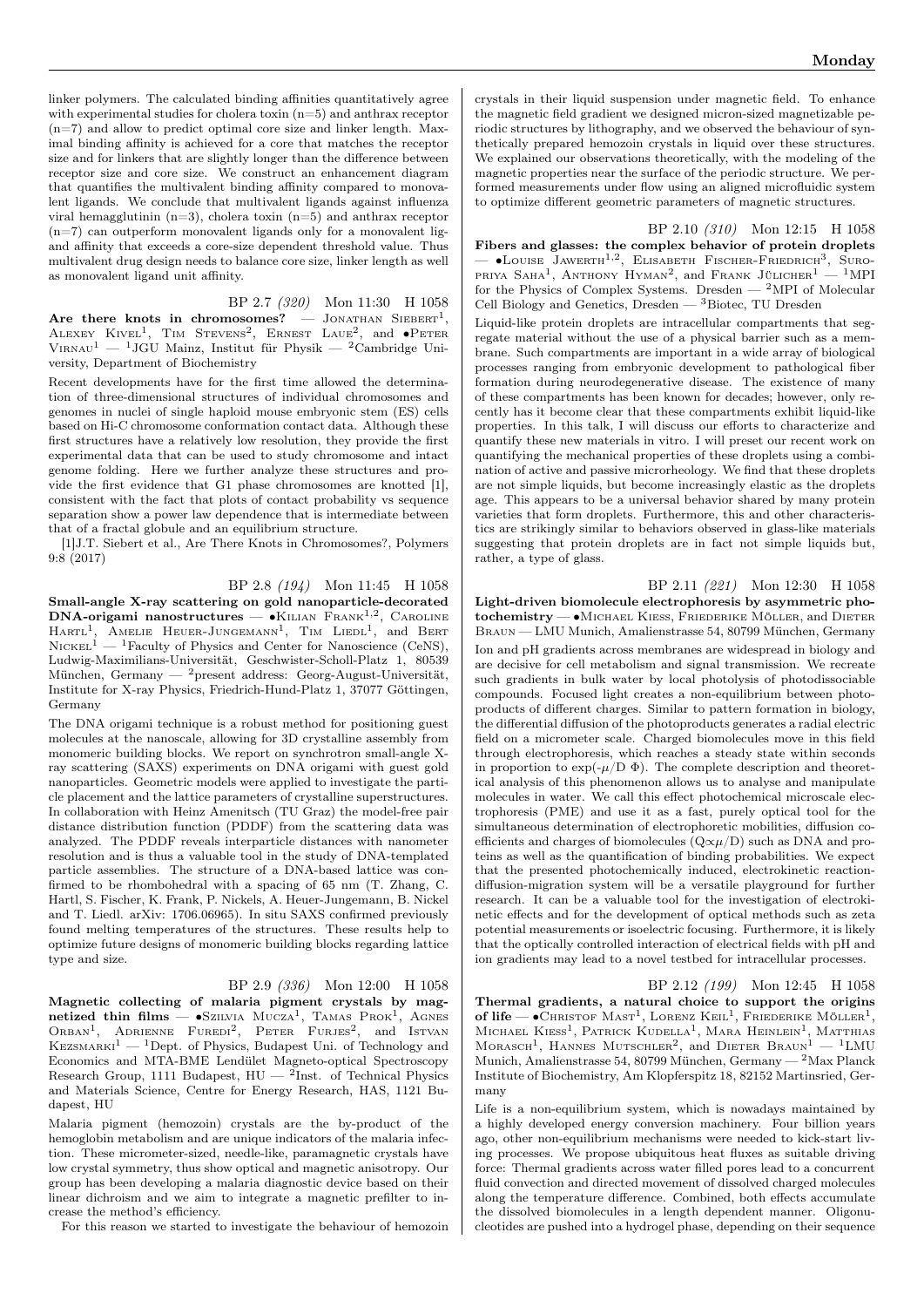and chirality: A mixture of strands with different sequence demixes into sequence-pure and homochiral hydrogels upon thermal accumulation, possibly selecting for interacting strands during the origin of life. The thermal non-equilibrium also creates and maintains a pH gradient over two units by the selective accumulation of charged buffer

molecules, which shifts the local equilibrium in pH. In this system, early compartments of life may have cycled between different external pH conditions, implementing an important boundary condition for a primordial metabolism. [1] Keil et al. Nat Com, 2017, 10.1038/s41467- 017-02065-3

# BP 3: Cell Adhesion and Migration, Multicellular Systems I

Time: Monday 9:30–13:00 Location: H 2013

BP 3.1 (27) Mon 9:30 H 2013

Molecular motors govern liquid-like ordering and fusion dynamics of bacterial colonies — • TOM CRONENBERG, ANTON Welker, Robert Zöllner, Claudia Meel, Enno R. Oldewurtel, KATJA SIEWERING, and BERENIKE MAIER — Department of Physics, University of Cologne, Zülpicher Str. 77, 50539 Köln, Germany

Bacteria can adjust the structure of biofilms to enhance their survival rate under external stress. Here, we explore the link between bacterial interaction forces and colony structure. We show that the activity of extracellular pilus motors enhances local ordering and accelerates fusion dynamics of bacterial colonies. The radial distribution function of mature colonies shows local fluid-like order. The degree and dynamics of ordering are dependent on motor activity. At a larger scale, the fusion dynamics of two colonies shows liquid-like behavior whereby the ratio between surface tension and viscosity decreases with decreasing motor activity.

BP 3.2 (64) Mon 9:45 H 2013 Organization of Fibronectin and NIH/3T3 Fibroblasts on Bulk Microgrooved TiO2 —  $\bullet$ Astrid Weidt<sup>1,2</sup>, Mareike Zink<sup>1</sup>, and STEFAN G. MAYR<sup>2,3</sup>  $-$  <sup>1</sup>Junior Research Group Biotechnology and Biomedicine, Peter-Debye-Institute for Soft Matter Physics, Leipzig University, Germany — <sup>2</sup>Leibniz Institute of Surface Engineering (IOM) e.V., Leipzig, Germany — <sup>3</sup>Division of Surface Physics, Leipzig University, Germany

The choice of suitable nano- and microstructures of biomaterials is crucial for successful implant integration within the body. In particular, surface characteristics affect the adsorption of various extra cellular matrix proteins. This work illustrates the interaction of protein adsorption and early cell adhesion on bulk microstructured titanium surfaces with parallel grooves of 27 to 35 micron widths and 15 to 19 micron depths, respectively. In contact with low concentrations of fibronectin solutions, distinct adsorption patterns are observed on the edges of the ridges. Moreover, NIH/3T3 fibroblasts cultured in serumfree medium for 1 h, 3 h and 1 d show enhanced early cell adhesion on fibronectin coated samples compared to uncoated ones. In fact, early adhesion and cell contacts occur mainly on the groove edges where fibronectin adsorption was preferentially detected. Such adsorption patterns also support cellular contact guidance on short time scales which is hardly seen for uncoated samples. Thus, surface structures can promote directed adsorption of low concentrated fibronectin which facilitates early cell adhesion. These results may give rise to new developments in surface engineering of biomedical implants for improved osseointegration.

BP 3.3 (107) Mon 10:00 H 2013 Mechanics and Dynamics of Dictyostelium discoideum Adhe- $\mathbf{sion}$  —  $\bullet$ Nadine Kamprad<sup>1,2</sup>, Christian Westendorf<sup>1</sup>, Albert  $\text{BaE}^1$ , Lyova Mamoyan<sup>2</sup>, and Marco Tarantola<sup>1</sup> — <sup>1</sup>Max-Planck-Institut for Dynamic and Self-Organization, Göttingen, Germany — <sup>2</sup>University of Göttingen, Germany

Motile cells exert traction on the substratum in order to extend anterior pseudopodia and retract the rear. While the cytoskeleton generates protrusive and contractile forces, interaction of the ventral cell surface with the underlying support is necessary for force transmission. Here we focus on substrate adhesion of Dictyostelium discoideum (D.d), an integrin-free cellular model system. The amoeba adheres to substrates using actin foci; the latter are actin-rich areas, believed to be involved in non-specific adhesion processes. We perform co-localization studies of actin and known adhesion mediators like Talin, SCAR, Arp2/3 and the D.d. specific transmembrane adhesion protein Sad A. Coincidence is assessed using Total Internal Reflection Fluorescence Microscopy of single cells in an early developmental stage with considerably reduced motility. Current opposing hypotheses view actin foci as byproducts

of endocytosis and not as adhesive areas. Thus, we examine colocalization of a protein coating endocytotic vesicles, Clathrin, to discern endocytosis from adhesion. In addition, we study cell lines with impaired adhesion based on knock out approaches for the aforementioned proteins and assess their influence on contact area morphology and adhesion forces.

BP 3.4 (118) Mon 10:15 H 2013

Confinement and topography control 3D motility of crawling  $\text{cells} \longrightarrow \text{BENJAMIN}$  WINKLER<sup>1</sup>, IGOR S. ARANSON<sup>2,3</sup>, and FALKO  $ZIEBERT<sup>1,4</sup>$  — <sup>1</sup>Physikalisches Institut, Albert-Ludwigs-Universität Freiburg, Germany — <sup>2</sup>Department of Biomedical Engineering, Pennsylvania State University, University Park, USA  $-$  <sup>3</sup>Materials Science Division, Argonne National Laboratory, USA  $-$  <sup>4</sup>Institute for Theoretical Physics, Ruprecht-Karls-University Heidelberg, Germany

The natural environment of motile cells are heterogeneously-shaped, three-dimensional geometries, often inducing also strong confinement effects. In turn, it is of great importance to model the role substrate topography and confinement play in cellular movement. We have developed a three-dimensional computational model, based on the socalled phase field approach, to study lamellipodium-driven crawling cells in arbitrarily shaped surroundings. We then studied several welldefined scenarios, such as a systematic variation of substrate curvature (from cells on thin fibers to the movement inside a capillary), vertical confinement between two plates, as well as topographically structured substrates. The derived, purely physical, guiding principles for motile cells should help discerning effects from truly specific biochemical cues and/or regulatory activity from the cell itself.

BP 3.5 (143) Mon 10:30 H 2013 Bacterial adhesion under flow condition — ∙Johannes Mischo<sup>1</sup>, Friederike Nolle<sup>1</sup>, Christian Spengler<sup>1</sup>, Nicolas THEWES<sup>1</sup>, MARKUS BISCHOFF<sup>2</sup>, and KARIN JACOBS<sup>1</sup> — <sup>1</sup>Department of Experimental Physics, Saarland University, Saarbruecken — 2 Institute for Medical Microbiology and Hygiene, Saarland University, Homburg/Saar

Bacterial biofilm formation reduces the effect of antibiotics, which is one of the main reasons for the mandatory removal of infected implants from the body. Therefore, the prevention of biofilm formation or material specifications that result in the death of adhering bacteria without harming somatic cells is considered key in medical implant development. Our flow chamber experiments, as a first step towards in vivo situations, aim at characterizing bacterial adhesion and viability of S. aureus on silicon surfaces. While surface chemistry and subsurface composition of the silicon surfaces are consistent, bacterial adhesion rate and viability on nano-rough silicon can be ascribed to geometry constraints, as changes in the adhesion strength due to a variation of the long-range van der Waals force can be neglected. Comparing adhesion rate and viability on hydrophobic and hydrophilic substrates of identical roughness reveals the influence of short-range, e.g. hydrophobic, forces. The data obtained from our flow chamber measurements can be compared to our single cell force spectroscopy data on the same surfaces.

BP 3.6 (144) Mon 10:45 H 2013 Patterning of adhesion mediated by binders of multiple  $\tt types$   $-$  •Josip VLAJČEVIĆ<sup>1</sup> and Ana-Sunčana Smith<sup>1,2</sup> - $1$ Rudjer Bošković Institute, Division of Physical Chemistry, Zagreb — <sup>2</sup>PULS Group, Institut für Theoretische Physik, Univesität Erlangen-Nürnberg

Cellular adhesion is mediated by binding of multiple proteins of different lengths, flexibilities and binding affinities. However, in most modelling efforts so far, only one type of molecular binding has been considered. These studies showed that the membrane, which in the absence of specific molecular forces resides in a non-specific potential,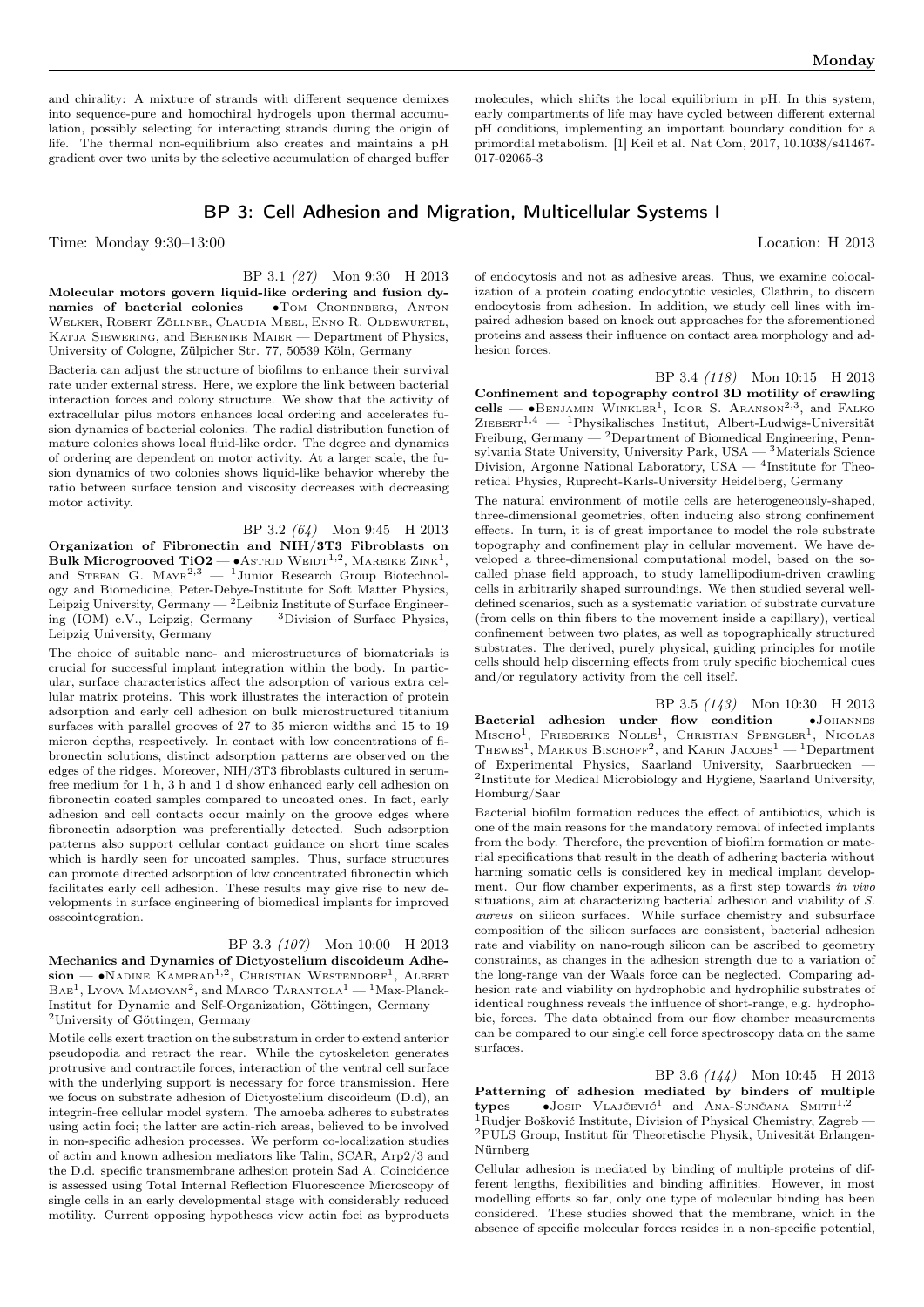deforms upon molecular complexation. This in turn introduces cooperative effects that promote further binding.

Building on a coarse grained Monte Carlo framework that quantitatively captures the dynamics of adhesion mediated by a single type of ligand-receptor pairs, we study a complete phase behaviour and the dynamics in the system containing two types of molecular binders which differ in molecular flexibilities, lengths, binding energies and densities.

By including ligand-receptor pairs and flexible polymers that can crosslink both adherent interfaces, we can capture the behaviour observed in experiments with artificially produced DNA-oligomers or the adhesion of T-lymphocyte cells induced by binding of TCR to pMHC and LFA-1 to ICAM-1 proteins during the formation of the immune synapse.

#### 15 min. break

**Invited Talk** BP 3.7 (9) Mon 11:15 H 2013 Morphology control by active fluid flows —  $\bullet$ KAREN ALIM – Max Planck Institute for Dynamics and Self-Organization, Göttingen, Germany

Fluid flows can induce long-ranged interactions and propagate information on large scales. Especially during the development of an organism, coordination on large scales in short time is essential. What are the principal mechanisms of how fluid flows induce, transmit and respond to biological signals and thus control morphology? The role of fluid flows in patterning and morphing is particularly prominent during the growth and adaptation of transport networks like vascular networks. Here, the network-forming slime mould Physarum polycephalum emerged as a model to study the complex dynamics of transport networks. Investigating the pivotal role of fluid flows in this live transport network we find that flows are patterned in a peristaltic wave across the network thereby optimising transport. In fact, flows are hijacked by signals to propagate throughout the network promoting their own transport by invoking a propagating front of increased flow. These simple non-linear dynamics are sufficient to explain surprisingly complex dynamics of the network-like organism as adapting into the shortest path through a maze.

#### BP 3.8 (163) Mon 11:45 H 2013

Stochastic Dynamics of Cell Migration in Complex Environments — • David B. Brückner<sup>1</sup>, Alexandra Fink<sup>2</sup>, Christoph SCHREIBER<sup>2</sup>, Peter J. F. Röttgermann<sup>2</sup>, Joachim O. Rädler<sup>2</sup>, and CHASE P. BROEDERSZ<sup>1</sup> — <sup>1</sup>Arnold-Sommerfeld-Center for Theoretical Physics and Center for NanoScience, Ludwig-Maximilians-Universität, München — <sup>2</sup>Faculty of Physics and Center for NanoScience, Ludwig-Maximilians-Universität, München

The migration of cells is crucial in a variety of biological processes, including development, homeostasis, and cancer. In all these cases, cells migrate in complex and confined environments. To elucidate the physics of such confined migration in a standardised manner, we study cancer cells (MDA-MB-231) migrating on dumbbell-shaped micropatterns consisting of two square adhesion sites connected by a thin guidance cue. We observe that these cells stochastically migrate back and forth between the adhesion sites. We reconstruct equations of motion directly from the experimentally determined short time-scale dynamics, allowing us to decompose the migration into deterministic and stochastic contributions. This equation of motion captures the full dynamics of the confined cell and accurately predicts the long timescale transitions between the sites. Our findings unveil the non-linear dynamics that governs cell migration in such environments. This approach could provide a basis for the understanding of the microscopic processes driving cell migration as well as the collective dynamics of many cells.

#### BP 3.9 (326) Mon 12:00 H 2013

Time-Resolved Force Spectroscopy of Flagella-Surface Contacts — ∙Anni Röse, Christian Titus Kreis, and Oliver Bäumchen — Max Planck Institute for Dynamics and Self-Organization (MPIDS), Am Faßberg 17, D-37077 Göttingen, Germany

Cellular appendages such as cilia and flagella are important tools for microbes to sense their environment, to propel themselves and also for mediating cell adhesion to surfaces. Despite the fact that the flagella axoneme represents a universal building block in cell biology, the biological mechanisms and characteristics of flagella mediated adhesion remains elusive so far. Recently, we discovered that Chlamydomonas, a unicellular biflagellated microalga, can actively switch the flagella

adhesiveness on and off by light [1]. This rapid adaptation to environmental conditions within seconds distinguishes the adhesion mechanism of microalgae (eukaryotes) from bacteria (prokaryotes). In order to obtain a quantitative understanding of the characteristics of microalgal adhesion, we study flagella-substrate interactions by means of time-resolved in vivo force spectroscopy. Our micropipette-based force measurements allow us to correlate adhesion forces with optical images of flagella configuration during the rupture of the adhesive contact. These experiments indicate that each flagellum forms multiple adhesive contacts with the substrate. We identify the spatial distribution of the contacts on the flagella and also measure the strength of the individual contacts. These characteristic signatures of microalgal adhesion represent a remarkable difference compared to bacterial adhesion.

[1] Kreis et al., Nature Physics, 2017.

BP 3.10 (359) Mon 12:15 H 2013

Universal kinetics for the engagement of mechanosensing pathways in cell adhesion — ∙Samuel Bell and Eugene M. Terentjev — Cavendish Laboratory, 19 JJ Thomson Ave, Cambridge, CB3 0HE, United Kingdom

When plated onto a 2D substrate, cells will adhere and then spread, before becoming polarised. It is well known that cells plated onto surfaces with lower elastic moduli spread to a smaller final area than on stiffer surfaces. We studied the time of onset of spreading for two cell lines, endothelial cells (EA.hy927) and fibroblasts (NIH/3T3) onto a large range of substrates, and, remarkably, found that the dynamics of early spreading are the same over a wide range of stiffnesses (460Pa-30GPa). Instead, the dynamics were found to be greatly influenced by temperature. The long-time probability of onset displays an exponential activation,  $P(t) \sim \exp(-kt)$  for both cell lines, with an Arrhenius-type rate constant  $k \propto \exp(-G/k_BT)$ . The energy barrier was found for both cell lines to be  $G \approx 19 \text{kcal/mol}$ , and tallies with a recent study on the activation of focal adhesion kinase (FAK). Further to this, the short-time probability of having spread by time  $t$  follows a universal power law scaling, much as in nucleation theory,  $Q(t) \propto t^5$ . This is evidence for the onset of spreading being governed by the assembly of focal complexes with 5 major steps of building followed by FAK activation.

BP 3.11 (116) Mon 12:30 H 2013 Flow rate of transport network controls uniform metabolite supply to tissue —  $\bullet$ FELIX J. MEIGEL and KAREN ALIM — Max Planck Institute for Dynamics and Self-Organization, Göttingen, Germany

Functioning of higher organisms depends on the continuous supply of metabolites to tissue and organs. What are the requirements on the transport network pervading the tissue to provide a uniform supply of metabolites? We consider the transport dynamics of metabolites in a vascular network of connected tubes. On a single tube level, we describe metabolite spread by diffusion and advection as well as absorption at the tube wall. Applying our theoretical model of metabolite supply to the example of xylem vasculature in leaves, we find that on the network level, the flow rate is the key factor for uniform supply. While at low inflow rate metabolites are already exhausted near the flow inlet, too high inflow flushes metabolites through the network. We identify a scaling law, predicting the optimal inflow rate providing uniform metabolite supply. We identify how overall change in network topology compensates sub-optimal inflow rates in numerical simulations.

BP 3.12 (154) Mon 12:45 H 2013 Collective cell migration in embryogenesis follows the laws of wetting — • Веrnнаrd Wallmeyer<sup>1</sup>, Sarah Trinschek<sup>2</sup>, Sargon YIGIT<sup>1</sup>, UWE THIELE<sup>2</sup>, and TIMO BETZ<sup>1</sup> — <sup>1</sup>Institute of Cell Biology, ZMBE, Münster, Germany — <sup>2</sup> Institute for Theoretical Physics, Münster, Germany

Collective cell migration is a fundamental process during embryogenesis and its initial occurrence, called epiboly, is an excellent in vivo model to study the physical processes involved in collective cell movements that are key to understand organ formation, cancer invasion and wound healing. In zebrafish, epiboly starts with a cluster of cells at one pole of the spherical embryo. These cells are actively spreading in a continuous movement towards its other pole until they fully cover the yolk. Inspired by the physics of wetting we determine the contact angle between the cells and the yolk during epiboly. Similar to the case of a liquid drop on a surface one observes three interfaces that carry me-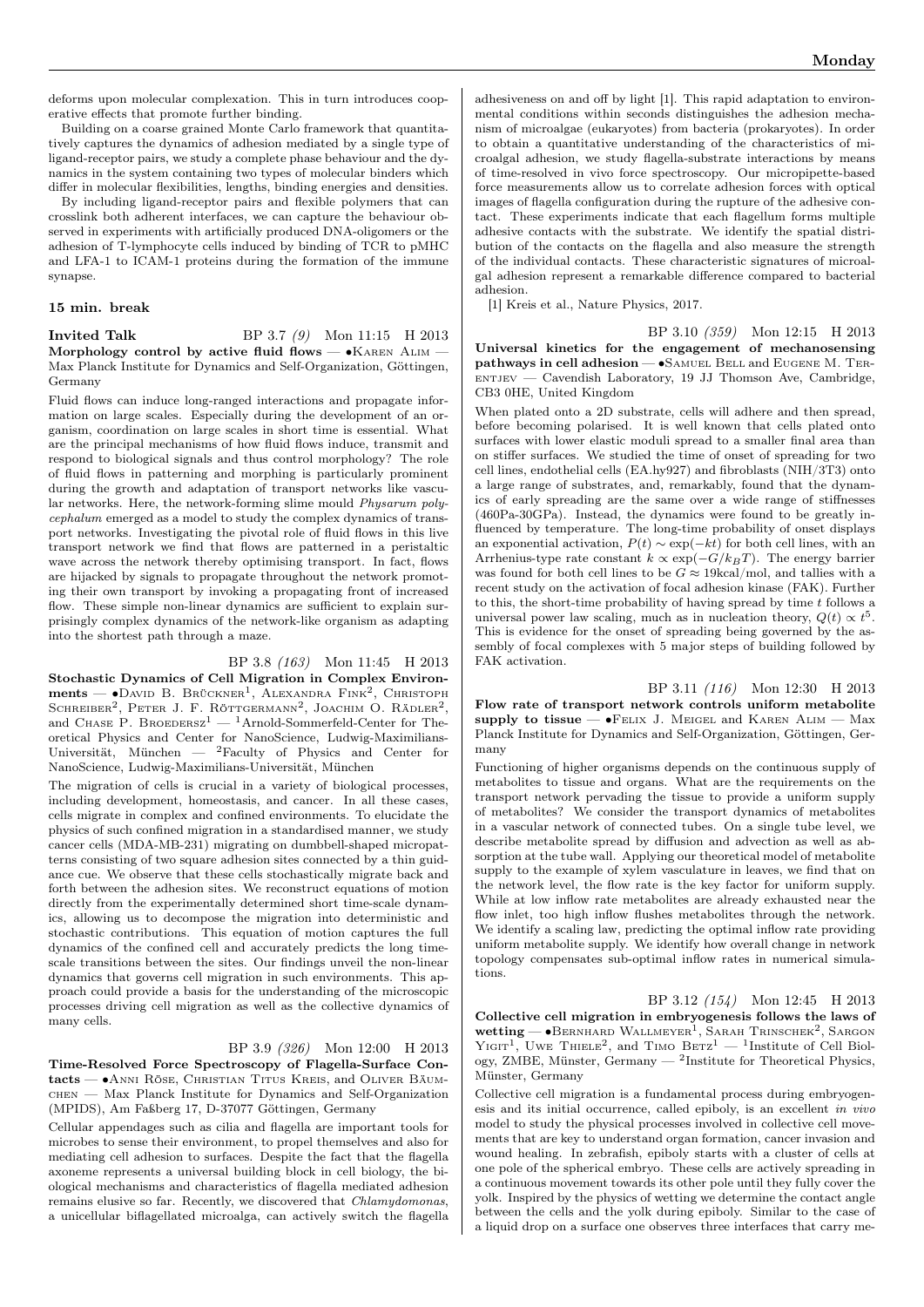chanical tension. Assuming that interfacial force balance holds during the quasi-static spreading process, we employ the physics of wetting to predict the temporal change of the contact angle. While the experimental values vary dramatically, the model allows us to rescale all measured contact angle dynamics onto a single master curve explaining

the collective cell movement. Thus, we describe the fundamental and complex developmental mechanism at the onset of embryogenesis by only three main parameters: the offset tension strength  $\alpha$ , the tension ratio  $\delta$  and the rate of tension variation  $\lambda$ .

BP 4: Active Matter DY I (joint session DY/CPP/BP)

Time: Monday 10:00–13:15 Location: BH-N 243

See DY 8 for details of this session.

# BP 5: Systems Biology & Gene Expression and Signalling

Time: Monday 15:00–16:45 Location: H 1028

BP 5.1 (435) Mon 15:00 H 1028 Mathematical modeling of drug-induced receptor internalization in breast cancer cells — • MIRJAM FEHLING-KASCHEK<sup>1</sup>, DIana  $\text{P}\text{c}\text{c}\text{c}\text{y}\text{s}^2$ , Jens  $\text{T}\text{t}\text{M}\text{m}\text{c}\text{r}^1$ , and Niels de Jonge $^3-1$ University of Freiburg  $-$  <sup>2</sup>Department of Biophysics, Saarland University  $^3$  Leibniz Institute for New Materials, Saarbrücken

About 20% of breast cancer tumors over-express the HER2 receptor. Trastuzumab, an approved drug to treat this type of breast cancer, is an antibody directly binding at the HER2 receptor and inhibiting cell growth. The goal of our study was to understand the early impact of trastuzumab on HER2 internalization and recycling in the HER2-positive SKBR3 cell line. To this end, single cell fluorescence microscopy, monitoring the state of HER2 expression on the membrane, was combined with mathematical modeling to derive the flux of HER2 receptors from and to the membrane. We constructed a dynamic multi-compartment model based on ordinary differential equations to account for intracellular HER2 production and distribution of HER2 receptors between membrane ruffles and flat regions of the cell by internalization and recycling processes. To account for the heterogeneity in cell size and HER2 expression in SKBR3 cells, the dynamic model was expanded to a mixture model. The model describes the experimental observation that drug induced receptor internalization occurs preferentially in cells containing membrane ruffles, while internalization in non-ruffled cells happens at a much smaller rate. Our analysis shows that the common hypothesis of constitutive HER2 recycling back to the plasma membrane is not supported by the data.

BP 5.2 (377) Mon 15:15 H 1028

Effect of ultra small carbon nanodots on the gene expression of primary human hematopoietic stem  $\tilde{cells}$  - STEFAN FASBENDER<sup>1</sup>, LISA ZIMMERMANN<sup>1</sup>, RON-PATRICK CADEDDU<sup>2</sup>, RAINER  $H$ ААЅ<sup>2</sup>, and ●Тномаѕ Неїмzе́г $^{1}$  — <sup>1</sup>Experimental Condensed Matter Physics, Heinrich-Heine-University Dusseldorf — <sup>2</sup>Department of Haematology, Oncology and Clinical Immunology, University Hospital Dusseldorf

Carbon nanodots (CDs) are often considered as nontoxic alternative to inorganic quantum dots. They show potential in a wide range of biomedical applications like long term imaging of normal and malignant cells in vivo and in vitro, cancer diagnostics and therapeutic tumor cell targeting. Here we prepare fluorescent CDs by thermal decomposition of citric acid and diethylentriamine [1] using microwave irradiation. Primary human hematopoietic stem cells (CD34+) obtained from the leukapheresis products of four healthy donors are exposed to a concentration of 500 ug/ml CDs for 36 hours. Via flow cytometry we demonstrate a significant uptake of the particles into the cells and the effect on the gene expression is studied using the Clariom S microarray.

[1] Qu et al., Light: Science & Applications, 2015, 4, e364

BP 5.3 (232) Mon 15:30 H 1028 Computational analysis on the regulation of  $\sigma/\text{anti-}\sigma$  factor

operons — ∙Hao Wu and Georg Fritz — LOEWE Center for Synthetic Microbiology, Phlipps University Marburg, Germany

Bacterial alternative  $\sigma$  factors are subunits of RNA polymerase that determine its promoter specificity, thereby regulating crucial processes like cell homeostasis and stress responses. In the absence of input signals,  $\sigma$  factors are sequestered by their cognate anti- $\sigma$  factors. Meanwhile, many  $\sigma/\text{anti-}\sigma$  factor pairs are co-expressed in operons, most of them are auto-regulated by the  $\sigma$  factor, implying a regulation module

with a positive and a negative feedback at the same time. Strikingly, there are two distinct mechanisms to activate this module: One involves the active degradation of anti- $\sigma$  factors upon input signal detection, constituting a non-equilibrium sensing mechanism, while the other one relies on a reversible conformational change of the anti- $\sigma$  factor to a non-functional form, resembling an equilibrium sensing mechanism. Here we conducted a comprehensive computational study on the quantitative properties of this important regulatory module. While many characteristics prove independent of the sensing mechanism, we identified some major differences between their dynamical properties. Interestingly, in the responsive regime the activation of  $\sigma$  factor level becomes very slow for the non-equilibrium sensing mechanism, while it remains fast for the equilibrium sensing mechanism. These results deepen our understanding of the  $\sigma$ /anti- $\sigma$  factor regulation module and help us to explain the choice of the two distinct sensing mechanisms in different physiological contexts.

BP 5.4 (108) Mon 15:45 H 1028

Self-organised homeostasis of stem cells through competition for mitogens — YU KITADATE<sup>1,2</sup>,  $\bullet$ David J. Jörg<sup>3,4</sup>, BENJAMIN D. SIMONS<sup>3,4,5</sup>, and SHOSEI YOSHIDA<sup>1,2</sup> - <sup>1</sup>Division of Germ Cell Biology, National Institute for Basic Biology, National Institutes of Natural Sciences, Okazaki, Japan — <sup>2</sup>Department of Basic Biology, School of Life Science, Graduate University for Advanced Studies (Sokendai), Okazaki, Japan —  ${}^{3}$ Cavendish Laboratory, Department of Physics, University of Cambridge, United Kingdom — <sup>4</sup>The Wellcome Trust/Cancer Research UK Gurdon Institute, University of Cambridge, UK —  ${}^{5}$ The Wellcome Trust/Medical Research Council Stem Cell Institute, University of Cambridge, UK

How stem cell populations self-organise to control their density and maintain robust homeostasis is in many cases still elusive. Especially challenging to understand are facultative niche environments, in which stem cells lie dispersed among their progeny and only sporadically make contact with signal-releasing regions. How do such stem cells sense and control their density over large distances? We conjecture that stem cells compete for a limited supply of mitogens: by adjusting their fate behaviour according to the local mitogen abundance, a constant cell density is maintained throughout the tissue. Using the murine germ line as an example, we developed a theoretical model that quantitatively captures both the key features of stem cell density regulation and the regeneration kinetics after injury. This "mitogen competition model" provides a generic and robust mechanism of selforganised stem cell homeostasis in a facultative niche.

BP 5.5 (368) Mon 16:00 H 1028 Proliferation rate inference with continuous labelling as- $\text{says}$  — Rode Julian<sup>1</sup>, Brusch Lutz<sup>1</sup>, and •Rost Fabian<sup>1,2</sup> — <sup>1</sup>Technische Universität Dresden, Dresden, Germany — <sup>2</sup>Max Planck Institute for the Physics of Complex Systems, Dresden, Germany

Precise estimates of proliferation rates are crucial for quantitative models of the development and maintenance of tissues. Continuous labelling assays are a popular approach to infer proliferation rates in vivo. In these assays, proliferating cells take up a label, e.g. BrdU, when synthesizing DNA for cell division. Intuitively, more cells take up the label per time if they proliferate faster. So far, the experimental and theoretical study of continuous labelling assays focused on the dynamics of the mean labelling-fraction but not on the labelling-fraction distribution dynamics. To study this distribution dynamics, we developed a stochastic model of continuous labelling assays. With the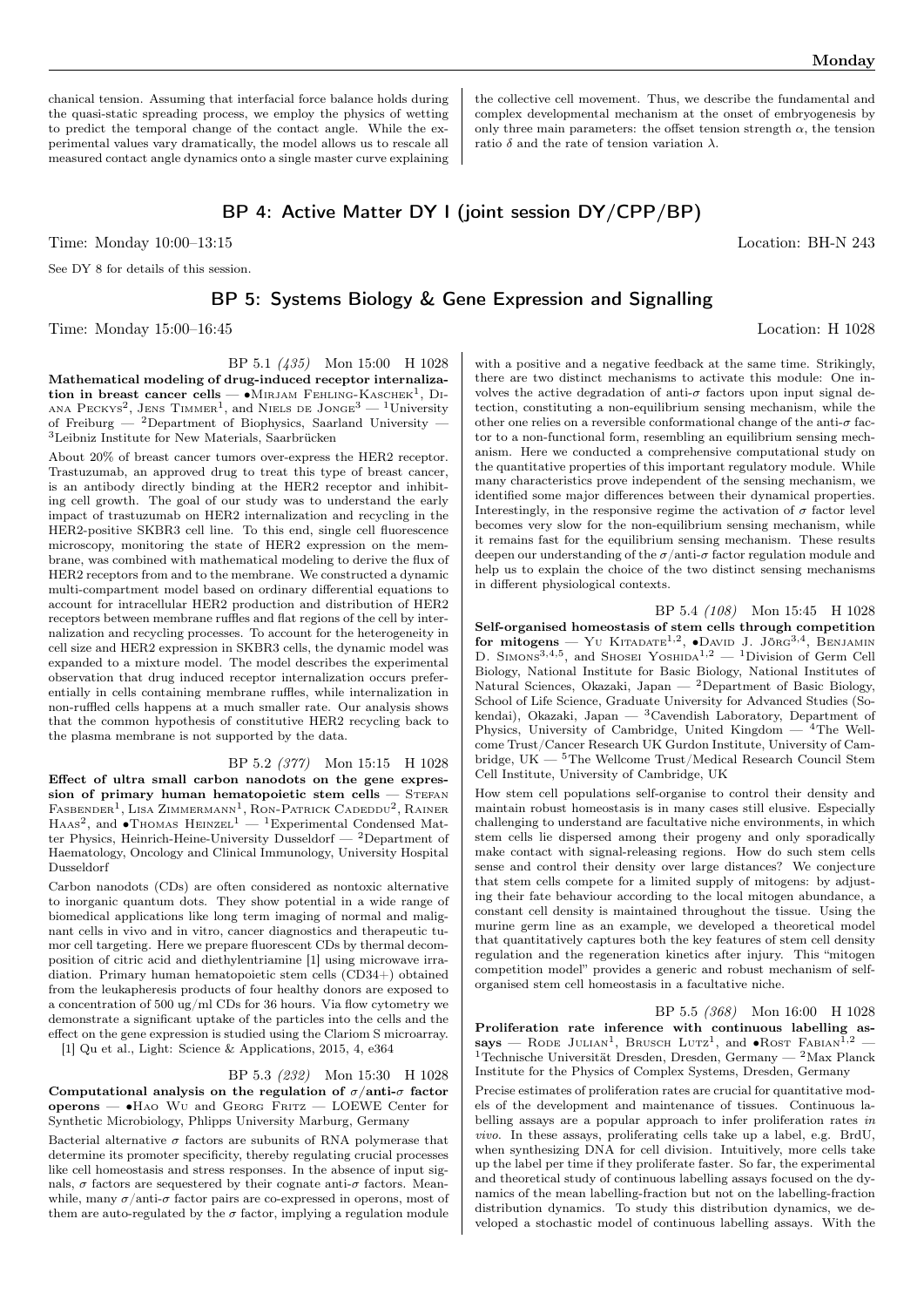model, we study the effects of cell and sample level noise in the distribution of cell cycle lengths. Using simulated data as ground truth, we show that current inference methods give biased proliferation rate estimates. Therefore, we derive analytical results for the Likelihood for our model that can be used to achieve unbiased estimates of the proliferation rates in vivo.

**Invited Talk** BP 5.6 (19) Mon 16:15 H 1028 Synchronization of synthetic gene oscillators — •LEV TSIMRING — BioCircuits Institute, University of California, San Diego

One of the defining characteristics of life is the ability to keep time, which organisms often achieve by using internal genetic "clocks" to

# BP 6: Cytoskeletal Filaments I

Time: Monday 15:00–17:30 Location: H 1058

BP 6.1 (288) Mon 15:00 H 1058

Glassy Dynamics in Composite Biopolymer Networks — ∙Tom Golde<sup>1</sup> , Constantin Huster<sup>1</sup> , Martin Glaser1,<sup>2</sup> , Tina  $H$ ändler<sup>1,2</sup>, Harald Herrmann<sup>3,4</sup>, Josef A. Käs<sup>1</sup>, and Jörg SCHNAUSS<sup>1,2</sup>  $-$  <sup>1</sup>University of Leipzig, Leipzig, Germany  ${}^{2}$ Fraunhofer IZI, Leipzig, Germany —  ${}^{3}$ German Cancer Research Center, Heidelberg, Germany — <sup>4</sup>University Hospital Erlangen, Erlangen, Germany

The cytoskeleton is a highly interconnected meshwork of strongly coupled filament systems providing mechanical stability as well as dynamic functions to cells. To elucidate the underlying biophysical principles it is central to investigate not only one distinct functional subsystem but rather their interplay as composite biopolymer structures. Here, we show that composite networks of actin and vimentin filaments can be fully described by a superposition of two non-interacting scaffolds. We demonstrate arising effects in a scale-spanning frame connecting single filament dynamics to macro-rheological network properties and show that linear and non-linear bulk mechanics of actin and vimentin filament networks are captured within the glassy wormlike chain model. Our findings clearly disagree with previous studies reporting emergent effects in these composite networks. These new insights pave the way to deterministically predict the mechanics of the cytoskeleton in distinct cell types based on the properties of its single structural components.[1]

[1] Golde et al., Submitted

BP 6.2 (31) Mon 15:15 H 1058 The mitotic spindle is chiral due to torques generated by motor proteins — •Маја Novak<sup>1</sup>, Bruno Polak<sup>2</sup>, Juraj Simunic<sup>2</sup>, Zvonimir Boban<sup>1</sup>, Andreas W. Thomae<sup>3</sup>, Iva M. Tolic<sup>2</sup>, and NENAD  $PAVIN<sup>1</sup>$  — <sup>1</sup>Faculty of Science, University of Zagreb, Zagreb, Croatia — <sup>2</sup>Rudjer Boskovic Institute, Zagreb, Croatia — <sup>3</sup>University of Munich, Munich, Germany

Mitosis relies on forces generated in the spindle, a micro-machine composed of microtubules and associated proteins. Forces are required for the congression of chromosomes to the metaphase plate and their separation in anaphase. However, torques may also exist in the spindle, yet they have not been investigated. Here we show that the spindle is chiral. Chirality is evident from the finding that microtubule bundles follow a left-handed helical path, which cannot be explained by forces but rather by torques acting in the bundles. STED super-resolution and confocal microscopy of human spindles revealed that the average helicity of the bundles with respect to the spindle axis is about  $-2°/\mu$ m. Inactivation of kinesin-5 (Kif11/Eg5) abolished the chirality of the spindle. We introduce a theoretical model, which predicts that torques generate curved shapes of bundles, where the twisting component of the torque is required for the helical component of the shape. By comparing the model with experiments, we find that the twisting moment is roughly -10 pN $\mu$ m. We conclude that torques generated by motor proteins, in addition to forces, exist in the spindle and determine its architecture.

Reference: bioRxiv 167437, https://doi.org/10.1101/167437

BP 6.3 (146) Mon 15:30 H 1058 Metaphase kinetochore movements are regulated by kinesin-8 motors and microtubule dynamic instability — ∙Agneza BOSILJ<sup>1</sup>, ANNA KLEMM<sup>2</sup>, IVA TOLIC<sup>2,3</sup>, and NENAD PAVIN<sup>1</sup> -<sup>1</sup>Department of Physics, Faculty of Science, University of Zagreb,

govern fundamental cellular behavior. While the gene networks that produce oscillatory expression signals are typically quite elaborate, certain recurring network motifs are often found at the core of these biological clocks. One common motif which leads to oscillations in many natural biological clocks is delayed auto-repression. We designed and constructed several synthetic gene circuits that use this motif, and observed robust "degrade-and-fire" oscillations of gene expression in bacteria E. coli. When gene oscillators in different cells are coupled by fast-diffusing chemical signals, they exhibit population-wide synchronization. We also predicted and observed intra-cellular synchronization of different gene oscillators indirectly coupled by a common degradation enzyme.

Bijenicka cesta 32, 10000 Zagreb, Croatia — <sup>2</sup>Max Planck Institute of Molecular Cell Biology and Genetics, Pfotenhauerstr. 108, 01307 Dresden, Germany — <sup>3</sup>Division of Molecular Biology, Ruder Boskovic Institute, Bijenicka cesta 54, 10000 Zagreb, Croatia

During metaphase, sister chromatids are connected to microtubules (MTs) extending from the opposite spindle poles via kinetochores, protein complexes on the chromosome. Kinetochores congress to the equatorial plane of the spindle and oscillate around it, with kinesin-8 motors restricting these movements. Yet, the physical mechanism underlying kinetochore movements is unclear. We show that kinetochore movements in the fission yeast Schizosaccharomyces pombe are regulated by kinesin-8-promoted MT catastrophe, force-induced rescue and MT dynamic instability. A candidate screen showed that only kinesin-8 motors Klp5/Klp6 are required for kinetochore centering. Our theoretical model with Langevin description of MT dynamic instability shows that kinesin-8 motors are required for kinetochore centering, whereas sensitivity of rescue to force is necessary for the generation of oscillations. We found that irregular kinetochore movements occur for a broader range of parameters than regular oscillations. Thus, our work shows how regulation of MT dynamic instability contributes to kinetochore congression and the accompanying oscillations.

**Invited Talk** BP 6.4 (5) Mon 15:45 H 1058 Broken detailed balance in active biopolymer assemblies — ∙Chase Broedersz — Ludwig-Maximilians-Universitaet München, Munich, Germany.

We present a non-invasive approach to identify and quantify nonequilibrium dynamics in living systems based on broken detailed balance. With this approach, we study the dynamics of beating flagella, primary cilia, and cytoskeletal networks. In particular, we use stochastic time traces of the system's dynamics to infer the probability currents in a phase space of the mesoscopic configurational coordinates of a biological assembly. In addition, we will present a more general theoretical framework to investigate what information about the system's non-equilibrium state can be extracted from such phase space currents. For example, we will discuss how to extract the entropy production rate - a measure of the dissipated power in a driven system - from measured current cycles. Next, we present predictions for the scaling behavior of the entropy production rate with the distance between measurement points in the system. Our results provide insight in to how internal driving by enzymatic activity generates non-equilibrium dynamics on different scales in a variety of biological systems, including biopolymers and their assemblies.

BP 6.5 (29) Mon 16:15 H 1058 Stress-Strain Behavior of Vimentin Intermediate Filaments — Јонамма Вьоск<sup>1</sup>, Hannes Witt<sup>2</sup>, Andreas Janshoff<sup>2</sup>, Sarah<br>Köster<sup>1</sup>, and •Anna Schepers<sup>1</sup> — <sup>1</sup>Institute for X-Ray Physics, University of Goettingen, 37077 Göttingen, Germany  $-$  <sup>2</sup>Institute of Physical Chemistry, University of Goettingen, 37077 Göttingen, Germany

It is widely accepted that the cytoskeleton, which is composed of three filamentous protein structures - microfilaments (MFs), microtubules (MTs) and intermediate filaments (IFs) - plays a major role for cell mechanics. Whereas MFs and MTs are conserved between cell types, at least 70 different genes in humans code for IFs, which are expressed in a cell type specific manner. So far, it was not possible to infer the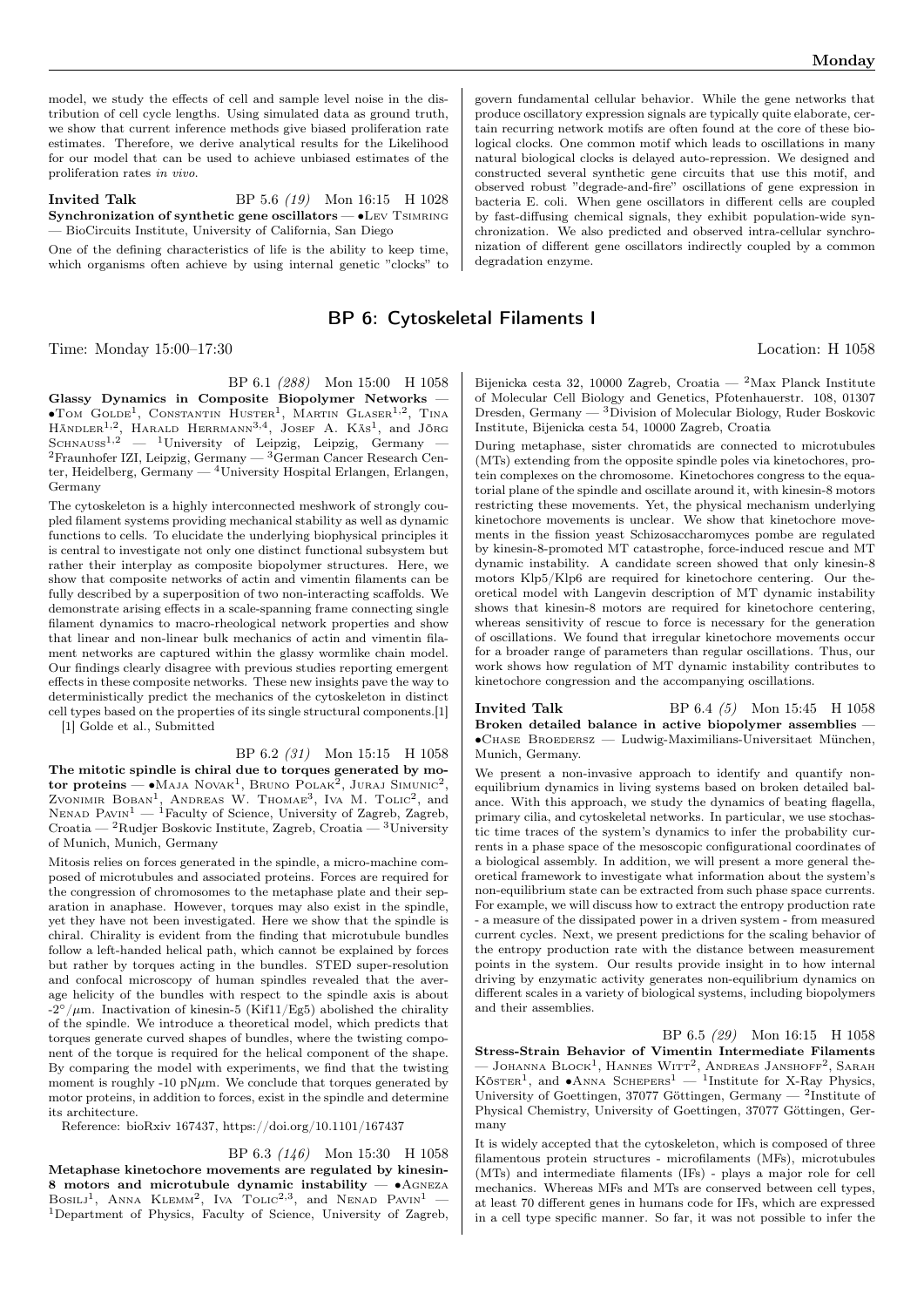mechanical properties found on length scales of protein superstructure, cells and beyond, from the peculiar molecular architecture of IFs. Using optical tweezers, combined with microfluidics and fluorescence microscopy, we directly probed the stress-strain behavior of single vimentin IFs under physiological buffer conditions in a highly controlled fashion. We found a strong loading-rate dependent behavior, indicating that vimentin IFs act as a "safety belt" for cells. Further, our results provide evidence that single vimentin IFs act as an intracellular shock absorber using a balance of classical energy dissipation and storage of potential energy. By theoretical modelling and Monte Carlo simulations we are able to directly attribute filament mechanics to a molecular mechanism and reveal an intriguing non-equilibrium phenomenon leading to pronounced energy dissipation and mechanical adaption.

BP 6.6 (177) Mon 16:30 H 1058 Actin dynamics deform membrane in and out mimicking filopodia and endocytosis —  $\bullet$ CAMILLE SIMON<sup>1</sup>, REMY Kusters<sup>1</sup>, Valentina Caorsi<sup>1</sup>, Jean-François Joanny<sup>2</sup>, Clé-MENT CAMPILLO<sup>3</sup>, JULIE PLASTINO<sup>1</sup>, PIERRE SENS<sup>1</sup>, and Cécile  $SYKES<sup>1</sup>$  — <sup>1</sup>Institut Curie, Paris, France — <sup>2</sup>ESPCI, Paris, France — <sup>3</sup>Université Evry Val d'Essonne, Evry, France

The cell membrane is able to deform inward, as in endocytosis intitiation, or outward, as in filopodia formation. Interestingly, both deformations are generated by the same branched, Arp2/3-based, polymerizing actin network. How an inward or an outward deformation can result from the same network structure? What are the physical parameters that will trigger the direction of membrane deformation? To address these questions, we use a reconstituted membrane system of liposomes and purified actin. A dynamic branched actin network is generated at the liposome surface. We investigate the conditions under which the actin cytoskeleton induces inward or outward membrane deformations. We reveal that actin dynamics is the sole player of membrane deformations by photo-damaging the actin structure that relaxes membrane shape. Lowering membrane tension is key to produce filopodia-like structures. Oppositely, endocytic-like structures are robust features that only weakly depend on membrane tension. A pulse-chase two color actin experiment reveals the details of network growth during inward or outward membrane deformation. Our results, supported by theoretical models, explain how such deformations depend on a mechanical balance between the membrane and the actin network.

BP 6.7 (167) Mon 16:45 H 1058 Dynactin stabilises microtubules to establish their uniform orientation in neuronal axons — •MAXIMILIAN JAKOBS and KRIStian Franze — Department of Physiology, Development and Neuroscience, University of Cambridge, Cambridge, UK

The microtubule (MT) cytoskeleton in neuronal axons is highly oriented with almost all MTs pointing with their growing end (+end) away from the cell body (+end out). Motor proteins rely on this orientation to move cellular cargo to the distal regions of the axon. Despite 30 years of research, the mechanism that establishes MT orientation remains unknown. We here analysed MT growth with supervised machine learning in D. melanogaster neurons, complemented by an analytical model of MT growth. We found that +end out MTs grow for longer times than oppositely oriented MTs (−end out). According to our model, this leads to dramatic differences in average MT

lengths, so that −end out MTs are short and unstable. Additionally, we found evidence that dynactin is responsible for the differences in growth times by promoting growth at the axonal tip through a molecular gradient. These findings suggest a simple mechanism that organises axonal MTs. First, +end out MTs are stabilized by distally located dynactin. Subsequently, the short −end out MTs depolymerize or reorient, leaving only +end out MTs in the axon. Our results pave the way towards a deeper understanding of how the cytoskeleton in neurons orients to support molecular transport, potentially shedding light on pathologies that are characterized by axonal transport deficiencies such as Alzheimers disease.

BP 6.8 (382) Mon 17:00 H 1058 A field-theoretic approach to microtubule growth ∙Johannes Pausch and Gunnar Pruessner — Department of Mathematics, Imperial College London, United Kingdom

Microtubule filaments are a major part of the cytoskeleton. They influence the shape and movement of the cell and are used for transport processes inside the cell. Microtubules grow and shrink by polymerising and depolymerising, that is by absorbing and emitting tubulin which diffusively spread in the cytoplasm. Here, we model the stochastic process of microtubule growth as a field theory.

In our model, we recover the classic diffusion and diffusionconvection results. Furthermore, we are able to model the tubulinabsorption-induced spatially discrete growth of the microtubule filament and find analytic real space results for expected assembly speed and variance. Our approach produces analytic expressions in Fourier space that require a short-length scale cutoff in two dimensions and above. It is particularly flexible to incorporate more complex interactions between microtubules and tubulin. In one dimension, our results are easily compared to corresponding results using probabilistic techniques.

BP 6.9 (30) Mon 17:15 H 1058

Investigations on the cell morphology of oral mucosa cancer and non-cancer cells —  $\bullet$ NINA BARTELS<sup>1</sup>, MAJA STRUGACEVAC<sup>1</sup>, CONSTANZE WIEK<sup>2</sup>, JULIA KRISTIN<sup>2</sup>, MARCEL GLAAS<sup>2</sup>, JÖRG<br>SCHIPPER<sup>2</sup>, and MATHIAS GETZLAFF<sup>1</sup> — <sup>1</sup>Heinrich-Heine-Universität Düsseldorf, Institute of Applied Physics, Universitätsstr. 1, 40225 Düsseldorf, Germany —  $^{2}$ Düsseldorf University Hospital, Department of Othorinolaringology, Moorenstrasse 5, 40225 Düsseldorf, Germany

In order to develop new cell-selective treatment strategies for head and neck squamous cell carcinoma, our group is investigating the differences of the cell morphology and physical properties of different oral cancer cells and oral keratinocytes. The cell lines originate from different locations of the oral mucosa and are investigated using a fluorescence microscope.

To obtain more information about cell morphology, the cells were stained using CellMask Green (cell membrane) and Hoechst (cell nuclei) staining kits. By the confocal laser-scanning microscope threedimensional images of the cells were made to compare the different cell lines in size, volume and shape.

A staining kit for active mitochondria (MitoTracker) enables us to compare the aerobic metabolism of tumor and non-cancer cells to verify the Warburg hypothesis. Additionally, actin filaments and microtubules were stained to observe differences in the cytoskeleton which is specific for cell elasticity. This contribution will show and discuss our latest results.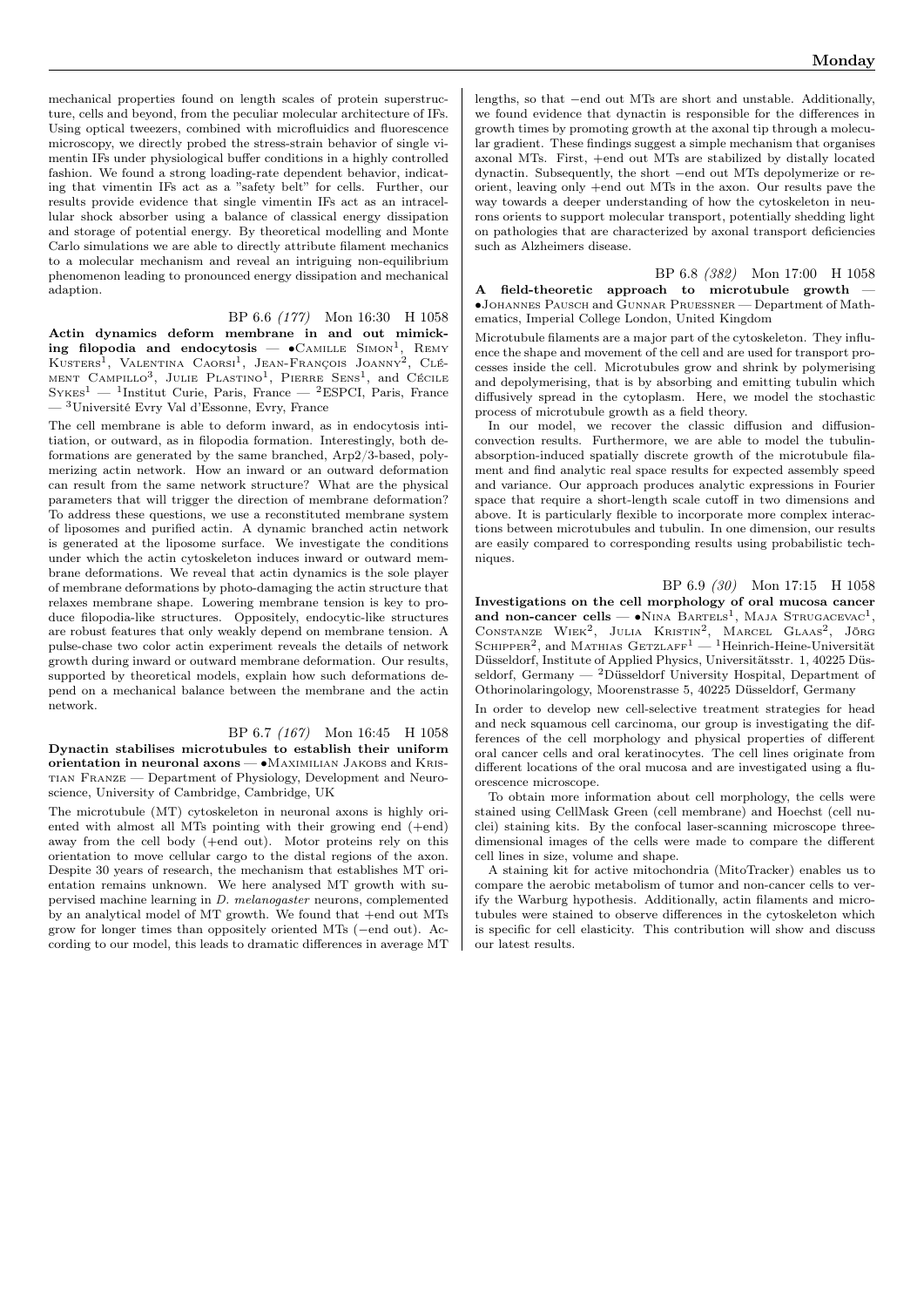# BP 7: Focus Session: Statistical Physics-Based Methods in Molecular Evolution - organized by Alexander Schug and Martin Weigt (joint session BP/DY)

Time: Monday 15:00–17:00 Location: H 2013

**Invited Talk** BP 7.1 (21) Mon 15:00 H 2013 Evolution of quantitative traits and non-equilibrium matrix ensembles — SIMONE POMPEI, TORSTEN HELD, and •MICHAEL LÄSsig — Institute for Theoretical Physics, University of Cologne

Evolution affects molecular quantitative phenotypes, such as stability, binding affinities, and metabolic activities of cellular proteins. Linking sequence data to phenotypic and functional changes remains a critical gap in our understanding of evolutionary processes. In this talk, we present new methods to infer a priori unknown quantitative phenotypes from their correlation signature in time-resolved sequence data, using non-equilibrium statistical mechanics and random matrix theory. We use these methods to map the phenotypic evolution of the human influenza virus.

BP 7.2 (300) Mon 15:30 H 2013

Big Data in Structural Biology: Predicting Protein and RNA Structures by inferring residue co-evolution —  $\bullet$ ALEXANDER Schug — John von Neumann Institute for Computing, Jülich Supercomputer Centre, Forschungszentrum Jülich

To gain any detailed understanding of biomolecular function, one needs to know their structure. The structural characterization of many important biomolecules and their complexes remains experimentally challenging. Novel statistical tools based on statistical physics such as Direct Coupling Analysis (DCA) take advantage of the explosive growth of sequential databases and trace residue co-evolution to infer secondary and tertiary contacts for proteins [1] and RNAs [2]. These contacts can be exploited as spatial constraints in structure prediction methods leading to excellent quality predictions [1,2,3]. Going beyond anecdotal cases of a few protein families, we have applied our methods to a systematic large-scale study of nearly 2000 PFAM protein families of homo-oligomeric proteins [4]. Also, we can apply DCA to infer mutational landscapes by capturing epistatic couplings between residues and can assess the dependence of mutational effects on the sequence context where they appear [5].

- [1] Weigt M et al., PNAS (2009); F. Morcos et al., PNAS (2011)
- $[2]$  E. De Leonardis et al., NAR  $(2015)$
- [3] Schug A et al., PNAS (2009); Dago A et al., PNAS (2012)
- [4] G. Uguzzoni et al., PNAS (2017)
- [5] M. Figliuzzi et al., MBE (2016)

# BP 7.3 (87) Mon 15:45 H 2013

Coevolution based inference of allosteric architectures — ●BARBARA BRAVI<sup>1</sup>, CAROLINA BRITO<sup>2</sup>, RICCARDO RAVASIO<sup>1</sup>, and<br>MATTHIEU WYART<sup>1</sup> — <sup>1</sup>Institute of Theoretical Physics, Ecole Polytechnique Fédérale de Lausanne, Switzerland —  $^{2}$ Universidade Federal do Rio Grande do Sul, Porto Alegre, Brazil

We analyze maximum entropy approaches to infer the functional design of elastic materials exhibiting allostery, i.e. the property of highly specific responses to ligand binding at a distant active site. To guide and inform protocols of de novo drug design, it is fundamental to understand what architectures underlie such a transmission of information and whether their features can be predicted from sequence data alone. We consider the functional designs of in silico evolved allosteric architectures which propagate efficiently energy (including shear, hinge, twist) or strain (resulting in a less-constrained trumpet-shaped region between the allosteric and the active site). We show that maximum entropy approaches, built to capture statistical properties such as conservation and correlations, can provide predictive information on the cost of single and double mutations while their performance at reproducing the original allosteric fitness is strongly design-dependent. We benchmark existing maximum entropy inference methods on these computationally evolved functional architectures and we propose an improved framework accounting for a multiplicity of co-evolutionary factors which is aimed at disentagling allostery-based correlations from extrinsic ones.

BP 7.4 (117) Mon 16:00 H 2013

Architecture of allosteric materials –  $C_{AROLINA}$  BRITO<sup>1</sup>, SOLANGE FLATT<sup>2</sup>,  $\bullet$ RICCARDO RAVASIO<sup>2</sup>, MATTHIEU WYART<sup>2</sup>, and  $\rm{Le}$   $\rm{Yan^3}$  —  $\rm{^1Universidad}$  Federal do Rio Grande do Sul, CP 15051, 91501-970 Porto Alegre RS, Brazil — <sup>2</sup>Ecole Polytechnique Federale

de Lausanne, CH-1015, Lausanne, Switzerland — <sup>3</sup>Kavli Institute for Theoretical Physics, Santa Barbara, CA 93106, USA

Allosteric proteins transmit a mechanical signal induced by binding a ligand. However, understanding the nature of the information transmitted and the architectures optimising such transmission remains a challenge. We show using an in-silico evolution scheme and theoretical arguments that architectures optimised to be cooperative, which propagate efficiently energy, qualitatively differ from previously investigated materials optimised to propagate strain. Although we observe a large diversity of functioning cooperative architectures — including shear, hinge and twist designs, they all obey the same principle of nearly displaying a mechanism, i.e. an extended zero mode with a predicted optimal frequency. Overall, our approach leads to a natural explanation for several observations in allosteric proteins, and suggests a path to discover new ones. On this line, we study the extended soft modes of hessians defined from 46 couples of proteins for which the active and inactive structures are available and compare them with the aforementioned principle. Moreover, the set of architectures that are evolved through the in-silico scheme defines a well controlled ground where to benchmark the results of co-evolutionary methods, usually applied to protein sequences.

BP 7.5 (304) Mon 16:15 H 2013 Direct Coupling Analysis on the genome scale — •ERIK AUREL — Royal Institute of Technology in Stockholm, Sweden

Direct Coupling Analysis (DCA) is a powerful tool to find pair-wise dependencies in large biological data sets. It amounts to inferring coefficients in a probabilistic model in an exponential family, and then using the largest such inferred coefficients as predictors for the dependencies of interest. A main success story has been predicting spatially proximate residues in protein structures from sequence data.

From a population genetics point of view DCA should be viewed as inferring epistasis, synergistic effects on fitness, from samples. I will discuss applications of DCA to the genome scale in bacteria and how that allows to find unexpected (and expected) dependencies between genes in trans i.e. that are not close on the genome.

This is joint work with many people, most recently with Chen-Yi Gao and Hai-Jun Zhou, available as arXiv:1710.04819.

BP 7.6 (441) Mon 16:30 H 2013 Interprotein coevolution: bridging scales from residues to genomes — GIANCARLO CROCE<sup>1</sup>, THOMAS GUEUDRE<sup>2</sup>, HEN-DRIK SZURMANT<sup>3</sup>, MATTEO FIGLIUZZI<sup>1</sup>, and •MARTIN WEIGT<sup>1</sup> <sup>1</sup>Université Pierre & Marie Curie, Sorbonne Université, Paris, France  $^{-2}$ Human Genetics Foundation, Turin, Italy  $-$  <sup>3</sup>Western University of Health Sciences, Los Angeles, USA

Interacting proteins coevolve at multiple but interconnected scales, from the residue-residue over the protein-protein up to the familyfamily level. The recent accumulation of enormous amounts of sequence data allows for the development of novel, data-driven computational approaches. Notably, these approaches can bridge scales within a single statistical framework [1,2], which is built upon idea from the inverse statistical physics [3,4]. While being currently applied mostly to isolated problems on single scales, their immense potential for an evolutionary informed, structural systems biology is steadily emerging.

[1] H. Szurmant and M. Weigt, Current Opinion in Structural Biology 50, 26-32 (2017).

[2] G. Croce, T. Gueudre, MV Ruiz Cuevas, H. Szurmant, M. Figliuzzi, M. Weigt, submitted (2017).

[3] S. Cocco, C. Feinauer, M. Figliuzzi, R. Monasson, M. Weigt, Rep. Prog. Phys. (2017), https://doi.org/10.1088/1361-6633/aa9965.

[4] H. Chau Nguyen, Riccardo Zecchina, Johannes Berg, Advances in Physics, 66 (3), 197-261 (2017)

BP 7.7 (324) Mon 16:45 H 2013 The evolutionary consequences of population spread on curved surfaces - DANIEL A. BELLER<sup>1</sup>, KIM M. J. ALARDS<sup>2</sup>, RI-CARDO A. MOSNA<sup>3</sup>, FEDERICO TOSCHI<sup>2</sup>, and ●WOLFRAM MÖBIUS<sup>4</sup>  $-$ <sup>1</sup>Brown University, Providence, RI, USA  $-$ <sup>2</sup>TU Eindhoven, Eindhoven, The Netherlands — <sup>3</sup>Universidade Estadual de Campinas, Campinas, SP, Brazil — <sup>4</sup>University of Exeter, Exeter, United King-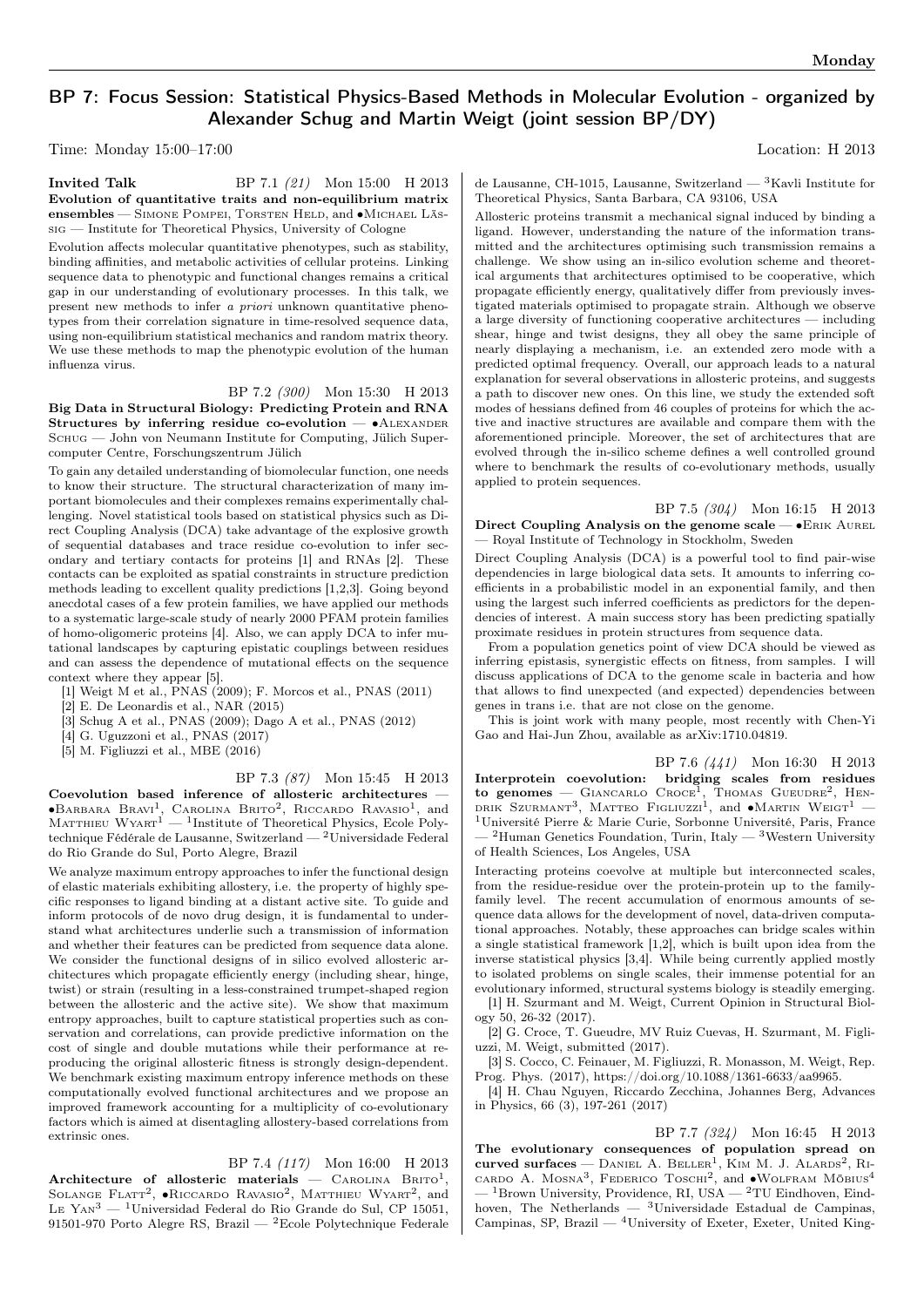Monday

We investigate the evolutionary dynamics of populations growing and expanding on curved surfaces. Using a combination of individual-based simulations and theory we characterize the effect of individual features (cones and spherical caps) on the shape of the population front and

BP 8: Active Matter DY II (joint session DY/BP/CPP)

environments.

Time: Monday 15:30–18:45 Location: BH-N 243

See DY 16 for details of this session.

# BP 9: Postersession I

Topics: Protein Structure and Dynamics (9.1–9.10), Single Molecule Biophysics (9.11–9.20), Biomaterials and Biopolymers (9.21–9.36), Systems Biology & Gene Expression and Signalling (9.37–9.42).

Time: Monday 17:30–19:30 Location: Poster A

BP 9.1 (37) Mon 17:30 Poster A

Internal Dynamics of Unfolded Apo-myoglobin — ∙Livia BALACESCU<sup>1,3</sup>, TOBIAS ERICH SCHRADER<sup>1</sup>, ANDREAS STADLER<sup>2</sup>, and Jörg FITTER $^{2,3}$  — <sup>1</sup> Jülich Centre for Neutron Science, Forschungszentrum Jülich GmbH, Outstation at MLZ, Garching, Germany — <sup>2</sup>Jülich Centre for Neutron Science JCNS & Institute for Complex Systems ICS, Forschungszentrum Jülich GmbH, Jülich, Germany — <sup>3</sup>1.Physikalisches Institut (IA), RWTH Aachen, Aachen, Germany

As a model for the well-characterized protein systems in different folding states we chose apo-myoglobin.[1,2,3] We investigated internal dynamics of its unfolded and folded form on a time-scale up to several hundred nanoseconds and in the nanometer length-scale using neutron spin echo spectroscopy (NSE) [4]. Aggregation state and center of mass diffusion were monitored in parallel with dynamic light scattering. Our first NSE data show a polymer like behavior of the unfolded protein. This indicates that the powerful polymer models may be used for characterization of protein systems.

[1] J. Phys. Chem. B, 2015, 119 (1), 72 [2] J Mol. Biol., 1996, 263(4), 531 [3] J. Am. Chem. Soc., 2014, 136 (19), 6987 [4] Richter D. et al., 2005, Neutron Spin Echo in Polymer Systems. Advances in Polymer Science, vol 174. Springer, Berlin, Heidelberg

BP 9.2 (44) Mon 17:30 Poster A Performance of genetically encoded FRET-based biosensors investigated on single molecule level —  $\bullet$ HENNING HÖFIG<sup>1,2</sup>, Martina Pohl<sup>3</sup>, Julia Otten<sup>3</sup>, Arnold Boersma<sup>4</sup>, and Jörg FITTER<sup>1,2</sup> — <sup>1</sup>RWTH Aachen University, I. Physikalisches Institut (IA), AG Biophysik, Aachen, Germany — <sup>2</sup>Research Centre Juelich, ICS-5, Juelich, Germany — <sup>3</sup>Research Centre Juelich, IGB-1, Juelich, Germany  $-$  <sup>4</sup>University of Groningen, Department of Biochemistry, Groningen, Netherlands

Genetically encoded FRET-based biosensors consist of two fluorescent proteins (donor and acceptor) and a sensing domain. The readout of FRET-based biosensors usually utilizes the ratio of fluorescence emission intensities of the donor and the acceptor upon donor excitation. We carried out single-molecule measurements on a confocal microscope for two types of CFP-YFP biosensors, one sensitive to glucose concentration [1] and another one monitors macromolecular crowding [2]. From our measurements we obtained FRET efficiencies histograms dissecting the different subpopulations of the sensor under varying environmental conditions. In order to demonstrate the capability of utilizing transfer efficiency histograms for judging the performance of FRET-based sensor constructs we analyze various glucose sensor constructs. The obtained smFRET histograms display specific fingerprints of the respective sensor properties and provide a valuable basis for a rational design of FRET-based biosensors.

[1] R. Moussa et al., J. Biotechnol., 191, 250-259 (2014); [2] A. J. Boersma et al., Nat. Methods, 12, 227-229 (2015)

#### BP 9.3 (113) Mon 17:30 Poster A

Dielectric spectroscopy of bovine serum albumin at GHz frequencies — Eva-Maria Laux, Jessica Gibbons, Elena Ermilova, Frank F. Bier, and ∙Ralph Hölzel — Fraunhofer Institute for Cell Therapy and Immunology, Branch Bioanalytics and Bioprocesses, Potsdam, Germany

In recent years electronic components have become available reaching the upper GHz range. This makes this frequency range accessible for novel biomedical applications. Still, detailed knowledge about the properties of biological materials at these frequencies is missing, and the interaction mechanisms with such electromagnetic fields are often unclear. Here we present an experimental system based on a vector network analyser for the temperature controlled determination of the dielectric properties of biomolecules. The influence of protein concentration, of temperature and of denaturing agents on aqueous solutions of bovine serum albumin (BSA) is presented between 10 MHz and 110 GHz. Further work aims at reducing sample size and improving accuracy.

the genetic composition of an expanding population. We find that, on sufficiently large scales, geodesics allow us to describe both population and evolutionary dynamics quantitatively. Using these findings, we characterize the consequences of large-scale surface roughness on genetic diversity and compare to the case of heterogeneous but flat

BP 9.4 (207) Mon 17:30 Poster A Analysis of dynamics of membrane-protein microdomains in bacteria — DANIELLA LUCENA<sup>1,3</sup>,  $\bullet$ MARCO MAURI<sup>1,2</sup>, FELIX SCHMIDT<sup>1,4</sup>, BRUNO ECKHART<sup>1,4</sup>, and PETER L. GRAUMANN<sup>1,3</sup> – <sup>1</sup>SYNMIKRO, Marburg — <sup>2</sup>INRIA Grenoble, France — <sup>3</sup>Department of Chemistry, Philipps University, Marburg  $-$ <sup>4</sup>Department of Physics, Philipps University, Marburg

Cell membrane has a remarkably intricate temporal and spatial organization that is central for the maintenance of fundamental processes in bacteria. While early models often envisioned proteins freely and homogeneously diffusing on the membrane, there is nowadays growing evidence in support of lipid microdomains. To date there has been no broad study to evaluate how protein size, number of transmembrane domains, and temperature affect the diffusion of membrane proteins. In this work, we have undertaken a systematic study of the effects of these factors on membrane protein diffusion and investigate the dynamics of membrane organization in live B. subtilis cells by mean of single-molecule tracking, physical modelling and computer aided visualization methods. We found that diffusion coefficients do not correlate with protein molecular weight, but decrease with increased transmembrane radius. Moreover, diffusion coefficients are anomalous and are better described by discriminating diffusion rates into two protein populations. Also, we observed that temperature can influence the spatiotemporal organization of membrane proteins and significantly impact their dynamics. We think that data analysis methods here introduced can be valuable for membrane protein studies in any bacteria.

BP 9.5 (257) Mon 17:30 Poster A Unraveling the effects of an oscillating electric field on Amyloid-beta (1-40) conformational dynamics using G-PCCA, a generalized Markov state modeling method — ∙Bernhard Reuter<sup>1</sup> , Marcus Weber<sup>2</sup> , and Martin E. Garcia<sup>1</sup> <sup>1</sup>Theoretical Physics II, Institute of Physics, University of Kassel, Kassel, Germany — <sup>2</sup>Zuse Institute Berlin (ZIB), Berlin, Germany We have studied the influence of a strong oscillating electric field on the Amyloid-beta (1-40) peptide, associated with Alzheimer disease. To this end we conducted extensive molecular dynamics (MD) simulations utilizing the GROMACS v5.1.2 program package. Typically Markov state models (MSMs) are very well suited for the identification and analysis of metastabilities and related kinetics. However, the state-of-the-art methods and tools require the fulfillment of a detailed

balance condition, violated in the non-equilibrium case. To date, they

dom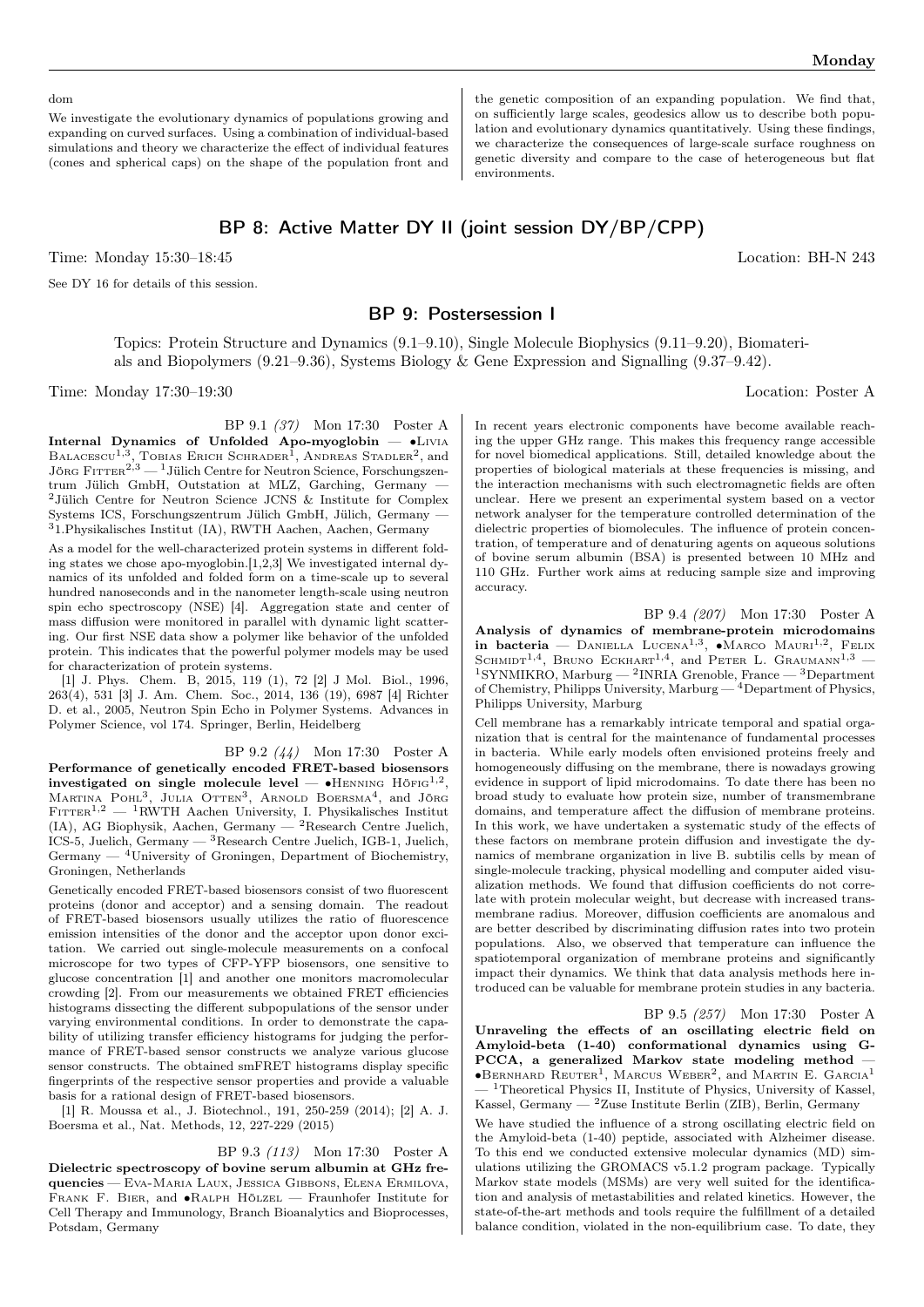are unsuitable to deal with more general dominant data structures including cyclic processes, which are essentially associated with the effects of an oscillating electric field. Instead, for this purpose we utilized a generalization of the common robust Perron cluster cluster analysis  $(PCCA+)$  method, termed generalized Perron cluster cluster analysis (G-PCCA). Applying G-PCCA we identified and analyzed, by comparison to equilibrium simulations in the absence of an external electric field, significant non-thermal effects on the conformational dynamics of Amyloid-beta, imposed by the oscillating electric field.

BP 9.6 (273) Mon 17:30 Poster A

Studies of bio-molecular dynamics in aqueous solutions using 147Nd nuclear probe — ∙Sardool Singh Ghumman — Department of Physics, Sant Longowal Institute of Engineering & Technology, Deemed University, Longowal 148 106 Punjab, India

Conventional perturbed angular correlation technique is employed to investigate molecular dynamics in aqueous solutions of biomolecules of TES (Ntris[ hydroxymethyl]methyl 2-Amino ethane sulphonic acid), BSA (Bovine Serum Albumin), Oxine (1,4-Benzodioxane-6-boronic acid pinacol ester) and EDTA (ethylenediaminetetraacetic acid) using 147Nd nuclear probe. In addition to the use of 147Nd radioactive probe that it proves to be helpful tool for perturbed angular correlation studies it also emerges out to understand the dynamics of molecules of bio-molecular compounds in aqueous environments. Considerable decrease in attenuation coefficient with higher molar concentrations is noticed for EDTA complexes while the attenuation effect has been found to be more pronounced for macromolecules of BSA and chelates of Oxine. Applications of this isotope are outlined for future non-biomolecular materials too.

BP 9.7 (369) Mon 17:30 Poster A A computational approach to study signal transduction in  $\text{coiled-coil structures}$   $\bullet$ Judit Clopés Llahí<sup>1</sup>, Jaeoh Shin<sup>2</sup>, MARCUS JAHNEL<sup>3,4</sup>, STEPHAN WOLFGANG GRILL<sup>1,3,4</sup>, and VASILY ZABURDAEV<sup>1</sup> — <sup>1</sup>Max Planck Institute for the Physics of Complex Systems, Nöthnitzer Str. 38, 01187 Dresden, Germany — <sup>2</sup>Department of Chemistry, Rice University, Houston 77005 TX, USA  $-$  <sup>3</sup>Max Planck Institute of Molecular Cell Biology and Genetics, Pfotenhauerstr. 108, 01307 Dresden, Germany — <sup>4</sup>Biotechnology Center, Technical University Dresden Tatzberg 47/49, 01309 Dresden, Germany

The Early Endosome Antigen 1 (EEA1) is a fibrous protein mediating the tether and fusion of vesicles in the early endosome. Its functionality is related to an allosteric switch between two configurations with different stiffnesses. Recent experiments have shown that the transition from the stiff to the soft state in EEA1 is triggered right after its interaction with Rab5, a small signalling protein that binds to the free end of EEA1. Structurally, the EEA1 folds as a homodimeric coiledcoil in almost its total length, which spans up to 200 nm. In this work, we propose a computational description of the hydrophobic interactions stabilising a coiled-coil structure that could model the underlying mechanism behind the signal transduction of the Rab5:EEA1 interaction. For this, we mapped the hydrophobic interactions by means of a one-dimensional Frenkel-Kontorova model. Using this description, we analyzed how the energy introduced by a register shift in one of the extremes propagates along the chain.

# BP 9.8 (419) Mon 17:30 Poster A

Simulating the ADP release of the PKAC cycle with different Magnesium quantities approximated by static charge and dummy-atom models — ∙Robert C. König, Alexander Lipskij, Bernhard Reuter, and Martin E. Garcia — Theoretische Physik II, University of Kassel, Heinrich-Plett-Str. 40, 34132 Kassel, Germany The modification of biomolecules by addition of phosphates (phosphorylation/dephosphorylation) is essential for the regulation of vital cell processes as growth, division or morphogenesis. The protein kinase A (PKA) is responsible for important phosphorylation processes. The rate limiting process in the catalytic cycle of PKA is the release of ADP and the so-called Mg2 magnesium ion. The details and actual molecular dynamics of the ADP release are not well resolved. To observe the sub-millisecond behavior of the ADP release, we performed molecular dynamics (MD) simulations utilizing GROMACS v2016.3, with the AMBER03 and AMBER99SB-ILDN force-fields, based on the crystallized structure of PKAC with ADP and Mg2. This structure is already in an intermediate state between the open and the closed conformation, depending on the positions of the Gly-rich loop and C-terminal tail. While simulating the ADP release we investigated the influence of the Mg quantity by running the simulations (i) without any Mg

ions, (ii) with one Mg ion and (iii) with two Mg ions, with the second magnesium ion added at the position of the linchpin magnesium ion, termed Mg1. To approximate the effect of the Mg charge we used both a standard static charge and a dummy-atom model, imitating the coordination number of Mg.

BP 9.9 (424) Mon 17:30 Poster A Scaling rules for vibrational energy transport in proteins — ∙Luis Valino, Adnan Gulzar, Sebastian Buchenberg, and Gerhard Stock — Biomolekulare Dynamik Physik Uni-Freiburg

Computational studies of vibrational energy flow in biomolecules require the inspection of possible energy pathways on a case by case basis[1]. Though these studies succesfully elucidate the energy flow, the interpretation of the underlying processes driving energy transport is still missing. One alternative to these techniques is a master equation approach that simulates the transfer of energy from one amino acid to another and to the solvent on the basis of transition rates[2]. These transition rates can be determined through the fitting of the master equation to the energy profiles of nonequilibrium MD simulations. The scaling rules arising from this fit reveal a set of simple quantities that govern energy flow in proteins. We apply this model to various systems with different secondary structures and compare the relevant quantities and their scaling rules. Some of the scaling rules are conserved in all cases, whereas some others are dependent on the particular secondary structure.

[1] P. H. Nguyen, S. Park, and G. Stock. Journal of Chemical Physics 132, 025102 (2010)

[2] S. Buchenberg, D. M. Leitner, and G. Stock. J. Phys. Chem. Lett. 7, 25 (2016)

BP 9.10 (425) Mon 17:30 Poster A Nonequilibrium computational study of vibrational energy transport in proteins — ∙Adnan Gulzar, Luis Valino Borau, Sebastian Buchenberg, and Gerhard Stock — Biomolekulare Dynamik Physik Uni-Freiburg

Vibrational energy transport is thought to play an important role in numerous processes essential to protein function, including kinetics of ligand binding and dissociation, charge transfer, enzyme kinetics and allosteric mechanisms. Time resolved spectroscopies developed to study vibrational energy flow[1] have elucidated the nature and rate of energy transport through a number of peptides and proteins. To provide a theoretical description of these experiments, extensive nonequilibrium molecular dynamics simulations of the energy transport in various systems, including TrpZip2 and PDZ3, have been performed. To mimic the experimental heating processes we employ computational heating methods such as T-jump- and photo-excitation. These nonequilibrium techniques of introducing energy into the system closely reproduce the observed experimental timescales. Additionally, the high resolution of MD simulations allows an in-depth analysis of vibrational energy transport. As a result, we have found out that energy flows not only through the backbone and  $\beta$ -stabilizing hydrogen bonds, but also through stacking contacts of the peptide with the heater.

[1] V. Botan, E. H. G. Backus, R. Pfister, A. Moretto, M. Crisma, C. Toniolo, P. H. Nguyen, G. Stock, and P. Hamm Energy transport in peptide helices PNAS 2007 104: 12749-12754

BP 9.11 (25) Mon 17:30 Poster A Ectoine protects biomolecules from ionizing radiation: Molecular mechanisms —  $\bullet$ MARC BENJAMIN HAHN<sup>1,2</sup>, TIHOMIR SOLOMUN<sup>2</sup>, MARIA-ASTRID SCHRÖTER<sup>2</sup>, HANS-JÖRG KUNTE<sup>2</sup>, SU-SANN MEYER<sup>2</sup>, and HEINZ STURM<sup>2,3</sup> - <sup>1</sup>Freie Universität Berlin -<sup>2</sup>Bundesanstalt für Materialforschung und -prüfung —  ${}^{3}$ Technische Universitäat Berlin

The compatible solute and osmolyte ectoine is an effective protectant of biomolecules and whole cells against heating, freezing and high salinity. The protection of cells (human Keratinocytes) by ectoine against ultraviolet radiation was also reported by various authors, although the underlying mechanism is not yet understood. We present results[1] on the irradiation of biomolecules (DNA) with ionizing radiation (high energy electrons) in fully aqueous environment in the presence of ectoine and high salt concentrations. The results demonstrate an effective radiation protection of DNA by ectoine against the induction of single strand breaks by ionizing radiation. The effect is explained by an increased in low-energy electron scattering at the enhanced freevibrational density of states of water due to ectoine, as well as the action of ectoine as an OH-radical scavenger. This was demonstrated by Raman spectroscopy, electron paramagnetic resonance (EPR) and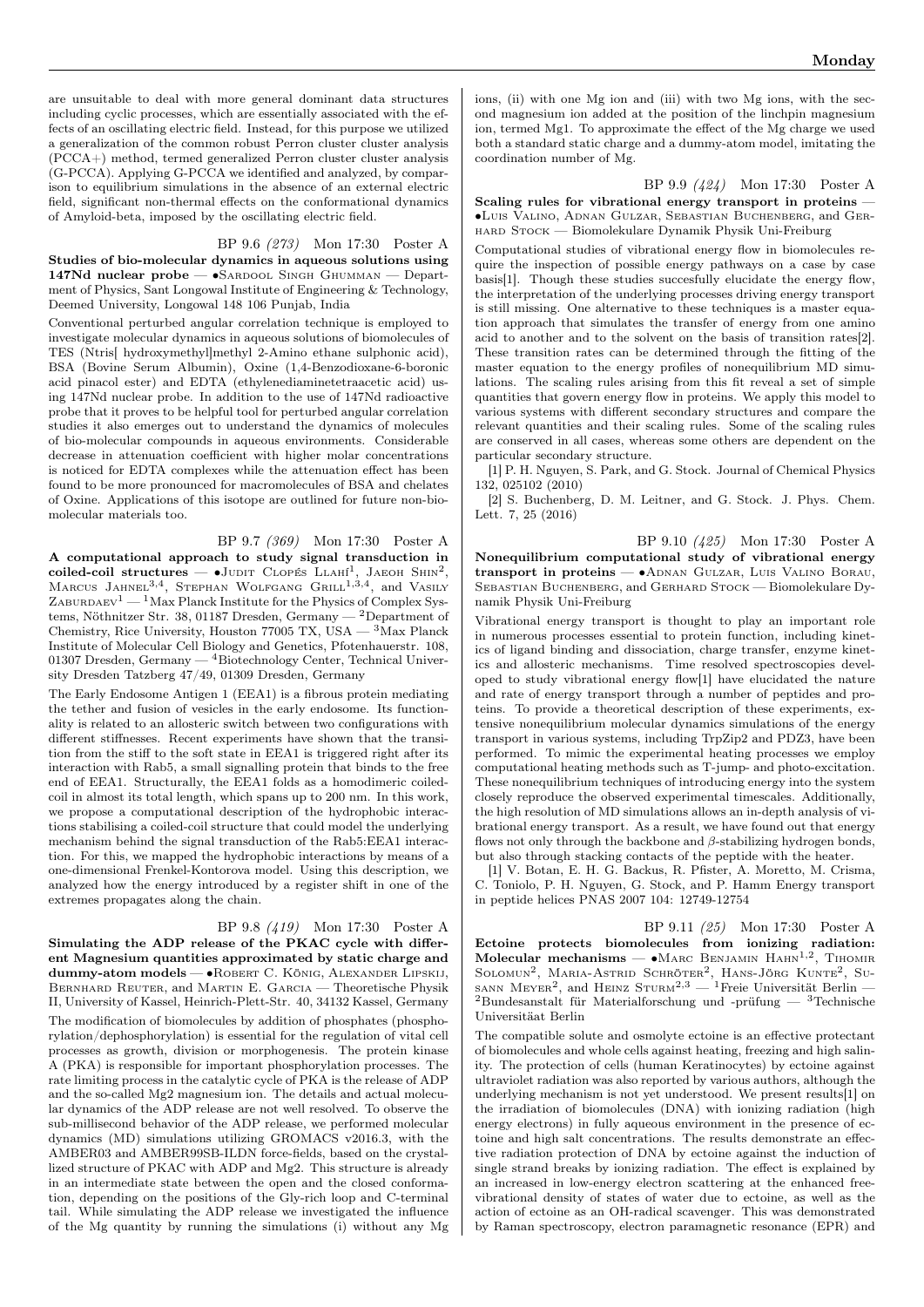Monte-Carlo simulations (Geant4).

[1] Hahn et al. Phys. Chem. Chem. Phys., 2017, 19, 25717-25722

BP 9.12 (76) Mon 17:30 Poster A

Preferential binding of urea to single-stranded DNA structures: a molecular dynamics simulation study —  $•EWA$  Anna Oprzeska-Zingrebe and Jens Smiatek — Institute for Computational Physics, University of Stuttgart, Stuttgart, Germany

In nature, a wide range of biological processes, such as transcription termination or intermolecular binding, depend on the formation of specific DNA secondary and tertiary structures. These structures can be both stabilized or destabilized by different co-solutes, coexisting with nucleic acids in the cellular environment. In our molecular dynamics simulation study, we investigate the binding of urea at different concentrations to short 7-nucleotide single-stranded DNA structures in aqueous solution. The local concentration of urea around native DNA hairpin in comparison to an unfolded DNA conformation is analyzed by preferential binding model in the light of Kirkwood-Buff theory. All our findings indicate a pronounced accumulation of urea around DNA, which is driven by a combination of electrostatic and dispersion interactions and accomplished by a significant replacement of water molecules in terms of a dehydration effect. The outcomes of our study can be regarded as a first step into a deeper mechanistic understanding towards co-solute-induced effects on nucleotide structures in general.

# BP 9.13 (156) Mon 17:30 Poster A

Dielectrophoretic Immobilization of Nanoobjects as Singles — •Хеміа Кміссе<sup>1</sup>, Сняізтіам Wenger<sup>2</sup>, Frank F. Bier<sup>1</sup>, and Ralph Hölzel<sup>1</sup> — <sup>1</sup>Fraunhofer Institute for Cell Therapy and Immunology IZI, Branch Bioanalysis and Bioprocesses, Potsdam (IZI-BB), Germany. — <sup>2</sup>IHP GmbH - Leibniz Institute for Innovative Microelectronics, Frankfurt (Oder), Germany.

For the construction of a biosensor the immobilization of the bioreceptor is a key element. Here we demonstrate the immobilization of fluorescently labeled nanospheres as a model system applying dielectrophoresis (DEP). DEP is a phenomenon in which a dipole is induced in a polarizable particle in an inhomogeneous AC electric field. By the right choice of frequency, this particle can be moved and immobilized. Also an alignment of the biomolecules is advantageous to get a strong signal, which is achieved by DEP. The nanoobjects have been immobilized as individual objects on electrodes of a regular array consisting of many thousands of vertical silicon or tungsten based nanoelectrodes. Immobilization and singling is proved by fluorescence microscopy in combination with scanning electron microscopy. Owing to the large number of electrodes being observed simultaneously, occupation numbers of submicroscopical particles could be determined with good statistics applying histograms. Occupation numbers and patterns were determined as a function of particle size (down to 50nm) and electrode diameter (50nm and 500nm).

# BP 9.14 (165) Mon 17:30 Poster A

Polymer brushes in motion – measuring flow with nanometre resolution — ∙Jan Christoph Thiele, Sebastian Isbaner, Narain Karedla, Ingo Gregor, and Jörg Enderlein — III. Institute of Physics – Biophysics, Georg August University Göttingen, Germany

Polymer brushes are a versatile method to tailor surface properties. These include wetting behaviour, friction and interactions with colloids and biomolecules. Coating a surface with polymer brushes changes its hydrodynamic properties in a complex way. Experiments on brush coated capillaries showed an unexpected large flow reduction by the brush, while recent simulations are predicting a backflow within the brush layer.

Our aim is to measure how the brushes impact the flow at the surface and to verify the predicted backflow. For this, we will use fluorescence lifetime correlation spectroscopy (FLCS) in combination with metal induced energy transfer (MIET). FLCS enables a precise and non-invasive measurement of the flow speed, while MIET causes a modulation of the dye's lifetime in close proximity to a gold surface underneath the brush. This modulation allow us to section the volume into different layers based on their lifetime. We will use a fluorescence dye dissolved in the liquid or the brush and measure the movement of the dye molecules and their distance from the gold surface. This way we can obtain a high resolution flow profile in the range of 0 to 100 nm distance to the surface.

Organelle-specific density measurements of the V-ATPase using atomic force microscopy — ELISABETH EILERS<sup>2</sup>, •JULIA TECKENTRUP<sup>1,2</sup>, KATHARINA SCHILLER<sup>2</sup>, VOLKER WALHORN<sup>1</sup>, THORSTEN SEIDEL<sup>2</sup>, KARL-JOSEF DIETZ<sup>2</sup>, and DARIO ANSELMETTI<sup>1</sup>  $-$ <sup>1</sup>Experimental Biophysics and Applied Nanoscience, Bielefeld University, Germany  $-$  <sup>2</sup>Plant Biochemistry and Physiology, Bielefeld University, Germany

The V-ATPase functions as a membrane-embedded rotational proton pump, which creates a proton motif force and thus drives secondary active transport of solutes across endomembranes. Therefore, these enzymes are essential for cellular pH- and ion homeostasis.

V-ATPases are located in the endomembranes of the endoplasmic reticulum, the Golgi apparatus as well as the vacuolar membrane in plants, which we could show using molecular biology techniques and fluorescence microscopy. In atomic force microscopy (AFM) images, V-ATPases showed prominent structures with a height of roughly 10 nm corresponding to the hexameric arrangement of their catalytic head. Using AFM we aim to investigate the differences in the number of V-ATPases between different compartments of plant cells. We will further apply AFM-based single molecule force spectroscopy to test the stability of the complexes. The latter is driven by the observation, that the vacuolar enzyme shows a diffuse organization of its stabilizing stalk proteins in the presence of desoxyglucose as observed by FRETmicroscopy (Schnitzer et al., 2011, Plant Cell Physiol.).

BP 9.16 (234) Mon 17:30 Poster A Quantifying the association of the chemotherapeutic drug mitoxantrone to DNA by magnetic tweezers —  $•$ DENNIS KREFT, Ying Wang, Helene Schellenberg, Katja Tönsing, and Dario ANSELMETTI — Experimental Biophysics and Applied Nanoscience, Bielefeld Institute for Nanoscience (BINAS), Bielefeld University, Bielefeld, Germany

Chemotherapeutic agents (anti-cancer drugs) are small cytotoxic molecules that often bind to double-stranded DNA (dsDNA) and thus interfere with the cell division process (mitosis). For medical regulation and optimization issues of these pharmaceutical products, it is inevitable to identify/quantify their binding mechanism. Therefore, we investigated the anthraquinone compound mitoxantrone that is used for treating certain cancer types like leukemia and lymphoma. We employed magnetic tweezers (MT) to investigate the association of mitoxantrone with dsDNA and conducted force-extension and rotationextension experiments with a sensitivity from some piconewtons down to tens of femtonewtons. We found a concentration-dependent bimodal binding behavior, where mitoxantrone associates to dsDNA either as a groove binder at low concentrations and as an intercalator at high concentrations.

BP 9.17 (238) Mon 17:30 Poster A Investigation of sea cucumber proteoglycans by atomic force microscopy —  $\bullet$ NIKLAS BIERE<sup>1</sup>, PIERRE PIEL<sup>1</sup>, VOLKER WALHORN<sup>1</sup>, XAVIER FERNÀNDEZ-BUSQUETS<sup>2</sup>, PAULO A. S. Mourão<sup>3</sup>, Eduardo Vilanova<sup>3</sup>, and Dario Anselmetti<sup>1</sup> -<sup>1</sup>Experimental Biophysics & Applied Nanosciences, University of Bielefeld, Germany — <sup>2</sup>Nanoscience and Nanotechnology Institute (IN2UB), University of Barcelona, Spain — <sup>3</sup>Hospital Universitário Clementino Fraga Filho and Instituto de Bioquímica Médica, Universidade Federal do Rio de Janeiro, Brazil

Sea cucumbers belong to the echinoderm family and are a widely spread marine life form in the world's oceans, yet not all aspects of their biology are well researched. As such, they possess remarkable properties, like the catch connective tissue, whose mechanical stiffness can be adapted without the use of muscles. In this work, we investigate the proteoglycan molecules from the sea cucumber species Isostichopus badionotus which make up part of its body wall. These proteoglycans, which exhibit antimalarial and anticoagulant properties, are studied in detail with atomic force microscopy to gain insights in the structure and chemical morphology of their polysaccharide components, namely fucosylated chondroitin sulfates and sulfated fucans. We will discuss their role in maintaining the adaptive elasticity of the tissue and show that this ability is related to the concentration of  $Ca^{2+}$  ions, which subsequently influences the tissue's capability to store water.

BP 9.18 (278) Mon 17:30 Poster A Label-free detection and trapping of individual nanosystems — ∙Larissa Kohler — KIT, Karlsruhe, Deutschland

BP 9.15 (215) Mon 17:30 Poster A

The label-free detection of nanosystems provides the opportunity to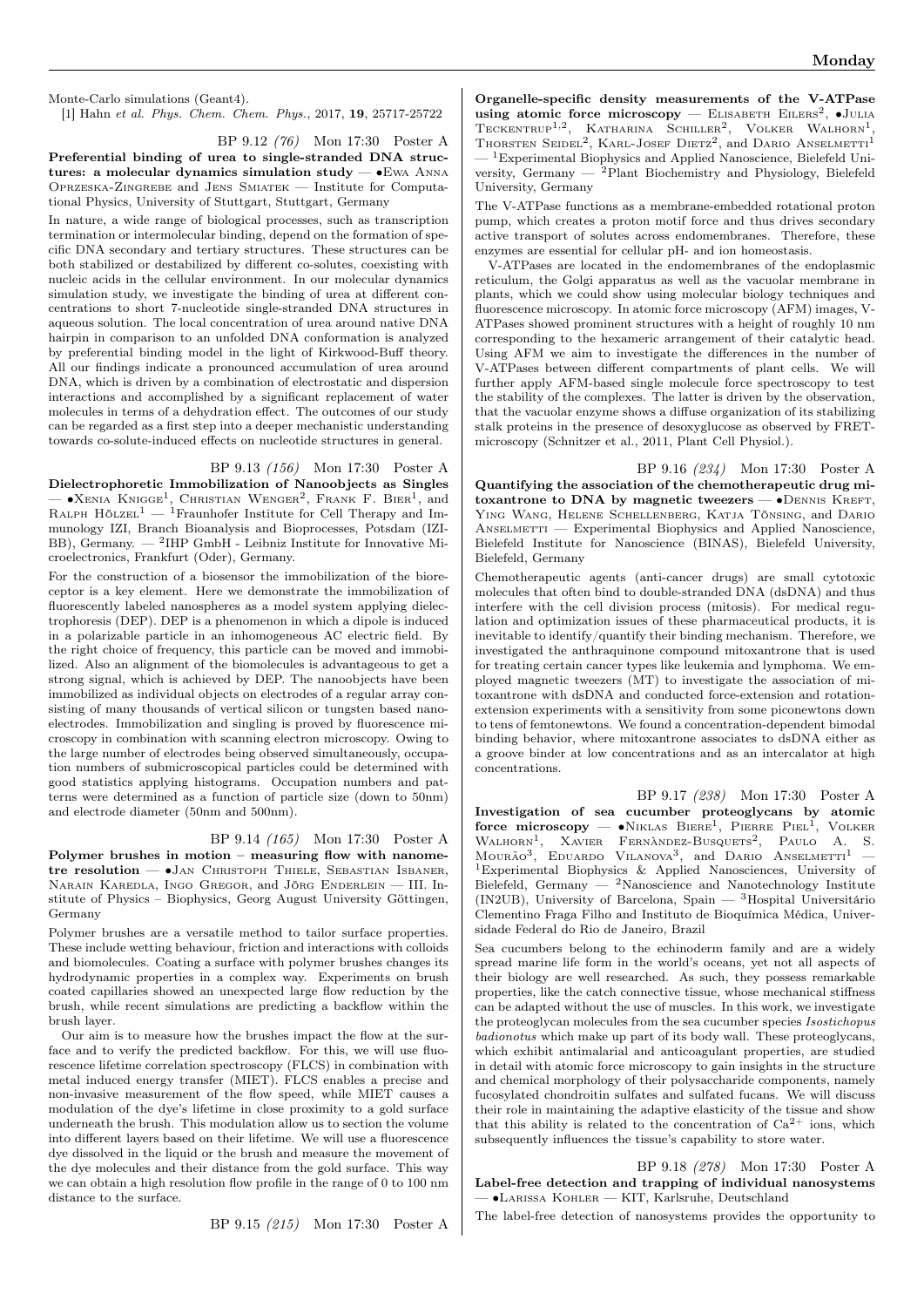understand biomolecular dynamics and interactions without undesired modifications of the system. To achieve the high sensitivity required for studying individual nanosystems, we use signal enhancement in a fiber-based Fabry-Perot cavity with high finesse ( $F \approx 10^5$ ), which is integrated in a microfluidic channel. Dispersive interaction between the sample and the cavity field is used to detect the presence and the dynamics of individual nanoobjects. The tight focus of the cavity mode  $(w_0 \approx 1 \text{ um})$  can be furthermore harnessed to trap individual particles between the fibers far away from surfaces. At the same time, a polarizable particle shifts the resonance frequency and thereby the intracavity laser power, such that particle motion couples back to the trapping potential. In this so-called self-induced back-action regime, trapping of sub-100 nm is predicted to become possible at biocompatible low intensity levels. We show first results on the detection of 150 nm silica nanoparticles and report the current status of the experiment.

## BP 9.19 (316) Mon 17:30 Poster A

DNA origami mold-based wires: Synthesis long metallic wires and its temperature dependent charge transport  $\rm{mechanism}$  —  $\bullet$ Türkan Bayrak<sup>1,2</sup>, Seham Helmi<sup>3</sup>, Jingjing  $YE^{2,3}$ , Jeffrey Kelling<sup>1</sup>, Tommy Schönherr<sup>1</sup>, Artur Erbe<sup>1,2</sup>, and Ralf Seiden-<sup>2,3</sup> — <sup>1</sup>Helmholtz-Zentrum Dresden-Rossendorf, Bautzner Landstraße 400, 01328 Dresden,Germany. — <sup>2</sup>Technische Universität Dresden, cfaed, 01062 Dresden, Germany. — <sup>3</sup>Universität Leipzig, Ritterstraße 26, 04109 Leipzig, Germany

The DNA origami method provides a programmable bottom up approach for creating nanostructures of any desired shape, which can be used as scaffolds for nanoelectronics and nanophotonics device fabrications. This technique enables the precise positioning of metallic and semiconducting nanoparticles along the DNA nanostructures. In this study, DNA origami nanoMOLDS are used for the fabrication of nanoelectronic devices. To this end, electroless gold deposition is used to grow the AuNPs within the DNA origami nanoMOLDS and create eventually continues nanowires. In order to contact the fabricated nanostructues electrically, a method using electron-beam lithography was developed. Temperature-dependent characterizations for four wires exhibiting different conductance at RT were performed in order to understand the dominant conductance mechanisms from RT to 4.2K. Two of these nanowires showed metallic conductance. The other two wires deviated from pure metallic behavior and they showed thermionic, hopping and tunnelling conductance.

## BP 9.20 (387) Mon 17:30 Poster A

Towards video rate imaging of IFT at nanoscale resolution using the Atomic Force Microscope — ∙Renata Garces and CHRISTOPH F. SCHMIDT — Drittes Physikalisches Institut - Biophysik, Fakultät für Physik, Georg-August-Universität Göttingen

Atomic force microscopy is a powerful tool for characterizing single molecules with nano-scale spatial resolution. The improvement of image acquisition rates render possible to access dynamical processes having place at nano-scale, such as the ones driving the highly dynamic traffic in the cell. Here we present the advances in the implementation of an experimental in vitro model system to study the dynamics of molecular motors involved in Intra Flagellar Traffic (IFT) keeping high spatial resolution. Our system consist of Chlamydomonas reinhardtii axonemes adhered to a hard substrate. Topographic images from the atomic force microscope allows to distinguish doublets of microtubules and tubulin dimers from axoneme surfaces. Adding high concentrations of immobilized dimeric kinesin-1 motor in presence of nonhydrolyzable ATP analog (AMP-PNP) results in fully decorated axoneme surfaces. Addition of ATP at different concentrations results in differentiated motor activity.

#### BP 9.21 (82) Mon 17:30 Poster A

Smart Gelatin Hydrogels: Modification by Electron Irradiation towards Stimuli-Responsive Elements — •STEFANIE RIEDEL<sup>1,2</sup>, BENEDIKT HEYART<sup>1</sup>, KATHARINA APEL<sup>1</sup>, EMILIA<br>Wisotzki<sup>1</sup>, and Stefan Mayr<sup>1,2</sup> — <sup>1</sup>Leibniz Institute of Surface Engineering (IOM) Leipzig —  ${}^{2}$ Felix Bloch Institute, Faculty of Physics and Earth Sciences, University Leipzig

Stimuli responsive materials have attracted considerable interest during the past years due to their potential use in sensor and actuator applications. They are designed to transform small external stimuli e.g. temperature and humidity changes into a significant response. While a large number of alloys or synthetic polymers are well-established at this point, we explore the potential of the biomaterial gelatin to respond to temperature and humidity for possible use as biological active control elements or as switchable scaffolds. To tailor the stimuli responsiveness of gelatin, it is crosslinked by high energy electron irradiation which is nontoxic and thus enables biomedical applications. Thereby, a temperature dependent shape memory is introduced which can be utilized to develop a temperature-responding system. Furthermore, we will show that electron irradiated gelatin has a high potential as a biocompatible and stimuli responsive demonstrator responding to humidity. By adaption of environmental parameters such as irradiation dose, gel concentration, pH-value and salt concentration, the response of the responsive element can be precisely tuned.

BP 9.22 (136) Mon 17:30 Poster A Uptake and release of proteins in microgels studied on single particle level —  $\bullet$ FARZANEH VAGHEFIKIA<sup>1</sup>, JULIA KRATZ<sup>1</sup>, JU-LIA WALTER<sup>1</sup>, WENJING  $XU^2$ , ANDRIJ PICH<sup>2</sup>, and Jörg FITTER<sup>1</sup> – <sup>1</sup>RWTH Aachen University, I. Physikalisches Institut (IA), AG Biophysik, Aachen, Germany — <sup>2</sup>DWI-Leibniz Institut for Interactive Materials, Aachen, Germany

For efficient drug delivery, a smart network of polymers called microgel particles can be used. These particles with an ability to swell and deswell in response to environmental changes, allow uptake and release of drugs in a controlled manner. Their sensitivity to environmental changes along with biocompatibility make it a good candidate for a drug carrier, especially for therapeutic proteins. An impact of environmental conditions on proteins outside the cell often causes protein denaturation and aggregation [1]. We studied the uptake and release of the positively charged cytochrome c, in and from microgel particles. The loading of the microgels took place at pH 8, a value at which microgels are charged negatively [2]. By employing wide-field fluorescence microscopy we made a reliable characterization of single particles, e.g. the maximum loading of the particles, the stability of the loading, and the amount of proteins to be released at the target location.

[1] Antosova et al. Trends Biotechnol. 2009

[2] Ricarda Schröder et al, Macromolecules, 2015.

BP 9.23 (168) Mon 17:30 Poster A A novel water soluble iron phthalocyanine as a redox mediator integrated to multifunctional hydrogel based graphene nanoplatelet for glucose monitoring — • HADI AL-SAGUR, KOMATHI shanmugasundaram, and aseel hassan — Materials and Engineering Research Institute, Sheffield Hallam University, Sheffield, United Kingdom

Herein, we report a novel sensing platform for glucose biosensor applications. A three-dimensional multifunctional hydrogel interconnected network of water-soluble iron phthalocyanine (FePc) in single-layer graphene nanoplatelet (SLGNPs) for glucose oxidase (GOx) immobilization (PAA-FePc-SLGNPs/PANI /GOx-MFH) has been reported. Structural and morphological studies for (PAA-FePc-SLGNPs/PANI -MFH) were carried out using scanning electron microscopy (SEM), Fourier-Transform Infrared (FTIR), transmission electron microscopy, (TEM), X-ray diffraction (XRD), Raman spectroscopy and UV\*Visible absorption spectroscopy. The electrochemical biosensor was fabricated utilizing PAA-FePc-SLGNPs/PANI -MFH as the enzyme immobilizing matrix coated on a screen-printed carbon electrode, and glucose oxidase (GOx) was used as a model enzyme. The electrical conductivity of the detection electrode was studied using electrochemical impedance spectroscopy (EIS). The modified electrodes were studied by amperometry and cyclic voltammetry. The PAA-FePc-SLGNPs/PANI /GOx-MFH was designed towards glucose monitoring with high sensitivity, good selectivity and low detection limit. Our biosensor could potentially be a valuable tool at the clinical uses for monitoring diabetes.

## BP 9.24 (217) Mon 17:30 Poster A

Exposure of mesenchymal stromal cells to graphene quantum dots —  $\bullet$ Sibel Tezkan<sup>1</sup>, Stefan Fasbender<sup>1</sup>, Tim Ebbecke<sup>2</sup>, KATHARINA RABA<sup>2</sup>, JOHANNES FISCHER<sup>2</sup>, and THOMAS HEINZEL<sup>1</sup> -<sup>1</sup>Experimental Condensed Matter Physics, Heinrich Heine University, Düsseldorf  $-$  <sup>2</sup>Transplantation Diagnostics and Cell Therapeutics, University Hospital Düsseldorf

Fluorescent graphene quantum dots (GQDs) are prepared by the slightly modified method of Qu et al. [1] via thermal decomposition of citric acid and diethylenetriamine with subsequent dialysis to obtain a pure GQD solution. The obtained aqueous solution is analyzed with fluorescence spectroscopy. Mesenchymal stromal cells are exposed to GQDs and a high uptake is determined using flow cytometry. The number of incorporated GQDs is estimated by comparing the fluorescence of cells with GQDs and without GQDs. In addition, the uptake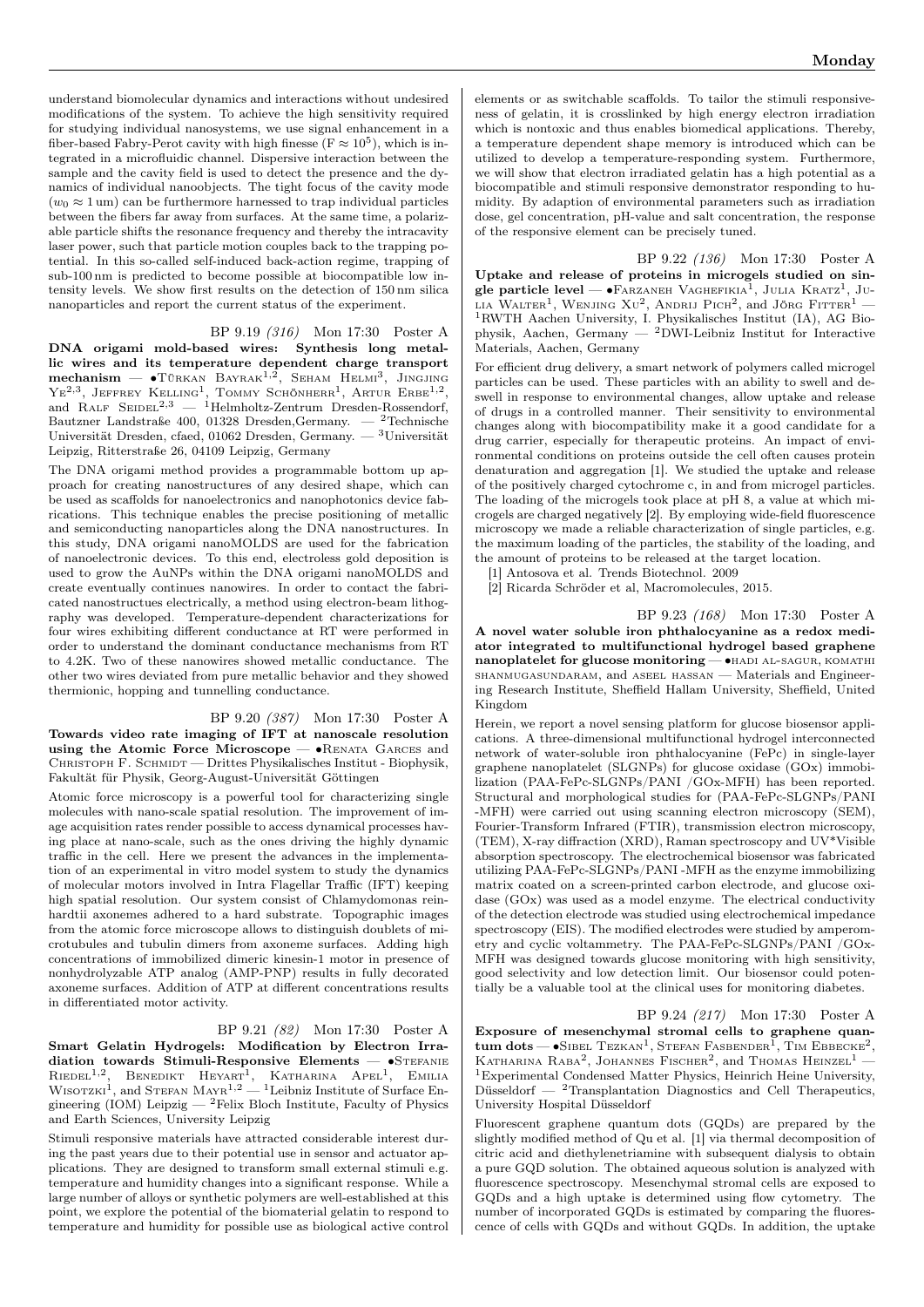of GQDs into exosomes is investigated.

[1] Qu et al., Light: Science & Applications, 2015, 4, e364

BP 9.25 (218) Mon 17:30 Poster A

Effects of changing the Zeta potential of Graphene Quantum Dots for Biological Applications —  $\bullet$ STEFANIE BERGER<sup>1</sup>, STE-FAN FASBENDER<sup>1</sup>, SEBASTIAN BAUER<sup>2</sup>, STEPHAN SCHMIDT<sup>2</sup>, LAURA<br>HARTMANN<sup>2</sup>, and Thomas Heinzel<sup>1</sup> — <sup>1</sup>Heinrich Heine Universität Düsseldorf, Institut für Experimentelle Physik der kondensierten Materie — <sup>2</sup>Heinrich Heine Universität Düsseldorf, Institut für Organische und Makromolekulare Chemie

Fluorescent graphene quantum dots (GQDs) are prepared by thermal decomposition of citric acid and diethylenetriamine slightly modifying the method of Qu et al. [1]. The concentration dependent fluorescence properties are studied with fluorescence spectroscopy and the Zeta potential is measured using dynamic light scattering. Both is compared to GQDs with modified features. Possible modifications include the binding of a positive charged amide or a slight change of the GQD recipe. In order to analyse the particles' properties for biological applications, their uptake into primary human blood cells and their nucleus is investigated using flow cytometry and visualised via confocal microscopy.

[1] Qu et al., Light: Science & Applications, 2015, 4, e364

BP 9.26 (223) Mon 17:30 Poster A Cellular uptake of graphene quantum dots into murine precision-cut liver slices and MMTV-PyMT mammary carcinoma cells —  $\bullet$ David Kersting<sup>1</sup>, Stefan Fasbender<sup>1</sup>, Angelika Hallenberger $^2$ , Johanna Naskou $^3$ , Katharina Raba $^4$ , Jo-HANNES FISCHER<sup>4</sup>, HANS NEUBAUER<sup>3</sup>, and Thomas Heinzel<sup>1</sup> – <sup>1</sup>Experimental Condensed Matter Physics, Heinrich-Heine-University Dusseldorf — <sup>2</sup> Institute for Anatomy II, University Hospital Dusseldorf — <sup>3</sup>Department of Obstetrics and Gynecology, University Hospital Duesseldorf — <sup>4</sup> Institute for Transplantation Diagnostics and Cell Therapeutics, University Hospital Dusseldorf

Precision-cut liver slices were produced from outbred C57BL/6 mice liver lobes and incubated under cultural conditions for 1 or 2 days supplementing their growth medium with a defined concentration of Ndoped graphene quantum dots (GQDs). The slices were examined using flow cytometry, confocal microscopy and fluorescence spectroscopy clearly indicating a quantum dot uptake into the cultivated tissue, which might decay with increasing penetration depth. These experiments constitute to our knowledge the first incubation of GQDs on precision-cut tissue slices (PCTS), which display a versatile in vitro tool for probing drug effects on cells in a molecular environment close to their in vivo intra-organ situation. In a second approach the GQDs were incubated in two concentrations over a period up to two days on cultured cell lines of the murine MMTV-PyMT mammary carcinoma model. Our first data obtained by flow cytometry hint at a proposed uptake depending linearly on the incubation time.

## BP 9.27 (224) Mon 17:30 Poster A

Comparing the properties of graphene quantum dots prepared in a microwave and graphene quantum dots prepared on a hot plate — • ALEXANDRA STEINA, STEFAN FASBENDER, and THOMAS HEINZEL — Experimental Condensed Matter Physics, Heinrich-Heine-University Dusseldorf

Fluorescent graphene quantum dots (GQDs) are prepared by the method of Wu et al. [1] via hydrothermal treatment (3 hours, 180<sup>∘</sup> C) of citric acid and dicyandiamide on a hot plate (hGQDs). The fluorescence properties of these GQDs (quantum yield: 29 %, emission maximum around 450 nm at 360 nm excitation) are compared to GQDs prepared in a microwave oven (mGQDs) using the same recipe and the same synthesis temperature. The duration of the microwave synthesis is varied and the highest fluorescence quantum yield amounts to 29 % after a synthesis time of 2 minutes. The mGQDs show a nearly identical fluorescence spectrum compared to the hGQDs with the same emission maximum around 450 nm at 360 nm excitation. XPS data reveals that hGQDs are composed of 52 % carbon, 23 % nitrogen and 25 % oxygen whereas mGQDs are composed of 43 % carbon, 26 % nitrogen and 31 % oxygen.

[1] Wu et al., Nanoscale, 2014, 6, 3868

# BP 9.28 (226) Mon 17:30 Poster A

Studying the fluorescence properties of graphene quantum dots —  $\bullet$ Maren Sakowski<sup>1</sup>, Stefan Fasbender<sup>1</sup>, Ralf KÜHNEMUTH<sup>2</sup>, BEKIR BULAT<sup>2</sup>, CLAUS SEIDEL<sup>2</sup>, and Thomas  $H$ EINZEL<sup>1</sup> — <sup>1</sup>Experimental Condensed Matter Physics, Heinrich-Heine-University Dusseldorf — <sup>2</sup>Molecular Physical Chemistry, Heinrich-Heine-University Dusseldorf

Fluorescent graphene quantum dots (GQDs) are prepared by thermal decomposition of citric acid and diethylentriamine slightly modifying the method of Qu et al. [1]. The particles are purified with HPLC and the fluorescence properties are studied using fluorescence spectroscopy, UV-vis, fluorescence correlation spectroscopy (FCS) and time-correlated single photon counting (TCSPC). The GQDs show an absorption maximum around 360 nm with an emission maximum around 450 nm (25 % quantum yield) and a second absorption maximum around 480 nm with an emission maximum around 560 nm (6 % quantum yield). TCSPC reveals a fluorescence lifetime of 9.92 ns at 360 nm excitation and 1.78 ns at 480 nm excitation. The Stokes radius is identified to be 0.6 nm using FCS.

[1] Qu et al., Light: Science & Applications, 2015, 4, e364

BP 9.29 (229) Mon 17:30 Poster A Uptake of fluorescent graphene quantum dots into human breast cancer cell lines —  $\bullet$ RABEA PILCH<sup>1</sup>, STEFAN FASBENDER<sup>1</sup>, ANDRÉ FRANKEN<sup>2</sup>, MARINA WILLIBALD<sup>2</sup>, KATHARINA RABA<sup>3</sup>, JO-<br>HANNES FISCHER<sup>3</sup>, HANS NEUBAUER<sup>2</sup>, and THOMAS HEINZEL<sup>1</sup> <sup>1</sup>Experimental Condensed Matter Physics, Heinrich-Heine-University Dusseldorf  $-$  <sup>2</sup>Department of Obstetrics and Gynecology, University Hospital Dusseldorf  $-3$ Institute for Transplantation Diagnostics and Cell Therapeutics, University Hospital Dusseldorf

Fluorescent graphene quantum dots (GQDs) are prepared by thermal decomposition of citric acid and diethylentriamine referring to the method of Qu et al. [1]. The breast cancer cell lines MCF-7 and MDA-MB-231 and the non-tumor cell line MCF-10A are exposed to various concentrations of GQDs for various times. The MTT viability assay shows a decrease of the viability of all three cell lines to 60 % compared to cells without GQDs, when exposed to a maximum concentration of 1 mg/ml GQDs for 72 hours. Flow cytometry is used to analyse the time dependent uptake of the GQDs into the cells. The number of incorporated GQDs per cell is estimated to be 5 billion for the tumor cell lines (MCF-7 and MDA-MB-231) and 43 billion for the non-tumor cell line (MCF-10A) by measuring the fluorescence intensity of cells exposed to GQDs for 48 hours with fluorescence spectroscopy.

[1] Qu et al., Light: Science & Applications, 2015, 4, e364

BP 9.30 (252) Mon 17:30 Poster A Secondary structure analysis of xanthan using atomic force microscopy - • JENNY FJODOROVA<sup>1</sup>, VOLKER WALHORN<sup>1</sup>, JU-LIA VOSS<sup>2</sup>, VERA ORTSEIFEN<sup>2</sup>, KARSTEN NIEHAUS<sup>2</sup>, and DARIO ANSELMETTI<sup>1</sup> — <sup>1</sup>Experimental Biophysics & Applied Nanoscience, Bielefeld University, Germany —  $2\text{Proteome}$  and Metabolome Research, Bielefeld University, Germany

Xanthan is an extracellular polysaccharide, secreted by the microorganism Xanthomonas campestris. Due to its unique viscosifying properties, xanthan has numerous industrial applications. Therefore, the optimization of xanthan production and its rheological properties is of particular interest. Targeted genetic modification of the Xanthomonas metabolism can be a powerful tool to optimize shear-thickening potency and to improve the xanthan production efficiency.

Using atomic force microscopy (AFM) imaging and single molecule force spectroscopy (SMFS), we analyzed the structure and the elastic characteristics of single xanthan polymers, which were produced by different Xanthomonas strains. We identified structures ranging from single-stranded coiled networks to branched double-strands. Taking into account the varying ability to form double-strands and differences in the bending stiffness, we observed a correlation between the formation of secondary structures and its resulting different viscosifying properties. Our results enable a better understanding of relevant metabolic pathway modifications for an optimized xanthan synthesis.

BP 9.31 (298) Mon 17:30 Poster A Gas bubbles in thermal gradients accumulate DNA and trigger wet-dry cycles — •Matthias Morasch, Jonathan Liu, CHRISTOF MAST, and DIETER BRAUN — LMU Munich, Amalienstr. 54, 80799 München, Germany

Life has developed in water, but dry steps are essential for many prebiotically plausible syntheses and polymerization processes [1,2]. This posits the question how dry-wet cycles can be combined with an underwater scenario without diluting the reaction products into the ocean. We found that a nonequilibrium system in form of a temperature gra-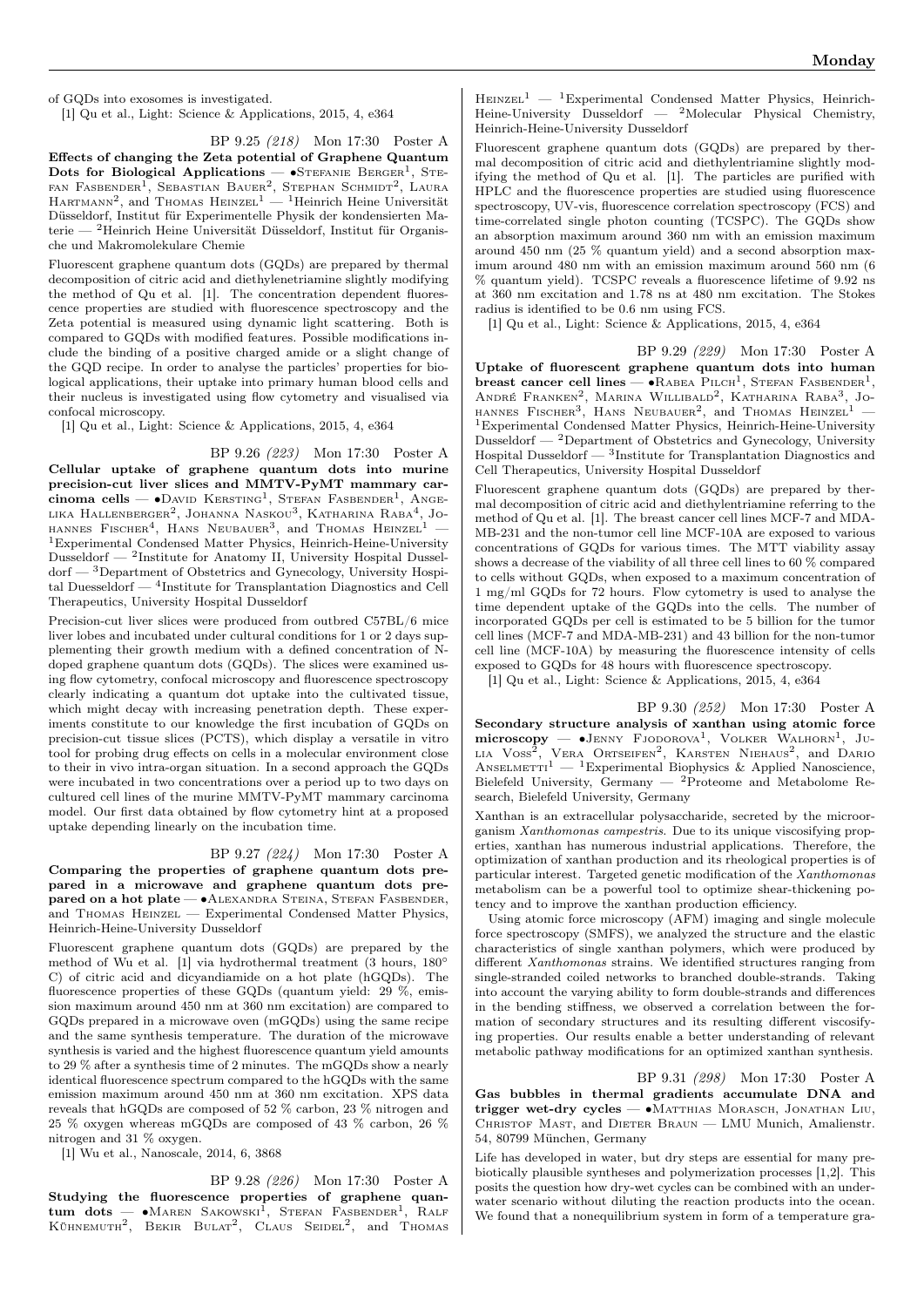dient across a gas bubble in water creates an efficient accumulation setting. In addition to the known thermophoretic trap, molecules hereby strongly accumulate at the water-gas interface [3]. Movements of the gas bubble thereby trigger continuous drying and re-hydration steps, while maintaining high local concentrations of ca. 1000-fold near the interface. Here, we show the underlying mechanisms for the accumulation process at the water-air interface, which also exhibits a lengthselectivity e.g. for DNA strands. In addition, we demonstrate the precipitation and redilution of RNA monomers that polymerize only under dry conditions [2]. This mechanism allows reaction pathways such as the formation, phosphorylation, or polymerization of nucleotides that require both aqueous and dry conditions.

[1] Powner et al., (2009) Nature 459:239-242. [2] Morasch et al (2014) ChemBioChem 15:879-883. [3] Braun et al. (in submission)

BP 9.32 (340) Mon 17:30 Poster A Nanoscale properties of polymer micro-moulds studied by a combination of AFM and SICM — ∙Annelie Marx, Regina Lange, Ingo Barke, and Sylvia Speller — University of Rostock, Institute of Physics, 18059 Rostock, Germany

PDMS (polydimethylsiloxane) is a versatile material for creating micro-moulds or stamps. We prepared PDMS moulds as test samples for scanning ion conductance microscopy (SICM) and as prospective substrates for cell adhesion experiments. We focus on the achievable level of detail on the nanoscale by producing moulds from dry eched glass structures exhibiting equidistant grids and pillars of different aspect ratios with vertical side walls. We also report on attempts to produce moulds from metallic nanostructures (Fischer samples) and multichannel plates (MCPs). Both the moulds and the original samples were studied by AFM and SICM. With SICM the topography of a soft sample placed in a (conducting) liquid is measured on the nanoscale, largely avoiding direct forces between the sample and the probe. A decent reproduction quality was obtained on samples with 2  $\mu$ m deep grooves and unity aspect ratio. We discuss general properties and benefits of PDMS micro-moulds for applications in Biophysics (e.g. with live cells), including the possibility to produce artificial replica by creating a second mould from an initial one.

[1] Y. Xia, G.M. Whitesides, Annu. Rev. Mater. Sci. 28, 153 (1998)

BP 9.33 (388) Mon 17:30 Poster A Investigating Compression of Single DNA Molecules in a Thermophoretic Trap — ∙Tobias Thalheim, Marco Braun, and Frank Cichos — Peter Debye Institute for Soft Matter Physics, Leipzig University, 04103 Leipzig, Germany

We report on the trapping of single DNA molecules in liquids with the help of a force-free trapping method utilizing feedback-driven dynamic temperature gradients. These temperature gradients, that are obtained by spatially and temporally vary the temperature at a circular plasmonic nano-structure, induce thermophoretic drift velocities which prevent the randomization of the positions and conformations of the DNA molecules due to Brownian motion. Because of the generated inhomogenous temperature profiles, drift velocities in the outer regions of the thermophoretic trap are larger than those in the center forcing the elongated DNA molecules into more compressed states of their conformation compared to freely diffusing molecules. A modelfree statistical tool called principal-components analysis as introduced by Cohen and Moerner [1] is employed to assess these distortions of the DNA's conformation and conformation dynamics.

References

[1] A. E. Cohen, and W. E. Moerner, PNAS 104 (31), 12622-12627 (2007)

BP 9.34 (403) Mon 17:30 Poster A

Dilute molecular crowders enhance activity of ligase ribozyme — ∙Mrityunjoy Kar, Juan Manuel Iglesias Artola, Oliver Beutel, Alf Honigmann, and Moritz Kreysing — Max Planck Institute of Molecular Cell Biology and Genetics, Dresden, Germany

The RNA world hypothesis remains a hallmark in \*origin of life\* research despite very poor robustness and low reactivity of most model replicators studied so far. A frequently used trick to enhance ribozyme activity is the use of high concentration molecular crowders (M to mM) to increase RNA concentrations by excluded volume effects. Here we show, that excluded volume effect is not strictly required to enhance ribozyme activity using R3C ligase as a model ribozyme and polyethylene glycol (PEG) as a model crowding agent. As observed in other systems before, we find that also for the R3C system reactivity is increased in presence of crowder. However, our data shows higher affinity (lower Km) at lower concentrations of crowder  $(1\% \text{ wt/v})$ . This suggests that excluded volume might not be the only effect. If so, enhanced activity should also be seen at even lower concentrations of crowder. Indeed, we find in our experiments a remarkable enhancement of R3C ligase activity at concentrations down to 50ppm  $(wt/v)$ . With this, we suggest a beneficial role of polymeric crowders (impurities) during the origin of life.

BP 9.35 (404) Mon 17:30 Poster A Self-Assembled Protein Hybrid Nanofibres — ∙Christian HELBING<sup>1</sup>, TANJA DECKERT-GAUDIG<sup>2</sup>, GANG WEI<sup>3</sup>, VOLKER<br>DECKERT<sup>2</sup>, and KLAUS D. JANDT<sup>1</sup> — <sup>1</sup>Chair of Materials Science, Otto-Schott-Institute of Materials Research, Faculty of Physics and Astronomy, Friedrich Schiller University Jena, Germany — <sup>2</sup> Institute for Photonic Technology, Jena, Germany — <sup>3</sup>Hybrid Materials Interfaces Group, Faculty of Production Engineering, University of Bremen, Germany

Over the last years, the interest in materials consisting of biomolecules arranged in nanofibers increased. There is a special focus on plasma proteins for applications in nanofiber materials because of their high biocompatibility. An easy feasible strategy to create these nanofibers is the self-assembly mechanism of protein molecules. Here we test the hypothesis that novel self-assembled hybrid protein nanofibers (PNF) can consist of two different proteins. In this work, we present selfassembled plasma hybrid PNF consisting of two different plasma proteins. Further, long-time CD-measurements provide information about the fiber formation dynamics. Especially, for the PNNF hybrid it confirmed interactions between both molecules. We confirmed the existence of a novel PNF hybrid by tip enhanced Raman spectroscopy and immunolabeling. Also, differences in the mechanical behaviour were shown by force spectroscopy. These results lay the foundation for a novel biomaterial based on these (h)PNNFs.

BP 9.36 (423) Mon 17:30 Poster A Peptide heterogeneity enhances genetic identity and fluidity of RNA rich complex coacervates — ∙Juan M. Iglesias-ARTOLA<sup>1</sup>, MRITYUNJOY KAR<sup>1</sup>, ANATOL W. FRITSCH<sup>1</sup>, BJORN<br>Drobot<sup>1</sup>, HANNES MUTSCHLER<sup>2</sup>, DORA TANG<sup>1</sup>, and MORITZ  $K$ REYSING<sup>1</sup> — <sup>1</sup>MPI-CBG, Dresden, Germany — <sup>2</sup>MPIB, Munich, Germany

Complex coacervates have been proposed as a model system for protocells, and we found that they spontaneously assemble in temperature gradients. We have formed complex coacervates from short cationic peptides and an enzymatic RNA molecule. The coacervation process that we observe occurs through the interaction of a positively charged peptide and a negatively charged RNA. As a result, neutral complexes are formed, which phase separate from the surrounding medium to generate droplets. We characterized the physical properties of the RNA inside these compartments. The mobility of the RNA inside these droplets can be tuned by changing the peptide-RNA interaction strength and by the presence of other components in the surrounding medium. These droplets sequester RNA efficiently and can maintain genetic identity for long periods of time. Currently, we are working on rescuing RNA enzymatic activity inside these compartments. Here, we provide evidence on how a rudimentary identity of fluid protocells, necessary for the onset of natural selection, could have arisen when only simple components were available.

BP 9.37 (147) Mon 17:30 Poster A Modelling the cell-cycle dependent regulation of p21 after DNA damage — ∙Isabella-Hilda Mendler and Barbara Drossel — TU Darmstadt, Germany

Ionizing radiation causes DNA double strand breaks and hence threatens the successful division or even the survival of a cell. For this reason, cells react to DNA damages by upregulating the tumor suppressor protein p53, which shows multiple pulses after the occurrence of the damage and activates numerous target proteins. One of the most important target proteins of p53 is p21, a potent cyclin-dependent kinase inhibitor that regulates cell-cycle arrest after DNA damage. Recent single-cell experiments showed that the timing and rate of its induction after DNA damage is heterogeneous, with the cell-cycle stage playing a crucial role.

We present a minimalistic nonlinear delay differential equation model for the regulation of p21 by p53 that reproduces the main features of the cell-cycle dependent dynamical behavior of p21 in response to the p53 oscillations following DNA damage. The p53 measurement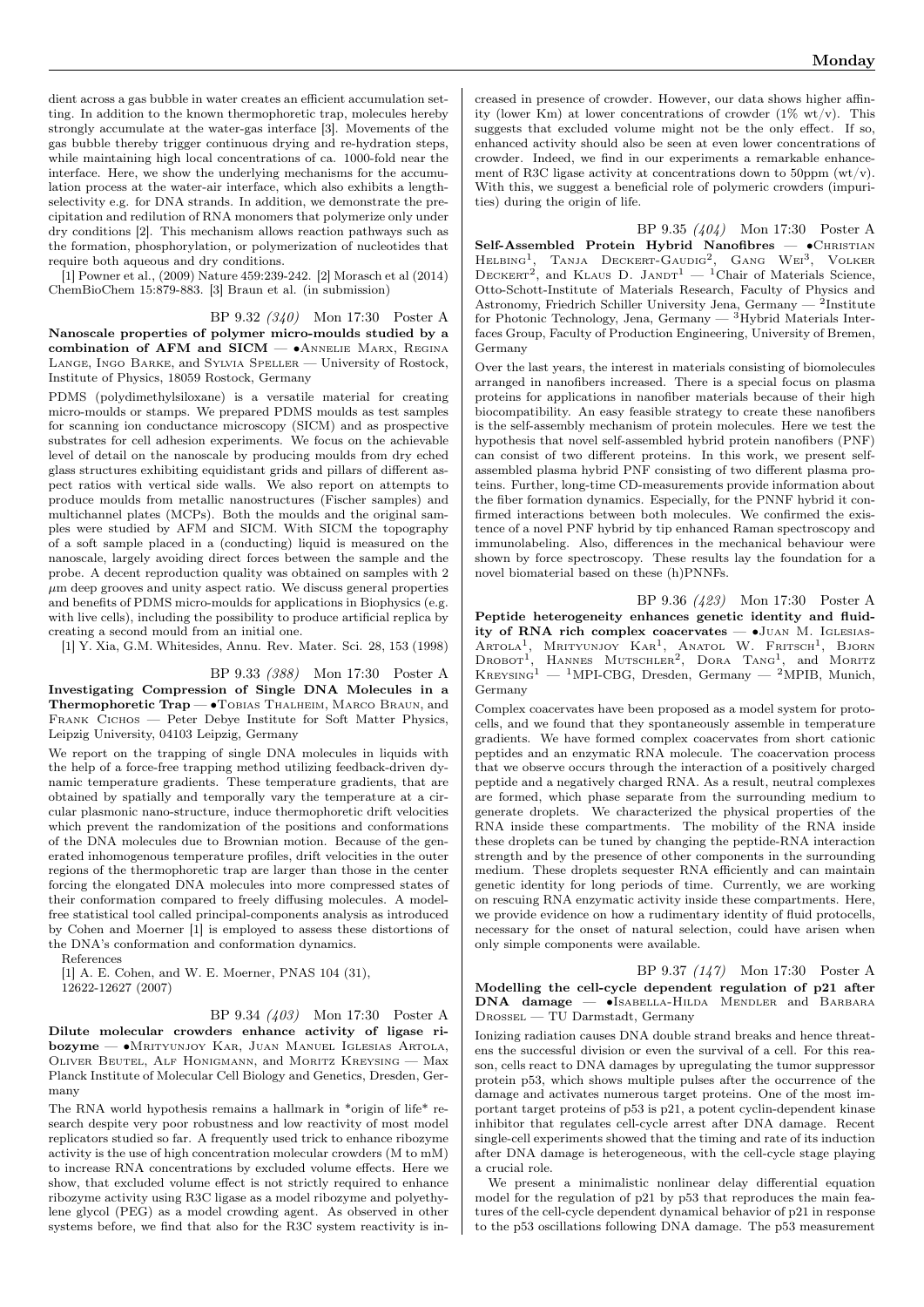data are input to the model, and the p21 response is modelled by including cell-cycle dependent protein production and degradation rates. These features enable us to reproduce the observed delay of p21 response in cells that experience the damage in the S phase, as well as the prompt pulse-like response of p21 in cells that are irradiated in G1 and progress to S phase.

## BP 9.38 (188) Mon 17:30 Poster A

Clocks and timers in genetic networks.  $-$  •Jose Negrete  $JR^{1,2}$ , Ivan M. Lengyel<sup>1,3</sup>, Laurel A Rohde<sup>2</sup>, Andrew C. OATES<sup>2</sup>, and FRANK JÜLICHER<sup>1</sup> – <sup>1</sup>Max Planck Institute for the Physics of Complex Systems, Dresden, Germany —  $2$ École Polytechnique Fédérale de Lausanne, Lausanne, Switzerland — <sup>3</sup> Instituto de Investigación en Biomedicina de Buenos Aires CONICET of, Argentina

Genetic oscillations are noisy and in many cases, as in embryo development, short lived. We present a model of a noisy transcription factor that controls the timing and amplitude of an stochastic genetic oscillator. The transcription factor determines how long the oscillator is on and it is denominated as a timer, while the genetic oscillator is denominated as a clock due to its repetitive nature. The model is given by a single delay differential equation, and we show analytically the set of measurable parameters that characterises it. The predictions of the model were tested by analysing two different cases: self sustained genetic oscillations from cycardian rhythms and in the transient oscillatory gene expression from cells extracted from the presomitic mesoderm of zebrafish embryos.

## BP 9.39 (279) Mon 17:30 Poster A

Modelling the Single Photon Response in Rods — • CHARLOTTE J. BEELEN<sup>1</sup>, KARL-WILHELM KOCH<sup>1</sup>, and DANIELE DELL'ORCO<sup>2</sup>  $1$ Dept. Neuroscience, Biochemistry, University of Oldenburg – <sup>2</sup>Department of Neurosciences, Biomedicine and Movement Sciences, Sect. of Biological Chemistry, University of Verona

Rod cells are responsible for vision in dim light. After the activation of the pigment molecule rhodopsin, a complex signal transduction cascade leads to an electrical signal, which can then be transmitted further through the retina. This phototransduction cascade can be modelled using differential equations for the molecular species involved, mainly with mass-action kinetics [1,2]. The model can reproduce rods' behaviour across a vast range of experiments and mutations.

Rod cells are extremely sensitive: they have a reproducible response to single photons, thus operating at the physical sensing limit [3]. It is astonishing that the response to a single photon is very uniform, since a fluctuating signal would be expected.

To explain the uniformness of the single photon response and investigate which reactions are essential for its reproducibility, we modify the deterministic model of the phototransduction cascade in rods to also include stochasticity and spontaneous activation of the effector. We investigate how the reproducibility of the single photon response comes about and study the effect of multiple phosphorylations of rhodopsin. [1] D. Dell'Orco et al, Mol. BioSyst. 5 1232-1246 (2009)

[2] B.M. Invergo et al, Mol. BioSyst. 10 1481-1489 (2014)

[3] R.D. Hamer et al, J. Gen. Physiol. 122 419-444 (2003)

BP 9.40 (285) Mon 17:30 Poster A Time distribution of mRNA delivery mediated by lipoplexes determined from single cell expression onsets — ∙Anita Reiser<sup>1,2</sup>, Neha Mehrotra<sup>1</sup>, Rafal Krzyszton<sup>1,2</sup>, Daniel<br>Woschée<sup>1</sup>, Helmut H. Strey<sup>3</sup>, and Joachim O. Rädler<sup>1,2</sup> <sup>1</sup>Faculty of Physics and Center for NanoScience, Ludwig-Maximilians-University, Munich, Germany  $-$  <sup>2</sup>Graduate School of Quantitative Biosciences (QBM), Ludwig-Maximilians-University, Munich, Germany — <sup>3</sup>Department of Biomedical Engineering and Laufer Center for Quantitative Biology, Stony Brook University, Stony Brook, NY, USA

Nucleic acid (NA) based therapies require efficient delivery systems. New Methods are required to assess uptake and release kinetics in living cells in order to improve the internalization of NA carriers. Here we employ automated time-lapse microscopy to study the delivery-time distribution of lipid based mRNA vectors. We determine the protein expression onset-times after transfection from single cell time courses of eGFP reporter fluorescence. We show how maximum likelihood fitting yields best estimates of individual onset times from hundreds of individual time courses in a robust and automated manner. The dis-

tribution of delivery dwell-times is found to be log-normal distributed in all cases with the mean depending on the transfection agent. For cationic lipid formulation containing various amounts of cholesterol the delivery timing correlates with efficiency. The profile of delivery timing might be a valuable indicator for the development of nanocarriers with improved uptake activity and endosomal release kinetics.

#### BP 9.41 (295) Mon 17:30 Poster A Single-cell kinetics of siRNA-mediated mRNA degradation — ∙Rafał Krzysztoń1,<sup>2</sup> , Daniel Woschée<sup>1</sup> , Anita Reiser1,<sup>2</sup> , Ger-LINDE SCHWAKE<sup>1</sup>, HELMUT STREY<sup>3</sup>, and JOACHIM O. RÄDLER<sup>1,2</sup> - $^{1}$ Ludwig-Maximilians-Universität Munich (LMU), Geschwister-Scholl-Platz 1, Munich  $-$  <sup>2</sup>Graduate School of Quantitative Biosciences (QBM), Geschwister-Scholl-Platz 1, Munich — <sup>3</sup>Stony Brook Univer-

RNA interference (RNAi) is a natural mechanism of posttranscriptional gene regulation and is underlying the therapeutic action of small interfering RNA (siRNA) directed against disease-related genes. Quantitative assessment of the siRNA knockdown efficiency is typically carried out at the population level. In contrast, direct measurement of the siRNA induced mRNA degradation requires timeresolved studies. Here we report on life cell imaging of the timeresolved expression and knockdown level after delivery of two mRNA reporter genes (eGFP, CayenneRFP) and delayed delivery of siRNA duplexes. Thousands of single cell time traces were recorded in parallel using micro-pattern assisted time-lapse microscopy (MPA-TLM) combined with automated image analysis. With the help of maximum likelihood fits to a mathematical translation model we yield scatter-plots of individual mRNA life-times and determine the siRNA meditated RISC activity as fold-change of mRNA degradation rate. Time-lapse imaging proves faster ( $\langle 24 \text{hours} \rangle$  and more accurate ( $\langle +/4 \% \rangle$ ) measurement of mRNA degradation and hence will allow new sensitive studies of sequence dependence RNAi

sity, Stony Brook, NY

BP 9.42 (434) Mon 17:30 Poster A Network coherences - a universal approach to quantify the match between "omics" data and a biological network — •PIOTR NYCZKA<sup>1</sup>, MARC-THORSTEN HÜTT<sup>1</sup>, KRISTINA SCHLICHT<sup>2</sup>, CAROLIN KNECHT<sup>2</sup>, and MICHAEL KRAWCZAK<sup>2</sup> — <sup>1</sup>Departement of Life Sciences and Chemistry, Jacobs University, Bremen, Germany — 2 Institute of Medical Informatics and Statistics, Christian-Albrechts-University Kiel, Germany

Network-based analyses of "omics" data are a cornerstone of systems medicine. Their goal is to quantify and statistically evaluate the clustering of biological signals (e.g., co-expression of genes) in a network (e.g., a metabolic network or a protein-interaction network). Network coherences are topological indices evaluating the connectivity of subnetworks spanned by the "omics" signal of interest [1,2]. They have been used very successfully to identify scientifically relevant patient subgroups in disease cohorts [2-4].

Here, we aim at a deeper theoretical understanding of network coherence. Using various random walk models on graphs, we test, refine and calibrate this method. In this way, the dependence of a given network coherence upon the number of (e.g., disease-associated) genes, the topology of the underlying biological network or the fragmentation of the functional signal in the network can be studied numerically and compared to analytical predictions.

Our method allows us to detect functional signal even in very noisy data. The main novelty of this approach lies in taking into account collective expression profiles of the whole group of patients and contrast it with individual ones. In order to find relevant signals we "tune" parameters of the collective expression extraction procedure with respect to maximization of the network coherence. This allows us to pick up structures which are not detectable when dealing with individual patients separately.

Based upon our results, we also present a range of applications of (in particular metabolic) network coherence to the analysis of transcriptome profiles in chronic inflammatory diseases. This investigation seems to have huge potential for further development and following applications also outside of this specific field.

[1] Sonnenschein et al. (2011) BMC Systems Biology 5, 40.

 $[2]$  Sonnenschein et al.  $(2012)$  BMC Systems Biology 6, 41.

[3] Knecht et al. (2016). Scientific Reports, 6.

[4] Häsler et al. (2016). Gut, gutjnl-2016-311651.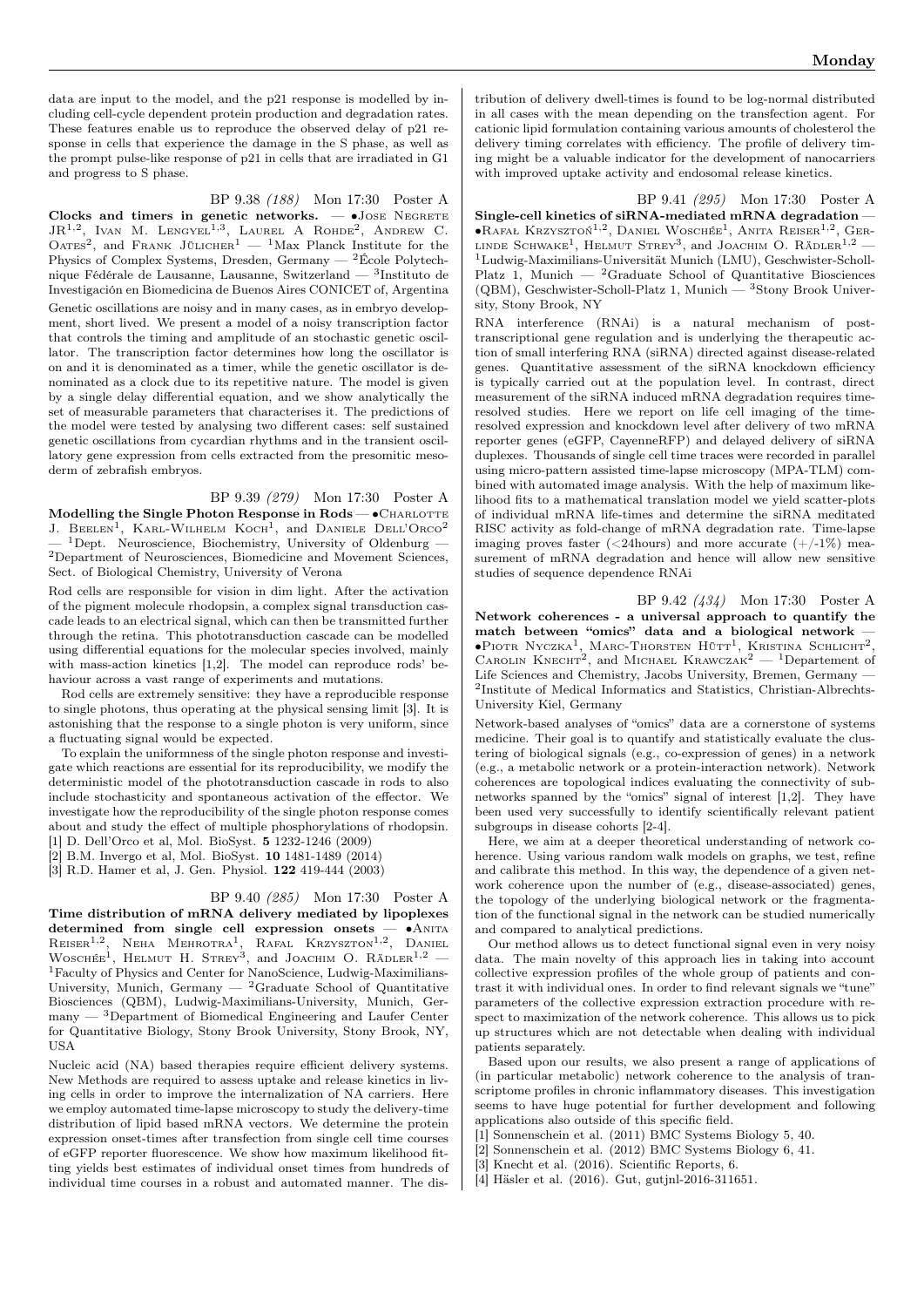# BP 10: Postersession II

Topics: Cytoskeletal Filaments (10.1–10.8), Cell Mechanics (10.9–10.33), Cell Adhesion and Migration, Multicellular Systems (10.34–10.58), Neurosciences (10.59–10.61).

Time: Monday 17:30–19:30 Location: Poster C

BP 10.1 (46) Mon 17:30 Poster C Mechanical Properties of Intermediate Filaments — JOHANNA Block<sup>1</sup>, Hannes Witt<sup>2</sup>, Julia Kraxner<sup>1</sup>, Charlotta Lorenz<sup>1</sup>,<br>●Anna Schepers<sup>1</sup>, Andreas Janshoff<sup>2</sup>, and Sarah Köster<sup>1</sup> — <sup>1</sup> Institute for X-Ray Physics, Georg-August-Universität, Göttingen, Germany — <sup>2</sup>Institute of Physical Chemistry, Georg-August-Universität, Göttingen, Germany

Different cell types exhibit different mechanical properties which are determined by the cytoskeleton. Microtubules and microfilaments are conserved throughout all metazoan cell types, whereas different intermediate filaments (IFs) are expressed in a cell-type specific manner. Therefore, IFs are believed to play a major role in determining the mechanical properties of the different cell types. Using optical tweezers, combined with microfluidics and fluorescent microscopy, we directly probed the stretching behavior of single IFs. Under physiological buffer conditions and due to varying stretching protocols we found a strong loading rate dependent behavior as well as a tensile memory and a pronounced energy dissipation for the IF vimentin. By theoretical modeling and Monte Carlo simulations we are able to fit our data and link the results to the molecular structure of vimentin.

BP 10.2 (48) Mon 17:30 Poster C Comparison of the cytoskeleton of squamous cells using fluorescence microscopy —  $\bullet$ Mona Plettenberg<sup>1</sup>, Maja STRUGACEVAC<sup>1</sup>, CONSTANZE WIEK<sup>2</sup>, JULIA KRISTIN<sup>2</sup>, MARCEL GLAAS<sup>2</sup>, JÖRG SCHIPPER<sup>2</sup>, and MATHIAS GETZLAFF<sup>1</sup> - <sup>1</sup>Institute of Applied Physics, Heinrich-Heine-Universität Düsseldorf, Universitätsstr. 1, 40225 Düsseldorf, Germany — <sup>2</sup>Düsseldorf University Hospital, Department of Othorinolaringology, Moorenstrasse 5, 40225 Düsseldorf, Germany

Our group's aim is to investigate the mechanical properties of benign and malign squamous cells. The fluorescence microscopy is one of the group's essential experimental techniques to gain new knowledge.

The cell's mechanical properties are mainly determined by the cytoskeleton. Especially the microtubule and actin filaments are key features for the cell's elasticity. In cancerous squamous cells, the cytoskeleton structures are changing. To investigate the differences, we compared the cytoskeleton of four cell lines extracted from tumors of different states in the head-neck area. By staining the cytoskeleton filaments with SiR-Actin and SiR-Tubulin, they could be observed under the fluorescence microscope. For this purpose, we optimized the staining process for our used cell lines.

The higher the tumor state is, the more the cytoskeleton is unorganized and the cells show more motility characteristics. We also could observe a decline of the actin-skeleton as well as of the microtubules. These facts lead us to the assumption that our investigated cells are more elastic in a higher tumor state.

BP 10.3 (246) Mon 17:30 Poster C FRAP traces of immobile self-assembled complexes from Monte-Carlo simulations —  $\bullet$ Justin Grewe<sup>1,2</sup> and Ulrich S. SCHWARZ<sup>1,2</sup>  $-$  <sup>1</sup>Institute for Theoretical Physics, Heidelberg  $-$ 

Non-muscle myosin II plays an important role in many essential cellular processes, including adhesion, migration and cytokinesis. Because myosin II is a non-processive motor, it cannot generate appreciable levels of force by itself, but needs to work in larger ensembles. In nonmuscle cells, it assembles into myosin II minifilaments, which are approximately 300 nm large and contain around 30 myosin II molecules. As shown by experimental FRAP studies, this supramolecular complex is very dynamic, exchanging myosin monomers with a typical half time of 70 seconds. Using Monte-Carlo methods, we study the interplay between assembly and force generation in a spatial model for minifilaments. Our simulated FRAP-traces show the signature of different time scales, in contrast to the standard analysis of experimental FRAP-traces, which uses only one time scale.

<sup>2</sup>Bioquant, Heidelberg

BP 10.4 (264) Mon 17:30 Poster C DNA based molecular force sensors in reconstituted actin

 $networks$   $\longrightarrow$  CHRISTINA JAYACHANDRAN<sup>1</sup>, MAX WARDETZKY<sup>2</sup>, FLORIAN REHFELDT<sup>1</sup>, and CHRISTOPH F. SCHMIDT<sup>1</sup> - <sup>1</sup>1Drittes Physikalisches Institut, Fakultät für Physik, Georg-August-Universität, Göttingen — <sup>2</sup> Institut für Numerische und Angewandte Mathematik, Georg-August-Universität, Göttingen

Actin, among the other bio-polymers present in cells, is largely responsible for cellular shape and mechanical stability. The actin cytoskeleton which self-assembles into networks of crosslinked filaments and bundles is responsible for active cellular processes ranging from migration, division and intracellular transport to morphogenesis. Crucial for these processes is the spatial and temporal regulation of the structure and dynamics of the network and of the generation of forces, mostly by myosin motors. To understand basic phenomena in such active networks, we investigate model networks comprised of semi-flexible actin filaments crosslinked by custom designed dsDNA constructs as flexible cross linkers. We also utilize these DNA constructs as force sensors in order to map stress distributions in the networks. We characterized the FRET-based stress sensors with a spectrophotometer. We study the rheological properties of the actin/DNA networks with a bulk rheometer and by high-bandwidth and high-resolution microrheology aiming to understand network failure mechanisms beyond linear response.

BP 10.5 (282) Mon 17:30 Poster C Stretching Adherent Cells with Light — •TOBIAS NECKERNUSS, Daniel Geiger, Jonas Pfeil, Irina Schrezenmeier, and Othmar MARTI — Institute of Experimental Physics, Ulm University

The mechanical properties of cells are important parameters in natural science and medicine. Over the years various techniques have been developed to assess parameters like stiffness, creep and relaxation constants of all kinds of cells. Often the investigation relies on the interaction of the cells with a probe like in AFM or micropipette aspiration. However, these techniques always measure properties of the joint system cell and probe.

In 2001 Guck et al. demonstrated a new method to trap and stretch cells in a microfluidic channel with laser light. To the best of our knowledge this technique has only been applied to suspended cells so far. We will present a novel setup to stretch and measure adherent cells - that is the majority of cells in the human body - with a laser. This represents the first non contact opportunity to deform cells perpendicular to the substrate. A demonstration of the capability of the technique to determine overall cellular stiffness is given. Furthermore, we show a selection of models for the viscoelastic response as well as a glimpse of further applications.

BP 10.6 (292) Mon 17:30 Poster C Dynamic Actin Structures in Frog Egg Extract — ∙Jianguo ZHAO and CHRISTOPH F. SCHMIDT — Drittes Physikalisches Institut - Biophysik, Fakultät für Physik, Georg-August-Universität Göttingen The actin cytoskeleton in eukaryotic cells undergoes continuous turnover, which is of crucial importance for various functions, e.g. cell motility and division. While components are constantly exchanged, the concentrations and distributions of components, including monomeric and polymeric actin often maintain a steady-state. On the other hand, cytoskeletal structures are also quite adjustable when needed, and different steady states can be accessed in response to regulatory signals. Given the complexity of cells, it is desirable to be able to study such dynamic rearrangements in reconstituted model systems. We employed water-in-oil emulsion droplets composed of Xenopus laevis egg cytoplasmic extract as a model system. In preliminary experiments, we observed local actin network clusters in the presence of Arp2/3 complex. The size of aggregated clusters was dependent on droplet dimensions, concentration of extract, nucleation protein and MgCl2. Small clusters were quite active and transported stress over a relatively long-distance inside the droplet.

BP 10.7 (312) Mon 17:30 Poster C Failure of biological networks with dynamic cross-links — ∙Mareike Berger, David Brückner, and Chase Broedersz — Ludwig-Maximilians-Universität, Munich, Germany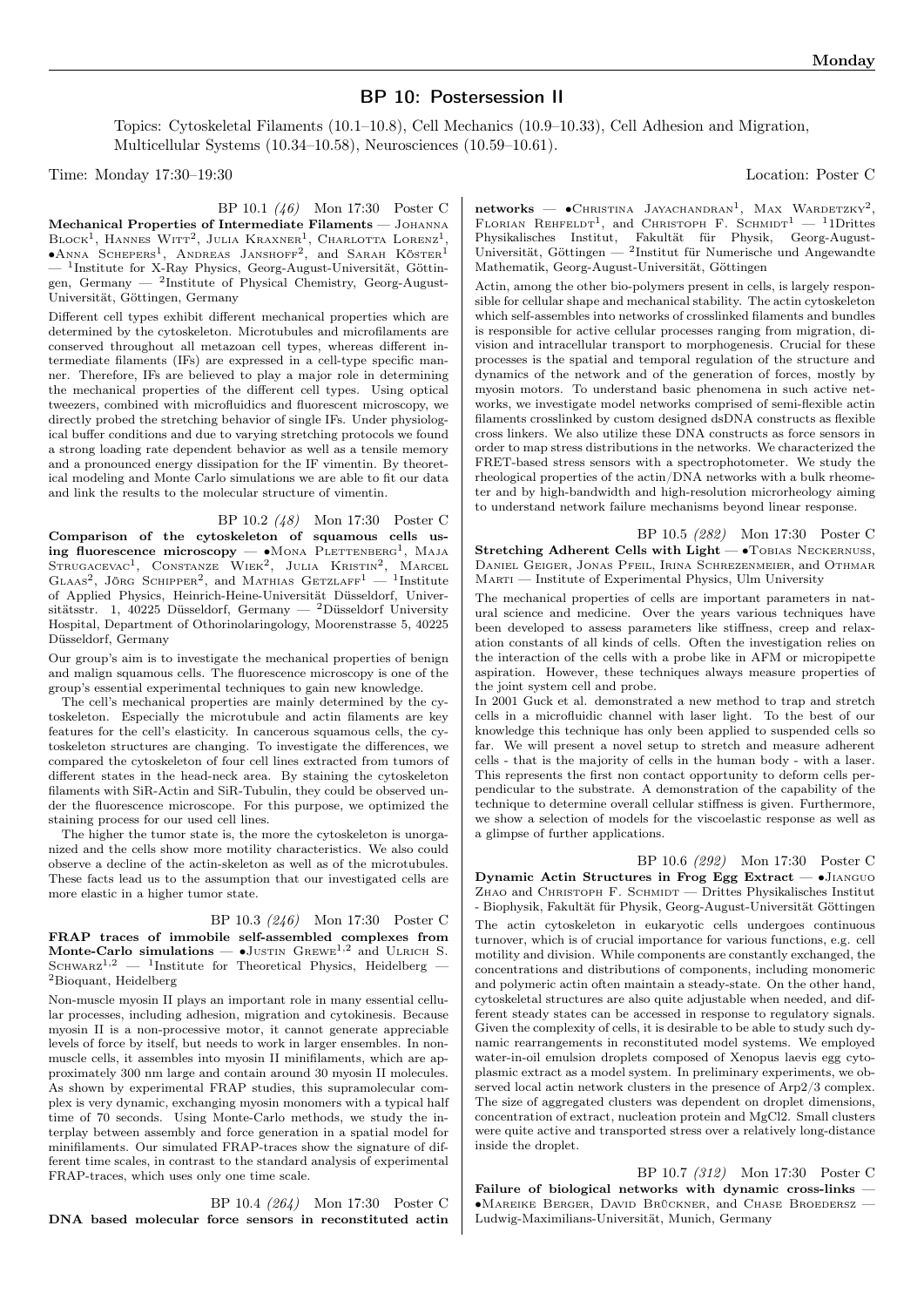The cytoskeleton is a complex network of crosslinked biopolymers, which is crucial for cellular rigidity and cell motility. To achieve such a variety of functions, it is important that these cytoskeletal networks can both withstand stress and adapt to external forces by remodeling. Rheological experiments with reconstituted crosslinked actin filament networks have revealed that these systems exhibit a complex viscoelastic response, which depends sensitively on the external stress imposed on the system: Under stress the network can behave either more fluidlike or more solid-like, depending on the configuration of the system. To investigate this behavior, we introduce a simple model of dynamically cross-linked networks. With this model we can study both these nonlinear viscoelastic properties as well as the failure of these networks under stress.

## BP 10.8 (396) Mon 17:30 Poster C Tug of War and Coordination in Bidirectional Transport by Molecular Motors — • OMAR MUNOZ and STEFAN KLUMPP — Institut für Nichtlineare Dynamik, Universität Göttingen

Intracellular cargo transport is known to be bidirectional and mediated by molecular motors that bind to the cargoes and cytoskeletal filaments. Theoretical models for bidirectional transport include a tugof-war between the motors and motor coordination through a mediator. Here, a tug-of-war model is extended to include motor activation and inactivation as a mechanism for biochemical coordination. Stochastic simulations provide an understanding of the dynamics of this system and of the effect of this additional coordination. The proposed coordination model is successful in describing the experimental observations of unexpectedly long unidirectional runs as well as memory of the direction after forced unbinding. These results and the recent experimental findings suggest that models of bidirectional transport should be cargo specific and combine features of both coordination and tug-of-war.

# BP 10.9 (40) Mon 17:30 Poster C

Is the size of a cell nucleus an indicator for cancer? — ∙Lisa ROHDE<sup>1</sup>, Maja Strugacevac<sup>1</sup>, Nina Bartels<sup>1</sup>, Constanze Wiek<sup>2</sup>, JULIA KRISTIN<sup>2</sup>, MARCEL GLAAS<sup>2</sup>, JÖRG SCHIPPER<sup>2</sup>, and MATH- $\textsc{1}$ ias Getz<br/>Laffr $^{-1}$ — $^{-1}$ Heinrich-Heine-Universität Düsseldorf, Institute of Applied Physics, Düsseldorf, Germany —  $^2$ Düsseldorf University Hospital, Department of Otorhinolaryngology

Identifying characteristics of cancer cells is still one of the main topics of recent research. Due to that our group is investigating properties of head and neck squamous cell carcinoma cells and dysplastic oral keratinocytes by fluorescence microscopy. The live cell imaging gives detailed information about single organelles, which is necessary for comparing the cell differences.

The nucleus is involved in the mitosis, contains the DNA and is therefore responsible for important physiological processes. As the mitosis rate is increased cancer cell nuclei hold much more chromatin than healthy cells do. This potential indicator for cancer motivates the comparison of the size of the different cell nuclei.

The cell nucleus is marked with Hoechst 33342, a blue fluorescent staining kit. The used laser scanning fluorescence microscope allows us three-dimensional cell nuclei observation. Different cancer cell lines and oral keratinocytes were compared to investigate whether the size of cell nuclei is an indicator for cancer.

# BP 10.10 (49) Mon 17:30 Poster C

Stress fiber network organization during cell spreading on micropatterned substrates —  $\bullet$ Dimitri Probst $^{-1},$  Julia Jäger $^{1},$ ELENA KASSIANIDOU<sup>2</sup>, ANNE-LOU ROGUET<sup>3</sup>, SANJAY KUMAR<sup>2</sup>, and<br>ULRICH S. SCHWARZ<sup>1</sup> — <sup>1</sup>Institute for Theoretical Physics and Bio-Quant, Heidelberg University, Heidelberg, Germany  $-$  <sup>2</sup>Department of Bioengineering, University of California, Berkeley, USA —  $^3\rm\acute{E}cole$ Polytechnique, Palaisaeu, France

Cell spreading, adhesion and migration are strongly modulated by both biochemical and physical cues from the environment. The latter is particularly evident for the actomyosin system, whose organization is strongly determined by adhesive geometry, stiffness and topography of the extracellular environment. In order to understand how the actomyosin system dynamically responds to the adhesive geometry of its environment, we have studied cell spreading onto rectangular fibronectin frames with varying gap locations that determine final cell shape. We find that the global spreading dynamics onto a given pattern can be well predicted with a Cellular Potts Model describing the interplay between adhesion and tension, and that the distribution of stress fiber (SF) orientations can be predicted by establishing that discrete SFs form tangentially behind the advancing lamellipodium at spatial intervals of approximately 2.0  $\mu$ m and temporal intervals of approximately 15 minutes. Because these times are comparable with the overall spreading times, cells have a memory of their spreading history through the organization of the SF network, despite the fact that their final shape is mainly dictated by the pattern geometry.

BP 10.11 (54) Mon 17:30 Poster C Cytoskeletal morphology of oral keratinocytes and oral carcinoma cells —  $\bullet$ Nina Bartels<sup>1</sup>, Maja Strugacevac<sup>1</sup>, Niklas ULLRICH<sup>1</sup>, JULIA KRISTIN<sup>2</sup>, CONSTANZE WIEK<sup>2</sup>, JÖRG SCHIPPER<sup>2</sup>, and MATHIAS GETZLAFF<sup>1</sup> — <sup>1</sup>Institute of Applied Physics, Heinrich-Heine-University Düsseldorf, Universitätsstr. 1, 40225 Düsseldorf, Germany  $-2$ Department of Otorhinolaryngology, Düsseldorf University Hospital, Moorenstrasse 5, 40225 Dusseldorf, Germany

Our group is investigating the differences in cell morphology and physical properties of head and neck squamous cell carcinoma cells (HN-SCC) and oral keratinocytes. As the cytoskeleton plays an important role in elasticity and mechanical properties of the cell, it is a significant part of our research. The cell lines, originating from different locations of the oral mucosa are investigated using a confocal laser scanning fluorescence microscope. To obtain more information about the cell morphology with a focus on the cytoskeleton, the cells were stained using SiR-Actin (actin filaments) and SiR-Tubulin (microtubules) staining kits. Three-dimensional images of the cells were used to compare the cytoskeleton of the different cell lines in size, volume and shape. The cytoskeleton of cell lines originating from the same area show similar properties whereas cell lines from other head and neck areas show differences. Our latest results will be presented and discussed.

BP 10.12 (58) Mon 17:30 Poster C Characterization of a piezoelectric actuator for output power and thermal behaviour —  $\bullet$ Tobias Löffler<sup>1</sup>, Stefan Krüger<sup>1</sup>, Maja Strugacevac<sup>1</sup>, Julia Kristin<sup>2</sup>, Constanze Wiek<sup>2</sup>, Marcel GLAAS<sup>2</sup>, JÖRG SCHIPPER<sup>2</sup>, and MATHIAS GETZLAFF<sup>1</sup> — <sup>1</sup>Institute of Applied Physics, University of Düsseldorf —  $^2$ Düsseldorf University Hospital, Department of Otorhinolaryngology, Moorenstrasse 5, 40225 Düsseldorf, Germany

Our group is investigating the influence of acoustic waves on squamous cell carcinoma cells of the head-neck area in order to to determine their mechanical properties. A piezoelectric actuator with a sharp tip is used to produce sound waves in the range from 0,5 to 10 kHz. A detailed characterization of the acoustics is necessary for a better understanding of the interaction between the sound waves and the cells.

Temperature measurements at different distances in direction of oscillation and additional as a function of time have been performed in order to determine the temperature-profile in the vicinity of the probe. Additionally, the output energy was characterized. The experimental setup and the probe's characteristics will be presented in detail.

Furthemore, we observed the behaviour of the cancer cells on acustic waves at various frequencies and sound intensities. These results will be presented as well.

## BP 10.13 (70) Mon 17:30 Poster C Time Resolved Measurements of Force Evolution in Platelets Under Flow Condition — ∙Jana Hanke, Anna Zelena, and Sarah Köster — Institute of X-Ray Physics, University of Göttingen, Göttingen, Germany

Force generation plays an important role for numerous biological processes like contraction, spreading and motility. In vivo, both chemical and physical cues influence this process. For cells like e.g. endothelial cells and blood cells, an important physical factor is external shear flow. Blood platelets, in particular, generate strong forces while constantly being subject to shear. Hence, studying the impact of shear on their contractile behaviour is important for the understanding the mechanics of blood clotting. Here, we present a method combining microfluidics with time-resolved traction force microscopy to mimic blood flow. We study the adhesion and contraction of human blood platelets under low shear rate conditions as found in veins and compare the results to data recorded without flow. We can reveal that the spatial traction force distribution and the total force remains unchanged with increasing shear flow. Similarly, the force dipoles show no difference in the degree of anisotropy between static and flow conditions. Interestingly, however, when studying the preferred orientation of contraction with respect to the flow direction, we observe adaptation of the platelets to the flow. With increasing shear rate, the angle rises from 45<sup>∘</sup> to 90∘. Our microfluidic chamber can be easily reproduced and adapted to mimic various different physiological conditions,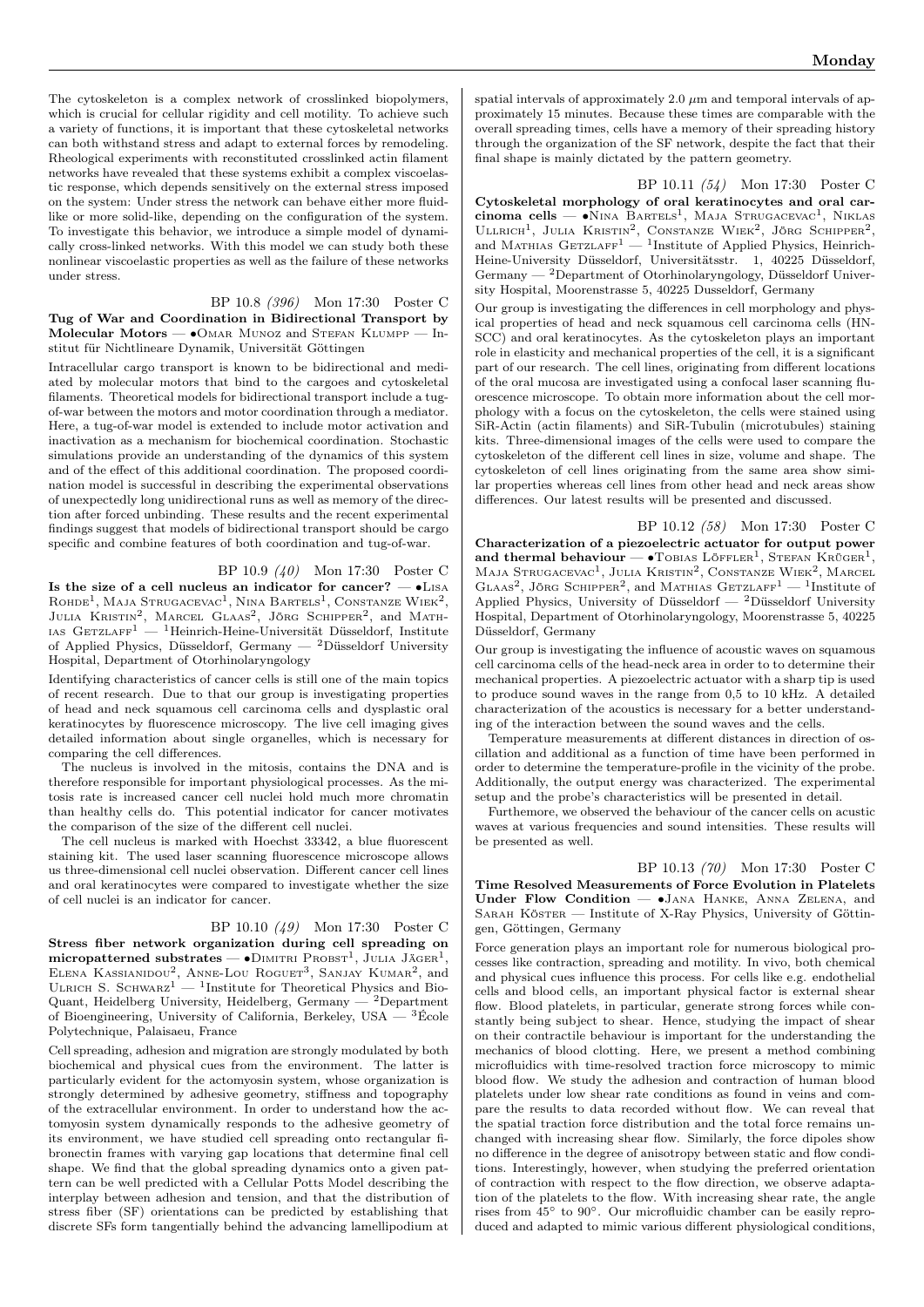Monday

enabling the study of other cell types.

BP 10.14 (102) Mon 17:30 Poster C How filaments density impacts force generation and protrusion rate of lamellipodium in motile cells —  $\bullet$ SETAREH Dolati and Martin Falcke — Max delbrück center for molecular medicine(MDC), Berlin, Germany.

In Migrating cells, the Arp2/3-complex is thought to be responsible for formation and maintenance of the lamellipodium. However, studies show in addition to Arp2/3 activity formins also contribute to actin filament nucleation and elongation in the lamellipodium of B16-F1 melanoma cells and their activity strongly impacts force generation. Loss of formins reduces actin density, lamellipodium width and protrusion velocity of B16-F1 melanoma cells, while Arp2/3 activity and the actin network assembly rate are not affected by the absence of formins. Knocking out FMNL2 and FMNL3 individually and both together shows a correlation between actin filament area density and protrusion rates. Also, by manipulating Arp2/3 activity in B16-F1 melanoma cells, the same correlation between the protrusion rate and the filament area density in the lamellipodium has been observed.

Here, we mathematically model the lamellipodium as a viscoelastic gel representing an actively polymerizing and cross linked network of actin filaments. Taking the density of filaments as a control parameter, we suggest a mechanism that explains how the formins contribution to the actin area density leads to their corresponding contribution to the protrusion rate in the lamellipodium and how the structure of the actin network and properties like assembly rate of the network affect the dynamics of the lamellipodium.

BP 10.15 (131) Mon 17:30 Poster C Cellular Forces under Altered Gravity Conditions — ∙Julia ECKERT<sup>1,2,3</sup>, STEFANO COPPOLA<sup>2</sup>, THOMAS SCHMIDT<sup>2</sup>, LUKAS M.  $\text{Enc}^1$ , Robert Lindner<sup>3</sup>, and Jack J.W.A. van Loon<sup>3,4</sup>  $-$  <sup>1</sup>School of Science, Department of Physics, Technische Universität Dresden, Dresden, Germany — <sup>2</sup>Physics of Life Processes, Leiden Institute of Physics, Leiden University, Leiden, The Netherlands —  $^3$ Life & Physical Science, Instrumentation and Life Support Laboratory (TEC-MMG), ESA/ESTEC, Noordwijk, The Netherlands — <sup>4</sup>VU Medical Center/ACTA, Amsterdam, The Netherlands

During future long-term space missions, the human organism will be exposed to microgravity and other gravitational levels for extended periods of time. Hence, it is of vital importance to develop a basic understanding of mechanobiology and mechanosensing under such conditions.

Here, we introduce a measuring approach based on a micropillar array technology. Different cell types, like bone and fibroblast cells, were placed on polydimethylsiloxane pillars with controlled stiffness allowing to examine cell traction forces. Further, they were exposed to altered gravity in the Large Diameter Centrifuge and in the Random Positioning Machine of the European Space Agency in The Netherlands. We found that cells respond to the new gravitational environment and their behavior depend on g-force into or away from the pillar array, substrate stiffness and their cell type. Our approach is suitable to study biological response to changing gravity conditions at the cellular level.

## BP 10.16 (132) Mon 17:30 Poster C

Design and construction of a magnetic trap for microrheological measurements — ∙Jonas Pfeil, Irina Schrezenmeier, Tobias Neckernuss, Daniel Geiger, Frederike Erb, Fabian Port, and OTHMAR MARTI — Institute of Experimental Physics, Ulm University, Ulm, Deutschland

Today microrheological measurements on living cells using optical tweezers are scientific state of the art for analysis of cell mechanics. The maximum force that can be exerted on cells is limited by the maximum tolerable temperature of the cell. This limits the maximum forces to the nN range, which are too small to deform a whole cell significantly.

In contrast magnetic traps using superparamagnetic beads and high speed optical measurements do not heat the sample. Instead the limiting factors are magnetic flux and the gradient of the magnetic flux, which corresponds to the force on the beads. To achieve high gradient fields strong magnets can be used or the tip of the magnet has to be brought to the vicinity of the sample.

We will present solutions for the construction of a magnetic trap using a sharp tip and a single electromagnet using previously published designs adapted to our setup and our performance needs.

BP 10.17 (134) Mon 17:30 Poster C The role of endothelial cell mechanics in leukocyte extravasation —  $\bullet$  Matthias Brandt<sup>1</sup>, Volker Gerke<sup>2</sup>, and Timo Betz<sup>1</sup> — <sup>1</sup> Institute of Cell Biology (ZMBE), University of Münster, Von-Esmarch-Straße 56, D-48149 Münster — <sup>2</sup>Institute of Medical Biochemistry (ZMBE), University of Münster, Von-Esmarch-Straße 56, D-48149 Münster

The endothelium forms the inner surface of blood and lymphatic vessels in the human body. For the immune response of an organism, leukocytes need to transmigrate through this endothelial cell (EC) monolayer, which requires coordination and adaptation of the EC and leukocyte mechanics. We aim to investigate the effect of EC stiffness on leukocyte guidance and the role of EC mechanics in this transendothelial migration.

We use an *in vitro* model consisting of HUVEC cells cultivated on a polyacrylamide gel substrate functionalized with basement membrane proteins, and leukocytes flown in by a microfluidic setup. The impact of varying substrate stiffness on EC mechanics and the question to which extend stiffness gradients are reflected by the endothelium itself is examined. Traction force microscopy serves to measure forces applied by the ECs to the substrate and to infer force transmissions at cell-cell junctions. The stiffness of the EC cortex and intracellular forces are measured using an optical tweezer. Using optogenecic activation of Rac1, RhoA and CDC42 signaling will generate localized EC contractility allowing to correlate EC mechanics and leukocyte migration.

BP 10.18 (137) Mon 17:30 Poster C Flow of a cell inside a microfluidic channel using FEM  ${\bf simulation}-\bullet{\bf R}_{\rm ALF}$  Schuster<sup>1</sup>, Tobias Neckernuss<sup>1</sup>, Daniel GEIGER<sup>1</sup>, ULRICH SIMON<sup>2</sup>, KAY-EBERHARD GOTTSCHALK<sup>1</sup>, and OTH-MAR  $MART^1$  — <sup>1</sup>Institute of Experimental Physics, Ulm University, D-89081 Ulm — <sup>2</sup>Ulmer Zentrum für Wissenschaftliches Rechnen (UZWR), Ulm University, D-89081 Ulm

From the mechanical deformation of cells conclusions, regarding type, state, size or some inherent feature, can be drawn. Variations of structure and shape of cells play an important role for cell migration and proliferation. For instance tumor and normal cells can be distinguished by elasticity, indicated by the amount of deformation under a given stress. Metastasizing cancer cells can have a softer cytoskeleton through changes in the network, leading to a reduced drag resistance when passing through narrow constrictions.

The parabolic flow profile inside a microfluidic channel causes the cells to deform, while passing through it. The deviation from circularity of the cell at steady-state conditions can be taken as a characteristic measure for the deformation (Otto et al. Nature Methods 2015). Two different finite element-modeling approaches will be shown. The composition and the values of the properties of the cell are generated according to other works and experiments, performed at our Institute. Achieving accordance between experiment and simulation will lead to numerical values for the material parameters of cells respectively cell types and will be the basis for further experiments.

BP 10.19 (138) Mon 17:30 Poster C Intracellular passive and active microrheology in dividing epithelial cells —  $\bullet$ SEBASTIAN HURST and TIMO BETZ — Institute of Cell Biology, ZMBE, University of Münster, Von-Esmarch-Straße 56, 48149 Münster

While there is a good understanding of chromosome segregation during cell division, surprisingly little is known about how the different organelles are distributed during this fundamental process. It is generally assumed that organelles are not systematic transported to the daughter cells but that their distribution relies on passive diffusion and hence stochastic transport throughout the cell. Although diffusion will provide fast mixing of small molecules, it is not clear if this can explain the even distribution of larger organelles with low copy number, especially in highly polarized cells.

Active, targeted transport of large organelles during cell division is mainly known for asymmetric cell division, and has not been reported in symmetric division. Another attractive mechanism for equal distribution of organelles during cell division is the increase of random mobility. This could be achieved by active, undirected fluctuations e.g. generated through motor protein activity. To test this hypothesis that active fluctuations help distributing organelles we perform optical tweezer based passive and active microrheology measurements with exogenous particles inside dividing MDCK cells. The results are used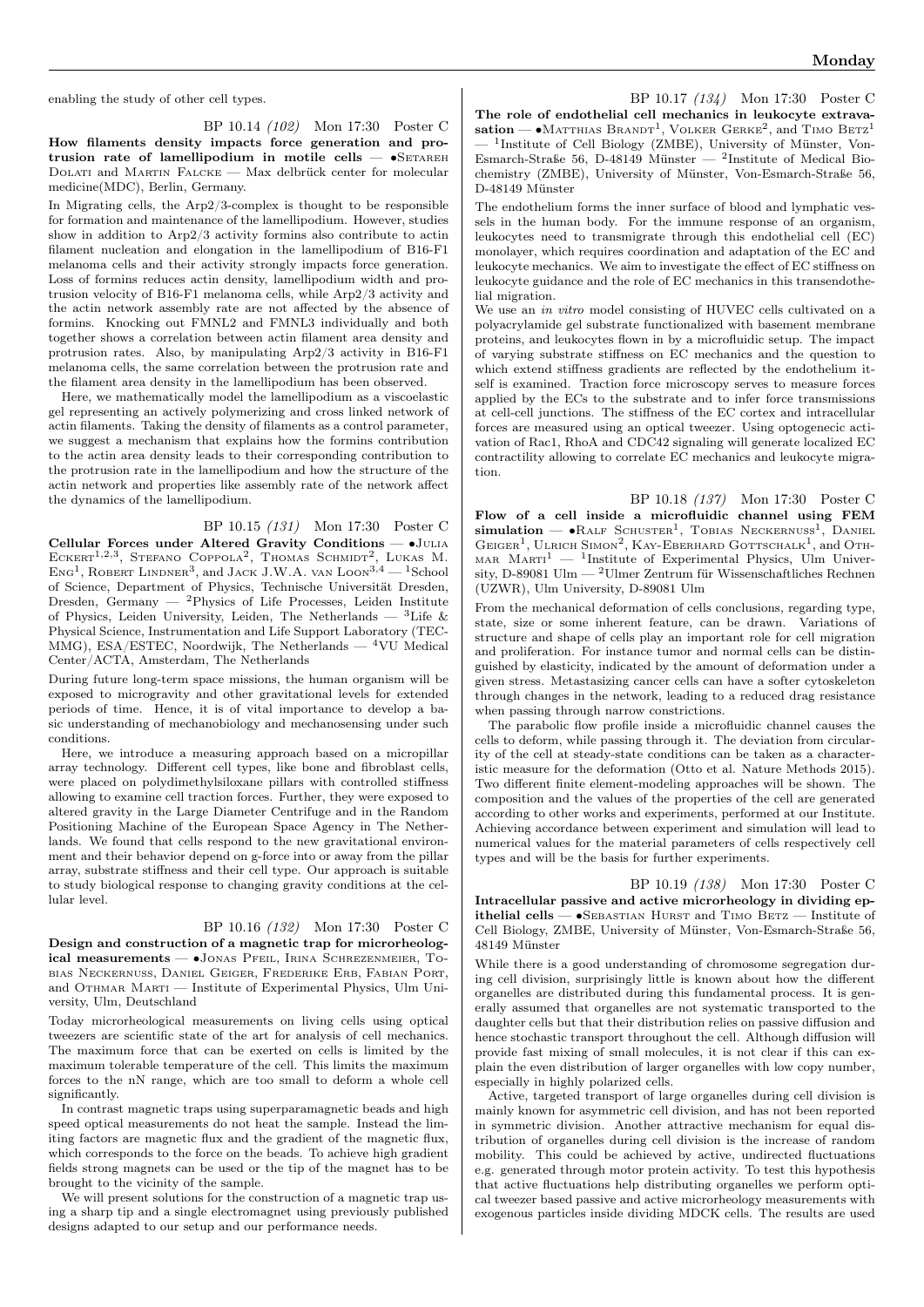to calculate the intracellular viscoelasticity and mechanical activity to pinpoint the influence of active cytosolic mixing during cell division.

BP 10.20 (142) Mon 17:30 Poster C

Design and characterization of mechanically tunable hyaluronic acid based hydrogels — ∙Martin Schilling and Flo- $R$ IAN  $R$ EHFELDT — Third Institute of Physics - Biophysics, Georg-August-University, Göttingen, Germany

Many aspects of cell behavior are influenced by the mechanical properties of their microenvironment. To mimic the various elastic moduli of different in vivo environments of cells, it is necessary to design and characterize hydrogels for cell culture with tunable elasticity.

Hyaluronic acid (HA), a polysaccharide consisting of disaccharide units, was chosen as base for the hydrogel system as it is biocompatible and not toxic for cells, thus allowing for 3D encapsulation.

However, native HA does not crosslink naturally so its disaccharides have to be chemically modified. Depending on the degree of modification HA can be used for different approaches. High modified HA hydrogels are tunable in a large range of elasticities and due to their degree of modification cannot be recognized by HA receptors of cells that need longer segments of unmodified disaccharides. A lower degree of modification decreases the range of elasticity but allows for cellular recognition of HA. In order to obtain a hydrogel with moderate elasticity and the properties of low modified HA both high and low modified HA are mixed in several different ratios. The gelation kinetics of the resulting hydrogels are investigated by rheology using oscillatory deformation tests. In order to analyze the viscoelastic properties of the cross-linked hydrogels the storage modulus G' and the loss modulus G" were measured.

BP 10.21 (159) Mon 17:30 Poster C Mechanical and biochemical micromanipulation of individual suspended cells probed with optical tweezers — •SAMANEH REZVANI<sup>1</sup>, TODD M. SQUIRES<sup>2</sup>, and CHRISTOPH F. SCHMIDT<sup>1</sup> -<sup>1</sup>Third Institute of Physics-Biophysics, Faculty of Physics, University of Göttingen, Göttingen, Germany — <sup>2</sup>Department of Chemical Engineering, University of California, Santa Barbara, USA

Cells communicate with their environment through biochemical and mechanical interactions. They can respond to stimuli by undergoing shape- and, in some situations, volume changes. Key determinants of the mechanical response of a cell are the viscoelastic properties of the actomyosin cortex, effective surface tension, and osmotic pressure. It is challenging to measure the mechanical response of cells while changing environmental conditions. We here demonstrate the use of a novel microfluidic device with integrated hydrogel micro-windows to change solution conditions for cells suspended by optical traps. Solution conditions can be rapidly changed in this device without exposing the cells to direct fluid flow. We use biochemical inhibitors and varying osmotic conditions and investigate the time-dependent response of individual cells. Using a dual optical trap makes it possible to probe the viscoelasticity of suspended cells by active and passive microrheology and to quantify force fluctuations generated by the cells at the same time.

#### BP 10.22 (213) Mon 17:30 Poster C

A 2-D Continuum Model of Cell Migration — ∙Behnam Amiri and Martin Falcke — Max Delbrück Center for Molecular Medicine(MDC), Berlin, Germany.

Actin-based cell migration is critical for many biological processes including embryonic development and tumor metastasis. At the leading edge of the motile cells, polymerization of actin filaments creates the force necessary for protrusion. Here we present a 2-dimensional continuum model for the lamellipodia dynamics of a motile cell. The model quantitatively describes the pushing forces exerted by newly polymerized filaments in a semi-flexible layer behind the leading edge, and their effect on the retrograde flow of the cytoskeleton and the membrane protrusion. We will demonstrate that the interplay between these components can determine the most prominent aspects of the cell morphodynamics. The developed modeling framework consists of a coupled system of Reaction-Diffusion-Advection PDEs for cytoskeleton components, a stokes flow PDE for velocity profile of the cytoskeleton and a Reaction-Advection PDE for the properties of filaments in the semi-flexible region along the leading edge. All of these equations must be computed in the unsteady moving cell domain and with appropriate boundary conditions at the moving cell boundary. In order to numerically solve this hybrid continuum model, we use a moving boundary finite element scheme for free boundary problems.

Our model gives insight into how actin polymerization at the leading edge can affect the overall morphodynamics of the cell.

BP 10.23 (236) Mon 17:30 Poster C Near Real Time Analysis of Stress Fiber Formation in Stem Cells — ∙Lara Hauke, Carina Wollnik, and Florian Rehfeldt — University of Göttingen, Third Institute of Physics - Biophysics

Human mesenchymal stem cells (hMSC) can be directed to differentiate into various lineages by different matrix elasticities. While changes in lineage specific protein expression occur over a period of days to weeks, significantly different structures of stress fibers are observable within the first 24 hours of plating [1] quantified by an order parameter S. With our massively parallel live-cell imaging set-up we record cells under physiological conditions (37 <sup>∘</sup>C, 5 %CO2) over a period of 24-48 hours to obtain a statistically sufficiently large data set. We aim for a full representation of filament processes over time and space allowing for statistical analysis. This unbiased classification will be represented by persistence in space and time and potential cross-talk with other cytoskeletal components. For this we developed the \*FilamentSensor\* [2,3] a freely available tool for near real-time image analysis of stress fibers. We present experimental data where we can distinguish the development of hMSCs on 1 kPa, 10 kPa and 30 kPa elastic substrates with 99 % confidence and are working on single filament tracking and better analysis of orientation fields. References: [1]A. Zemel, et al., Nat. Phys., 2010. [2]www.filament-sensor.de [3]B. Eltzner, et al., PLoS One, 2015.

BP 10.24 (244) Mon 17:30 Poster C Elastic Response of Epithelial Model Tissues in Deformation Experiments — •SIMONE GEHRER<sup>1</sup>, SARA KALIMAN<sup>1</sup>, DAMIR Vurnek<sup>1</sup>, Maryam Aliee<sup>1</sup>, Shuqing Chen<sup>2</sup>, Andreas Maier<sup>2</sup>, DIANA DUDZIAK<sup>3</sup>, RUDOLF MERKEL<sup>4</sup>, and ANA-SUNČANA SMITH<sup>1,5</sup>  $-$ <sup>1</sup>PULS Group, Institute for Theoretical Physics I, FAU Erlangen — <sup>2</sup>Pattern Recognition Lab, Department of Computer Science 5, FAU Erlangen — <sup>3</sup>Dermatology, Universitätsklinik Erlangen — <sup>4</sup> ICS-7: Biomechanics, Forschungszentrum Jülich — <sup>5</sup>Division of Physical Chemistry, IRB Zagreb

Epithelial tissues act as barriers between different tissue types and form boundaries of the majority of organs. They are often exposed to mechanical stress to which they quickly respond by changing shape and internal organization on short time scales. On longer time scales, stress can be released by proliferation and growth.

To investigate the response of MDCK II tissues grown on PDMS substrates, we expose the cell-colonies to an uniaxial stress  $(10 - 30\%)$ using a stretching device. The resulting changes are monitored for minutes to days by phase-contrast and confocal microscopy. The reversible changes in the overall shape of the cell confirm that on short time scales the tissue responds as an elastic material. This is furthermore confirmed by analysing the morphology and connectivity of individual cells before and after stress. On longer time scales, we find that the growth rate of the colony is affected by the continuous deformation, while after 24 – 48h the tissue adapts and resumes the morphological and topological characteristics as the control.

BP 10.25 (254) Mon 17:30 Poster C Cell-Type Specific Mechano-Sensing Altered by Blebbistatin — ∙Galina Kudryasheva and Florian Rehfeldt — Göttingen University

Cells sense the mechanical properties of their surroundings with contractile acto-myosin stress fibers through focal adhesions and react to such physical stimuli by distinct pattern formation of their cytoskeleton and by altering their bio-chemical pathways. Especially striking is the mechano-guided differentiation of human mesenchymal stem cells (hMSCs). The structure and dynamics of acto-myosin stress fibers is used as an early morphological marker and theoretically modelled using classical mechanics with an active spring model. We use this approach to elucidate the mechanical cell-matrix interactions of hMSCs and several types of differentiated cells. Employing immuno-fluorescence microscopy we visualize stress fibers and analyze the global morphology of the cells cultured on elastic substrates (E\_m from 1 kPa to 130 kPa). Applying the theoretical model to our experimentally obtained cell spread area we extract an effective Young's modulus of the cell  $(E_c)$ . We demonstrate that E<sub>c</sub> changes during hMSCs differentiation process and varies for different cell lines. Our experiments show that the mechanical susceptibility is cell type specific and dependent on acto-myosin contractility. Interestingly, addition of the non-muscle myosin II (NMMII) inhibitor blebbistatin at low concentrations  $(c =$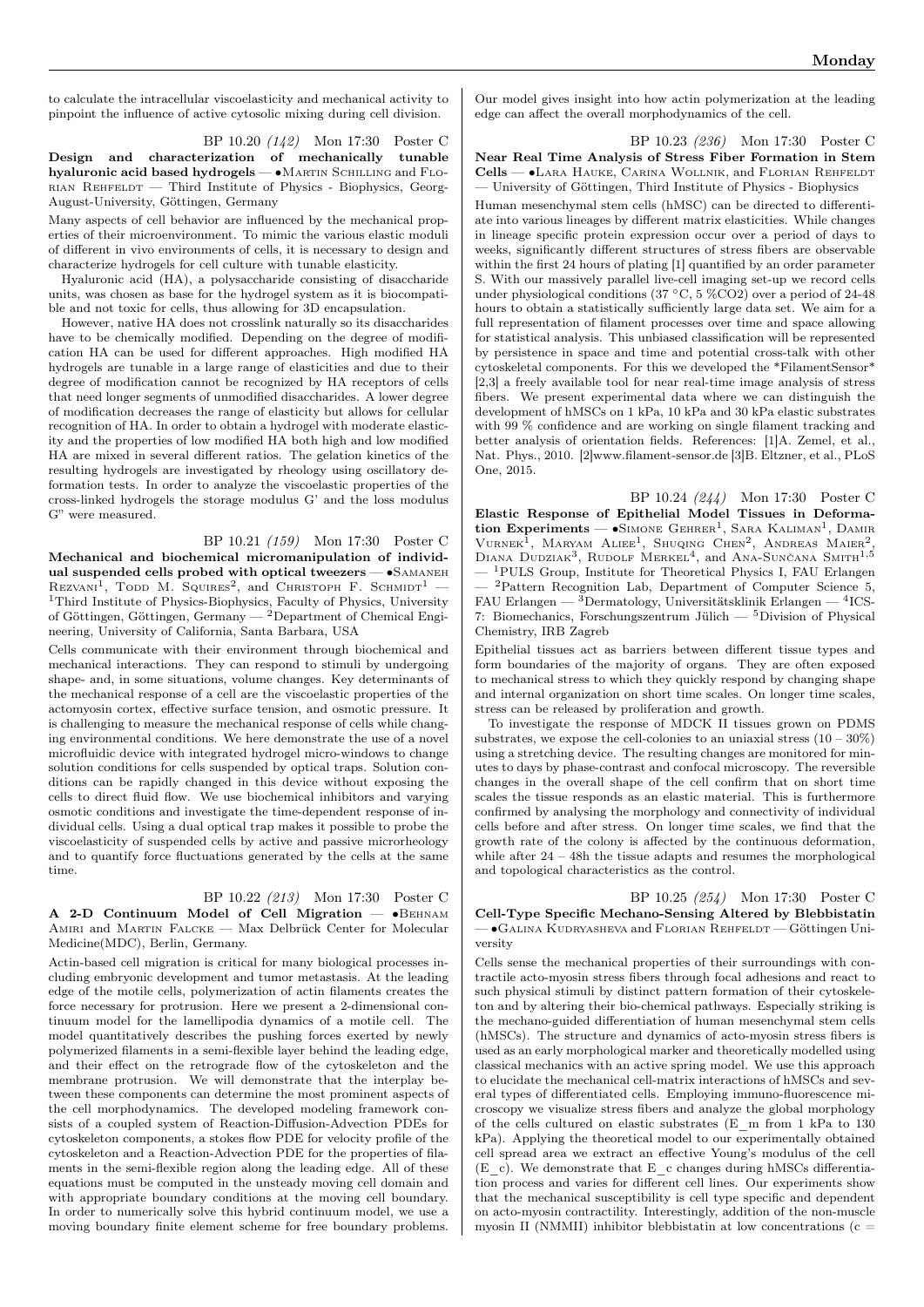12.5 and 25 uM) softens the cells (reduces the effective Young's modulus E\_c) and facilitates cell spreading only on soft substrates through relaxing the cellular acto-myosin cortex.

BP 10.26 (271) Mon 17:30 Poster C Elastic beads as in vivo tension sensors  $- \bullet$  ARNE HOFEMEIER. BERNHARD WALLMEYER, and TIMO BETZ — Institute of Cell Biology, ZMBE, University of Münster

Mechanical tension has recently been recognized as a key element to understand many biological processes such as cell fate determination or collective cell migration during embryogenesis. However, direct experimental access to determine tension in vivo in a non-destructive way remains a major challenge. Here, we present a novel experimental approach that allows direct measurement of stress inside in vitro and in vivo tissue. By injecting fluorescent polyacrylamide (PAA) beads of known size and elasticity in the tissue, we are able to measure the deformation of their surface and obtain the resulting displacement vector. Solving the inverse elastic problem yields an approximation of the stress field inside the tissue. Furthermore, we show two applications of this novel technique. Firstly, PAA beads are injected into mouse muscles to examine forces exerted during muscle contraction on muscle stem cells, a cell type known to respond to changes of mechanical properties. Secondly, PAA beads are injected into zebrafish embryos to investigate the role of tissue stress in collective cell migration during embryogenesis.

BP 10.27 (276) Mon 17:30 Poster C Fluid flow in curvilinear microchannels for stem cell purification- understanding the deformability-induced lift  $force = \bullet E$ wa Guzniczak<sup>1</sup>, Melanie Jimenez<sup>2</sup>, and Helen  $\ensuremath{\mathrm{Brilb}}\xspace^{-1}$  —  $^1\ensuremath{\mathrm{Heriot}}\xspace$  Watt University, School of Engineering and Physical Science, Department of Biological Chemistry, Biophysics and Bioengineering Edinburgh Campus, Edinburgh EH14 4AS — <sup>2</sup>University of Glasgow, School of Engineering, Biomedical Engineering Division, Glasgow G12 8QQ

Traditionally, fluid flow in microscale confined channels has been associated with a negligible inertia since fluid flow occurs at low Reynold's numbers. However previous work (Di Carlo 2009) has shown physical phenomena occurring at commonly neglected intermediate flow regimes, namely secondary flow and inertial migration of particles, determined by channel geometry, particle size and flow rate. The interplay between fluid flow pattern and particles, if fine-tuned, leads to particles ordering and separation, and the effect has been exploited in a range of applications. However, biological particles due to their deformable nature add complexity to the focusing mechanism and it is challenging to predict their behaviour. We exploit inertial focusing in curvilinear microchannels to purify manufactured red blood cells, which are the end-products of stem cell differentiation. Separation is based on their physical properties, namely size and deformability. Thus, we are also exploring how deformability-induced lift force affects and contributes to particles separation in the spiral microchannel.

# BP 10.28 (283) Mon 17:30 Poster C

Measurements and Simulations with the CellMOUSE device — ∙Jonas Pfeil, Tobias Neckernuss, Daniel Geiger, Ralf SCHUSTER, and OTHMAR MARTI — Institute of Experimental Physics, Ulm University

We recently developed a tool to characterize suspended cells passing an optical sensor, the so called CellMOUSE device. With this high speed optical setup we are able to determine different parameters like shape, size and morphology of the passing particles. These are important markers to distinguish different cells.

We will show measurements of various samples using the CellMOUSE device to show the range of possible applications. Besides investigations of well known samples for validation of the measurement principle, we also observe and distinguish cells of different origins in mixtures. Due to the real time nature of the experiment, we are able to manipulate single cells according to the measurement result. The technique can be also applied to other samples like bacteria or particles of different sizes.

To complete the study, we developed a simulation system for Cell-MOUSE to determine the figures of merit a priori.

#### BP 10.29 (296) Mon 17:30 Poster C

Cells Modeled as Osmotically Pressurized Elastic Shells — ∙Behzad Golshaei, Renata Garces, Samaneh Rezvani, and CHRISTOPH F SCHMIDT — Drittes Physikalisches Institut - Biophysik, Fakultät für Physik, Georg-August-Universität Göttingen

Animal cells, as well as bacteria, are mechanically protected by a viscoelastic envelope consisting of lipid membranes and polymer networks. External mechanical stimulation leads to responses such as deformations or flows. In order to understand the mechanical behavior of cells, we model cells as pressurized elastic shells using finite element modeling. We study how geometrical parameters (cortex thickness and cell diameter), thermodynamic effects (osmotic pressure difference), and material properties (Young\*s modulus) affect the response of a cell to indentation. We focus on the time scales where cellular systems show elastic behavior in order to compare our model with experimental results. Results from two types of experimental set-ups have been used to parameterize linear elasticity equations. The first set of experiments used an optical trap to indent mammalian cells, and in the second set, bacteria were indented by beads of varying diameter using AFM.

BP 10.30 (305) Mon 17:30 Poster C Mechanical Coupling of Human Embryonic Stem Cell Derived Cardiomyocytes —  $\bullet$ HEIDI SOMSEL<sup>1</sup>, WOLFRAM-HUBERTUS ZIMMERMANN<sup>2</sup>, and CHRISTOPH F. SCHMIDT<sup>1</sup> - <sup>1</sup>Drittes Physikalisches Institut - Biophysik, Fakultät für Physik, Georg-August-Universität Göttingen — <sup>2</sup> Institut für Pharmakologie und Toxikologie, Universitätsmedizin Göttingen, Georg-August-Universität Göttingen In the United States, someone suffers a myocardial infarction every 40 seconds[1]. A major long-term effect of these infarctions is scar tissue with a stiffness (40 kPa) that is larger than the surrounding myocardium (15 kPa). These scars strongly interfere with heart function.

Mechanical coupling between CMs is believed to play an important role in stabilizing the global contraction of the heart[3]. In this study, we aim to understand mechanical coupling and synchronization between neighboring pairs of CMs. Human embryonic stem cell (hESC) derived CMs were plated on PDMS substrates in geometries with physiological aspect ratios. The Young's moduli of the underlying substrate were varied from those of the healthy heart (15 kPa) to infarcted tissue (45 kPa) to model the reaction of CMs in response to these different myocardial regimes. We found synchronization in frequency and phase between neighboring cells. 1] Benjamin, E., et al.(2017). 2] Riegler, J., et al.(2015). 3] Nitsan, I., et al.(2016).

BP 10.31 (348) Mon 17:30 Poster C Probing C. Elegans Micromechanics in vivo — •PETER WEIST, Renata Garces, Eugenia Butkevich, and Christoph F. Schmidt — Drittes Physikalisches Institut - Biophysik, Fakultät für Physik, Georg-August-Universität Göttingen

To perform undulatory locomotion, C. elegans generate forces acting not only on the surrounding environment but also against its own-body bending resistance. The decoupling of body passive-active responses during the bending is crucial to quantify the forces generated by the worms muscles. To date, a direct measurement of the stresses involved in the worms deformation is lacking. In this contribution, we present an experimental set-up that monitors the global response of individual worms to bending and pulling forces in a simple geometry. Living worms are kept straight by clamping their extremities onto agar plates. We pull and move the center of the worm with a custom-made cantilever of known spring constants (values around  $1 \text{ N/m}$ ). We measure the loading forces and displacement profiles. Describing the worm body as a purely elastic material, we are able to determine bending and stretching contributions to the global stiffness and to derive material parameters. Furthermore, to separate the passive response of the body from the muscle activity, we vary the contraction-relaxation state of the muscles using pharmacological treatments. We provide a synthesis of the typical range of magnitudes of the worm's material parameters for different muscles states. The characterization technique for the mechanics of wild-type worms we propose can be used as a standard test for muscle functioning, including genetically modified species.

BP 10.32 (394) Mon 17:30 Poster C Elasto-Tweezers: A novel platform for high-precision cell elasticity measurements —  $\bullet$ SEBASTIAN KNUST<sup>1</sup>, ANDY SISCHKA<sup>2</sup>, HENDRIK MILTING<sup>3</sup>, BASTIEN VENZAC<sup>4</sup>, SÉVERINE LE GAC<sup>4</sup>, ELWIN<br>Vrouwe<sup>5</sup>, and DARIO ANSELMETTI<sup>1</sup> — <sup>1</sup>Experimental Biophysics and Applied Nanoscience, Faculty of Physics, Bielefeld University, Bielefeld, Germany — <sup>2</sup>Ionovation GmbH, Osnabrück, Germany — <sup>3</sup>Heart and Diabetes Center NRW, Ruhr University of Bochum, Bad Oeynhausen, Germany —  $4$ Amber, MESA<sup>+</sup> Institute for Nanotechnology, University of Twente, Enschede, The Netherlands — <sup>5</sup>Micronit Microtechnologies B.V., Enschede, The Netherlands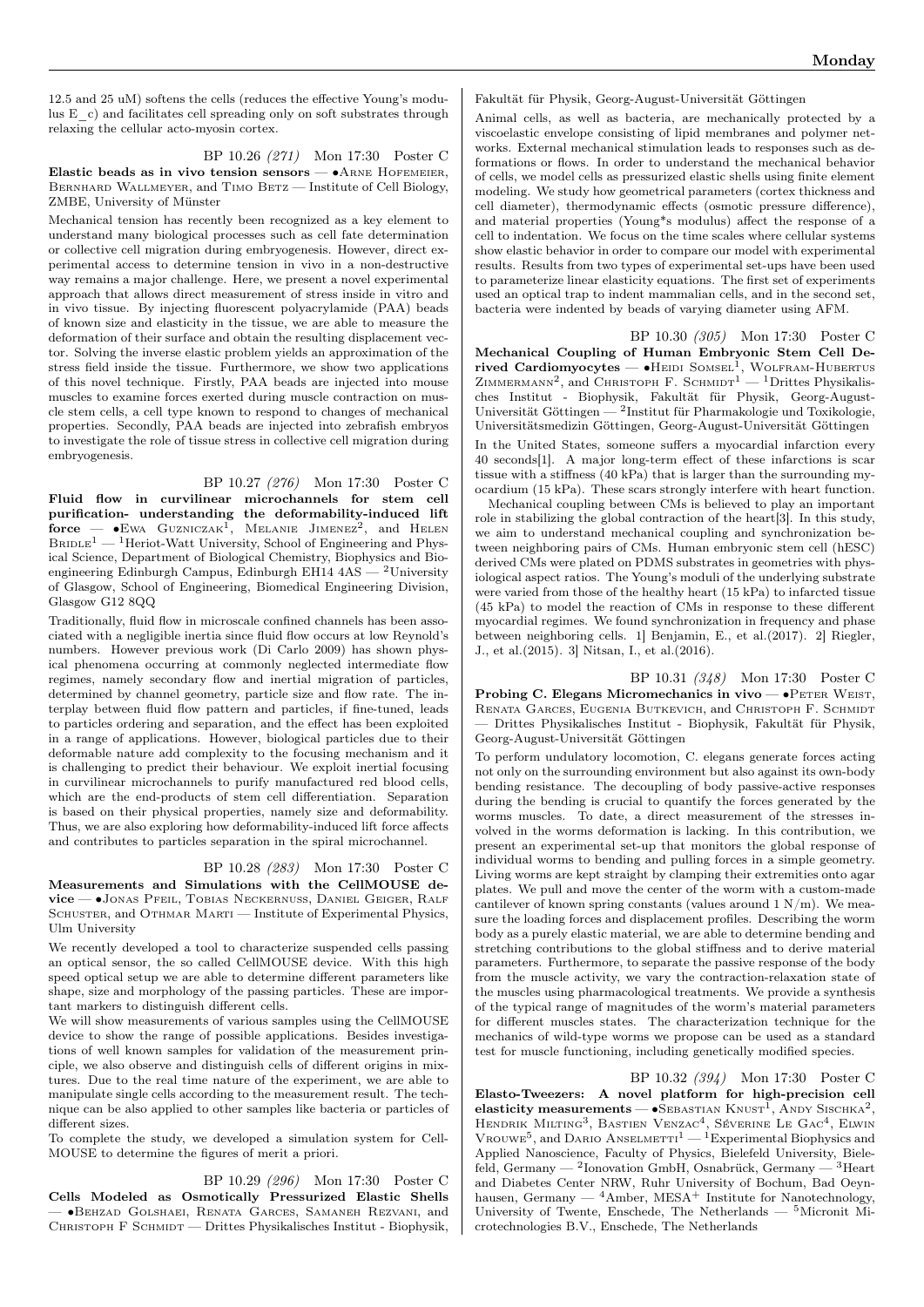The correct mechano-elastic properties of human cells are essential for their health and function. However, certain diseases like some cancers and cardiomyopathies alter those properties. High-throughput and high-resolution measurements of cell elasticities can therefore be used to provide insights into the pathomechanisms of these diseases.

We are able to directly measure both the forces applied to the cell with piconewton resolution and the cell deformation with submicrometre resolution by using a dual-beam optical tweezers setup with video-based force detection and coupling of functionalised beads to the cell surface. This allows all elasticity measurements with superior resolution compared to other techniques like optical stretchers.

To achieve high-throughput measurements, this novel setup will be combined with custom-designed microfluidical cartridges to facilitate automated and reliable formation of cell-bead complexes to perform completely automated measurements of up to 600 cells per hour.

## BP 10.33 (415) Mon 17:30 Poster C

Cortical Actin Contractility of Single Suspended Cells — ∙Enrico Warmt, Steffen Grosser, Erik Morawetz, and Josef Käs — Universität Leipzig, Soft Matter Physics Division, Linnéstr. 5, 04103 Leipzig

Up to now cellular contractility was seen basically as a force dipole requiring adhesion sites and actin stress fibers, mainly necessary during cell migration. In this study, we investigate suspended cells regarding active contractility, lacking stress fibers and adhesion points. Epithelial cells assemble a strong acto-myosin cortex providing pretension forming round cell shape, and exhibiting more contractile behavior during long optical stretcher observation. In contrast, mesenchymal cells, show more elongated cell shapes and less cortical contractility. Cell contractility needs a short mechanical impulse to induce acto-myosin contraction of the cell cortex, even below initial cell elongation. We will focus on how these findings correlate to different migratory and jamming behavior in healthy and mesenchymal cell clusters.

## BP 10.34 (72) Mon 17:30 Poster C

Dynamic patterns of the plant growth regulator auxin — ∙João Ramos and Karen Alim — Max Planck Institute for Dynamics and Self-Organization

Auxin is a phytohormone whose patterns are responsible for plant morphogenesis and triggering cell fate decisions. Patterns of auxin concentration and flow change dynamically throughout plant development with the help of membrane bound efflux (PIN) and influx carriers (AUX/LAX). Nevertheless, the mechanisms behind auxin transport are still not fully understood, in particular, current models fall short on explaining fountain-like auxin flow patterns during lateral root formation. Recently, observations show that PIN localisation is influenced by mechanical stress/strain, which coupled with the auxininduced local decrease of cell wall stiffness, has the potential to unlock our understanding of auxin transport phenomena. Moreover, experimental efforts in observing morphodynamics and auxin carriers during lateral formation were recently boosted with the advent of light sheet microscopy, in effect turning lateral root formation into a new prime model system for auxin transport. Here, we study a vertex model for cell wall mechanics, coupled with a compartment model of auxin transport from a cell to its immediate neighbours both passively and carrier mediated. More specifically, the effect of cell wall stress on PIN cycling, auxin-induced wall softening and AUX/LAX expression positive feedback on auxin levels, are taken into account. This model will later be coupled to a tissue growth model, in order to study how auxin patterns change dynamically during lateral root formation.

# BP 10.35 (119) Mon 17:30 Poster C

Inferring the rules of single cell behavior from video recordings of collective tumor cell systems — •CLAUS METzner, Julian Übelacker, Nico Wunderling, Christoph Mark, Franziska Hoersch, Christina Hillig, and Ben Fabry — Biophysics Group, Friedrich-Alexander Universität, Erlangen, Germany

Collective effects in multicellular systems emerge from the behavior of the individual cells and their mutual interactions. Identifying the rules of this cell behavior is difficult, due to their stochastic nature. Moreover, different microscopic rules can be consistent with the same macroscopic effects. We therefore present a machine learning method that extracts a stochastic model of single cell behavior from video recordings of multicellular systems. The method is based on a Maximum Likelihood approach that analyzes the motion of individual cells relative to their immediate neighbors. In particular, we extract the average speed and directional persistence of individual cells, as well as a pair-wise, distance-dependent interaction potential between nearby cells. First, we demonstrate the feasibility of the method by extracting the rules from simulated data with known model parameters. Next, we apply the method to multicellular systems consisting of a single cell type (MDA-MB-230, or HT1080), seeded on a flat cell culture dish. Finally, we investigate mixed systems of immune cells (Natural Killer (NK) cells, T-cells) and tumor cells (K562 lymphoma and MeWo melanoma cell lines) in a collagen gel and extract the maximum distance from which the immune cells can detect their targets.

BP 10.36 (133) Mon 17:30 Poster C 3D collective migration in cancer spheroids and during invasion — •Swetha Raghuraman and Timo Betz — Institute of Cell Biology, ZMBE, University of Münster, Von-Esmarch-Straße 56,48149 Münster

Cancer cells move collectively in order to migrate and overcome space constrictions and geometric obstacles. This movement is characterized by cell-cell adhesion differences, the extracellular matrix or cellsubstrate interactions, as well as intercellular cross-talks during invasion, morphogenesis and wound healing. The mechanisms and the physics behind coordinated behavior of cells have been studied recently at the 2D level, and in-vivo tissue homeostasis. However, due to the challenges involved in reproducing and imaging tumor spheroids, collective motion of 3D cancer invasion remains a complex task. With the use of Light Sheet Microscopy, we have been able to record cancer spheroids with fluorescently marked nuclei over several days at sub-cellular resolution. 3D particle tracking of several thousand cells allows well defined velocity correlations and density fluctuation measurements within the spheroid, and at the cell invading a collagen matrix. By combining these parameters we will test the hypothesis whether cancer cell migration in 3D is physically similar to active jamming, as recently suggested in 2D situations.

BP 10.37 (141) Mon 17:30 Poster C Light-Switchable Adhesion of Soil-Dwelling Microalgae — ∙Christian Titus Kreis<sup>1</sup> , Christine Linne<sup>1</sup> , Marine Le Blay<sup>1</sup> , ALICE GRAGNIER<sup>1</sup>, MARCIN MICHAL MAKOWSKI<sup>1</sup>, MAIKE LORENZ<sup>2</sup>, and OLIVER BÄUMCHEN<sup>1</sup> — <sup>1</sup>Max Planck Institute for Dynamics and Self-Organization (MPIDS), Am Faßberg 17, D-37077 Göttingen, Germany — <sup>2</sup>SAG Culture Collection of Algae, Nikolausberger Weg 18, D-37073 Göttingen, Germany

Freshwater microalgae live in heterogeneous, aqueous habitats, such as soil, aquatic sediments, puddles, and lakes. Besides having fundamental ecological functions and enormous technological potential in photobioreactors, microalgae form biofilms on surfaces in wet environments, which may affect the functionality of any anthropogenic structures. Despite the relevance of controlling microalgal adhesion, the biological mechanisms and intermolecular forces that govern microalgal adhesion to surfaces are poorly understood. We discovered in micropipette-based in vivo force spectroscopy that the adhesion of the unicellular microalgae Chlamydomonas reinhardtii to surfaces can be reversibly switched on and off by tailoring the light conditions [1]. Here, we present results on the underlying molecular mechanism of light-switchable flagella-mediated adhesion. Additionally, we performed experiments with other unicellular microalgae indicating that actively controlled flagella adhesiveness might be a more generic trait of soil-dwelling microalgae.

[1] Kreis et al., Nature Physics, 2017, doi:10.1038/nphys4258.

BP 10.38 (149) Mon 17:30 Poster C Dynamics of actin stress fiber patterns in laterally confined cells — ∙Andreas Müller and Tilo Pompe — Universität Leipzig, Institute of Biochemistry, Johannisalle 21-23, 04103 Leipzig, Germany Cell shape and function are inseparably linked. Cell shape can be regulated intracellularly by structural proteins or extracellularly by adaption to the surroundings. In this way, the extracellular geometry can be used to manipulate cell function.

We use glass substrates and soft polyacrylamide hydrogels that are micro-structured with stripe-like patterns to study the adaptation of cells to adhesion geometry. Isolated HUVECS are studied for several hours in order to correlate the their morphology, the reorganization of their actin cytoskeletons, and the dynamics of cell traction forces in response to lateral constraint. Current work focusses on live-cell imaging to reveal stress fiber dynamics and concurrent traction forces. We found that aligned stress fibers in polarized cellssmove inward, perpendicular to their orientation and the direction of main traction forces. In addition, the directionality and magnitude of traction forc-es are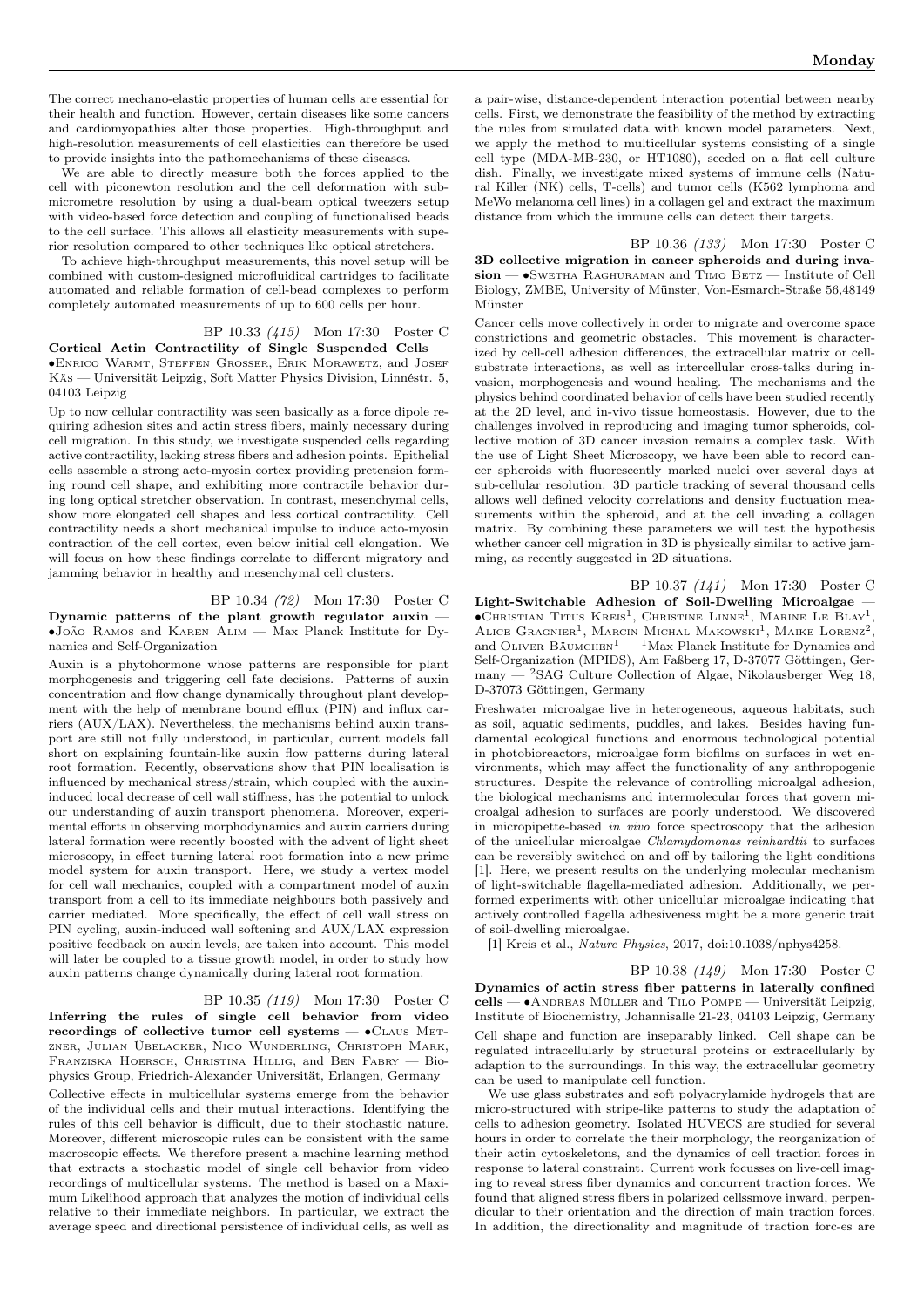strongly correlated to cell shape and actin cytoskeleton pattern with an overall dependence on the degree of confinement.

Overall, our setup allows us to quantitatively analyze in a timeresolved manner the cell's morphological and mechanical adaption to spatial confinement in correlation to the actin cytoskeletal components as the main contributors to the force homeostasis. By that, we aim to contribute to elucidate the mechanisms behind the mutual relationship between cell shape and function.

# BP 10.39 (151) Mon 17:30 Poster C

Bacterial adhesion on nanostructured silicon surfaces  $\bullet$ Friederike Nolle<sup>1</sup>, Johannes Mischo<sup>1</sup>, Christian Spengler<sup>1</sup>, NICOLAS THEWES<sup>1</sup>, MARKUS BISCHOFF<sup>2</sup>, and KARIN JACOBS<sup>1</sup> – <sup>1</sup>Department of Experimental Physics, Saarland University, Saarbruecken — <sup>2</sup> Institute for Medical Microbiology and Hygiene, Saarland University, Homburg/Saar

To prevent the inflammation of a medical implant, its material specifications are of crucial importance. An ideal surface would hinder bacterial biofilm formation and/or kill adhering pathogens without harming surrounding somatic cells. Surface modifications of single attributes have to be controlled and possible changes in adhesion of bacteria to these surfaces have to be observed. This study focuses on the nanoroughness of silicon surfaces, obtained by wet chemical etching, and its influence on bacterial adhesion (Staphylococcus aureus). The adhesion of bacteria is mediated by biopolymers, the properties of which we are able to characterize by AFM force spectroscopy, where the probe is a single bacterium. With our setup an insight into the adhesion force of Staphylococcus aureus was gained and also changes of the bacterial viability on the rough surfaces compared to smooth silicon surfaces were examined. In addition, the impact of hydrophobicity of rough silicon surfaces on adhesion was considered by silanizing the hydrophilic silicon.

BP 10.40 (158) Mon 17:30 Poster C

Phase field modeling of moving cells - shedding light on the  $\text{motility onset} - \text{Conv Res}^{1,2}$ , Benjamin Winkler<sup>3</sup>, Igor ARANSON<sup>2,4</sup>, and •FALKO ZIEBERT<sup>5,3</sup> — <sup>1</sup>Engineering Sciences and Applied Mathematics, Northwestern University, Evanston, USA — <sup>2</sup>Materials Science Division, Argonne National Laboratory, USA — <sup>3</sup>Physikalisches Institut, Albert-Ludwigs-Universität Freiburg, Germany — <sup>4</sup>Department of Biomedical Engineering, Pennsylvania State University, University Park, USA — <sup>5</sup>Institute for Theoretical Physics, Ruprecht-Karls-University Heidelberg, Germany

Substrate-based crawling motility of eukaryotic cells is essential for many biological functions, both in developing and mature organisms. Although a comprehensive understanding remains elusive, progress has been achieved recently in its modelling on the whole-cell level. We survey the recent advances made by employing the phase field approach, a powerful method to implement moving, deformable boundaries. The developed approach in addition is modular in the sense that, depending on the problem at hand, different model components (e.g. adhesion dynamics, substrate deformation and membrane feedback) can be included or disregarded without changing the formalism. We exemplify the approach by showing that our framework captures the spontaneous rotational states prior to the cell motility onset and cell polarization, recently found for keratocytes by two groups (S. Lou et al. JCB 2015; F. Raynaud et al. Nature Phys. 2016), and interpret them as nonlinear shape deformation waves.

BP 10.41 (170) Mon 17:30 Poster C 3D-environments shape T-cell motility and cell-cell contacts during HIV-1 infection — ANDREA  $MLE<sup>1</sup>$ , •NIKOLAS SCHNELLBÄCHER<sup>2,3</sup>, PETER KUMBERGER<sup>3</sup>, JANA FEHR<sup>3</sup>, PAOLA<br>CARILLO-BUSTAMANTE<sup>3</sup>, FREDERIK GRAW<sup>3</sup>, ULRICH SCHWARZ<sup>2,3</sup>, and OLIVER  $\text{Fack}^{-1}$  — <sup>1</sup>Department of Infectious Diseases, Integrative Virology, University Hospital Heidelberg — <sup>2</sup>Institute for Theoretical Physics, Heidelberg University — <sup>3</sup>BioQuant, Heidelberg University

The spread of HIV-1 can progress either through cell-free infection or through direct cell-cell contacts between immune cells. The latter mode is assumed to be more efficient, but it remains elusive which strategy is favored under different conditions and how tissue structure might change the contribution of each mode of infection to viral spread. To address this problem, we study HIV-1 infection dynamics of primary T-lymphocytes in tissue-like 3D environments (collagen matrices of different densities). Based on single cell tracking data, we developed a quantitative analysis to study how different 3D en-

vironments influence cell migration and shape the kinetics of cell-cell contacts. This information is then used to parameterize a Cellular Potts Model (CPM). Applying this CPM in combination with population dynamics models to the infection dynamics data, we infer kinetic parameters of HIV-1 spread under different environmental conditions. Together, our work provides mechanistic and quantitative insight to understand how 3D environments shape HIV-1 spread.

BP 10.42 (202) Mon 17:30 Poster C

Tissue competition: The role of cross adhesion —  $\bullet$ Tobias Büscher and Jens Elgeti — Theoretical Soft Matter and Biophysics, Institute of Complex Systems and Institute for Advanced Simulation, Forschungszentrum Jülich, D-52425 Jülich, Germany

Cells grow and divide, which implies a change in volume. In physical terms, the conjugate force to a change in volume is a pressure. Thus, in order to grow, cells must exert mechanical pressure on the neighbouring tissue. In turn, mechanical stress influences growth. Indeed, experiments on the growth of a cancer cell line display a reduction in proliferation due to mechanical pressure [1,2,3]. This effect leads to a mechanical contribution when tissues compete for space. The tissue with higher homeostatic pressure, i.e. the pressure at which cell division and death balance, overwhelms the weaker one [4,5]. We expand these works to include different adhesion properties. We find that the cross adhesion between the two tissues plays a crucial role in the dynamics of the competition. Besides one overwhelming the other, we observe a variety of states in which the two tissues coexist, ranging from spherical inclusions to a bi-continous structure. Interestingly, cancer cells typically express less adhesion proteins.

[1] Montel *et al*, 2011, *PRL* **107**, 188102

[2] Delanrue et al, 2013, PRL110, 138103

[3] Podewitz et al, 2016, EPL 109, 58005

[4] Basan et al, 2011, Phys. Biol. 8, 026014

[5] Podewitz et al, 2016 New J. Physics 18, 083020

BP 10.43 (211) Mon 17:30 Poster C Role of mechanics in morphogenesis control — ∙Jason Khadka, Jean-Daniel Julien, and Karen Alim — Max Planck Institute for Dynamics and Self-Organization, Göttingen, Germany

A major question in developmental biology is to understand how reproducible shapes arises from the collective behaviour of individual cells. What is the role of feedback of mechanical forces on cell growth? In plants, cell shapes are controlled by individual cell wall stiffness, which itself is controlled by tissue-wide mechanical stresses via the dynamics of cortical microtubules. The prime model to investigate the impact of this mechanical feedback on cell growth is the tip of a plant shoot termed shoot apical meristem. This stem-cell niche is the source of all above-ground plant organs, where mechanics is well defined by its near dome-like structure. We built a quasi-three dimensional vertex model for plant tissue growth. Using the model, we investigate the role of mechanics for robust tissue shape formation by studying morphological changes of shoot shape that arise from limiting cellular ability to read mechanical signal. Further, we employ our model to analyse the importance of cell division in maintenance of shoot shape by investigating tissue morphologies with different underlying cell division patterns.

BP 10.44 (237) Mon 17:30 Poster C Visualization of intracellular calcium levels in Dictyostelium discoideum with a genetically encoded reporter —  $\bullet$ MANUEL FREY, SVEN FLEMMING, SERENA CUCINOTTA, and CARSTEN BETA — Biological Physics, Universität Potsdam

 $Ca<sup>2+</sup>$  is an important second messenger in eukaryotic cells and is crucial for several signaling pathways related to cellular functions such as chemotaxis and cell motility. In order to visualize  $Ca^{2+}$  in the social amoeba Dictyostelium discoideum, we expressed a genetically encoded GFP based  $Ca^{2+}$  reporter at the plasma membrane. This enabled us to monitor spatiotemporal changes in the intracellular  $Ca^{2+}$  levels. As expected, we could detect global increases in calcium levels after chemotactic stimulation with cyclic AMP. Mechanical stimulation of cells with a micropipette led to a local calcium response. Furthermore, we could detect short, focal increases of  $Ca^{2+}$  at the basal plasma membrane, which coincided with the appearance of F-actin foci at the same location. In cells exposed to continuous shear flow, we observed periodic oscillations of the intracellular  $Ca^{2+}$  levels. Interestingly, once excited these oscillations continued for several minutes even after the shear flow was stopped. In contrast, application of a short pulse of shear flow induced only single responses. Our results show that local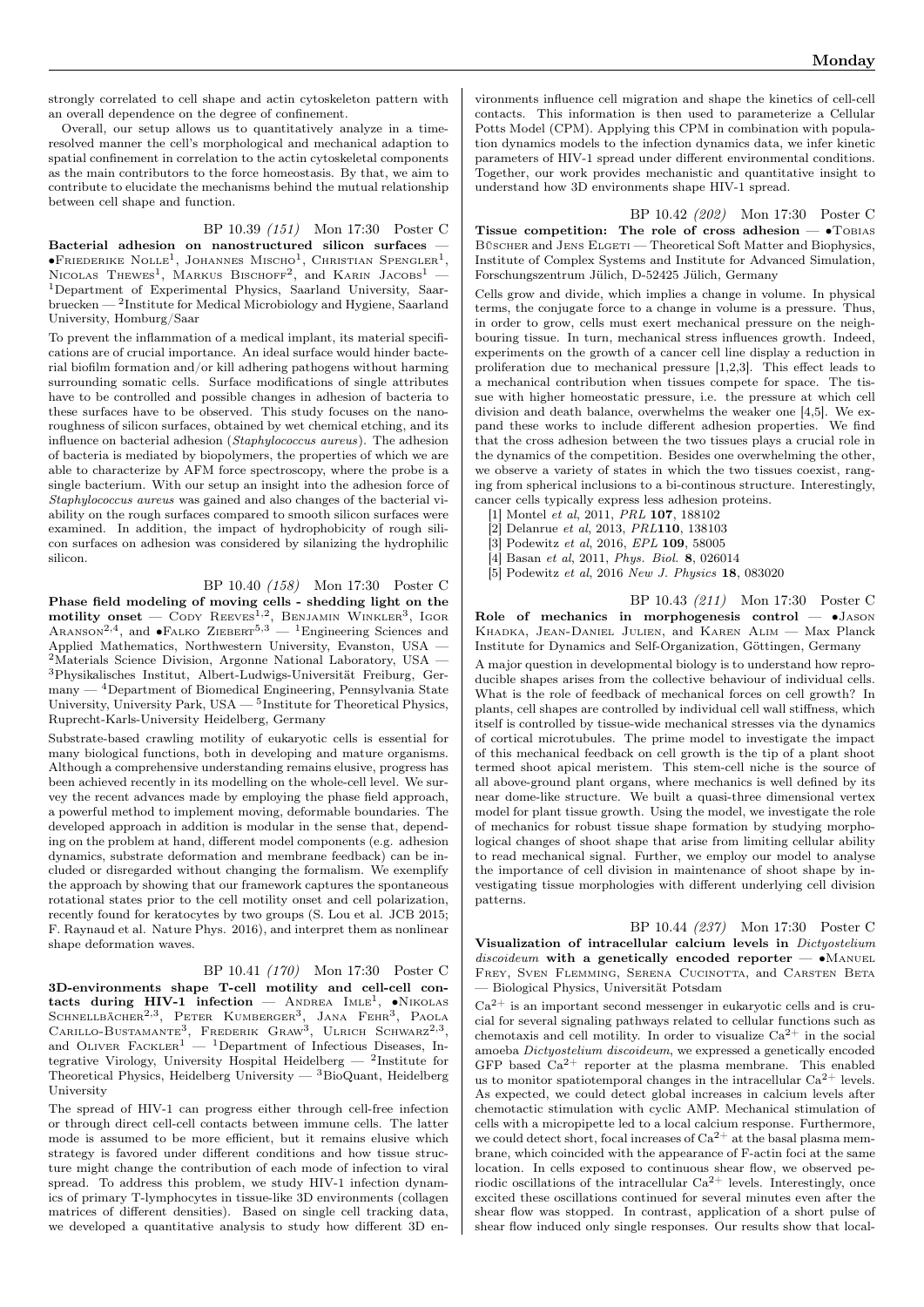ized increases in  $Ca^{2+}$  can be visualized with our new reporter in live cell imaging experiments and revealed interesting oscillatory behavior under shear flow. Currently, we work on the co-expression of other reporters, which will provide more information on the biological function of this behavior and the related signaling pathways.

BP 10.45 (240) Mon 17:30 Poster C

Evolution of simple multicellular life cycles in a dynamic environment — ∙Yuriy Pichugin and Hye Jin Park — Max Planck Institute for Evolutionary Biology, August-Thienemann-Str. 2 24306 Plön

Reproduction is a defining feature of living systems. To reproduce multicellular organism must fragment into smaller parts. To investigate evolutionarily optimal strategies of fragmentation under the dynamic environment, we use the model in which groups arise from the division of cells that do not separate but stay together until the moment of group fragmentation. The environmental conditions change in our model by alternating between two seasons, and different group sizes have a different birth rate of cells depending on the season. We outline which fragmentation strategies are evolutionarily optimal at given environmental conditions.

BP 10.46 (245) Mon 17:30 Poster C

Sorting of malaria-infected red blood cells based on adhesion in shear  $f_{\text{OW}} = \bullet A_{\text{NII}}$  KUMAR DASANNA and ULRICH SCHWARZ – BioQuant & Institute of Theoretical Physics, Heidelberg University, Heidelberg

Malaria is an infectious disease caused by the unicellular parasite Plasmodium falciparum. Once inside the human body, the parasite hides from the immune system inside the red blood cells, where it multiplies over a period of 48 hours, before it ruptures the host cell and infects new red blood cells. Infected red blood cells can be cleared by the spleen based on their altered mechanics. In order to avoid this, the parasite induces an adhesive system on the surface of the red blood cells, which is built up progressively over the 48 hours of the intracellular stage. Recently white blood cells have been shown to be sorted out using ligand patterns arranged with a small inclination angle with the shear flow direction. Using adhesive dynamics simulations for round cells, we show that this method can be also extended to sort out different stages of malaria-infected red blood cells. We predict an optimal range for key parameters, such as inclination angle and shear rate. Round shapes are only appropriate for the late stage of the infection and in order to understand sorting in the earlier stages, we also have implemented a deformable red blood cell model.

BP 10.47 (263) Mon 17:30 Poster C

Amoeboid cells as a candidate for drug delivery  $-$  • VALENTINO Lepro, Oliver Nagel, Setareh Sharifi, and Carsten Beta — Institut für Physik und Astronomie, Universität Potsdam

The increasing interest towards new frontiers of drug delivery and micro-actuators raises the need to develop systems able to transport micron-sized objects in a directed fashion. A promising strategy that recently emerged is to exploit living cells as smart, steerable, and biochemically powered carriers. Inspired by amoeboid cells such as leukocytes migrating in our bodies, this project explores the potential of chemotactic eukaryotic cells as micro-carriers, using Dictyostelium discoideum as a model organism. Such chemotactically guided transport by amoeboid cells proved to be robust and reliable. However, due to the complex and not fully understood nature of amoeboid motion and cell-substrate interaction, the details of this process are not well understood and it remains difficult to regulate. Here, we present a more quantitative analysis indicating that cells loaded with a microparticle tend to displace more efficiently than unloaded ones, resulting in a particle-size dependent diffusion coefficient of loaded cells. Moreover, isolated cell-particle pairs may behaved like non-linear oscillators suggesting that the cell-particle interaction acts as a stimulus that enhances cell motility. In particular, the different adhesion geometries induced by the additional confinement could favor cytoskeleton polarization, which in turn promotes motility. Furthermore, we used gelatin gels as a simplistic model of a 3D tissue structure, to mimic a more natural environment for cell-based microtransport.

BP 10.48 (265) Mon 17:30 Poster C Morphology to encode information — •MIRNA KRAMAR and Karen Alim — Max Planck Institute for Dynamics and Self-Organizaton, Göttingen

The challenges of living in a complex environment require organisms to develop reliable sensory and information processing mechanisms. For an organism that explores its environment by foraging, remembering sources of food or harm is essential for survival. We study Physarum polycephalum as a model organism at the verge between simple and complex life. The body of P. polycephalum is a network of cytoplasm-filled tubes lacking any organizing centre. This unicellular, multinucleate organism relies on shuttle streaming of its cytoplasm caused by peristaltic contractions of the actomyosin lining the tubes. As a response to stimuli, P. polycephalum reorganises its network to exploit a food source or avoid harm. The mechanism by which P. polycephalum memorises information about stimuli is not yet explained. Potentially there are three interrelated ways of information encoding, acting on different timescales: the peristaltic contractions (short term), the morphology of the network (intermediate) and the deposition of extracellular slime (long term memory). In particular, we here focus on the mechanism of information encoding in the network morphology, achieved by reinforcing of important connections and pruning of unimportant ones. To study this kind of memory, we use time series of images of the foraging organism, as well as simulations of network dynamics.

BP 10.49 (315) Mon 17:30 Poster C

Cellular Potts Models for Neural Tissue Simulations — ∙Jakob Rosenbauer and Alexander Schug — Forschungszentrum Jülich, 52428 Jülich, Germany

Experimental capability in biology has been leaping forward in the last decades. Methods such as light-sheet microscopy have given more and more insights into the dynamics of tissue. Computational models are of rising importance for biological questions. The cellular Potts model (cpm) is a computational model derived from the Potts model. The development of tissue can be modelled with single cell resolution, up to a very high number of cells. A parallel version was developed, facilitating large three dimensional simulations of tissue dynamics on large cluster networks, which can be applied to a large variety of biological questions. Through a high scalability this model allows for modelling of much larger specimen than possible to date. The patterning of the neural plate in zebrafish embryonal development was modelled using the parallel cpm. The tissue dynamics during epiboly were modelled by the cpm. In that developmental stage the neural plate starts its patterning into different regions via a signalling molecule. Different modes of transport of that molecule, diffusion and so called cytonemes, were compared.

BP 10.50 (317) Mon 17:30 Poster C Does peristaltic pumping account for mass transport in Physarum polycephalum? — •FELIX BÄUERLE and KAREN ALIM — Max Planck Institute for Dynamics and Self-Organization, Göttingen, Germany

Physarum polycephalum, the infamous "intelligent" slime mold, has proven time and time again that it can solve complex problems. For example, it is able to find the shortest path through a maze, connect food sources in an efficient fashion or choose a balanced diet. In all of these efforts the adaptation of the morphology to a changing environment is the key. In detail cytoplasmic flows transport cytosolic fluid from pruning regions to growing ones. At the same time a peristaltic wave of contractions spans the whole body plan. Can this traveling wave generate enough pressure to account for the relatively fast reorganisation speed in P. polycephalum? While the contractions are known to account for the shuttle streaming, no investigations have been done so far on the net flow. We are presenting calculations of flow stemming from the contraction patterns in stimulated plasmodia and relate these to the morphology reorganisation.

BP 10.51 (332) Mon 17:30 Poster C Single cell migration and transitions to different substrates on micro patterns — ∙Christoph Schreiber, Felix J. Segerer, and JOACHIM O. RÄDLER — Faculty of Physics and Center for NanoScience, LMU München

When cells migrate in the body, for example during cancer metastasis, cells are facing different extra cellular matrix (ECM) proteins that can influence the cell migration behavior. To study the effects of different ECM proteins, standardized experimental conditions and suitable metrics to characterize cell motility are needed. We use micro-contact printed stripes or rings to get race tracks for cells with defined protein coatings. The tracks constrict cells to move only in 1D, which simplifies the analysis of the movement.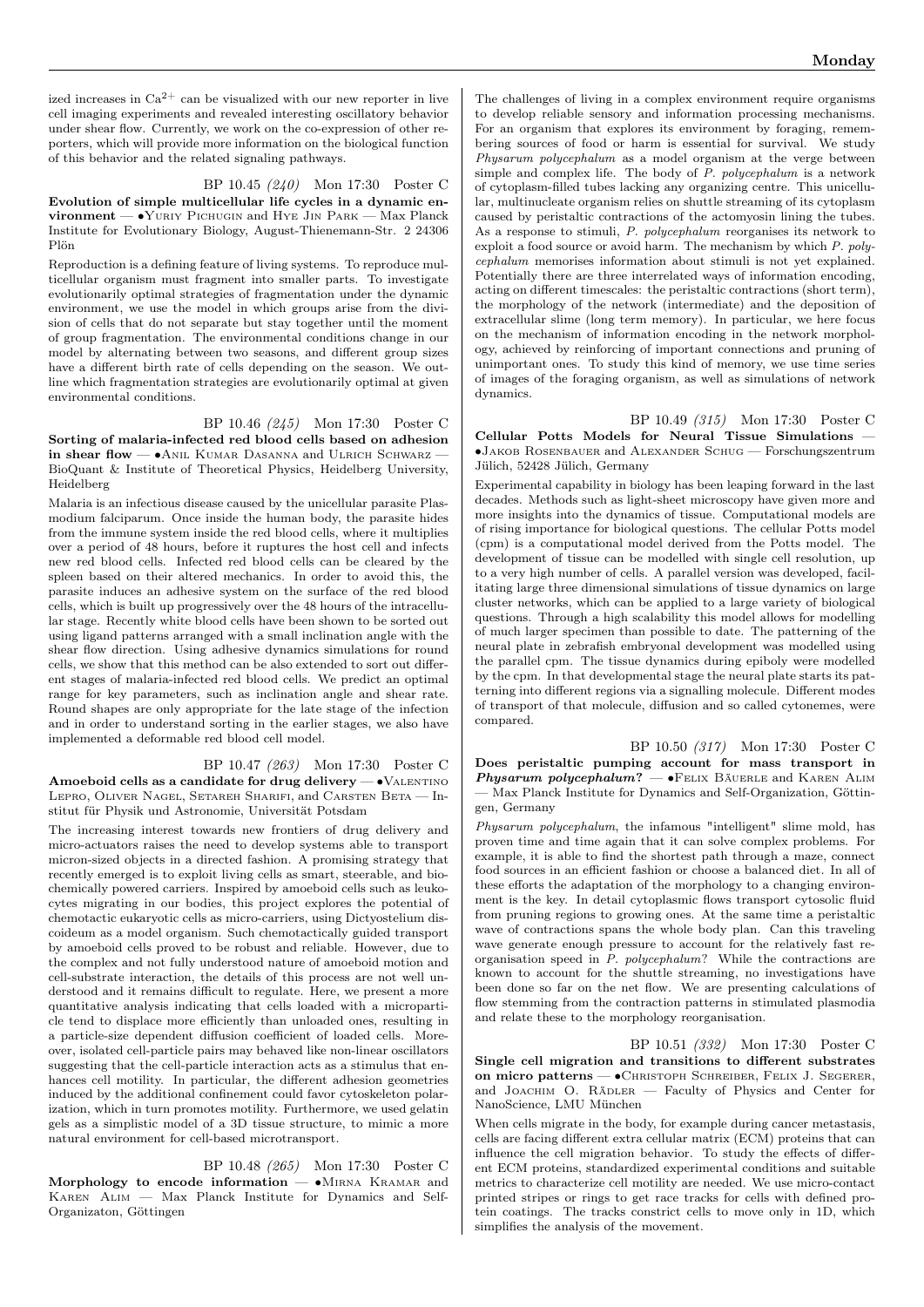We find bimodal migration behavior with states of directional migration (run states) and reorientation (rest states).[1] We extract characteristic persistence times, which, in combination with the velocity of cells in the run state, provide a set of parameters quantifying cell motion. To be able to study transitions of single cells to different ECM proteins like fibronectin and collagen IV we developed a new patterning technique based on two stamping processes. Thus, transition rates and velocities on different protein coatings can be analyzed. Together this results in a fingerprint-like set of parameters characterizing cell migration that can be used to distinguish cell lines as well as to quantify the effects of motility affecting drugs.

[1] Schreiber et al. Sci. Rep. 6, 26858 (2016)

BP 10.52 (344) Mon 17:30 Poster C Scanning Ion Conductance Microscopy on osteoblasts with regard to their adhesion on surfaces —  $\bullet$ Christian Völkner $^1,$ Regina Lange<sup>1</sup>, MohammadReza Bahrami<sup>1</sup>, Martina Grüning<sup>2</sup>,<br>Henrike Rebl<sup>2</sup>, Ingo Barke<sup>1</sup>, Barbara Nebe<sup>2</sup>, and Sylvia  $\textsc{SPELER}^{1}$  —  $^{1}$  University of Rostock, Institute of Physics, 18059 Rostock, Germany — <sup>2</sup>University Medical Center Rostock, Dept. of Cell Biology, 18057 Rostock, Germany

Our aim is to elucidate mechanisms of initial cell adhesion and migration of osteoblasts (MG63) on material surfaces. To this end we prepare substrates with different properties such as surface charges, polarisability, electric potential and electromagnetic field landscapes. Furthermore we implement an electro-stimulation chamber to apply fields in the quasistatic regime [1]. Our main approach is Scanning Ion Conductance Microscope (SICM), in which a nanopipette is used as a probe and the ion current serves as localized interaction signal. In contrast to other scanning probe methods like Atomic Force Microscopy it allows one to obtain the nanomorphology of the surface of living cells reducing forces between cell and nanoprobe and respective cell responses [2]. Especially, substructures of the migration fronts of adhering osteoblasts are being addressed.

[1] N. W. S. Kam, E. Jan, N. A. Kotov, Nano Lett. 9, 273 (2009)

[2] Y. E. Korchev, C. L. Bashford, M. Milovanovic, I. Vodyanoy, M. J. Lab, Biophys. J. 73, 653 (1997)

#### BP 10.53 (351) Mon 17:30 Poster C

Examining Anticipation in Physarum polycephalum — ∙Nico SCHRAMMA, FELIX BÄUERLE, and KAREN ALIM — Max Planck Institute for Dynamics and Self-Organisation, Göttingen, Germany

Memory and anticipation are complex mechanisms that have developed in higher species to predict and adapt to changing conditions. Even the unicellular slime mold Physarum polycephalum has been shown to anticipate periodic events. As a plasmodial vascular network, P. polycephalum changes its morphology in order to forage, and pumps cytoplasma through the organism using oscillatory contractions of tubes organized in a peristaltic wave. Saigusa et. al. showed that lateral restricted foraging P. polycephalum networks decrease their speed when stimulated periodically by unfavorable conditions. Interestingly, even after omission of the stimulus P. polycephalum still anticipates the withhold stimulus. However, the mechanism of this sophisticated behavior is not yet understood and cannot be extracted from their low resolution data. Here we show that periodic blue light stimulation of P. polycephalum networks entraines frequency modulations of tube contractions, which persist after the omission of further stimuli. Kymograph analysis of microscope pictures shows that the entrained frequency changes overall with a period similar to the periodic stimulation, with overall frequency minima coinciding with the blue light stimulus. Our analysis therefore suggests that the anticipation behaviour of P. polycephalum is a function of the entrainment of frequency modulations.

# BP 10.54 (355) Mon 17:30 Poster C

Limitations of Murray's law in a dynamic network — •NOAH ZIETHEN, FELIX BÄUERLE, NICO SCHRAMMA, and KAREN ALIM -Max Planck Institute for Dynamics and Self-Organization, Göttingen, Germany

The morphology of biological networks is often regarded as the result of optimization under a given demand. Optimization for minimal dissipation under cost for the maintenance of a tubular network leads to a relation between the radii of tubes meeting at a network node, denoted Murray's law. So far, the theoretical prediction of Murray's law has been found to agree surprisingly well with what seems to be any kind of vascular networks ranging from plants and animals. Contrary to the uni-directional flows in vascular networks the slime mould Physarum polycephalum exhibits oscillatory shuttle flow, providing an excellent test case to investigate the limitations and underpinnings of Murray's law.

Here, we image and analyze the dynamic network morphology of P. polycephalum over time. Quantification of Murray's law does not yield accordance with the theoretical predictions. A widely spread distribution of branching ratios was observed in which the mean value did not agree with Murray's law. Nevertheless, a decreasing trend of the branching ratio was observed. The time evolution of the decrease correlated with the phenomenon of pruning. The relation between the local branching ratio and the different regions of the slime mould showed a slightly different distributions in branching ratios for pruning and non-pruning regions.

BP 10.55 (375) Mon 17:30 Poster C Organ-on-a-chip meets traction force microscopy: In situ characterization of forces in 3D  $\mu$ -tissues — •STEFANIE FUCHS, OLIVER SCHNEIDER, CHRISTOPHER PROBST, and PETER LOSKILL Department of Cell and Tissue Engineering, Fraunhofer Institute for Interfacial Engineering and Biotechnology IGB, Stuttgart, Germany

Organ-on-a-Chip (OoC) systems are microfluidic devices which enable the cultivation of 3D tissues in a precisely controllable, physiological microenvironment. In combination with human induced pluripotent stem cells these systems have the potential to revolutionize the drug development process. Therefore, it is essential to accurately characterize the integrated tissues. An important characteristic of many tissues is the force exerted by the cells. This information is useful to characterize for instance the growth of cells and the contraction state of (cardiac) muscle cells. Traction force microscopy (TFM) is a commonly used tool to spatially resolve these forces.

Here, we present a TFM system directly embeddable into OoC systems, which consists of an elastic layer with integrated fluorescent nanobeads on the surface. Based on the elastic modulus of the substrate, the force on the surface can be derived from the bead displacement. We highlight that our system directly integrates a gauging mechanism for the determination of the substrate's mechanical properties, allowing the accurate determination of forces by considering each individual sample composition. The presented system enables precise in situ measurements of forces exerted by different tissue types in an OoC with a simple fluorescence microscope.

BP 10.56 (393) Mon 17:30 Poster C Fluid and Jammed Behaviour in Cell Spheroids — ∙Steffen GROSSER, LINDA OSWALD, JÜRGEN LIPPOLDT, and JOSEF A. KÄS — Peter-Debye-Institut für Physik weicher Materie, Universität Leipzig Cell Spheroids are many-particle "droplets" of soft matter with a constant volume fraction of one, which however can display fluid or " jammed"/glassy behaviour, as we can show with bulk rheology and single-cell tracking. Full three-dimensional digital segmentation of spheroids into single cell volumes reveal that for epithelial vs. cancerous spheroids (MCF-10A vs MDA-MB-436), this change in fluidity is reflected in the cell arrangements (cell shape). This could affect histopathology, where malignancy and dedifferentiation are detected via cell shape changes.

BP 10.57 (411) Mon 17:30 Poster C The influence of Rac1 on motility into 3D extracellular matrices andmechanical properties — • TOM KUNSCHMANN, STEFANIE PUDER, and CLAUDIA TANJA MIERKE - Biological Physics Division, Peter Debye Institute for Soft Matter Physics, University of Leipzig, Germany

The formation of membrane ruffles and lamellipodia promotes the motility of adherent cells. In 2D cell motility assays, these protrusions are important for sensing of the microenvironment and initiation of substrate adhesions. The influence of structures such as lamellipodia or invadopodia for providing cellular mechanical properties and 3D motility of cells is still not yet clear. Hence, we showed that Rac1 affects cellular mechanical properties and facilitates the invasion in 3D microenvironments. We analyzed whether fibroblast cell lines genetically deficient for Rac1 possess altered mechanical properties such as cellular deformability and altered motility into 3D ECM. Thus, we analyzed Rac1 wild type and knockout cells for alterations in cellular deformability using an optical cell stretcher. We found that Rac1 knockout cell lines were pronouncedly more deformable compared to Rac1 wild type cells. The increased mechanical deformability of Rac1 knockout cells is suggested to be responsible for their reduced motility in dense 3D ECM. Thus, we investigated whether increased deformabil-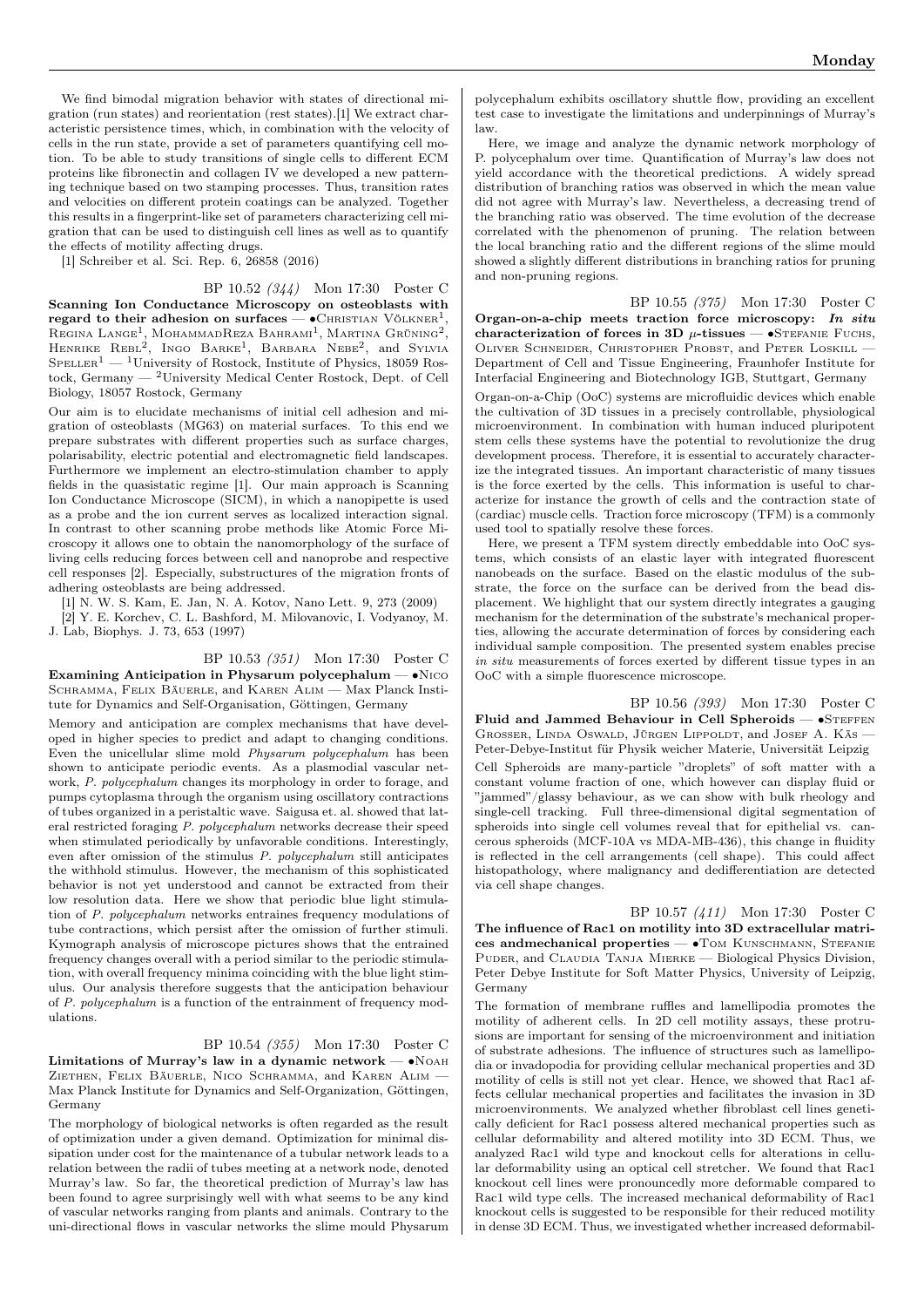ity of Rac1 knockout cells suppresses cellular motility into 3D collagen fiber matrices. Rac1 wild type cells displayed increased motility in 3D compared to Rac1 knockout cells. These results were validated by using Rac1 Inhibitor EHT1864 which revealed similar results.

# BP 10.58 (413) Mon 17:30 Poster C

Parameter-free high-resolution traction force microscopy -∙Yunfei Huang, Gerhard Gompper, and Benedikt Sabass — Institute of Complex Systems 2, Forschungszentrum Juelich , 52425 Juelich, Germany

In Traction Force Microscopy, elastic displacements caused by mechanical interaction of cells with their environment are employed to calculate cellular traction forces. Calculation of traction from displacement is a linear problem. However, as a result of insufficient measurement density and a long-range interaction kernel, the calculated traction values strongly depend on the chosen method for solving the problem. Here, we systematically test the performance of state-of-the-art methods from sparse learning, computer vision, and Bayesian inference for traction force microscopy. Classical approaches include L2 and L1-regularization or spatial filters that depend on an ad-hoc choice of parameters. We also study three further parameter-dependent approaches, namely Elastic Net (EN) regularization, Proximal Gradient Lasso (PGL), and Proximal Gradient Elastic Net (PGEN). Next, we pioneer the use of parameter-free methods such as Bayesian Compressive Sensing (BCS), Bayesian Lasso (BL), and Bayesian Elastic Net (BEN). We introduced novel computational methods for traction force microscopy that eliminate the need for user-defined filter-parameters and also exhibit excellent performance with regard to resolution and accuracy. These methods can enable an objective detection and quantitative measurement of forces at minute cellular adhesion sites.

#### BP 10.59 (195) Mon 17:30 Poster C

Interkinetic nuclear migration as a stochastic process in the **zebrafish retina** — Afnan Azizi<sup>1</sup>, •Anne Herrmann<sup>2</sup>, Salvador J. R. P. Buse<sup>1</sup>, Yinan Wan<sup>3</sup>, Philipp J. Keller<sup>3</sup>, Raymond E.<br>Goldstein<sup>2</sup>, and William A. Harris<sup>1</sup> — <sup>1</sup>Department of Physiology, Development and Neuroscience, University of Cambridge, Cambridge, United Kingdom  $-$  2Department of Applied Mathematics and Theoretical Physics, University of Cambridge, Cambridge, United Kingdom — <sup>3</sup>Howard Hughes Medical Institute, Janelia Research Campus, Ashburn, VA, USA

Interkinetic nuclear migration (IKNM), a movement of nuclei between the apical and basal surfaces of proliferating cells in developing epithelia, was first observed more than 80 years ago. Since, IKNM has been studied in multiple organisms but despite these efforts many questions about the role and mechanism of this process remain unsolved. In earlier studies, only single or sparsely labelled nuclei in an otherwise unlabelled tissue were imaged. Here, we present data from light sheet microscopy on wholly labelled retinas, where the movement of all nuclei in a tissue section can be followed with high temporal resolution. This approach enables us to study the movements of individual nuclei as well as their collective behaviour in a systematic fashion. Our data, in combination with mathematical models, support the hypothesis of IKNM as a stochastic process. These results present IKNM as a possible precursor for the observed stochasticity in progenitor differentiation and have important implications for understanding the organisation of developing vertebrate tissues.

BP 10.60 (209) Mon 17:30 Poster C Neuronal model for startling coupled with a collective behavior model —  $\bullet$ ANDREJ WARKENTIN<sup>1</sup> and PAWEL ROMANCZUK<sup>1,2</sup>  $-$ <sup>1</sup>Bernstein Center for Computational Neuroscience, Humboldt Universität zu Berlin — <sup>2</sup> Institute for Theoretical Biology, Department of Biology, Humboldt Universität zu Berlin

Many aspects of fish school behavior can be explained qualitatively by self-propelled agent models with social interaction forces that are based on either metric or topological neighborhoods. Recently, startling of fish has been analyzed in its dependence of the network structure [1] but a neurophysiological model and its influence on the collective behavior is missing. Here, we coupled a model for collective behavior with a neuronal model that receives looming visual stimulus input to initiate a startle response, inspired by the neurobiologically well-studied Mauthner cell system. First, we analyzed the basic properties of the startle behavior of a single fish as a reaction to one or multiple looming stimuli. On the group level, we looked at startling frequency and cascades as well as group cohesion, polarization and mobility depending on neuronal and collective behavior parameters via simulations of the combined model. Our results indicate that the startling frequency strongly depends on the dynamics of the group structure, e.g. when the group approaches a boundary of the arena. In summary, we took first steps towards a biologically plausible model for startle response initiation in the context of collective motion.

[1] Rosenthal, S. B., Twomey, C. R., Hartnett, A. T., Wu, H. S., and Couzin, I. D. (2015). PNAS, 112:4690-4695

BP 10.61 (248) Mon 17:30 Poster C Decision-Making across the Lifespan: Neurocognitive Models of Ageing and Dementia —  $•$ Gunther Klobe — Department of Clinical Neurosciences, University of Cambridge, UK

In the study of healthy ageing and neurodegenerative diseases, there are marked variations between individuals in terms of behaviour and decision-making. I examine these individual differences, using neurally inspired models of decision-making based on the accumulation of evidence for each possible response in simple perceptual reaction time tasks.

By analysing behavioural data using such models (Linear Ballistic Accumulator, Drift-Diffusion Model), one gains insight into individual differences that are not apparent from a simple comparison of mean reaction times and error rates because the latter approach ignores crucial information hidden in the cross-trial distribution of reaction times within a single subject.

My initial work examines the effects of ageing on decision-making processes using behavioural data from a large cross-sectional study, known as CamCAN (Cambridge Centre for Ageing and Neuroscience). In due course I will perform a similar analysis on data from clinical studies with dementia patients.

In both populations the decision-making model parameters can then be correlated with existing structural brain imaging data and thus become interpretable in terms of neural architecture and physiology, hopefully improving our understanding of the links between brain structure and task performance.

# BP 11: Bioimaging and Biopspectroscopy I

Time: Tuesday 9:30–13:00 Location: H 1028

### **Invited Talk** BP 11.1 (10) Tue 9:30 H 1028 Cryo-Electron Tomography: Method Development and Application on Cell-Cell Junctions and Nuclear Exploration — ∙Achilleas Frangakis — BMLS, Goethe University, Frankfurt

Cryo-electron microscopy is the major technique used in my laboratory and my talk will focus on two applications: The first involves the understanding of the macromolecular supra-organisation in the nucleus. Within cryo-electron tomograms we could visualize the complete ribosome biogenesis in a frozen hydrated state, from which the structure of the elongating RNA Polymerase I was solved at 25 Å resolution. Subsequent cryo-EM single particle analysis of the isolated RNA Polymerase I led to a structure at 3.8 Å resolution that unravelled how the RNA Polymerase I is allosterically controlled.

The second involves the analysis and the structure of cell-cell junctions that are of major importance for tissue homeostasis and are heavily involved in disease and signaling. We studied the adherens junctions and the slit diaphragm of the kidney but also the interaction of Mycoplasmas to the host cells.

Ultimately my talk should highlight our efforts towards visualizing interactions of macromolecular machineries within the unperturbed cellular context.

BP 11.2 (311) Tue 10:00 H 1028 Microstructural analysis of the walls of termite nests using X-ray micro-tomography —  $\bullet$ KAMALJIT SINGH<sup>1</sup>, BAGUS P. Muljadi<sup>2</sup>, Ali Q. Raeini<sup>1</sup>, Veerle Vandeginste<sup>2</sup>, Martin J.  $B$ LUNT<sup>1</sup>, CHRISTIAN  $J$ OST<sup>3</sup>, GUY THERAULAZ<sup>3</sup>, and PIERRE DEGOND<sup>1</sup>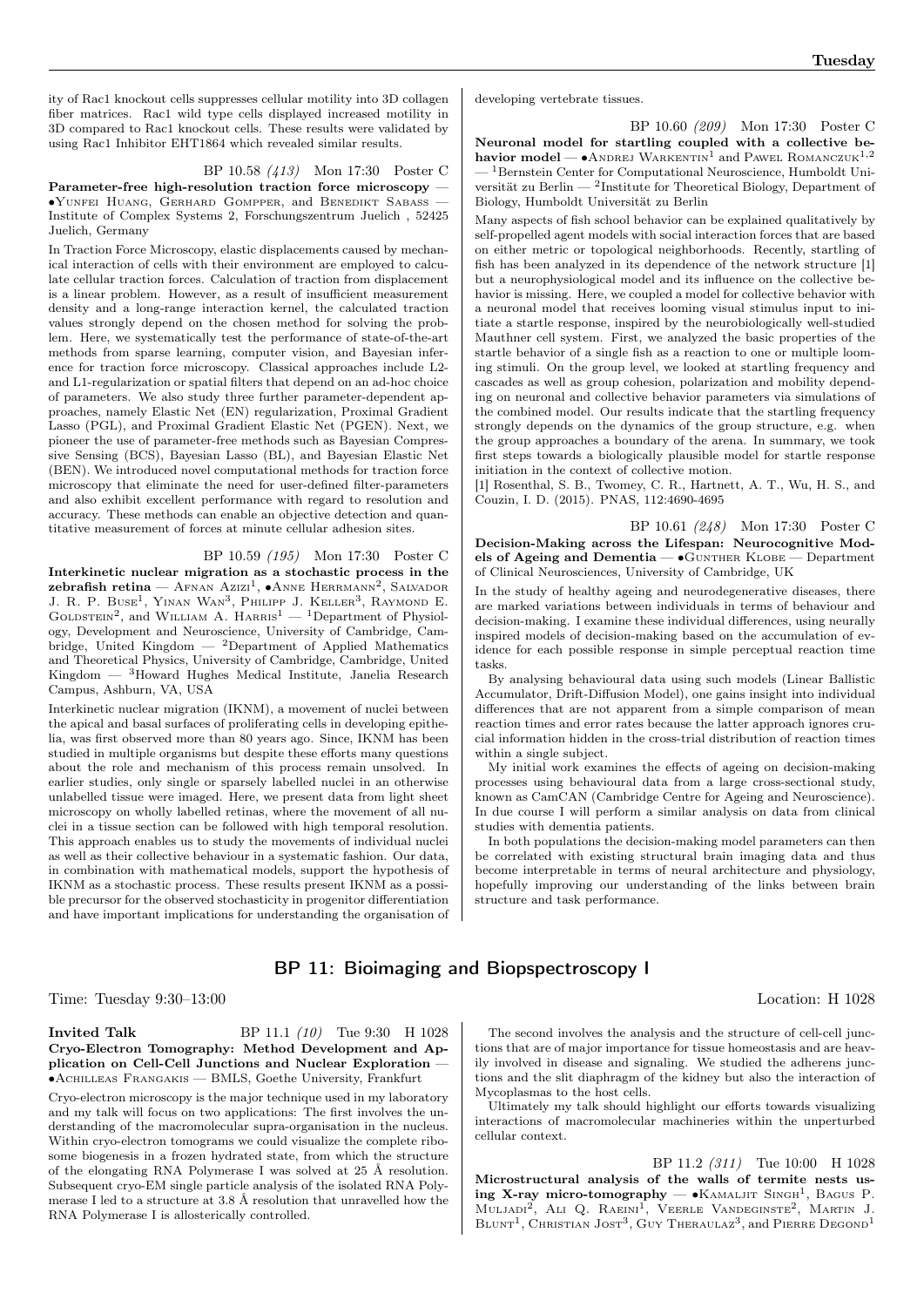$-$  <sup>1</sup>Imperial College London, UK  $-$  <sup>2</sup>The University of Nottingham, UK — <sup>3</sup>Centre de Recherches sur la Cognition Animale, CNRS, Toulouse, France

Termite nests have long been investigated for thermoregulation and ventilation by self-sustaining CO2 exchange to the outer atmosphere. Although the outer walls of termite nests are believed to be porous, and have been hypothesized as a source of gas exchange, the morphological features of the walls, and their role in controlling ventilation and heat conduction are unknown. We have investigated the microstructure of the outer and inner walls of the Trinervitermes geminatus termite nests (from Senegal and Guinea) in three dimensions using highresolution X-ray micro-tomography. In the Senegal nest, we observe inter-connected network of larger and smaller pores. By contrast, the walls of the Guinea nest contain only the inter-connected larger pores. The smaller pores do not form, due to larger fraction of clay in the nest. From the 3D flow field simulations, we show that the presence of larger inter-connected pores in both nest materials enhances the permeability and CO2 diffusion across the outer walls. Moreover, the network of larger pores help in draining the water from the nest walls after rainy periods, therefore, re-establishing the ventilation of the nest as well as providing structural stability to the nest.

#### BP 11.3 (287) Tue 10:15 H 1028

High resolution imaging of the drug delivery into stratum corneum of human skin probed with scanning near-field optical microscopy —  $\bullet$  P. Patoka<sup>1</sup>, G. Ulrich<sup>1,2</sup>, K. Yamamoto<sup>1</sup>, A. KLOSSEK<sup>1</sup>, F. RANCAN<sup>3</sup>, A. VOGT<sup>3</sup>, U. BLUME-PEYTAVI<sup>3</sup>, P. SCHRADE<sup>4</sup>, S. BACHMANN<sup>4</sup>, G. ULM<sup>2</sup>, B. KÄSTNER<sup>2</sup>, and E.  $R\ddot{v}_{HL}^1$  — <sup>1</sup>Physical Chemistry, Freie Universität Berlin, Takustr. 3, 14195 Berlin — <sup>2</sup>Physikalisch-Technische Bundesanstalt (PTB),  $\Delta$ bbestr. 2-12, 12587 Berlin — <sup>3</sup>Klinisches Forschungszentrum für Haut- und Haarforschung, Charité Universitätsmedizin, 10117 Berlin — <sup>4</sup>Abteilung für Elektronenmikroskopie at CVK, 13353 Berlin

Understanding the mechanism of topical drug delivery into human skin requires the use of multiple techniques. Among those techniques label free methods are of special interest, avoiding drug-labels or skin-label interactions. Scanning near-field optical microscopy can be used to obtain detailed information on the correlation of the local drug distribution with highly resolved topographical information. Recent results from optical near-field microscopy imaging, investigating the penetration of the anti-inflammatory drug dexamethasone in human skin, are reported.

After resonant excitation of dexamethasone by a quantum cascade laser, operating in the mid-infrared regime, the penetration of dexamethasone in the stratum corneum is visualized. Imaging with high spatial resolution of <10 nm gives access to detailed information of the local drug distribution within the lipid matrix of the stratum corneum and its substructures. By using this technique also the presence of natural corticosteroids within the stratum corneum and ceramides is revealed. These measurements can be correlated with recent results obtained from X-ray microscopy and high resolution electron micrographs allowing us to reach an improved understanding of the drug penetration in human skin using label-free spectromicroscopy.

## BP 11.4 (361) Tue 10:30 H 1028 Observing the Plasmonic Photothermal Effect on Individual BaF3-Cells using Targeted Gold Nanostructures — •PHILLIP WITTHÖFT, LISA PRISNER, and ALF MEWS - Universität Hamburg, Institut für Physikalische Chemie, Hamburg, Deutschland

The exploitation of the plasmonic photothermal effect of gold structures such as gold nanorods for photothermal therapy in cancerous tissue is of great interest for the scientific community. While a wide array of specific and non-specific applications has been developed in the past, further understanding of this process and the parameters involved at the cellular level is of utmost importance for the development of these systems. In our project, we investigate the photothermal effect of gold nanorods in detail on the single cell level. We have developed a method to irradiate only an individual cell with the desired wavelength to induce a plasmonic photothermal effect and successfully observe the reaction of one individual cell to the temperature rise in real time by plotting the color saturation of the cell over time in the presence of trypan blue. We use a targeted delivery system facilitated by the interaction of the Interleukin-6 receptor with the Interleukin-6 specific aptamer AIR-3A and compare the efficiency for plasmonic photothermal therapy of these targeted nanostructures to the efficiency of non-targeted PEG-coated nanostructures. We were able to observe that cells incubated with targeted nanostructures already show their maximum color saturation after half of the time compared to nontargeted nanostructures. Based on our observations we discuss the mechanism and specificity of the photothermal effect on the single cell level.

BP 11.5 (280) Tue 10:45 H 1028 NV based modular sensor platform for intracellular environmental sensing — JAN VAVRA<sup>1,4</sup>, IVAN REHOR<sup>2</sup>,  $\bullet$ TORSTEN RENDLER<sup>3</sup>, MONA JANI<sup>4</sup>, JAN BEDNAR<sup>6,7</sup>, MICHAEL M. BAKSH<sup>5</sup>, ANDREA ZAPPE<sup>3</sup>, JOERG WRACHTRUP<sup>3</sup>, M. G. FINN<sup>5</sup>, and PETR  $\textsc{Cicier}^4$  —  $^1\textsc{Department}$  of Chemistry, University of Oslo, Norway - <sup>2</sup>Debye Institute for Nanomaterials Science, University of Utrecht, Netherlands —  $33th$  Physical Institut, University of Stuttgart, Ger- $\,$  many  $^4$  Academy of Sciences, Institute of Organic Chemistry and Biochemistry, Czech Republic — <sup>5</sup>School of Chemistry and Biochemistry, Georgia Institute of Technology, Atlanta, United States — <sup>6</sup>CNRS, University Grenoble Alpes, France — <sup>7</sup>Fac Med 1, Charles University Prague, Czech Republic

Monitoring intracellular concentration of chemical moietis is important for biomedical applications. We utilize the so called nitrogen vacancy color center (NV) in nanodiamonds (NDs) as a sensor working under physiological conditions. NVs itself are photostable and allow to sense for example magnetic fields or temperature in their direct vicinity. NDs have been shown to be of low toxicity and therefore form the perfect host for intracellular sensing. To enable chemical sensing we developed a hybrid sensor platform. A polymer is crafted to the ND surface hosting Gd(III) complexes that alter the NV spin lattice relaxation time  $T_1$ . By triggering the release of Gd(III) by a chemical species, the change in  $T_1$  can be used to measure for example pH. In the current work we concentrate on the development and description of a new sensor by coating fluorescent nanodiamonds with a supported lipid bilayer.

#### 15 min. break

BP 11.6 (268) Tue 11:15 H 1028 Wide-Field Nuclear Magnetic Resonance Imaging using Nitrogen-Vacancy Centers in Diamond — FLORESTAN ZIEM, ∙Marwa Garsi, Helmut Fedder, and Jörg Wrachtrup — 3. Physikalisches Institut, Universität Stuttgart

Electron and nuclear magnetic resonance are essential tools in the life and material sciences. Significant advances in high resolution, high sensitivity sensing at sub-cellular length scales have been shown using nitrogen-vacancy (NV) centers in diamond, promising label-free imaging and single molecule analysis. E.g. by controlling and detecting the electronic state of individual NV centers, single molecule detection [1] and nanoscale NMR with resolution of chemical shift [2] have been demonstrated. Here, we show our recent progress towards transferring these techniques to wide-field imaging using ensembles of NV centers and multiplexed quantum state detection on a CCD camera. One of our key achievements is the homogenous manipulation of all NV centers over a large area. For this, we use optimal control algorithms to shape the driving microwave pulses to accomplish parallel orchestration of NV centers in a field of view of 60 x 60  $\mu$ m<sup>2</sup>. By performing nuclear magnetic wide-field imaging on solid state thin films on the diamond surface, we demonstrate an optical resolution of ∼300 nm and B-field sensitivity of 100 nT  $\mu$ m<sup>3/2</sup> Hz<sup>-1/2</sup>. Our results pave the way towards rapid magnetic resonance imaging with sub diffraction limited optical resolution, with the ultimate goal to understand fundamental processes at the level of single cells and organelles. [1] Lovchinsky et al, Science 351, 836 (2016). [2] Aslam et al, Science 357, 67 (2017).

BP 11.7 (321) Tue 11:30 H 1028 CellMOUSE: A novel high throughput real-time measurement method for suspended cells and particles — ∙Tobias Neckernuss, Daniel Geiger, Jonas Pfeil, Markus Sporer, Ste-FAN REICH, and OTHMAR MARTI — Institute of Experimental Physics, Ulm University

The optical measurement of cells has proven to be a viable tool in biology and in clinical applications. It is used to distinguish different cell types as well as healthy, mutated and dead cells based on parameters like size, shape and morphology. Common methods, based on video microscopy or light scattering, are either limited in throughput, analysis speed or information content.

We present a new optical measurement device, the so called Cell-MOUSE, that is able to measure suspended cells and particles in real-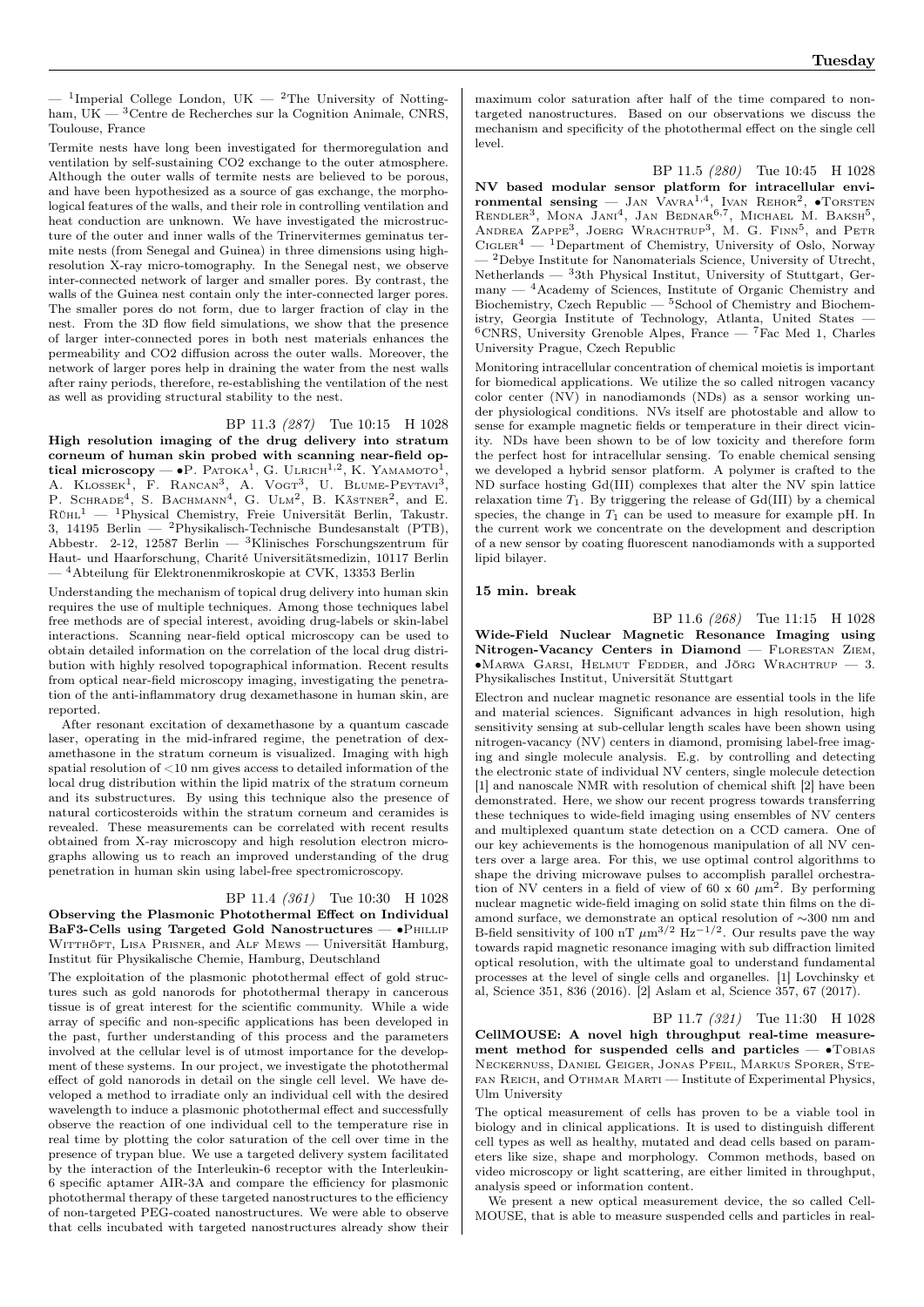time with very high throughput of more than 500 cells per second. Measurement quantities like speed, size, morphology and shape of the cell are obtained immediately after passing the detector. In contrast to other techniques, CellMOUSE measures and evaluates each cell individually and the result is not based on the statistics of an ensemble. This is, for instance, important for cell sorting applications. Furthermore, the measurement does not require buffering so that continuous screening of cell properties over an unlimited time span is possible.

#### BP 11.8 (59) Tue 11:45 H 1028

Theoretical simulation of biomarkers for in vivo MRI of extracellular p $\mathbf{H}$  — •Simone Köcher $^{1,3},$  Stephan Düwel $^{1,2},$  Christian Hundshammer<sup>1,2</sup>, Franz Schilling<sup>2</sup>, Steffen J. Glaser<sup>1</sup>, JOSEF GRANWEHR<sup>3</sup>, and CHRISTOPH SCHEURER<sup>1</sup> — <sup>1</sup>Department of Chemistry, Technische Universität München, Garching, Germany — <sup>2</sup>Department of Nuclear Medicine, Klinikum rechts der Isar, Technische Universität München, Garching, Germany —  $^3$ IEK-9 - Fundamental Electrochemistry, Forschungszentrum Jülich, Jülich, Germany

Up to now, there are no techniques available to routinely measure extracellular pH in the clinic. Pathological deviations from the systemic pH are often caused by cancer, inflammation, infection, and other diseases. Hyperpolarized  $[1,5^{-13}C_2]$ zymonic acid  $(ZA)$  was recently introduced as a novel MRI biomarker for dissolution dynamic polarization (DNP) measurements of extracellular pH with good resolution. Systematic, time-consuming, experimental screening for promising biomarker molecules can be facilitated by theoretical ab initio calculations of chemical shifts and  $pK_a$  values. We introduce a theoretical screening approach for pH-sensitive biomarkers and point out the important technical aspects. For ZA, the calculations show good accuracy in the prediction of the pH-dependent <sup>13</sup>C chemical shift sufficient for a theoretical pre-screening of potential biomarker molecules.

# BP 11.9 (105) Tue 12:00 H 1028

Imaging in Biologically-Relevant Environments with AFM Using Stiff qPlus Sensors — • Korbinian Pürckhauer<sup>1</sup>, Alfred J. WEYMOUTH<sup>1</sup>, KATHARINA PFEFFER<sup>1</sup>, LARS KULLMANN<sup>1</sup>, ESTE-FANIA MULVIHILL<sup>2</sup>, MICHAEL P. KRAHN<sup>3</sup>, DANIEL J. MÜLLER<sup>2</sup>, and FRANZ J. GIESSIBL<sup>1</sup> — <sup>1</sup>University of Regensburg, Regensburg, Germany —  ${}^{2}$ ETH Zürich, Basel, Switzerland —  ${}^{3}$ University Hospital of Münster, Münster, Germany

High-resolution imaging of soft biological samples with atomic force microscopy (AFM) is challenging because they need to be imaged with very low forces to prevent deformation. Typically, AFM of those samples is performed with soft silicon cantilevers  $(k \approx 0.1 - 10 \text{ N/m})$  and optical detection in a liquid environment.

In this work we demonstrate the advantages of using stiffer sensors  $(k \approx 1 \text{ kN/m})$  which were used to obtain unprecedented spacial resolution of molecules in vacuum at low temperatures [1]. In liquid environments, the high stiffness of the qPlus sensor allows us to use small amplitudes in a non-contact mode and obtain high quality factors [2]. The samples are immersed in aqueous solution in a liquid cell and we use qPlus sensors with long tips, only submerging the tip apex.

Atomic resolution of muscovite mica was achieved in various solutions. To prove that we can non-destructively image soft biological samples with stiff sensors, we show images of lipid membranes and finally molecular resolution images of a lipid bilayer.[3]

[1] Gross et al., Science 325, 1110 (2009). [2] Ichii et al., Jpn. J. Appl. Phys. 51, 08KB08 (2012). [3] Pürckhauer et al., submitted.

BP 11.10 (225) Tue 12:15 H 1028 Simulation of FRET Dyes Allows Direct Comparison Against Experimental Data —  $\bullet$ Ines Reinartz<sup>1</sup>, Claude Sinner<sup>1</sup>, and  $A$ LEXANDER SCHUG<sup>1,2</sup> — <sup>1</sup>Karlsruhe Institute of Technology, Karlsruhe, Germany  $^2$ John von Neumann Institute for Computing, Forschungszentrum Jülich, Jülich, Germany

Single molecule Förster Resonance Energy Transfer (smFRET) experiments provide valuable insight into protein dynamics. Akin to a molecular ruler, different protein conformations can be observed by measur-

ing the energy transfer depending on the distance between selected residues labeled with dyes. Besides this distance, the energy transfer is also dependent on the mutual orientation of the dyes. Both can be gained from atomistic simulations.

We develop a coarse-grained simulation technique with few parameters while maintaining full protein flexibility and including all heavy atoms. The computational efficiency of these simulation protocols allows for simulating large systems and heterogeneous ensembles as found in, e.g., protein folding.

The FRET efficiency histograms we gain from our simulations are directly comparable to experimental measurements. With access to distances and orientations from atomically resolved trajectories, we want to improve the planning and interpretation of smFRET measurements. As an example, we compare distributions from 2-color and 3-color FRET experiments and simulations for ClyA in monomer and protomer conformation, as well as folded and unfolded ensembles of different systems.

BP 11.11 (365) Tue 12:30 H 1028 Optical Mapping of Contracting Hearts — •JOHANNES<br>SCHRÖDER-SCHETELIG<sup>1</sup>, JAN CHRISTOPH<sup>1,2</sup>, and STEFAN LUTHER<sup>1,2</sup> <sup>1</sup>Max Planck Institute for Dynamics and Self-Organization, Göttingen, Germany — <sup>2</sup>German Center for Cardiovascular Research (DZHK e.V.), Göttingen, Germany

Optical mapping of isolated, intact hearts or myocardial cell cultures using fluorescent dyes has become a very well established tool in cardiac research. However, the method as such can be very sensitive to movement of the sample, resulting in severe motion artifacts in the recorded optical signals. In order to prevent this, in the past either the contraction had to be suppressed or more sophisticated strategies like ratiometric imaging had to be applied.

Here, we present a new method, which combines marker-free 2D video tracking techniques with panoramic optical mapping of freely beating and contracting Langendorff-perfused hearts using multiple calibrated cameras. We find that it is possible to accurately track and reconstruct the 3D deformation of the cardiac surface. The tracking is achieved without the need for additional landmarks or special patterned lighting schemes. By projecting the fluorescence videos directly onto the deforming mesh geometry, motion artifacts become significantly reduced. This opens up a new way, where the contraction of a heart is not considered a disturbing limitation any longer, but is now a property which can be measured and studied.

BP 11.12 (360) Tue 12:45 H 1028 Synchronization-based Reconstruction of Cardiac Electrical Wave Dynamics from Mechanical Deformation using Highspeed 4D Ultrasound — • JAN CHRISTOPH, JAN LEBERT, ULRICH PARLITZ, and STEFAN LUTHER — Max Planck Institute for Dynamics and Self-Organization, Göttingen, Germany

Heart rhythm disorders such as ventricular or atrial fibrillation are determined by turbulent electrical vortex wave activity, which occupies the heart muscle and causes irregular contractions and inefficient beating of the heart. Both cardiologists and basic scientists are highly interested in obtaining visualizations of this highly dynamic and complex wave structure and its 3D spatio-temporal organization throughout the heart muscle, to be able to develop strategies for its efficient and reliable termination during ablation or defibrillation therapies. In recent work, we have shown that high-resolution 4D ultrasound can be used to image vortex-like mechanical structures in the fibrillating heart and that it is possible to reconstruct an electromechanical vortex filament structure that characterizes the spatio-temporal organization of ventricular fibrillation within the heart wall. Here, we show that in addition to imaging the mechanical activity, it is possible to reconstruct the electrical wave dynamics, which caused the deformations of the tissue, and which remains invisible in the imaging experiments, numerically. Using a synchronization-based approach, we demonstrate that even complex electrical vortex wave patterns, such as spiral waves or spiral wave chaos, can be reconstructed in elastic excitable media from the analysis of the deformation mechanics.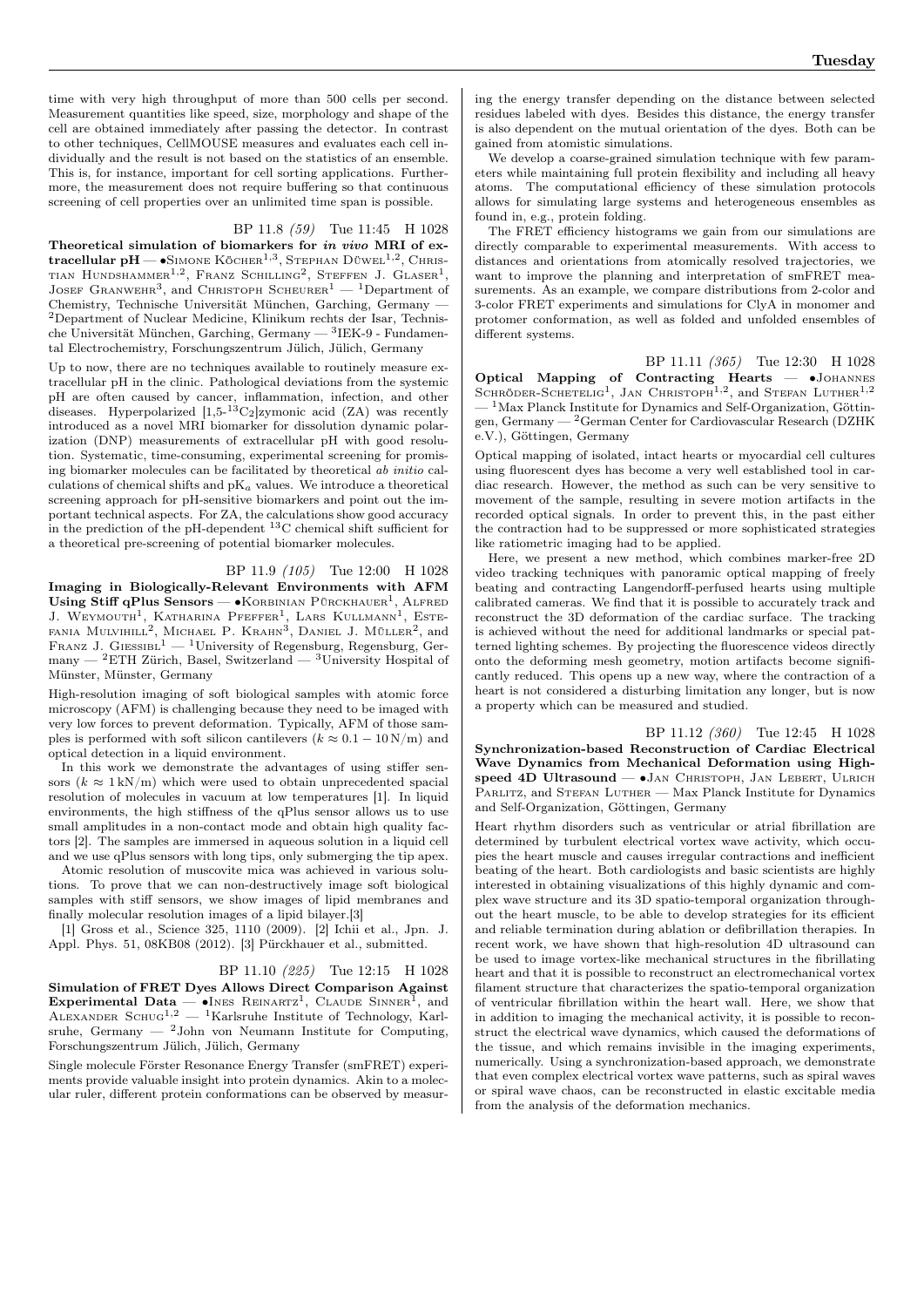# BP 12: Computational Biophysics I

Time: Tuesday 9:30–13:00 Location: H 1058

BP 12.1 (314) Tue 9:30 H 1058 Langevin modeling of targeted molecular dynamics: a novel approach to calculate equilibrium free energies from nonequilibrium simulations — •STEFFEN WOLF and GERHARD STOCK — Bimolecular Dynamics, Institute of Physics, Albert-Ludwigs-University Freiburg, Germany

We present an approach to calculate free energy surfaces based on non-equilibrium biased molecular dynamics simulations. Based on a comparison of Jarzynskis equality and the Langevin equation we derive an expression for non-equilibrium friction factors  $\Gamma_{\text{NEQ}}(x)$ . Force fluctuations  $\delta f(t)$  of a simulated trajectory ensemble were derived from targeted molecular dynamics simulations as constraint forces using a holonomic constraint  $\Phi(t) = (x(t) - x_0(t) - v_c t)^2 = 0$  with a constant constraint velocity  $v_c$ . Using a NaCl/water test system, we show that a surprisingly high accuracy in the prediction of the equilibrium free energy profile can be achieved with a relatively small number of  $N = 30$ simulations at comparatively high constraint velocities of  $>10$  nm/ns. Non-equilibrium friction profiles however need at least  $N = 500$  simulations to converge. Comparison with equilibrium simulations shows a general agreement between non-equilibrium and equilibrium-derived friction factors for  $v_c \to 0$ . The non-equilibrium factors however contain intrinsic constraint velocity dependence, and outperform equilibrium factor-based corrections. Our approach allows for the calculation of near-continuous  $\Gamma_{\text{NEO}}(x)$  profiles directly from non-equilibrium trajectories, and thus for the on-the-fly correction of non-equilibrium simulations to obtain equilibrium free energy profiles.

BP 12.2 (39) Tue 9:45 H 1058 Refolding dynamics of molecular constructs after a force quench — •KEN SCHÄFER and GREGOR DIEZEMANN — Institut fuer Physikalische Chemie, Johannes Gutenberg-Universität Mainz, Duesbergweg 10-14, D-55128 Mainz, Germany

In typical force-probe molecular dynamics simulations (FP-MD) one end of a molecular complex is fixed in space and another end is pulled away with a constant velocity. This allows to gather detailed atomistic information about the mechanical unfolding of the complex and the corresponding free energy landscape.

The folding process can be studied by first mechanically unfolding the system and afterwards releasing the external force either completely or to a finite value. This method allows to study the mechanical folding pathway in a systematic way as a function of the quench force. In FP-MD simulations this is of particular interest because it allows to consider forces much smaller than typically used in the standard protocol with a time-dependent force.[1]

We apply the method to study the refolding transition in a calixarene catenane system investigated earlier[2] and extract the kinetic rates for the transition that are analyzed using stochastic models.

[1] C. Hyeon, G. Morrison, D. Thirumalai, PNAS, 2009, 106, 48. [2] T. Schlesier et al., 2011 J. Phys. Chem. B, 115, 6445.

BP 12.3 (255) Tue 10:00 H 1058 G-PCCA - a generalized Markov state modeling approach for both equilibrium and non-equilibrium systems — ∙Bernhard REUTER<sup>1</sup>, KONSTANTIN FACKELDEY<sup>2,3</sup>, SUSANNA RÖBLITZ<sup>2</sup>, MARCUS<br>WEBER<sup>2</sup>, and MARTIN E. GARCIA<sup>1</sup> — <sup>1</sup>Theoretical Physics II, University of Kassel, Germany — <sup>2</sup>Zuse Institute Berlin (ZIB), Germany

— <sup>3</sup> Institute of Mathematics, Technical University Berlin, Germany

Markov state models (MSMs) have received an ongoing increase in popularity in recent years as they enable the conflation of data from simulations of different length and the identification and analysis of the relevant metastabilities and kinetics of molecular systems. However, so far methods and tools for building MSMs, like PyEMMA and MSMBuilder, are restricted to equilibrium systems fulfilling the detailed balance condition. This constitutes a severe constraint, since molecular systems out of equilibrium, e.g. disturbed by an external force, have attracted increasing interest. To overcome this limitation we have developed and implemented - in Python and MATLAB - a generalization of the widely used robust Perron cluster cluster analysis (PCCA+) method, termed generalized PCCA (G-PCCA). This method, based on the utilization of Schur vectors instead of eigenvectors, can handle both data from equilibrium and non-equilibrium

simulations. G-PCCA is able to identify dominant structures in a more general sense, not limited to the detection of metastable states, unraveling cyclic processes. This is exemplified by application of G-PCCA on non-equilibrium molecular dynamics (NEMD) data of the Amyloidbeta peptide, periodically driven by an oscillating electric field.

BP 12.4 (173) Tue 10:15 H 1058 Structural-kinetic relationships determine consistent interpretations of coarse-grained peptide kinetics — ∙Joseph Rudzinski and Tristan Bereau — Max Planck Institute for Polymer Research, Ackermannweg 10, 55128 Mainz

Coarse-grained molecular simulation models have provided tremendous insight into the complex behavior of protein systems, but lack a straightforward connection to the true dynamical properties of the system. This lack of consistent dynamics severely limits coarse-grained models from providing accurate interpretations for kinetic experiments. In this work, we perform a detailed investigation into the kinetic properties of secondary structure formation generated by molecular simulation models. Our strategy is to systematically vary force-field parameters of a simple, native-biased coarse-grained model to identify relationships between the emergent structural, kinetic, and thermodynamics properties. We utilize Markov state models to efficiently and systematically assess the system's kinetic properties. Our investigation reveals robust structural-kinetic relationships that can be exploited to guarantee consistent kinetics through the reproduction of particular structural properties. These remarkable relationships are determined by the physics of the model, which shapes the free-energy landscape and restricts the attainable kinetic properties. Our results suggest an approach for constructing kinetically-accurate models that extends the capabilities and scope of current coarse-grained peptide models.

**Invited Talk** BP 12.5 (13) Tue 10:30 H 1058 Microtubule assembly governed by tubulin allosteric gain in flexibility and lattice induced fit — • MAXIM IGAEV and HELMUT GRUBMÜLLER — Max Planck Institute for Biophysical Chemistry, Theoretical and Computational Biophysics Department, Göttingen, Germany

15 min. break

BP 12.6 (162) Tue 11:15 H 1058 Specific RNA-cation interactions: Individual binding site affinities from molecular dynamics simulation — ∙Sergio Cruz-León and Nadine Schwierz — Department of Theoretical Biophysics, Max Planck Institute for Biophysics, Max-von-Laue-Str. 3, 60438 Frankfurt, Germany

Metal cation-RNA interactions are essential for RNA folding and function. In this research, cation-mediated specific interactions between common RNA structural motifs and a set of biologically relevant metal cations including Li<sup>+</sup>, Na<sup>+</sup>, K<sup>+</sup>, Cs<sup>+</sup>, Mg<sup>2+</sup>, Ca<sup>2+</sup>, Sr<sup>2+</sup> and Ba<sup>2+</sup> are studied with all atom molecular dynamics simulations. Combining advanced sampling techniques and recent force fields for metal cations developed in our group, we investigate ion binding to individual binding sites on RNA by calculating ion binding affinities and kinetic rate coefficients. The calculated binding affinities agree well with available experimental data. Specifically bound cations and ions that diffusively surround the RNA affect the end-to-end distance of double stranded RNA and RNA-RNA interactions consistently with reported experimental findings. This detailed understanding of the metal cation-RNA interactions and its driving forces may provide a starting point to explore the exciting possibility to control structure formation and biological functions which have applications in nanotechnology and RNA based tools medicine.

BP 12.7 (69) Tue 11:30 H 1058 On the nature of cytosine pairing in DNA structures -Miriam Kohagen and ∙Jens Smiatek — Institute for Computational Physics, University of Stuttgart, D-70569 Stuttgart, Germany

Besides protonated cytosine pairs, recent experimental results indicate that non-Watson-Crick DNA structures can also be stabilized by intercalated metal cations. Whereas  $Au+$ ,  $Cu+$  and  $Ag+$  can be regarded as stabilizing agents, alkali metal ions like  $Na+$ ,  $Li+$  and  $K+$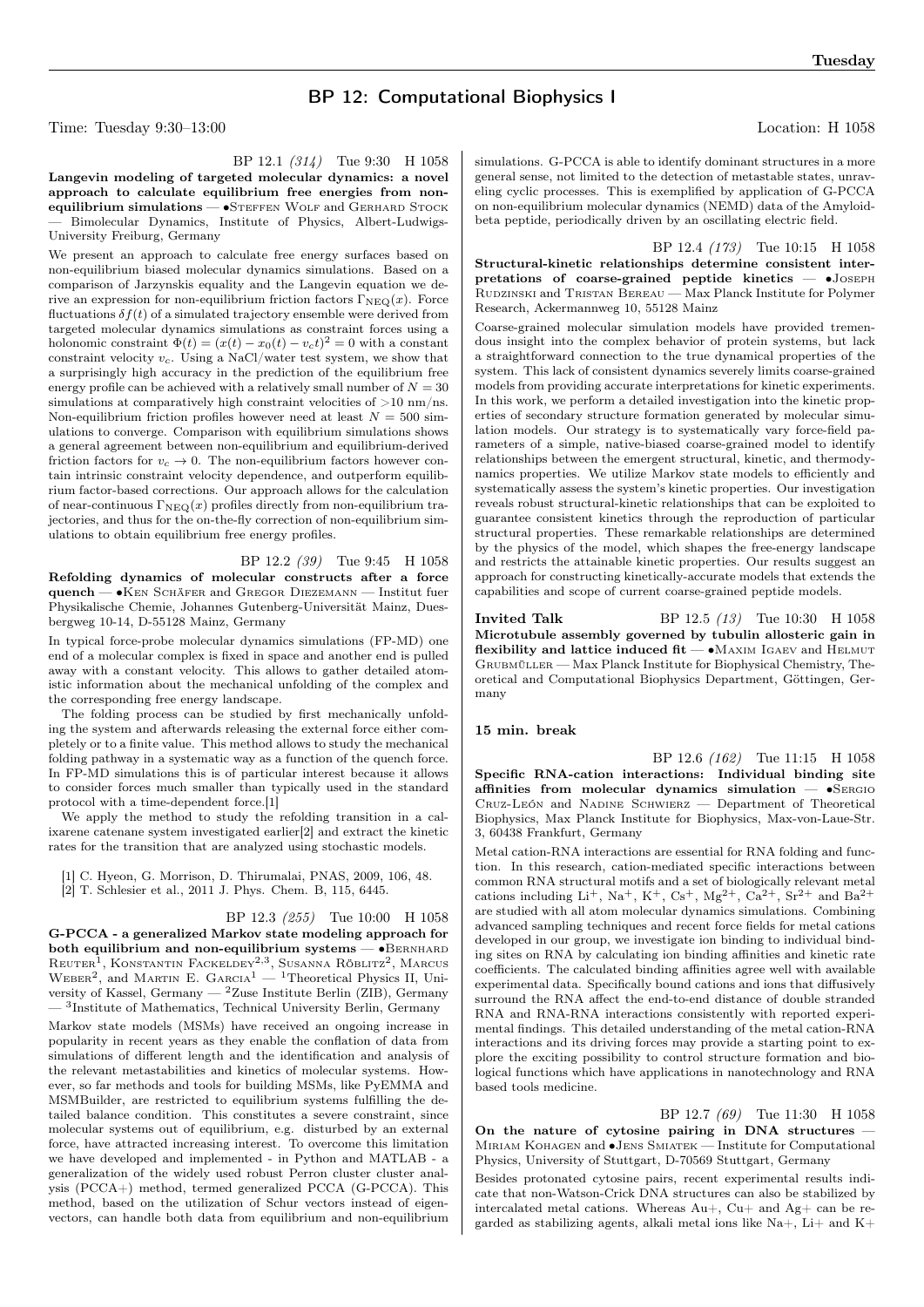are known as destabilizers. In this article, we rationalize the experimentally observed behavior with the help of density functional theory calculations. Our results demonstrate the dominance of covalent electrostatic bonds, meaning that a significant amount of electron density has to be located on the cations in order to stabilize cytosine pairs. Further findings imply that mixed higher electron orbitals, in addition to a pronounced electronegativity of the cations, are of fundamental importance for the binding mechanism. The outcomes of our calculations establish a consistent theoretical framework to understand the experimentally observed behavior, which is also important to achieve a more detailed understanding of nucleobase pairing in general.

#### BP 12.8 (182) Tue 11:45 H 1058 Loop formation of polyglutamines in the PRIME20 model — ∙Arne Böker and Wolfgang Paul — Martin-Luther-Universität

Much effort has recently been put into understanding amyloid formation in polypeptides. The amyloid state is an aggregated structure of polypeptides and usually differs from the native state. Amyloid formation can have various effects, beneficial as well as damaging, including diseases such as Huntington's chorea, which is associated with an aggregated state of extended polyglutamine (polyQ) sequences. Loop structures or even  $\beta$  turns of single polyQ molecules may act as templates for aggregation, which motivates experimental investigation by energy transfer methods as well as our simulations.

Halle-Wittenberg, 06099 Halle

We perform thermodynamic simulations of single polyQ chains represented by the intermediate-resolution  $PRIME20$  model<sup>1</sup> using the SAMC<sup>2</sup> variation of Wang-Landau Monte Carlo sampling which provides insight into different statistical ensembles at the expense of dynamic information. Our results for the end-to-end distance distribution at physiological conditions agrees reasonably well with experimental findings. In this temperature range, the single-chain morphology for the chain lengths we studied is not yet dominated by hairpin structures which are formed at lower temperatures.

<sup>1</sup>M. Cheon, I. Chang, C. K. Hall, PROTEINS  $78(2010):2950$ 

<sup>2</sup>B. Werlich, T. Shakirov, M. P. Taylor, W. Paul, Comp. Phys. Comm. 186(2015):65

BP 12.9 (101) Tue 12:00 H 1058

Pro32 isomerisation effects on  $\beta$ 2-microglobulin: a Metadynamics investigation — • MARIA CELESTE MASCHIO<sup>1</sup>, FEDERICO COMITANI<sup>2</sup>, CARLA MOLTENI<sup>3</sup>, and STEFANO CORNI<sup>4</sup> — <sup>1</sup>Dept. FIM, University of Modena and Reggio Emilia, Italy  $-{}^{2}$ Dept. Chemistry, University College London,  $UK - {^{3}}$ Dept. Physics, King's College London,  $UK - {}^{4}$ Dept. Chemistry, University of Padova, Italy

 $\beta$ 2-microglobulin ( $\beta$ 2-m) is the protein responsible for the Dialysis Related Amyloidosis disease. The isomerisation of a specific proline, Pro32, is a debated amyloidosis triggering factor, inducing the  $\beta$ 2-m aggregation. In this work, we investigated the structural rearrangements observed in the protein upon isomerisation of Pro32. Metadynamics simulations of the  $\beta$ 2-m wild type (WT), the D76N amyloidogenical mutant and the W60G aggregation-resistant mutant were run to shed light on the structural and dynamical changes upon isomerisation and to identify the effects of mutations on the relative free energies of the cis and the trans isomers.

[1] Stoppini M et al, J Biol Chem, 290(16), 2015 [2] Melis C et al, J Phys Chem B, 113(35), 2009 [3] Laio A et al, PNAS, 20(99), 2002

BP 12.10 (205) Tue 12:15 H 1058 Metadynamics Simulations of the Fibrinogen Protomer — •Тімо Sснäfer<sup>1,2</sup>, Lorenz Ripka<sup>1</sup>, Friederike Schmid<sup>1</sup>, and Giovanni Settanni<sup>1,3</sup> — <sup>1</sup>Johannes Gutenberg-University Mainz — <sup>2</sup>Graduate School Materials Science in Mainz  $-$  <sup>3</sup>Max Planck Graduate Center with the Johannes Gutenberg-University Mainz

Fibrinogen is a dimeric multi-chain serum protein that polymerizes into fibrin when activated by thrombin as part of the coagulation cascade. Fibrinolysis, the cleavage of fibrin by the enzyme plasmin, controls the dissolution of blood clots. While the major factors contributing

to fibrin formation and dissolution have been identified, the atomistic details of these mechanisms are largely unknown.

Here, the connection between structure and function of fibrinogen is studied using classical atomistic molecular dynamics simulations coupled to metadynamics, a technique that allows for a thorough exploration of the important degrees of freedom of the system. Based on our previous characterization of a hinge along the coiled-coil region of the fibrinogen protomer, we used metadynamics to explore the major degrees of freedom related to this hinge, represented by the two largest principal components of motion. The simulations reveal the presence of two specifically distinct modes of bending, characterized by a different loss of secondary structure and exposure of plasmin cleavage sites. The bending modes occur in plane to the available models of doublestranded fibrin protofibrils. We show how they could be integrated into available models of fibrin protofibril formation and play a role in fibrinolysis

# BP 12.11 (61) Tue 12:30 H 1058

Integration of SAXS Data into Biomolecular Simulations — ∙Marie Weiel, Ines Reinartz, and Alexander Schug — Karlsruhe Institute of Technology, Karlsruhe, Germany

Structural analyses in biophysics aim at revealing the interrelation between a macromolecule's dynamic structure and its biological function. Small-angle X-ray scattering (SAXS) is a useful experimental approach to this and complementary to common high-resolution techniques such as X-ray crystallography and NMR spectroscopy. In order to effectively interpret scattering intensities in terms of structural models, we include the limited information from SAXS into molecular dynamics (MD) simulations using computationally efficient native structure-based models (SBMs). A particular initial structure is defined as the global minimum in a smooth single-basin energy funnel dominated by native interactions. To incorporate information from SAXS, a bias term is added to the potential so as to energetically favour conformations reproducing the original target intensity. Dynamically fitting an initial structure to the scattering curve within MD, we obtain physical atomistic conformations according to the experimental input data. In this vein, SAXS data may be reasonably interpreted whilst simultaneously retaining chemical knowledge and sampling power of molecular force fields. Giving fast and reliable structure predictions for transiently populated conformations, we hope to make a significant contribution to unraveling the relation between macromolecular structure and function.

BP 12.12 (266) Tue 12:45 H 1058 Terminal Electron-Proton Transfer Dynamics coupled to Quinone reduction in Respiratory Complex I —  $•$ ANA PA-TRICIA GAMIZ-HERNANDEZ<sup>1</sup>, ALEXANDER JUSSUPOW<sup>1</sup>, MIKAEL P. JOHANSSON<sup>2</sup>, and VILLE R. I. KAILA<sup>1</sup> — <sup>1</sup>Department of Chemistry, Technical University of Munich, Lichtenbergstr. 4, D-85747, Garching, Germany — <sup>2</sup>Department of Chemistry, University of Helsinki, P. O. Box 55, FI-00014 Helsinki, Finland

Complex I (NADH:ubiquinone oxidoreductase) contains 8-9 iron sulfur clusters (ISC) in its hydrophilic domain responsible of transferring two electrons from NADH/FMN couple to the quinone binding site, thus initiating the signal that triggers proton pump across its membrane. Although the exact coupling for this long-range proton-electron transfer process remains unclear, emerging data indicates that the initial quinone (Q) reduction to quinol (QH2) process plays a central role in activating the proton pumping machinery. In order to probe the energetics, dynamics, and molecular mechanism for the protoncoupled electron transfer (PCET) process linked to Q reduction, we employ here multi-scale quantum and classical molecular simulations, to model the relevant electronic states from Q to QH2 that may play a role in the activation of proton pump. We find that conformational changes in the hydrogen-bonded Q-binding modes regulate the rate of eT from the terminal N2 iron-sulfur center. Our combined data reveal how the dynamics of complex I-bound Q modulates the rate of terminal electron transfer, and how conserved residues in the Q-chamber contribute to the overall PCET process.

# BP 13: Evolutionary Game Theory (joint session SOE/DY/BP)

Time: Tuesday 12:30–13:15 Location: MA 001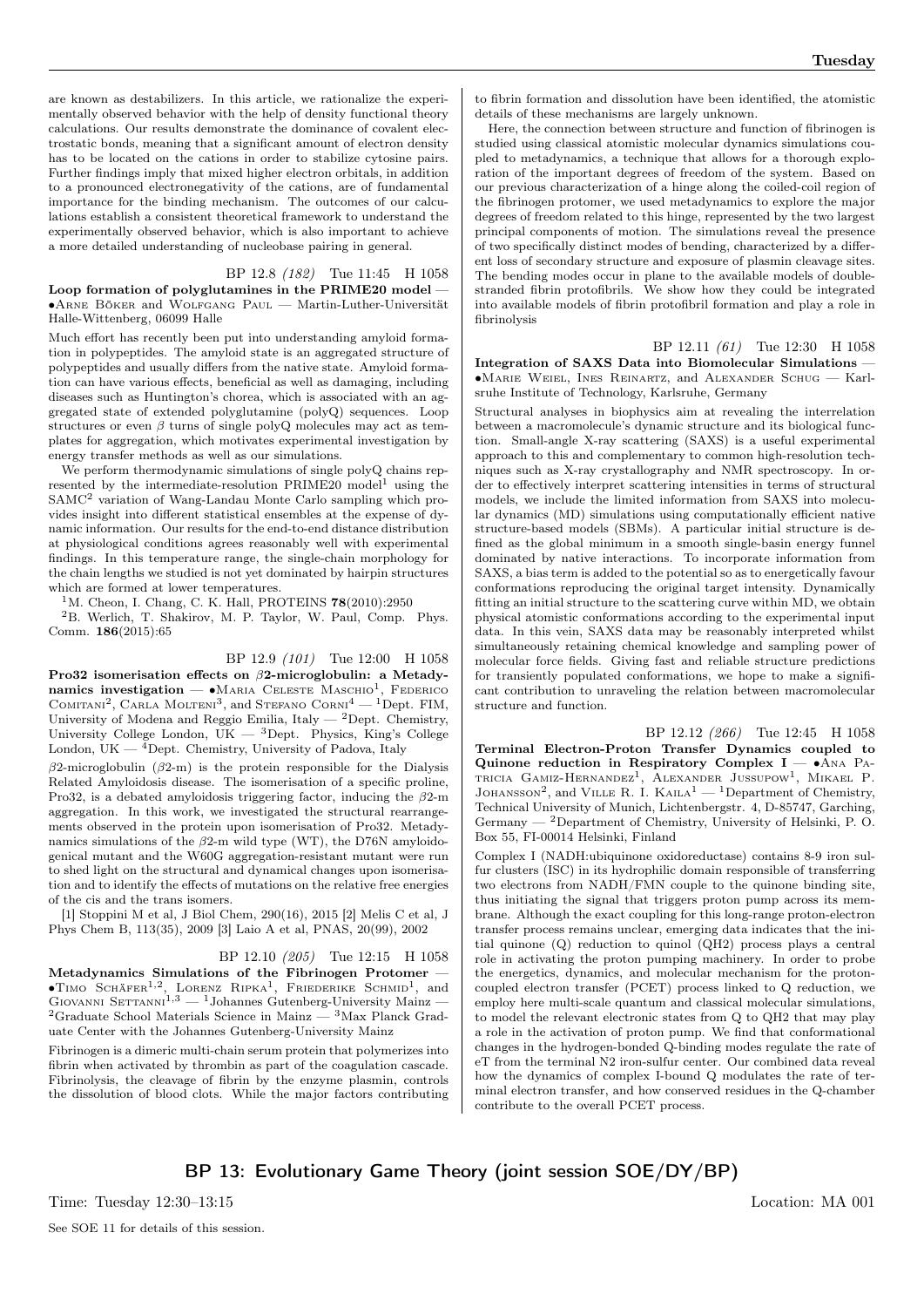# BP 14: Microswimmers DY I (joint session DY/BP/CPP)

Time: Tuesday 14:00–15:45 Location: BH-N 243

See DY 32 for details of this session.

# BP 15: Postersession III

Topics: Membranes and Vesicles (15.1–15.18), Bioimaging (15.19–15.44), Biospectroscopy (15.45–15.51), Computational Biophysics (15.52–15.73), Statistical Physics of Biological Systems (15.75–15.84), Microswimmers (15.85–15.91), Active Matter (15.92–15.99), Statistical Physics-Based Methods in Molecular Evolution (15.100–15.101), Physics of Microbial Systems (15.102)

Time: Tuesday 14:00–16:00 Location: Poster B

BP 15.1 (66) Tue 14:00 Poster B Microcapsule suspension characterisation and manipulation — ∙Pierre-Yves Gires — Universität Bayreuth Experimentalphysik I Universitätsstraße 30 95447 Bayreuth

Microcapsules, as submillimetric droplets embedded within a membrane, are present both in natural and artificial suspensions (e.g. cells and drug vectors in blood circulation, microalgae in algaculture). Improvements in both their characterisation and manipulation can lead for instance to better drug vectorisation or bioenergy harvesting. Three separate studies are presented, illustrating how the coupling of microfluidic tools with theoretical analysis, including if necessary numerical simulations, allows progress in this field. First, at the cell scale, the monitoring of capsule deformations in a microfluidic channel permits to characterise the membrane viscoelastic properties of cross-linked albumin microcapsules [1]. Then, a comparison between measured and simulated hydrodynamic interactions brings further insight into the origin of hydrodynamic diffusion of vesicles suspensions [2]. Last, the coupling of a thin plate subwavelength resonance with bubble secondary acoustic amplification allows to design a promising acoustofluidic device, for both locally concentrating and depleting microcapsule suspensions [3].

[1] Gires et al. "Pairwise hydrodynamic interactions and diffusion in a vesicle suspension." Physics of Fluids 26.1 (2014): 013304. [2] Gires et al. "Transient behavior and relaxation of microcapsules with a cross-linked human serum albumin membrane." Journal of the mechanical behavior of biomedical materials 58 (2016): 2-10. [3] to be published

BP 15.2 (85) Tue 14:00 Poster B The Role of Lipids in Membrane Docking and Pore Formation of Pneumolysin —  $\bullet$ Martin Vögele<sup>1</sup>, Ramachandra Bhaskara<sup>1</sup>, Katharina van Pee<sup>2</sup>, Özkan Yildiz<sup>2</sup>, Werner KÜHLBRANDT<sup>2</sup>, and GERHARD HUMMER<sup>1,3</sup> — <sup>1</sup>Department of Theoretical Biophysics, Max Planck Institute of Biophysics — <sup>2</sup>Department of Structural Biology, Max Planck Institute of Biophysics — <sup>3</sup>Institute for Biophysics, Goethe University, Frankfurt am Main

Streptococcous pneumoniae employs pneumolysin (PLY) to infect its human host. The specificity of PLY to cholesterol-rich membranes targets this virulence factor to mammalian cells. PLY is released in a water-soluble monomeric form. Subsequent docking and oligomerization of PLY result in the formation of membrane-embedded ring-like structures that induce cytolytic pores. Recent structural studies have resolved the structure of PLY rings in pore and pre-pore conformations on membranes. However, the detailed mechanism of pore formation and the role of lipids remain unclear.

Using large-scale coarse-grained molecular dynamics simulations, we study (1) the docking of PLY to membranes and (2) the subsequent formation of cytolytic pores. In simulations of large rings, we investigate the behavior of lipids during pore formation. We also perform allatom molecular dynamics simulations of monomeric PLY in solution and of various membrane-docked states to understand conformational changes. These simulations, along with structural modeling, shed light on the mechanism of PLY-induced formation of membrane pores.

BP 15.3 (86) Tue 14:00 Poster B Structural changes of lung surfactant Langmuir films in contact with compressed fluorocarbon gases — ∙Susanne Dogan, Michael Paulus, Julia Nase, Steffen Bieder, and Metin Tolan — Fakultät Physik/DELTA, TU Dortmund, 44221 Dortmund, Germany

Current lung surfactant (LS) replacements consist of purified prepa-

rations of bovine LS (Survanta) or porcine LS (Curosurf), which are not devoid of potential viral contamination and inherent immunological risks. Fluorocarbon gases (FCs) have been investigated for various biological applications. The results suggest that FCs may be useful in pulmonary disease therapy. Thus, substituting the current LS replacements by FCs might be reasonable. However, FCs are potentially harmful to membranes and thus [1, 2] the aim of this study is the determination of structural changes in Langmuir films in contact with FCs. The effect of the external gaseous phase of octafluoropropan and decafluorobutan on DPPC, the primary component of lung surfactant or the surfactants Curosur and Survanta was studied. Knowledge on the structural organisation and reorganisation of these amphiphilic molecules under gaseous pressure is essential for the understanding of the basic biological principles, which are present in medicine [3, 4]. X-ray reflectivity is the ideal to study different properties of a layer system at interfaces, such as layer thickness, roughness, and electron density with sub-Angström in-situ. [1] Giebel, F. et al. J. Appl. Phys., 2014 [2] Giebel, F. et al. Eng. Asp, 2016 [3] Amann, A. et al. Int. J. Mass Spectrom, 2004, [4] Zasadzinski, Curr. Opin. Col. In. Sci., 2001

BP 15.4 (90) Tue 14:00 Poster B

Elasticity Measurements of Chloroplast Membranes — ∙Maike Jung and Friederike Schmid — Johannes Gutenberg-Universität Mainz, Mainz, Germany

Biological cells, which are the building blocks of all living organisms, and their intracellular components are all separated by plasma membranes. Those membranes are not only an important selective barrier between different parts of the cell but also serve as a platform for biological and chemical reactions. A detailed understanding of membranes is therefore essential for gaining a comprehensive insight into all living organisms. One important property that describes these plasma membranes is their elasticity, which is dependent on the lipid composition and the proteins incorporated into the membrane. We present experimental measurements of the elasticity for the outer and inner membrane of chloroplasts.

BP 15.5 (106) Tue 14:00 Poster B The interaction of viral fusion peptides with model lipid membranes — ∙Göran Surmeier, Michael Paulus, Susanne Dogan, Yury Forov, Mirko Elbers, Paul Salmen, Metin Tolan, and Julia Nase — Fakultät Physik/DELTA, TU Dortmund, 44221 Dortmund, Germany

Viral fusion peptides (FP) are hydrophobic sequences of viral envelope proteins located in the ectodomain. Due to their position exposed to the external aqueous medium, FPs play an important role in the interaction of the viral envelope with target membranes. When a virus enters a host cell, the insertion of the FP into the target membrane leads to destabilization, thus catalysing the membrane fusion reaction. We investigated their influence on model membranes by studying the pressure dependent behavior of monoolein/water mixtures in presence and absence of the FPs of hemagglutinin 2, tick-borne encephalitis virus and vesicular stomatitis virus at a hydrophilic silicon dioxide surface using X-ray reflectivity (XRR) measurements. Previous studies demonstrated that various phase transitions between hexagonal, cubic and lamellar phases occur in monoolein/water mixtures and that the phase boundaries shift as soon as a FP is added. By applying the XRR technique, we were able to resolve the vertical membrane structure. Furthermore, we observed a modified phase behavior in the near-surface area by comparing the XRR data to additionally captured volume sensitive small angle X-ray scattering measurements. Experiments were performed at beamlines ID31 at the ESRF (Grenoble,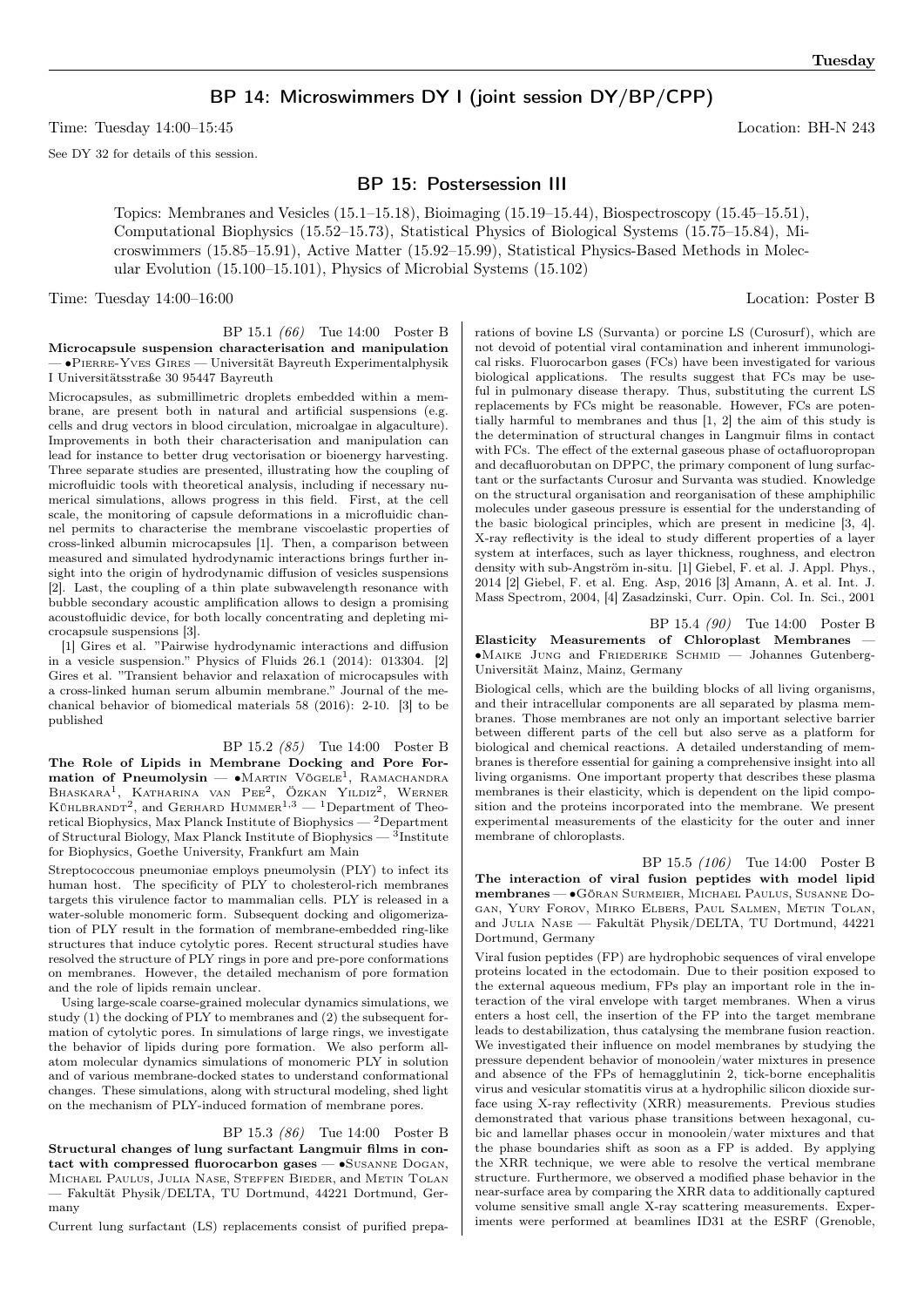France) and BL9 at DELTA (Dortmund, Germany).

BP 15.6 (175) Tue 14:00 Poster B A theoretical model of surfactant systems in computer simulations — ∙Simon Raschke and Andreas Heuer — Westfälische Wilhelms-Universität Münster, Institut für physikalische Chemie, Corrensstraße 28/30, 48149 Münster, Germany

The formation of self assembled structures such as micelles has been intensively studied and is well understood. The property of a system to develop micelles depends on the concentration of surfactant molecules and is typically indicated by the critical micelle concentration (cmc). Recent studies[1] use a lattice approach in order to determine cmc and show that the correct modelling and analysis of cluster formations is not trivial to achieve this. We developed a minimalistic and highly efficient model of the amphiphilic molecules in continuous space which were simulated using Monte Carlo and Molecular Dynamics simulations in the canonical (NVT) ensemble. The inaccessible volume of micelles needs to be taken into account for a theoretical characterization, and was calculated using Delaunay-triangulation and the powercrust algorithm. Particle densities and micellization rates are investigated and an order parameter is introduced, so that a precise predication on cmc can be made. We discuss that this model is fully appropriate to study frame-guided assembly processes, as reported by Dong et al. [2]. [1] A. P. Santos and A. Z. Panagiotopoulos, The Journal of Chemical

Physics 144, 044709 (2016).

[2] Y. Dong, Y. Sun, L. Wang, D. Wang, T. Zhou, Z. Yang, Z. Chen, Q. Wang, Q. Fan, and D. Liu, Angewandte Chemie International Edition 53, 2607 (2014).

BP 15.7 (183) Tue 14:00 Poster B Temperature Induced Structural Evolution of DMPC-Saponin-Mixtures: From Bicellar to Vesicular Structures - $\bullet$ Carina Dargel<sup>1</sup>, Aurel Radulescu<sup>2</sup>, and Thomas Hellweg<sup>2</sup> — <sup>1</sup>Bielefeld University, Germany —  $2$ Jülich Center for Neutron Science, outstation at FRM II, Garching, Germany

Vesicles composed of the phospholipid 1,2-dimyristoyl-sn-glycero-3 phosphocholine are often used as model system to mimic cell membranes. The system allows to study effects of additives under different conditions, e.g. composition and temperature. Saponins are plant derived surfactants which occur among others in nuts and garlic and exhibit an amphiphilic structure built of a hydrophobic steroidic or triterpenic backbone with a varying number of hydrophilic sugar chains. For the saponin aescin an incorporation into the lipid bilayer was proven for low aescin amounts in a study with unilamellar vesicles. At low temperature and at aescin amounts higher than about 10 mol % the vesicles get solubilized into much smaller bicellar structures. By increasing temperature the bicelles convert into uni- and multilamellar vesicles due to removal of the saponin from the aggregates. These aggregates decompose again when lowering the temperature to about 23 <sup>∘</sup>C, the main phase transition temperature of the phospholipid DMPC.

In this study the self-assembled structures are investigated in dependence on the aescin amount as well as the temperature mainly by dynamic light scattering and small angle neutron scattering to resolve the correlation between the lipids phase transition and the reconversion of the bicellar structures.

#### BP 15.8 (228) Tue 14:00 Poster B

Surface micelles in lipid monolayers in the LE phase ∙Florian Gellert, Renko Kensbock, Heiko Ahrens, and Christiane A. Helm — Inst. f. Physics, Greifswald University, Germany We investigate lipid and cardiolipin monolayers at the water-air interface with isotherms and real-time Brewster angle microscopy (BAM). These monolayers are in the LE phase; either they do not have an LC phase or the surface pressure is below the LE/LC phase transiton. Nevertheless, dependent on the ion concentration in the subphase the formation of domains is observed with BAM. On monolayer compression the domains increase mainly in number, not in size. The observation of surface micelles is correlated with the isotherm and the area compressibility modulus. Surface micelles of mobile lipids at a fluid interface can be used as a simple model of self-regulation of lipid membranes.

BP 15.9 (261) Tue 14:00 Poster B

Effect of Membrane Mediated Forces on Protein Organization —  $\bullet$ Henning Stumpf<sup>1</sup> and Ana-Sunčana Smith<sup>1,2</sup> — <sup>1</sup>PULS Group, EAM, Institute for Theoretical Physics I, Friedrich-Alexander

University Erlangen-Nürnberg, Germany  $-$  <sup>2</sup>Division of Physical Chemistry, Institute Ruđer Bošković, Zagreb, Croatia

Assembly of macromolecular complexes on membranes is a crucial step in many biological processes. For example, in cell adhesion, binding proteins need to be recruited to the site of contact. Recently, it has been suggested that membrane mediated interactions, through local changes in membrane composition, deformation and fluctuations, may induce long range attraction between proteins. To investigate these interactions we study membrane promoted aggregation of proteins that are modelled as harmonic springs, displacing the membrane and restricting membrane fluctuations. We calculate the forces between proteins in a mean field model and find a rich asymptotic behaviour depending on the membrane tension and bending stiffness. We use the second virial coefficient to determine under which conditions these interactions will lead to a change in local protein density. Furthermore, we study the effect of the aggregation on the transport coefficients of a protein. We find that in the relevant range of parameters, membrane mediated forces may have significant impact on protein diffusion.

BP 15.10 (341) Tue 14:00 Poster B Lipid nucleic acid nanoparticles (LNPs) for delivery of singlestranded antisense oligonucleotides and targeted gene silencing — ∙Nicola Kerschbaumer, Rafal Krzyszton, and Joachim Rädler — Department of Physics, Ludwig-Maximilians-Universität (LMU) Munich, Geschwister-Scholl-Platz 1, 80539 Munich, Germany Antisense oligonucleotides for gene silencing present a promising therapeutic strategy. Transfer of antisense oligonucleotides across cell membranes is limited and the development of an efficient and safe encapsulation of such antisense oligonucleotides for specific delivery becomes increasingly desirable. In previous work mononucleic acid lipid particles (mNALPs) were shown to form nanoparticles which self-assemble in a microfluidic setup when placing the lipids DOTAP, DOPE, DOPC, and DSPE-PEG2000 in a solvent solution with the usage of water as a buffer. Here we show that the same assembly strategy using microfluidic chips forms antisense LNPs with high encapsulation efficiency. The particles have 30 - 40 nm in diameter for 15 and 21 base-antisense oligonucleotides and are stable in blood serum over a period of several days as characterized using fluorescence correlation spectroscopy. We demonstrate that the particles bind specifically to cells expressing folate receptors and analyze their capability to silence targeted gene expression. Our LNP carrier provides a reasonable and effective approach for targeted delivery of single-stranded oligonucleotides for gene silencing.

BP 15.11 (343) Tue 14:00 Poster B Radio Frequency Detection of Single Particles in Micorfluidic Circuits — • MARCEL HOEFT — Center for Hybrid Nanostructures, Hamburg, Deutschland

I will present a method which operates on a different principle than the more common coulter-counting electric-based detection. It is an impedance-based microfluidic circuit that makes use of radio frequency reflectometry to measure the translocation of single particles through a micropore, filled with electrolyte. The device is a coplanar waveguide which lies perpendicular to the direction of flow. As a comparison measurement the change of the ion current is measured during the translocation of named particles. The structure of the cpw is brought onto a coverslip by optical lithography. An ArF excimer laser is used to drill the pore into the coverslip at the sensing region. A focused ion beam is used to reshape the sensing region to ensure that the pore lies within the confinde electric field. An integrated circuit is used to match the device to the 50 ohm. The biggest advantage of this device compared to the other coulter-counting devices is the sampling rate of up to 1 GHz. With such a rate it would be possible to analyze the dynamic of single translocation events of e.g. molecules.

BP 15.12 (356) Tue 14:00 Poster B Floating Lipid Bilayers at the Liquid/Liquid interface — ∙Ernesto Scoppola<sup>1</sup> , Ignacio Rodriguez-Loureiro<sup>1</sup> , Saman-THA MICCIULLA<sup>1</sup>, LUCAS KUHRTS<sup>1</sup>, RICHARD CAMPBELL<sup>2</sup>, OLEG<br>KONOVALOV<sup>3</sup>, GIOVANNA FRAGNETO<sup>2</sup>, and EMANUEL SCHNECK<sup>1</sup> <sup>1</sup>Max Planck Institut fur Kolloid und Grenzfkachenforschung, Potsdam, Germany — <sup>2</sup> Institut Laue-Langevin, Grenoble, France — <sup>3</sup>ESRF, Grenoble, France

Biological membranes are vital components of all living organisms. They form the boundaries between the various compartments of cells and constitute platforms for essential biochemical processes. Struc-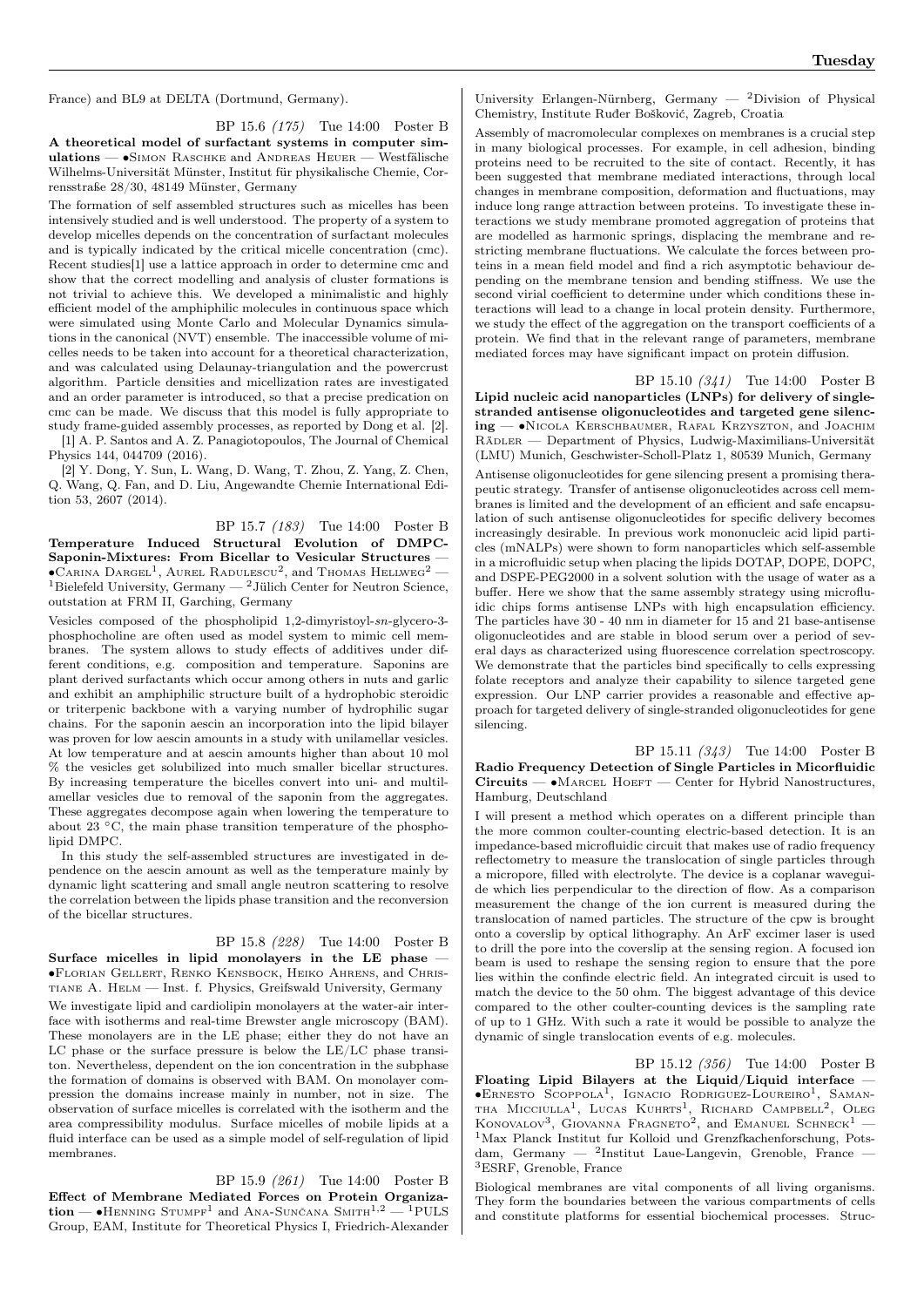tural insight is often a prerequisite to understand the details of these processes. X-ray and neutron reflectometry enable the structural characterization of model biological membranes and of their interactions with a variety of biomolecules. However, when using these approaches, studies on molecules crossing the membrane or deeply penetrating into the bilayer chain region turned out to be difficult, because membrane mobility often suffered from the presence of the solid surface. Here we immobilize lipid membranes near functionalized liquid (liquid  $(L/L)$  interfaces. The latter are intrinsically soft, self-healing, defect-free, and enable the manipulation of the interface from both sides. Lipid bilayers were immobilized via vesicle fusion onto oil/water interfaces functionalized with charged lipids and structurally investigated using specular reflectometry. The interaction between the bilayer and the L/L interface was tuned by variation of the ionic strength, as evidenced by a bilayer displacement relative to the interface.

BP 15.13 (392) Tue 14:00 Poster B Synergetic Effects of a Cationic Surfactant and Alcohol in Antibacterial Function —  $\bullet$ Judith Thoma<sup>1</sup>, Wasim Abuillan<sup>2</sup>, Ippei Furikado<sup>3</sup>, Shigeto Inoue<sup>3</sup>, Thomas Gutsmann<sup>4</sup>, Klaus<br>Brandenburg<sup>4</sup>, Oleg Konovalov<sup>5</sup>, and Motomu Tanaka<sup>1,6</sup> — <sup>1</sup>Institute for Physical Chemistry, University of Heidelberg, Germany

 $-$  <sup>2</sup>Department of Fundamental Engineering, University of Tokyo, Japan — <sup>3</sup>Analytical Science Research, Kao Corporation, Tokyo, Japan — <sup>4</sup>Research Center Borstel, Leibniz-Center for Medicine and Biosciences, Germany —  ${}^{5}$ European Synchrotron Radiation Facility (ESRF), Grenoble, France — <sup>6</sup> Institute for Integrated Cell-Material Science, Kyoto University, Japan

The outer membrane of Gram negative bacteria displays a dense layer of lipopolysaccharides (LPSs) that protects the bacteria against environmental changes. Previously, Kao Co. (Japan) demonstrated significant improvement in anti-bacterial activity of cationic surfactants in coexistence with benzyl alcohol (BA). Simultaneous measurements of X-ray reflectivity (XRR) and grazing incidence X-ray fluorescence (GIXF) at the interface between sanitary agents and model bacterial surfaces based on LPSs determined how the fine structures and ion density profiles in the proximity of the interface is altered by cationic surfactants and benzyl alcohol. Focus is put on the localization of  $Ca<sup>2+</sup>$  ions, which were proved to play a vital role in rejecting cationic antibacterial peptides from LPS monolayers. A significant enhancement of interactions between cationic surfactants and LPSs could be demonstrated by the addition of BA even in the presence of  $Ca^{2+}$  ions.

BP 15.14 (428) Tue 14:00 Poster B Influence of phospholipid membranes on Beta2GPI confor $mation - ePETER Nest, I, INA BUCHHOLZ<sup>1,2</sup>, and MHAELA$  $\text{DECEA}^{1,2}$  — <sup>1</sup>University of Greifswald, Institute for Biochemistry, Felix-Hausdorff-Str. 4, 17487, D-Greifswald, Germany  $-$  <sup>2</sup>ZIK HIKE, Fleischmannstr. 42, 17489, D-Greifswald, Germany

Beta 2 glycoprotein I (Beta2GPI) is abundant in human plasma and known to be the main antigen involved in autoimmune antiphospholipid syndrome (APS). Beta2GPI exists in two main structural conformations: The open/active form which potentially leads to the formation of immunogenic antibody-protein complexes and the closed/passive form in which Beta2GPI has undergone folding and binding to itself. However, the exact physiological function of Beta2GPI has not been fully understood. Here we study the interaction of Beta2GPI with phospholipid model membranes. Supported lipid bilayers (SLB) of tetramyristoyl cardiolipin (TMCL) as well as mixtures of dimyristoyl phosphoglycerol (DMPG) and dimyristoyl phosphocholine (DMPC) are prepared using Langmuir-Blodgett transfer. A novel approach using atomic force microscopy (AFM) imaging data allows to quantitatively determine the conformation of flatly adsorbed Beta2GPI in presence and absence of SLB, respectively. First findings promise to elucidate the role of phospholipids in Beta2GPI activation.

#### BP 15.15 (439) Tue 14:00 Poster B

Dynamic Optical Displacement Spectroscopy to Explore Ultrafast Bio-Membrane Dynamics —  $\bullet$ Cornelia Monzel<sup>1,2,5</sup>, Daniel Schmidt<sup>3,4</sup>, Ana-Suncana Smith<sup>3</sup>, Udo Seifert<sup>4</sup>, Kheya SENGUPTA<sup>2</sup>, and RUDOLF MERKEL<sup>1</sup> — <sup>1</sup>Forschungszentrum Jülich, Institute of Complex Systems 7, 52428 Jülich — <sup>2</sup>Université Aix-Marseille, CNRS UMR 7325 (CINaM), 13288 Marseille —  ${}^{3}\text{FAU}$  Erlangen, EAM, 91052 Erlangen — <sup>4</sup>Universität Stuttgart, II. Institut für Theoretische Physik,  $70\overline{5}50$  Stuttgart —  $^5$ present address: University of Düsseldorf, Department of Physics, 40225 Düsseldorf

The cell membrane not only forms a mechanical barrier, but is also involved in processes such as cell shape regulation, endo-/exocytosis, adhesion or membrane ruffling. To enable these physiological functions the membrane has to be soft and easily deformable, it exhibits active deformations and thermal fluctuations. Here we explore the nature of membrane fluctuations in model systems and cells with a novel method, called Dynamic Optical Displacement Spectroscopy (DODS). Based on a conventional Fluorescence Correlation Spectroscopy setup, this new approach combines the sensitivity of focal spot measurements (spatial detection limit of 20 nm) with a high dynamic range  $(10^{-5}$ -10 s). We validate DODS on giant unilamellar vesicles and derive fluctuation amplitude, membrane tension, and hydrodynamic damping with an extended membrane theory accounting for the experimental resolution. Moreover, we use DODS to quantify ATP-dependent membrane dynamics in red blood cells and effects of  $\gamma$ -interferon priming on the ruffling behavior of human macrophages.

BP 15.16 (444) Tue 14:00 Poster B Study of elastic modulus of phospholipid bilayers — ∙MJ RETAMAL<sup>1</sup>, R CATALAN<sup>2</sup>, M CISTERNAS<sup>2</sup>, N MORAGA<sup>2</sup>, D DIAZ<sup>2</sup>, TP CORRALES<sup>3</sup>, M BUSCH<sup>4</sup>, P HUBER<sup>4</sup>, M SOTO-ARRIAZA<sup>1</sup>, and UG VOLKMANN<sup>2</sup> — <sup>1</sup>Faculty of Chemistry and CIEN-UC, P. Univ Catolica de Chile, Santiago, Chile — <sup>2</sup> Institute of Physics and CIEN-UC, P. Univ Catolica de Chile, Santiago, Chile — <sup>3</sup>Department of Physics, UTF Sta Maria, Valparaiso, Chile — <sup>4</sup>TUHH, Hamburg, Germany

Study of artificial phospholipid membranes (PMs) on plane substrates has become relevant to contribute in the field of Bionanotechnology. In this work, we analyse the temperature dependence of Youngs modulus (YM) of several PMs (DPPC, DMPC and DSPC) performing Atomic Force Microscopy (AFM) and Surface Force Spectroscopy (SFS) measurements. Phospholipids were deposited in high vacuum on silicon substrates by physical vapour deposition (PVD). Using Raman Spectroscopy, we confirmed that the chemical structure of our phospholipids remains unchanged after PVD. AFM measurements in liquid confirm the self-assembly of the phospholipid bilayer. YM measurements obtained by SFS show the main transitions of the phospholipid bilayers. With this we have shown that PMs can be made by PVD in high vacuum, preserving their structure and mechanical properties after proper hydration. This study opens new pathways to assemble phospholipid mixtures by PVD. Acknowledgement: Postdoctoral grant FONDECYT 3160803 (MJR), FONDECYT grant  $\#1141105$  (UGV)and  $\#1171047$  (MSA), FONDECYT INICIACION grant #11160664 (TPC), CONICYT Fellowships (RC and MC) and CONICYT-PIA ACT 1409.

BP 15.17 (446) Tue 14:00 Poster B Thin-film composite membrane characterization by positron annihilation lifetime spectroscopy —  $\bullet$ MARCEL DICKMANN<sup>1</sup> RHEA VERBEKE<sup>2</sup>, TÖNJES KOSCHINE<sup>3</sup>, WERNER EGGER<sup>3</sup>, IVO VANKELECOM<sup>2</sup>, and CHRISTOPH HUGENSCHMIDT<sup>1</sup> - <sup>1</sup>Heinz Maier-Leibnitz Zentrum (MLZ) and Physik Department E21, Technische Universität München, Lichtenbergstraße 1, 85748 Garching, Germany — <sup>2</sup>Center for Surface Chemistry and Catalysis, Faculty of Bioscience Engineering Sciences, KU Leuven, Celestijnenlaan 200F, 3001 Leuven, Belgium — <sup>3</sup> Institut für Angewandte Physik und Messtechnik, Universität der Bundeswehr München, Werner-Heisenberg-Weg 39, 85579 Neubiberg, Germany

Thin-film composite membranes (TFC) are able to purify water via means of different pressure-drive processes such as nanofiltration (NF) and reverse osmosis (RO). Both mechanisms are strongly influenced by the pore size volume and concentration inside the selective layer. With the technique of positron annihilation lifetime spectroscopy (PALS) it is feasible to characterize these attributes. The pulsed low-energy positron system at the Munich research reactor FRM II provides a pulsed positron beam of variable energy, which offers the capability to investigate the free-volume distribution in materials as function of depth. We explain the measurement principle and present results for 3 different TFC membranes.

BP 15.18 (447) Tue 14:00 Poster B End of Cooperativity: Chain Exchange Kinetics in Mixed Polymeric Micelles with Partially Crystalline Cores — ∙Nico König<sup>1,2</sup>, Lutz Willner<sup>1</sup>, Thomas ZINN<sup>3</sup>, VITALIY PIPICH<sup>4</sup>, and Reidar Lund<sup>2</sup> — <sup>1</sup>Jülich Centre for Neutron Science JCNS and Institute for Complex Systems ICS, Forschungszentrum Jülich GmbH, Jülich, Germany — <sup>2</sup>Department of Chemistry, University of Oslo,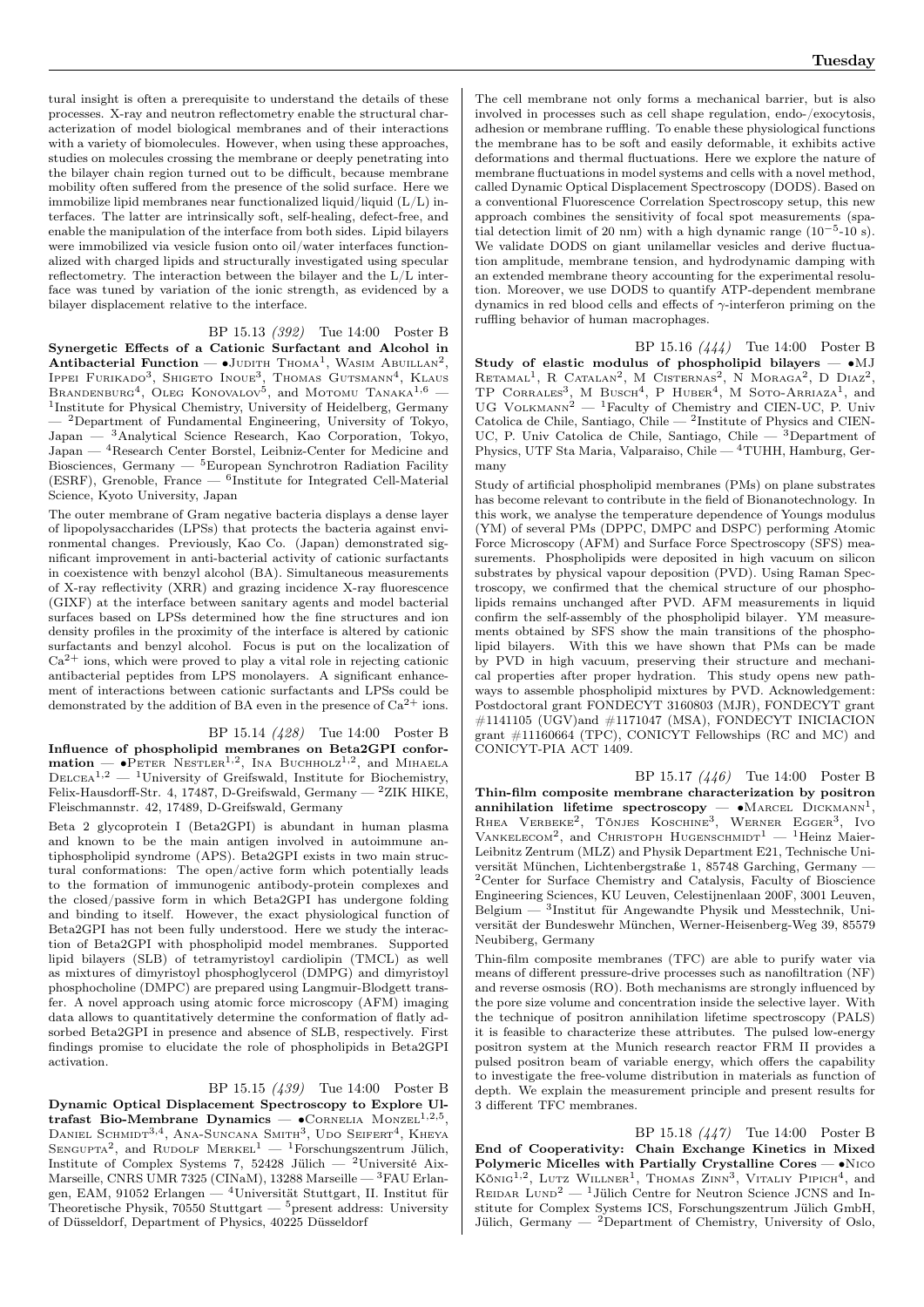Oslo, Norway  $-$  <sup>3</sup>ESRF - The European Synchrotron, Grenoble, France — <sup>4</sup>Jülich Centre for Neutron Science JCNS, Forschungszentrum Jülich GmbH, Outstation at MLZ, Garching, Germany

Here we present a kinetic study on the chain exchange in mixed polymeric micelles containing partially crystalline cores. We are interested in understanding how cooperative phenomena such as crystallization and melting affect the dynamics of self-assembled systems. As a model system we use n-alkyl-PEO with a molecular weight of roughly 5kg/mol. In water these molecules form star-like micelles with a strongly segregated alkane core that partially crystallizes. This creates an additional energy barrier that needs to be overcome during chain expulsion. We employ time-resolved small-angle neutron scattering (TR-SANS) to track the exchange kinetics. We investigated mixtures of C28-PEO and C22-PEO and determined the respective melting enthalpies using differential scanning calorimetry (DSC) which was quantitatively compared to the kinetic data obtained from TR-SANS. We found that the core crystallization occurs cooperatively while the intermicellar chain exchange processes of C28-PEO and C22-PEO are virtually decoupled.

BP 15.19 (32) Tue 14:00 Poster B Segmentation of dark field images from scanning X-ray micro- $\operatorname{diffraction} - \bullet$ Chiara Cassini<sup>1</sup>, Andrew Wittmeier<sup>1</sup>, Manfred Burghammer<sup>2</sup>, and Sarah Köster<sup>1</sup> — <sup>1</sup>Institute for X-Ray Physics, Georg-August-Universität Göttingen, Germany — <sup>2</sup>ESRF, Grenoble, France

Imaging nanostructures within cells presents several challenges: a high resolution method, capable of retrieving structural information at subcellular length scales, without the need for slicing the cells, is preferable. Optical imaging techniques and electron microscopy meet some, but not all of this requirements. Due to their small wavelength and high penetration depth, X-rays can access the nanometer range in intact cells. In particular, we focus on scanning micro-diffraction. Our samples are freeze-dried cells grown on SiN windows; each window contains several hundreds of cells. In the past, each cell scan took minutes to hours. However, we have recently employed a special fast scanning mode that allowed us to image an entire window within a single scan, in approximately 7 hours only. This approach ensures the collection of a statistically significant pool of data in a realistic timespan. However, the data analysis becomes more challenging: the selection of the different regions of interest to be analyzed is usually performed by hand on the dark field image of a single scan, but this is not feasible on images containing hundreds of cells. Thus, an automated alternative is required. A semi-automated segmentation strategy, based on Bradley's and Otsu's thresholding, is presented for the selection of background, cytoplasm and nuclei regions.

BP 15.20 (45) Tue 14:00 Poster B Cyclic Olefin Copolymer as an X-ray Compatible Material for Microfluidic Devices — • MANUELA DENZ, GERRIT BREHM, and Sarah Köster — Georg-August-Universität Göttingen, Göttingen, Deutschland

Microfluidics is a well-established technique in biophysics, in particular in microscopy experiments. In recent years, microfluidic devices have also been combined with X-ray methods, taking advantage of the fact that with X-rays, smaller length scales can be probed than with visible light. For these applications, the choice of window material for the microfluidic chip is the key element. Therefore, a low background signal and high radiation resistance of the material are desired. Furthermore, reproducible and straightforward device fabrication is important for the establishment of such devices in the community. In this study, we present devices solely made out of cyclic olefin copolymer (COC). We fabricated the devices from two COC sheets with similar glass transition temperatures, so that no gluing or plasticization is necessary. In a comparative study with Kapton (polyimide) devices, a material widely used in relation with X-rays, we characterized the devices according to their suitability for our X-ray measurements and obtain data of equal quality. In a second step, we investigated the assembly process of weakly scattering vimentin intermediate filament proteins, which shows that the COC devices are very suitable for protein assembly studies and thereby open up a large variety of applications in biophysics.

BP 15.21 (47) Tue 14:00 Poster B Lentiviral infection leads to blue fluorescent labeling of can- $\text{cer cells} \longrightarrow \text{Lorena Hentschel}^1$ , Maja Strugacevac<sup>1</sup>, Constanze Wiek<sup>2</sup>, Julia Kristin<sup>2</sup>, Marcel Glaas<sup>2</sup>, Jörg Schipper<sup>2</sup>,

and MATHIAS  $GETZLAFF<sup>1</sup>$  — <sup>1</sup>Institute of Applied Physics, University of Düsseldorf, Universitätsstr. 1, 40225 Düsseldorf, Germany — <sup>2</sup>Düsseldorf University Hospital, Department of Otorhinolaryngology, Moorenstraße 5, 40225 Düsseldorf

Previous studies in biophysics show that the behavior and properties of cells depend on their physiological environment, weather it is the coating or their coexistence with other cells. A simultaneous investigation of different cell types, such as in a human body, is indispensable. To do so, a specific labeling is necessary in order to distinguish one cell type from the other unambiguously.

Our group's research deals with the morphological differences between squamous cell carcinoma cells and non-tumor dysplastic oral keratinocytes of the head-neck area. Using a laser scanning fluorescence microscope, e.g., cell membrane and mitochondria can be investigated in detail. In order to label the carcinoma cells, a lentiviral vector is applied which results in translating a blue fluorescent protein. This method allows the research of two co-cultivated different cell types under the same experimental conditions and possible change of properties due to interaction.

As mitochondria play a huge role in the behavior of cancer cells, we focus on the investigation of their differences in the two observed cell types. Our latest results are presented in this contribution.

BP 15.22 (51) Tue 14:00 Poster B Soft-landing of folded proteins by ES-IBD for imaging — ∙Sven Szilagyi<sup>1</sup> , Hannah Ochner<sup>1</sup> , Lukas Krumbein<sup>1</sup> , Joseph GAULT<sup>2</sup>, ALBERT KONIJNENBERG<sup>3</sup>, ESTHER MARTIN<sup>3,4,5</sup>, JUSTIN BENESCH<sup>2</sup>, FRANK SOBOTT<sup>3,4,5</sup>, CAROL ROBINSON<sup>2</sup>, SABINE ABB<sup>1</sup>, STEPHAN RAUSCHENBACH<sup>1,2</sup>, and KLAUS KERN<sup>1,6</sup> - <sup>1</sup>Max-Planck-Institut für Festkörperforschung, 70569 Stuttgart — <sup>2</sup>Department of Chemistry, University of Oxford —  ${}^{3}$ Department of Chemistry, University of Antwerp —  $4$ Astbury Centre, University of Leeds —  $5$ School of Molecular and Cellular Biology, University of Leeds —  $^6$ École polytechnique fédérale de Lausanne, CH-1015 Lausanne

Native electrospray ionization has been shown to successfully bring proteins and protein complexes in their natively folded state into the gas phase, where further analysis by mass spectrometry and ion mobility spectrometry can be performed [1]. However, these methods are not sufficient for determining structural details at the level of imaging techniques such as TEM, AFM, STM or low energy electron holography (LEEH), which require a very clean sample preparation process. Here, we demonstrate the usage of electrospray ion beam deposition (ES-IBD) as a tool for sample preparation of folded proteins for single molecule microscopy [2]. We present examples of successfully deposited molecules imaged using the above techniques and explore the influence of different substrates and environmental conditions.

[1] Nat. Meth., 5(11), 2008, 927-933. [2] Annu. Rev. Anal. Chem. 2016, 9: 16.1-16.26

BP 15.23 (52) Tue 14:00 Poster B Low Energy Electron Holography as a tool for imaging single proteins at high resolution —  $\bullet$ HANNAH OCHNER<sup>1</sup>, SVEN SZILAGYI<sup>1</sup>, WOLFGANG STIEPANY<sup>1</sup>, PETER ANDLER<sup>1</sup>, MARKO  $MEMMERR<sup>1</sup>$ , SABINE ABB<sup>1</sup>, STEPHAN RAUSCHENBACH<sup>1,2</sup>, and KLAUS Kern1,<sup>3</sup> — <sup>1</sup>Max-Planck-Institut für Festkörperforschung, 70569 Stuttgart — <sup>2</sup>Chemistry Research Laboratory Department of Chemistry, University of Oxford — <sup>3</sup>École polytechnique fédérale de Lausanne, CH-1015 Lausanne

Protein function is intimately linked to the protein's native 3D folding, hence determining these structures is of tremendous importance. Low Energy Electron Holography (LEEH) [1], pioneered by Fink and colleagues, is an elegant imaging method using coherent low energy electrons (50-200eV)[2] avoiding radiation damage and hence allowing for single molecules investigations [3]. Because holograms contain information regarding both amplitude and phase of the object wave field, a full 3D reconstruction can in principle be obtained by numerical reconstruction of experimentally acquired holograms. Thus, unlike in other structure determination methods such as Cryo-EM and XRD at FELs, averaging is not required. The poster gives an overview of the experimental technique and a new setup, along with the theoretical background and preliminary results.

[1] Phy. Rev. Lett, 1990, 65(10), 1204-1206.

[2] Phys. Scr., 1988, 38, 260

[3] PNAS 114, 1474-1479 (2017)

BP 15.24 (56) Tue 14:00 Poster B Functionalizing AFM probes with fluorescent nanodiamonds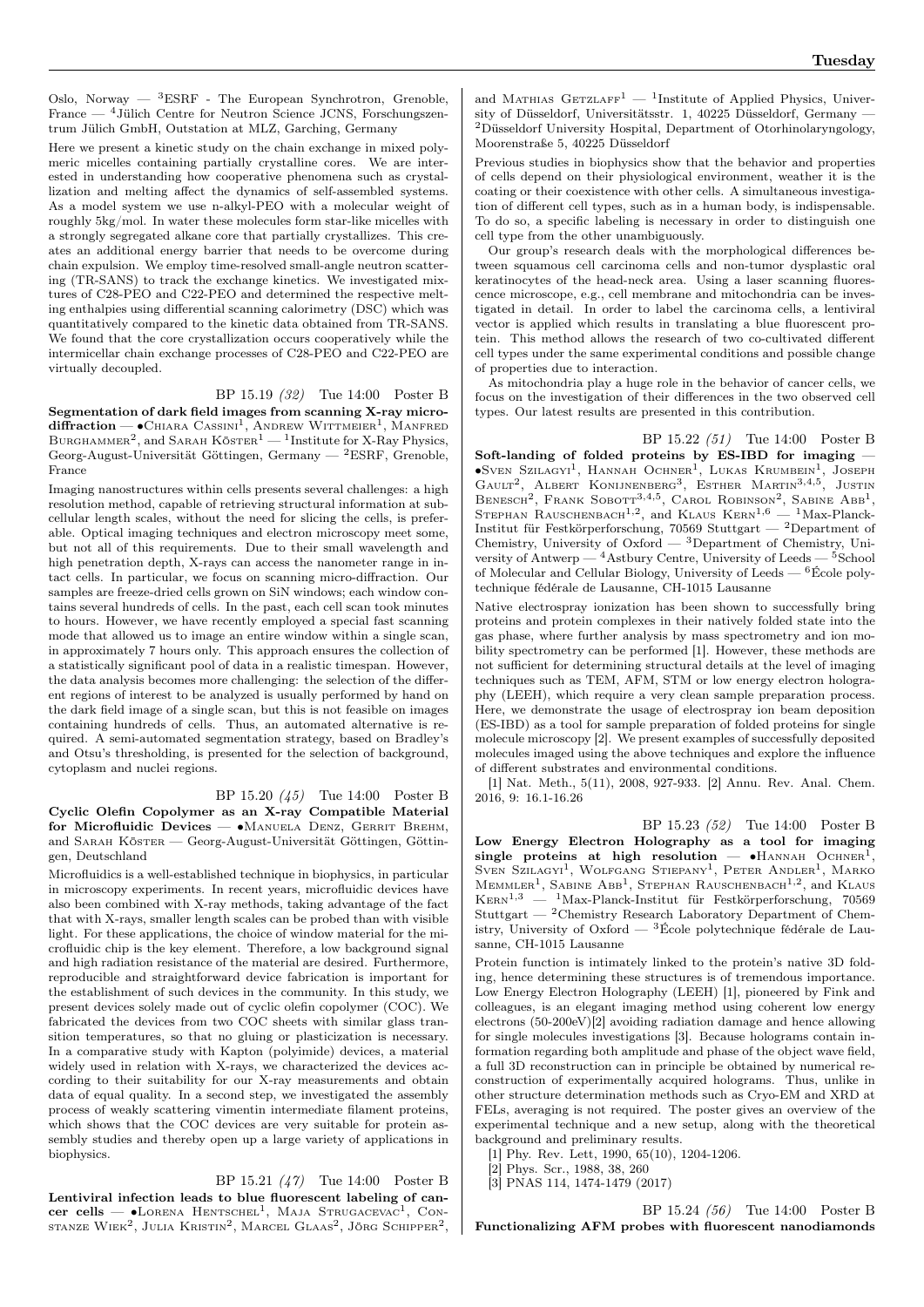for multimodal spectroscopy approaches —  $\bullet$ Frederike Erb $^1,$ THOMAS REISSER<sup>1</sup>, FEDOR JELEZKO<sup>2</sup>, and KAY-E. GOTTSCHALK<sup>1</sup>  $-$  <sup>1</sup>Institute of Experimental Physics, Ulm University, Germany  $-$ 2 Intstiute of Quantum Optics, Ulm University, Germany

Fluorescent nanodiamonds (FNDs) offer various new imaging and metrology approaches, especially in the life sciences. Nanodiamonds containing nitrogen-vacancy centers (NV-centers) as fluorophores emit light in the near-infrared window of bioimaging. Their luminescence properties depend on the environment and thus FNDs can not only be used for bioimaging but also find an application as part of various biosensors. As they are biocompatible and non cytotoxic, they can be used for many experiments in vivo.

To offer an easy experimental procedure, it is considered practical to have an NV-center at the very tip of an AFM cantilever. [1,2] To build such a sensor, we want to attach an FND firmly to the cantilever. We present accomplishments and techniques on this task.

References:

[1] Hall, L. T. et al. (2010): Monitoring ion-channel function in real time through quantum decoherence. In: Proceedings of the National Academy of Sciences 107 (44), S. 18777-18782. DOI: 10.1073/pnas.1002562107.

[2] Zhou, Tony X. et al. (2017): Scanning diamond NV center probes compatible with conventional AFM technology. In: Appl. Phys. Lett. 111 (16), S. 163106. DOI: 10.1063/1.4995813.

BP 15.25 (57) Tue 14:00 Poster B Distance sensing using Metal Induced Energy Transfer  $(MIET)$  —  $\bullet$ FABIAN PORT and KAY-E. GOTTSCHALK — Institute of Experimental Physics, Ulm University, Germany

In the last few decades the correlation between cell mechanics and different physiological or pathophysiological conditions, like stem cell differentiation [1] or cancer [2], has been a growing aspect of biophysical research. To understand the underlying mechano-chemical feedback cycles, it is important to understand the mechanical properties of cells under varying conditions. Cell mechanics is to a large extent determined by the cells' cytoskeleton. For a detailed analysis of the cytoskeletal structures, a method to measure small distances in cells is needed. A technique which meets this challenge is Metal Induced Energy Transfer (MIET) [3]. Here we show a first analysis of the distance between vimentin and the underlying surface in different cell lines and demonstrate the usefulness of MIET for analyzing cytoskeletal structures close to the basal membrane.

References:

[1] Suresh, S., Spatz, J., Mills, J. P., Micoulet, A., Dao, M., Lim, C. T.,and Seufferlein, T. (2005). Connections between single-cell biomechanics and human disease states: gastrointestinal cancer and malaria. Acta Biomaterialia, 1(1), 15-30.

[2] Sokolov, I. (2007). Atomic force microscopy in cancer cell research. Cancer Nanotechnology, 1-17.

[3] Chizhik, A. I., Enderlein, J. et al. (2014). Nature Photonics, 1-8. http://doi.org/10.1038/nphoton.2013.345

BP 15.26 (62) Tue 14:00 Poster B

X-ray Imaging of DNA Compaction During the Cell Cycle — ∙Andrew Wittmeier, Mareike Töpperwien, Clément Hémon-NOT, and SARAH KÖSTER — Institute for X-ray Physics, Göttingen, Germany.

Imaging nanoscale structures within a cell presents several challenges. Visible light imaging techniques, such as phase contrast or fluorescence microscopy, can image living cells but they cannot access the nanoscale, with the exception of super-resolution techniques. Electron microscopy can access nanometer length scales but at the expense of detrimental sample preparation methods, e.g. staining and slicing the cell. To overcome these limitations, we combine complementary methods and employ imaging techniques involving X-rays: their high energies allow for high penetration depths without the need of disassembling the sample, and they can access the necessary length scales of nanostructures such as DNA. Although X-rays can be used to image living cells, the electron density contrast between the sample and aqueous environment is lower when compared to lyophilized cells. In order to follow the temporal evolution of the DNA compaction throughout the cell division process, we first record time-lapse phase contrast videos of the cells, thus ensuring their previous division history is known. After chemically fixing and lyophilizing the cells, measurements are taken of cells that are at different stages of the division process. The presented data includes analysis on the projected electron density, morphology, compactness, size and aggregation of the nuclear material, and was gathered by combining X-ray nano-diffraction, full-field holography and STED microscopy.

BP 15.27 (67) Tue 14:00 Poster B An integrated platform for rapid semi-confocal imaging and spatially resolved fluctuation microscopy —  $\bullet$ ADAL SABRI, ANdreas Veres, and Matthias Weiss — Experimental Physics I, University of Bayreuth

Fluorescence imaging is a key method when studying the secret life of cells. Due to the tradeoff between spatial and temporal resolution, rapid, high-quality data acquisition often comes at the cost of complex and technically challenging methods.

Here, we report on a simple line-illumination and slit-filtering approach for the rapid imaging of large specimen (up to  $700 \mu m$  edge length). The technique is about an order of magnitude faster than standard confocal microscopy approaches while maintaining a spatial resolution close to the diffraction limit.

In addition, swift switching to a second excitation/detection path within the same setup allows for performing two-point cross-correlation fluctuation spectroscopy measurements on sub-micron scales. The setup hence allows one to determine local transport coefficients as well as barriers to diffusion and flows in living cells.

Altogether, the setup provides a combination of rapid imaging and the analysis of dynamic intracellular events on subcellular scales.

BP 15.28 (68) Tue 14:00 Poster B Assessing the Spatial Heterogeneity of Crowding in Living Cells — ∙Claudia Donth and Matthias Weiss — University of Bayreuth, Experimental Physics I

Although the interior of living cells consists of a plethora of unevenly distributed macromolecules and membrane-enclosed organelles covering several size ranges, cellular fluids are typically assumed to be homogeneously crowded solutions.

To explore the spatial heterogeneity of cellular fluids we used FRET, FLIM and confocal imaging as well as ratiometric confocal imaging in living cells. Based on the definition of the signal-to-noise ratio we defined the heterogeneity of an observable as the ratio of its standard deviation and its mean. By means of simulations we established the relation between the heterogeneity of crowding and the heterogeneity of emitted fluorescence intensity, allowing us to determine the local spatial heterogeneity of cellular crowding from imaging data.

Using different fluorescence markers we analyzed the spatial heterogeneity of macromolecular crowding states as well as that of the local ATP:ADP ratio. In addition to our measurements in interphase and metaphase cells we did time-lapse measurements in cells subjected to osmotic and oxidative stress as well as cells undergoing apoptosis to gain insight into possible dynamic changes of the local heterogeneity of cellular fluids.

Our results suggest a considerable spatial heterogeneity of cellular fluids with marked differences between nucleoplasm and cytoplasm that even persist after nuclear envelope breakdown.

BP 15.29 (71) Tue 14:00 Poster B A comparison of quantitative diffusion measurement techniques in a light sheet microscope — •PHILIPP STRUNTZ and MATTHIAS WEISS — University of Bayreuth, Experimental Physics I , Universitätsstraße 30, 95447 Bayreuth, Germany

Monitoring the diffusion of particles and macromolecules with high spatiotemporal resolution yields important clues about the secret life of biological specimen. Heterogeneous biological samples may feature spatially varying diffusion characteristics while demanding gentle imaging approaches with low phototoxicity to maintain the specimen's viability. Combining single plane illumination microscopy (SPIM) and fluorescence correlation spectroscopy (FCS) provides a versatile and gentle measurement technique for spatially parallelized diffusion measurements, even in fragile developmental model systems like Caenorhabditis elegans [1]. In order to compare SPIM-FCS to complementary techniques like Single Particle Tracking (SPT) and Differential Dynamic Microscopy (DDM), we have used in-vitro systems of fluorescently labeled particles in aequous solutions. While SPIM-FCS and SPT basically report on a particle's mean square displacement, DDM is a light scattering technique based on the analysis of power spectra of difference images. All three techniques were implemented on the same custom-made SPIM setup. As a result, we observed that each technique has certain strengths and weaknesses regarding sample properties and setup characteristics.

[1] P. Struntz & M. Weiss, J. Phys. D 49, 044002 (2016).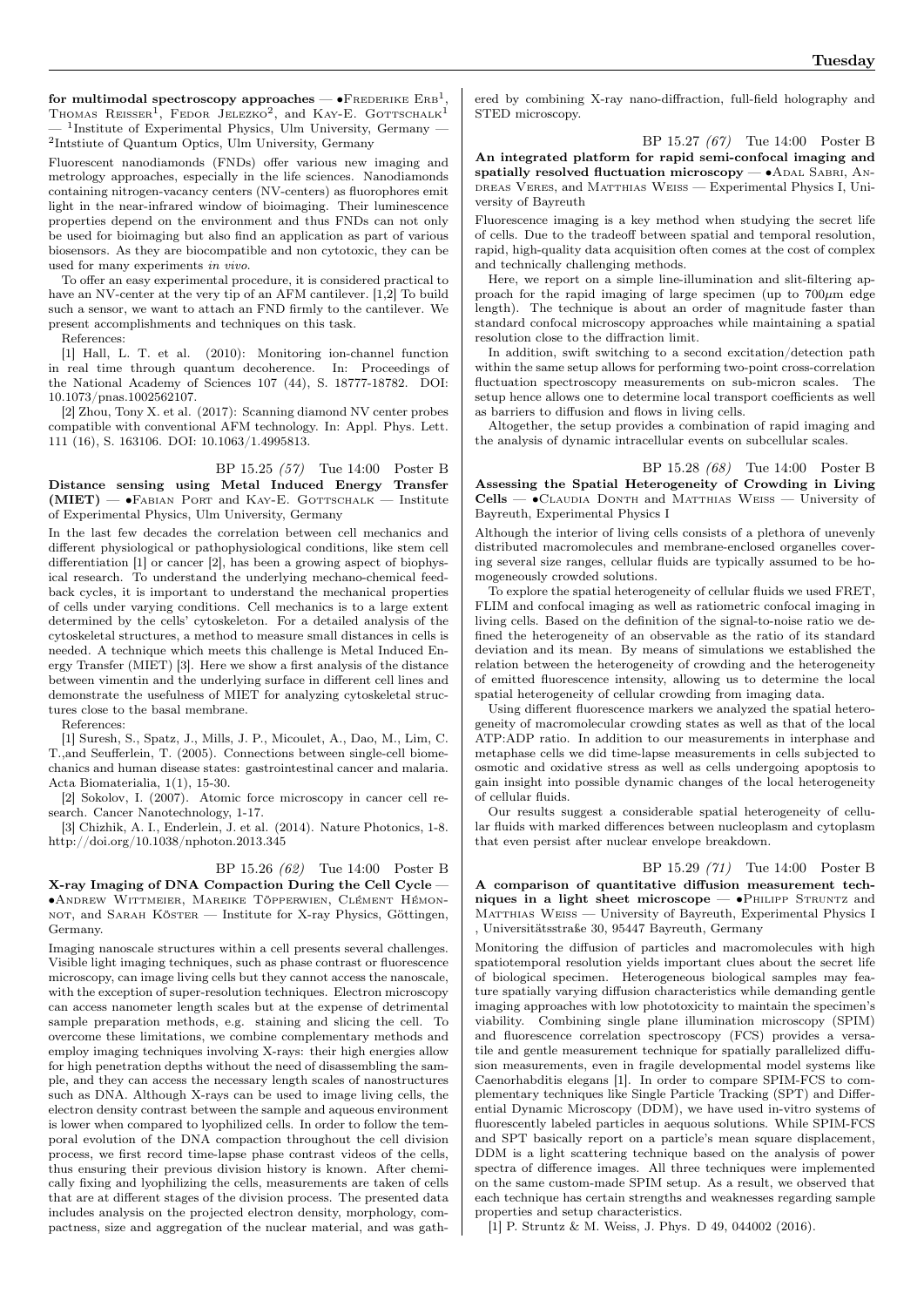BP 15.30 (74) Tue 14:00 Poster B Tracking network dynamics and topology of the endoplasmic reticulum — • KONSTANTIN SPECKNER, LORENZ STADLER, and  $\textsc{Matr}$  Weiss — University of Bayreuth, Experimental Physics 1 The endoplasmic reticulum (ER) is an interconnected membrane system that extends throughout the cytosol of eukaryotic cells and serves

specialized domains for essential cellular tasks. While the rough ER with membrane attached ribosomes is the major site of protein synthesis, the tubular meshwork of the smooth ER carries out lipid metabolism. The shape of this membrane network is constantly subject to modifications that are induced by cytoskeletal transport processes.

To gain insights into the ER's dynamic morphogenesis and topology, confocal fluorescence microscopy was used for cells at different conditions. By combining elements of morphological image processing and concepts of single-particle tracking experiments the organelle's shape was skeletonized to planar graphs composed of ER edges and nodes. When examining distinctive characteristics of complex networks, features of spatial networks were found for the ER's shape. Also, the subdiffusive and anticorrelated movement of individual ER network nodes was analyzed. Quantifying the motion of ER branchpoints in the presence and absence of cytoskeletal elements highlighted the role of active fluctuations for the ER's dynamic morphogenesis in the crowded interior of living cells. With this information, the motion of proteins and specialized domains on the ER could be compared to the overall motion of the ER network.

BP 15.31 (84) Tue 14:00 Poster B Growth dynamics of interphase nuclei during the early embryogenesis of *Caenorhabditis elegans* —  $\bullet$ ROLF FICKENTSCHER<sup>1</sup>, AKATSUKI KIMURA<sup>2</sup>, TOMOKO OZAWA<sup>2</sup>, and MATTHIAS WEISS<sup>1</sup> — <sup>1</sup>Universität Bayreuth, Bayreuth, Germany  $-$ <sup>2</sup>National Insitute of Genetics, Mishima, Japan

The nuclear-cytoplasmic ratio, i.e. the volume ratio of a cell's nucleus and cytoplasm, is known to be crucial for proper development: It regulates the midblastula transition in certain species but it is also linked to a variety of pathophysiological processes. Yet, how nuclear size is regulated is poorly understood. Here, we have used the model organism Caenorhabditis elegans to investigate the dynamics of nuclear volumes during interphase in early blastomeres. We show that nuclei grow with an exponential scaling towards an asymptotic volume that correlates linearly with the total cell volume. This result suggests a limiting component to govern the asymptotic nuclear volumes. Yet, due to an inverse scaling of interphase duration and cell volume, these asymptotic volumes are frequently not reached in early blastomeres. Moreover, nuclear growth rates are independent of temperature but are anti-correlated with cell size, consistent with a diffusion-limited process governing the nuclear expansion. The variability between different embryos is exceptionally small, highlighting once more the superb reproducibility of the organism's embryogenesis.

BP 15.32 (112) Tue 14:00 Poster B Photonic Force Microscopy (PFM) on cell cultures — •LILIAN Weißer, Tobias Neckernuss, Othmar Marti, and Heinrich HÖRBER — Institute of Experimental Physics, Ulm University

In confocal microscopy a high spatial resolution is obtained by focusing a laser to diffraction limit. Only the focus volume of the laser illuminating the sample is observed. The sample, usually biological cells, is a  $100\mu m$  thick glass sample chamber. This chamber is located between a 100x oil immersion objective and condenser. In such a setup the laser focus allows also the manipulation of a nanoparticle using optical forces. An interference detection scheme using a quadrant photodiode enables position detection of nanoparticles in the focus with nanometer precision and time resolution of microseconds. Such a setup can be used to characterize interactions of nanoparticles with the environment. Until now this PFM was mainly used for mechanical characterization of the molecular motor Kinesin and so called membrane rafts in living cells. To do experiments directly in cell culture dishes with optically graded thin glass at the bottom, a 100x water immersion objective will be used as a condensor. The PFM can be employed for long time observations on living cells, which can be kept healthy in the dishes for the time of the measurement, even if it lasts for days.

BP 15.33 (160) Tue 14:00 Poster B High-speed imaging of rotational diffusion of a gold nanorod on a supported lipid bilayer — • MAHDI MAZAHERI<sup>1</sup> and VAHID SANDOGHDAR<sup>1,2</sup> — <sup>1</sup>Max Planck Institute for the Science of Light, Erlangen, Germany.  $-$  <sup>2</sup>Department of Physics, Friedrich Alexander University (FAU) Erlangen-Nürnberg, Erlangen, Germany.

Many of the important functions of biomembranes depend on its fluidity because it determines the translational and rotational motion of lipids and membrane proteins. In this work, we use total internal reflection dark field microscopy (TIRDF Microscopy) to study the lateral and rotational diffusion of gold nanorods (GNR) linked to an artificial supported lipid bilayer.

Streptavidin-conjugated gold nanorods of length 71 nm and diameter of 25 nm were attached to headgroup-biotinylated DOPE lipids in DOPC supported lipid bilayers. GNRs were illuminated with laser light of well-known polarization and their scattered light was detected on a fast camera after separating various polarization components. By monitoring the time-dependent polarization of the detected signal, rotational and lateral diffusion of individual GNRs is imaged. Specifically, we can determine the angular orientation and center of mass position of the rod with microsecond temporal resolution. Using this approach, one can infer information on the physical properties and local dynamic behavior of the membrane such as local viscosity, shortrange diffusion, and compositional heterogeneity.

BP 15.34 (172) Tue 14:00 Poster B Quantitative phase imaging by focus series reconstruction on non-stained tissue — •KATHARINA BLESSING<sup>1,2</sup>, AL-BERTO ELJARRAT<sup>2</sup>, SIMONE GEHRER<sup>1</sup>, CHRISTOPH T. KOCH<sup>2</sup>, and ANA-SUNČANA SMITH<sup>1</sup> — <sup>1</sup>PULS-Group, Institiut für theoretische Physik I, Friedrich-Alexander-Universität, Erlangen — <sup>2</sup>AG Strukturforschung/Elektronenmikroskopie, Institut für Physik, Humboldt-Universität zu Berlin, Berlin

Many biological objects neither absorb nor scatter light, i.e. cells and tissue are widely invisible for conventional microscopy methods. However, most of their structural information is encoded in the phase. The field of quantitative phase imaging aims to make this information accessible.

Here we introduce a focal series reconstruction approach that only requires a standard optical microscope and computer. The reconstruction is done by a multi-focus transport of intensity equation (MFTIE) algorithm out of a focal series acquired around one in-focus shot. It reconstructs the TIE phase from multiple image pairs and refines it using a short iterative loop. Both steps take partial coherence effects into account in a flux-preserving manner. This algorithm provides amplitude and phase information separately. We tested the approach on human osteosarcoma cells. The applicability of the method to imaging epithelial tissue will be discussed with MDCK II cell colonies used as a model system.

BP 15.35 (241) Tue 14:00 Poster B Design and Instrumentation of an Opto-digital Confocal Microscope —  $\bullet$ BERK ZENGIN<sup>1</sup>, ADNAN KURT<sup>3</sup>, and ALPER KIRAZ<sup>1,2</sup> <sup>1</sup>Department of Physics, Koc University, Istanbul, Turkey — <sup>2</sup>Department of Electrical and Electronics Engineering, Koc University, Istanbul, Turkey — <sup>3</sup>Teknofil Limited Company, Istanbul, Turkey Confocal microscopy has become a vital technique for life sciences due to higher lateral and axial resolution it provides compared to standard epifluorescence microscopy. Improved axial resolution increases the sectioning capability, allowing for the observation of living specimens in three dimensions.

Despite these, accessibility to confocal microscopes did not escalate in proportion to its usage around the globe. Therefore, it was aimed to build an opto-digital confocal microscope, potentially leading to a product which will be affordable for researchers and organizations at a diverse scale.

In this work, we present a home-built confocal microscope setup using commercially available equipment. The design of the setup was realized using a 488 nm laser, an inverted microscope and optical/optomechanical parts. In addition, dual axis galvo scanner was controlled by using a custom built control electronics. Instrumentation was made using a National Instruments DAQ card and LabVIEW based software. For characterization purposes, calibration ruler and CD pattern were successfully imaged, followed by imaging of biological samples such as HeLa cells.

BP 15.36 (322) Tue 14:00 Poster B High throughput optical measurement device for suspended cells and particles — ∙Daniel Geiger, Tobias Neckernuss, JONAS PFEIL, MARKUS SPORER, STEFAN REICH, and OTHMAR MARTI — Institute of Experimental Physics, Ulm University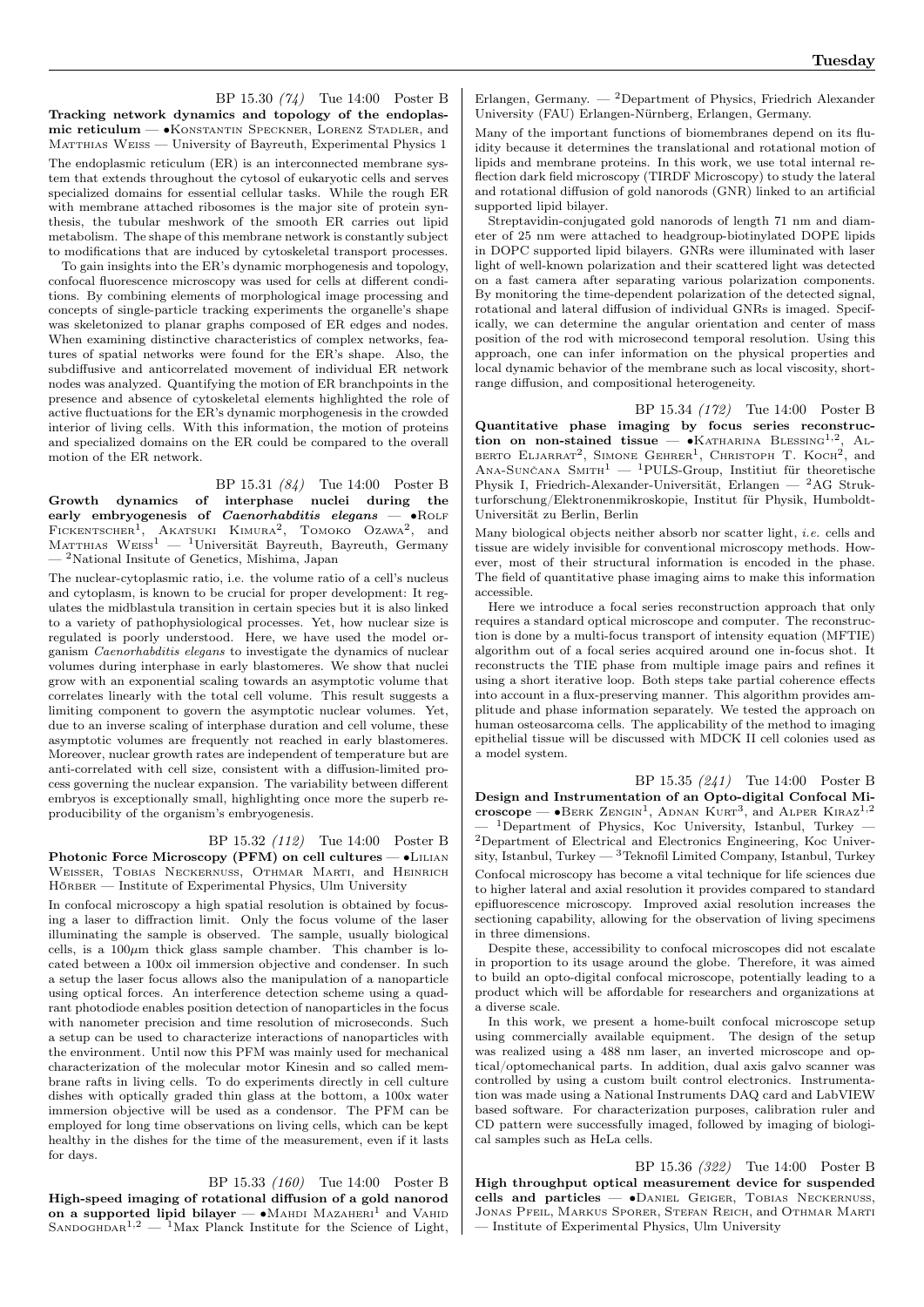We recently developed a novel device, called CellMOUSE that is capable of continuous, high throughput real-time measurement of suspended cells, bacteria and particles. Properties of the passing objects, like size, speed, shape and morphology can be determined for each object individually. The experimental data for all parameters is obtained with negligible delay to ease further processing of the passing objects. A throughput of more than 500 events per second can be achieved. Hence, measurements of large sample sizes are feasible. The focus in the development of CellMOUSE was on usability and fast processing of large amounts of data.

We present details of the working principle as well as the experimental setup of CellMOUSE.

BP 15.37 (346) Tue 14:00 Poster B Acoustophoresis: A powerful application in microfluidics for focussing and sorting microparticles —  $\bullet$ Toni Schildhauer,<sup>1</sup>, THOMAS HENKEL<sup>2</sup>, and J. MICHAEL KÖHLER<sup>1</sup> — <sup>1</sup>Technische Universität Ilmenau, FG. Physikalische Chemie/Mikroreaktionstechnik, Prof.-Schmidt-Str. 26, 98693 Ilmenau, Deutschland — <sup>2</sup>Leibniz Institut für Photonische Technologien IPHT Jena, AG. Mikrofluidik, Albert-Einstein-Str. 9, 07745 Jena, Deutschland

This work reports the implementation and testing of acoustophoresis into micro structured fluid channels for the purpose of focussing respectively sorting microparticles of different sizes and materials. To get valid images for e.g. flow cytometry cells need to be in the focal plane. Usually particles in microfluidic channels are distributed throughout its whole height, which is a multiple of the particles diameter as well as the range of the focal plane. Acoustophoresis was integrated into a microfluidic chip design of the IPHT Jena. Using micro algae and polystyrene particles in a size range of 10 um it was shown, that all particles can be moved into one plane under the influence of acoustophoretic forces and hence imaged sharply. Furthermore, two new microfluidic chips were designed for particle sorting application by acoustophoresis. With acoustophoresis, sorting by size is achievable up from 1 um upwards. With polystyrene particles in a diameter range from 3 to 25 um, the functioning of the sorting application was confirmed by microscopy imaging and DCS (differential centrifugal sedimentation spectroscopy).

BP 15.38 (347) Tue 14:00 Poster B Monitoring activity of stem-cell derived cardiac pacemaker cells by scanning ion conductance microscopy — Lennart Gross<sup>1</sup>, Julia Jeannine Jung<sup>2</sup>, •Regina Lange<sup>1</sup>, Christian Völkner<sup>1</sup>, Sven Kraft<sup>1</sup>, Ingo Barke<sup>1</sup>, Christian Rimmbach<sup>2</sup>, GUSTAV STEINHOFF<sup>2</sup>, ROBERT DAVID<sup>2</sup>, and SYLVIA SPELLER<sup>1</sup> – <sup>1</sup>University of Rostock, Institute of Physics, 18059 Rostock, Germany — <sup>2</sup>University of Rostock, RTC, 18057 Rostock, Germany

Cell-based sensors and assays are typically used to aid drug design and to monitor water, medium, or air quality. A number of transduction mechanisms are employed, such as ion currents or luminescence. In our case we used scanning ion conductance microscopy (SICM) [1] to observe the live-cell morphology and dynamics of individual sinus nodal cardiomyocytes derived by forward programming from pluripotent stem cells [2]. The membrane displacements and surface morphology have been characterized by SICM in the native state on the pacing sinus nodal cells and while transiently inhibited pacing, respectively. Beating patterns in the range of a few Hertz and of a displacement of about 1  $\mu$ m were observed. We noticed an influence of the distance between the nanopipette and the cell surface on the beating behavior. Characteristic features in the temporal spectra are analyzed with regard to the electro-mechanic pacing of the sinus nodal cells. An approach to discriminate possible participation of ion current variation directly from the cell is developed.

[1] C-C Chen et al., Annu Rev Anal Chem 5, 207 (2012)

[2] JJ Jung et al., Stem Cell Rep 2, 592 (2014)

### BP 15.39 (370) Tue 14:00 Poster B

Motion artifact compensation in optical mapping studies with motion by combining marker-free tracking and ratiometric imaging — •Vineesh Каррарам<sup>1</sup>, Johannes Schröder-<br>Scheтelig<sup>1</sup>, Ulrich Parlitz<sup>1</sup>, Stefan Luther<sup>1,2</sup>, and Jan CHRISTOPH<sup>1,2</sup> — <sup>1</sup>Max Planck Institute for Dynamics and Self-Organization, Göttingen, Germany —  ${}^{2}$ German Center for Cardiovascular Research (DZHK e.V.), Göttingen, Germany

Fluorescence imaging or optical mapping provides highly detailed visualizations of cardiac electrophysiology in isolated, intact hearts. Recent developments in optical mapping have opened the path for being able to perform imaging with beating and moving hearts.

Here, we show that marker-free motion tracking and ratiometric imaging can be combined effectively to reduce motion artifacts when filming a beating Langendorff-perfused isolated rabbit heart. We also show that marker-free motion tracking with simultaneous imaging of action potential and calcium transient waves provides a novel tool for investigating the electromechanical dynamics of the heart.

We find that combining motion tracking and ratiometry can significantly enhance motion artifact reduction and allows the comparison and cross-validation of the two techniques with respect to each other.

BP 15.40 (430) Tue 14:00 Poster B Qualitative detection, control and analysis of red blood cells (RBC) in a microfluidic channel by a commercially available 650 nm DVD laser pickup — ∙Max von Witzleben and Stefan Breuer — Institut für Angewandte Physik, Technische Universität Darmstadt, Schlossgartenstraße 7, 64289 Darmstadt, Germany

Commercially available DVD laser pickups are compact, robust and exhibit a good beam quality. They have been successfully employed in spatially controlling of cells by translating the laser beam inside a microfluidic channel by Kasurkurti et al. [1]. The full vertical control and contactless cell positioning however, was not possible due to constraints of the chosen experimental configuration. Here, we demonstrate experimentally that RBCs, placed in an appropriate solution can be fully controlled in 3 dimensions inside a tailored microfluidic channel. We experimentally access static and dynamic properties of RBCs based on a monolithic light detection configuration. [1] Kasukurti, A., Potcoava, M., Desai, S.A., Eggleton, C. and Marr, D. Optics Express, 19(11):10377-10386, 2011.

BP 15.41 (431) Tue 14:00 Poster B Cost-efficient and compact Digital Inline Holographic Microscope (DIHM) enabling micrometer resolution for red blood cell analysis — •STEPHAN AMANN<sup>1</sup>, MAX VON WITZLEBEN<sup>1</sup>, MARKUS SUSENBURGER<sup>2</sup>, ZINAN LIU<sup>2</sup>, and STEFAN BREUER<sup>1</sup> -1 Institut für Angewandte Physik, Technische Universität Darmstadt, Schlossgartenstraße 7, 64289 Darmstadt, Germany — <sup>2</sup>iGEM, Schnittspahnstraße 4, 64287 Darmstadt, Germany

Light microscopes relying on digital inline holography principle and camera-based detection and retrieval of image information are the most compact and portable solution for imaging of cellular objects. DIHMs are currently emerging worldwide thanks to their cost-efficient semiconductor photonic light sources, rugged design, low number of optical and mechanical components and immediate 3D manufacturing potential. Here, we demonstrate experimentally a low-cost DIHM microscope that allow for imaging RBCs and cellular objects. The compact experimental setup enables to gain morphological information of red blood cells and can act as a portable imaging system for red blood cell quality control.

BP 15.42 (432) Tue 14:00 Poster B Optical detection, control and analysis of plastic microspheres in a microfluidic channel by a semiconductor laser — ∙Max von Witzleben, Florian Bödicker, and Stefan Breuer — Institut für Angewandte Physik, Technische Universität Darmstadt, Schlossgartenstraße 7, 64289 Darmstadt, Germany

Micro-particles of sizes ranging from nanometres to micrometres and stemming from medications or cosmetic products contribute to the worldwide water pollution. They are hazardous as they readily enter the food chain of animals and humans. Hence, there is a strong need for micro-particle detection and filtering in fluids. Here, we present an all semiconductor photonic concept for detecting, relocating and dynamically studying plastic microspheres of sizes ranging from  $3\mu$ m to  $8\mu$ m. By optical control, interferometric detection and analysis, static and dynamic properties of micro-particles are experimentally accessed. A simple model allows to reproduce the experimental findings with good quantitative agreement.

BP 15.43 (436) Tue 14:00 Poster B Detecting intracellular-changes below the optical resolution limit to investigate inflammation.  $- \bullet$  FLORIAN SCHOCK<sup>1,2,3,4</sup> JAN NEUMANN<sup>1,2,3</sup>, ANNA LENA LEIFKE<sup>2</sup>, ULRICH PÖSCHL<sup>2</sup>, KURT<br>LUCAS<sup>2</sup>, and CHRISTOPH CREMER<sup>1,2,3,4</sup> — <sup>1</sup>Institute of Molecular Biology, University of Mainz, Mainz, Germany — <sup>2</sup>Max-Planck-Institut for Chemistry Mainz, Germany  $-$  <sup>3</sup>Institute of Pharmacy and Molecular Biotechnology, University of Heidelberg, Heidelberg, Germany — <sup>4</sup>Kirchhoff Institute for Physics, University of Heidelberg, Heidelberg,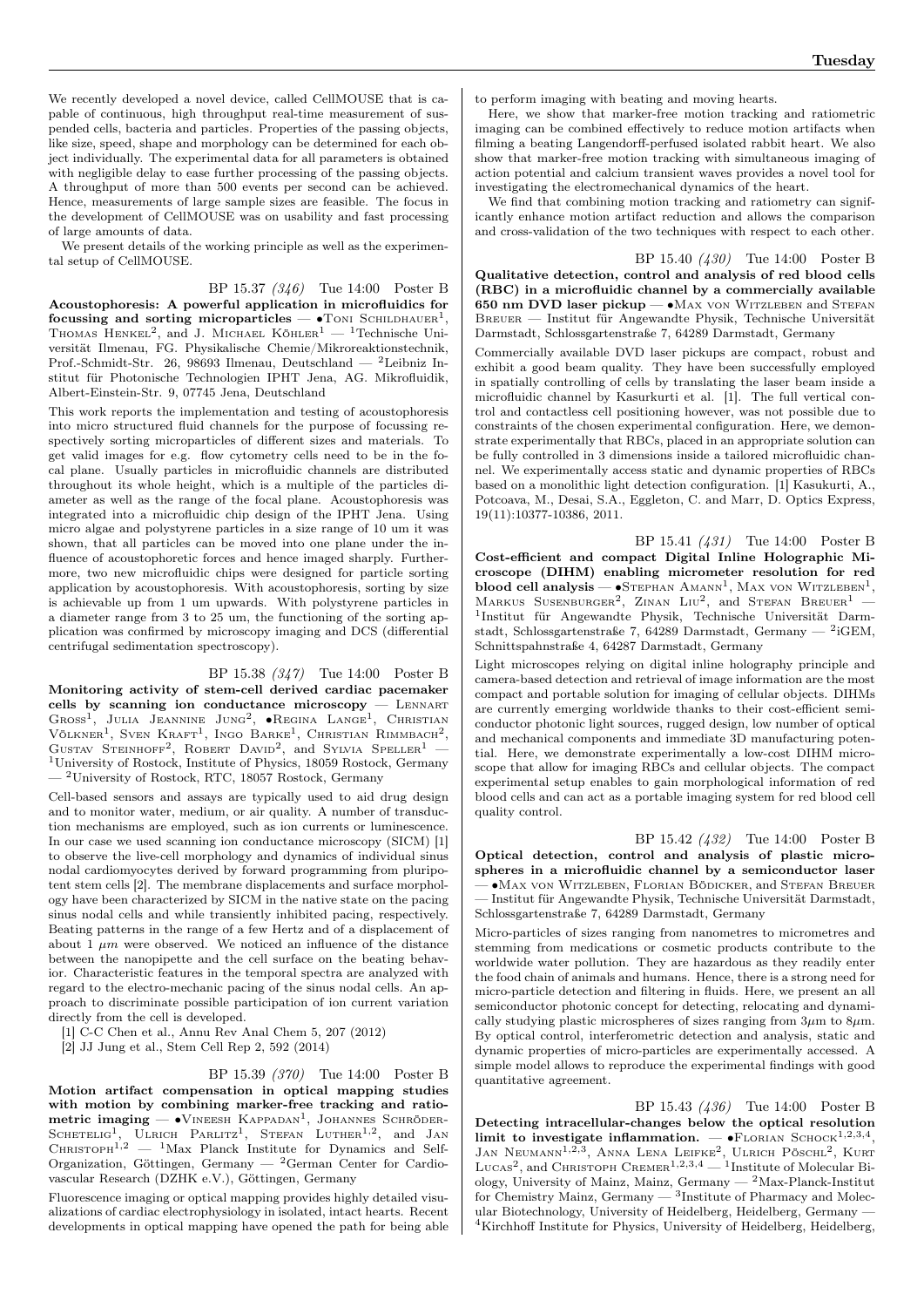#### Germany

As a result of the interdependency of form and function, microscopy of intracellular structure has become a standard tool to investigate biological processes and medical questions. Hence many projects of the last decades aimed to discover and improve (super-resolution-) light microscopy methods to visualize details far below the classical resolution limit. But it is also possible to use microscopy to identify structures and structural changes without the need to visualize these. Here we want to present and use such a method to investigate the effects of inflammation on mitochondria. Our simulations suggests the possibility to register changes clearly below the resolution limit by analysing wide-field images. We will present the results of an in-vitro study on fibroblasts and the comparison to our simulation. Additionally we will also report on super-resolution methods (SIM and SMLM) to image the mitochondria.

BP 15.44 (443) Tue 14:00 Poster B Fast Correlative Optical Tweezers-Fluorescence Microscopy (CTFM) for the study of dynamic molecular processes ∙Philipp Rauch, Jordi Cabanas-Danés, Rosalie Driessen, Gerrit Sitters, and Andrea Candelli — LUMICKS B.V. De Boelelaan 1085 1081 Amsterdam

Using optical tweezers in combination with confocal fluorescence microscopy in a controlled microfluidics environment, results in a robust and versatile methodology to study mechanisms occurring at all levels of the cellular metabolism, up to cell membrane interactions and beyond. Both the high temporal and spatial resolutions that correlative optical tweezers-fluorescence microscopy (CTFM) offers represent an asset to investigate processes with short lifetimes. Additionally, by being able to manipulate and exert tensions to selected molecules, we gain access to important structural features. To demonstrate the potential of this hybrid technique, we performed a series of experiments to study the folding/unfolding dynamics of an intracellular signaling protein, the packaging of DNA within a bacteriophage capsid and the dynamics of cytoskeletal filaments and related motor proteins. Our results show that the applications of this single molecule technology are not limited to the field of nucleic acids research and quickly advance to new venues.

BP 15.45 (33) Tue 14:00 Poster B Mechanical properties of membranes under asymmetric buffer conditions — • MARZIE KARIMI, JAN STEINKÜHLER, DEBJIT Roy, Reinhard Lipowsky Mitra, and Rumiana Dimova — Max Planck Institute of Colloids and Interfaces, Science Park Golm, 14424 Potsdam, Germany

Biological membranes consist of molecular bilayers which are intrinsically asymmetric in nature. This asymmetry can be induced not only by leaflet composition and specific adsorption but also by differences in the cytosolic and periplasmic solutions containing macromolecules and ions. Membranes are surrounded by aqueous buffers inside and outside the cell exhibiting strong concentration asymmetry of e.g. sodium, potassium and chlorine ions. There has been a long quest to understand the effect of these ions on the physical and morphological properties of membranes. Ion-lipid interactions and, in particular, the effect of ion trans-membrane asymmetry are crucial not only for the membrane phase state [Kubsch et al. Biophys. J. 110:2581–2584, 2016] but also influence the mechanical properties of membranes. Here, we set to explore the changes in the mechanical properties of membranes exposed to asymmetric buffer conditions. As a model membrane, we employed giant unilamellar vesicles (GUVs) and first improved existing protocols for generating GUVs in physiologically relevant salt concentrations. To assess the membrane mechanical properties, we aspirate a GUV into a micropipette and by means of an attached bead manipulated via optical tweezers, we pull an outward tube to measure the spontaneous curvature and the bending rigidity of the bilayer. With increasing the aspiration pressure, the bead is displaced from the equilibrium position in the optical trap, which in return gives us the bending rigidity and spontaneous curvature of GUVs [Lipowsky, Faraday Discuss. 161:305-331, 2013]. We explore the effect of asymmetric distribution of salt and sugars across the membrane.

This work is part of the MaxSynBio consortium which is jointly funded by the Federal Ministry of Education and Research of Germany and the Max Planck Society.

BP 15.46 (41) Tue 14:00 Poster B Photoinduced processes of free bilins in solution: fs TA absorption spectroscopy on phycocyanobilin and biliverdin  $IX\alpha$ 

 $-$  •Maximilian Theiss<sup>1</sup>, Tilman Lamparter<sup>2</sup>, Maria Andrea Mroginski<sup>3</sup>, and ROLF DILLER<sup>1</sup> - <sup>1</sup>TU Kaiserslautern, D-67663 Kaiserslautern — <sup>2</sup>Karlsruhe Inst. of Techn., D-76131 Karlsruhe -<sup>3</sup>TU Berlin, D-10623 Berlin

Bilins are linear tetrapyrrols with rich photochemistry in solution (1,2), involving C-C single- and double-bond isomerization of one or several of the pyrrole methine bridges. When bound to proteins they serve as chromophore in plant-phytochromes, bacterial sensor proteins and in optogenetic systems (3). In the bound form protein-chromophor interaction restricts the potentially possible degrees of freedom (4). For a better understanding of the underlying mechanisms we study the primary photochemistry of the bilins phycocyanobilin (PCB) and biliverdin IX $\alpha$  (BV) in solution, employing fs transient absorption in the UV/Vis and mid-IR spectral region, complemented by quantum chemical calculations. In particular, both bilins show conformational changes, PCB additionally indicates alteration of protonation state via photoexcitation, which is consistent with previous studies (5).

(1) Falk. (2012) The chemistry of linear oligopyrroles

and bile pigments (Vol. 1). SSBM

(2) Carreira-Blanco et al. (2016) PCCP. 18:7148-7155

(3) Gasser et al. (2014) PNAS. 111.24: 8803-8808.

(4) Singer et al. (2016) CPC. 17:1288-1297

(5) Dietzek et al. (2011) CPL. 515:163-169

BP 15.47 (53) Tue 14:00 Poster B Adjustment of pulsed laser radiation for strob oscopic exp eriments — •STEFAN KRÜGER<sup>1</sup>, TOBIAS LÖFFLER<sup>1</sup>, MA-JA STRUGACEVAC<sup>1</sup>, JULIA KRISTIN<sup>2</sup>, CONSTANZE WIEK<sup>1</sup>, JÖRG SCHIPPER<sup>2</sup> und MATHIAS GETZLAFF<sup>1</sup> — <sup>1</sup>Institute of Applied Physics, University of Düsseldorf — <sup>2</sup>Düsseldorf University Hospital, Department of Otorhinolaryngology, Mooren- strasse 5, 40225 Düsseldorf, Germany

This contribution aims to adjust the laser radiation of a fluorescence microscope depending on the oscillating movement of a piezoelectric actuator. Through this a stroboscopic effect can be achieved and the periodic movement of cell parts, depending on the phase of the acoustic stimulation, can be observed. The laser can be switched by TTLsignals, the piezoelectric actuator is controlled using sinus voltages with frequencies from 0,5 to 10 kHz. The piezo-control-signal is translated to TTL and the phase and signal-length is adjusted. By controlling the phase shift between the stimulating wave and the laser pulse we can select which phase of the cell movement we observe. The adjustment of the laser pulse length helps to regulate the output power and time resolution of output signal. The set up and a function test will be presented.

BP 15.48 (93) Tue 14:00 Poster B Analysis of photoinduced processes of the cyanophageencoded phycobiliprotein Lyase ΦCpeT:PEB using femtosecond transient absorption spectroscopy — • CHRISTOPHER Carlein, Maximilian Theiß, Natascha Riedel, Nicole Frankenberg-Dinkel, and Rolf Diller — TU Kaiserslautern, 67663 Kaiserslautern, Germany

Phycobiliprotein lyases mediate the chromophore assembly of light harvesting phycobiliproteins in cyanobacteria (1). Interestingly, some cyanophages, viruses that infect cyanobacteria, also possess genes encoding phycobiliprotein lyases. It has been suggested that they might contribute to increasing photosynthetic efficiency in cyanobacteria during infection (2). The cyanophage P-HM1 encoded phycobiliprotein lyase ΦCpeT is forming a stable non-covalent complex with the linear tetrapyrrole phycoerythrobilin (2). To get a better understanding of how the phycobiliprotein lyases might facilitate the phycobiliprotein assembly we study the interaction of ΦCpeT with its chromophore PEB, employing fs transient absorption in the UV/Vis spectral region. This provides insights into the processes after photoexcitation in protein bound linear tetrapyrroles in contrast to their free form  $(3,4)$ . Additionally, we use binding site mutants of  $\Phi$ CpeT to study the conformation of PEB within the lyase.

(1) Overkamp et al. (2014) JBC. 289:26691-26707

(2) Gasper et al. (2017) JBC. 292:3089-3098

(3) Dietzek et al. (2011) CPL. 515:163-169

(4) Singer et al. (2016) CPC. 17:1288-1297

BP 15.49 (200) Tue 14:00 Poster B Dielectrophoretic characterization of E. coli membrane integrity under influence of organic solvents — ∙Armin GRUNDMANN<sup>1</sup>, MARCO RADUKIC<sup>1</sup>, HARALD GRÖGER<sup>2</sup>, DARIO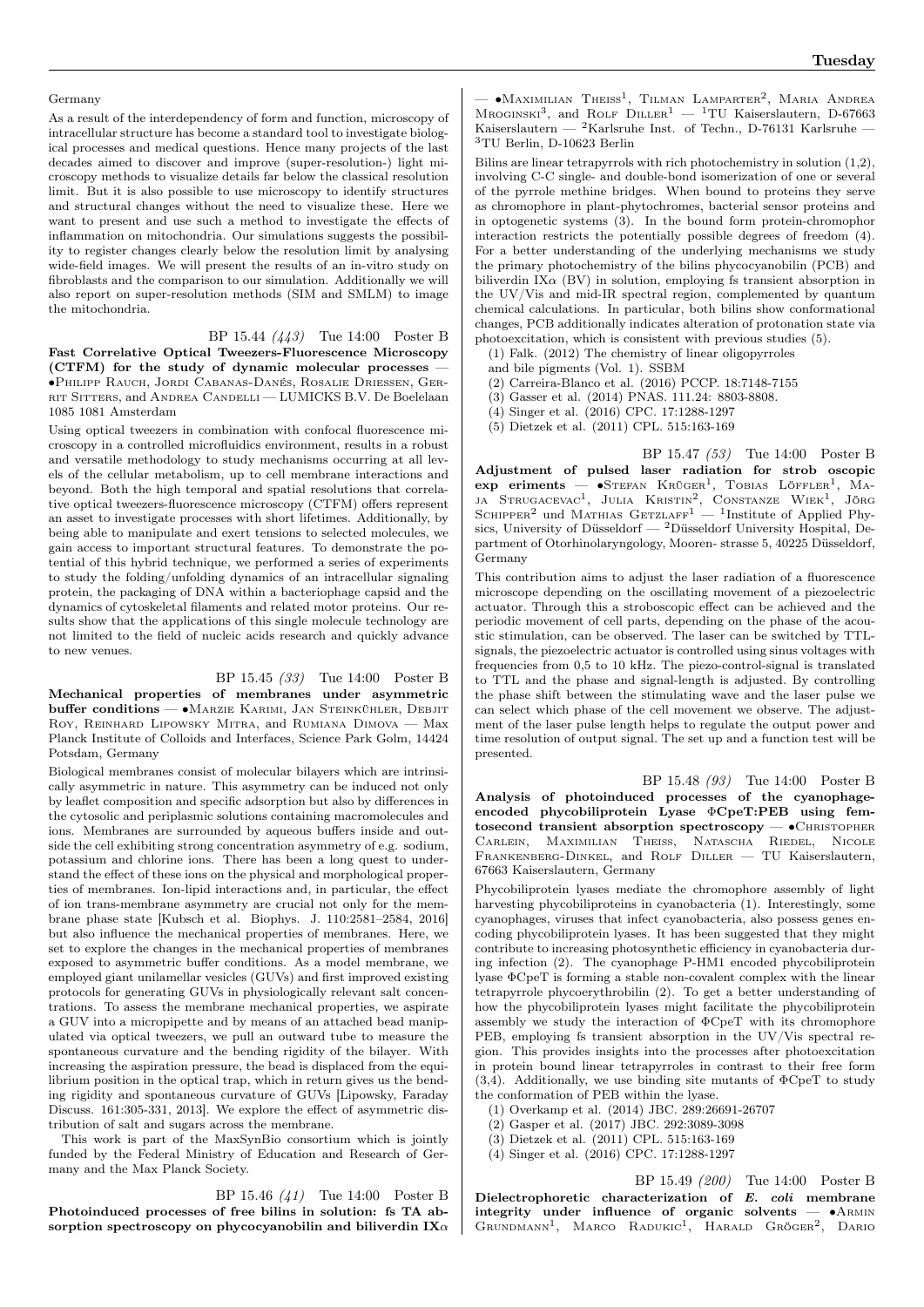ANSELMETTI<sup>1</sup>, and MARTINA VIEFHUES<sup>1</sup> - <sup>1</sup>Experimental Biophysics, Faculty of Physics, Bielefeld University, Bielefeld, Germany <sup>2</sup>Organic Chemistry I, Faculty of Chemistry, Bielefeld University, Bielefeld, Germany

E. coli are of great importance for biotechnological applications as a whole cell biocatalyst. In combination with organic solvents, new possibilities arise, given that they do not harm the cells. To study the effects of solvents, we characterized the integrity of the E. coli cell membrane before and after incubation by determining its dielectrophoretic properties. For that purpose we applied an alternating electric field to a microfluidic channel featuring a region with insulating posts generating an inhomogeneous electrical field. The bacteria can be trapped at the posts if sufficient dielectrophoretic forces are applied. Using E. coli that express GFP, we were able to characterize the electric field dependent DEP behavior based on the fluorescence intensity. The resulting data were fitted with a logistic model and contain information on the integrity of the cell membranes. Comparing the DEP behavior of incubated E. coli with control measurements reveals the impact of the solvents on the cells.

#### BP 15.50 (201) Tue 14:00 Poster B

Label-free microfluidics using electrical impedance spectroscopy — • ARMIN GRUNDMANN, DARIO ANSELMETTI, and MARtina Viefhues — Experimental Biophysics, Faculty of Physics, Bielefeld University, Bielefeld, Germany

Label-free detection of particles in microfluidic devices is an important step towards Lab-on-a-Chip devices, allowing for the analysis of unlabeled biomolecular samples. Using electrical impedance spectroscopy (EIS) we were able to detect both polystyrene beads and biological samples based on their (di)electrical properties. After successfully integrating this method into our microfluidics setup using a specially designed chip and holder system, we characterized it by simultaneously detecting impedance and fluorescence of fluorescent polystyrene beads. Thus, we investigated the dependencies of the detection on sample concentration, measurement signal frequency and external influences. To drive the samples during the measurements, hydrostatic pressure was applied, which also turned out to effect the signal. Using EIS we were then able to detect DNA and E. coli bacteria at various concentrations. While the detection of small sample concentrations has proven to be difficult, we obtained promising results for the detection of higher concentrations. Having found the optimal parameters and the minimal detectable sample concentration, we will be able to introduce EIS to microfluidic experiments for detection e.g. in separation applications.

### BP 15.51 (256) Tue 14:00 Poster B

Efficient coupling between phycobilisomes, chlorophyll a and far red light induced chlorophyll f in the cyanobacterium Halomicronema hongdechloris — ∙Züleyha Yenice Campbell, FRANZ-JOSEF SCHMITT, MAI VI BUI, and THOMAS FRIEDRICH - TU Berlin, Institut für Chemie, Bioenergetik, Deutschland

The excitation energy transfer processes in the antenna system of the phototrophic cyanobacterium Halomicronema hongdechloris that contains Chlorophyll  $a$  and  $f$  in photosystem II with red light induced accumulation of Chl  $f$  was investigated. While H. hongdechloris has only very low amounts of Chl f in white-light culture conditions the ratio of Chl  $f$  to Chl  $a$  is reversibly changed up to 1:8 under illumination with far red light (720-730 nm). We performed UV-Vis absorption spectroscopy, time-integrated and time-resolved fluorescence spectroscopy and calculated decay associated spectra (DAS) indicating that highly efficient EET occurs from phycobilisomes to Chl a with time constants of about 100 ps in white light. Charge separation occurs with a typical apparent kinetics of 200-300 ps from Chl a as known from Chl a containing cyanobacteria like Synechocystis sp. PCC 6803. In H. hongdechloris, maximal Chl f concentration was observed after 3-4 days of growth under far red light (720-730 nm) and EET from PBS reached Chl f within 200 ps. However, fast charge separation was not observed from Chl f. Therefore, it is proposed, based on modeling of possible rate equation systems of EET that the charge separation occurs from Chl a and excitation energy is funneled from Chl f to Chl a via an energetic uphill transfer mechanism.

BP 15.52 (26) Tue 14:00 Poster B Combination of Monte-Carlo simulations and experimental results to determine the microscopic energy depoit at DNA — ∙Marc Benjamin Hahn1,<sup>2</sup> , Tihomir Solomun<sup>2</sup> , and Heinz  $S_{\text{TURM}}^{2,3}$  — <sup>1</sup>Freie Universität Berlin — <sup>2</sup>Bundesanstalt für Materialforschung —  ${}^{3}$ Technische Universität Berlin

The quantification of radiation induced damage to DNA in aqueous environment is of fundamental interest for dosimetry and its application in radiation-therapy and protection. We present a combined experimental and simulational approach to quantify and compare radiation induced damage to biomolecules in liquid environment for a wide range of primary radiation sources e. g. photons, electrons or ions and targets, such as DNA, proteins or cells.[1] To show its viability, we will apply this method to an experimentally challenging systems, the direct irradiation of plasmid DNA (pUC19) in water with electrons as primary particles. Here we combine Geant4 electron-scattering simulations with calculations concerning the diffusion and convection induced movement of the biomolecules, within a coarse-grained model of the irradiated liquid. Additionally a microscopic target model for the plasmid DNA based on the relation of lineal energy and radiation quality is used to calculate the effective target volume.

[1] Hahn at al. Phys. Rev. E 95 052419 (2017)

BP 15.53 (36) Tue 14:00 Poster B Developing a coarse-grained potential for double-stranded RNA from quantum-mechanical calculations — •SERGIO CRUZ-LEÓN<sup>1,2</sup>, ÁLVARO VÁZQUEZ-MAYAGOITIA<sup>3</sup>, NADINE SCHWIERZ<sup>2</sup>, and<br>MARIA FYTA<sup>1</sup> — <sup>1</sup>Institute for Computational Physics, Universität Stuttgart, Allmandring 3, 70569 Stuttgart, Germany — <sup>2</sup>Department of Theoretical Biophysics, Max Planck Institute for Biophysics, Maxvon-Laue-Str. 3, 60438 Frankfurt, Germany — <sup>3</sup>Argonne National Laboratory, 9700 S. Cass Avenue, Building 240, Argonne, Illinois, USA

A coarse-grained model for double-stranded (ds) RNA is derived based on quantum mechanical calculations. Our model extends a previous work developed for dsDNA by accounting for chemical and structural differences between dsDNA and dsRNA. Our coarse-grained model is a four bead representation where the total energy is derived from a bottom up approach using density functional theory calculations. The interactions within dsRNA are divided into four physical meaningful terms: hydrogen bonding, stacking, backbone, and electrostatic interactions. Our coarse-grained model is able to successfully reproduce the dsRNA structure. The model predicts a persistence length in good agreement with reported experimental data in a broad range of salt concentrations. Overall, our coarse-grained model has the potential to extent the relevant time and length scales in dynamic simulations of dsRNA.

BP 15.54 (73) Tue 14:00 Poster B Exploiting ecology in drug pulse sequences in favour of population reduction — MARIANNE BAUER<sup>1</sup>,  $\bullet$ ISABELLA GRAF<sup>1</sup>, VUDTI-WAT NGAMPRUETIKORN<sup>2</sup>, GREG STEPHENS<sup>2,3</sup>, and ERWIN FREY<sup>1</sup> – <sup>1</sup>Arnold-Sommerfeld-Center for Theoretical Physics and Center for NanoScience, Department of Physics, Ludwig-Maximilians-Universität München, Munich, Germany — <sup>2</sup>Biological Physics Theory Unit, Okinawa Institute of Science and Technology Graduate University, Onna, Okinawa, Japan — <sup>3</sup>Department of Physics & Astronomy, Vrije Universiteit Amsterdam, Amsterdam, The Netherlands

A deterministic population dynamics model involving birth and death for a two-species system, comprising a wild-type and more resistant species competing via logistic growth, is subjected to two distinct stress environments designed to mimic those that would typically be induced by temporal variation in the concentration of a drug as it permeates through the population and is progressively degraded. Different treatment regimes, involving single or periodical doses, are evaluated in terms of the minimal population size (a measure of the extinction probability), and the population composition (a measure of the selection pressure). We show that there exist timescales over which the low-stress regime is as effective as the high-stress regime, due to the competition between the two species. Our results suggest that when the duration of the high-stress environment is restricted, a treatment with one or multiple shorter pulses can produce better outcomes than a single long treatment. If ecological competition is to be exploited for treatments, it is crucial to determine these timescales.

BP 15.55 (79) Tue 14:00 Poster B De Novo Protein Structure Prediciton by Integration of Coevolutionary Data into Replica Exchange Simulations — ∙Arthur Voronin<sup>1</sup> and Alexander Schug<sup>2</sup> — <sup>1</sup>Physics Department, Karlsruhe Institute of Technology, Karlsruhe, Germany —  $^2\mathrm{John}$ von Neumann Institute for Computing, Jülich Supercomputer Centre, Jülich, Germany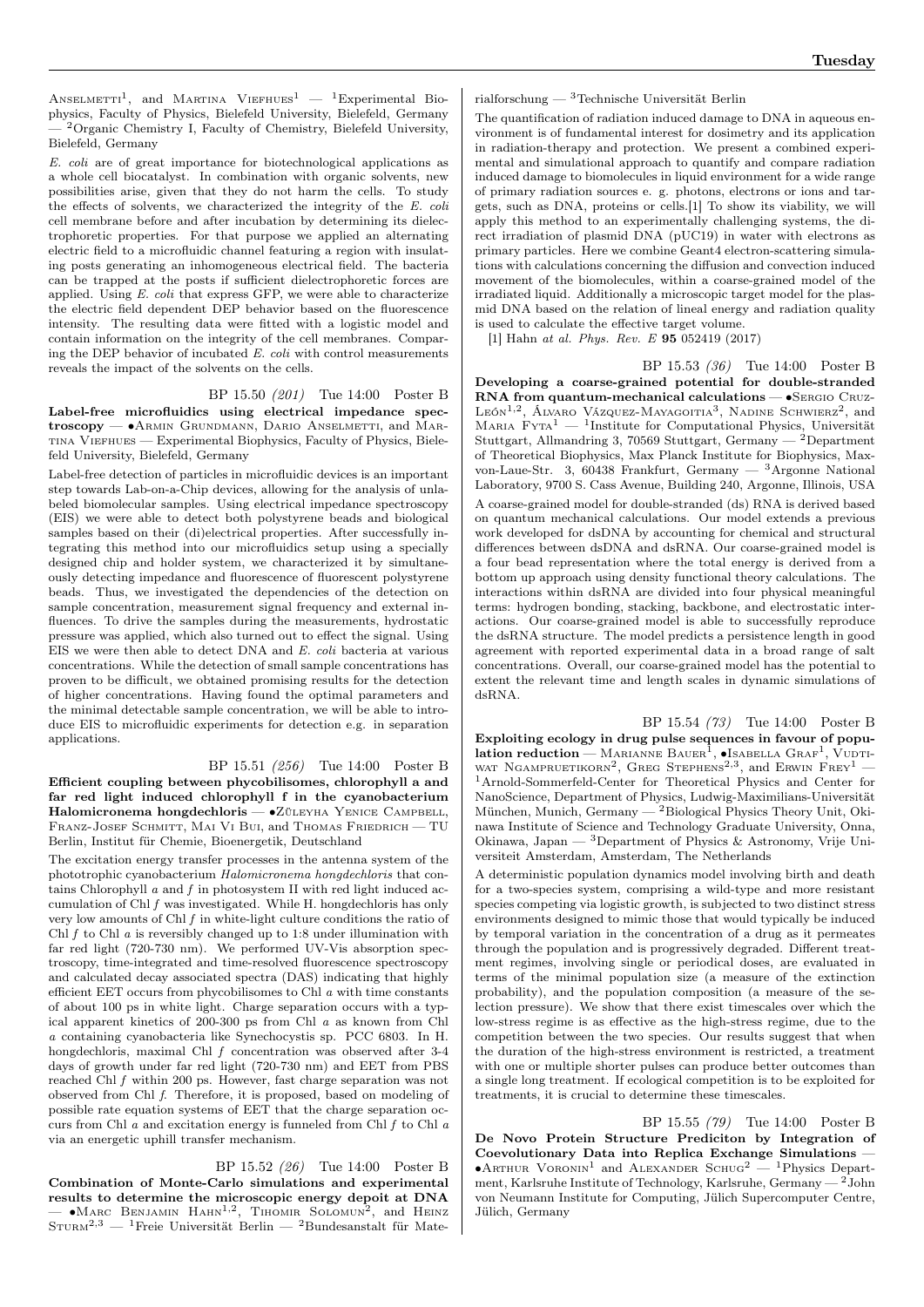Proteins perform important tasks in every living organism and are an essential part of life. Studying the structure of proteins helps to understand interactions in a biological system which can be applied to other fields, such as improving drug design. Despite incredible progress in experimental techniques, protein structure determination is arduous. Here, we suggest a complementary method of de novo protein structure prediction. Direct coupling analysis (DCA) quantifies coevolution of amino acid pairs in large sequence alignments, where high scoring pairs can be interpreted as spatially adjacent. Regular molecular dynamics (MD) simulations are computationally too costly to identify the native conformation in straightforward simulations. One reason is entrapment in one of the many local minima. By integrating DCAderived contacts as constraints into MD simulations we smoothen the energy landscape and guide structure prediction. Additionally, any residual entrapment will be overcome by replica exchange. With this combination of techniques, it should be possible to predict the native structure de novo, i.e. without prior knowledge of structural elements, in a single simulation run. To study our methods performance we investigate small proteins using various numbers and quality of constraints.

BP 15.56 (89) Tue 14:00 Poster B

MaxEnt-Stress Graph Drawing in Protein Structure Determination —  $\bullet$ Oskar Taubert<sup>1</sup> and Alexander Schug<sup>2</sup> -<sup>1</sup>Karlsruhe Institute of Technology, Karlsruhe, Germany — <sup>2</sup>Jülich Supercomputing Centre, Jülich, Germany

Proteins perform a wide range of functions in living systems, such as transport, catalysis, or signaling. A protein's function and structure are closely related. There are different experimental as well as computational methods for resolving protein structures. NMR in particular supplies a list of atom pairs with associated distance intervals and confidence scores. This information has to be translated to 3D atomic coordinates, solving a distance geometry problem.

Since graphs are suited to model this type of pairwise relationships as edges and vertices, we use MaxEnt-Stress graph drawing as an efficient solution to map a list of atomic distance constraints onto a 3D-structural model (cf. Wegner et al., ESA 2017). More specifically, we take input errors and distance intervals into account. Input consists of the amino acid sequence, secondary structure, and long range contact information, as it is provided by experiments or co-evolutionary analysis. To test our algorithm, we conduct simulations on input data generated from known structures of biomolecules of different types. We find the reference structure is reproduced with high fidelity, even from noisy data, when supplying roughly three times the number of heavy atoms as graph edges.

BP 15.57 (123) Tue 14:00 Poster B Modelling Chemotaxis of swarm search — •ZEINAB SADJADI and Heiko Rieger — Theoretical Physics, Saarland university, 66123 Saarbrücken, Germany

We study the effect of chemotaxis in swarming search strategy of T cells. We hypothesize that a swarm of T cells might coordinate its search by secreting chemokines on their trail which send a signal to other searchers and eventualy enhances the search efficiency. We model T cells movement as if they avoid searching areas that other T cells have scanned already and explore regions that have not been visited yet. This leads to a searcher-searcher interaction which we investigate on a 2D lattice.

BP 15.58 (125) Tue 14:00 Poster B Evolution on multiple scales - merging evolution and dispersal on landscape scales — •MICHAELA HAMM and BARBARA DROSSEL — Technische Universität Darmstadt, Germany

Life forms on earth are stunningly diverse. This rich variety of species evolved in time spans inaccessible to any experiment. Evolutionary food web models were developed in the last decades as tools to analyse food web emergence and persistence on long time scales. Those models are based only on a handful of mutation or adaptation rules, from which the food web structure arises naturally in a self-organized way. But ecosystems are never isolated but coupled by species dispersal, i.e., evolutionary dynamics is affected by spatial structure.

In order to obtain a model that retains essential features of older evolutionary models but allows for fast computation on many coupled habitats, we developed an new model merging the following features of models from the literature: 1) Species are characterized by traits based on body mass, following for example [1, 2]. 2) The biomass density of species is calculated self-consistently from the network of interactions

by using the difference equation approach as in [3]. 3) New species are introduced into the system by varying the traits of existing species. 4) Species spread to adjacent habitats based on a stochastic migration process. The second feature, which replaces explicit population dynamics with a fast estimation of equilibrium biomasses, is crucial for scaling the model to many (i.e., several hundred) habitats. We present first results how our new model performs on a local scale. [1] Allhoff et al.(2015);[2] Rogge et al.(in prep);[3] Caldarelli et al.(1998).

BP 15.59 (127) Tue 14:00 Poster B

Hydrodynamic mobility functions near elastic interfaces — ∙Abdallah Daddi-Moussa-Ider<sup>1</sup> , Maciej Lisicki<sup>2</sup> , and Stephan Gekle<sup>3</sup> — <sup>1</sup> Institut für Theoretische Physik II: Weiche Materie, Heinrich-Heine-Universität Düsseldorf, Universitätsstraße 1, Düsseldorf 40225, Germany — <sup>2</sup>DAMTP, University of Cambridge, Wilberforce Rd, Cambridge CB3 0WA, United Kingdom  $-$  3Biofluid Simulation and Modeling, Fachbereich Physik, Universität Bayreuth, Universitätsstraße 30, Bayreuth 95440, Germany

Elastic confinements are an important component of many biological systems and dictate the transport properties of suspended particles in a viscous flow. Using a fully analytical theory, we study the Brownian motion of a spherical particle moving in close vicinity of a living cell whose membrane is endowed with a resistance towards shear and bending. The analytical calculations proceed through the computation of the frequency-dependent mobility functions and the application of the fluctuation-dissipation theorem. Elastic interfaces endow the system with memory effects that lead to a long-lasting anomalous subdiffusive regime of nearby particles. The analytical predictions are validated and complemented with boundary-integral simulations.

References:

A. Daddi-Moussa-Ider and S. Gekle. Phys. Rev. E 95, 013108 (2017) A. Daddi-Moussa-Ider, M. Lisicki, S. Gekle. Phys. Rev. E 95, 053117 (2017)

A. Daddi-Moussa-Ider, M. Lisicki, S. Gekle. Phys. Fluids 29, 111901 (2017)

BP 15.60 (181) Tue 14:00 Poster B Investigation of an evolutionary foodweb model on a large lattice of habitats — ∙Johannes Reinhard, Tobias Rogge, and Babara Drossel — TU Darmstadt, Germany

We examine an evolutionary food web model without population dynamics. Each species is characterized by a few traits based on its body mass, and the network context (predators, prey, competitors) determines species survival. This approach uses far less computing time than models with population dynamics and can therefore applied to several hundred placed on a square grid. In addition to speciation, migration, and context-dependent extinction, the model includes also a spontaneous extinction rate. When this rate is set to zero, the system reaches a frozen state where no new species can enter, and the formation of this frozen state depends crucially on migration. Furthermore we investigate which properties allow a species to spread over many patches: its body mass has to be close to the feasible body mass interval of the respective trophic level.

BP 15.61 (186) Tue 14:00 Poster B DPD with Energy Conservation Simulation of Thermophoretic Particle — ∙Fatemeh A. Soleymani, Dmitry Fedosov, Marisol Ripoll, and Gerhard Gompper — Forschungszentrum Jülich, Jülich, Germany

The self-propelled particle converts environmental energy into the directed motion. Examples range from chemotactic cells and bacteria to artificial micro-swimmers which are widely studied due to their applications in drug delivery and micro/nanomachines in fluid. The main physical mechanism of propulsion is an inhomogeneous field e.g. a flexible magnetic filament under an applied magnetic field or a selfpropelled particle in an inhomogeneous concentration (diffusiophoresis phenomenon) or temperature field (thermophoresis phenomenon). Janus particles are colloidal particles with the inhomogeneous surface feature which can form the field gradient. The Janus particle with a metallic cap absorbs more energy from an external source which can be the heat source (laser beam) or magnetic field. Energy absorption increases the temperature of one cap and the temperature gradient is imposed mainly at poles. We investigate the behavior of the thermophoretic Janus colloid in its temperature gradient by the dissipative particle dynamics method with energy conservation (DPDE). The simulation results show how local fluid-colloid interactions and the temperature gradient near the colloid\*s surface control the swimming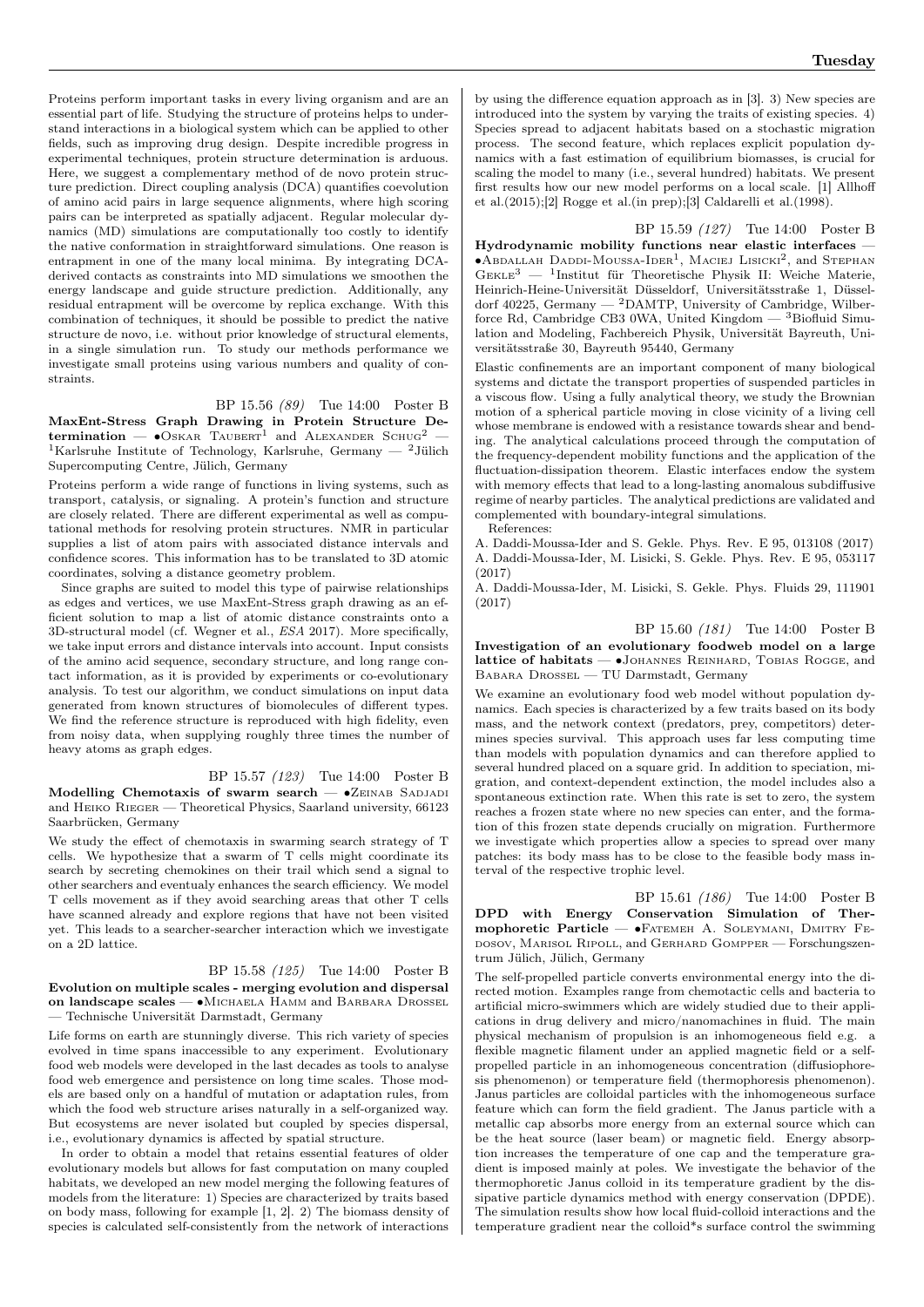velocity.

BP 15.62 (206) Tue 14:00 Poster B Adsorption Simulations of Plasma Proteins on Silica Sur- $\text{faces} \rightharpoonup \text{Timo } \text{SchräFER}^{1,2}$ , Friederike Schmid<sup>1</sup>, and Giovanni  $\text{SETTANN}^{1,3}$  — <sup>1</sup>Johannes Gutenberg-University Mainz — <sup>2</sup>Graduate School Materials Science in Mainz — <sup>3</sup>Max Planck Graduate Center with the Johannes Gutenberg-University Mainz

Nanoparticle based therapeutics are a topic of ongoing research, promising effective use as drug delivery systems that shield aggressive and/or fragile drugs while transporting them to a target location inside the body. One of the major challenges in their application is the formation of a layer of adsorbed plasma proteins as soon as the nanoparticle enters the blood stream. This so-called protein corona can significantly impair the nanoparticle's functionality such as active targeting or enhancement of blood circulation times. While the corona formation can be limited, existing techniques cannot completely prevent it, and molecular details of the underlying mechanism are largely unknown. Here, we study the early adsorption of plasma proteins onto the surface of a silica nanoparticle using classical atomistic molecular dynamics simulations. Using a sophisticated silica surface model, adsorption dynamics, interaction patterns and the impact of the adsorption on protein structure and functionality are analyzed.

### BP 15.63 (208) Tue 14:00 Poster B

Subthreshold signal encoding in coupled FitzHugh-Nagumo neurons — •Maria Masoliver and Cristina Masoller — Department of Physics, DONLL, Universitat Politècnica de Catalunya

Despite intensive research, the mechanisms underlying how neurons encode external inputs remain poorly understood. Recent work has focused on the response of a single neuron to a weak, subthreshold periodic signal. By simulating the FitzHugh-Nagumo stochastic model and then using a symbolic method to analyze the firing activity of the neuron, preferred and infrequent spike patterns were detected, whose probabilities encode information about the signal [1]. We study how a second neuron, which does not perceive the subthreshold signal, affects the detection and the encoding of the signal, done by the first neuron. Through simulations of two coupled FitzHugh-Nagumo neurons we show that the coding mechanism is indeed robust, as the neuron that perceives the signal fires a spike train that has symbolic patterns whose probabilities depend on the features of the signal. Moreover, we show that the second neuron facilitates the detection of the signal, by lowering the firing threshold of the first neuron. This in turn decreases the internal noise level need to fire the spikes that encode the signal. We demonstrate that the probabilities of the symbolic patterns achieve maximum or minimum values when the period of the external signal is close to (or is half of) the mean firing period of the neuron.

[1] M. Masoliver, C. Masoller, Subthreshold signal encoding in coupled FitzHugh-Nagumo neurons, arXiv:1711.08309, 2017.

BP 15.64 (220) Tue 14:00 Poster B Mean field coarse-grained modeling of Protein Folding in

Complex Lasso structures —  $\bullet$ CLAUDIO PEREGO and RAFFAELLO POTESTIO — Max Planck Institute for Polymer Research, Mainz (Germany)

Complex Lassos have been recently identified as a significant class of entangled proteins. These motifs are charactierized by a covalent loop determined by a disulphide bridge. As the protein collapses into its native fold the covalent loop is threaded by part of the polypeptide chain, forming a non-trivial topology. The disulphide bridge can establish under oxidizing conditions, while it does not in reducing environment. It is therefore possible to exploit this feature as an on/off switch of the lasso motif, investigating how topological complexity can affect the folding and the biological activity of the protein. We here present a molecular dynamics study of the Complex Lasso protein folding. We employ a coarse-grained description of the polypeptide, that includes only local interactions, plus an attractive potential modeling the disulphide bridges. The simplicity of our model makes it possible to collect a larger statistics of folding with respect to ordinary structure-based models. Building on this advantage we introduce a genetic scheme for the tuning of the force-field in order to optimize the protein folding rate. This procedure allows us to retrieve insights of great interest for the understanding of complex lasso folding, such as the optimal folding pathways. By excluding the disulphide bridge potential we can also compare the behavior of our model in the oxidized and reduced states, assessing the impact of the complex lasso topology.

BP 15.65 (275) Tue 14:00 Poster B The Alignment of the Malaria Parasite Before Invasion — ∙Sebastian Hillringhaus, Gerhard Gompper, and Dmitry A. Fedosov — Institute of Complex Systems, Forschungszentrum Jülich, Jülich, Germany

Malaria is caused by Plasmodium parasites that reproduce within red blood cells. Before the parasite can enter a red blood cell, it must align with its apex towards the membrane. During the brief alignment stage, major deformations of the red blood cell membrane are observed. While these deformations can be visually classified in experiments, the underlying mechanics and mechanisms are not yet understood. We investigate this behavior in silico with a red blood cell model formulated within the dissipative particle dynamics framework. Different deformation states are quantified with a number of observables such as binding energy. We investigate how different interactions between the parasite and the membrane influence the parasite alignment as well as how the position of the first contact between cell and parasite affects red blood cell deformation. One of our aims is to answer the question, whether the observed deformations are crucial to the parasite alignment or byproduct of alignment mechanisms.

### BP 15.66 (293) Tue 14:00 Poster B

Numerische Untersuchung der Dielektrophorese zur Separation von Mikroalgen —  $\bullet$ Fabian Gringel<sup>1</sup>, Vinzenz Abt<sup>2</sup>, Peter NEUBAUER<sup>2</sup> und MARIO BIRKHOLZ<sup>1</sup> — <sup>1</sup>IHP, Im Technologiepark 25, 15236 Frankfurt (Oder) —  $^2$ TU Berlin, Fachgebiet Bioverfahrenstechnik, Institut für Biotechnologie, Ackerstr. 76, 13355 Berlin

Mikroalgen als alternative Produzenten für Biokraftstoffe, Lebensmittel und Pharmazeutika sind in den Fokus der Biotechnologie gerückt. Um die Kultivierung im großtechnischen Maßstab wirtschaftlich betreiben zu können, werden neue Mikroalgenstämme mit optimierter Lipidproduktion benötigt. Mittels Dielektrophorese können Mikroalgen in Mikrofluidik-Kanälen nach ihrem Lipidgehalt kontinuierlich separiert werden, ohne sie mit Fluoreszenz-Farbstoffen zu markieren oder im Verlauf der Separation zu beschädigen. Anwendungsmöglichkeiten ergeben sich dadurch sowohl in der Entwicklung neuer Stämme als auch integriert in großtechnische Anlagen.

Wir berichten von begleitender Simulationen mit Finite-Elemente-Methoden (FEM) bei der Planung eines Dielektrophorese-Kanals zur Separation von Algen der Art Crypthecodinium cohnii. Sind die dielektrischen Eigenschaften der Algen in ihren verschiedenen Wachstumsstadien bekannt, so gibt die Simulation Aufschluss über die Kombinationen der Parameter Flussrate, elektrische Spannung, Frequenz, Kanalabmessungen und Elektrodenkonfiguration, bei der eine Separation erfolgreich durchzuführen ist. Darüber hinaus erlaubt sie den qualitativen Vergleich unterschiedlicher Konfigurationen sowie eine Einschätzung des Einflusses fertigungstechnischer Toleranzen.

BP 15.67 (349) Tue 14:00 Poster B Computational Simulation of Tissue Engineered Heart Repair — ∙Moritz Kalhöfer-Köchling<sup>1</sup> , Yong Wang<sup>1</sup> , Martin UECKER<sup>2</sup>, JENS FRAHM<sup>3</sup>, WOLFRAM ZIMMERMANN<sup>2</sup>, and EBERHARD BODENSCHATZ<sup>1</sup> — <sup>1</sup>MPI for Dynamics and Self-Organization, 37077 Göttingen, Germany — <sup>2</sup>University Medical Center Göttingen, 37075 Göttingen, Germany — <sup>3</sup>MPI for Biophysical Chemistry, 37077 Göttingen, Germany

Myocardial infarction is the leading cause of death globally. Remuscularization of the heart using engineered heart muscle (EHM) tissues is a promising technique for damage repair, not only supporting scarred tissue passively, but also contracting in unison with the surrounding healthy tissue. Thereby, in the best of cases, it might reconstitute normal cardiac function. To date, the affect of EHM implants on the elastic properties and thus on the cardiac pump functions are not well understood. Computational simulation provides virtual medical diagnosis and prospective output of surgery. Employing the Holzapfel-Ogden constitutive law together with patient MRI and pressure data, we developed a heart model and strive to find corresponding EHM qualities for an optimal cure of the patient. This work was supported by the Max Planck Society and the German Center for Cardiovascular Research, and was conducted within the Physics to Medicine Initiative at Goettingen Campus between MPG and UMG.

BP 15.68 (350) Tue 14:00 Poster B Computational Simulation of Tissue Engineered Heart Repair — ∙Moritz Kalhöfer-Köchling<sup>1</sup> , Yong Wang<sup>1</sup> , Martin UECKER<sup>2</sup>, JENS FRAHM<sup>3</sup>, WOLFRAM ZIMMERMANN<sup>2</sup>, and EBERHARD BODENSCHATZ<sup>1</sup> — <sup>1</sup>MPI for Dynamics and Self-Organization, 37077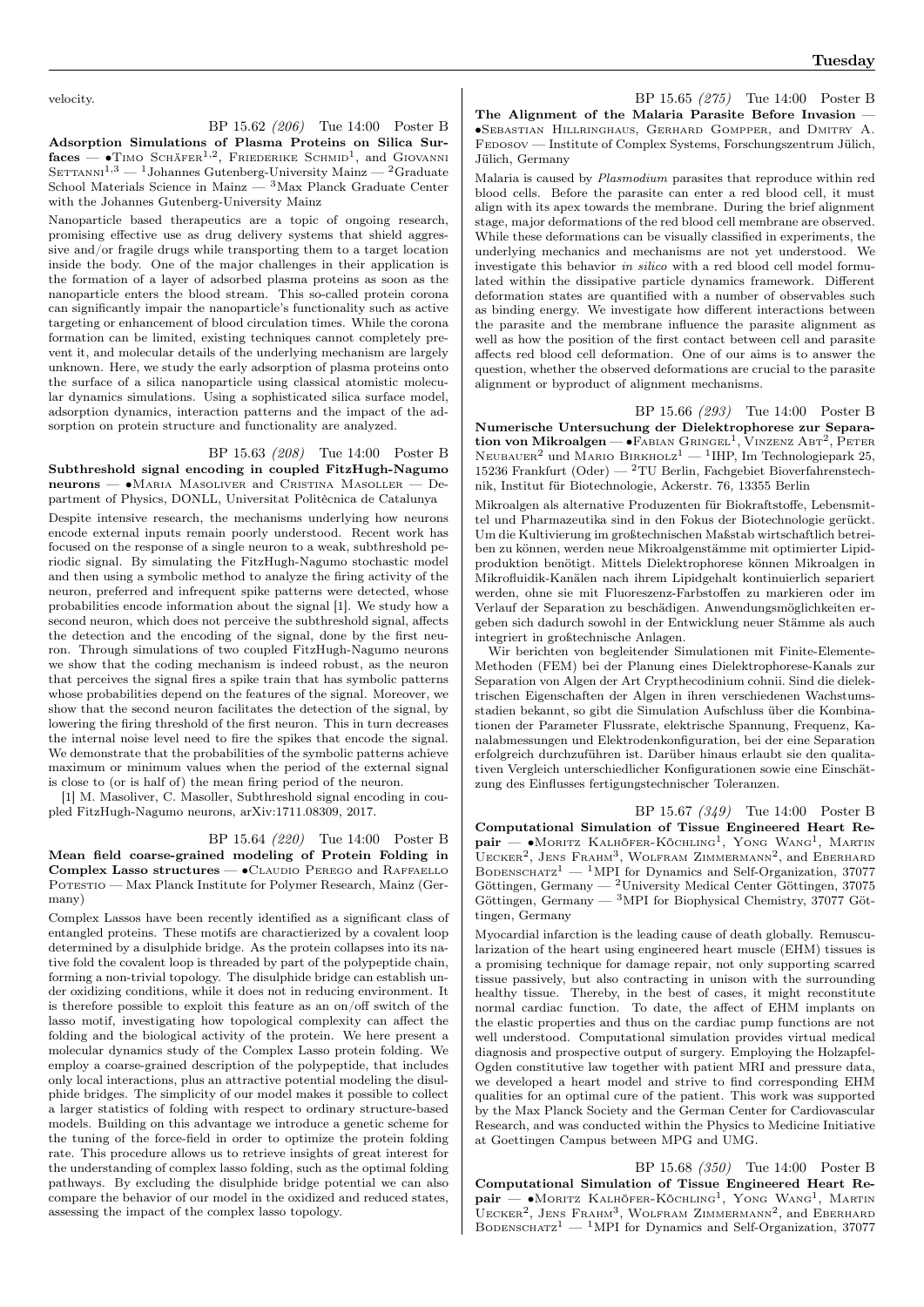Göttingen, Germany — <sup>2</sup>University Medical Center Göttingen, 37075 Göttingen, Germany  $-3$  MPI for Biophysical Chemistry, 37077 Göttingen, Germany

Myocardial infarction is the leading cause of death globally. Remuscularization of the heart using engineered heart muscle (EHM) tissues is a promising technique for damage repair, not only supporting scarred tissue passively, but also contracting in unison with the surrounding healthy tissue. Thereby, in the best of cases, it might reconstitute normal cardiac function. To date, the affect of EHM implants on the elastic properties and thus on the cardiac pump functions are not well understood. Computational simulation provides virtual medical diagnosis and prospective output of surgery. Employing the Holzapfel-Ogden constitutive law together with patient MRI and pressure data, we developed a heart model and strive to find corresponding EHM qualities for an optimal cure of the patient. This work was supported by the Max Planck Society and the German Center for Cardiovascular Research, and was conducted within the Physics to Medicine Initiative at Goettingen Campus between MPG and UMG.

BP 15.69 (366) Tue 14:00 Poster B

The effects of polar co-solutes on the hydration interaction  ${\rm \bf between\ lipid\ bilayers-}}$  • Amanuel Wolde-Kidan<sup>1</sup>, Quoc Dat PHAM<sup>2</sup>, EMANUEL SCHNECK<sup>3</sup>, EMMA SPARR<sup>2</sup>, and ROLAND NETZ<sup>1</sup> — <sup>1</sup>Fachbereich Physik, Freie Universitaet Berlin, Arnimallee 14, 14195 Berlin, Germany — <sup>2</sup>Division of Physical Chemistry, Chemistry Department, Lund University, P.O. Box 124, 22100 Lund, Sweden -<sup>3</sup>Department of Biomaterials, Max-Planck Institute of Colloids and Interfaces, 17746 Postdam, Germany

The so-called hydration interaction between lipid bilayers has been studied intensively, but a fundamental explanation remains elusive until today. Using molecular dynamics simulations we analyse the effect of the addition of different polar co-solutes, namely TMAO, urea and sodium chloride, on the interaction between DMPC and POPC lipid bilayer stacks. From our simulations we can determine the water chemical potential, while gradually swelling our bilayer systems, to asses the strength of the hydration interaction. Results from the simulations have been confirmed by calorimetry experiments. We find that the hydration interaction in systems with polar co-solutes is a combination of the hydration interaction of the lipid bilayers in neat water and the interactions of the co-solutes within the water slab.

BP 15.70 (378) Tue 14:00 Poster B Molecular Dynamics Simulation of SIM-SUMO complexes — ∙Alexander Kötter and Andreas Heuer — Institut für physikalische Chemie, Universität Münster

The small ubiquitin related modifier (SUMO) plays an important role in many cellular processes [1]. In these processes SUMO forms non covalent bonds to target proteins via interactions with the sumo interacting motif (SIM). Complexes may be formed by a single SUMO interaction with a SIM of the target protein, but also by oligomers of SUMO proteins each interacting with one SIM of the target protein. Atomistic molecular dynamics simulations of a complex formed by a single SUMO (monoSUMO) and a single SIM (monoSIM) show the transient nature of these complexes, irrespective of the type of the SIM or its orientation towards the SUMO. To investigate further the nature of these monoSUMO-monoSIM complexes we calculate their standard binding free energies. To do so we employ a sophisticated scheme [2], that involves calculating the contribution of several degrees of freedom orthogonal to the distance of SUMO and SIM in order to get an accurate estimate of the binding free energy. Furthermore we investigate the structure of complexes of a SUMO dimer (diSUMO) and a peptide chain containing two SIMs (diSIM). We find that the complexation of the diSUMO with the diSIM has limited influence on the dynamics of the diSUMO as characterized by its root mean squared displacement (rmsd). [1] Xu et al. Nat. Comm. 5, 4217 (2014) [2] Gumbart et al. JCTC 9, 794 (2012)

### BP 15.71 (399) Tue 14:00 Poster B

Synchronization-based reconstruction of cardiac electrical wave dynamics from mechanical deformation —  $\bullet$  JAN LEBERT, Ulrich Parlitz, Stefan Luther, and Jan Christoph — Max Planck Institute for Dynamics and Self-Organization, Göttingen, Germany

The understanding of the mechanisms of heart rhythm disorders such as ventricular fibrillation is severely limited by the inability to experimentally observe the electrical activity within the heart muscle.

From a dynamical systems viewpoint, heart muscle tissue is a nonlinear, excitable, electromechanically coupled medium with a complicated anisotropic structure consisting of interconnected sheets of muscle fiber. Based on recent experimental observations of localized correlation between mechanical deformation of the heart and the electrical activity on its surface, we propose a novel approach for reconstructing cardiac wave dynamics. We utilize a technique called data assimilation to synchronize observations of the mechanical deformation with a computational model of excitable cardiac tissue coupled with an elastic mass-spring system for deformation modeling. Here, we demonstrate that our approach is able to reconstruct complex spatio-temporal cardiac electrical wave dynamics from simulation-generated surrogate observations of mechanical deformation. We show that the synchronization recovers the dynamics of the unobserved state variables from the excitable tissue model as well as the observed mechanical deformation.

BP 15.72 (412) Tue 14:00 Poster B Optogenetic modeling of murine ventricular cardiomyocytes  $-$  •Sayedeh Hussaini<sup>1,2</sup>, Claudia Richter<sup>1,4</sup>, and Stefan LUTHER<sup>1,2,3</sup>  $-$  <sup>1</sup>RG Biomedical Physics, Max Planck Institute for Dynamics and Self-Organization, Goettingen, Germany  $-$  <sup>2</sup>Institute for Nonlinear Dynamics-Georg-August Goettingen University, Goettingen, Germany — <sup>3</sup>University Medical Center Goettingen (UMG), Department of Pharmacology and Toxicology, Goettingen, Germany — <sup>4</sup>University Medical Center Goettingen (UMG), Department of Cardiology and Pneumology, Goettingen, Germany

Current arrhythmia treatments applying high energetic electrical shocks still present severe side effects such as tissue damage due to electroporation hence worsening the prognosis. Optogenetics is a new method that enables selective photo-optical stimulation of the heart. Therefore, computational modeling can be of specific interest to predict changes in cardiac action potentials. However, in silico studies have been mainly implemented concentrating on human specific parameters ignoring the fact that the majority of experimental research projects are done in animal models. Because of this discrepancy, we successfully implemented the light-activated ion channel Channelrhodopsin-2 in an ionic model of murine ventricular cardiomyocytes (Bondarenko model). Ongoing work includes extending this single cell model into two dimensions. Results of the computational study are used to optimize and validate current experiments on transgenic mouse hearts. All results will be discussed in comparison to conventional electrical stimulation.

#### BP 15.73 (442) Tue 14:00 Poster B Adding curvature to the vertex model of the Drosophila imaginal wing development. — ∙Joris Paijmans — MPI-PKS, Dresden, Germany

Vertex models describing the mechanics of epithelial cell tissues, have been very successful explaining the effect of planar cell polarity, cell elongation and topological transitions in the tissue. The fruit fly Drosophila has proven to be an excellent model organism to study tissue mechanics. In particular, the development of the wing of the fly, consisting of a double layer of cells, has been studied in great detail. This double layer forms in the pupal stage after the eversion (turning inside out) of the single layer imaginal wing disc. To understand the onset of eversion we require a vertex model that account for the curvature in the tissue, which was not possible in our previous description. I show how to make the 2D vertex model bend and how to describe the effect of curvature on the cell organization in the tissue.

BP 15.74 (60) Tue 14:00 Poster B Efficiency and sensory capacity of molecular sensors with thermal noise —  $\bullet$ ANDREAS EHRMANN<sup>1</sup>, DAVID HARTICH<sup>2</sup>, and UDO SEIFERT<sup>1</sup> — <sup>1</sup>II. Institut für Theoretische Physik, Universität Stuttgart, Germany —  $2$ Max Planck Institute for Biophysical Chemistry, Göttingen, Germany

For a molecular sensory system following an external stochastic signal, we examine the efficiency and sensory capacity [1]. Within the framework of stochastic thermodynamics of bipartite systems, the efficiency relates the rate with which the sensor learns about the signal to the free energy that is dissipated by the sensor. On the other hand, the sensory capacity is a purely information theoretic quantity that achieves its maximum value 1 if the instantaneous state of the sensor contains as much information about a signal as the whole time-series of the sensor. For a two state sensor estimating a fluctuating ligand concentration as signal, which is modeled by a Langevin equation, the maximal sensory capacity is shown to be achieved if the time scales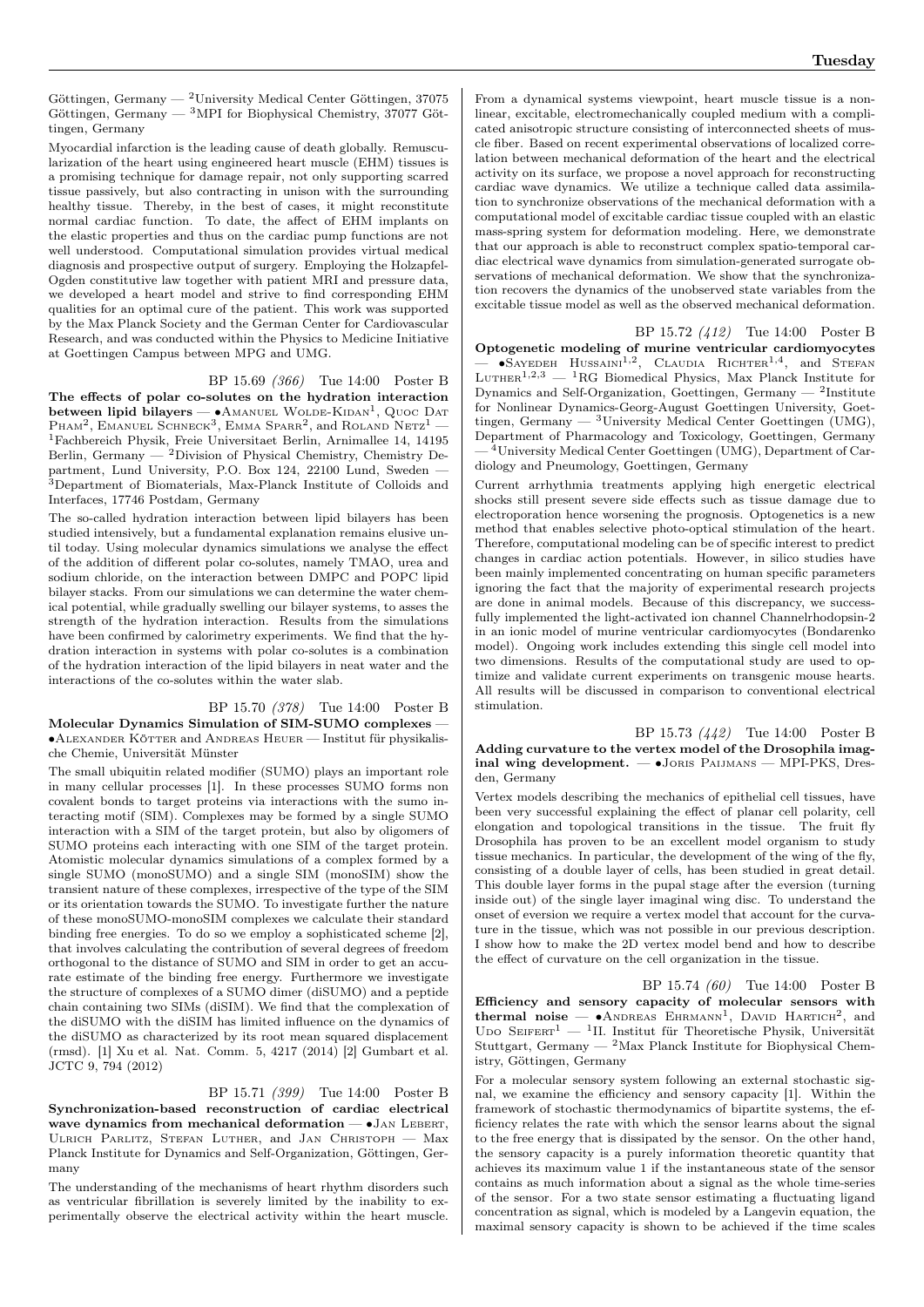of signal and sensor are almost equal, and if the noise amplitude of the signal is small enough. We show that the addition of a dissipative second component to the sensor, which serves as a memory, increases the sensory capacity. We compare our results to an analytically solvable model, in which signal, sensor and memory are approximated with coupled linear Langevin equations [1].

[1] D. Hartich, A. C. Barato, and U. Seifert, Phys. Rev E 93, 022116  $(2016)$ 

BP 15.75 (63) Tue 14:00 Poster B

#### A new understanding of system in the molecular biology — ∙Norbert Sadler — Norbert Sadler

It can be shown that in an open thermo dynamic and self-sustaining molecular system through supply of arranged energy states as assimilation or the cellular metabolism the entropy of the biological System can be kept constant. The physiological processes in the living nature will be structured, simulated and understood through physical and mathematical methods.

Further Information: www.cosmology-harmonices-mundi.com

### BP 15.76 (95) Tue 14:00 Poster B

Non-equilibrium dynamics in marginally stable biological networks — •Federico Gnesotto and Chase Broedersz Arnold Sommerfeld Center for Theoretical Physics and Center for Nanoscience, Ludwig-Maximiians-Universität, D-80333 München

Biological networks such as the actin cytoskeleton of a cell are inherently out of equilibrium. ATP-driven molecular motors constantly exert local stochastic forces on the fibers of these networks, thereby driving these assemblies into a non-equilibrium steady state. How does the network architecture affect this non-equilibrium state? Recent studies have proposed that biological networks are weakly connected and may be poised near a mechanical stability (isostatic) threshold, where the system exhibits critical behavior. Here we investigate how this criticality affects the non-equilibrium dynamics of such marginal networks. To this end, we propose a minimal model of a diluted triangular lattice with tunable connectivity and local motor activity. This essential approach allows us to study how the proximity to a critical point affects the non-equilibrium properties of networks at different length scales.

#### BP 15.77 (98) Tue 14:00 Poster B

Population dynamics of bacterial persistence in spatially heterogeneous environments — •PINTU PATRA<sup>1</sup> and STEFAN  $KL$ UMPP<sup>2</sup> — <sup>1</sup>Institut für Theoretische Physik, Universität Heidelberg, Heidelberg, Germany — <sup>2</sup>Institut für Nichtlineare Dynamik, Georg-August-Universität Göttingen, Göttingen, Germany

Stochastic switching in bacteria is known to be advantageous for population growth and survival in temporally fluctuating environments. However, its role in population expansion and survival in spatially heterogeneous environments is unclear. In this work, we study the expansion of a bacterial population consisting of cells that can stochastically switch between normal and persister state in environments with nutrient-rich areas and stressful areas, for example containing antibiotics. Our results show that the population expansion speed in the nutrient-rich environment depends on the fraction of persister cells at the leading edge of the population wave. Further, when such population wave is stalled by an antibiotic barrier, the fraction of persister increases at the interface between the environments which allows the population to penetrate further into the antibiotic region. Interestingly, the extent of the population wave in the antibiotic region shows a maximum with the variation in phenotype switching rates. We explain this maximum as an interplay of population dynamics at the interface separating the two environments and the switching of persister cells to the normal state in the antibiotic region. Our study shows that stochastic switching in bacterial population determines the spatial expansion speed in nutrient-rich areas and helps in crossing antibiotic barriers.

### BP 15.78 (155) Tue 14:00 Poster B

Diffusion of nanoparticles perpendicular to hard walls and cell membranes — ∙Katharina Gräßel and Stephan Gekle — Biofluid Simulation and Modeling, Bayreuth, Germany

The diffusion of nanoscaled spherical particles perpendicular to cell membranes has been investigated by Ider et al. [1], who presented an analytical theory which includes the deformation of the elastic membrane due to the diffusing particles. However, the distance of the particle to the wall or the membrane was taken to remain constant, as a first approximation.

We investigate a system with non-constant spatially varying diffusion coefficient in front of hard walls. Therefore we use a different approach: following Wang [2] we set up a Fokker-Planck equation and then solve it numerically.

In the next step, we introduce a memory function to the Langevin equation to model diffusion in front of elastic membranes and again solve the corresponding Fokker-Planck equation numerically. This method reproduces the results of Ider et al. [1] for a constant diffusion coefficient and additionally allows the computation of the concentration profiles.

[1] Ider et al., Physical Review E 93, 2016

[2] Wang, Physical Review A 45.2, 1992

BP 15.79 (190) Tue 14:00 Poster B Non-equilibrium scaling behavior in driven soft biological networks — •Grzegorz Gradziuk, Federica Mura, and Chase BROEDERSZ — Arnold-Sommerfeld-Center for Theoretical Physics and Center for NanoScience, Ludwig-Maximilians-Universität München, D-80333 München, Germany

Recent experiments indicate non-equilibrium activity in a host of biological systems, including chromosomes, cell membranes, and the cytoplasm. Measuring and quantifying non-equilibrium dynamics in such systems is a major challenge in biophysics, due to their many-body nature and the limited number of variables accessible in an experiment. We investigate what information concerning the system's nonequilibrium state can be extracted from non-invasive tracking of a subset of degrees of freedom. To this end, we develop a general, yet simple stochastic model of soft elastic networks with a heterogeneous distribution of internal activities, representing enzymatic force generation. Using this model, we determine the scaling behavior of non-equilibrium dynamics using the phase space currents of tracer particles with different spatial separations in the system. Our results provide insight in to how internal driving by enzymatic activity generates non-equilibrium dynamics on different length scales in a variety of biological systems, including polymers, membranes and networks.

BP 15.80 (210) Tue 14:00 Poster B Modelling the motility of Cytotoxic T Lymphocytes inside infected lymph nodes —  $•$ ZEINAB SADJADI<sup>1,2</sup>, MICHAEL MEYER-HERMANN<sup>2</sup>, and STEPHAN HALLE<sup>3</sup> — <sup>1</sup>Theoretical Physics, Sarrland University, 66123 Saarbrücken, Germany — <sup>2</sup>Helmholtz Center for Infection Research, 38124 Braunschweig, Germany — <sup>3</sup>Hannover Medical School, 30625 Hannover, Germany

Cytotoxic T Lymphocytes detect and kill infected cells in lymph nodes. The underlying mechanisms of this process are however still unclear. The results of 2-photon microscopy experiments in vivo have shown different migration patterns and processivities of CTLs during search and killing processes[1]. We aim to understand the possible roles of chemotaxis, T cells cooperativity during killing, and fibroblastic reticular network on the dynamics and search strategy of CTLs inside a lymph node. We develop a persistent random walk model for the motion of CTLs during search and killing phases which enables us to study the role of key parameters on search efficiency and killing.

[1] Nature Reviews Immunology 16, 193-201 (2016)

BP 15.81 (214) Tue 14:00 Poster B Trapping in and escape from branched structures of neuronal dendrites — •ROBIN JOSE, LUDGER SANTEN, and M. REZA SHAEbani — Saarland University, Saarbrücken, Germany

We present a coarse-grained model for stochastic transport of noninteracting chemical signals inside neuronal dendrites and show how first-passage properties depend on the key structural factors affected by neurodegenerative diseases or aging: the extent of the tree, the topological bias induced by segmental decrease of dendrite diameter, and the trapping probabilities in biochemical cages and growth cones. We derive an exact expression for the distribution of first-passage times, which follows a universal exponential decay in the long-time limit. The asymptotic mean first-passage time exhibits a crossover from powerlaw to exponential scaling upon reducing the topological bias. The analytical predictions are in remarkable agreement with simulations. Our results evidence that structural irregularities can create local traps and heterogeneous patterns of signal transmission.

BP 15.82 (243) Tue 14:00 Poster B Can one hear the length of an axon?  $- \cdot$ FREDERIC FOLZ<sup>1</sup>, LUKAS WETTMANN<sup>1</sup>, GIOVANNA MORIGI<sup>1</sup>, and KARSTEN KRUSE<sup>2</sup>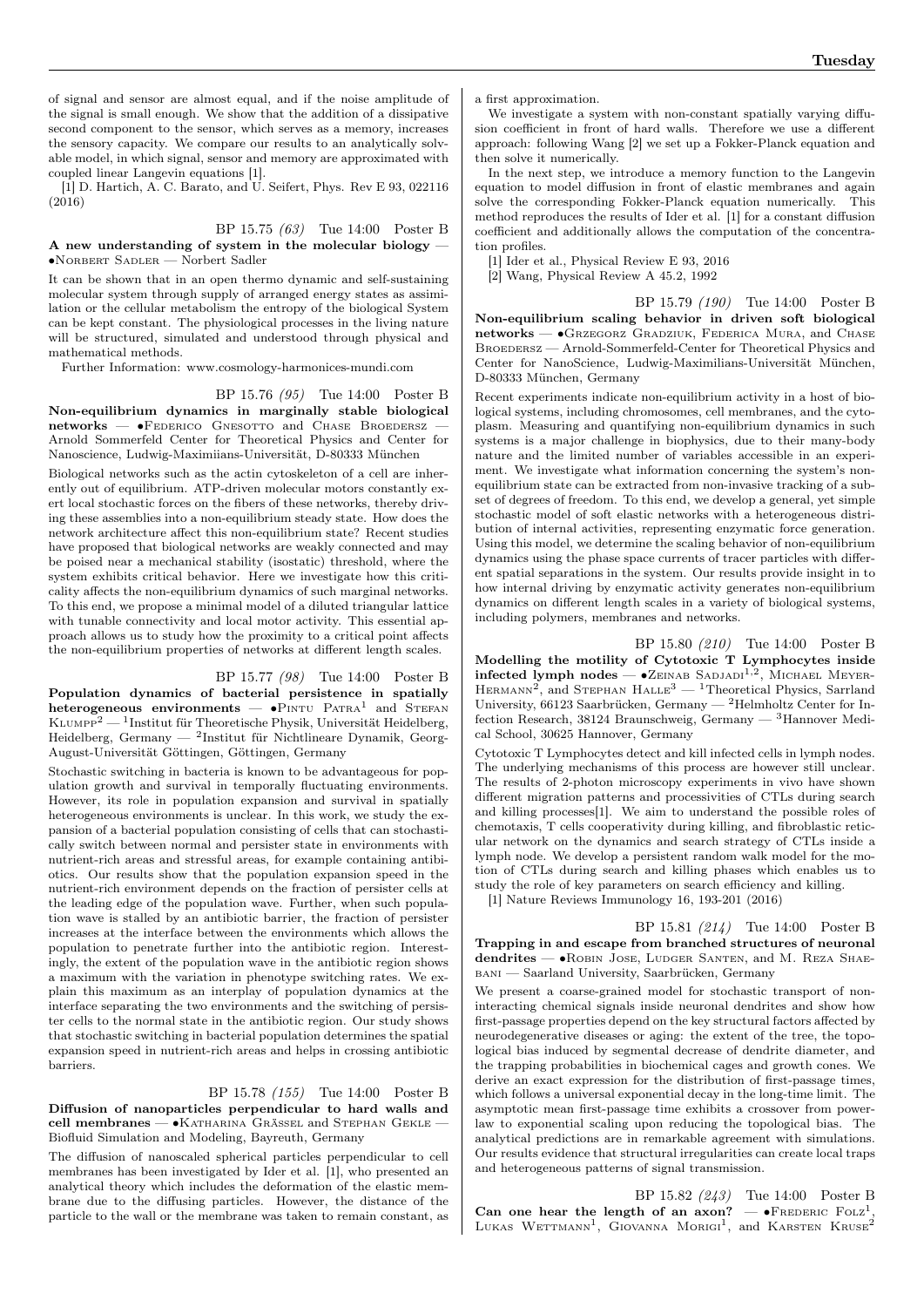$-$  <sup>1</sup>Department of Theoretical Physics, Saarland University — <sup>2</sup>Department of Biochemistry and Department of Theoretical Physics, University of Geneva

Axons are linear processes of nerve cells that can range from a few tens of micrometers up to meters in length. In addition to external cues, the length of an axon is also regulated by unknown internal mechanisms. Molecular motors have been suggested to generate oscillations with a length-dependent frequency that could be used to measure an axon's extension. Here, we present a model, describing a mechanism that uses such an oscillatory signal to regulate the axon length. We show that in addition to the frequency also the form of the oscillations contribute significantly to determining the steady state length. By disclosing the underlying working principle of the regulation mechanism, we are able to generalize its applicability to other biological systems.

BP 15.83 (262) Tue 14:00 Poster B

Statistical Mechanics of the Bacterial Chromosome ∙Jacqueline Janssen, Joris Messelink, and Chase Broedersz — Arnold-Sommerfeld Center for Theoretical Physics, Theresienstraße 37, 80333 München

The bacterial DNA outsizes the cell by roughly a factor of a thousand. The DNA must not only be highly condensed to fit inside the cell, but this condensed DNA must also be organized inside the cell to facilitate functional processes of the chromosome. Thus, understanding the three-dimensional spatial organization of the bacterial chromosome is important to understanding how the core biological processes are regulated inside of the cell. Recent chromosome conformation capture experiments provide genome-wide data on chromosome folding. In particular, the Hi-C method provides contact frequency maps of the chromosome, revealing its highly organized structure. We are developing a maximum entropy approach to extract the statistics of the three-dimensional structure of the bacterial chromosome using such data. The aim of our method is to develop a coarse-grained model for the statistical mechanics of the folding of the whole bacterial chromosome.

### BP 15.84 (398) Tue 14:00 Poster B

Generalized exponential models for mean population growth on a set of stochastic substrates —  $\bullet$ ANDREY KHALIN<sup>1</sup>, EU-GENE  $\mathrm{PosTNIKOV}^{1},$  and  $\mathrm{ALEXEY}$   $\mathrm{RYABOV}^{2}-{}^{1}\mathrm{Kursk}$  State University, Kursk, Russia — <sup>2</sup>Carl von Ossietzky University Oldenburg, Oldenburg, Germany

We use approximate analytical models confirmed by numerical simulations to describe the average population growth on a resource heterogeneously distributed in space. It can serve, for instance, as a model for growth of zooplankton feeding in a highly heterogeneous environment. It is shown that the model for the growth of population averaged over a set of patches, where substrate distribution satisfies the generalized exponential Taylor's law is equivalent to the search of the cumulant generating function corresponding to the substrate distribution function. We have found and analysed a set of solutions corresponding to the Tweedie distribution and different functional responses as well as shown that finite samples of patches lead to the asymptotical Malthusian growth, the parameters of which are found analytically. The work is supported by the Ministry of Education and Science, project 3.9499.2017/8.9.

BP 15.85 (152) Tue 14:00 Poster B Wobbling dynamics of E. coli cells in bulk and at walls — ∙Mahdiyeh Mousavi, Thomas Eisenstecken, Gerhard Gompper, and Roland G. Winkler — Institute of Complex Systems and Institute of Advanced Simulations, Forschungszentrum Juelich, Juelich, Germany

Wall entrapment of swimming bacteria like E. coli has been observed both experimentally and theoretically. However, the underlying mechanism of such a cell-wall interaction needs to be further addressed. In this study we identified three main stages of wall entrapment (approach, alignment, and surface swimming) by a mesoscale hydrodynamic simulation method, as was resolved experimentally. While the cell swims toward the surface, the time evolution of the cell angle with respect to the wall shows a fast oscillation (wobbling) around the alignment of the cell to the wall (pitch angle). In order to study the cell orientation, we consider different starting angles of the cell. We observe that the collision angle is linearly dependent on the start angle as is expected from the experiments. Moreover, once the cell reaches the wall, as it wobbles, it swims in a nose-down configuration with

the bundle pointing away from the surface. The tangent of the pitch angle decreases exponentially with time after the collision, indicating that steric interactions play a major role in reorientation along with hydrodynamic interactions.

BP 15.86 (196) Tue 14:00 Poster B

From solitary swimmers to swarms and back: trypanosomes on their journey through the tsetse fly —  $\bullet$ Timothy Krüger<sup>1</sup>, SARAH SCHUSTER<sup>1</sup>, PHILIP KOLLMANNSBERGER<sup>2</sup>, and MARKUS  $\text{EncsrLER}^{1,2}$  — <sup>1</sup>Cell and Developmental Biology, Biocentre, University of Würzburg, Germany  $-2$  Centre for Computational and Theoretical Biology, University of Würzburg, Germany

The flagellate microswimmer Trypanosoma brucei exhibits a complex developmental cycle during a journey through the different microenvironments of the tsetse fly host. For the trypanosomes this involves crossing various barriers, confined surroundings, as well as swimming against flow and peristaltic movement. Concomitantly, they undergo radical morphological changes. The parasite's motility, which is directly dependent on morphology, is essential for its survival and successful development.

This work details cell morphology, motility, and collective behaviour of trypanosome developmental stages from the tsetse fly, using high spatiotemporal resolution microscopy. Using fluorescently labelled parasites, swimming patterns of solitary swimmers were analysed in vivo and in vitro, as well as collective motion at the single cell level in vivo. We show that trypanosomes are able to synchronise their flagellar beats and produce superordinate wave patterns at high cell concentrations, probably by hydrodynamic self-organisation inside the fly interstices. Additionally, by using light sheet fluorescence microscopy, we provide 3D-analyses of tissue geometry and topology with unprecedented resolution.

BP 15.87 (198) Tue 14:00 Poster B Simultaneous cell tracking and visualization of flagellar dynamics of Pseudomonas putida — •ZAHRA ALIREZAEI-ZANJANI, Veronika Waljor, Marius Hintsche, and Carsten Beta — Universität Potsdam, Institut für Physik und Astronomie, Potsdam-Golm, Germany

The soil bacterium Pseudomonas putida propels itself with a polar bundle of helical flagella. It senses changes in its environment and exhibits response of the flagella mediated by a chemosensory system. Our earlier research showed that P. putida exhibits a motion pattern dominated by persistent runs that are interrupted by sharp reversal events (M. Theves, et al. Biophys. J. 2013). Recently, we showed that P. putida may exhibit three different flagellar bundle configurations during swimming: the bundle can push, pull, or wrap around the cell body (M. Hintsche et al. Sci. Rep. 2017, accepted). Here, we present a modified experimental setup that allows us to acquire a large amount of cell trajectories together with information on the bundle configuration for each run. We will use this setup to study the statistics of transitions between the different swimming modes with the ultimate goal to elucidate P. putida's swimming strategy when navigating in the direction of a nutrition gradient.

BP 15.88 (204) Tue 14:00 Poster B A bacterial swimmer with a polar bundle of flagella that can push, pull, and wrap around the cell body — ∙Marius HINTSCHE<sup>1</sup>, VERONIKA WALJOR<sup>1</sup>, ROBERT GROSSMANN<sup>2</sup>, MARCO KÜHN<sup>3</sup>, KAI THORMANN<sup>3</sup>, FERNANDO PERUANI<sup>2</sup>, and CARSTEN  $BETA<sup>1</sup>$  — <sup>1</sup>Institute of Physics and Astronomy, University of Potsdam, Potsdam, Germany — <sup>2</sup>Laboratoire J. A. Dieudonné, Université Côte d'Azur, Nice, France — <sup>3</sup> Institut für Mikrobiologie und Molekularbiologie, Justus-Liebig-Universität Giessen, Giessen, Germany

Bacteria swim in sequences of straight runs that are interrupted by turning events. They drive their swimming locomotion with the help of rotating helical flagella. Depending on the number of flagella and their arrangement across the cell body, different run-and-turn patterns can be observed. Here, we present fluorescence microscopy recordings showing that cells of the soil bacterium Pseudomonas putida that are decorated with a polar tuft of helical flagella, can alternate between two distinct swimming patterns. On the one hand, they can undergo a classical push-pull-push cycle that is well known from monopolarly flagellated bacteria but has not been reported for species with a polar bundle of multiple flagella. Alternatively, upon leaving the pulling mode, they can enter a third slow swimming phase, where they propel themselves with their helical bundle wrapped around the cell body. A theoretical estimate based on a random-walk model shows that the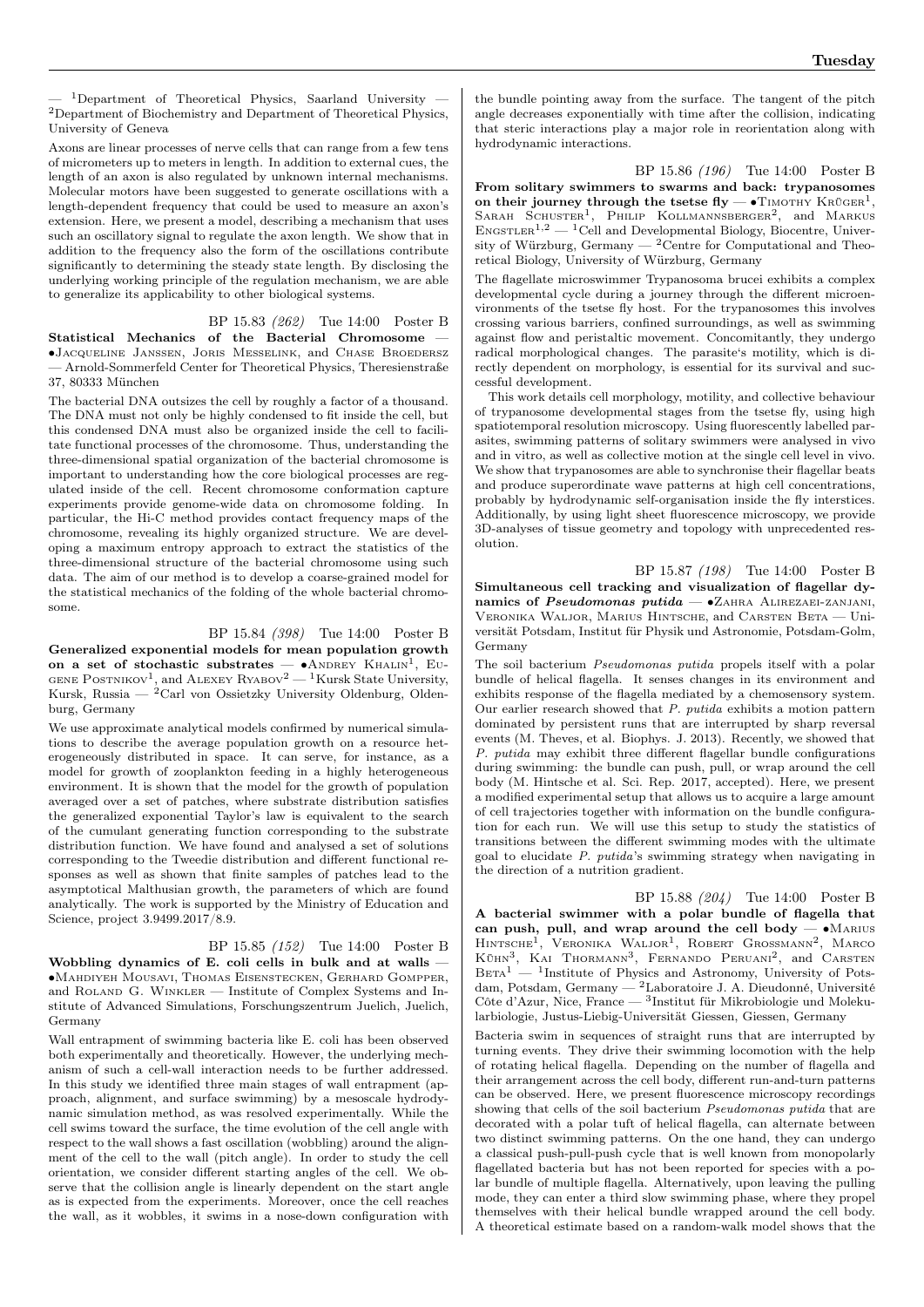spreading of a population of swimmers is strongly enhanced when cycling through a sequence of pushing, pulling, and wrapped flagellar configurations as compared to the simple push-pull-push pattern.

BP 15.89 (333) Tue 14:00 Poster B Layer-by-layer assembled micro-motors for controlled drug  $\mathbf{release} = \text{Tao Huana}^1$ , Larysa Baraban<sup>1</sup>, and  $\bullet$ Gianaurelio CUNIBERTI<sup>1,2</sup> — <sup>1</sup>Institute of Materials Science and Max Bergmann Center of Biomaterials Dresden, TU Dresden, Dresden, Germany — <sup>2</sup>Center for advancing electronics Dresden, cfaed, Dresden

Micro-motor is a micro-scale device, capable of autonomous motion in liquid environment and having potential to find multiple applications in biomedicine.1 Here we present the light-driven micro-motors fabricated using different techniques combined, i.e. controlled templateassisted layer-by-layer (LBL) molecular assembly and electrodeposition of metals. Layer-by-layer assembled multilayer provide excellent delivery capacities and can also respond to various stimuli for controllable encapsulation and release of drugs. Composite top layer of the particles, fabricated by LBL technique represents the ideal container for drug loading and controlled release. Diverse geometries of micro-motors, including rod-like and spherical will be designed, and decorated with the biocompatible outer layer. Finally, we plan to investigate the efficiency of the micromotors for the real-time drug release during in-vitro assays.

1.\*J. A. Spudich, Science, 2011, 331, 1143-1144.

BP 15.90 (352) Tue 14:00 Poster B How molecular motors generate the ciliary beat — • VEIKKO F. GEYER.<sup>1,4</sup>, PABLO SARTORI<sup>2</sup>, FRANK JÜLICHER<sup>3</sup>, and JONATHON  $\rm{HowARD}^4$  —  $\rm{^1B}$  CUBE , TU Dresden, Dresden, Germany —  $\rm{^2Institute}$ for Advanced Study, Princeton, New Jersey, USA — <sup>3</sup>MPI-PKS, Dresden, Germany  $-$ <sup>4</sup>Department of Molecular Biophysics, Yale University, New Haven, Connecticut, USA

Cilia and flagella are slender organelles of eukaryotic cells. They are ubiquitous in nature propeling mucus along the respiratory epithelium, generate chiral flows in Henson's node and propel micro-swimmers like sperm or alga. The cilium is a mechanical beat-pattern-generator composed of molecular motors and cytoskeletal filaments. Cells can regulate beat patters to accommodate specific functions. Examples are the conversion of pushing forces into pulling forces or the change of the chirality of flows. To understand how beat-patterns are generated on the molecular level, we record the waveforms of cilia of the green alga Chlamydomonas Reinhardtii using high-speed microscopy. We perform theoretical analysis of the beats and investigate how waveform changes relate to cell propulsion. We formulate mechanical models of the axoneme to address the question of (1) how molecular motors are controlled and (2) how force deforms the axonemal structure. Together, we investigate how the molecular properties of micro-motors and cytoskeletal filaments give rise to self-organized ciliary beating and to cell-propulsion and cilia-generated flows.

### BP 15.91 (381) Tue 14:00 Poster B

Flow fields and motions of droplets driven by active filamentbound point forces — ∙Leon Rückert and Reiner Kree — Georg-August-Universität Göttingen, Institut für Theoretische Physik, Friedrich-Hund-Platz 1, 37077 Göttingen, Germany

Active intracellular motion of cargo carrying motor proteins or active motion of biological or artificial microswimmers caged in droplets drive internal and external flow, which in principle may also lead to translational and rotational motion of the whole system.

Extending methods of previous work [1], we study the intra- and extracellular flow fields and the trajectories of droplets at low Reynolds numbers, which are generated by point forces inside the droplet. The point forces are assumed to actively move along rigid filamentary tracks. A special focus is put on force dipoles as models of myosin or kinesin motors.

We analytically calculate the flow fields, and the induced center of mass and angular velocity of the droplet for single point forces and dipoles, and discuss examples of motions, including stationary, periodic and random motion on simple geometries of filamentary tracks.

[1] R. Kree, P.S. Burada and A. Zippelius, J. Fluid. Mech. 821, 595-623 (2017)

BP 15.92 (65) Tue 14:00 Poster B Surface-Near Electrostatic Forces in Si-Chips guiding Self-Organisation of Polyelectric- and Biomaterials — ∙Daniela TÄUBER<sup>1</sup>, SUSANNE PAHLOW<sup>1,2,5</sup>, KARINA WEBER<sup>1,2,5</sup>, MARTIN

 $M\ddot{\omega}$ LER<sup>3</sup>, ILONA SKORUPA<sup>4</sup>, and HEIDEMARIE SCHMIDT<sup>1,4</sup> – <sup>1</sup>Leibniz-Institut für Photonische Technologien, Albert-Einstein-Str. 9, D-07745 Jena — <sup>2</sup> InfectoGnostics Forschungscampus Jena e.V., Philosophenweg 7, D-07743 Jena — <sup>3</sup>Leibniz-Institut für Polymerforschung, PO: 120411, D-01005 Dresden — <sup>4</sup>Helmholtz-Zentrum Dresden-Rossendorf, Bautzner Landstr. 400, D-01328 Dresden — <sup>5</sup>Friedrich-Schiller-Universität, Institut für Physikalische Chemie und Abbe Center of Photonics, Helmholzweg 4, D-07743 Jena, Germany

The specific characterisation of biomaterials frequently requires adhesion or binding of the biological species of interest to matching species (antibodies, single DNA strands), which thus need to be well-organized on a substrate. The state-of-art here often requires the silanization of the substrate for providing covalent bonds to which the control species can be fixed by linkers.

Self-organization of the control species to a planar substrate by electrostatic adhesion via near surface electrostatic forces[1] is a very promising alternative approach. Here we report on self-organization of polyelectrolytes and biological species on silicon substrates with an implanted near surface electrostatic pattern. The physical adsorption of polyelectrolytes and biological species on such substrates is stable directly from solution and does not require silanization/a drying step.

[1] C. Baumgart, M. Helm, H. Schmidt, PRB, 80, 085305 (2009)

BP 15.93 (115) Tue 14:00 Poster B Computational modeling of active membranes in flows — ∙Christian Bächer and Stephan Gekle — Biofluid Simulation and Modeling, Bayreuth, Germany

Active stresses induced by ATP-mediated processes within the cell cortex, can cause strong membrane deformations, which are highly important in blood platelet formation. In the framework of Lattice-Boltzmann/Immersed boundary method we numerically combine active cell membranes [1] and external flows, which have been experimentally found to strongly accelerate platelet formation [2]. Using differential geometry, we calculate the stresses within the curved, active membrane and the resulting forces onto the surrounding fluid. Membrane properties and forces are discretized on a triangulated thin shell coupled to the fluid. Forces of active origin are combined with shear and bending elasticity using Skalak and Helfrich model to cover realistic cell membrane behavior. Following blood platelet formation, we focus on instabilities of cylindrical shaped membranes under influence of external shear forces.

[1] G. Salbreux, F. Jülicher, Phys. Rev. E 96(3), 2017

[2] M. Bender et al., Blood 125(5), 2015

BP 15.94 (174) Tue 14:00 Poster B Creating Sensorial Delay to Simulate Phototaxis Using Thermophoresis Applied to Gold-coated Microswimmers —  $\bullet$ ALEXANDER FISCHER<sup>1</sup>, GIOVANNI VOLPE<sup>2</sup>, and FRANK CICHOS<sup>1</sup> — <sup>1</sup>Molecular Nanophotonics, Peter-Debye-Institute, Universität Leipzig — <sup>2</sup>Department of Physics, University of Gothenburg

Sperm cells of marine invertebrates move towards the egg using chemotaxis. This task is rather challenging due to the noisy movement of the individuals (agents). The complex behavior of the agents can be simulated by using some simple rules. The autonomous agent performs directed motion in a plane and the orientation is subject to noise. The speed of the agent slows down in those regions where it measures a higher concentration of messengers. Thus, the probability of presence of the agent is higher in regions with higher concentration. According to Volpe et al. [1], a change between segregation and aggregation of the agents in the high messenger concentration regions can be achieved by introducing a delayed response to the messenger concentration. We implement this model by using gold-coated microparticles diluted in water. Here we explore this behavior in a system of active particles that are controlled remotely by a feedback loop.

[1] M. Mijalkov, A. McDaniel, J. Wehr, G. Volpe, Phys. Rev. X, 6, 011008 (2016)

BP 15.95 (185) Tue 14:00 Poster B Light-Induced Adsorption of Photoactive Microalgae on Interfaces — ∙Alexandros Fragkopoulos, Christian Kreis, and Oliver Bäumchen — Max Planck Institute for Dynamics and Self-Organization (MPIDS), Am Faßberg 17, D-37077 Göttingen, Germany For many organisms, adhering to an interface is of paramount importance from large species, like mussels, to microbes, such as bacteria and microalgae. Microorganisms that naturally grow in porous environments, like soil, constantly interact with interfaces and may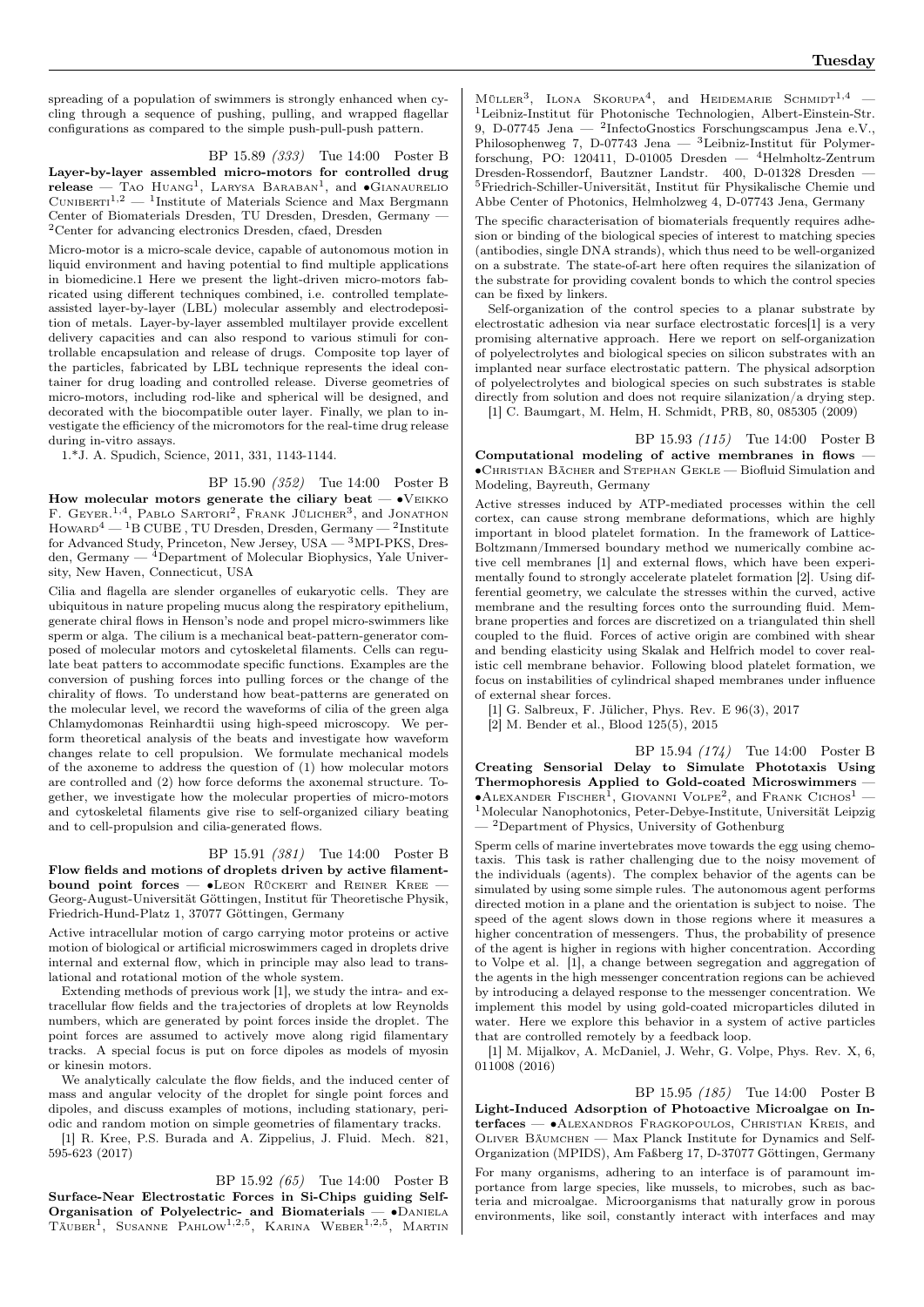form biofilms that, among else, protects their communities from external influences. Chlamydomonas, a unicellular biflagellated microalga, can adhere almost to any substrate, and we have shown in previous work that its flagella-mediated adhesion to surfaces can be switched on and off by controlling the light conditions. Here, we exploit this light-switchability to study the adsorption-desorption dynamics of a C. reinhardtii population on solid interfaces that reversibly transitions between the planktonic (freely swimming) and the surface-associated state. Our results reveal physical details of the dynamics and how it depends on the cell density, as well as biological details surrounding the light-switchable adhesion. Morphological analysis of the patterns formed by the adsorbed cells evolve over time, possibly indicating that flagella-mediated gliding, a motility mechanism allowing for adhered cells to move on interfaces, can lead to a more efficient cell packing.

BP 15.96 (306) Tue 14:00 Poster B Probing the non-equilibrium dynamics of the centrosomes in early Drosophila melanogaster embryos using fluorescent carbon nanotubes — •Constantin D. C. Kohl<sup>1</sup>, Zhiyi Lv<sup>2</sup>, Jörg GROSSHANS<sup>2</sup>, and CHRISTOPH F. SCHMIDT<sup>1</sup> - <sup>1</sup>Drittes Physikalisches Institut, Georg-August-Universität, 37077 Göttingen, Germany — <sup>2</sup> Institut für Entwicklungsbiochemie, Universitätsmedizin Göttingen, 37077 Göttingen, Germany

In this project, a novel imaging method using near-infrared-fluorescent, DNA-wrapped fluorescent carbon nanotubes (CNTs) is applied to capture and characterize the non-equilibrium centrosomal dynamics in syncytial D. melanogaster embryos. During synchronized mitosis, the nuclei arrange into a 2 D cortical layer during stage 9 to 13. We target CNTs to Kin-5 motor proteins which, in turn, co-localize with centrosomes attached to the nuclei during mitosis and interphase. Semiconducting CNTs are highly photostable, non-blinking and non-bleaching. Hence, CNTs are good probes for long-time tracking inside living organisms. To observe the near-infrared fluorescence of CNTs, we have built a setup enabling the simultaneous use of visible and infrared widefield fluorescence microscopy and imaging of GFP tagged histones, in conjunction with infrared spectroscopy. We apply several methods to solubilize the hydrophobic CNTs in watery solutions and use biochemical linking methods to specifically target CNTs in the embryos. We superimpose fluorescent CNT signals on GFP labeled nuclei and present the dynamics of functionalized CNTs in wild-type D. melanogaster.

## BP 15.97 (357) Tue 14:00 Poster B

Collective Behaviour of Microalgae Beyond Phototaxis — ∙Johannes Frey, Alexandros Fragkopoulos, and Oliver Bäumchen — Max Planck Institute for Dynamics and Self-organization (MPIDS), Am Faßberg 17, D-37077 Göttingen

Chlamydomonas reinhardtii is a unicellular, eukaryotic microalga that has two flagella allowing the cell to propel itself in its surrounding fluid. This microalga is photoactive since, among else, it can perform photosynthesis and phototaxis. Here, we present the discovery of a light-sensitive collective behaviour within a population of planktonic Chlamydomonas cells. At low light intensities, we observe the cells to form inhomogeneous patterns within the confinement, while above a threshold the distribution of cells becomes homogenous. All experiments are performed under red light indicating that this phenomenon is not related to phototaxis. The swimming behaviour is fully reversible and time-resolved experiments show a dependence of its appearance on the geometry and size of the compartment as well as on the cell density. For circular chambers, we quantify the dynamics of the spatial distribution of cells as a function of the radius and height of the compartment and the cell density. The light intensity dependence and a color discrimination of the effect suggest, that the change in the cell motility is related to photosynthesis, but the exact biological mechanism remains to be explored.

### BP 15.98 (367) Tue 14:00 Poster B

MT-bundling activity of the MKLp2 kinesin — ∙Amna Ab-DALLA MOHAMMED  $\text{KHALID}^1$ , I-MEI  $\text{Yu}^2$ , ANNE HOUDUSSE<sup>2</sup>, and CHRISTOPH F. SCHMIDT<sup>1</sup> — <sup>1</sup>Drittes Physikalisches Institut - Biophysik, Fakultät für Physik, Georg-August-Universität Göttingen, Germany — <sup>2</sup> Institut Curie Paris, France

The Kinesin-6 MKLP2 motor is N-terminal Kinesin, with unique features. It plays critical roles in cell division. Scientists know little about MKLP2; however, few earlier findings suggested that MKlp2 is a good candidate for new cancer therapies. To gain insight into the motor regulation and mechanism, we are studying truncated MKLP2. Here, I present the studies of a dimeric truncated MKlp2, in vitro using fluorescence microscopy. Our data confirm that the dimeric truncated MKlp2 motors are active and they display strong bundling activity. An astonishing finding, we observed the formation of novel three-dimensional microtubule-MKLP2 construct(s) networks with unique properties.

BP 15.99 (410) Tue 14:00 Poster B Flocking without velocity-alignment — ∙Fernando Peruani and Lucas Barberis — Université Côte d'Azur

The spontaneous emergence of collective motion patterns is usually associated with the presence of a velocity alignment mechanism that mediates the interactions among the moving individuals. Despite of this widespread view, we show that several flocking behaviors can emerge in the absence of velocity alignment and as a result of short-range, position-based, attractive forces that act inside a vision cone. We argue that for this class of active systems three distinct macroscopic collective behaviors can be observed: i) the coarsening of aggregates with no orientational order, ii) the emergence of static, elongated nematic bands, and iii) the formation of moving, locally polar structures, which we call worms. We derive hydrodynamic equations for active particles interacting via position-based interactions to demonstrate that they belong to a distinct class of active systems fundamentally different from other active systems, including velocity-alignment-based flocking systems.

BP 15.100 (289) Tue 14:00 Poster B RNA structure prediction using evolutionary constraints  $\bullet$ Mehari Bayou Zerihun<sup>1,2</sup> and Alexander Schug<sup>1,3</sup> — <sup>1</sup>Steinbuch Centre for Computing, Karlsruhe Institute of Technology, 76344 Eggenstein-Leopoldshafen, Germany — <sup>2</sup>Department of Physics, Karlsruhe Institute of Technology, 76344 Eggenstein-Leopoldshafen, Germany — <sup>3</sup>John von Neumann Institute for Computing, Jülich Supercomputer Centre, Forschungszentrum Jülich, 52428 Jülich, Germany

Non-coding RNAs are involved in regulatory functions in cells. Understanding their three-dimensional structure helps to understand their function as structure and function are closely related. However, the extremely flexible nature of these biomolecules makes the experimental determination of their structure very challenging. A complementary approach is computational structure prediction starting from the sequences. Sequences undergo mutations during the course of evolution. To maintain structure and function, these mutations must be complementary, resulting in residue coevolution. We use direct-coupling analysis (DCA) to extract coevolving residue pairs and integrated the resulting information with molecular modeling tools for RNA structure prediction. The accuracy of this structure prediction workflow is tested by comparing predicted structures with experimental ones for RNAs of a known three-dimensional structure.

BP 15.101 (327) Tue 14:00 Poster B Comparison of Coevolutionary Protein Structure Prediction Methods —  $\bullet$ LARS FRANKE<sup>1</sup> and ALEXANDER SCHUG<sup>2</sup> — <sup>1</sup>Karlsruhe Institute of Technology (KIT)  $-$  <sup>2</sup>Jülich Supercomputing Centre (JSC)

Analyzing the structure of proteins is the key to understanding the biological mechanisms they are involved in. While the experimental structure determination of proteins is expensive, the corresponding genetic sequences are easy to obtain. Correlated mutations in the sequences within a protein family provide information about the protein's function and therefore its structure. These correlations can be translated into residue-residue interactions using Direct Coupling Analysis (DCA). We generate contact predictions for eight proteins with known structure with three different methods—mean field DCA, Pseudo Likelihood Maximization and Deep Neural Networks—and compare the results. This study can provide orientation in the world of protein structure prediction tools.

BP 15.102 (400) Tue 14:00 Poster B Adhesion enhances bacterial diffusivity close to sur**faces.** —  $\bullet$ EMILIANO PEREZ IPIÑA<sup>1</sup>, STEFAN OTTE<sup>1</sup>, RODOLPHE PONTIER-BRES<sup>2</sup>, DOROTA CZERUCKA<sup>2</sup>, and FERNANDO PERUANI<sup>1</sup> <sup>1</sup>Université Côte d'Azur, Laboratoire J.A. Dieudonné, UMR 7351 CNRS, Parc Valrose, Nice F-06108, France — <sup>2</sup>Centre Scientifique de Monaco (CSM), 8 Quai Antoine 1er, Monaco 98000, Principality of Monaco

It is well known that peritrichous bacteria are able to explore the space by performing "run and tumble" motion when they are far from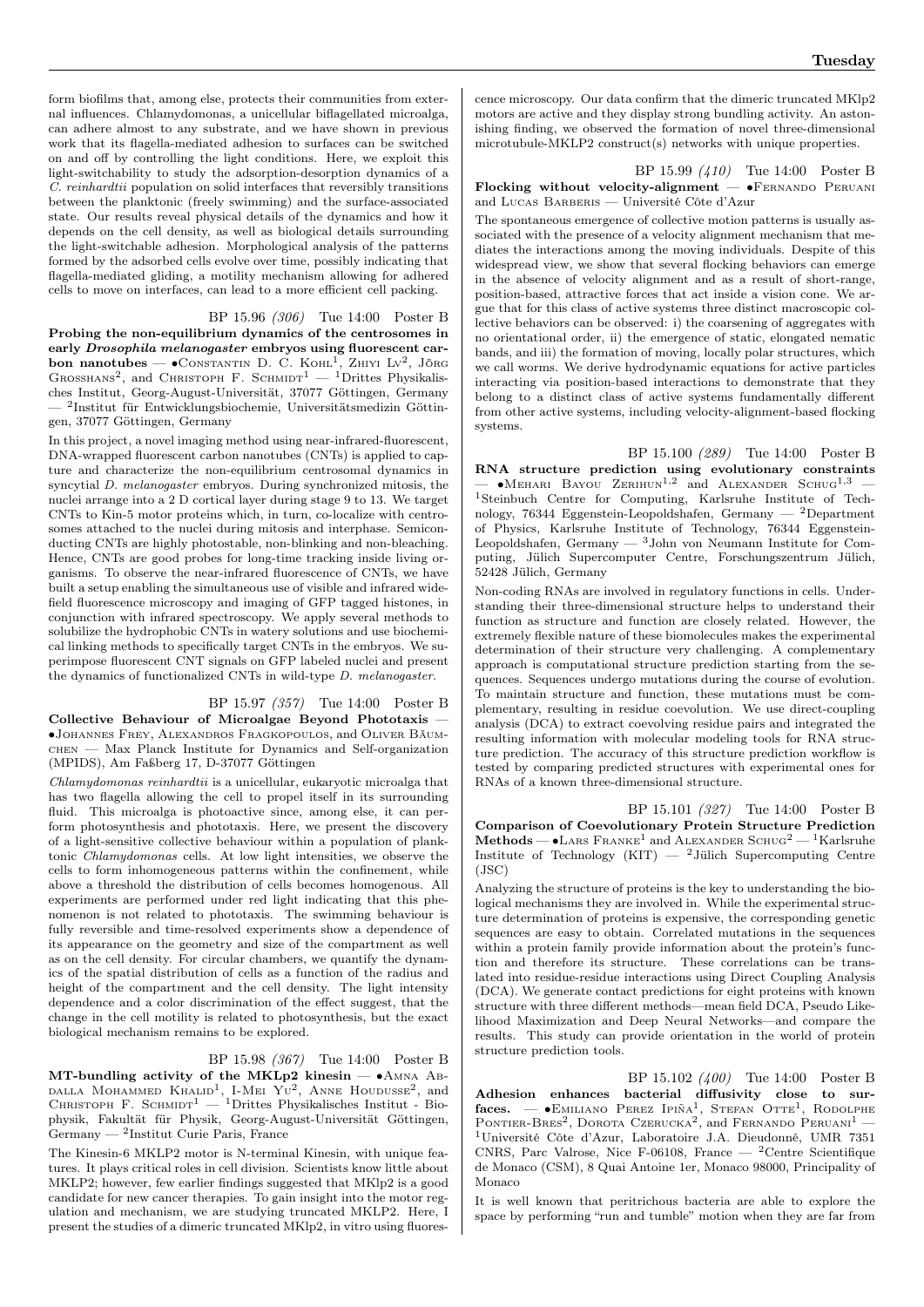surfaces. Moreover, bacteria regulate the frequency of tumbling to perform chemotaxis and redirect their motion towards favorable environments. However, close to a surface, hydrodynamics interactions become dominants and run and tumbling patterns are replaced by smooth circular trajectories. In this context, where bacteria are trapped in circles and tumbling is highly suppressed, it is not clear how they can be in control of their motion and by which mediums chemotaxis is performed. Here, through mathematical modeling and statistical analysis

### BP 16: Membranes and Vesicles I (joint session BP/CPP)

Time: Wednesday 9:30–13:00 Location: H 1028

BP 16.1 (161) Wed 9:30 H 1028 Actin polymerization driving localized membrane defor $mation$  —  $\bullet$ REMY KUSTERS<sup>1</sup>, CAMILLE SIMON<sup>1</sup>, JEAN-FRANCOIS JOANNY<sup>1,2</sup>, CECILE SYKES<sup>1</sup>, and PIERRE SENS<sup>1</sup> — <sup>1</sup>Institut Curie, Paris, France — <sup>2</sup>ESPCI, Paris, France

The actin cytoskeleton is able to exert both pushing and pulling forces on the cell membrane, mediating processes such as cellular motility, endocytosis and cytokinesis. In order to investigate the exclusive role of actin dynamics on membrane deformations, the actin dynamics is reconstituted on the outer surface of a deformable liposome. Depending on the elasticity of the membrane and the forces generated by the actin polymerization, both tubular extrusions (i.e. towards the actin cortex) and localized spike-like protrusions occur along the surface of the liposome. In this talk I present a theoretical model where uniform actin polymerization can drive localized membrane deformations and show how polymerization kinetics and membrane/cortex mechanics impact their size and stability.

BP 16.2 (164) Wed 9:45 H 1028 Modeling the flat-to-curved transition during clathrinmediated endocytosis —  $\bullet$ Felix Frey<sup>1</sup>, Delia Bucher<sup>2</sup>, Kem Sochacki<sup>3</sup>, Justin Taraska<sup>3</sup>, Steeve Boulant<sup>2</sup>, and Ulrich SCHWARZ<sup>1</sup> — <sup>1</sup> Institute for Theoretical Physics, Heidelberg University — <sup>2</sup>Department of Infectious Diseases, Virology, University Hospital Heidelberg — <sup>3</sup>NIH, Bethesda, U.S.A.

Clathrin-mediated endocytosis (CME) is essential for the cellular uptake of nutrients and receptors. Although CME has been studied for decades, the exact sequence of molecular and structural events remains elusive. Two basic models have been suggested for the way CME proceeds. (1) In the constant curvature model, it is assumed that clathrin-coated pits grow with constant curvature, determined by the geometry of clathrin triskelia. (2) In the constant area model, it is assumed that clathrin triskelia first assemble into flat hexagonal arrays that later invaginate with a constant surface area. This second model implicitly assumes that during bending, some hexagons are converted into pentagons. Here, we integrate data sets from correlative electron and light microscopy and quantify the sequence of ultrastructural rearrangements of the clathrin coat during endocytosis in mammalian cells with the help of some simple mathematical growth laws. Our analysis shows that clathrin-coated structures initially grow flat but start to acquire curvature when 70% of the final clathrin content is reached. Hence, our analysis suggests that elements of both suggested models are present and that mechanical and cellular factors will decide about the relative weights of growth versus curvature formation.

#### BP 16.3 (249) Wed 10:00 H 1028

Formation and Stabilization of Pores in Bilayer Membranes by Peptide-like Amphiphilic Polymers — ∙Ankush CHECKERVARTY<sup>1,2</sup>, MARCO WERNER<sup>1,3</sup>, and JENS UWE SOMMER<sup>1,2</sup> <sup>- 1</sup>Leibniz-Institute of Polymer Research Dresden, Hohe Strasse 6, 01069 Dresden, Germany  $-$  <sup>2</sup>Institute of Theoretical Physics, Technische Universitat Dresden, Germany — <sup>3</sup>Universitat Rovira i Virgili, Departament dEnginyeria Quimica, Av. Paisos Catalans 26, 43007 Tarragona, Spain

We study pore formation in models of lipid-bilayer membranes interacting with amphiphilic copolymers mimicking anti-microbial peptides using Monte Carlo simulations rationalized by a simple brush-model for the fluid membrane. In our study at least a weak tension on the membrane is required to observe pore-formation induced by the adsorption of flexible amphiphilic copolymers. The copolymers enhance the pore stability by decreasing the line tension due to weak adsorption

along the rim of the pore. Pore formation is enhanced with increasing length of copolymers or stronger stretching of the membrane. Both solvent and copolymer permeability increase as the pore becomes stable. Pore-formation proceeds via a meta-stable pore-state according to adiscontinuous phase transition scenario which lead to finite poresizes at once. Our generic model of copolymer-induced pore-formation does not require high polymer concentration at the pores nor any selforganization of the copolymers to open the pore.

of recorded trajectories, we characterize the motility patterns of Escherichia coli close to surfaces in in vitro experiments. We report that by adhering to the surface, E. coli is able to break the circular trajectories and get in control of their diffusivity. Remarkably, we found that E. coli was tuned to maximize its diffusion coefficient. Our results shed light on the explore strategies followed by bacteria near surfaces

and suggest adhesion as a possible chemotactic mechanism.

BP 16.4 (259) Wed 10:15 H 1028 Shapes of red blood cell doublets — •Masoud Hoore, DMITRY A. FEDOSOV, and GERHARD GOMPPER - Theoretical Soft Matter and Biophysics, Institute of Complex Systems, Forschungszentrum Juelich GmbH

Red blood cell (RBC) aggregates play an important role in determining blood rheology. RBCs in solution interact attractively to form various shapes of RBC doublets. Here, the attractive interactions can be varied by changing the solution conditions. A systematic numerical study on RBC doublet formation is performed, which takes into account the shear elasticity of the RBC membrane due to the spectrin cytoskeleton, in addition to the bending rigidity. The results are obtained from molecular dynamics simulations of triangulated surfaces considering thermal effects. The phase space of the RBC doublet shapes in a wide range of adhesion strengths, reduced volumes, and shear elasticities is obtained. Experimental images of RBC doublets in different solutions show similar configurations. Furthermore, it is shown that rouleau formation is affected by the doublet structure. It is shown that the shear elasticity of the RBC membrane changes the doublet phases significantly.

BP 16.5 (260) Wed 10:30 H 1028 Conditions of Spontaneous Translocation of Individual Nanotube Porin Through a Phospolipid Bilayer — YACHONG Guo<sup>1,2</sup>, Marco Werner<sup>2</sup>, Ralf Seemann<sup>3</sup>, Vladimir Baulin<sup>2</sup>, and  $\bullet$ JEAN-BAPTISTE FLEURY<sup>3</sup> — <sup>1</sup>Nanjing University, Nanjing , China — <sup>2</sup>Universitat Rovira i Virgili, Tarragona, Spain — <sup>3</sup>Saarland Univsersity, Saarbruecken, Germany

Single ultra-short nanotubes can be inserted in cell membrane to be used as a membrane nanosensor or to form artificial ionic channels. Recent studies reported that ultra-short nanotubes can passively be inserted perpendicularly to the lipid bilayer core. After this insertion, it is commonly expected that these ultra-short nanotubes should stay trapped into the lipid bilayer core as its represents a potential well. In contrast to such expectations, we investigate the possible conditions that could lead a single nanotube to translocate spontaneously across a lipid bilayer. We demonstrate that membrane stretching and subnanometer nanotube, are essential to enable this type of translocation, while no translocations are occurring in lipid bilayers under low tension. The proof of this tension-dependent translocation event is obtained by observating directly a single nanotube quitting a highly stretched lipid bilayer. A quantitative analysis of the kinetic pathway associated to this translocation event is measured by using a specially designed microfluidic device combining optical fluorescence microscopy with simultaneous electrophysiological measurements.

BP 16.6 (303) Wed 10:45 H 1028 Membrane fluctuations of malaria-infected red blood cells — •Julia Jäger<sup>1,2</sup>, Велјамим Fröhlich<sup>3</sup>, Мотомu Талака<sup>3</sup>, Міснаеl Lanzer<sup>4</sup>, and Ulrich Schwarz<sup>1,2</sup> — <sup>1</sup>Institut für Theoretische Physik, Universität Heidelberg — <sup>2</sup>Bioquant, Universität Heidelberg — <sup>3</sup> Institut für Physikalische Chemie, Universität Heidelberg — <sup>4</sup>Parasitologie, UniversitätsKlinikum Heidelberg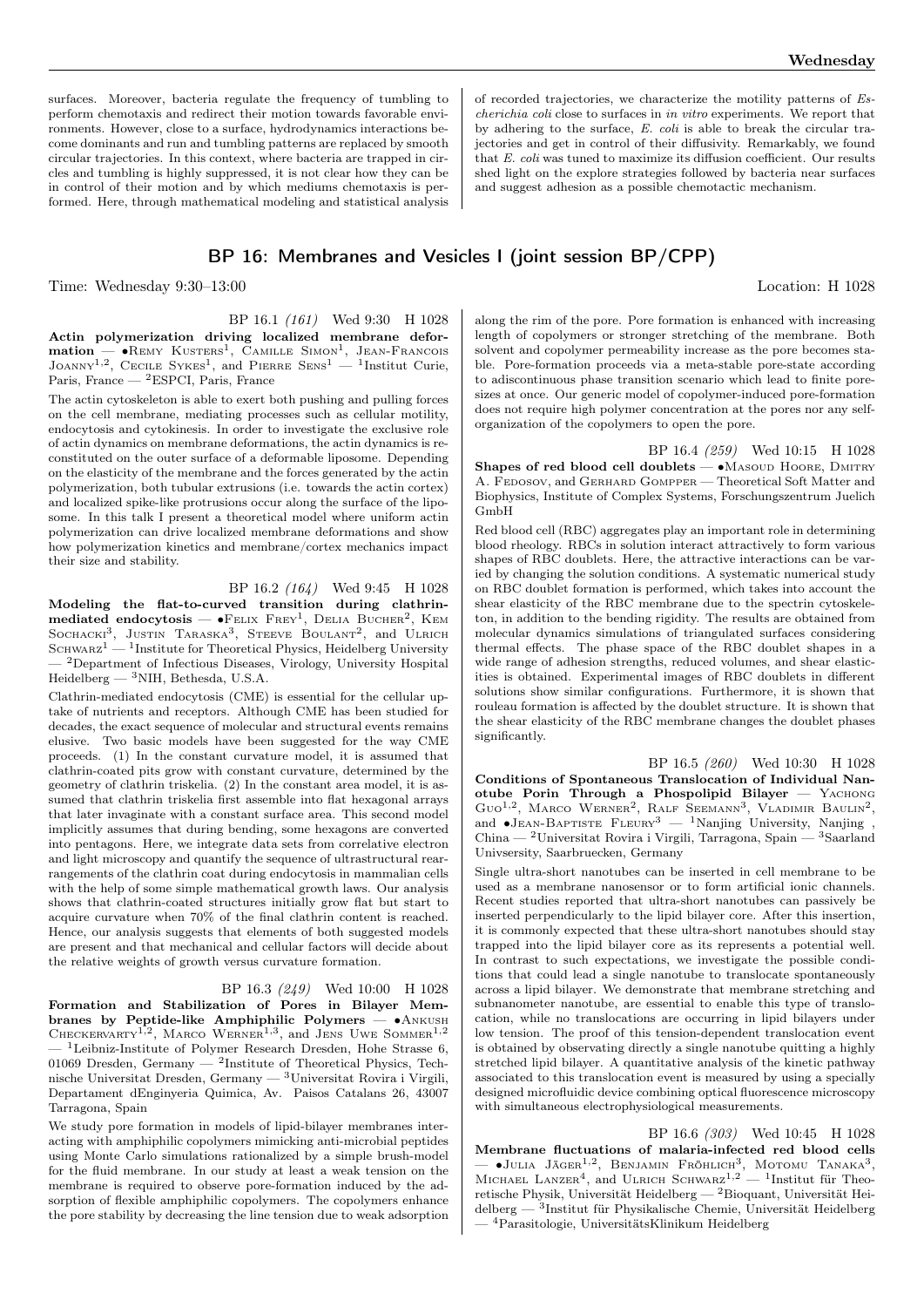Once inside the body, malaria parasites invade red blood cells in order to hide from the immune system and to digest hemoglobin. Over the course of 48 hours the parasite completely remodels the red blood cell, so that the cell becomes round and stiff and eventually breaks open. One way to monitor this remodeling process is the measurement of the cell membrane's flickering spectrum, which is a standard approach to extract the mechanical properties of cell membranes. In addition to the usual interface Hamiltonian for the membrane, we take into account the connections between the outer lipid bilayer and the spectrin network underlying the plasma membrane, which are known to become increasingly clustered over the course of the infection. We focus on the confinement parameter in the interface Hamiltonian and show how it scales with the number and strength of the connections. Finally, we compare our results with experiments.

#### 15 min. break

**Invited Talk** BP 16.7 (1) Wed 11:15 H 1028 Computer simulation of collective phenomena that alter the topology of membranes — ∙Marcus Müller — Georg-Auguist-Universität Göttingen, Institut für Theoretische Physik, Göttingen, Germany

Using computer simulation and self-consistent field theory of coarsegrained models for lipid membranes, we study the free-energy landscape of collective phenomena that alter the topology of lipid membranes. These basic processes - pore formation, fusion and fission often involve time scales of tens of nanometers and milliseconds that are large for atomistic simulation. Frequently, they involve transition states with high curvatures that are difficult to describe by Helfrichlike models. Coarse- grained models can access the relevant time and length scales, allow for a systematic exploration of parameters like the lipid architecture or membrane tension, and they are well suited to study collective phenomena that alter the topology of membranes.

The talk will discuss different computational techniques - Wang-Landau sampling, field-theoretic umbrella sampling, and the string method - to investigate metastable intermediates (like the stalk in the course of membrane fusion) and transition states of pore formation, membrane fusion and fission. Using coarse-grained models, we explore the universal aspects of topology-altering processes in membranes and comment on the extent, to which coarse-grained model capture specific effects of protein-mediated processes.

BP 16.8 (331) Wed 11:45 H 1028  $\rm{Formation~of~Coatless~Membrane~Vesicles\rm\bf -\bullet}$ Susanne Liese $^1,$ ROSSANA ROJAS<sup>1</sup>, EVA WENZEL<sup>2</sup>, CAMILLA RAIBORG<sup>2</sup>, HARALD STENMARK<sup>2</sup>, and ANDREAS  $C$ ARLSON<sup>1</sup> — <sup>1</sup>University of Oslo, Department of Mathematics — <sup>2</sup>Oslo University Hospital, Institute for Cancer Research

The formation of membrane vesicles is an important part of various processes in cell biology. Among others, cells use vesicle formation as an uptake mechanism for controlling their activity and to communicate with other cells through the cargo material that is encapsulated in the membrane vesicle. It all starts with a small initial deformation of the membrane, which subsequently grows and leads to the formation of a vesicle. This dynamic process is induced by membrane associated proteins, which generate forces within the membrane. Membrane compartments inside the cell, such as the endosome, form coatless vesicles but the force generating membrane proteins are not becoming a part of the vesicle. To understand this process, we develop an elastic membrane model to study the biophysical origin of coatless vesicle formation. Our results highlight how elastic membrane parameters and transmembrane proteins determine the shape of the deformed membrane and the equilibrium size distribution of vesicles.

#### BP 16.9 (338) Wed 12:00 H 1028

Outperforming nature: synthetic enzyme built from DNA flips lipids of biological membranes at record rates  $\bullet$ Alexander Ohmann<sup>1</sup>, Chen-Yu Li<sup>2</sup>, Christopher Maffeo<sup>2</sup>, Kareem Al Nahas<sup>1</sup>, Kevin N. Baumann<sup>1</sup>, Kerstin Göpfrich<sup>1</sup> Kareem Al Nahas<sup>1</sup>, Kevin N. Baumann<sup>1</sup>, Kerstin Göpfrich<sup>1</sup>,<br>Jejoong Yoo<sup>2</sup>, Ulrich F. Keyser<sup>1</sup>, and Aleksei Aksimentiev<sup>2</sup>  $-$ <sup>1</sup>Cavendish Laboratory, University of Cambridge, Cambridge, UK  $^2$  University of Illinois at Urbana-Champaign, Champaign, IL, USA

Mimicking enzyme function and increasing performance of naturally evolved proteins is one of the most challenging and intriguing aims of nanoscience. Here, we employ DNA nanotechnology to design a synthetic enzyme that substantially outperforms its biological archetypes.

Consisting of only eight strands, our DNA nanostructure spontaneously inserts into biological membranes by forming a toroidal pore that connects the membrane's inner and outer leaflets. The membrane insertion catalyzes spontaneous transport of lipid molecules between the bilayer leaflets, rapidly equilibrating the lipid composition. Through a combination of microscopic simulations and single-molecule experiments we find the lipid transport rate catalyzed by the DNA nanostructure to exceed  $10^7$  molecules per second, which is three orders of magnitude higher than the rate of lipid transport catalyzed by biological enzymes. Furthermore, we show that our DNA-based enzyme can control the composition of human cell membranes, which opens new avenues for applications of membrane-interacting DNA systems in medicine.

BP 16.10 (354) Wed 12:15 H 1028 Membrane-mediated interactions between inclusions: the role of shape and background curvature —  $\bullet$ AFSHIN VAHID<sup>1</sup>, ANDELA SARIC<sup>2</sup>, and TIMON IDEMA<sup>1</sup> — <sup>1</sup>TU Delft, Delft, the Netherlands — <sup>2</sup>University Collage London (UCL), London, United Kingdom Lipid membranes are vital to cell function. Their combination of fluid and elastic properties allows cells to cope with an out of equilibrium environment. Consequently, membranes exhibit a large variety of shapes, ranging from simple spherical liposomes to complex tubular networks. These shapes are regulated by protein inclusions, that can act both as curvature sensors and curvature inducers. We model the interaction between such inclusions in curved lipid bilayers. We show that in contrast to flat membranes, the inclusions can attract each other and collectively form biologically relevant patterns. For example, we find that even identical inclusions can spontaneously form rings on closed membranes, and those rings again act as curvature sensors. We further demonstrate that the curvature sensing and curvature inducing property of proteins are two sides of the same coin, depending on protein density. In particular, proteins can constrict tubular membranes and facilitate their splitting. This feature was recently observed in mitochondria, and can prevent entanglement with tubes of the ER network also present in the cell.

BP 16.11 (376) Wed 12:30 H 1028 Membrane curvature and nanobuds generated by lipids with bulky head groups — Aparna Sreekumari, Reinhard Lipowsky, and ∙Rikhia Ghosh — Theory and Bio-systems, Max Planck Institute of Colloids and Interfaces Golm, D-14424 Potsdam, Germany

We study the mechanical and curvature-elastic properties of bilayer membranes with compositional asymmetry by molecular simulations. The compositional asymmetry is achieved by inserting lipids with a bulky head group into one leaflet (or monolayer) of the bilayer. As we increase the mole fraction  $\phi_1$  of the bulky-head lipids, we observe a remarkable evolution of the stress profile across the bilayer and a strong increase in the first moment of this profile. In order to extract the spontaneous curvature from this moment, we also determine the bending rigidity of the bilayer which is found to exhibit a non-monotonic dependence on  $\phi_1$ . The latter behaviour reflects changes in the mean density of the lipid tails and head groups. The resulting spontaneous curvature is found to be quite large compared to other molecular mechanisms for bilayer asymmetry. The generated curvature leads to the formation of nanobuds, which provide new membrane compartments, in close analogy to cellular budding processes.

BP 16.12 (445) Wed 12:45 H 1028 Formation and phase transitions of vapour deposited phospholipid bilayers on porous silicon substrates — Nico-LAS MORAGA<sup>1</sup>, MARCELO CISTERNAS<sup>1</sup>, DIEGO DIAZ<sup>1</sup>, RODRIGO CATALAN<sup>1</sup>, MARIA J. RETAMAL<sup>2</sup>, TOMAS P. CORRALES<sup>3</sup>, MARK Busch<sup>4</sup>, PATRICK HUBER<sup>4</sup>, MARCO SOTO-ARRIAZA<sup>2</sup>, and •ULRICH G. VOLKMANN<sup>1</sup> - <sup>1</sup>Institute of Physics and CIEN-UC, P. Univ. Catolica de Chile, Santiago, Chile — <sup>2</sup>Faculty of Chemistry and CIEN-UC, P. Univ. Catolica de Chile, Santiago, Chile — <sup>3</sup>Department of Physics, UTFSM, Valparaiso, Chile —  $^{4}$ TUHH, Hamburg, Germany

Study of phospholipid artificial membranes on solid substrates has become a relevant way to gain insight into the physical behaviour of cell membranes. In this work, porous silicon substrates (pSi) were made using a two-electrode cell to produce different pore diameters. Substrates were characterized with Field Emission Electron Microscopy. The phospholipid (DPPC) was deposited in high vacuum from the gas phase on the pSi. Film thickness was controlled using Very High Resolution Ellipsometry (VHRE). Samples were hydrated in air with ultrapure water to assemble the bilayer. Phase transitions were mea-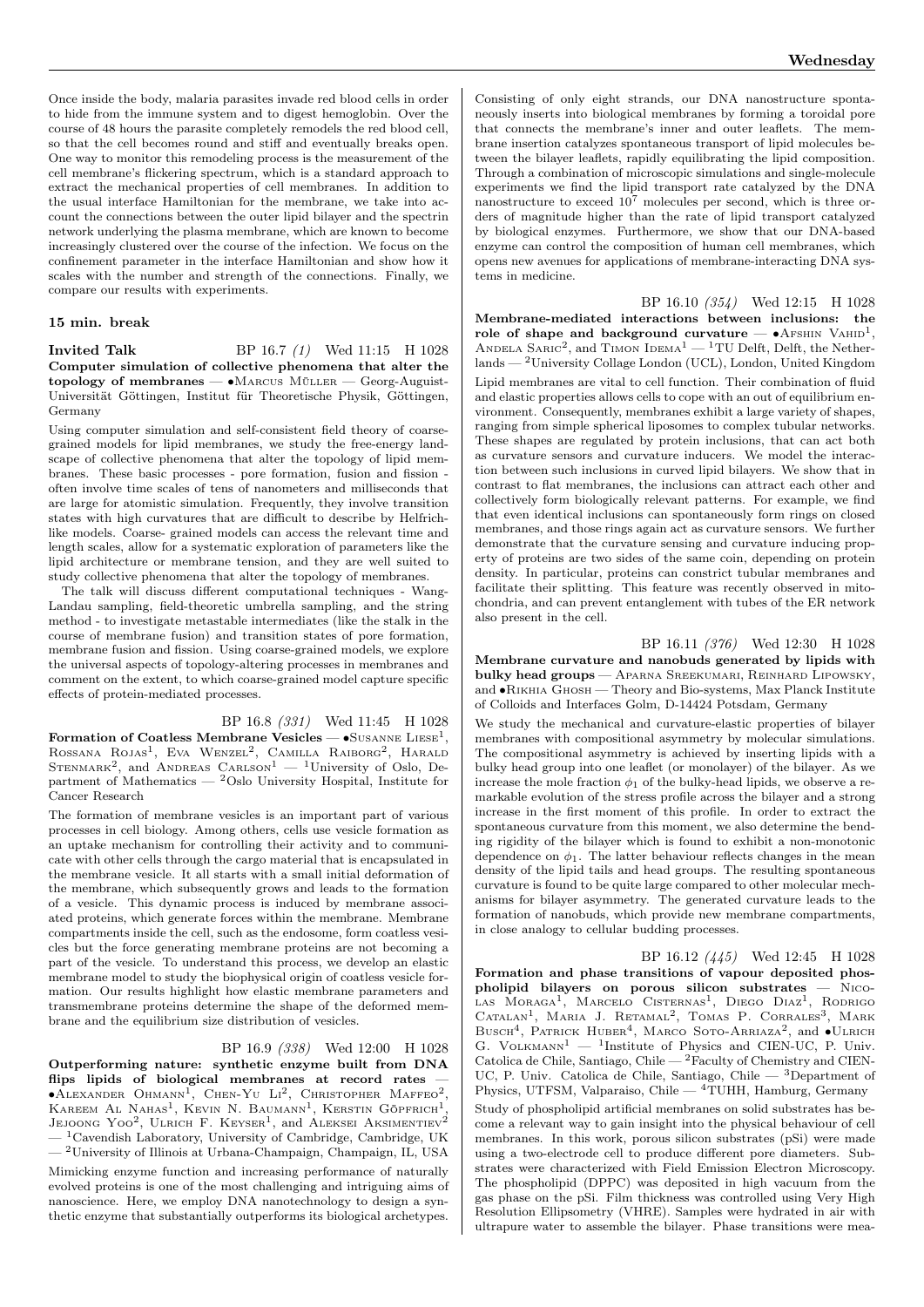sured with VHRE and Stray Light Intensity during temperature cycles. AFM was used to study morphological changes of bilayers as a function of temperature. Our results open new ways to hydrate lipid bilayers using pSi with a specific pore diameter. Acknowledgements: Postdoc-

toral FONDECYT #3160803 (MJR), FONDECYT #1141105 (UGV) and  $\#1171047$  (MSA), FONDECYT INICIACION  $\#11160664$  (TPC), CONICYT Fellowships (RC, MC) and CONICYT-PIA ACT 1409.

## BP 17: Cell Mechanics I

Time: Wednesday 9:30–13:00 Location: H 1058

BP 17.1 (35) Wed 9:30 H 1058 Mechanical and Electrical Characterization of Cardiac and Skeletal Muscle Microtissues — • DELF KAH, INGO THIEVESSEN, Marina Spörrer, Wolfgang H. Goldmann, and Ben Fabry — Department of Physics, Biophysics Group, Friedrich-Alexander-University Erlangen-Nuremberg, D-91052, Erlangen, Germany

In-vitro engineered muscle tissue grafts are of growing interest for different applications including regenerative therapy, replacement of infarcted cardiac sites, or as a drug testing platform. Critical for the successful development of suitable models for engineered muscle grafts is the maturation into an in-vivo-like, highly aligned, and contractile tissue. To achieve this, we developed a stretchable and electrically paceable system consisting of an array of 4x2x2 mm microwells with two elastic pillars that serve as force sensors. Tissues can be grown from several cell sources including neonatal cardiomyocytes form rats, mice, as well as C2C12 skeletal muscle cells. Mechanical stretching with a linear stepper motor, electrical pacing with carbon electrodes, and microscopic imaging of the tissue is synchronized by a microcontroller, allowing us to study isotonic, isometric, or eccentric contractions for various pacing protocols. Cardiac tissues show remarkably uniform contraction induced by electrical pacing, which allows for imaging with a time resolution of up to 1000 Hz through heterodyning. Accordingly, contractile performance can be evaluated with high temporal precision.

BP 17.2 (187) Wed 9:45 H 1058 Substrate stiffness affects sarcomere coherence in hESC-derived cardiomyocytes –  $\bullet$ Daniel Härtter<sup>1</sup>, Til Driehorst<sup>1,2</sup>, Malte Tiburcy<sup>2</sup>, Kengo Nishi<sup>1</sup>, Wolfram-H. ZIMMERMANN<sup>2</sup>, and CHRISTOPH F. SCHMIDT<sup>1</sup>  $-$  <sup>1</sup>Drittes Physikalisches Institut - Biophysik, Fakultät für Physik, Georg-August-Universität Göttingen — <sup>2</sup> Institut für Pharmakologie, Universitätsmedizin, Georg-August-Universität Göttingen

The mechanical micro-environment affects the behavior of cells. For instance, stiff infarcted heart tissue inhibits the global contraction of cardiomyocytes. However, direct insight into how the mechanical environment influences dynamics on the sarcomere level is missing. We tracked the motion of individual sarcomeres using endogeneous z-line labeling in CRISPR/Cas9 modified hESC-derived cardiomyocytes on micro-patterned substrates with various physiologically relevant stiffnesses (7 kPa to 60 kPa). Individual sarcomere contraction is impeded for increasing substrate stiffness. Furthermore, on soft substrates sarcomeres contract coherently, whereas with increasing stiffness the sarcomere contraction gets increasingly incoherent and heterogeneous.

These findings suggest that rigid mechanical surroundings force sarcomeres into competition. Using a mechanistic muscle model, we show that z-lines elastically cross-linked to the substrate and heterogeneous elements can account for many features we observe. Theories of collective molecular motors predict emerging phenomena such as dynamic instabilities, and these experiments can provide quantitative data to understand the microscopic basis of real cardiac muscle function.

### BP 17.3 (342) Wed 10:00 H 1058

Functional analysis of larval chordotonal organ mechanics in Drosophila —  $\bullet$ Chonglin Guan<sup>1</sup>, Martin Göpfert<sup>2</sup>, and CHRISTOPH F. SCHMIDT<sup>1</sup> — <sup>1</sup>Drittes Physikalisches Institut - Biophysik, Fakultät für Physik, Georg-August-Universität Göttingen — <sup>2</sup>Abteilung Zelluläre Neurobiologie, Schwann - Schleiden-Forschungszentrum, Georg-August-Universität Göttingen

In Drosophila larvae and adults, chordotonal organs (ChOs) are ubiquitous mechanoreceptors, converting a diverse range of physical forces such as sound, vibration and stretch into biological responses. The mechanoelectrical transduction, operated by an active, forcegenerating process, has been linked to adaptation motors. The underlying force generator, however, is poorly known, and the functional dissection of ChO mechanics in vivo has been challenging. We combine electrophysiological analyses with mechanical stimulation, and correlate mechanical properties and active manipulation with neuronal activity. We find that myosin II motors power contraction of the cap cells of ChO and regulate mechanosensation. Our in vivo model reveals larval ChOs as complex, but accessible organs to study the molecular machinery involved in the regulation and encoding of mechanical forces by primary mechanoreceptor neurons.

BP 17.4 (426) Wed 10:15 H 1058 Magnetogenetic Manipulation of Cellular Functions — ∙Cornelia Monzel1,<sup>3</sup> , Chiara Vicario<sup>1</sup> , Domenik Lisse<sup>2</sup> , Elie BALLOUL<sup>1</sup>, KOCEILA AIZEL<sup>1</sup>, MATHIEU COPPEY<sup>1</sup>, JACOB PIEHLER<sup>2</sup>, and MAXIME DAHAN<sup>1</sup> — <sup>1</sup>Institut Curie, Laboratoire Physico-Chimie, CNRS UMR168, 75005 Paris — <sup>2</sup>University of Osnabrück, Department of Biology, 49076 Osnabrück,  $-$ <sup>3</sup>present address: University of Düsseldorf, Department of Physics, 40225 Düsseldorf

Many cell functions rely on the coordinated activity and spatial distribution of proteins on a subcellular scale. However, few tools are hitherto capable of probing and perturbing intracellular proteins on scales matching their natural spatio-temporal distribution. Here, we develop a novel magnetogenetic approach where intracellular proteins are specifically targeted by magnetic nanoparticles (MNPs) and manipulated with magnetic forces to remotely control individual cell functions. Among these functions are changes in organelle dynamics or the activation of a cell signaling pathway. We demonstrate that semisynthetic MNPs based on the natural iron storage protein ferritin are ideally suited for our magnetic manipulation approach. We explain the MNP design, different means of magnetic stimulation, and show the corresponding biological response.

**Invited Talk** BP 17.5 (6) Wed 10:30 H 1058 Tension build-up and membrane deformations in actinmembrane biomimetic systems — ∙Cécile Sykes — Institut Curie/CNRS/Paris Science et Lettres — 11, rue Pierre et Marie Curie, F-75231 Paris cedex 05

In order to unveil generic mechanisms of cell movements and shape changes, we design stripped-down experimental systems that reproduce cellular behaviours in simplified conditions, using liposome membranes on which cytoskeleton dynamics are reconstituted. Such stripped-down systems allow for a controlled study of the physical mechanisms that underlie cell movements and cell shape changes. Moreover, these experimental systems are used to address biological issues within a controlled, simplified environment. We have reconstituted the actin cortex of cells at the membrane of liposomes, and characterized their mechanical properties. We will show how these cortices contract in the presence of myosin motors, and how such experiments shed light of the mechanisms of cell shape changes. We have reconstituted membrane tubules and spikes pushed or pulled by actin polymerization, and which reproduce the formation of endocytic vesicles and filopodia. We will show how membrane and actin mechanical properties govern their formation.

#### 30 min. break

BP 17.6 (328) Wed 11:30 H 1058 dynamic RT-DC: time-resolved mechanical single cell analysis at 100 cells / second —  $\bullet$ Bob Fregin<sup>1</sup>, Fabian Czerwinski<sup>1</sup>, KONSTANZE AURICH<sup>2</sup>, DOREEN BIEDENWEG<sup>1</sup>, and OLIVER OTTO<sup>1</sup> <sup>1</sup>ZIK HIKE, Universität Greifswald, Greifswald, Germany - $^{2}$ Universitätsklinikum Greifswald, Greifswald, Germany

Real-Time Deformability Cytometry (RT-DC) is a label-free technique for single cell mechanical analysis with high throughput of up to 1,000 cells / second. By observing the shape of cells passing a narrow microfluidic channel their deformation and thus material properties can be quantified. As RT-DC is in the current implementation a single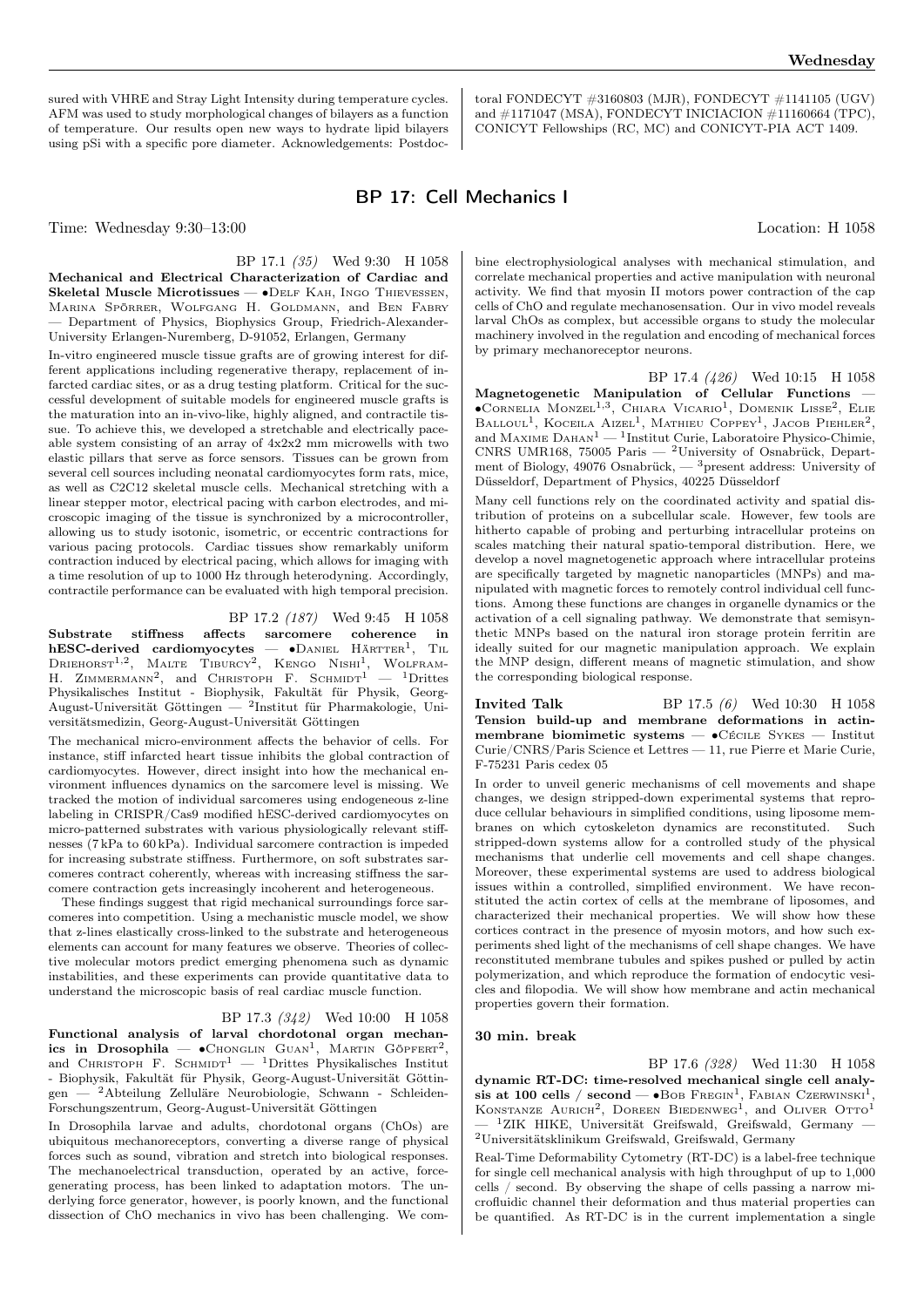shot technique, i.e. for every single cell only one image at the end of the channel is captured, exclusively time-independent parameters like the elastic modulus can be derived.

Here, we are introducing an extension of RT-DC towards dynamic single cell measurements with the possibility to capture elastic and viscous properties of single cells for up to 100 cells / second. Measurements are carried-out in real-time and allow for monitoring cellular shape-changes along the entire length of the microfluidic channel. By varying the experimental conditions we are capable to access a dynamic range in cell response exceeding one order of magnitude in time.

Dynamic RT-DC on a precursor myeloid cell line HL60 as well as primary cells reveals two characteristic timescales which can be attributed to the non-uniform stress distribution at the inlet compared to the steady-state situation inside the channel. This approach allows to extract model-independent material properties from RT-DC assays.

### BP 17.7 (169) Wed 11:45 H 1058

Force Spectroscopy for the Investigation of Cellular Mechanotransduction — ∙Sandra Sindt, Steven Huth, and Christine Selhuber-Unkel — Christian-Albrechts-Universität zu Kiel, Institut für Materialwissenschaft, Biokompatible Nanomaterialien

Cells permanently explore the mechanical properties of their surroundings by applying forces. Even though some knowledge about mechanical interactions of cells have been obtained, the mechanisms are not completely understood yet. Here, we present a method based on a combination of Traction Force (TFM) and Atomic Force Microscopy (AFM) to gain deeper understanding of cellular mechanotransduction. During the detachment of a cell with a cantilever from a substrate with embedded fluorescent marker beads, the beads within the substrate are displaced. If the elastic properties of the substrate are known, the traction forces of the cell can be calculated from the displacements of the beads. In order to calculate traction forces, a precise and reliable mechanical characterization of substrates is important. The AFM is a well-established technique to measure the stiffness at the cellular scale, yet values of Young's moduli published by different authors vary significantly. Here, we present an improvement of the previously used method for measuring the stiffness of biological substrates based on indentation experiments using AFM. In this procedure, cantilevers are pressed against biocompatible soft polymer substrates using different forces and speeds. Both cantilever movements, towards and away from the substrate, are recorded and plotted as a force-distance curve. The Young's moduli are acquired from a Hertzian fit of the approach curve.

#### BP 17.8 (284) Wed 12:00 H 1058 Applications of new optical high speed cell characterization device CellMOUSE — ∙Daniel Geiger, Tobias Neckernuss, JONAS PFEIL, RALF SCHUSTER, and OTHMAR MARTI - Institute of Experimental Physics, Ulm University

For various applications in science and medicine the identification of different cell parameters of suspended cells is essential. We developed a novel tool to assess important cellular parameters like size, shape and morphology in real time for more than 500 cells per second. This allows completely new experiments in various fields of basic research and clinical applications. After a brief introduction to the technique we present different applications of the so called CellMOUSE device. A validation for the measurement principle with well known samples will be shown. Furthermore, the determination of cellular parameters from suspended cells with superior throughput and accuracy will be presented. The samples range from simple NB4 cells to leukocytes and erythrocytes to bacteria and bacterial clusters. In addition we will present a simulation method for an easy comparison of our results with well established techniques.

BP 17.9 (192) Wed 12:15 H 1058 Simultaneous measurement of the Young's modulus and the Poisson ratio of thin elastic layers — •WOLFGANG GROSS and Holger Kress — Department of Physics, University of Bayreuth, Bayreuth, Germany

The mechanical interplay between cells and their environment has be-

come a major point of interest during the last decades. To quantify the interactions between cells and soft matrices with techniques such as traction force microscopy, precise knowledge of the elastic parameters of thin substrate layers is necessary. However, only few methods are available to simultaneously measure the elastic modulus and the Poisson ratio of thin substrate layers.

Here we describe a novel technique to measure both parameters in a single experiment. As a model system, we chose polyacrylamide and poly-N-Isopropylacrylamide layers with a thickness of 1/10th of a millimeter and a stiffness in the range of mammalian tissue. We place millimeter-sized steel spheres with different radii on the substrates which indent the surface due to gravity and visualize the indentation cap marked with fluorescent microparticles with an inverted microscope. Using a previously published model which takes finite thickness effects into account, we demonstrate experimentally for the first time that the model allows the simultaneous determination of both the elastic modulus and the Poisson ratio with high accuracy. Since the technique comes without the need of special equipment aside from an inverted microscope, we envision it to become a standard tool for the characterization of thin substrate layers.

BP 17.10 (345) Wed 12:30 H 1058 Measurement and simulation of light scattering by deformed red blood cells (RBCs) in flow cytometry — •JONAS GIENGER, HERMANN GROSS, MARKUS BÄR, VOLKER OST, and JÖRG NEUKAMmer — Physikalisch-Technische Bundesanstalt (PTB), Abbestraße 2– 12, 10587 Berlin, Germany

Light scattering of single cells is widely applied for flow cytometric differentiation of cells. We developed a dedicated flow cytometer to simultaneously observe forward light scatter (FSC) of RBCs for orthogonal incident wave vectors  $\vec{k}_1 \perp \vec{k}_2$ . Bimodal distributions are observed in two-dimensional dot plots of  $\text{FSC}(\vec{k}_1)$  vs.  $\text{FSC}(\vec{k}_2)$  of typically  $7.5 \times 10^4$  RBCs, which is a result of the RBCs' random orientation around the direction of flow, their distribution of size and optical properties.

Simulations of the light scattering by single RBCs were performed using the discrete dipole approximation (DDA). Using the axisymmetric equilibrium shape of healthy RBCs employed in most light scattering simulation studies to date, the experimentally observed bimodality cannot be reproduced. This is because this model does not account for the significant elongation due to hydrodynamic forces in the flow cytometer, involving extensional flow and Poiseuille flow at speeds of up to  $5 \text{ m/s}$  in channels of a few  $100 \mu \text{m}$  width. Thus we propose a simple ad hoc model for elongated RBC shapes, which reproduces the bimodal 2D-distributions qualitatively. However, to quantitatively analyze the data and retrieve elastic parameters from such high-throughput optical measurements a detailed modeling of RBC deformation in the given flow conditions seems necessary.

BP 17.11 (38) Wed 12:45 H 1058 Treatment of cancer cells with acoustic waves — •MAJA STRUGACEVAC<sup>1</sup>, NINA BARTELS<sup>1</sup>, TOBIAS LÖFFLER<sup>1</sup>, CONSTANZE WIEK<sup>2</sup>, MARCEL GLAAS<sup>2</sup>, JÖRG SCHIPPER<sup>2</sup>, and MATHIAS  $\rm GETZLAFF^1$  — <sup>1</sup>Heinrich-Heine-Universität Düsseldorf, Institute of Applied Physics, Düsseldorf, Germany — <sup>2</sup>Düsseldorf University Hospital, Department of Otorhinolaryngology, Düsseldorf, Germany

Our group is developing new, alternative, cell-selective treatment strategies for squamous cell carcinoma of the head-neck area based on the different mechanical properties of oral keratinocytes and cancer cells. As a first step we compared their cytoskeleton and observed the differences in actin filaments and microtubules, both playing a significant role in cell elasticity. Oral keratinocytes are differently formed and seem to contain more fibers then cancer cells which could lead to the conclusion that there is a difference in cytoskeleton between this cell types.

In a second step we have irradiated different cell lines with acoustic waves exhibiting frequencies from 0.5 up to 10 kHz. Using different frequencies and input power we investigated the behavior of the cells exposed to the sound waves. Our latest results will be presented and discussed.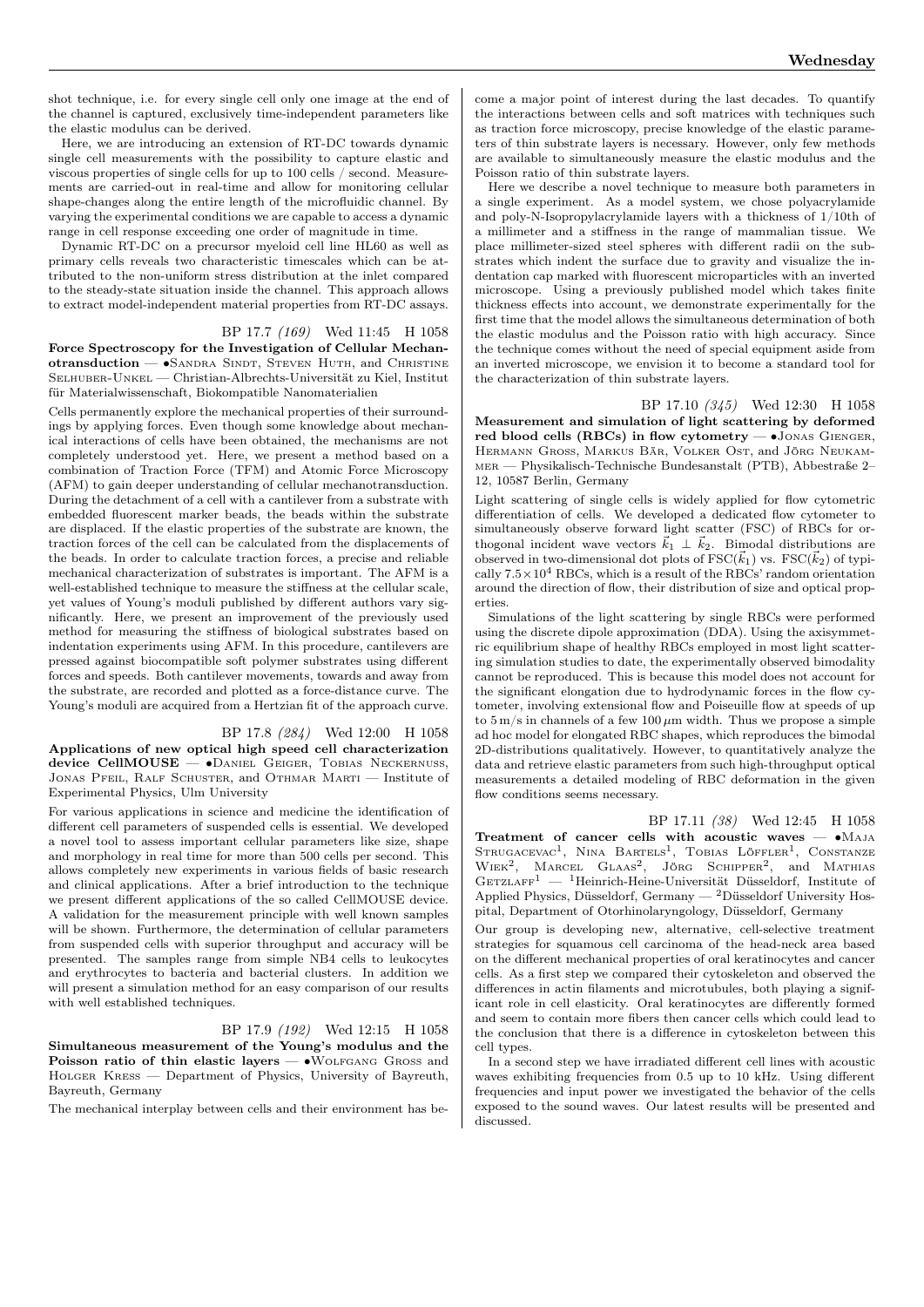# BP 18: Focus Session: Physics of Microbial Systems - organized by Tobias Bollenbach and Benedikt Sabass

Time: Wednesday 9:30–13:00 Location: H 2013

#### **Invited Talk** BP 18.1 (22) Wed 9:30 H 2013 Dynamics of cellular metabolism, size, and motility ∙Sander Tans — AMOLF, Amsterdam, the Netherlands

We use time-lapse microscopy to measure the dynamics of individual cells, focusing on a number of different questions. I will present work on the relation between fluctuations in the expression of catabolically active enzymes and cellular growth, how cells control their size in the presence of external and internal perturbations, and a surprising observation of motility in epithelial cells that is triggered by viral infection.

### BP 18.2 (407) Wed 10:00 H 2013

 $Salmonella$  Typhimurium in the search of host cells —  $EMIL$ iano Perez Ipiña<sup>1</sup>, Stefan Otte<sup>1</sup>, Rodolphe Pontier-Bres<sup>2</sup>,<br>Dorota Czerucka<sup>2</sup>, and •Fernando Peruani<sup>1</sup> — <sup>1</sup>Université Côte d'Azur, Laboratoire J.A. Dieudonné, UMR 7351 CNRS, Nice, France <sup>2</sup>Centre Scientifique de Monaco (CSM), Principality of Monaco

Combining experiments and theory, we study how Salmonella Typhimurium (ST) search for human T84 colonic epithelial cells (HC), which, anchored on the bottom surface of a chamber, are invaded by ST. Our study reveals that near the surface ST do not display biased motion towards HC and the localization of HC involves a random search. We find that this random search has a well-defined average search time  $\langle \tau \rangle$ , which is determined by the details of the near-surface motion of  $ST$  and particularly by the diffusion coefficient  $D$ . We show that this random search can be well-described by a model, analytically tractable, of chiral active particles with active speed fluctuations and find that these fluctuations are of biological origin and account for up to  $40\%$  of D. Using simple arguments and simulations, we show that the number of ST that invade HC ( $NIB$ ) is fully determined by  $\langle \tau \rangle$ , proving that D controls  $\langle \tau \rangle$ , and  $\langle \tau \rangle$  determines NIB. Furthermore, our study reveals that within the same bacterial population (same genome), there exists a large range of inter-individual variability of the bacterial exploring capacity, with  $D$  ranging over four orders of magnitude. This finding together with the relation between  $D, \langle \tau \rangle$ , and  $NIB$  suggests that the individual infection capacity is highly heterogeneous within the same bacterial population.

BP 18.3 (364) Wed 10:15 H 2013 Sex or Simplicity: Phenotypic interference and the cost of complexity in asexual evolution — TORSTEN  $\text{HELD}^{1,2}$ ,  $\bullet$  DANIEL KLEMMER<sup>1,2</sup>, and MICHAEL LÄSSIG<sup>1</sup> — <sup>1</sup>Institut für Theoretische Physik, Universität zu Köln, Köln, Deutschland — <sup>2</sup>Equal contribution

The asexual evolution of microbes and viruses often generates clonal interference, a mode of competition between genetic clades within a population. We show that interference strongly constrains genetic and phenotypic complexity. Our analysis is based on a minimal biophysical model that represents each gene by a quantitative molecular phenotype, its fold stability. The model displays a generic mode of asexual evolution called phenotypic interference, which occurs over a wide range of evolutionary parameters appropriate for microbial populations. It generates a strong burden of complexity: The fitness cost of mutations increases faster than linearly with the number of genes. We show that recombination eliminates the superlinear cost through a first-order phase transition to a mode of sexual evolution. This implies a large fitness advantage of even facultative recombination and provides a biophysically grounded scenario for the evolution of sex. In a broader context, our analysis suggests that the systems biology of microbial organisms is strongly intertwined with their mode of evolution.

## BP 18.4 (422) Wed 10:30 H 2013

Dormant, dead or alive: measuring steady state free energy levels in bacterial cells — •LEONARDO MANCINI and TEUTA PILI $z$ OTA — University of Edinburgh

Bacteria can survive a variety of external stresses by entering a state of suspended growth that is commonly referred to as dormancy. Such response has historically been considered a unequivocal low metabolismlow energy state and a vast array of stressors seem to be avoidable through dormancy. Antibiotics are among the most notable examples of such stressors and tolerant, dormant cells are known as persisters. However, recent experiments show that some persisters might survive antibiotic challenges through mechanisms that are, in contrast, energy consuming. The findings open the possibility of several different dormant steady states with distinct cellular free energy levels. To verify such a hypothesis, molecular sensors that can provide information on cellular energetics in vivo and at the single cell level are needed. To this end, we have successfully optimized the expression of a previously reported QUEEN ATP sensor and characterized in E. coli the newly proposed membrane voltage dye, Thioflavin T. Our results provided insights that can be generalized to other dyes, such as TMRM and DiSC3(5). Using the sensors, we present measurements of free energy levels during dormancy when this is induced by different conditions and signals, such as starvation, quorum sensing, and stress signalling molecules.

BP 18.5 (28) Wed 10:45 H 2013 Localized hypermutations govern competition dynamics through positioning in bacterial colonies — •ROBERT ZÖLLNER, Enno Oldewurtel, Nadzeya Kouzel, and Berenike Maier — Department of Physics, University of Cologne, Zülpicher Str. 77, 50539 Köln, Germany

Cellular positioning towards the surface of bacterial colonies and biofilms can enhance dispersal, provide a selective advantage due to increased nutrient and space availability, or shield interior cells from external stresses. Little is known about the molecular mechanisms that govern bacterial positioning. Using the type IV pilus (T4P) of Neisseria gonorrhoeae, we tested the hypothesis that localized hypermutations govern positioning and thus enhance bacterial fitness in expanding gonococcal colonies. By independently tuning growth rate and T4P-mediated interaction forces, we show that the loss of T4P and the subsequent segregation to the front confers a strong selective advantage. Sequencing of the major pilin gene of the spatially segregated sub-populations and an investigation of the spatio-temporal population dynamics was carried out. Our findings indicate that localized hypermutations generate a standing variation of pilin sequences within the inoculation zone, while variants associated with a non-piliated phenotype segregate to the front of the growing colony. We conclude that tuning of attractive forces by mutations is a powerful mechanism for governing the population dynamics of bacterial colonies.

#### 15 min. break

BP 18.6 (126) Wed 11:15 H 2013 Quantitative modeling of nutrient-limited growth of bacterial colonies in microfluidic cultivation  $-$  •Jens Elgeri — Theoretical Soft Matter and Biophysics, ICS-2, Forschungszentrum Jülich, Germany

Nutrient gradients and limitations play a pivotal role in the life of all microbes, both in their natural habitat as well as in artifical, microfluidic systems. Spatial concentration gradients of nutrients in densely packed cell configurations may locally affect the bacterial growth leading to heterogeneous micropopulations. A detailed understanding and quantitative modeling of cellular behaviour under nutrient limitations is thus highly desirable. We use microfluidic cultivations to investigate growth and microbial behaviour under well-controlled conditions. With a reaction-diffusion type model, parameters are extracted from steady-state experiments with a one-dimensional nutrient gradient. Subsequentially, we employ particle-based simulations with these parameters to predict the dynamical growth of a colony in two dimensions. Comparing the results of those simulations with microfluidic experiments yields excellent agreement. Our modeling approach lays the foundation for a better understanding of dynamic microbial growth processes, both in nature and in applied biotechnology.

BP 18.7 (277) Wed 11:30 H 2013 Sensitivity, dynamics and robustness of extracellular PhrAsignaling in Bacillus subtilis — HEIKO BABEL<sup>1,2</sup>,  $\bullet$ PABLO<br>NARANJO<sup>1,2</sup>, STEPHANIE TRAUTH<sup>1,2</sup>, VICTOR SOURJIK<sup>1</sup>, and ILKA BISCHOFS<sup>1,2</sup> — <sup>1</sup>MPI for Terrestrial Microbiology, Marburg, Germany — <sup>2</sup>BioQuant, University of Heidelberg, Germany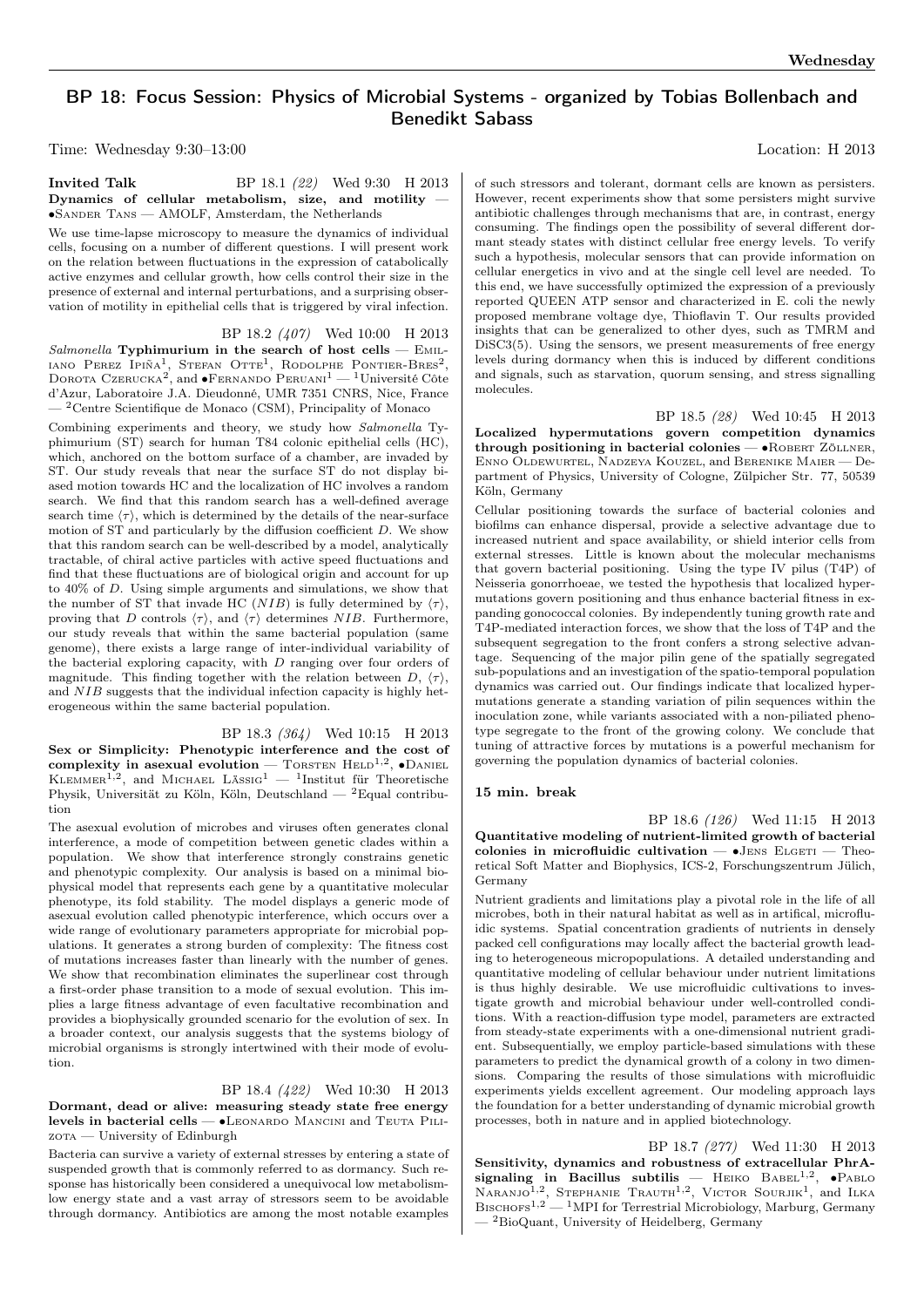Communication is an essential for the self-organization of bacterial populations. The underlying molecular networks that serve this task are surprisingly diverse. In order to understand how the different architectures affect signaling performance, new biophysical tools are required that allow us to quantitatively characterize the function of individual network components and signaling processes in the bacterial cell. A common form of signaling in Gram-positive bacteria is by means of signaling peptides that are produced by an active exportimport circuit and are sensed intracellularly. Here, we developed the first FRET-reporter to quantitatively study PhrA-signaling in Bacillus subtilis. Using acceptor photo-bleaching experiments we studied the intra- and extracellular dynamics in response to peptide stimulation and developed a mathematical model that fits the data well. We find that the PhrA signaling circuit, although relying on a low affinity receptor, exhibits exquisite sensitivity to low extracellular signal levels. Our data furthermore suggests that oligopermeases - a component that is shared by all RNPP-signaling circuits in Gram-positive bacteria - play a central role in governing the sensitivity and dynamics of extracellular peptide signaling, while potentially also limiting the robustness of signaling in the presence of other peptides.

### BP 18.8 (290) Wed 11:45 H 2013

Modelling of front instabilities in surfactant-driven biofilm  ${\rm spreading} \;-\; {\bullet} {\rm SARAH} \;\; {\rm Transchek}^{1,2}, \;\; {\rm KARN} \;\; {\rm John^2}, \;\; {\rm SIGOLÈNE}$ LECUYER<sup>2</sup>, and UWE THIELE<sup>1,3</sup> — <sup>1</sup>Institut für Theoretische Physik, WWU, Münster, Germany — <sup>2</sup>Université Grenoble-Alpes, CNRS, Laboratoire Interdisciplinaire de Physique, Grenoble, France — <sup>3</sup>Center for Nonlinear Science (CeNoS), WWU, Münster, Germany

The spreading of bacterial colonies at solid air interfaces hinges on physical processes connected to the properties of the involved interfaces. The production of surfactant molecules by the bacteria is one strategy that allows the bacterial colony to efficiently expand over a substrate. These surfactant molecules affect the surface tension which results in an increased wettability as discussed in [1] as well as in outward-pointing Marangoni fluxes that promote spreading. These fluxes may cause an instability of the circular colony shape and the subsequent formation of fingers. In this work, we study the front instability of bacterial colonies at solid-air interfaces induced by surfactant production in the framework of a passive hydrodynamic thinfilm model which is extended by bioactive terms. We show that the interplay between wettability and Marangoni fluxes determines the spreading dynamics and decides whether the colony can expand over the substrate. We observe four different types of spreading behaviour, namely, arrested and continuous spreading of circular colonies, slightly modulated front lines and the formation of pronounced fingers.

[1] S. Trinschek et al., PRL 119, 078003 (2017)

BP 18.9 (191) Wed 12:00 H 2013 Pili-mediated substrate motility of bacteria — •WOLFRAM Pönisch<sup>1</sup>, Christoph A. Weber<sup>1,2</sup>, and Vasily Zaburdaev<sup>1</sup> -<sup>1</sup>Max Planck Institut für Physik Komplexer Systeme, Dresden, Germany — <sup>2</sup>Paulson School of Engineering and Applied Sciences, Harvard University, Cambridge, USA

Most bacteria live in complex multicellular communities, known as biofilms, colonizing various surfaces. A wide range of bacteria use cell appendages, so called type IV pili, to bind to a substrate and generate pulling forces, enabling the cells to actively move. The attachment of bacteria to a surface and surface associated motility represent the first steps of biofilm formation.

For Neisseria gonorrhoeae (NG) bacteria, it was shown that its motility could be described as a persistent random walk with a characteristic length scale that exceeded the average pili length. Previously, it has been suggested that such behavior would require a mechanism of directional memory in pili attachments. Here, we develop a stochastic model demonstrating that the persistent motion arises naturally from the force-dependent detachment rate of pili and the geometric properties of the cell and its pili, but does not require any directional memory of the pili. We confirm this result with the help of a computational model of NG cells interacting with a substrate via its multiple individual pili. Furthermore, in agreement with experimental data, both model describes the dependence of cell motility on the total number of pili per cell.

BP 18.10 (418) Wed 12:15 H 2013 Regulation of cell volume and intracellular biomass density in

bacteria, elucidated by single-cell measurements and pertur**bations — •ENNO OLDEWURTEL and SVEN VAN TEEFFELEN — Mor**phogenesis and Microbial Growth Lab, Institut Pasteur, Paris, France All cells must control their volumes to maintain a high level of macromolecular crowding. In bacteria, cell volume is set by the peptidoglycan (PG) cell wall, which counteracts high internal Turgor pressure. A regulation of PG synthesis and cleavage is required to ensure a match of volume increase with the rate of biomass growth and to prevent cell lysis. We ask: a) How strictly is cell-wall expansion tied to biomass growth? b) Which cell-wall remodeling process is rate-limiting for cell-wall expansion? Using Escherichia coli we monitored cell mass and cell dimensions at the single-cell level and over time using quantitative phase microscopy. First, we find control of biomass density both during steady-state growth and during changes in growth rate, suggesting a close coupling of cell-wall expansion with mass growth. Second we show normal volume expansion even if PG synthesis is inhibited, up to the point of cell lysis. Furthermore, transient changes in the rate of PG cleavage lead to rapid changes in the surface expansion rate, pointing to a control of expansion by the rate of PG cleavage. However, despite rapid changes in surface expansion rate, the biomass density stays constant as cell width decreases to maintain a constant volume expansion rate. This width change is likely due to a change in pressure. This suggest cell volume regulation by cell-wall cleavage on intermediate time scales, and an involvement of Turgor pressure on short times.

#### BP 18.11 (291) Wed 12:30 H 2013

Phenotyping Individual Microbes by Mechanical Stress — ∙Fabian Czerwinski<sup>1</sup> , Bob Fregin<sup>1</sup> , Albert Siryaporn<sup>2</sup> , and OLIVER OTTO<sup>1</sup> — <sup>1</sup>Center for Innovation Competence: Humoral Immune Reactions in Cardiovascular Diseases, University of Greifswald, Germany  $-$  <sup>2</sup>Department of Physics and Astronomy, University of California Irvine, USA

Microbes typically thrive and prosper in colonies and biofilms, whilst responding very sensitively to their environment. Often, smaller subpopulations take on special tasks that are important for the fate of the bunch. However, probing them individually with high throughput is challenging.

Microfluidics allow for a rapid phenotying of whole bacterial populations ideally capturing individual cells and, therefore, special states. By using the platform of real-time deformability cytometry (RT-DC), e.g., one can distinguish different vegetative states within even huge populations at throughputs beyond 10,000 cells per minute.

We used finite-element simulations to optimize the microfluidic geometries used in RT-DC for geometrical constraints, for flow conditions, and for cellular features. For bacteria, deformation of individual cells as a result of mechanical stress experienced during flow can serve as a distinctive gate.

BP 18.12 (203) Wed 12:45 H 2013 Mechanics of twitching migration of the bacterium P.  $\text{aeruginosa}$  —  $\bullet$  AHMET NIHAT SIMSEK<sup>1</sup>, MATTHIAS D. KOCH<sup>2</sup>, BENEDIKT SABASS<sup>1</sup>, GERHARD GOMPPER<sup>1</sup>, ZEMER GITAI<sup>2</sup>, and JOSHUA W. SHAEVITZ<sup>2</sup> — <sup>1</sup>Theoretical Soft Matter and Biophysics, Institute of Complex Systems and Institute of Advanced Simulation, Forschungszentrum Juelich, D-52425 Juelich, Germany — <sup>2</sup>Lewis-Sigler Institute for Integrative Genomics, Princeton University, NJ 08544

Pseudomonas aeruginosa is an ubiquitous pathogen responsible for severe and chronic infections. The bacterium employs retractable type-IV pili for migration and colonizes a broad variety of biotic and abiotic surfaces. How surface properties affect migration and colony formation of P. aeruginosa is a potentially important factor for bacterial surface contamination and infections alike. Here, we theoretically and experimentally study the effect of surface properties on the migration of P. aeruginosa. In our model, we assume a rod-like bacterium and treat each pilus, as well as the substrate as elastic springs. Pilus assembly and retraction are modeled as stochastic, force-dependent processes. To generate experimental data, we perform extensive image analysis to record the migration of different strains of P. aeruginosa on polyacrylamide substrates. Experimental data shows a non-linear dependence of migration speed and mean square displacement on substrate properties, which is in accordance with simulations. Finally, we present an analytical theory including the calculation of effective diffusion coefficients and aggregation probabilities of bacteria.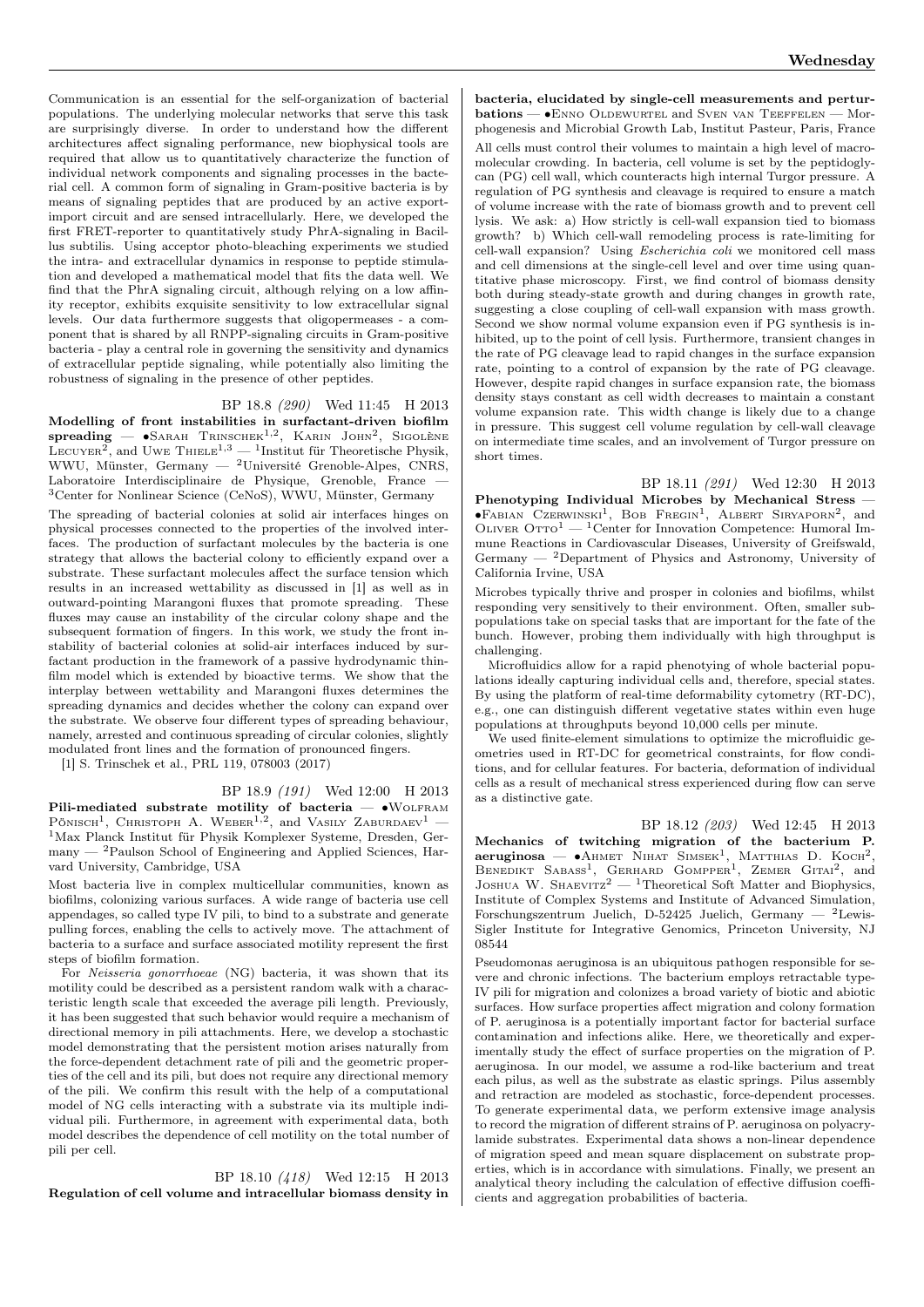## BP 19: Networks (joint session SOE/CPP/BP/DY)

Time: Wednesday 9:30–12:15 Location: MA 001

See SOE 13 for details of this session.

## BP 20: Statistical Physics of Biological Systems DY (joint session DY/BP)

Time: Wednesday 10:00–13:30 Location: BH-N 333

See DY 45 for details of this session.

## BP 21: Microswimmers (joint session BP/CPP/DY)

Time: Wednesday 15:00–17:30 Location: H 1028

**Invited Talk** BP 21.1 (18) Wed 15:00 H 1028 Emergent Dynamics of Active Particles — ∙Roland G. Winkler — Institute for Advanced Simulation, Forschungszemtrum Jülich, 52425 Jülich, Germany

The stationary-state structural and dynamical properties of microswimmers are governed by their shape and hydrodynamic interactions, but also the effective dimensionality of the system matters, i.e., three-dimensional bulk versus thin film. As a generic approach for microswimmers, we have developed a model for a spheroidal squirmer, with hydrodynamics implemented by the multiparticle collision dynamics approach [1,2]. We study the swimming behavior, cooperative motion, and motility-induced phase separation (MIPS) of such squirmers in a narrow slit. For two squirmers, surface hydrodynamic interactions strongly influences their cooperative motion [2]. Considering the phase behavior of many squirmers, hydrodynamic interactions suppress MIPS for spherical squirmers. In contrast, hydrodynamic interactions enhance MIPS for elongated squirmers. Moreover, the shape affects the rheological properties of squirmers in shear and Poiseuille flow.

[1] J. Elgeti, R. G. Winkler, G. Gompper, Rep. Prog. Phys. 78, 056601 (2015)

[2] M. Theers, E. Westphal, G. Gompper, R. G. Winkler, Soft Matter 12, 7372 (2016)

### BP 21.2 (91) Wed 15:30 H 1028

Magnetic behavior and chemotaxis of magnetic bacteria —  $\bullet$ Agnese Codutti<sup>1</sup>, Damien Faivre<sup>1</sup>, and Stefan Klumpp<sup>2</sup> –  ${}^{1}\mathrm{Max}$  Planck Institute of Colloids and Interfaces, Am Mühlenberg 1, 14476 Potsdam, Germany  $-2$  Georg-August-Universität Göttingen Friedrich-Hund-Platz 1, 37077 Göttingen, Germany

Chemotaxis is the bacterial ability to bias their motility toward a preferred concentration of attractants or repellents. This chemotactic ability can be used by magnetic bacteria, coupling it to a passive alignment to external magnetic fields. Magnetic bacteria include the naturally-occurring magnetotactic bacteria, and lab-produced biohybrids, in which for example E. coli can be coupled to external magnetic beads. Therefore, a model to understand the coupling between magnetic fields, active swimming, and chemotaxis is needed to predict the behavior of these systems. We perform simulations based on an Active Brownian Particle model, modified to include active swimming, active changes of directions, chemotaxis, and passive alignment with external magnetic fields. The model allows us to reproduce the capillary experiments, and to throw some light on the possible aerotaxis models shown by magnetotactic bacteria. As main results, we show how run and tumble motion hinders the chemotactic/aerotactic abilities of the bacteria when coupled with magnetic fields, while run and reverse motility benefits from the magnetic field, leading to faster chemotaxis. We explore different magnetic behaviors of magnetotactic bacteria, where cells are either simply aligned by the external field or alternatively using it as proxy of oxygen gradient.

### BP 21.3 (148) Wed 15:45 H 1028

The bacterial soliton in a nutrient field  $-$  re-examined  $\bullet$ Andrzej Palugniok<sup>2</sup>, Maximilian Seyrich<sup>1</sup>, and Holger Stark<sup>1</sup> — <sup>1</sup> Institut für Theoretische Physik, Technische Universität Berlin, Hardenbergstrasse 36, 10623 Berlin, Germany — <sup>2</sup>Worcester College, University of Oxford, Walton Street, OX1 2HB Oxford, United Kingdom

The gut bacterium E. coli with its run-and-tumble walk is a wellstudied model swimmer in the active-matter field. One of the various interesting collective phenomena is a bacterial soliton or a traveling concentration pulse of bacteria [1]. It develops when bacteria start to consume a nutrient in an initially uniform field, in which they also perform chemotaxis.

To describe such a situation, we start from a Smoluchowski equation of a run-and-tumble particle in a chemotactic field. A Markovian tumble rate is derived from the usual linear response theory. We perform a multipole expansion to derive equations for the bacterial density and the local polar order decribed by the bacterial polarization. On times longer than the typical relaxation time for the polarization, one recovers the Keller-Segel equation. Solving it together with the diffusion equation for the nutrient, we are able to reproduce the bacterial soliton. Thereby, we demonstrate that one does not need a second, signalling chemical field as introduced in Ref. [1] nor a singular chemotactic drift term as demanded in Ref. [2].

[1] J. Saragosti et al., PNAS **108**, 39 (2011).

[2] E.F. Keller and L.A. Segel, J. Theor. Biol., 30, 2 (1971).

BP 21.4 (150) Wed 16:00 H 1028

Dynamic Propulsion Force Measurements of Chlamydomonas Microalgae using Micropipette Force Sensors — ∙Thomas Josef Böddeker, Christian Titus Kreis, Quentin Magdelaine, and OLIVER BÄUMCHEN — Max Planck Institute for Dynamics and Self-Organization (MPIDS), Am Faßberg 17, D-37077 Göttingen, Germany

Although the swimming dynamics of microbes, such as bacteria and microalgae, have received a lot of attention in recent years, methods for direct propulsion force measurements are still limited. We present a new approach utilizing micropipettes as force sensors to study the propulsion forces and wall interactions of the unicellular, biflagellated microswimmer Chlamydomonas. Fourier signal analysis of the micropipette deflection reveals a clear signature of the energy output of the microswimmer and provides a handle to measure the frequency and energy associated to the flagella beating. Continuous measurements in a liquid cell allow us to characterize the propulsion of individual cells and to probe the extent of steric and hydrodynamic interactions between beating flagella and solid interfaces. For controlled environmental conditions, we quantify the difference in propulsion energy and beating frequency between swimming in bulk and in close proximity to solid interfaces.

BP 21.5 (235) Wed 16:15 H 1028 Applying an Extended Kalman Filter to extract bacteria statistics — ∙Oliver Köhn — Universität des Saarlandes

Bacteria tend to swim in liquids in absence of food facilitated by creation of flagella. The trajectories are determined by slightly curved lines (running states) and randomly interrupted by short intervals with strong direction changes (tumbling state)[1]. This behavior seems to be efficient in finding food in unknown environments. We assume an intrinsic randomness in the running states as well in the appearance of the tumbling intervals.[1] Furthermore in real experiments the extracted positions are influenced by a detection noise. Estimating the stochastic trajectory properties requires the distinction between bacteria intrinsic randomness and the measurement noise. From the engineers it is known that the Kalmann filter algorithm provide this in an optimal way [2]. We adapted and implemented this filter for simulated as well as measured bacteria trajectories.

[1] Enhancing bacterial motility and search efficiency by genetic manipulation of flagellar number; Javad Najafi, M. Reza Shaebani, Thomas John, Florian Altegoer, Gert Bange & Christian Wagner; submitted to PNAS [2] Forecasting, structural time series models and the Kalman filter; Andrew C. Harvey; 1989; Cambridge University Press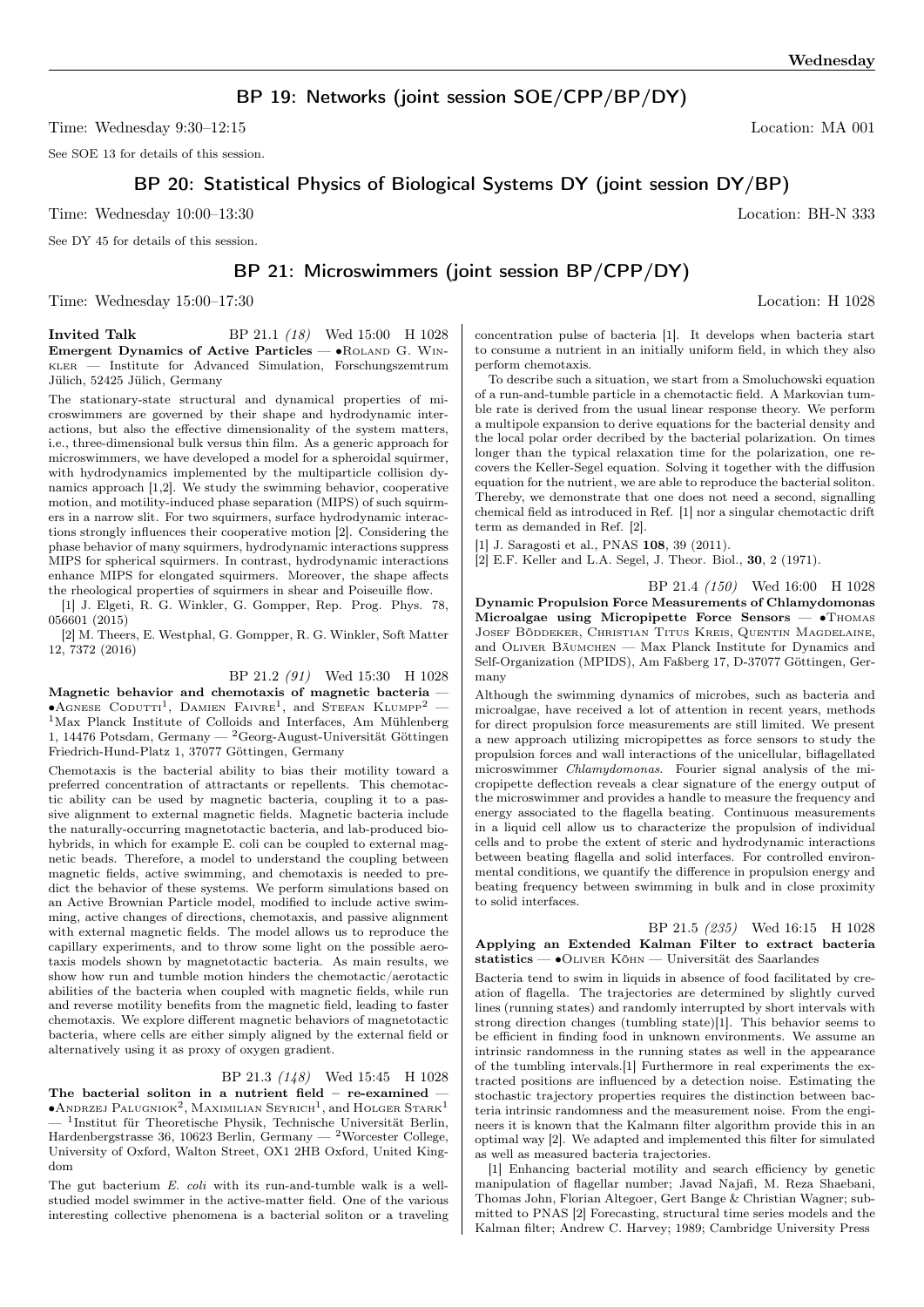BP 21.6 (99) Wed 16:30 H 1028 Phase diagram of a low Reynolds number swimmer near **a wall** — • Abdallah Daddi-Moussa-Ider<sup>1</sup>, Maciej Lisicki<sup>2,3</sup>, CHRISTIAN HOELL<sup>1</sup>, and HARTMUT LÖWEN<sup>1</sup> — <sup>1</sup>Institut für Theoretische Physik II: Weiche Materie, Heinrich-Heine-Universität Düsseldorf, Universitätsstraße 1, Düsseldorf 40225, Germany — <sup>2</sup>Department of Applied Mathematics and Theoretical Physics, Wilberforce Rd, Cambridge CB3 0WA, United Kingdom — <sup>3</sup> Institute of Theoretical Physics, Faculty of Physics, University of Warsaw, Pasteura 5, 02-093 Warsaw, Poland

The hydrodynamic flow field generated by self-propelled active particles and swimming microorganisms is strongly altered by the presence of nearby boundaries in a viscous flow. Using a simple model swimmer composed of three-linked spheres, we show that the swimming trajectories near a non-slip wall reveal various interesting scenarios of motion depending on the initial orientation and the distance separating the swimmer from the wall. Accordingly, the swimmer can either be trapped by the wall, totally escape from the wall, or undergo an oscillatory gliding motion at a constant mean height above the wall. Using a far-field approximation, we find that the wall-induced correction at leading order has a quadrupolar flow structure where the translational and angular velocities of the swimmer decay as inverse third and fourth power with distance, respectively. The resulting equations of motion for the trajectories and the relevant order parameters fully characterize the transition between the phases and allow for an accurate description of the swimming behavior near a wall.

BP 21.7 (402) Wed 16:45 H 1028 Three-dimensional simulation of sperm in structured microfluidic channels — • SEBASTIAN RODE, JENS ELGETI, and GERhard Gompper — Theoretical Soft Matter and Biophysics, Institute of Complex Systems (ICS-2) , Forschungszentrum Jülich, 52425 Jülich, Germany

Sperm cells propel themselves by a periodic wave-like beating of their flagellum [1-3]. At low Reynolds numbers and in confinement, the directed motion of sperm and other microswimmers is strongly influenced by steric and hydrodynamic surface interactions [1]. We model sperm motility in our mesoscale hydrodynamics simulations by imposing a planar traveling bending wave along the flagellum [2]. For swimming in zigzag shaped microchannels, we find that the deflection angle of a sperm cell at sharp corners depends on the orientation of its beating plane. Our results are in good agreement with recent microfluidic experiments, and help to improve the understanding of sperm cell navigation under strong confinement. We show that the emergence of a nonplanar component of the flagellar beat with increasing wavelength drastically increases surface attraction.

[1] J. Elgeti et al., Rep. Prog. Phys. 78, 056601 (2015) [2] J. Elgeti et al., Biophys. J. 99, 1018 (2010) [3] G. Saggiorato et al., Nat. Commun. 8, 1415 (2017)

## BP 22: Computational Biophysics II

Time: Wednesday 15:00–17:30 Location: H 1058

BP 22.1 (374) Wed 15:00 H 1058 anionic and cationic gold nanoparticles in model lipid membranes: experiments and simulations – ESTER CANEPA<sup>2</sup>,  $\bullet$ sebastian salassi<sup>1</sup>, federica simonelli<sup>1</sup>, riccardo ferrando<sup>2</sup>, RANIERI ROLANDI<sup>1</sup>, CHIARA LAMBRUSCHINI<sup>2</sup>, ANNALISA RELINI<sup>2</sup>, and<br>GIULIA ROSSI<sup>1</sup> — <sup>1</sup>Physics department — <sup>2</sup>Chemistry department, University of Genoa, Genoa, Italy

Designing metal nanoparticles (NPs) with biomedical applications requires the molecular understanding of their interaction with cell membranes. We use fluorescence spectroscopy measurements and molecular dynamics (MD) simulations to study the interaction between charged monolayer-protected AuNPs and model POPC lipid bilayer[1-2]. We consider cationic  $(NP+)$  and anionic  $(NP-)$  NPs. The anionic ligands differ from the cationic ones for their terminal group, which is a carboxylate or a quaternary ammonium ion. We use fluorescence leakage assays to quantify the damage induced by NP- and NP+ to liposomes, and find that NP+ are more disruptive. MD simulations offer a molecular interpretation of this result. Assuming no changes of the charge of NP+ and NP- they interact with the bilayer with the same mechanism[3] and bilayer deformation. Our simulations, though, show that

BP 21.8 (157) Wed 17:00 H 1028 Altering diffusion by interaction of microalgae with micronsized objects —  $\bullet$ Francine Kolley<sup>1,2</sup>, Patricia Dähmlow<sup>2</sup>, Ha-JNALKA NADASI<sup>2</sup>, FLORIAN VON RÜLING<sup>2</sup>, and ALEXEY EREMIN<sup>2</sup> <sup>1</sup> Technical University Dresden — <sup>2</sup>Otto-von-Guericke-University Magdeburg

The enhancement of passive particles, single silica spheres and their doublets, was studied in suspensions containing microswimmers Chlamydomonas reinhardtii. These green algae move with a flagellar motor, reaching typical velocities up to 150  $\mu$ m/s. Stimulated by phototaxis, their motion is similar to humans doing breaststroke. The induced flow of the puller affects the translational as well as the rotational diffusion of the passive particles. The corresponding diffusion coefficients were obtained from the measurement of the mean square displacements of the passive particles for various concentrations of the algae. The Brownian Motion of the silica beads was observed in a quasi-2D system in flat cappilaries.To avoid cell immobilization by adsorption to the glass substrate the capillary surface was silanized. Additionally, a polymer was introduced to the suspension to optimize the diffusive behavior. In the range of small algae concentrations, the diffusion coefficients exhibited a linear dependence on the cell density of Chlamydomonas reinhardtii.

BP 21.9 (323) Wed 17:15 H 1028 Dynamics of chemotactic and chemokinetic bacterial popula $tions$  —  $\bullet$ Theresa Jakuszeit<sup>1</sup>, James Lindsey-Jones<sup>1</sup>, François J. PEAUDECERF<sup>2</sup>, and OTTAVIO A. CROZE<sup>1</sup> — <sup>1</sup>Cavendish Laboratory, University of Cambridge, J. J. Thomson Avenue, Cambridge CB3  $0$ HE, United Kingdom — <sup>2</sup>Institute of Environmental Engineering, ETH Zürich, Stefano-Franscini-Platz 5, 8093 Zürich, Switzerland

Several motile bacteria are able to sense chemical gradients much larger than their own size, and perform a random walk biased up attractant gradients ('chemotaxis') by varying their reorientation rate. In addition to this well-known chemotactic behaviour, several soil and marine bacterial species are known to modify their swimming speed according to the local concentration of chemoattractant ('chemokinesis'). Therefore, a chemical field of attractant induces a spatially varying swimming speed, which results in a drift towards lower attractant concentrations – contrary to the drift created by chemotaxis.

Here, to explore the biological benefits of chemokinesis and investigate its impact on the chemotactic response, we extend a Keller-Segel type model to include a dependence of the swimming speed on the attractant concentration. Even though chemokinesis on its own results in a dispersion of the population away from high attractant concentrations, it can not only enhance the chemotactic response but also modify it qualitatively. We apply the model to predict the dynamics of bacteria capable of chemokinesis and chemotaxis in experimentally inspired chemoattractant fields, such as those generated in capillary migration assays and around environmental nutrient sources.

anionic ligands can be protonated when interacting with the lipid head. Once protonated, the NP- interact with the bilayer in a less disruptive way, without deforming or damaging it. This change of the pKa of the anionic ligands can explain the smaller leakage induced by NP-.

1.Tatur, S et all. Langmuir 2013. 2. Van Lehn,R. C. et all. Nano Lett. 2013. 3. Salassi, S. et all. JPCC 2017.

BP 22.2 (178) Wed 15:15 H 1058

The effect of small molecules on lipid-domain formation studied by coarse-grained simulations — •ALESSIA CENTI, KURT Kremer, and Tristan Bereau — Max Planck Institute for Polymer Research, Mainz, Germany

The lateral organisation of cell membranes is believed to play a key role in many biological processes, including protein trafficking, signal transduction as well as transport of viruses and pathogens. Small molecules, such as alcohols and anesthetics, can alter this lateral arrangement by preferentially partitioning between lipid domains, hence significantly affecting both membrane properties and functionalities. The process of domain stabilization/destabilization induced by small molecules has been widely investigated, both at experimental and com-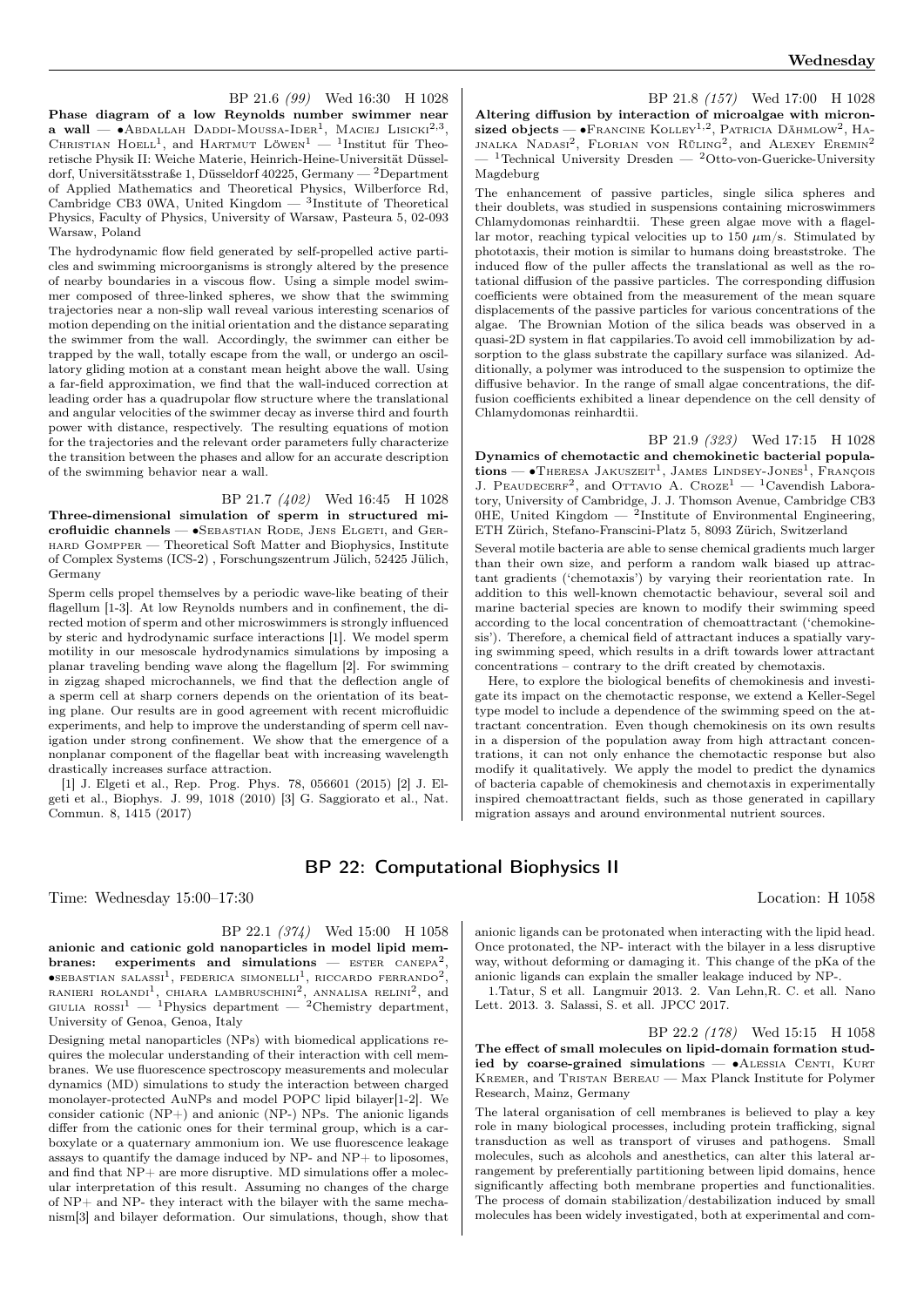putational level; however, its exact mechanism as well as the driving forces for it still remain elusive.

In this work, coarse-grained simulations based on the MARTINI force field have been used to try to shed light on the processes underlying domain reorganization mediated by small molecules. The approach used involves a combination of free energy calculations and replica exchange simulations; thereby, allowing to explore the effect of a multitude of parameters (e.g. type of lipids, solutes and relative concentrations) relevant for the process under evaluation at a reduced computational cost in comparison to atomistic simulations.

#### BP 22.3 (281) Wed 15:30 H 1058

Performing cell-based tissue simulations to explore the impact of cell mechanics on anisotropic epithelial tissue growth — ∙Anna Stopka and Dagmar Iber — D-BSSE, ETH Zürich, Schweiz

Understanding the anisotropic expansion of an embryonic tissue during organogenesis is a central challenge in developmental biology. Experimental studies increasingly provide quantitative data on cell behaviour during tissue growth. Computational models can help to interpret the acquired data and to infer underlying mechanisms. Our group has recently developed the 2D software framework LBIBCell to permit data-based simulations of tissue dynamics at cellular resolution [1]. LBIBCell represents cells as finely resolved polygons according to the Immersed Boundary (IB) method; membrane tension and cellcell adhesion are represented via springs. The fluid behaviour inside and outside of the cells is described by the Lattice Boltzmann (LB) method. Cell growth is implemented via a fluid source inside the cells. Anisotropic outgrowth of epithelial tissues has been accounted to a range of mechanisms, including a bias in cell division orientation. We have used LBIBCell to investigate to what extent the mechanical properties of an epithelial tissue affect its capability to achieve anisotropic outgrowth via biased cell divisions. In our simulations we focused on the 2D apical plane where epithelial cells adhere tightly. We show that a bias in cell division orientation translates into a bias in outgrowth only for sufficiently stiff tissues. [1] S.Tanaka, D.Sichau, D.Iber, Bioinformatics (2015)

**Invited Talk** BP 22.4 (14) Wed 15:45 H 1058 Complex shapes and dynamics of red blood cells in shear flow under physiological conditions  $-$  JOHANNES MAUER<sup>1</sup>, SImon Mendez<sup>2</sup>, Luca Lanotte<sup>3</sup>, Manouk Abkarian<sup>3</sup>, Gerhard  $\text{GompER}^1$ , and  $\bullet$ DMITRY A. FEDOSOV<sup>1</sup> — <sup>1</sup>Institute of Complex Systems, Forschungszentrum Juelich, 52425 Juelich, Germany —  $^2$ Institut Montpellierain Alexander Grothendieck, CNRS, University of Montpellier, 34095 Montpellier, France — <sup>3</sup>Centre de Biochimie Structurale, CNRS, University of Montpellier, 34090 Montpellier, France

Red blood cells (RBCs) constitute the major cellular part of blood and are mainly responsible for the transport of oxygen. They have a biconcave shape with a membrane consisting of a lipid bilayer with an attached cytoskeleton formed by a network of the spectrin proteins. The RBC membrane encloses a viscous cytosol (hemoglobin solution), so that RBCs possess no bulk cytoskeleton and organelles. Experiments on RBCs under shear flow reveal that the viscosity contrast between cytosol and blood plasma is an essential factor which determines their shape and dynamics. Under physiological conditions with a viscosity contrast of about five, RBCs first tumble, then roll, transit to a rolling and tumbling stomatocyte, and finally attain polylobed shapes at high shear rates. Our study based on microfluidic experiments and two different simulation techniques results in a complete diagram of RBC shapes and dynamics in shear flow as a function of shear rate and viscosity contrast. We will discuss potential mechanisms, which may lead to the variety of novel shapes, and compare the diagram for RBCs to that for vesicles.

### BP 22.5 (335) Wed 16:15 H 1058

On how the CSF flows in the ventral third ventricle of brain —  $\bullet$ Yong Wang<sup>1</sup>, Christian Westendorf<sup>1</sup>, Regina Faubel<sup>2</sup>, Gre-GOR EICHELE<sup>3</sup>, and EBERHARD BODENSCHATZ<sup>1</sup> — <sup>1</sup>MPI for Dynamics and Self-Organization, 37077 Göttingen, Germany  $-$  2Department of Developmental Biology, U Pittsburgh, Pittsburgh PA 15201, USA — <sup>3</sup>MPI for Biophysical Chemistry, 37077 Göttingen, Germany

A complex transport network driven by coordinated motile cilia inside the ventral third ventricle (v3V) of mammalian brain was reported recently. This network generates cerebrospinal fluid (CSF) flow patterns such as a separatrix and a whirl that establish intraventricular boundaries. The CSF flow in the whole three-dimensional v3V cavity was studied numerically. Specifically, experimental trajectory data obtained by tracking fluorescent beads were converted to 2D velocity fields. The velocity maps were then refined by considering divergencefree and projected onto a curved virtual surface as boundary conditions. Three-dimensional flow features with likely physiological consequences were uncovered numerically. We thank the Max Planck Society for financial support. This work is conducted within the Physics and Medicine Initiative at Goettingen Campus between Max Planck Society and University Medicine Center.

BP 22.6 (421) Wed 16:30 H 1058 Memoryless navigation with limited sensing capacity  $-$  Luis GÓMEZ NAVA, •ROBERT GROSSMANN, and FERNANDO PERUANI -Université Côte d'Azur, Nice, France

How should an active walker detect a target in a complex landscape, e.g. the maximal chemical concentration, given that (i) only local values of this external signal are instantaneously accessible, but no gradients, and (ii) there is no memory? This question is of broad relevance, from bacterial chemotaxis to the design of self-controlled microrobots that are supposed to perform complex tasks autonomously. The latter area of application is particularly important with regard to today's medicine aiming at fabricating micrometer-sized robots for target-specific drug-delivery, for example. Motion on the micronscale is, however, subject to a series of constraints: viscous forces dominate over inertial ones and thermal fluctuations are relevant. Navigation under these physical conditions is hence a nontrivial task. In this talk, we provide basic theoretical guidelines how to design active particles with internal states which are able to execute complex tasks such as adaptive gradient-following. We analytically link their internal dynamics of these particles to their motility properties such as drift and diffusivity enabling us to discuss how to tune the internal dynamics given a specific task. These findings are important in the design of simple navigation algorithms for robotic engineering and, moreover, may be present in various microbiological systems.

#### BP 22.7 (120) Wed 16:45 H 1058

How does reducible defense alter predator-prey dynamics? — ∙Tatjana Thiel, Andreas Brechtel, Adrian Brückner, Michael Heethoff, and Barbara Drossel — Technische Universität Darmstadt, Germany

In nature, numerous animal species use defense mechanisms like hardening or chemical secretions to defend against attacks of predators. However, there is yet no theoretical study of defensive mechanisms where protection is permanent, but diminished with attacks, which has been termed "reducible defense". This kind of defense mechanism is common among arthropods and is likely to change the dynamics and stability of the system.

We propose a predator-prey model where prey use a reducible defense mechanism (i.e. reservoir-based chemical defense). The prey excretes a certain amount of secretion upon attack and is therefore not consumable while it is armed. The predator has to attack often enough to disarm and consume prey, before the secretion is biosynthetically restored. We will discuss the behavior of our model under parameter changes and compare it to a conventional predator-prey system. We show that predator and prey can become considerably more abundant by taking reducible defense into account. Furthermore, we consider payoffs between fast replenishment of secretion and larger storage volume, and between investment in offspring vs investment in defense. For the latter, we find that prey should invest more in defense when resources are scarce, but completely in offspring when plenty of resources are available.

BP 22.8 (301) Wed 17:00 H 1058 Trade-off shapes diversity in eco-evolutionary dynamics — ∙Farnoush Farahpour<sup>1</sup> , Mohammadkarim Saeedghalati<sup>1</sup> , and DANIEL  $Horr$ MANN<sup>1,2,3</sup>  $-$  <sup>1</sup>Bioinformatics and Computational Biophysics, Uni. Duisburg-Essen, DE — <sup>2</sup>CCSS, Uni. Duisburg-Essen, DE — <sup>3</sup>ZMB, Uni. Duisburg-Essen, DE

Over the last decades one of the main drivers of research in biodiversity has been to explain the naturally observed diversity and coexistence of competing species specially in well-mixed systems. In this project we propose a simple solutions for paradoxical question of diversity in competitive communities in a bare-bone and generic model. We introduce an Interaction and Trade-off based Eco-Evolutionary Model (ITEEM), in which species are competing for resources in a well-mixed system, and their evolution in interaction trait space is subject to a life-history trade-off between replication rate and competitive ability. We demon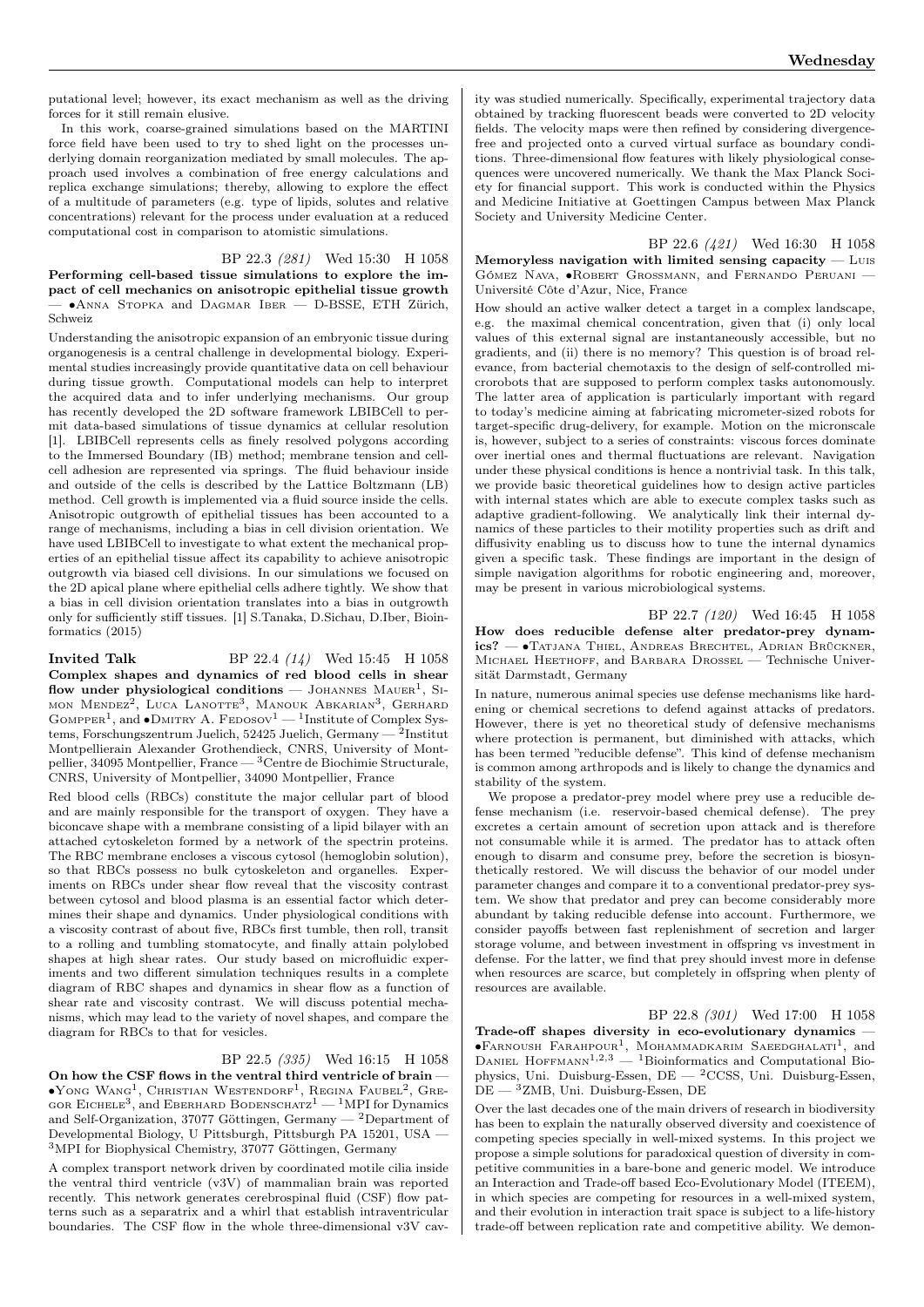strate that the strength of the trade-off has a fundamental impact on eco-evolutionary dynamics, as it imposes four phases of diversity, including a sharp phase transition. Despite its minimalism, ITEEM produces without further ad hoc features a remarkable range of observed patterns of eco-evolutionary dynamics. Most notably we find self-organization towards structured communities with high and sustainable diversity, in which competing species form interaction cycles similar to rock-paper-scissors games. Our approach to study the role of trade-offs in diversity provides a general framework to study assembly process of competitive communities and investigate the mechanisms responsible for resistance and resilience of their networks.

BP 22.9 (140) Wed 17:15 H 1058 Interplay between Spatial Dynamics and Lifetime Distributions in an Evolutionary Food Web Model — •TOBIAS ROGGE<sup>1</sup> tions in an Evolutionary Food Web Model — •Toblas Rogge<sup>1</sup>,<br>Korinna T. Allhoff<sup>2</sup>, David Jones<sup>1</sup>, and Barbara Drossel<sup>1</sup> — <sup>1</sup> Institut für Festkörperphysik, Technische Universität Darmstadt, Germany — <sup>2</sup>Institute of Evolution and Ecology (EvE), University of Tübingen, Germany

We study the meta-network dynamics emerging in an evolutionary food web model on a system of coupled patches in space. Species are characterized by their body mass and the body-mass interval that specifies their prey. Each patch hosts a food web that contains several trophic layers, and the species composition in the patches changes due to ongoing processes of species addition ("mutation"), migration, and interaction-dependent extinction.

The model is able to sustain a complex food web structure on each patch, while undergoing continued species replacement dynamics. In particular, we evaluate species-lifetime distributions (how long is the time span that a species can survive in the system?) and species-area relationships SAR (how many species can we find in a given area?). All these relationships resemble power laws over appropriately chosen parameter ranges and thus agree qualitatively with empirical findings. We observe strong finite-size effects, and a dependence of the relationships on the trophic layer of the species. More precisely, we find that species with larger body masses on higher trophic position generate steeper SAR.

## BP 23: Bioimaging and Biopspectroscopy II

Time: Wednesday 15:00–17:15 Location: H 2013

BP 23.1 (110) Wed 15:00 H 2013 Label-free, real-time monitoring of cytosolic composition and dynamics using digital holographic microscopy — ∙Daniel MIDTVEDT, ERIK OLSÉN, GAVIN JEFFRIES, and FREDRIK HÖÖK -Chalmers University of Technology

Cells continuously adapt their biophysical properties during their Life cycle as well as in response to changes in the environment. However, quantifying these biophysical changes on single cell level has only recently become possible. In this work we use a digital holographic microscope in combination with a millifluidic chip to study the response of microorganisms and mammalian cells to external stimuli. We demonstrate a label-free quantification of changes in both intracellular osmolarity and macromolecular concentration, on single cell level, in response to a change in medium osmolarity. This platform allows to disentangle cellular water fluxes from production and accumulation of higher molecular weight compounds, which suggests an applicability of this platform in studying a broad range of cellular processes.

BP 23.2 (212) Wed 15:15 H 2013 Structure and Dynamics of the Trypanosoma brucei Plasma Membrane — Marius Glogger, ∙Marie Schwebs, Markus Engstler, and Susanne Fenz — Universität Würzburg, Biocenter: Cell and Developmental Biology, Würzburg, Germany

African trypanosomes are the causative agents of sleeping sickness in human and Nagana in livestock. In the bloodstream of their host, they exhibit a dense coat of variant surface glycoproteins (VSG). Fluidity of the VSG coat is a fundamental for parasite survival. However, the diffusion behavior of the VSGs is also limited by the physical properties of their lipid matrix. We have recently introduced super-resolution imaging of intrinsically fast moving flagellates based on cyto-compatible hydrogel embedding [Glogger et al. JPD: Appl Phys 17]. Building on this work we employ leaflet-specific membrane probes and singlemolecule fluorescence microscopy to elucidate the structure and dynamics of the plasma membrane and VSG coat in living trypanosomes. Using expressed lipid-anchored eYFP as a probe for the inner membrane leaflet, we found specific domains where the probe accumulates or appears diluted rather than being homogenously distributed. We hypothesize that this structuring of the membrane is associated with the underlying microtubule cytoskeleton. The next steps include employment of a more stable fluorescent label to resolve dynamic interaction of single probes with the observed domains. Moreover, we aim to track fluorescently labeled lipids in the outer leaflet to gain insight in inter-leaflet coupling in vivo, and we plan a two-color experiment to simultaneously investigate membrane and VSG dynamics.

## BP 23.3 (420) Wed 15:30 H 2013

Enhanced fluorescence resonance energy transfer in G protein-coupled receptor probes by nano-coated microscopy  $\text{coverslips} = \bullet \text{Benjamin}$  Schreiber<sup>1</sup>, Michael Kauk<sup>1,2,4</sup>, Hannah S Heil<sup>1</sup>, Martin Kamp<sup>3</sup>, Sven Höfling<sup>3</sup>, Carsten  $H$ OFFMANN<sup>1,2,4</sup>, and KATRIN G  $H$ EINZE<sup>1</sup> — <sup>1</sup>Rudolf Virchow Zen-

trum, Universität Würzburg — <sup>2</sup> Institut für Pharmakologie und Toxikologie, Universität Würzburg — <sup>3</sup>Technische Physik, Universität Würzburg — <sup>4</sup> Institut für Molekulare Zellbiologie, Universität Jena

For probing biomolecular interactions in a live-cell setting the distance depending Fluorescence resonance energy transfer (FRET) is often the method of choice. G-protein-coupled receptors mediates cellular responses and communication across cellular membranes, and is the largest known class of molecular targets with proven therapeutic value. The design of FRET probes is crucial to ensure unhampered functionality and binding kinetics of the molecular complex. Thus, such FRET probes usually require labeling compromises with limited FRET efficiencies. Here, we present an approach to optimize the energy transfer without changing the design of the FRET probe. We show that gold coated glass cover slips allow reinforcing the otherwise forbidden donor-acceptor energy transfer by virtual optimization of the dipole orientation. We show resulting enhanced FRET on our nano-coatings for the ligand driven activation of M1 muscarinic acetylcholine receptors labeled with a CFP-FlAsH pair. We believe that our techniques has particular potential for pharmaceutical drug screening.

BP 23.4 (440) Wed 15:45 H 2013 Characterisation of Metabolic Dynamics by Fluorescence Lifetime Imaging Microscopy of NAD(P)H —  $\bullet$ ANDRÉ WEBER<sup>1</sup>, YURY PROKAZOV<sup>1</sup>, MARCUS HAUSER<sup>2</sup>, and WERNER  $Z$ uschratter $1 - 1$ Leibniz-Institut für Neurobiologie Magdeburg, Germany — <sup>2</sup> Institut für Biometrie und Medizinische Informatik, Otto-von-Guericke- Universität Magdeburg, Germany

The energy metabolism of eucaryotic cells can show complex dynamics, i.e. glycolytic oscillations. Monitoring this intrinsic behaviour by fluorescence microscopy is influence the metabolism, which is sensitive to excitation light intensities, especially in UV range.

We show a low light imaging approach using a single photon counting position sensitive detector working with laser intensities below  $3 \text{mW/cm}^2$  and a time resolution below 90ps. For excitation of intracellular NAD(P)H a 8 MHz pulsed frequency-tripled Nd:vanadate laser tuned at 355 nm was used. The analysis of the complex fluorescence decay of NAD(P)H in intact yeast cells revealed 4 molecular species with characteristic fluorescence lifetimes showing individual behaviour and glycolytic oscillations as response to glucose addition. Laser intensities higher  $3mW/cm<sup>2</sup>$  did not lead to long lasting glycolytic oscillations.

BP 23.5 (427) Wed 16:00 H 2013 Cardiac Cells and Heart Tissue Studied by X-ray Imaging and Scanning X-ray Diffraction —  $\bullet$  JAN-DAVID NICOLAS<sup>1</sup> , MARTEN BERNHARDT<sup>1</sup>, SUSANNE SCHLICK<sup>2</sup>, MALTE TIBURCY<sup>2</sup>, WOLFRAM-HUBERTUS ZIMMERMANN<sup>2</sup>, AMARA KHAN<sup>3</sup>, FRAUKE ALVES<sup>3</sup>, KARL TOISCHER<sup>4</sup>, and TIM SALDITT<sup>1</sup> — <sup>1</sup>Institut für Röntgenphysik, Friedrich-Hund-Platz 1, 37077 Göttingen — <sup>2</sup>Institut für Pharmakologie und Toxikologie, Robert-Koch-Str. 40, 37075 Göttingen — <sup>3</sup>Max-Planck-Institut für Experimentelle Medizin, Hermann-Rein-Straße 3, 37075 Göttingen — <sup>4</sup>Klinik für Kardiologie und Pneu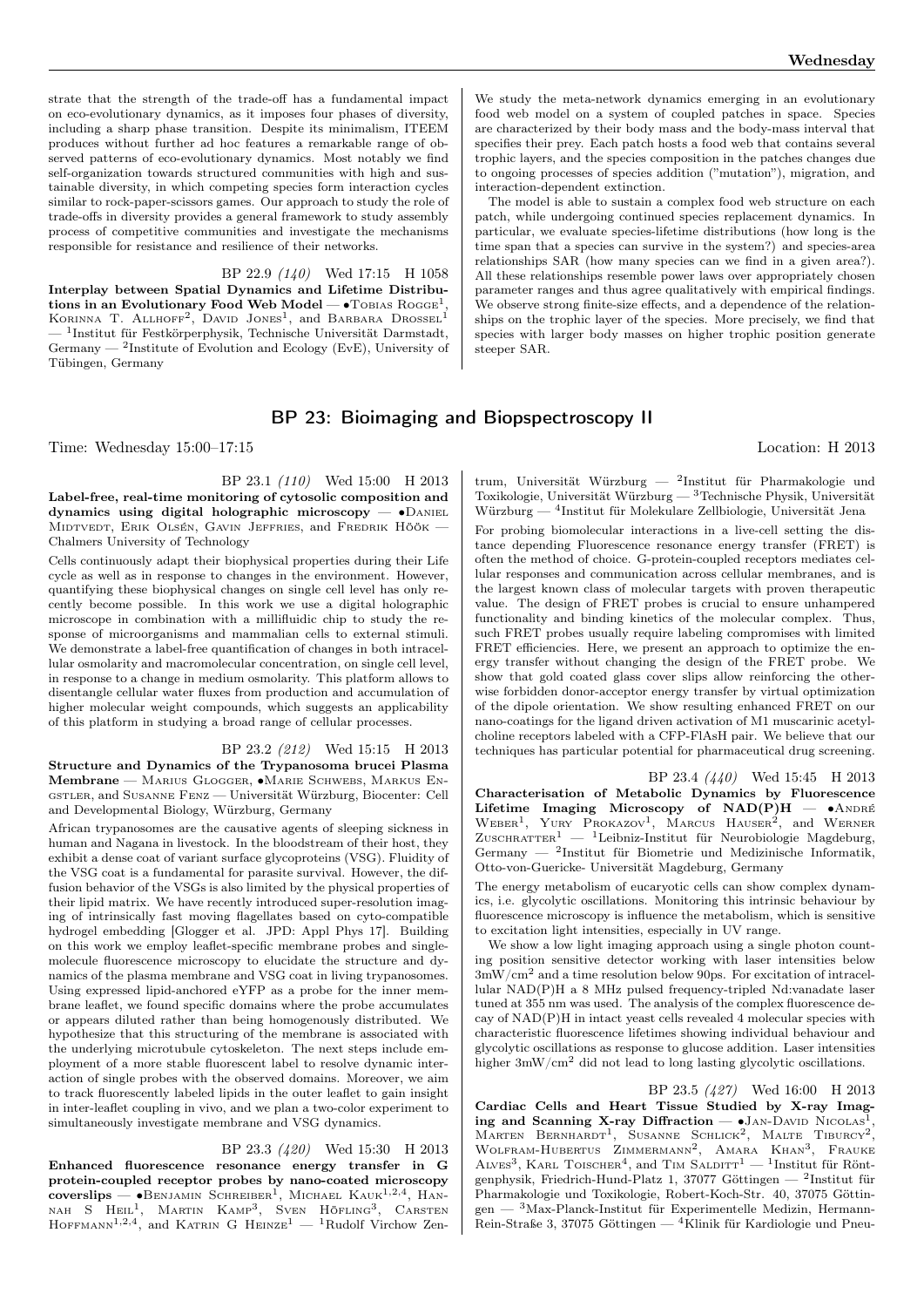mologie, Institut für Pharmakologie und Toxologie, Robert-Koch-Str. 40, 37075 Göttingen

We have applied scanning x-ray diffraction on cardiac cells and tissue to characterize the cytoskeletal architecture and to localize potential structural defects due to disease. The method typically involves raster-scanning of a microfocused x-ray beam and collecting scattering patterns at each scan point. The collected data can then be analyzed in view of structural parameters such as the interfilament spacing or orientation of the myosin and actin filaments that are in almost crystalline arrangement in the sarcomere. We will show what signals can be extracted from cells and tissue and how nanoscale architecture develops with differentiation. Since many cardiomyopathies rely on the structural integrity of the sarcomere, the contractile unit of cardiac muscle cells, the present study can be easily extended to characterize cells and tissue from a diseased heart.

Invited Talk BP 23.6 (11) Wed 16:15 H 2013 Illuminating physical cues for the early embryogenesis of a simple model organism —  $\bullet$ Matthias Weiss — Experimental Physics I, University of Bayreuth, Germany

Embryogenesis is a remarkably robust, but still poorly understood selforganization phenomenon that is governed by a variety of biochemical and physical cues. Due to its simplicity, the small roundworm Caenorhabditis elegans is a superb model organism to study the role of physics during early developmental stages. Using single plane illumination microscopy (SPIM), we have explored how physical cues determine the cell arrangement during the early embryogenesis of C. elegans. In particular, we have studied the coupling of cellular volumes and cell cycle times, the nature of asymmetric cell divisions, and the mechanically driven cell arrangement process [1]. Going beyond mere imaging, we also have used pixel-wise fluorescence correlation spectroscopy (SPIM-FCS) to spatiotemporally quantify the diffusion of proteins in individual cells of the embryo in cytoplasm and on membranes [2]. As a result, we were able to monitor the emergence of intracellular diffusion and concentration gradients prior to the first cell division, which define the anterior- posterior body axis already in the single-cell state.

[1] Biophys. J. 105, 1805 (2013); Phys. Rev. Lett. 117, 188101 (2016); Sci. Rep. 7, 9369 (2017).

[2] J. Phys. D 49, 044002 (2016).

BP 23.7 (231) Wed 16:45 H 2013 Non-equilibrium forces drive the anomalous diffusion of vital cell constituents — ∙Lorenz Stadler, Konstantin Speckner, and MATTHIAS WEISS — Experimentalphysik 1, Universität Bayreuth, Universitätsstr. 30, 95447 Bayreuth

Diffusion is the basic mode of motion for supra-molecular assemblies in living cells, often with an anomalous scaling of the mean square displacement, with \$ text \$. Considerable effort has been invested to uncover the underlying types of subdiffusive processes, yet often with the tacit assumption that the involved random forces are mostly of thermal origin. Contrary to this simple assumption, our singleparticle tracking data on the subdiffusive motion of telomeres in the nucleus of mammalian cells reveals an important role of cytoskeletonassociated non-equilibrium forces [1]. In line with this finding, we also have found strong non-equilibrium contributions in the trajectories of membrane domains in the cells' Endoplasmic Reticulum (so-called 'ER exit sites'). Due to the complex topology of the ER, exit sites not only are shaken by the cytoskeleton-driven motion of the entire ER network but they also show an (activated) subordinated motion on individual ER tubules. Altogether, our data show that even subdiffusive motion patterns in cells may not represent simple thermal transport process but rather are non-equilibrium events.

[1] Stadler & Weiss, New J. Phys. (in press) 2017

BP 23.8 (414) Wed 17:00 H 2013 Investigating Transient Peptide-Membrane Interactions with TIR-FCS —  $\bullet$ Philipp Blumhardt<sup>1,3</sup>, Jonas Mücksch<sup>1,3</sup>, Henri G. FRANQUELIM<sup>1</sup>, MAXIMILIAN T. STRAUSS<sup>1,2</sup>, PHILIPP GLOCK<sup>1</sup>, JO-HANNES STEIN<sup>1</sup>, RALF JUNGMANN<sup>1,2</sup>, and PETRA SCHWILLE<sup>1</sup> — <sup>1</sup>Max Planck Institute for Biochemistry, Martinsried, Germany —  $^2\mbox{Ludwig}$ Maximilians-Universität, Munich, Germany — <sup>3</sup>authors contributed equally

The accurate determination of binding rates to membranes or membrane-bound proteins is of key relevance for quantitative biology. Despite the existence of multiple methods to characterize surface interactions, there are still many experimental challenges regarding simplicity of use and general applicability. We developed a simple and versatile single-molecule fluorescence approach for the accurate determination of binding rates to surfaces or surface-bound receptors. Our approach combines Fluorescence Correlation Spectroscopy (FCS) with Total Internal Reflection (TIR) Fluorescence microscopy and a camerabased detection. This combination not only yields a high surface selectivity, but also resolves association and dissociation rates over a wide time range. Previously, we quantified the transient hybridization of single-stranded DNA to the complementary handles of immobilized DNA origamis. We varied the nucleotide overlap, yielding different transient binding times in the range of milliseconds to tens of seconds. Here, we present our latest results on the transfer of this assay to the otherwise challenging quantification of transient interactions between protein segments and lipid bilayers.

## BP 24: Bioinspired Functional Materials, Biomaterials and Biopolymers (joint session CPP/BP)

Time: Wednesday 15:00–16:30 Location: PC 203

See CPP 52 for details of this session.

BP 25: Active Matter DY III (joint session DY/CPP/BP)

Time: Wednesday 15:30–18:45 Location: BH-N 243

See DY 52 for details of this session.

## BP 26: Annual General Meeting of the BP Division (BP Mitgliederversammlung)

Time: Wednesday 18:00–19:00 Location: H 1028

Discussion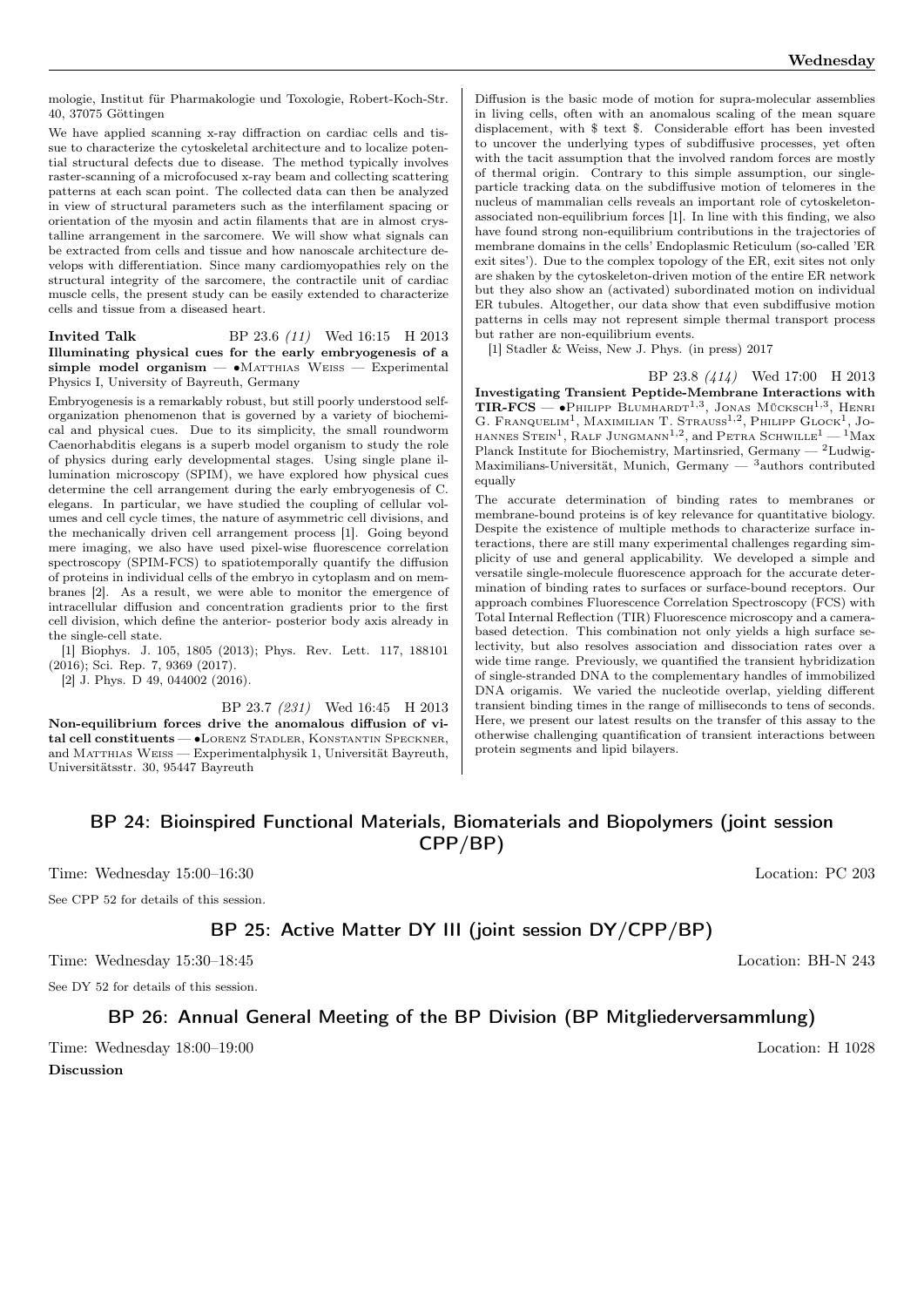## BP 27: Cell Mechanics II

Time: Thursday 9:30–12:45 Location: H 1028

**Invited Talk** BP 27.1 (7) Thu 9:30 H 1028 Size and Mechanical Scaling of Blood Platelets - AASTHA Mathur, Sandra Correia, Serge Dmitrieff, Romain Gibeaux, Iana Kalinina, Tooba Quidwai, Jonas Ries, and ∙Francois Ned- $\epsilon$  = EMBL Heidelberg

Blood platelets play a major role in hemostasis, the process of stopping blood loss from injured vessels. Platelets have a discoid shape while floating free in the blood in the so-called resting state but come in various sizes, ranging from 1.6 to 5 micrometers. I will argue that their size, in this case, can be understood from the competition between the elasticity of a circular bundle of microtubules, and surface tension at the cell edge. Such a mechanical equilibrium predicts a scaling law that is verified by imaging a large number of individual platelets live, from Mouse and Human blood samples. I will then discuss the dynamics that is observed at the onset of platelet activation, on the path towards platelet adhesion and aggregation. The microtubule ring maintaining the shape of platelets initially coils but is later able to recover within 30 minutes. This can be understood as the ring is made of multiple microtubules that are dynamically connected, and can respond both elastically or viscously. Importantly, given the mechanical properties of these components, we can explain why the overall mechanical response of platelets is dependent on their size, a fact that is known to be important for the physiology of platelets in vivo.

BP 27.2 (23) Thu 10:00 H 1028 Active prestress leads to an apparent linear stiffening of the cytoskeleton through geometrical coupling and shear-induced nematic alignment —  $\bullet$ ELISABETH FISCHER-FRIEDRICH — Biotec, TU Dresden, Tatzberg 47-49, 01307 Dresden, Germany

Tuning of active prestress e.g. through activity of molecular motors constitutes a powerful cellular tool to adjust cellular stiffness through nonlinear material properties. Understanding this tool is an important prerequisite for our comprehension of cellular force response, cell shape dynamics and tissue organization. Experimental data obtained from cell-mechanical measurements often show a simple linear dependence between mechanical prestress and measured differential elastic moduli corresponding to a power law with exponent one. While these experimental findings could point to the theoretically predicted "pullout" of soft bending modes, we propose here a surprisingly simple alternative explanation. In a theoretical study, we show how active prestress in the cytoskeleton gives rise to a linear increase of measured cellular force response and resulting apparent stress-stiffening through geometrical-coupling and shear-induced nematic alignment. We argue that a new experimental paradigm is required to separate this apparent stress-stiffening from actual nonlinearities in prestressed biological materials.

### BP 27.3 (227) Thu 10:15 H 1028

Mechanical strain sensing in rod-shaped Escherichia coli — ∙Lars Renner<sup>1</sup> , Felix Wong<sup>2</sup> , Gizem Özbaykal<sup>3</sup> , Sven van Teeffelen3 , and Ariel Amir<sup>2</sup> — <sup>1</sup>Leibniz Institute of Polymer Research Dresden — <sup>2</sup>Harvard University, Cambridge, USA — <sup>3</sup>Institut Pasteur, Paris, France

Why bacteria have evolved and maintained their specific shapes is a central question in bacterial cell biology. Bacteria are remarkably successful in achieving a precise shape and tightly coordinating cellular processes such as DNA replication, protein production and cell division, yet the underlying biophysical cues and the evolutionary advantage for one shape over another are largely unknown. We are setting out to understand how rod-shaped bacteria maintain their shape when subjected to mechanical deformation. In particular, we explore how mechanical force changes the bacteria morphology and consequently affects the bacterial shape after the mechanical force is released. We combine microfabrication tools and mathematical models to analyse cell shape recovery of E. coli with intentionally modified cell morphology under mechanical stress. When confined, cells are readily adapting to the new morphology. When released, bacterial cells recover their straight, rod-shaped morphologies. We find a straightening rate that is approximately twice the growth rate. By developing a theory of residual stresses, we identify mechanical stress-based nucleation of new growth sites to explain the enhanced straightening rate. Our results indicate a stress-based mechanism for shape regulation in rod-shape bacteria.

BP 27.4 (325) Thu 10:30 H 1028 Poroelastic two-phase model for moving droplets of Physarum polycephalum with free boundaries —  $\bullet$ DIRK ALEXANDER KULAWIAK<sup>1</sup>, JAKOB LÖBER<sup>3</sup>, MARKUS BÄR<sup>2</sup>, and HAR-ALD  $\text{Eng} E^{-1}$  — <sup>1</sup>Institut für Theoretische Physik, TU Berlin, Berlin, Germany — <sup>2</sup>Physikalisch-Technische Bundesanstalt, Berlin, Germany — <sup>3</sup>Max-Planck-Institut für Physik komplexer Systeme, Dresden Germany

Motivated by recent experiments, we model the flow-driven amoeboid motility that is exhibited by protoplasmic droplets of Physarum. Here, a feedback loop between a chemical regulator, active mechanical deformations, and induced flows give rise to spatio-temporal contraction patterns that result in directed motion. Our model describes the droplet's cytoskeleton as an active viscoelastic solid phase that is permeated by a passive viscous fluid representing the cytosol. The active tension in the solid phase depends on the concentration of a regulating agent that is advected by the fluid phase. Previously, it was shown that under rigid boundary conditions that impose a fixed shape, this model reproduces a large variety of mechano-chemical patterns such as antiphase oscillations and rotating spirals. This in line with experimental observations of contraction patterns in these droplets. Here, we present an approach that includes free boundary conditions, nonlinear friction between droplet and substrate and a nonlinear reaction kinetic for the regulator to model the movement of these droplets. We find deformations of the droplet boundary as well as oscillatory changes in the droplets position with a net motion in each cycle.

BP 27.5 (104) Thu 10:45 H 1028 The Mechanics of Vesicle Blebbing — • SEBASTIAN HILLRINGhaus, Gerhard Gompper, and Dmitry A. Fedosov — Institute of Complex Systems, Forschungszentrum Jülich, Jülich, Germany

A broad range of in silico models, including liquid and viscoelastic drop models, has been introduced for simulating the complex mechanical properties of different cell types. These models are used to understand and quantify experimental measurements. In this work, we employ a coarse-grained cell model in two and three dimensions which incorporates the membrane properties similar to the RBC-model and an elastic inner mesh to include the cytoskeletal properties. The model is formulated in the framework of the dissipative particle dynamics simulation method. It is used to investigate cell-blebbing, which is observed in synthetic vesicles. Cell-blebbing describes the dissociation of the membrane from the inner network, in this case as result of inner stress. We analyze the influence of different parameters on the blebbing process and show that the occurrence of blebbing is a result of the instability of the connection between membrane and actin-network.

#### 30 min. break

BP 27.6 (114) Thu 11:30 H 1028 Simulations of stem cells in microjets —  $\bullet$ CARINA BEZOLD, CHRISTIAN BÄCHER, and STEPHAN GEKLE - Biofluid Simulation and Modeling, Bayreuth, Germany

3D bioprinting offers the opportunity to create tissues and organs which could be used for transplantation. The tissue is built up layer for layer by a continuous jet containing stem cells.We develop a model for stem cells as elastic spheroids, using tools of the finite element method. We validate our model using the Hertzian theory for small deformations. To simulate the fluid, we use 3D Lattice-Boltzmann simulations including the transition from the printer nozzle into the free liquid jet. This region is of particular interest since high extensional forces are present. Due to the different flow profiles at the transition we observe a change in the cell shape.

BP 27.7 (299) Thu 11:45 H 1028 Induction of cytoplasmic flows reveals: asymmetric cell division is a digital decision based on gradually varying PAR polarization states - M. MITTASCH<sup>1</sup>, M. NESTLER<sup>2</sup>, P. GROSS<sup>3</sup>, A. FRITSCH<sup>1</sup>, M. KAR<sup>1</sup>, S. GRILL<sup>3</sup>, A. VOIGT<sup>2</sup>, and  $\bullet$ M. KREYSING<sup>1</sup>  $^{-1}$ MPI-CBG — <sup>2</sup>Dept. of Mathematics, TUD — <sup>3</sup>Biotec, TUD (all Dresden)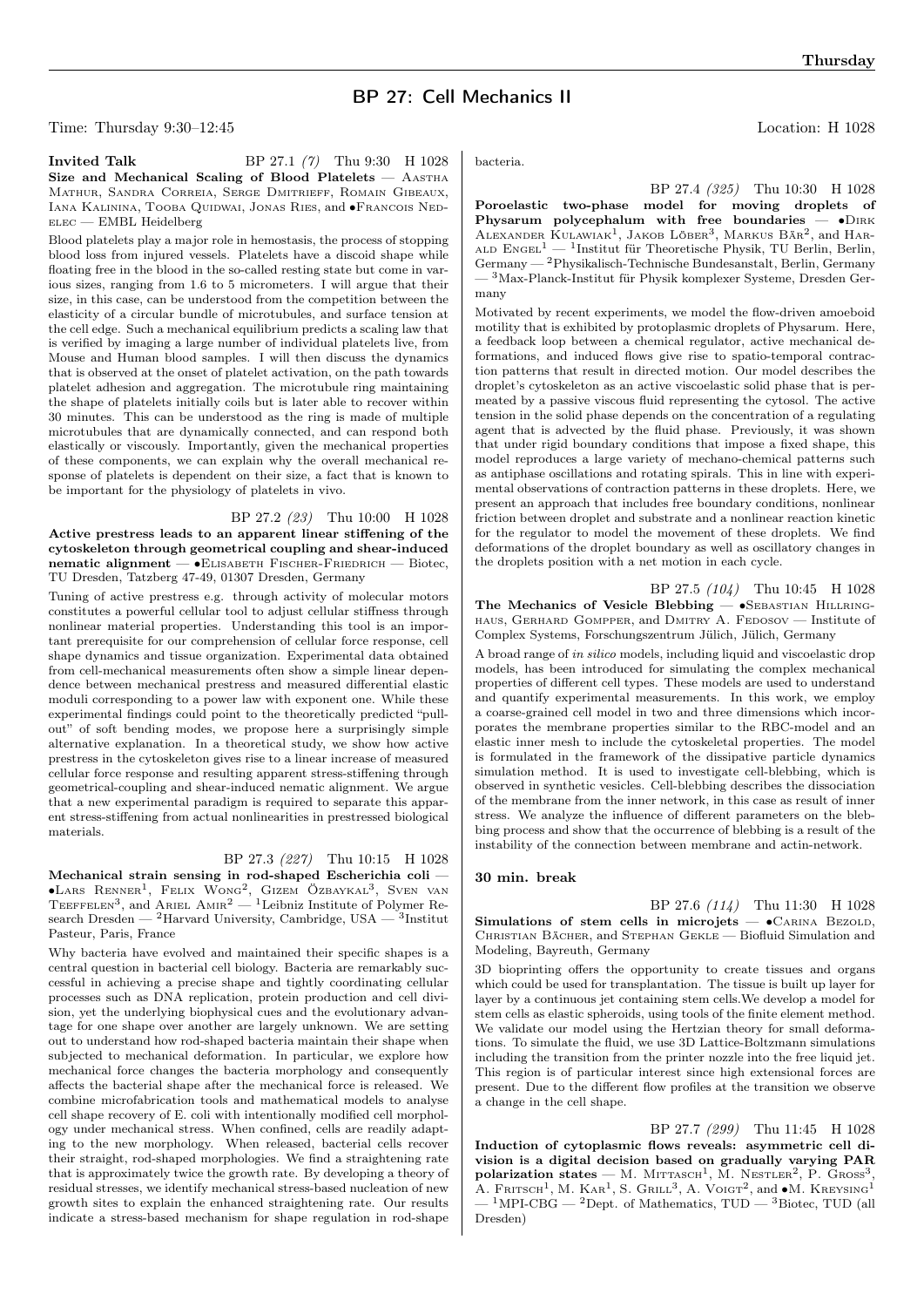Throughout the last decades, access to genetic perturbations boosted our molecular-level understanding of cell biological processes. However, it was suggested that the spatio-temporal organization of cells and developing embryos also depends on physical transport processes, which remains an experimental challenge to confirm.

Here we present \*Focused light induced cytoplasmic streaming\* (FLUCS) which enables the dynamic control of cytoplasmic flows in cells and developing embryos via thermoviscous expansion phenomena (Weinert & Braun, J Appl Phys 2008). FLUCS allows to systematically dissect the role of flows during PAR polarization. We find that i) cytoplasmic flows towards the membrane drive PAR loading locally, ii) cytoplasmic flows parallel to the membrane induce cortical flows. iii) Control over cortical flows enables to move pre-established PAR domains. iv) We find that small displacements of PAR domains are self-corrected and cells divide normally. v) For rotations beyond 90 degrees, however, we observe a flip of the PAR defined body axis, followed by inverted asymmetric cell divisions. Our results suggest that asymmetric cell division is a digital decision based on a gradually varying PAR polarization states. Ref: Mittasch et al (accepted).

### BP 27.8 (362) Thu 12:00 H 1028

Entropic swelling of chromatin drives neutrophil extracellu**lar trap release — •**Daniel Meyer<sup>2,3</sup>, Elsa Neubert<sup>1,2</sup>, Luise Erpenbeck<sup>1</sup>, and Sebastian Kruss<sup>2,3</sup> — <sup>1</sup>Department of Dermatology, Venereology and Allergology, University Medical Center, Goettingen University, Germany —  $^2$ Institute of Physical Chemistry, Göttingen University, Germany  $-$  <sup>3</sup>Center for Nanoscale Microscopy and Molecular Physiology of the Brain (CNMPB), Göttingen, Germany

Neutrophilic granulocytes are the most abundant immune cells in humans and essential to defeat pathogens. They can release their own DNA as neutrophil extracellular traps (NETs) to capture and eliminate bacteria, fungi and viruses. DNA expulsion (NETosis) has also been documented for other immune cells but also for amoebas and plant cells, and has been implicated in many diseases, including cancer, vascular and chronic inflammatory disorders.

During NETosis, neutrophils undergo dynamic and dramatic alterations of their cellular as well as sub-cellular morphology whose biophysical basis is poorly understood. We investigated NETosis in real-time on the single-cell level using high-resolution fluorescence and atomic force microscopy. Our results show that NETosis is highly organized into distinct phases with a clearly defined point of no return. Entropic chromatin swelling is the major driving force and the reason for cell morphology changes, mechanical changes and the rupture of both nuclear envelope and plasma membrane. Through its material properties, chromatin thus directly and actively orchestrates this biological process.

BP 27.9 (267) Thu 12:15 H 1028 Effect of Arp $2/3$  on 3D migration and cellular mechanical properties — • STEFANIE PUDER, TOM KUNSCHMANN, and CLAUDIA

## BP 28: Single Molecule Biophysics

Time: Thursday 9:30–13:00 Location: H 1058

BP 28.1 (42) Thu 9:30 H 1058 Cell free protein synthesis systems and single molecule  $fluorescence studies: a perfect marriage - ALEXANDROS$ KATRANIDIS<sup>1</sup>, MAYURI SADOINE<sup>1</sup>, NOEMIE KEMPF<sup>1</sup>, MICHAEL<br>GERRITS<sup>2</sup>, MICHELE CERMINARA<sup>1</sup>, and ●Jörg Fitter<sup>1,3</sup> — <sup>1</sup>Research Centre Juelich, ICS-5, Juelich, Germany — <sup>2</sup>TU Berlin, Biocatalysis Group, Department of Chemistry, Berlin, Germany — <sup>3</sup>RWTH Aachen University, I. Physikalisches Institut (IA), AG Biophysik, Aachen, Germany

Protein synthesis is a fundamental cellular process, by which ribosomes decode genetic information and convert it into an amino acid sequence. This highly complex process does not necessarily require cell integrity, but can also proceed in so called cell-free protein systems. This opens the door for comprehensive studies to obtain a deeper understanding of individual steps of the translation cycle and of the folding of de novo synthesized proteins. The use of cell-free protein synthesis (CFPS) systems allowed us to watch some of these essential steps in real time and on single molecule level [1,2]. On the other hand the open nature of the CFPS system allows the production of tailor-made protein

Tanja Mierke — Biological Physics Division, Peter Debye Institute for Soft Matter Physics, University of Leipzig, Germany

Cellular motility is essential in many physiological processes such as tissue repair during wound healing. The migration of cells in 3D extracellular matrices (ECM) is regulated by the actin cytoskeleton. The actin related protein complex Arp2/3 facilitates nucleation and polymerization of new actin branches, which is supposed to impact cellular mechanical properties. However, whether Arp2/3 affects cellular mechanical properties and subsequently migration of cells is not well understood. We suggested that the Arp2/3 complex facilitates 3D motility into ECM by regulating cellular mechanical properties. Our study focuses on Arp3 conditional knock-down fibroblast cells induced by 4- OH-tamoxifen. Cells are analyzed for their ability to migrate in dense 3D ECM. The knock-down of Arp3 accompanies with a significant reduced invasiveness. Cellular mechanical properties are quantified by an optical cell stretcher and AFM resulting in comparable characteristics of cellular deformability and Young's modulus. We found that Arp3 knock-down cells are less deformable (stiffer) compared to control treated cells in both presented techniques. In conclusion, Arp2/3 complex and its subunit Arp3 are essential for providing mechanical cellular stiffness regulating motility into 3D ECM. We demonstrated that Arp2/3 regulates cellular deformability, stiffness and transmission promoting Arp2/3-dependent cell invasion.

BP 27.10 (253) Thu 12:30 H 1028 Influence of matrix and cellular properties on human cancer cell migration in 3D biomimetic matrices — •Tony FISCHER and Claudia Tanja Mierke — Universität Leipzig, Peter-Debye-Institut 3D cellular motility in connective tissue is a fundamental process during tissue development and cancer progression, mostly studied in biomimetic in vitro models. Crucial factors for cancer metastasis are cellular motility and mechanical properties of the migrating cell and topology and elasticity of the surrounding matrix. ECM and cell properties are altered in many tumors as stiffness of the matrix and cells is linked to malignancy and metastasis. Different ECM models and quantifying algorithms exist to measure matrix topology, cell elasticity, motility and cell-matrix interactions. We used a collagen I ECM model comprised of rat tail collagen building elongated fibrils and bovine dermal collagen building node-shaped scaffolds to adapt to local inhomogeneities. Pore-size and topology was analyzed using a euclidean distance map approach to bubble analysis and a gel reconstruction algorithm using fuzzy-connectedness. Elastic properties of both cells and gels were determined using AFM. Cellular motility was analyzed using an invasion assay. Cell-mediated fiber displacement was determined using optical flow measurements. Our findings show that stiffer matrices indeed enhanced cellular motility. Malignant MDA-MB-231 cancer cells were softer, more motile and deformed their surrounding ECM more than less invasive MCF-7 cells. We are able to study cancer cell migration and mechanotransduction in our ECM model with tunable topology and mechanics and measure topological influences.

samples, perfectly suited for single molecule Förster resonance energy transfer (smFRET) studies [3]. Examples from both above mentioned topics will be presented and demonstrate the strength of combining CFPS with single molecule fluorescence studies.

[1] A. Katranidis et al., Angewandte Chemie Int. Edit., 48, 1758- 1761, (2009); [2] N. Kempf et al., Sci. Rep., 7, 46753, (2017); [3] M. Sadoine et al., Anal. Chem., 89, 11278-11285, (2017)

BP 28.2 (55) Thu 9:45 H 1058 Coiled Coils as structural building blocks: A sequence-based approach towards tuning Coiled Coil mechanics — ∙Patricia López-García, Melis Göktas, and Kerstin G. Blank — Max Planck Institute of Colloids and Interfaces, 14424 Potsdam, Germany The natural abundance of coiled coil (CC) motifs in cytoskeleton and extracellular matrix proteins suggests that CCs play an important role as passive (structural) and active (regulatory) mechanical building blocks. It is well established that modifications in CC sequence, e.g. in hydrophobic core or solvent-exposed residues, are responsible for the thermodynamic stability of CCs; however, nothing is known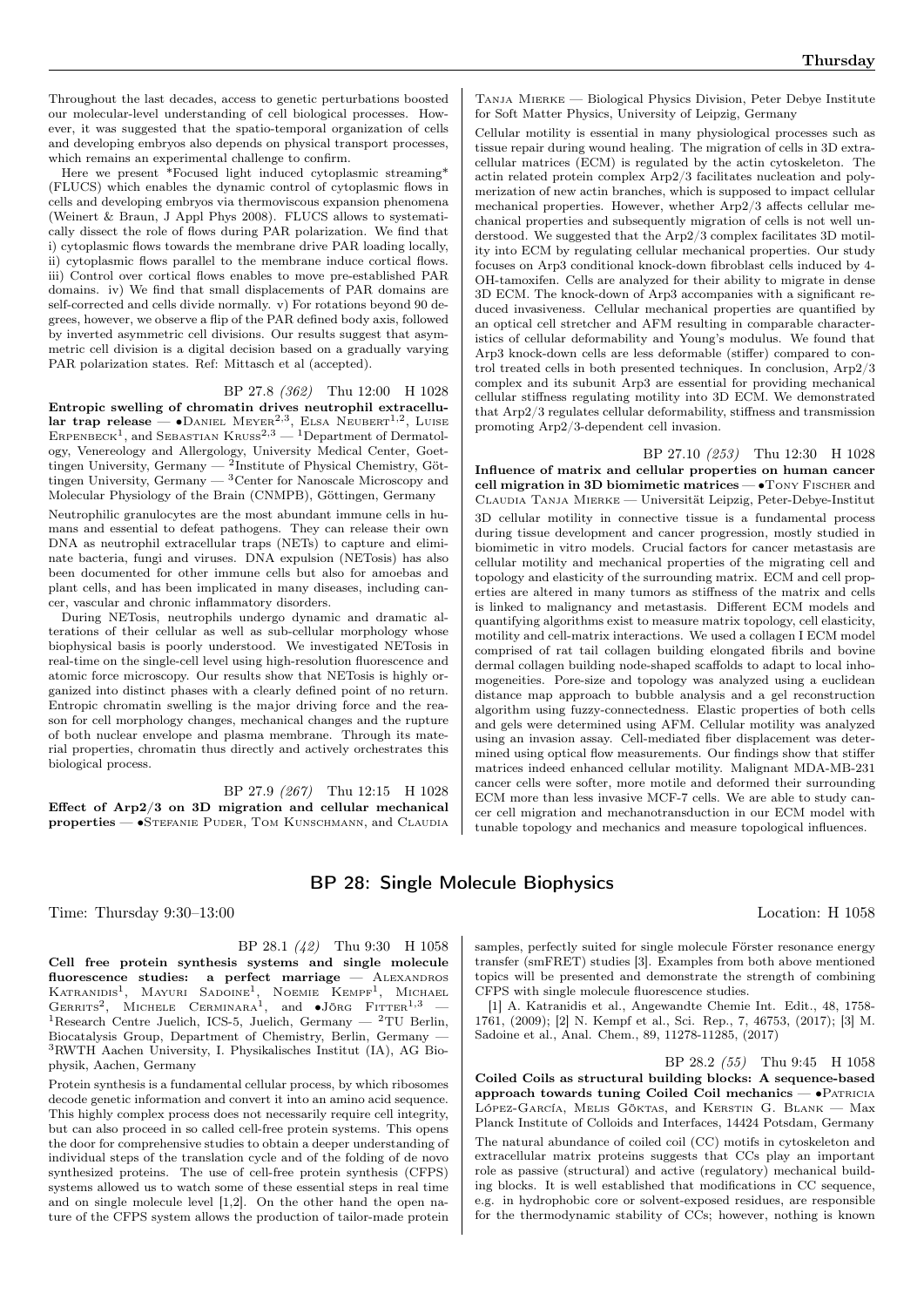about how these factors affect CC mechanics.

With the goal of shedding light on the sequence-structuremechanics relationship of CCs we have chosen thermodynamically wellcharacterized sequences and analyzed their mechanical stability using single molecule force spectroscopy, applying force parallel to the helical axis in the shear geometry. Modifications in the hydrophobic core or the helix propensity alter the binding potential with different outcomes: a less tightly packed hydrophobic core increases the potential width without significantly affecting the barrier height (koff). In contrast, a reduced helix propensity decreases both potential width and barrier height. Our goal is to use this information for developing a library of mechanically characterized CCs that can be applied as calibrated building blocks for a wide range of applications: from molecular force sensors to mechanosensitive material crosslinks in protein nanostructures and synthetic ECM mimics.

BP 28.3 (153) Thu 10:00 H 1058 Tuneable reversibility in force probe simulations — •STEFAN Jaschonek and Gregor Diezemann — Institut für Physikalische Chemie, Duesbergweg 10-14, 55128 Mainz

In this talk a detailed study of the dependence of force probe molecular dynamics (FPMD) simulations on the pulling parameters is presented. As a model system, the well studied calix[4]arene catenane dimer was chosen. This system consists of two "cups", the calixarene structure, which are mechanically locked by aliphatic loops of tuneable length, realized by a catenane structure. The dimer shows reversible rebinding meaning that the opening and the rebinding transition can be monitored. Due to the tuneable loop length it is possible to gain full control over the energy landscape. The kinetics of the system can be understood in terms of a two state model for shorter loops ( $\leq 14 \text{ CH}_2$  units) and a three state model for longer loops ( $\geq$  17 CH<sub>2</sub> units).

The impact of a systematical variation of the pulling parameters, the pulling velocity  $V$  and the stiffness  $K$ , of the externally applied potential and the loop length of the system are discussed. Furthermore the characteristic unbinding and rebinding forces are analyzed and the kinetic rates are extracted.

BP 28.4 (384) Thu 10:15 H 1058 Non-Markovian bond kinetics and its application in dynamic force spectroscopy —  $\bullet$ Jakob Tómas Bullerjahn $^{1,2},\, {\rm SEBASTIAN}$ STURM<sup>2</sup>, and KLAUS  $K$ ROY<sup>2</sup> — <sup>1</sup>Max-Planck-Institut für Biophysik, Frankfurt am Main, Germany — <sup>2</sup>Universität Leipzig, Institut für theoretische Physik, Leipzig, Germany

Single-molecule force spectroscopy data are conventionally analyzed using a schematic model, wherein a molecular bond is modeled as a virtual particle diffusing in a one-dimensional free-energy landscape. This simplistic but efficient approach is unable to account for the "anomalous" bond-breaking kinetics increasingly observed in high-speed force spectroscopy experiments and simulations, such as a non-exponential distribution of bond lifetimes under constant load. In the traditional framework, the only remedy has been to postulate a multitude of intermediate states. Here, we introduce a complementary approach, namely a rigorous extension of the one-dimensional standard theory that accounts for the transient dynamics of a generic set of coupled degrees of freedom. These "hidden modes" affect the reaction dynamics in various ways, depending on their relaxation spectrum. We find exact analytical expressions for pertinent experimental observables, such as the mean rupture force and the rupture force distribution, in two asymptotic limits. They become unconditionally exact at high loading rates, thus providing us with a microscopically consistent theory of rapid force spectroscopy that avoids the usual Markov assumption.

**Invited Talk** BP 28.5 (12) Thu 10:30 H 1058 Multiplexed Magnetic Tweezers: From DNA Mechanics to Retroviral Integration — ∙Jan Lipfert, Franziska Kriegel, Willem Vanderlinden, and Philipp Walker — Department of Physics and Center for Nanoscience, LMU Munich, Germany

Magnetic tweezers are a powerful tool to probe single DNA molecules and their complexes with proteins under controlled forces and torques at the single molecule level. Using a parallelized version of magnetic tweezers that can measure torque directly, we have carried out highprecision torque measurements of DNA mechanics. Our results indicate that the intrinsic torsional stiffness does not change with mono- or divalent ion concentration and is approximately independent of temperature, for temperatures well below the melting temperature. Quantitative comparison of high-resolution single molecules measurements to coarse-grained simulations of DNA mechanics shows that taking into

account the anisotropy of DNA and introducing a non-zero twist-bend coupling significantly improves agreement with torque measurements. In addition, we demonstrate that all-atom molecular dynamics simulations correctly predict the temperature-dependence of DNA twist and of DNA torsional stiffness, if the most recent force fields are used. Going beyond bare DNA, we have developed a magnetic tweezers assay to follow retroviral integration in real time, revealing several critical steps along the integration free energy landscape. In particular, we find an ultra stable strand transfer complex that suggests the role of a resolving factor in vivo.

#### 15 min. break

BP 28.6 (75) Thu 11:15 H 1058 Interaction of DNA structures with ectoine: a molecular dynamics simulation study — •Ewa Anna Oprzeska-Zingrebe and Jens Smiatek — Institute for Computational Physics, University of Stuttgart, Stuttgart, Germany

In nature, the cellular environment of DNA composes not only of water and ions, but also of salts, lipids and other cosolutes, which can exert both stabilizing and destabilizing influence on the formation and existence of particular DNA higher-order forms. Among them, ectoine, known as osmoprotectant occurring naturally in halophilic bacteria and other microorganisms exposed on severe osmotic stress, turns out to be of particular importance. In our research, we investigate the behavior of a short 7-bp DNA oligonucleotide with the sequence d(GCGAAGC) in both linear and folded form, as well as 24-bp B-DNA duplex in aqueous solution with various concentrations of ectoine. Our results demonstrate a DNA conformation-dependent binding behavior, which allows us to rationalize the structure-stabilizing influence of ectoine.

BP 28.7 (395) Thu 11:30 H 1058 Pressure effect on the conformational landscapes of a large loop DNA hairpin in the presence of osmolyte and salt — Satyajit Patra<sup>1</sup>, Vitor Schuabb<sup>1</sup>, ●Irena Kiesel<sup>1</sup>, Jim Marcel<br>Knop<sup>1</sup>, Rosario Oliva<sup>2</sup>, and Roland Winter<sup>1</sup> — <sup>1</sup>Fakultät für Chemie und Chemische Biologie, TU Dortmund, Otto-Hahn-Str. 6 — <sup>2</sup>Department of chemical sciences, University of Naples Federico II, Via Cinita, 80126 Naples, Italy

The conformational landscapes of a large loop DNA hairpin model system has been investigated in absence and presence of salt and osmolytes at both ambient and extreme conditions (high hydrostatic pressure and high temperature) using primarily single molecule Förster resonance energy transfer (smFRET) technique. We use cationic salts  $(K^+, Mg^{2+}, Co^{3+})$  and TMAO and urea as osmolytes. Introduction of pressure favors the open state (low FRET species) of this DNA hairpins thus facilitates the unfolding. Addition of the salt in the solution populates the high FRET species and counteract the pressure and temperature effect. The order of stabilizing effect of the salt against pressure and temperature follows the order  $Co^{3+} > Mg^{2+}$  $> K^+$ . Introduction of urea and temperature favors the formation of intermediate state populations which is further supported by sm-FRET measurement under immobilized condition. This is indicating that the free energy landscapes of this large loop DNA hairpin is actually a rugged one. Further smFRET measurement under immobilized condition provides a deeper insights into the differential stabilization mechanism of salt and osmolytes.

BP 28.8 (24) Thu 11:45 H 1058 DNA strand break yields by OH-radicals, low energy electrons and prehydrated electrons —  $\bullet$ MARC BENJAMIN  $\text{H}\text{AHN}^{1,2}$ , TIHOMIR SOLOMUN<sup>2</sup>, and HEINZ STURM<sup>2,3</sup> - <sup>1</sup>Freie Universität Berlin — <sup>2</sup>Bundesanstalt für Materialforschung und -prüfung — <sup>3</sup>Technische Universität Berlin

Radiation damage to biomolecules such as DNA, is the reason to treat cancer via radiation therapy. The understanding of the molecular processes and the quantification of the underlying damaging mechanisms is necessary to develope more efficient irradiation protocols for cancer therapy. Thereby damage to DNA is of key interest due to its central role in reproduction and mutation. Due to the high amount of water in biological tissue, most of the damage is caused by the secondary particles which are produced by the interaction of ionizing radiation with water. Thereby a multitude of species are produced, e.g. kinetic low energy electrons, prehydrated electrons, OH-radicals and ions. The quantification of the contribution to DNA damage by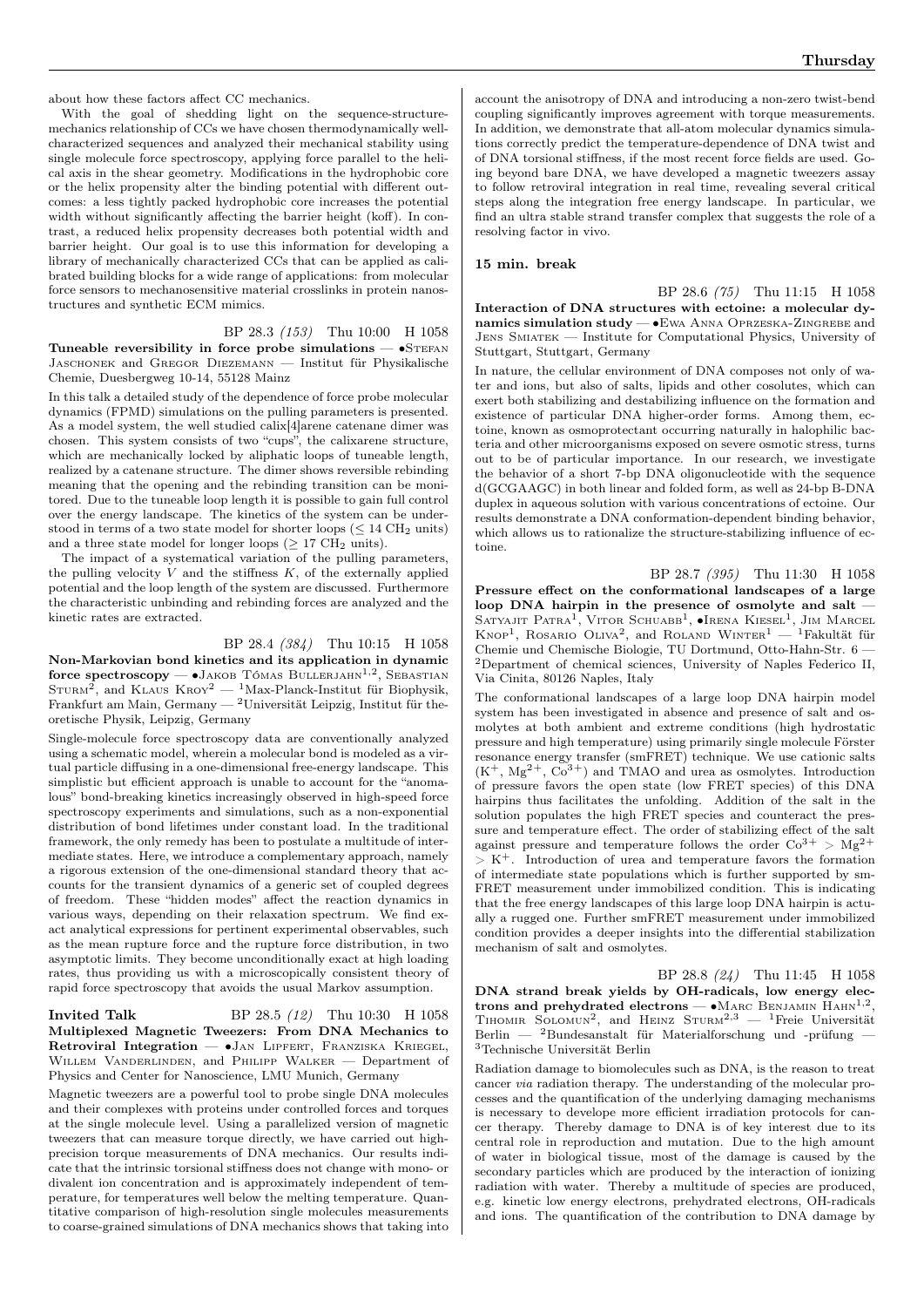the various species is of interest. Here we present an experimental approach to disentangle their relative DNA strand break yields. Plasmid DNA  $(pUC19)$  is irradiated in water with electrons under the presence of different scavengers. The presented preliminary results reveal the relative contributions of OH-radicals, low energy electrons and prehydrated electrons and their DNA single and double strand break yields.

#### BP 28.9 (216) Thu 12:00 H 1058

Detection of nanoscale biological samples using Nanocapillaries — • TOBIAS JÄCKERING<sup>1</sup>, MARCO RADUKIC<sup>2</sup>, DARIO ANSELMETTI<sup>1</sup>, and MARTINA VIEFHUES<sup>1</sup> - <sup>1</sup>Experimental Biophysics, Physics Faculty, Bielefeld University, Bielefeld, Germany — <sup>2</sup>Biotechnological Faculty, Bielefeld University, Bielefeld, Germany

Filamented borosilicate glass capillaries can be pulled down to 40 nm diameter nanopipettes with the ability of easy filling the nanopipette via capillary forces. These nanopipettes were used for the detection and analysis of nanometer sized biological analytes by monitoring the electric (ionic) current during translocation through the nanopipette. We applied either electrophoretic or hydrodynamic driving forces to investigate different types of analytes like DNA and adeno-associated viruses (AAV).

To differentiate the detected signal from the background it is essential to adjust the nanopore-size of the nanopipette to the respective analytes size. Additionally the respective buffer has a significant effect on the measurement. We will demonstrate that these nanoscopic coulter-counter experiments allow to distinguish various analytes like DNA and AAV.

#### BP 28.10 (129) Thu 12:15 H 1058

Antenna-enhanced fluorescence correlation spectroscopy resolves calcium-mediated lipid-lipid-interactions — •STEPHAN Block<sup>1,2</sup>, Srdjan S. Aćimović<sup>1</sup>, Nils Odebo Länk<sup>1</sup>, Mikael KÄLL<sup>1</sup>, and FREDRIK  $H\ddot{\circ} \ddot{\circ} k^1 - {}^1\text{Chalmers University of Technology},$ Göteborg, Sweden — <sup>2</sup>Freie Universität Berlin, Berlin, Germany

Fluorescence correlation spectroscopy (FCS) has provided a wealth of information on the composition, structure, and dynamics of cell membranes. However, it has proved challenging to reach the spatial resolution required to resolve biophysical interactions. Herein, we form artificial cell membranes on dimeric, nanoplasmonic antennas, which shrink the FCS probe volume down to the 20 nm length-scale. By analysing fluorescence bursts from individual fluorescently tagged lipids moving through the antenna hot spots, we show that the confinement of the optical readout volume below the diffraction limit allows the temporal resolution of FCS to be increased by up to 3 orders of magnitude. Employing this high spatial and temporal resolution to probe diffusion dynamics of individual dye-conjugated lipids, we further show that lipid molecules diffuse either as single entities or as pairs in the presence of calcium ions. Removal of Ca2+ by addition of EDTA almost completely removes the complex contribution, in agreement with previous theoretical predications on the role of Ca2+ in mediating transient interactions between zwitterionic lipids. We envision that antenna-enhanced FCS will enable to resolve a broad range of challenging membrane biophysics questions, such as stimuli-induced lipid clustering and membrane protein dynamics.

BP 28.11 (176) Thu 12:30 H 1058 Visualizing cellular secretion dynamics with single protein sensitivity — • KATHARINA KÖNIG<sup>1,2</sup>, ANDRÉ GEMEINHARDT<sup>1</sup>, MATTHEW P. MCDONALD<sup>1</sup>, and VAHID SANDOGHDAR<sup>1,2</sup> - <sup>1</sup>Max Planck Institute for the Science of Light, Erlangen — <sup>2</sup>Friedrich Alexander University Erlangen-Nuremberg, Erlangen

Cellular secretion of proteins and exosomes into the extracellular environment is an essential mediator of critical biological mechanisms, including cell-to-cell communication, immunological response, targeted delivery, and differentiation. Here, we report a novel methodology that allows for the real-time detection and imaging of single unlabeled proteins and exosomes that are secreted from individual living cells. This is accomplished via interferometric detection of scattered light (iSCAT), and is first demonstrated with human B cells that are found to actively secrete IgG antibodies at a rate of ca. 100 molecules per second. Importantly, iSCAT signals can be measured at extremely high speeds (up to MHz for small nanoparticles), enabling the measurement of single cell secretion dynamics with sub-second temporal resolution and single protein sensitivity. Such experimental capabilities are unmatched by any contemporary proteomic method. We furthermore show the generality of the technique through the study of T cell cytokine secretion, Leishmania parasite exosome release, and single-cell lysate analysis. Our results establish iSCAT imaging as a powerful label-free tool for studying the real-time exchange between cells and their immediate environment with single protein sensitivity.

BP 28.12 (251) Thu 12:45 H 1058 Reductive caging and photoactivation in single-molecule Förster resonance energy transfer experiments — • ATIEH AMINIAN JAZI<sup>1</sup>, EVELYN PLOETZ<sup>2</sup>, MUHAMAD ARIZKI<sup>1</sup>, CHRISTINE ZIEGLER<sup>4</sup>, REINHARD KRÄMER<sup>4</sup>, and Thorben Cordes<sup>1,3</sup> <sup>1</sup>Zernike Institute for Advanced Materials, Groningen, The Netherlands — <sup>2</sup>Department of Chemistry and CeNS, Ludwig Maximilians-Universität, Munich, Germany — <sup>3</sup>Department Biology I, Ludwig-Maximilians-Universität München, Germany  $-$  <sup>4</sup>Institute of Biophysics and Biophysical Chemistry, Universität Regensburg,Germany Förster-resonance energy transfer(FRET), in combination with singlemolecule detection, has become a powerful tool to investigate the structural dynamics of biomolecular systems. We used caging of fluorophores by reversible chemical deactivation of fluorescence.

The diffusing molecules can be reactivated by ultraviolet (UV) light. UV-reactivation allows retrieving both FRET-related distances and sorting of multiple intramolecular spices in solution-based smFRET. We employed caged FRET to investigate the structure of a membrane transporter BetP, as multi-subunit protein, and nucleic acids containing more than two fluorescent labels. The results revealed that chemical caging and photoactivation (uncaging) by UV light allows temporal uncoupling of convoluted fluorescence signals from multiple donors or acceptor molecules.Caged FRET also can be used in a further application to study the intermolecular details of low-affinity binding interactions with diffusion-based smFRET.

## BP 29: Statistical Physics of Biological Systems I (joint session BP/DY)

Time: Thursday 9:30–13:00 Location: H 2013

BP 29.1 (43) Thu 9:30 H 2013 Thermodynamic bounds on the ultra- and infra-affinity of **Hsp70 for its substrates — •**Basile Nguyen<sup>1,2</sup>, David Hartich<sup>1</sup>, Paolo De Los Rios<sup>2</sup>, and Udo Seiferr<sup>1</sup> — <sup>1</sup>II. Institut für Theoretische Physik, Universität Stuttgart, Stuttgart, Germany — <sup>2</sup>Laboratory of Statistical Biophysics, Institute of Physics, School of Basic Science and Institute of Bioengineering, School of Life Sciences, École Polytechnique Fédérale de Lausanne (EPFL), Lausanne, Switzerland

The 70 kDa heat shock protein Hsp70 has several essential functions in living systems, such as protecting cells against protein aggregation, assisting protein folding, remodeling protein complexes, and driving translocation into organelles. These functions require high affinity for nonspecific amino acid sequences that are ubiquitous in proteins. It has been recently shown that this high affinity, called ultra-affinity, depends on a process driven out of equilibrium by ATP hydrolysis.

Here, we establish the thermodynamic bounds for ultra-affinity, and further show that the same reaction scheme can in principle be used both to strengthen and to weaken affinities (leading in this case to infra-affinity). We show that cofactors are essential to achieve affinity beyond the equilibrium range. Finally, we consider small GTPases which can benefit from infra-affinity to optimize intracellular signal transduction.

[1] B. Nguyen, D. Hartich, U. Seifert and P. De Los Rios (2017), Biophys. J. 113, 362-370

BP 29.2 (81) Thu 9:45 H 2013 A reaction center driven by entropy —  $\bullet$ Franz-JOSEF SCHMITT, ZULEYHA YENICE CAMPBELL, MAI VI BUI, and THOMAS FRIEDRICH — Technische Universität Berlin, Sekr. PC 14, Straße des 17. Juni 135, 10623 Berlin

The phototrophic cyanobacterium Halomicronema hongdechloris contains chlorophyll  $a$  and  $f$  in photosystem II. The ratio of Chl  $f$  to Chl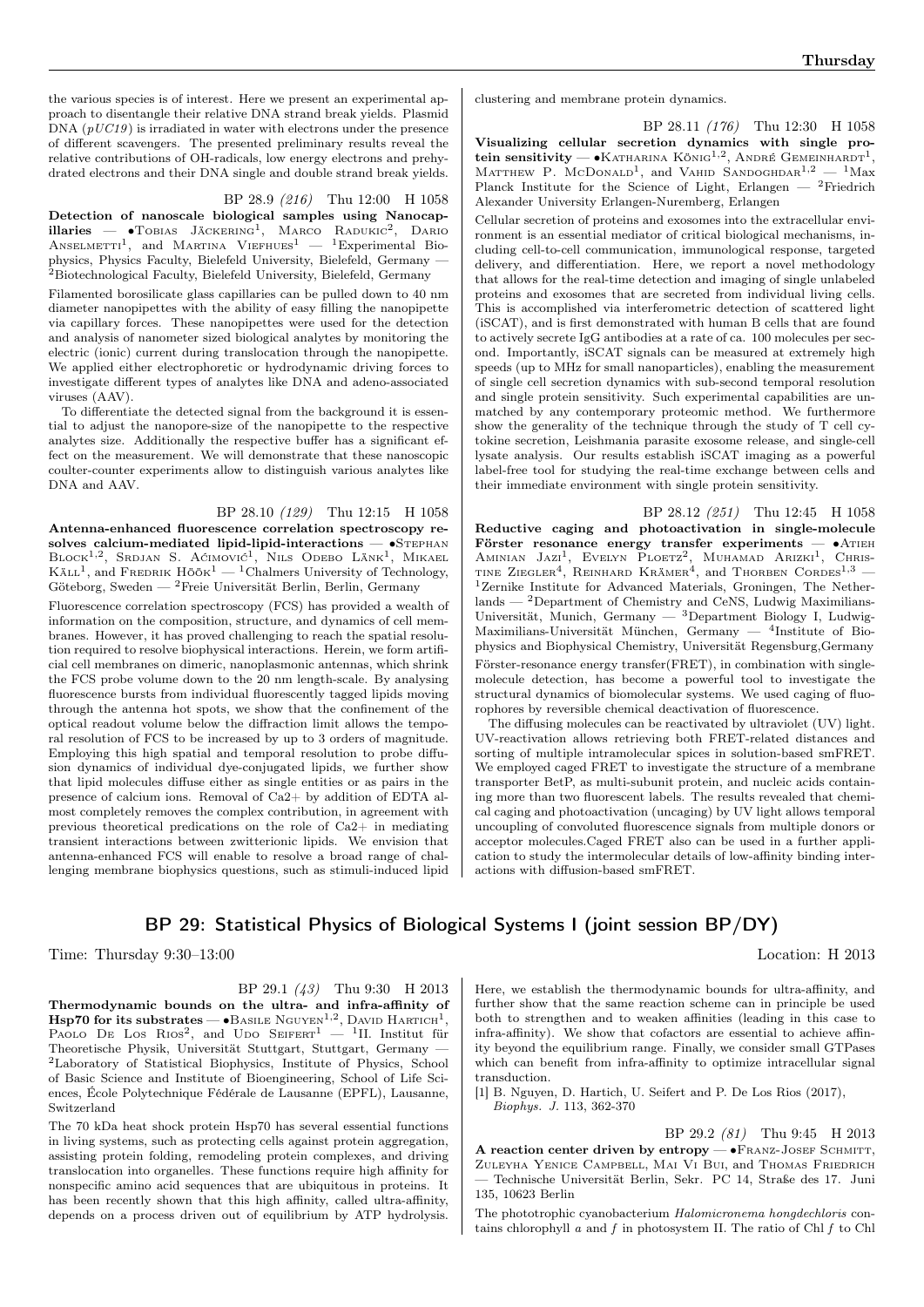a is reversibly changed from 1:8 under illumination with far red light  $(720-730)$  nm) to a very low level of Chl f under white-light culture conditions. Phycobiliproteins exhibit highly efficient excitation energy transfer (EET) to Chl  $a$  and from there to Chl  $f$  within 200 ps apparent transfer time if H. hongdechloris grown under far red light is illuminated with 630 nm laser radiation which is absorbed by phycobilisomes. However excitation energy localized on Chl f shows long lifetime of more than 1 ns. Questions arise about composition of the reaction center and possible primary charge separation driven by Chl f. Our Simulations and thermodynamic considerations suggest that the time- and wavelength-resolved ps fluorescence data can be explained assuming light-induced far red-shifted traps of excitation energy localized on Chl  $f$  in the light harvesting antenna while the large majority of Chl  $\alpha$  is strongly coupled to these Chl  $f$  traps driving the uphill EET from Chl  $f$  to Chl  $a$  by entropic force.

### BP 29.3 (193) Thu 10:00 H 2013

Shape of pinned polymer loops in an external force field —  $\bullet$ Wenwen Huang<sup>1</sup>, Yen Ting Lin<sup>2</sup>, and Vasily Zaburdaev<sup>1</sup> —  ${}^{1}\mathrm{Max}$  Planck Institute for the Physics of Complex Systems, Dresden, Germany  $-$  <sup>2</sup>Los Alamos National Laboratory, New Mexico, USA

We studied the shapes of pinned polymer loops subjected to a constant external force field. We show that the polymer density profile can be calculated analytically in agreement with the simulation results. Moreover, we calculated the distribution of gyration radius and found it to vary non-monotonically with the strength of the external force field: the distribution is broader for moderate forces and more narrow for strong and weak forces. Furthermore, we analyzed the gyration tensor of the polymer loop characterizing its overall shape and in particular two parameters called asphericity and the nature of asphericity. These parameters, along with the gyration radius, can be used to quantify experimental data.

### BP 29.4 (83) Thu 10:15 H 2013

The labyrinth-like shapes of nasal cavities arise from physical and geometrical constraints —  $\bullet$ DAVID ZWICKER<sup>1,2</sup>, RODOLFO OSTILLA-MÓNICO<sup>2</sup>, DANIEL E. LIEBERMAN<sup>2</sup>, and MICHAEL P. BRENNER<sup>2</sup> — <sup>1</sup>Max Planck Institute for Dynamics and Self-Organization, Göttingen, Germany — <sup>2</sup>Harvard University, Cambridge, USA

Although the nasal cavity is vital for heating and humidifying inhaled air in all vertebrates, its shape varies widely across animals. To understand this variability, we here connect nasal geometry to its function by theoretically studying the airflow and the associated scalar exchange that describes heating and humidification. We show that optimal geometries, which have minimal resistance for a given exchange efficiency, are narrow with a uniform gap width. Our prediction for the gap width matches measured values over a large range of animal sizes. Moreover, we show that geometric constraints imposed by the head can be satisfied with the observed labyrinth-like geometries, which perform almost as well as the optimal shapes without the constraints. Taken together, our theory explains the geometric variations of natural nasal cavities quantitatively and we hypothesize that the trade-off between high exchange efficiency and low resistance to airflow is the main driving force shaping the nasal cavity.

### BP 29.5 (197) Thu 10:30 H 2013

Cell polarization in elliptical geometry: how does C. Elegans determine its first axis? — •RAPHAELA GESSELE, JA-COB HALATEK, and ERWIN FREY — Department of Physics, Ludwig-Maximilians-Universität München, 80333 Munich, Germany

Cell polarity defines axes that guide cell differentiation and division. In the single cell state of the Caenorhabditis Elegans embryo, PAR protein patterns determine the anterior-posterior axis which further guides the first cleavage. Experiment and theory have indicated that mutual binding inhibition of (anterior) aPAR and (posterior) pPAR proteins is the key mechanism of polarity maintenance by the PAR reactiondiffusion network. Strikingly, our analysis of the reaction-diffusion dynamics in (elliptical) cellular geometry shows that mutual inhibition alone does not lead to a stable polarity along the long (anteriorposterior) axis of the cell but generically favors polarity by aPAR and pPAR protein domains aligned with the short axis. We find that the geometry adaption of the patterning process depends on an intricate interplay between attachment-detachment dynamics on the one hand, and cytosolic reactivation on the other hand. Our findings show that the local ratio of membrane surface to cytosolic bulk volume is the main geometric cue to which patterns adapt. Furthermore, an inac-

tive phase after membrane detachment can switch the preferred polarity axis - The decisive parameter for switching is the diffusion length of the inactive phase. In conclusion, our studies reveal the crucial role of geometry for self-organized pattern formation. Geometry should be explicitly considered in models for intracellular pattern formation.

BP 29.6 (385) Thu 10:45 H 2013

A Spheroidal Squirmer in Shear Flow —  $\bullet$ KAI QI<sup>1</sup>, ELMAR WESTPHAL<sup>2</sup>, GERHARD GOMPPER<sup>1</sup>, and ROLAND G. WINKLER<sup>1</sup> -<sup>1</sup>Theoretical Soft Matter and Biophysics, Institute for Advanced Simulation and Institute of Complex Systems, Forschungszentrum Jülich,  $D-52425$  Jülich, Germany  $-2$  Jülich Centre for Neutron Science, Forschungszentrum Jülich, D-52425 Jülich, Germany

Squirmers are generic models for microswimmers like bacteria and algae. The behavior of a spheroidal squirmer [1, 2] in shear flow is studied by hydrodynamic simulations via the multiparticle collision dynamics [3] approach. Due to the elongated shapes of spheroids, alignment along the shear direction is observed for both passive spheroidal colloids and squirmers in the weak shear flow. When the shear rate exceeds a critical value, alignment changes from the shear to the vorticity direction. The alignment transition reveals a clear dependence on the hydrodynamic dipole of the swimmer's flow field. Pullers with a large positive force-dipole coefficient exhibit gradual variations of the alignment direction, whereas abrupt changes are found for pushers with a large negative coefficient. Comparison between elongated and spherical squirmers reveals a significant shape dependence of their behaviors in shear flow.

[1] M. Theers, E. Westphal, G. Gompper, and R. G. Winkler, Soft Matter 12, 7372 (2016).

[2] J. Elgeti, R. G. Winkler, and G. Gompper, Rep. Prog. Phys. 78, 056601 (2015).

[3] G. Gompper, T. Ihle, D. M. Kroll, and R. G. Winkler, Adv. Polym. Sci. 221, 1 (2009).

#### 15 min. break

**Invited Talk** BP 29.7 (15) Thu 11:15 H 2013 Protein Pattern Formation: Rethinking Nonlinear Dynamics — ∙Erwin Frey — Ludwig-Maximilians-Universität München, München, Germany

Protein pattern formation is essential for spatial organization of many intracellular processes like cell division, flagellum positioning, and chemotaxis. More generally, these systems serve as model systems for self-organization, one of the core principles of life. We present a rigorous theoretical framework able to generalize and unify pattern formation for quantitative mass-conserving reaction-diffusion models. Within this framework, separation of diffusive mass redistribution on the level of conserved species provides a general mathematical procedure to decompose complex reaction-diffusion systems into effectively distinct functional units, and to reveal the general underlying bifurcation scenarios. We apply this general framework to a range of specific intracellular pattern forming protein networks, and show how it facilitates the identification of general self-organisation principles.

#### BP 29.8 (100) Thu 11:45 H 2013

Self-organised length oscillations of cellular protrusions — MAREIKE BOJER<sup>1,2</sup>,  $\bullet$ ISABELLA GRAF<sup>1</sup>, and ERWIN FREY<sup>1</sup> -<sup>1</sup>Arnold-Sommerfeld-Center for Theoretical Physics and Center for NanoScience, Department of Physics, Ludwig-Maximilians-Universität München, Munich, Germany  $-$  <sup>2</sup>present address: Department of Physics, Technische Universität München, Garching, Germany

We consider a stochastic non-equilibrium model which is inspired by the interplay of directed transport and diffusive motion of molecular motors in growing and shrinking cellular protrusions like filopodia. Based on this model we investigate the effect of finite diffusion in a half-closed geometry and show that it can lead to temporal patterns in the form of oscillating system length. We examine the dynamics of the system length in terms of the growth rate of the protrusion and identify two different limits: For small growth rate, the system length changes very stochastically and our analytic prediction, using a so-called adiabatic assumption, agrees well with the result from numerical simulations. For larger growth rate, however, temporal patterns occur. More concretely, we observe quasi-periodic changes in length in a parameter regime where motor mixing (diffusion) is slow compared with the shrinkage dynamics. We provide an intuitive picture for the origin of this pattern-forming mechanism which relies on the closure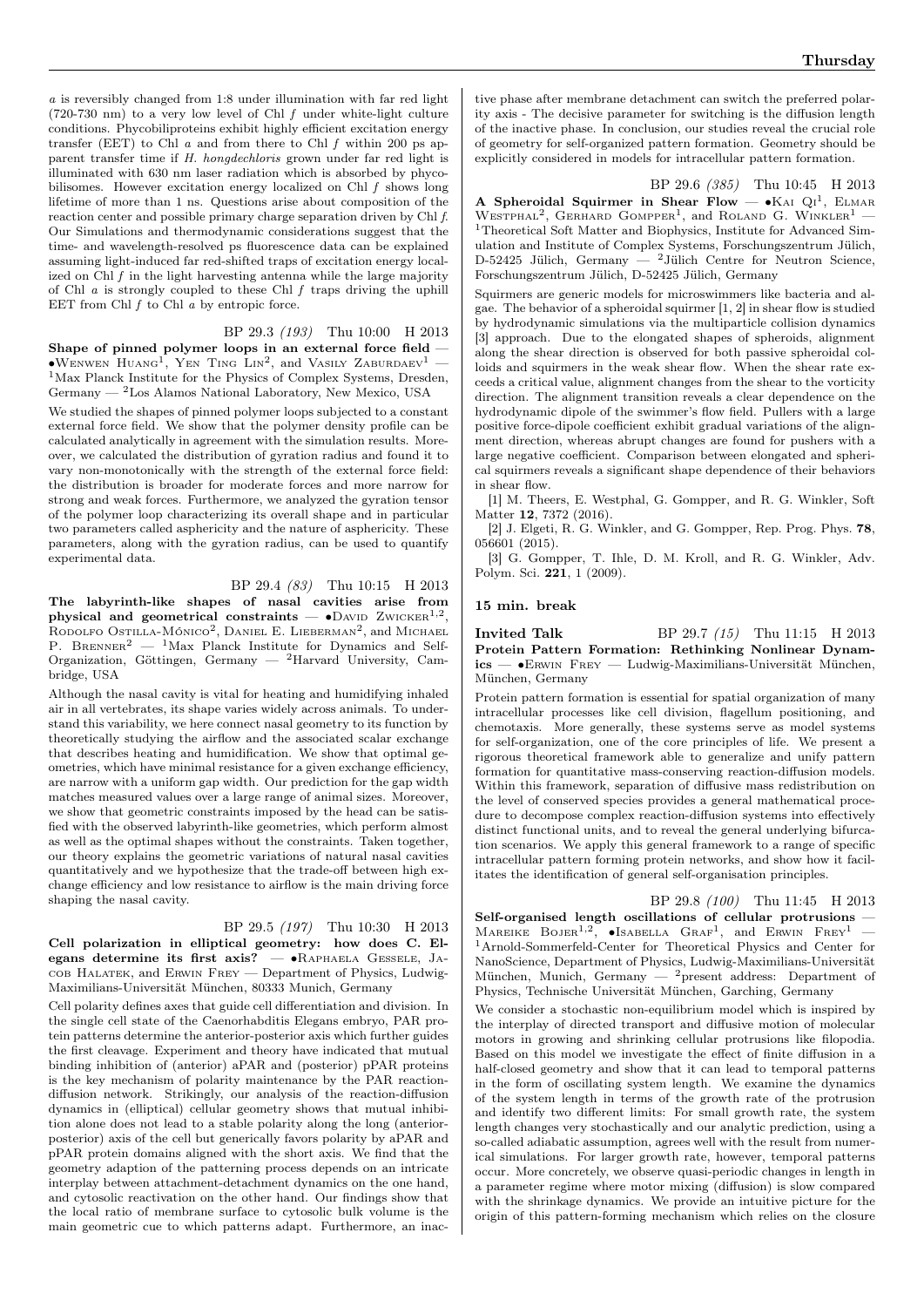of the system at the dynamic end of the protrusion and the resulting particle conservation.

BP 29.9 (130) Thu 12:00 H 2013

Force sharing between elastically coupled molecular motors — ∙Mehmet Can Ucar and Reinhard Lipowsky — Max Planck Institute of Colloids and Interfaces, Science Park Golm, 14476 Potsdam, Germany

Molecular motors are nano-scale machines that drive many essential processes within the living cell such as the organization of the mitotic spindle, the powering of flagella and cilia, and the long-distance transport of cellular cargos. These motor proteins frequently work in teams of multiple motors and can collectively generate large forces, but the underlying mechanism of force generation and force sharing remains controversial. Here we address this question by introducing a new model for cargo transport by elastically coupled molecular motors. For a system of two identical motors acting against an antagonistic motor or an optical trap, we find that motors share the generated forces almost equally among the members of the same team. The model furthermore provides a new explanation for observed forces in different in vitro studies.

### BP 29.10 (145) Thu 12:15 H 2013

Statistical inference of bacterial chemotaxis strategies — ∙Maximilian Seyrich<sup>1</sup> , Zahra Alirezaei<sup>2</sup> , Carsten Beta<sup>2</sup> , and HOLGER STARK<sup>1</sup> — <sup>1</sup>Institut für Theoretische Physik, Technische Universität Berlin, 10623 Berlin, Germany — <sup>2</sup> Institut für Physik und Astronomie, Universität Potsdam, 14476 Potsdam, Germany

Bacteria like E. coli move with alternating runs and tumbles. Modern imaging techniques provide a high-throughput access to these runand-tumble trajectories. However, good tumble recognition analysis is still a bottleneck and needs to set a-priori threshold parameters. We present a high-throughput inference technique, which allows to infer all swimming parameters of the bacterium without such a need.

We set up a random-walk model that describes runs and tumbles as a stochastic process of the bacterium's swimming direction and speed extending our previous work [1]. The dynamics of the swimming direction is described by enhanced rotational Brownian motion during tumbling, while thermal and shot noise together with a relaxational drift analogously to an Ornstein-Uhlenbeck process govern the speed dynamics. In order to infer the relevant swimming parameters, moments and autocorrelation functions are calculated for our model and matched to the ones determined from experimental trajectories. We first show that our method identifies the classical bacterial chemotaxis strategy of E. coli, i.e., the tumble rate decreases when swimming along the chemical gradient. We also find evidence that a fast subpopulation of E. coli reduces its mean tumble angle in this direction.

[1] O. Pohl et al., PLoS Comp. Biol. **13**, 1 (2017).

BP 29.11 (180) Thu 12:30 H 2013 Chemoattractant induced transient adaptation in the oscillatory cytoskeleton of motile amoeboid cells. — ∙Jose Ne-GRETE  $JR^{1,2}$ , ALAIN PUMIR<sup>3,4</sup>, CHRISTIAN WESTENDORF<sup>4</sup>, MARCO<br>TARANTOLA<sup>4</sup>, EBERHARD BODENSCHATZ<sup>4,5,6</sup>, and CARSTEN BETA<sup>7</sup>  $^{-1}$ Max Planck Institute for the Physics of Complex Systems, Dresden, Germany — <sup>2</sup>École Polytechnique Fédérale de Lausanne, Lausanne, Switzerland — <sup>3</sup>École Normale Supérieure de Lyon, Lyon, France — <sup>4</sup>Max Planck Institute for Dynamics and Selforganization  $^{-5}$ University of Göttingen, Göttingen, Germany —  $^{6}$ Cornell University, Ithaca, USA —  $^7$ University of Potsdam, Potsdam, Germany

Dictyostelium discoideum presents oscillatory actin polymerization cycles which amplitude is mostly given by noise. We investigate the transient response on the actin polymerization activity in Dictyostelium discoideum induced by a short pulse of cAMP. The stimulation induces a transient response, of reduced amplitude and frequency, which time duration is stochastic and varies between cells. To model the observed actin behavior, we extend the description of noisy oscillator by introducing an inhibitory variable that acts as a timer for the transient phase.

BP 29.12 (179) Thu 12:45 H 2013 Evolution of carrying capacity and extinction of populations in a stochastic system  $-$  •HYE JIN PARK<sup>1</sup>, YURIY PICHUGIN<sup>1</sup>, WEINI HUANG<sup>2</sup>, and ARNE TRAULSEN<sup>1</sup> — <sup>1</sup>Max Planck Institute for Evolutionary Biology, Plön, Germany — <sup>2</sup>Barts Cancer Institute, London, United Kingdom

Once a mutant emerges in the population, new interactions are drawn between types, which may lead to changes in the population size. Using the game theory, we implement this population dynamics in a stochastic system. Since interactions between types are described by a game payoff matrix, the emergence of a mutant is interpreted as extending the payoff matrix. New equilibria can emerge by the change of the payoff matrix. If the population settles to a new equilibrium state, the population size changes. We examine the change of population size in time and quantify the extinction risk by the mean time to extinction.

# BP 30: Focus Session: Complex Contagion Phenomena I (joint session SOE/DY/BP)

Contagion processes are stochastic dynamical systems that are ubiquitous in natural and engineered systems and their fundamental understanding is of crucial importance for prediction and control of largescale system behavior. A classical example of a contagion process is the spread of infectious diseases. In addition, in recent years, there has been also an increased scientific interest in so-called social contagion phenomena, which is largely fueled by the rise of digital communication in online social platforms. New challenges that arise due to the digital transformation of communication can be addressed by developing new concepts like collective risk perception.

(Session organizers and chairs: Philipp Hövel, Pawel Romanczuk, and Jonathan Donges)

Time: Thursday 9:30–13:15 Location: MA 001

See SOE 18 for details of this session.

## BP 31: Microswimmers DY II (joint session DY/CPP/BP)

Time: Thursday 10:00–13:15 Location: BH-N 243

See DY 59 for details of this session.

BP 32: Anomalous Diffusion (joint session DY/BP)

Time: Thursday 10:00–13:15 Location: BH-N 334

See DY 60 for details of this session.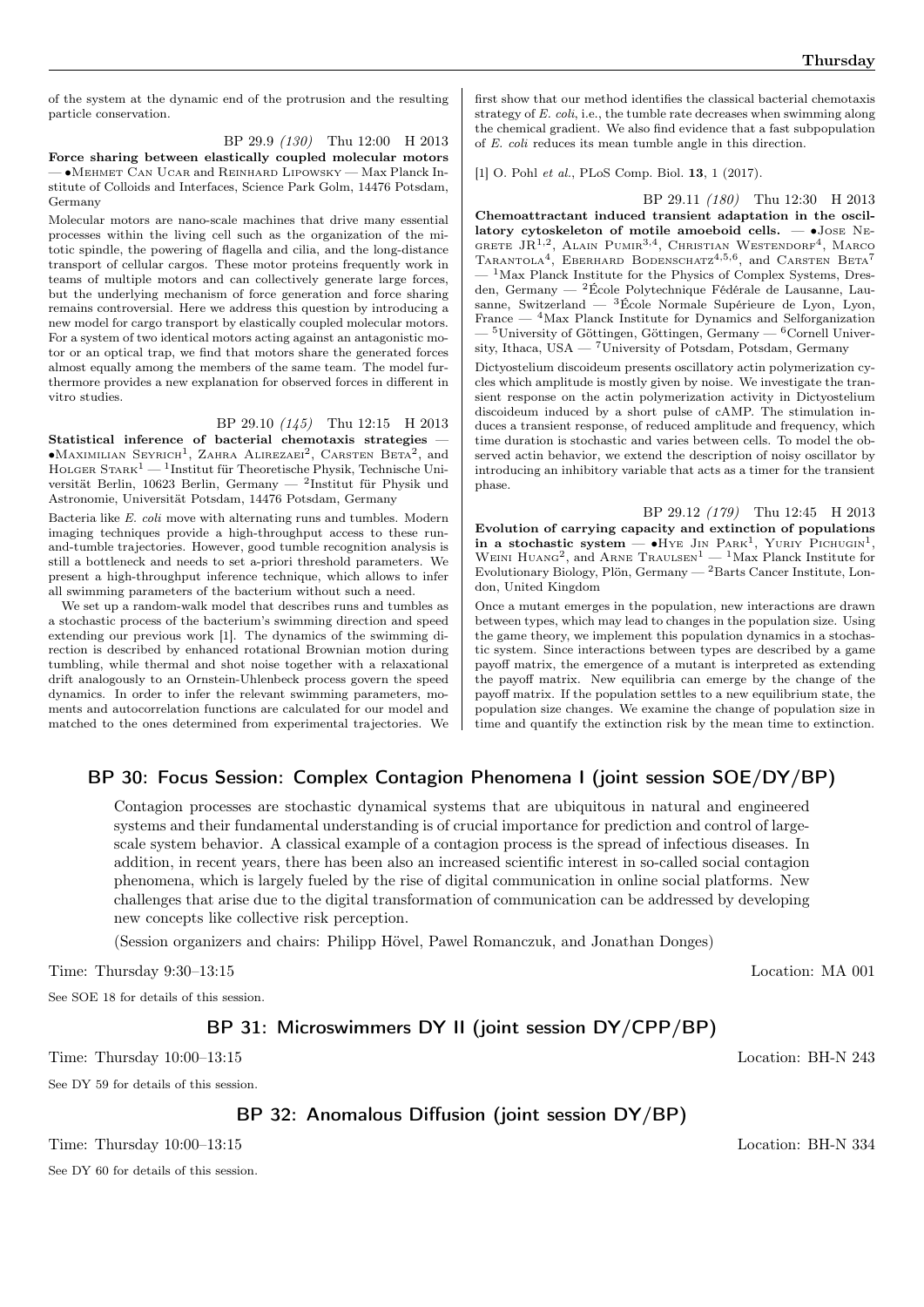## BP 33: Cytoskeletal Filaments II

Time: Thursday 15:00–17:15 Location: H 1028

BP 33.1 (109) Thu 15:00 H 1028 High resolution three-dimensional tracking with optical tweezers reveals protofilament switching of the kinesin-8 Kip3 — ∙Michael Bugiel and Erik Schäffer — Zentrum für Molekularbiologie der Pflanzen (ZMBP), Universität Tübingen, Auf der Morgenstelle 32, 72076 Tübingen, Germany

The budding yeast kinesin-8 Kip3 is a highly processive motor protein that walks to the ends of cytoskeletal microtubules and shortens them in a collective manner. Microtubules consist of circularly arranged tubulin polymer chains, called protofilaments. How exactly Kip3 reaches the end is unclear. Left-handed rotations of microtubules in Kip3 gliding assays indicated sideward motion of Kip3 perpendicular to the microtubule axis, i.e. switching between single protofilaments. We used high resolution optical tweezers in a force-feedback mode to track the trajectories of single Kip3 motors. Previous 2D assays with alternating sideward loads showed that Kip3 performs sideward steps in both directions, consistent with a diffusive sideward motion on the microtubule lattice. Here, we topographically suspended microtubules such that Kip3-coated microspheres can freely rotate around the microtubules in three dimensions. Tracking these motor driven microspheres with a 3D, zero-load force-clamp showed that Kip3 switched protofilaments in discrete steps equally frequent in both directions. A statistical analysis confirmed a diffusive sideward motion of Kip3, consistent with the 2D results. The diffusive protofilament switching may enable Kip3 to bypass obstacles and reach the microtubule end for length regulation.

BP 33.2 (319) Thu 15:15 H 1028 Visualizing acto-myosin dynamics and vortices at a membrane surface using interferometric scattering microscopy — ∙Darius V Köster1,<sup>2</sup> , Nikolas Hundy<sup>3</sup> , Gavin Young<sup>3</sup> , Adam FINEBERG<sup>3</sup>, PHILIPP KUKURA<sup>3</sup>, and SATYAJIT MAYOR<sup>1,4</sup> – <sup>1</sup>NCBS, Bangalore, India — <sup>2</sup>Warwick Medical School, Warwick, UK —  $3$ University of Oxford, Oxford, UK —  $4$ InStem, Bangalore, India

The plasma membrane and the underlying cytoskeletal cortex constitutes an active platform for many cellular processes. Recent work has shown that acto-myosin dynamics modify the local membrane organization, but the molecular details are not well understood due to difficulties with experimentally accessing the associated time and length scales. Here, we use interferometric scattering (iSCAT) microscopy to investigate a minimal acto-myosin network linked to a supported lipid bilayer membrane. Using the magnitude of the interferometric contrast, which is proportional to molecular mass, we detect, image and distinguish actin and myosin filaments. As a result, we can follow the diffusion of single actin filaments attached to the bilayer revealing different types of diffusion depending on filament length and quantify binding kinetics and processivity as a function of ATP concentrations, providing new evidence for the theoretically predicted behavior of ensembles of myosin head domains. Simultaneous observation of long-term network flow and organization enables us to link changes in myosin II filament dynamics with decreasing ATP concentrations to a switch in the acto-myosin network from a remodeling, fluid state to a contractile, and observe the formation of vortices as predicted by theory.

BP 33.3 (111) Thu 15:30 H 1028 Size-dependent phagosomal transport depends on microtubules, actin filaments and associated motors —  $\bullet$ STEVE Keller, Konrad Berghoff, and Holger Kress — University of Bayreuth, Bayreuth, Germany

The internalization and intracellular degradation of pathogens by macrophages is an essential part of the mammalian immune response. The associated intracellular transport of the phagosome from the cell periphery to the perinuclear region is crucial for the phagosome maturation. To date biochemical factors are known to influence the fate of phagosomes. Here we show that the phagosomal transport is also strongly influenced by the size of the phagosomes and that this sizedependent transport depends on microtubules, actin filaments and associated motors. We found that large phagosomes are transported very persistently to the nucleus with almost no centrifugal motion, whereas small phagosomes show strong bidirectional transport. Our investigation of the molecular basis of this size-dependent transport suggests

that dynein motors and the intracellular distribution of microtubules strongly influence the centripetal transport of large phagosomes. Additionally, our findings indicate that actin filament-associated motors and the distribution of actin filaments strongly influence the bidirectional transport of small phagosomes. Our findings suggest that a simple size-dependent cellular sorting mechanism might exist that supports inward transport of large phagocytosed bacteria for facilitating their digestion and that simultaneously supports outward transport of small bacterial fragments for example for antigen presentation.

**Invited Talk** BP 33.4 (4) Thu 15:45 H 1028 Dynamics and instabilities of contractile actin networks in artificial cells — ∙Kinneret Keren — Physics Department, Technion-Israel Institute of Technology, Haifa 32000, Israel

Contractile actin network have an essential role in many cellular processes including cell division, intracellular transport and cell motility. While the molecular components involved are largely known, we still do not understand what controls the large scale properties of these networks. We generate bulk actin networks by introducing cytoplasmic Xenopus egg extracts, which contain all the components of the actin machinery, into cell-sized water-in-oil droplets. Importantly, the presence of turnover in our system allows these networks to attain a dynamic steady state characterized by contractile actin flows which persist for hours. We find that under a broad range of conditions, the network undergoes homogenous contraction despite large spatial variations in network density, and that this contraction rate is inversely proportional to the actin disassembly rate. We observe either a symmetric state in which the network contracts towards the center of the droplets and exhibits a spherically symmetric density and flow pattern, or a polar state in which the contraction center is localized near the droplet's boundary. In the symmetric state, the contraction center is actively maintained near the middle of the droplet, reminiscent of actin-based centering mechanisms found in living cells. During symmetry breaking, the system transitions from this symmetric state to a polar state, mimicking cellular symmetry breaking as seen for example during motility initiation or spindle migration in mammalian oocytes.

BP 33.5 (166) Thu 16:15 H 1028 Rotational movement of microtubules driven by thermal forces and by kinesin-5 motors leads to mitotic spindle for $mation - \bullet I$ VANA  $Ban<sup>1</sup>$ , MARCEL PRELOGOVIĆ<sup>1</sup>, LORA WINTERS<sup>2</sup>, IVA TOLI $\zeta^{2,3}$ , and NENAD PAVIN<sup>1</sup> — <sup>1</sup>Faculty of science, University of Zagreb, Croatia — <sup>2</sup>Max Planck Institute of Molecular Cell Biology and Genetics, Dresden, Germany  $-$  3Division of Molecular Biology, Ruder Bošković Institute, Zagreb, Croatia

During mitosis, the spindle divides chromosomes between two daughter cells. In the fission yeast Schizosaccharomyces pombe, the rod shaped mitotic spindle is composed of antiparallel microtubules (MTs) emanating from two opposite spindle poles, whose formation is mediated by motor proteins. A key question is what are the physical principles underlying the formation of a mitotic spindle. Here we show, experimentally and theoretically, that MTs at one pole search for a MT from the other pole by performing random rotational movement around the spindle pole. When MTs from opposite poles get into close proximity, motor proteins start to accumulate in the region where MTs are close to each other. In our model, minus end directed motors generate forces that drive the formation of an antiparallel MT bundle, thereby forming the mitotic spindle. We identified experimentally the kinesin-5 motor Cut7 as the main force generator in this process. In conclusion, random rotational motion helps MTs from opposite poles to find each other and subsequent accumulation of kinesin-5 motors allows them to generate forces that drive spindle formation.

BP 33.6 (274) Thu 16:30 H 1028 Bistability and oscillations in cooperative microtubule and kinetochore dynamics in the mitotic spindle —  $\bullet$ FELIX SCHWI- $E$ TERT and JAN KIERFELD — TU Dortmund University, 44221 Dortmund, Germany

In the mitotic spindle microtubules attach to kinetochores via catch bonds during metaphase. We investigate the cooperative dynamics of a one-sided spindle model consisting of a microtubule ensemble which is attached to a kinetochore via elastic linkers. The model includes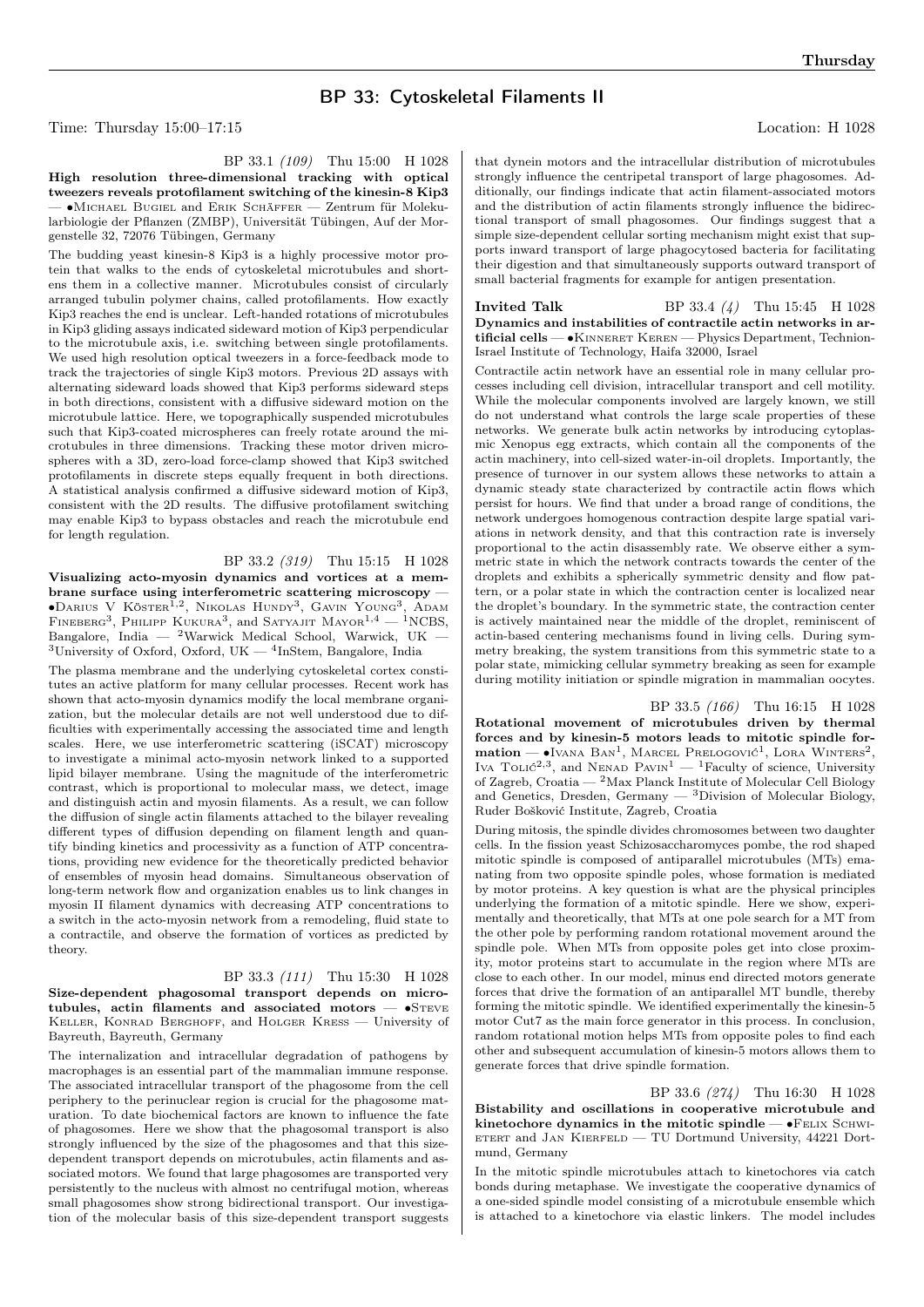the dynamic instability of microtubules, forces on microtubules and kinetochores from elastic linkers, and an external force on the kinetochore. We use a mean-field approach based on Fokker-Planck equations to analytically solve the one-sided spindle model, which establishes a bistable force-velocity relation of kinetochore motion. All results are in agreement with stochastic simulations. We derive constraints on linker stiffness and microtubule number for the occurrence of bistability. In the full two-sided spindle model, two such bistable systems are coupled in a tug-of-war. This leads to stochastic chromosome oscillations in metaphase (directional instability), which have been observed in several experiments. We also derive constraints on linker stiffness and microtubule number for metaphase chromosome oscillations. With certain modifications the model can be used to explain the effects of additional processes, e.g. microtubule poleward flux or polar ejection forces.

### BP 33.7 (309) Thu 16:45 H 1028

Bending dynamics of single-walled carbon nanotubes in viscoelastic media —  $\bullet$ KENGO NISHI<sup>1</sup>, FRED MACKINTOSH<sup>2,3,4</sup>, and CHRISTOPH SCHMIDT $^{1,5}$  — <sup>1</sup>Third Institute of Physics - Biophysics, University of Göttingen, 37077 Göttingen, Germany —  $^2$  Department of Chemical & Biomolecular Engineering, Rice University, Houston, TX 77005, USA — <sup>3</sup>Center for Theoretical Biological Physics, Rice University, Houston, TX 77030, USA — <sup>4</sup>Department of Physics and Astronomy, Vrije Universiteit, 1081HV Amsterdam, The Netherlands — <sup>5</sup>Department of Physics, Duke University, Durham, NC 27707, USA The mechanics and dynamics of cells and tissues are dominated by semi-flexible polymer networks, whose bending stiffness leads to non-

trivial dynamics. Micron-sized beads are commonly used in microrheology approaches to measure the viscoelasticity of such systems. Insertion of such probes can lead to artefacts and is often not possibly in confined geometries in living cells. Here we introduce the use of single-walled carbon nanotubes (SWNTs), themselves semi-flexible polymers with non-photobleaching near-infrared fluorescence, as multiscale stealth probes for microrheology. We investigate the bending dynamics of SWNTs embedded in viscoelastic media and analyze their thermally driven shape fluctuations. We find that we can describe the bending dynamics of SWNTs by a Langevin equation with a bending term and a time-dependent memory function.

BP 33.8 (50) Thu 17:00 H 1028 Tensile elasticity of a hinged wormlike chain —  $\bullet$ PANAYOTIS BENETATOS — Kyungpook National University, Daegu, South Korea It is known that local defects in the bending rigidity of double-stranded DNA, such as denaturation bubbles or singe-stranded nicks, significantly affect its configurational properties and elastic response. In this talk, we present an analytic calculation (within the weak bending approximation) of the force-extension relation of a wormlike chain with a fixed hinge defect. We show that the gain in configurational entropy allowed by the defect has a significant effect on the stretching compliance of the polymer. Our results apply to any pair of semiflexible segments connected by a hinge. As such, they may also be relevant to cytoskeletal filaments (F-actin, microtubules), where one may treat the cross-link connecting two filaments as a hinge defect.

P. Benetatos, Phys. Rev. E 96, 042502 (2017)

## BP 34: Neuroscience

Time: Thursday 15:00–17:30 Location: H 1058

#### **Invited Talk** BP 34.1 (20) Thu 15:00 H 1058 How do we learn? Synaptic Plasticity across multiple time scales — ∙Wulfram Gerstner — EPFL Lausanne

If we memorize a French word that is new to us, if we learn to play table tennis, if we meet our new boss, at all these occasions the connections between neurons in our brains change. These changes, called synaptic plasticity, happen on several different time scale: induction can be rapid (sometimes a single event is sufficient), but the stabilization of changes takes much longer. In this talk, I will overview mathematical models of synaptic plasticity that cover different temporal scales - and I will indicate how plasticity models can (or cannot) lead to functional memories.

### BP 34.2 (34) Thu 15:30 H 1058

Spike rate models derived from recurrent networks of adaptive neurons — •Moritz Augustin, Josef Ladenbauer, Fabian Baumann, and Klaus Obermayer — Technische Universität Berlin, Germany

The spiking activity of single neurons can be well described by a nonlinear integrate-and-fire model that includes somatic adaptation. When exposed to fluctuating inputs sparsely coupled populations of these model neurons exhibit stochastic collective dynamics that can be effectively characterized using the Fokker-Planck equation. Here we derive from that description four simple models for the spike rate dynamics in terms of low-dimensional ordinary differential equations using two different reduction techniques: one uses the spectral decomposition of the Fokker-Planck operator, the other is based on a cascade of two linear filters and a nonlinearity, which are determined from the Fokker-Planck equation and semi-analytically approximated. We evaluate the reduced models for a wide range of biologically plausible input statistics and find that both approximation approaches lead to spike rate models that accurately reproduce the spiking behavior of the underlying adaptive integrate-and-fire population. The low-dimensional models also well reproduce stable oscillatory spike rate dynamics that are generated either by recurrent synaptic excitation and neuronal adaptation or through delayed inhibitory synaptic feedback. The derived spike rate descriptions retain a direct link to the properties of single neurons, allow for convenient mathematical analyses of network states, and are well suited for application in large-scale brain network models.

BP 34.3 (171) Thu 15:45 H 1058

Modeling the electrical activity of pacemaker neurons: from milliseconds to days —  $\bullet$ Pablo Rojas and Martin Garcia Theoretical Physics, Universität Kassel, 34132 Kassel, Germany

Molecular circadian oscillators in pacemaker neurons consist of interlocked feedback loops in gene transcription. Membrane electrical activity is regulated by genetic, and consequently exhibits a circadian pattern, but the mechanisms for this are object of current research [1]. Despite the usefulness of Hodgkin-Huxley model, few work has been done to account for a long-time behavior of membrane electrical activity[2]. Pacemaker neurons show autonomous circadian oscillations, but new properties emerge in the collective behavior [3]. Several properties found in electrophysiology recordings have been suggested to be linked to functional biological implications [4]. We propose an extension of the Hodgkin-Huxley scheme, that allows for computing the dynamics of electrical activity over long times, enabling inputs from molecular clock as well as coupling between neurons. Our results and predictions are discussed with the analysis of long-term in vivo electrophysiology recordings from Leucophaea maderae accessory medulla. Our model has been able to reproduce distinct patterns found in experimental data, and hint possible functional implications for the described behavior.

[1] CN Allen et al. Cold Spring Harb Perspect Biol 2017;9:a027714

[2] C Vasalou and MA Henson . PLoS Comput Biol 6(3) (2010)

[3] DK Welsh et al. Annu Rev Physiol. 2010 ; 72: 551-577.

[4] G Werner. Front Physiol. 2010; 1: 15.

BP 34.4 (390) Thu 16:00 H 1058 Optimal detection of a localized perturbation in random networks of integrate-and-fire neurons —  $\bullet$ Davide Bernardi<sup>1,2</sup> and BENJAMIN LINDNER<sup>1,2</sup>  $-$  <sup>1</sup>Bernstein Center for Computational Neuroscience, Berlin, Germany — <sup>2</sup>Humboldt University, Berlin, Germany Cortical networks operate in a chaotic regime, as both theoretical and experimental studies have shown. Therefore, neural coding is believed to rely on the mean activity of many cells. However, there is evidence that the brief stimulation of a single neuron can elicit a behavioral response, a theoretically unexplained result. We study how large recurrent networks of integrate-and-fire neurons react to the perturbation of one single cell and propose a simple readout mechanism to detect the perturbation. Biasing the readout towards specific neurons leads to detection rates similar to experimentally observed values, as our numerical simulations and analytical estimates show. We observe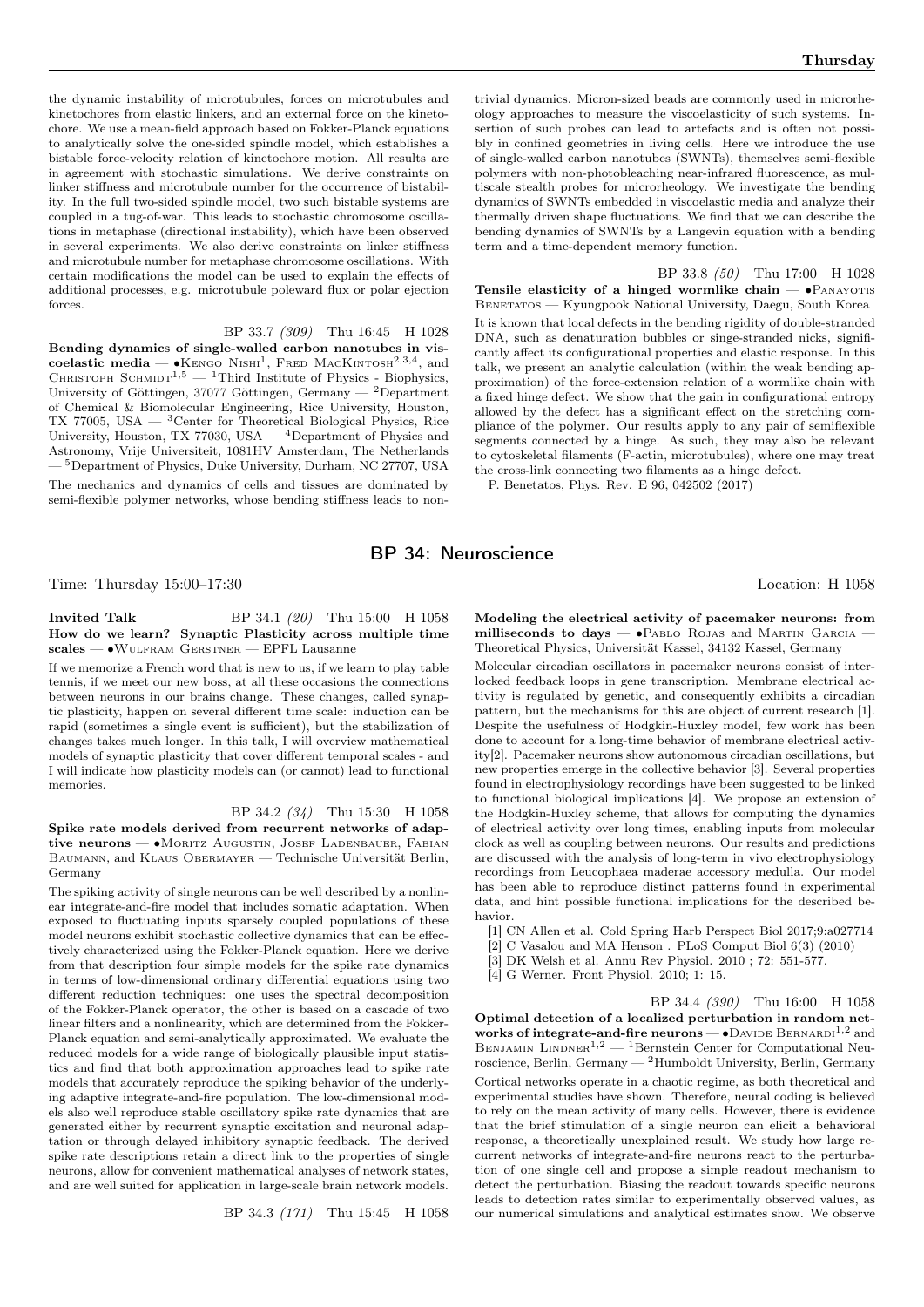near-optimal detection for intermediate values of the mean coupling between neurons. Current research aims to capture how detection rates depend on the temporal structure of the stimulation.

Ref: Bernardi and Lindner, Phys. Rev. Lett. 118 (2017)

## BP 34.5 (386) Thu 16:15 H 1058

Nonlinear response of noisy neurons — • BENJAMIN LINDNER and Sergej Voronenko — Humboldt Universität Berlin

We study the firing rate modulation of stochastic neurons in response to mixtures of periodic signals. For the leaky integrate-and-fire neuron with white Gaussian background noise, we calculate analytically the second order (weakly nonlinear) response of the instantaneous firing rate. We inspect several situations in which the nonlinear contributions shape the response significantly and a purely linear analysis would fail qualitatively. We demonstrate that similar effects are observed for a biophysically more realistic system, the NaK Izhikevich model endowed with channel noise.

Ref.: Voronenko & Lindner New J. Phys. 19, 033038 (2017)

BP 34.6 (88) Thu 16:30 H 1058 A memristive plasticity model of voltage-based STDP suitable for recurrent bidirectional neural networks in the hip-<br>pocampus — •Nick Diederich<sup>1,2</sup>, Thorsten Bartsch<sup>2</sup>, Hermann Kohlstedt<sup>1</sup>, and Martin Ziegler<sup>1</sup> — <sup>1</sup>Technische Fakultät, Christian-Albrechts-Universität zu Kiel — <sup>2</sup>Neurologie, Universitätsklinikum Schleswig-Holstein

Memristive systems have gained considerable attention in the field of neuromorphic engineering, since they allow the emulation of synaptic functionality in solid state nano-physical systems. In this talk it will be shown that memristive behaviour provides a working framework for the phenomenological modelling of cellular synaptic mechanisms. For this purpose, the basic characteristics of memristive systems, i.e. the volatility and history-dependence of prior applied electrical signals, are used to derive a voltage-based plasticity rule. We show that this model is suitable to account for a variety of electrophysiology plasticity data. To show the network capabilities of the plasticity model, the plasticity model was incorporated into the circuitry of the hippocampal subfields. The obtained results are discussed in the framework of the processing of mnemonic information in the hippocampus.

Financial support by the German Research Foundation through FOR 2093 is gratefully acknowledged.

BP 34.7 (139) Thu 16:45 H 1058 Interkinetic nuclear migration as a stochastic process in the  $\mathbf{z}$ ebrafish retina —  $\bullet$ Anne Herrmann<sup>1</sup>, Afnan Azizi<sup>2</sup>, Salvador J. R. P. Buse<sup>2</sup>, Yinan Wan<sup>3</sup>, Philipp J. Keller<sup>3</sup>, William A.<br>Harris<sup>2</sup>, and Raymond E. Goldstein<sup>1</sup> — <sup>1</sup>Department of Applied Mathematics and Theoretical Physics, University of Cambridge, Cambridge, United Kingdom — <sup>2</sup>Department of Physiology, Development and Neuroscience, University of Cambridge, Cambridge, United Kingdom — <sup>3</sup>Howard Hughes Medical Institute, Janelia Research Campus, Ashburn, VA, USA

In recent years evidence has been increasing that retina development is governed by stochastic processes rather than being tightly regulated. In this context, both the varying numbers of offspring from a single progenitor cell as well as the distributions of final cell fates have been explained using simple probabilistic models. We focus on interkinetic nuclear migration (IKNM), a movement of nuclei between the apical and basal surfaces of the cells in developing pseudostratified epithelia, that was first observed more than 80 years ago. Since, IKNM has been studied in multiple organisms but despite these efforts many questions about the role and precise mechanism of this process remain unsolved. We combine in vivo light sheet microscopy and theoretical models and develop a quantitative description of IKNM in the zebrafish retina. Our findings support the hypothesis of IKNM as a stochastic process. Given that IKNM has been suggested to play a regulatory role in cell differentiation, these results have important implications for understanding the organisation of developing vertebrate tissues.

BP 34.8 (337) Thu 17:00 H 1058 Control of Wave Propagation in Neural Field Equations — Alexander Ziepke, ∙Steffen Martens, and Harald Engel — Technische Universität Berlin, Institut für Theoretische Physik, 10623 Berlin, Germany

The investigation of neural fields, describing dynamics of large networks of synaptically coupled neurons by means of continuous field equations, has gained interest over the last decades. In particular, neural field systems exhibit self-organized spatio-temporal structures, such as stationary and traveling fronts and pulses, spiral waves, and localized spot-like bump solutions. This makes them a convenient tool to describe various neural processes, such as working memory, motion perception and visual hallucinations, to name a few. Due to the important applications of neural field models, the question arises how to effectively control solutions in these systems.

In order to address this problem, we extend analytic control techniques, previously derived for reaction-diffusion systems [J. Löber, PRL 112, 148305; arXiv:1703.04246], to neural field equations. The proposed open-loop control scheme enables shifting and rotating traveling bump and wave solutions according to a prescribed protocol of motion while simultaneously conserving their shape. Noteworthy, the control signal solely depends on the profile and velocity of the unperturbed solution, and thus, for applying the control scheme, a detailed knowledge of the internal dynamics is not required.

#### BP 34.9 (258) Thu 17:15 H 1058

Predicting animal behavior from neural dynamics — •MONIKA SCHOLZ, ASHLEY N. LINDER, and ANDREW M. LEIFER — Department of Physics and Princeton Neuroscience Institute, Princeton, NJ, USA How does a nervous system control animal behavior? While models of behavior and neural computation exist, investigating the connection experimentally is challenging in even the simplest organisms. It is only recently that tools have become available to image the behavior and neural dynamics simultaneously in the roundworm C. elegans. Its small nervous system with only 302 neurons and stereotyped behaviors allow us to probe how well simple models perform in predicting behavior from neural dynamics alone. We use a suite of microscopy tools and a calcium-sensitive fluorescent protein to image the activity of a large number of neurons in the animal's brain during locomotion. Using a linear model, we predict forward and backward velocity as well as turns and turn direction from neural activity. I will show our progress and discuss the implications for understanding neural computation in a model organism.

## BP 35: Statistical Physics of Biological Systems II (joint session BP/DY)

Time: Thursday 15:00–17:15 Location: H 2013

BP 35.1 (222) Thu 15:00 H 2013 Do Predator attacks tune a collective of interacting agents to criticality and why?  $-$  •PASCAL KLAMSER<sup>1,2</sup> and PAWEL ROMANCZUK<sup>1,2</sup> — <sup>1</sup>Institute for Theoretical Biology, Department of Biology, Humboldt-Universität zu Berlin —  ${}^{2}$ Bernstein Center for Computational Neuroscience, Humboldt-Universität zu Berlin

Based on theoretical considerations it is hypothesized that biological systems self-tune to criticality [1]. Motivated by this, we investigate the collective behavior of self-propelled agents at the phase transition from an ordered (parallel moving agents  $= school$ ) to a disordered movement (swarm) and their reaction to a predator. Systematic numerical simulations show that at the phase transition the performance of the predator decreases. However, this decrease is not only caused by a bet-

ter response of individuals to the predator, but also by complex spatial structures of the collective at the transition. This finding emphasizes the need of explicitly considering spatial models to describe biological systems, e.g. fish swarms. Beside different interaction-networks (voronoi, k-nearest neighbor, visual-field) an evolutionary algorithm was used to check for the relevance of the results.

[1] Mora, T. and Bialek, W. J Stat Phys (2011) 144: 268.

BP 35.2 (397) Thu 15:15 H 2013 Intermittent collective behavior in small groups of gregarious animals —  $\bullet$ Luis A. Gómez<sup>1</sup>, Richard Bon<sup>2</sup>, and Fernando PERUANI<sup>1</sup> — <sup>1</sup>Laboratoire J. A. Dieudonné, Université Côte d'Azur, Nice, France — <sup>2</sup>Centre de Recherches sur la Cognition Animale, Université Paul Sabatier, Toulouse, France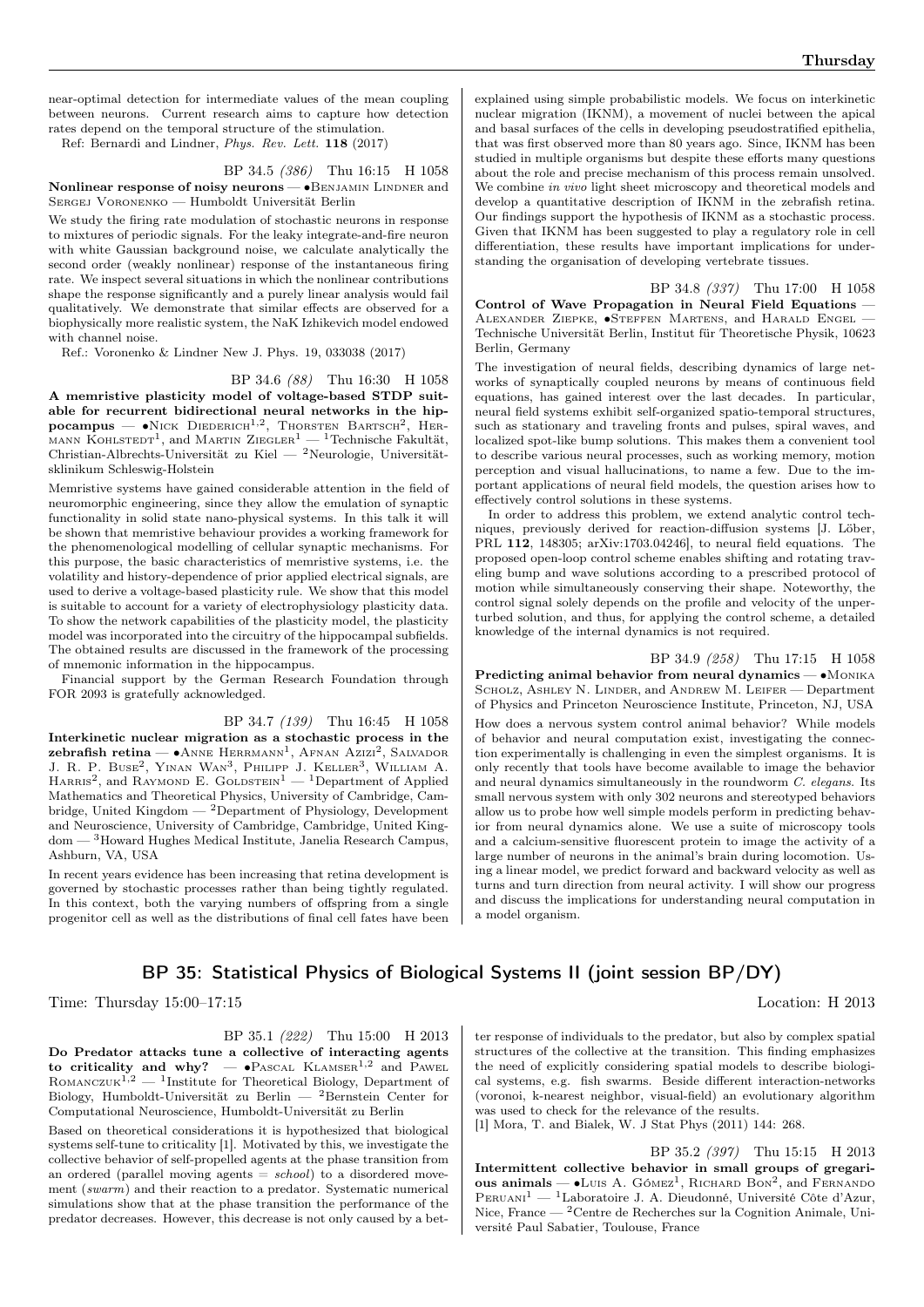Collective behavior of small groups of gregarious animals is our subject of interest. Experiments with small groups of merino sheep showed interesting features like periodicity of moving and resting phases, synchronization of these phases at the individual level, collective stick–slip dynamics and cohesivity of the group around the center of mass. We show some experimental evidence obtained from the tracking of individual sheep that suggests that the no motion phase of the individuals is qualitatively different to the motion phase. In particular, we discover that a refractory period can be associated to the no motion phase. We propose the introduction of a 3-state model in order to describe the experimental observations for several group sizes (2, 3, 4 and 8 individuals) and study the temporal evolution. Although the model is proposed at the individual level, repercussions at the collective level emerge.

BP 35.3 (270) Thu 15:30 H 2013 How a well-adapting immune system remembers — • ANDREAS MAYER<sup>1</sup>, VIJAY BALASUBRAMANIAN<sup>2</sup>, THIERRY MORA<sup>3</sup>, and ALEKsandra Walczak<sup>3</sup> — <sup>1</sup>Princeton University, Princeton, USA —  $^2$ University of Pennsylvania, Philadelphia, USA —  $^3$  Ecole normale superieure, Paris, France

The adaptive immune system uses its past experience of pathogens to prepare for future infections. How much can the adaptive immune system learn about the statistics of changing pathogenic environments given its sampling of the antigenic universe? And how should it best adapt its repertoire of lymphocyte receptor specificities based on its experience? Here, to answer these questions we propose a view of adaptive immunity as a dynamic Bayesian machinery that predicts optimal repertoires based on past pathogen encounters and knowledge about typical pathogen dynamics. Two key experimentally observed characteristics of adaptive immunity emerge naturally from this model: (1) a negative correlation between fold change of protection upon a challenge and preexisting immune levels and (2) differential regulation of memory and naive cells. We argue that to explain the benefits of immune memory, antigenic environments need to be highly sparse. We derive experimentally testable predictions about the diversity of the memory repertoire over time in such sparse antigenic environments. The Bayesian perspective on immunological memory provides a unifying conceptual framework for a number of features of adaptive immunity and suggests further experiments.

BP 35.4 (313) Thu 15:45 H 2013 Asymmetric Link detection via a generalized ESABO approach — ∙Jens Christian Claussen — Computational Systems Biology, Jacobs University Bremen, Germany

Mutualisms in biological populations are widespread from bacteria to mammals. Mutualistic interactions can be positive (synergistic) or negative. Often even in microbial data the number of available samples is marginally sufficient to allow for detection of interactions, especially for the low-abundance species that may carry important information in clinical context. The recently introduced ESABO method (PloS Comp Biol 13: e1005361 (2017)) utilizes an information-theoretic approach to evaluate binarized abundances and was demonstrated to detect interaction links that were not apparent in the classical correlation analyses. ESABO provides high (resp. low) scores if joint occurence is higher (resp. lower that in surrogate data. As so far, ESABO concludes on negative interactions when co-occurrence is lower than expected. However, this can be due to asymmetric (unidirectional parasitic) interaction in any of two directions, or due to symmetric interactions. Here we generalize the ESABO method to analyze co-abundance data resolving for asymmetry between the interactions.

BP 35.5 (330) Thu 16:00 H 2013 Modelling the Emergence of Robustness and Evolvability in Genotype-Phenotype Maps — • MARCEL WEISS<sup>1,2</sup> and SEBASTIAN E. AHNERT<sup>1,2</sup> — <sup>1</sup>Theory of Condensed Matter Group, Cavendish Laboratory, University of Cambridge, UK  $-$  <sup>2</sup>Sainsbury Laboratory, University of Cambridge, UK

Genotype-Phenotype (GP) maps play an important role in evolution and their properties fundamentally affect the outcome of evolutionary processes. A striking property found in several GP maps, such as that of RNA secondary structure, is the positive correlation between the robustness and evolvability of phenotypes, meaning that a phenotype can be strongly robust against mutations and at the same time evolvable to a diverse range of alternative phenotypes. By introducing two

analytically tractable GP map models that follow the principles of real biological GP maps, we study the characteristics that cause this positive correlation between phenotype robustness and evolvability. We find that it only emerges if mutations can have non-local effects on sequence constraints, highlighting that these effects are likely to be an important feature of many biological GP maps.

**Invited Talk** BP 35.6 (16) Thu 16:15 H 2013 Out-of-equilibrium response of soft and biological matter to forces and deformation — ∙Claus Heussinger — Institut für theoretische Physik, Universität Göttingen

In the talk I will give a few examples from our research concerning the complex dynamical response of soft and biological materials to perturbations via forces or deformation. The systems we study are, in general, far from thermal equilibrium. Phenomena will range from the emergence of flow instabilities (shear-banding, rheo-chaos) in complex fluids, over the visco-elasto-plastic behavior of biological cells and their sub-cellular components, to the fluid-to-solid jamming transition in a-thermal granular particles. The goal is to define suitable model systems where the relevant physical mechanisms can be identified and understood. To this end we use different simulation tools going hand in hand with analytical modeling and, whenever possible, experimental verification.

BP 35.7 (383) Thu 16:45 H 2013 Mechanical tuning of synaptic patterns enhances immune discrimination — •MILOS KNEZEVIC<sup>1,2</sup> and SHENSHEN WANG<sup>1</sup> — <sup>1</sup>Department of Physics and Astronomy, University of California Los Angeles, Los Angeles, CA 90095, USA  $-$  <sup>2</sup>Institut fur Theoretische Physik, Technische Universitat Berlin, Hardenbergstr. 36, 10623 Berlin, Germany

An immunological synapse is an adhesive intercellular junction that forms between B cells and antigen-presenting cells (APCs) during recognition. This dynamic surface contact is patterned with complementary receptors and ligands on the apposing membranes, thus specifically regulating directed information transfer. Via synapses, B cells use mechanical pulling forces to extract antigen (Ag) from APCs for subsequent processing and presentation. Recent experiments show that, depending on the stage in its life cycle, a B cell exhibits distinct synaptic patterns accompanied with different strength and timing of force usage, which appears to lead to varied stringency of affinity discrimination. Using a minimal model of membrane adhesion, we study how the observed synaptic architectures can originate from normal mechanical forces coupled to lateral organization of mobile receptors, and show how this coupling might affect the efficiency and selectivity of Ag acquisition. We conclude that cytoskeletal forces could play an important role in tuning the synaptic patterns, which in turn enlarges the dynamic range of immune recognition with enhanced discrimination.

BP 35.8 (416) Thu 17:00 H 2013 Specialisation and plasticity in interacting biological populations — SOLENN PATALANO<sup>1</sup>, ●ADOLFO ALSINA<sup>2</sup>, STEFFEN RULANDS<sup>2</sup>, and WOLF REIK<sup>1</sup> - <sup>1</sup>Babraham Institute, Cambridge,  $UK - 2$ Max Planck Institute for the Physics of Complex Systems, Dresden, Germany

The structure and dynamics of biological systems are tightly regulated on multiple scales, from transcriptional and epigenetic regulation to population level feedback. While many biological systems are surprisingly robust against environmental fluctuations they, simultaneously, exhibit a remarkable plasticity in response to changes in their environment. Using the social wasp Polistes as an example we combine experimental and theoretical methods to study how a primitive society simultaneously achieves phenotypic specialisation and a remarkable degree of plasticity. After perturbing the society by queen removal, we experimentally follow the relaxation dynamics into the social steady state across scales, from social and behavioural measurements to physiological measurements and detailed molecular characterisations of single wasps. We develop a theoretical framework that explains the emergence of the social structure of Polistes as a result of opposing dynamics on the molecular and the population scales. We show that such dynamics provide a general principle of how both specialization and plasticity can be achieved in biological systems. As well as elucidating mechanisms of epigenetic plasticity in wasps and other biological systems this study shows that the multiscale dynamics in primitive social insects provide a laboratory for non-equilibrium physics.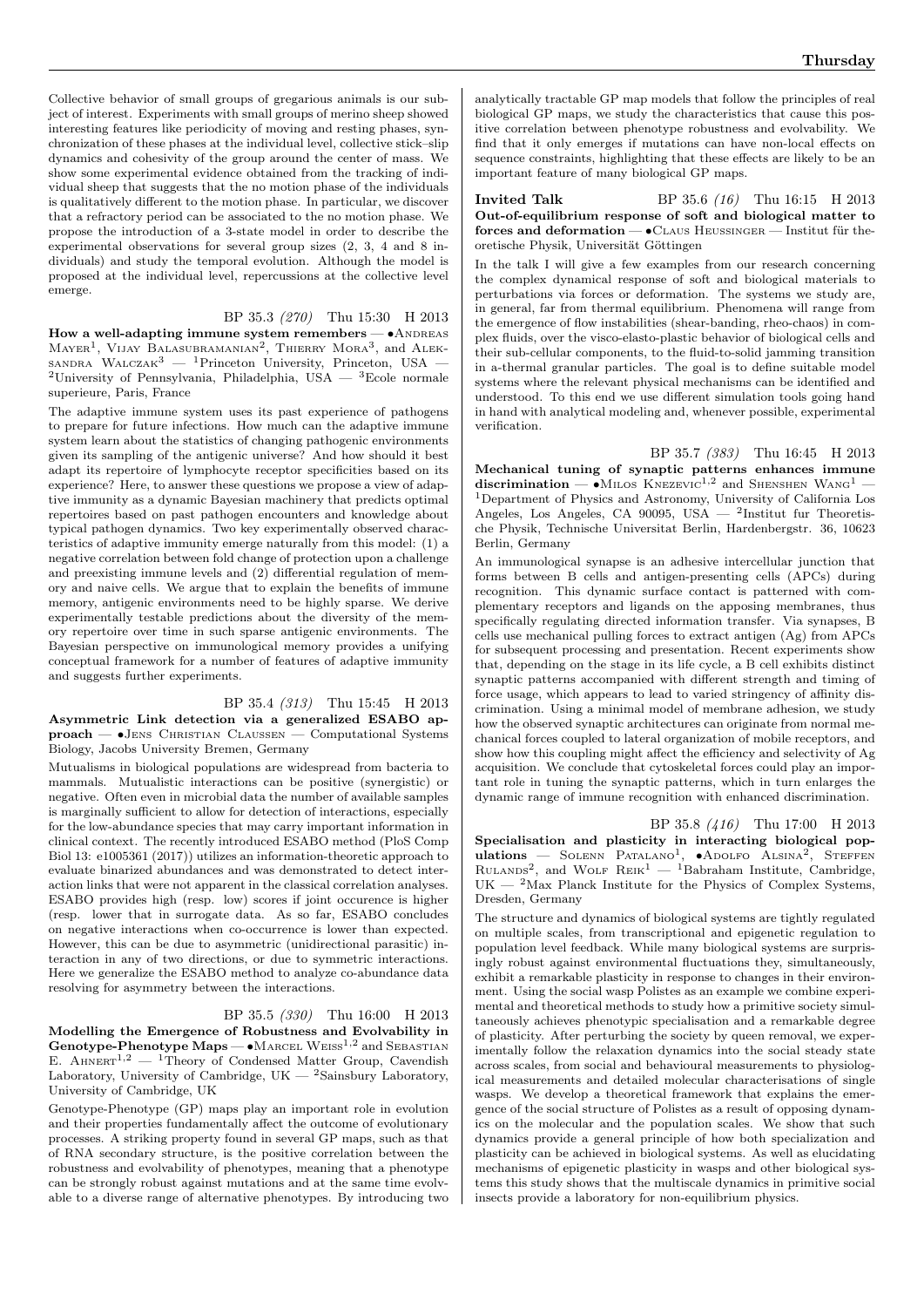## BP 36: Cell Adhesion and Migration, Multicellular Systems II

Time: Friday 9:30–12:00 Location: H 1028

#### **Invited Talk** BP 36.1 (8) Fri 9:30 H 1028 Physical forces driving migration, division and folding in epithelial sheets — ∙Xavier Trepat — IBEC, Baldiri Reixac 15-21, 08028 Barcelona

Biological processes such as morphogenesis, tissue regeneration, and cancer invasion are driven by collective migration, division, and folding of epithelial tissues. Each of these functions is tightly regulated by mechanochemical networks and ultimately driven by physical forces. I will present maps of cell-cell and cell-extracellular matrix (ECM) forces during cell migration and division in a variety of epithelial models, from the expanding MDCK cluster to the regenerating zebrafish epicardium. These maps revealed that migration and division in growing tissues are regulated cooperatively. I will also present direct measurements of epithelial traction, tension, and luminal pressure in three-dimensional epithelia of controlled size and shape. By examining epithelial tension over time-scales of hours and for nominal strains reaching 300%, we establish a remarkable degree of tensional homeostasis mediated by cellular adaptations.

### BP 36.2 (307) Fri 10:00 H 1028

Simultaneous Modeling of Random Crawling and Internal Polarization of Motile Amoeboid Cells —  $\bullet$ SERGIO ALONSO<sup>1</sup>, MAIKE STANGE<sup>2</sup>, and CARSTEN  $BETA^2 - 1$ Department of Physics, Universitat Politecnica de Catalunya, Barcelona, Spain — <sup>2</sup>Institute of Physics and Astronomy, Universität Potsdam, Potsdam, Germany The amoeboid motion of certain cells gives rise to different dynamics depending on the level of starvation. This motion is correlated with the patterns of diverse biochemicals in the interior of the cells. We compare first the displacement and the velocity of vegetative and starving cells of Dictyostelium discoideum with a simple model of individual cells. Second, the deformations of the membrane is studied in the numerical model and in the living cells, and finally, we study the patterns originated in the interior of the simulated cells and compare them with the actin patterns observed in the experiments. Therefore, we fit and adapt the parameter values of the model to correctly account for the motion of the centre of mass of the cell and the intracellular pattern formation.

#### BP 36.3 (239) Fri 10:15 H 1028

Intricate features of 3D cancer cell invasion —  $\bullet$ Frank Sauer $^1,$ STEFFEN GROSSER<sup>2</sup>, JOSEF A. Käs<sup>2</sup>, and CLAUDIA T. MIERKE<sup>1</sup> — <sup>1</sup>Biological Physics Division, Peter Debye Institute for Soft Matter Physics, University of Leipzig, Germany —  $^2\mathrm{Soft}$  Matter Physics Division, Peter Debye Institute for Soft Matter Physics, University of Leipzig, Germany

The invasion and the motility of cells into 3D tissues is often connected to cell shape changes and pathologists typically diagnose cancer from cell shape or tissue architecture anomalies. However, the correlation between cell shapes and tissue properties and their influence on cancer cell motility is still not well understood. We developed live invasion assays that allow us to analyze the 3D migration pathway of single cells or cells invading from spheroids into tunable collagen gels on statistically relevant cell numbers. Cell shape information can be correlated with migration patterns, invasion depth and matrix properties. Our results show that the invasiveness and the aspect ratio of single invasive MDA-MB-231 cells is drastically reduced by increasing collagen concentration, whereas clusters of the same cells show a distinct contraction and densification of the collagen network prior to invasion followed by a subsequent degradation. On spheroids from non-invasive MCF7 cells only minor network deformations and no invasion or fiber degradation was observed. Our findings support the view that the mechanical properties of the extracellular matrix are a key factor to initiate cancer cell evasion from cell masses such as spheroids, however, they can also act as an obstacle for single cell migration.

BP 36.4 (294) Fri 10:30 H 1028 The Physics of Blastoderm Flow during Early Gastrulation of Tribolium castaneum —  $\bullet$ Stefan Münster $^{1,2,3}$ , Alexan-DER MIETKE<sup>1</sup>, AKANKSHA JAIN<sup>2</sup>, PAVEL TOMANCAK<sup>2</sup>, and STEPHAN  $G$ RILL<sup>1,3</sup> — <sup>1</sup>MPI for Physics of Complex Systems — <sup>2</sup>MPI of Molecular Cell Biology and Genetics — <sup>3</sup>TU Dresden

The early embryo of the red flour beetle, Tribolium castaneum, initially

consists of a single-layered blastoderm covering the yolk uniformly that differentiates into an embryonic rudiment as well as extraembryonic amnion and serosa. The germband anlage forms inside the egg during gastrulation when the embryonic rudiment condenses and folds along the ventral midline; this process is accompanied by large-scale flow and expansion of the extraembryonic serosa which ultimately covers the entire surface of the egg, thus engulfing the growing embryo. The mechanical properties of these tissues and the forces governing these processes in Tribolium, as well as in other species, are poorly understood. Here, we present our findings on the dynamics of myosin in the early blastoderm of Tribolium using multiview lightsheet live imaging of transiently labeled wild type embryos. We quantitatively measure the global distribution of myosin throughout the flow phase and present a physical description that couples the contractile forces generated by myosin to the mechanical properties of the blastoderm. In particular, we describe the overall tissue as a thin, actively contractile, viscous bulk medium that exhibits friction with the vitelline membrane. This description accurately captures the large-scale deformation the tissue undergoes during the initial stages of gastrulation.

BP 36.5 (339) Fri 10:45 H 1028 Force generation during collective migration of bacteria -∙Benedikt Sabass — Forschungszentrum Jülich, Germany

Bacterial migration, aggregation, and even host infection depend on the generation of mechanical force. Here, we present a first study of bacterial cell-substrate traction using Myxococcus xanthus as a model organism. M. xanthus exhibits two common mechanisms of motility, namely, twitching and gliding. We find that these two mechanisms lead to complementary dynamics and traction patterns. Twitching leads to local, uncoordinated traction while gliding in groups allows for collective emergence of directional traction. The forces generated by each cell are significantly upregulated when cells contact each other in groups, which highlights the importance of cell-cell signaling for collective motility.

Force generation by groups of migrating bacteria B. Sabass, M.D. Koch, G. Liu, H.A. Stone, J.W. Shaevitz PNAS, 114(28) : 7266, 2017

BP 36.6 (373) Fri 11:00 H 1028 Integrated Heart-on-a-Chip systems: In situ characterization of contractile forces in 3D cardiac  $\mu$ -tissues — •OLIVER SCHNEIder, Stefanie Fuchs, Christopher Probst, and Peter Loskill — Department of Cell and Tissue Engineering, Fraunhofer Institute for Interfacial Engineering and Biotechnology IGB, Stuttgart, Germany

Human induced pluripotent stem (iPS) cells possess the power to revolutionize medicine and basic biological research by opening pathways for individualized medicine and large-scale animal-free drug testing. Over the last years, microfluidic Organ-on-a-Chip (OoC) systems evolved from a conceptual idea to a feasible alternative for animal models. OoCs combine iPS-based tissues with microfabrication technologies to create microphysiological in vitro models featuring human genetic background, physiologically relevant tissue structure and "vasculature-like" perfusion. Most of these systems, however, lack the ability to thoroughly analyze the integrated tissues and their response to administered drugs. We present a novel integrated device enabling the parallelized cultivation and characterization of human cardiac microtissues in a physiological, precisely controlled environment. By combining traction force microscopy with microfluidic OoC-systems, we are able to extract in situ information about the spatial and temporal force distribution in cardiac microtissues. The developed system enables the multiplexed automated analysis of many individualized tissues in parallel, thus bridging the gap from basic tissue creation to viable big data collection.

BP 36.7 (380) Fri 11:15 H 1028 Dynamics of Cell Jamming: Disentangling the Shape and Density Dependences — •JÜRGEN LIPPOLDT, STEFFEN GROSSER, PAUL HEINE, LINDA OSWALD, and JOSEF KÄS - Peter Debye Institute for Soft Matter Physics, University Leipzig, Leipzig, Germany

Cellular dynamics have been shown to display characteristics of jamming transitions, which originally had been observed as a function of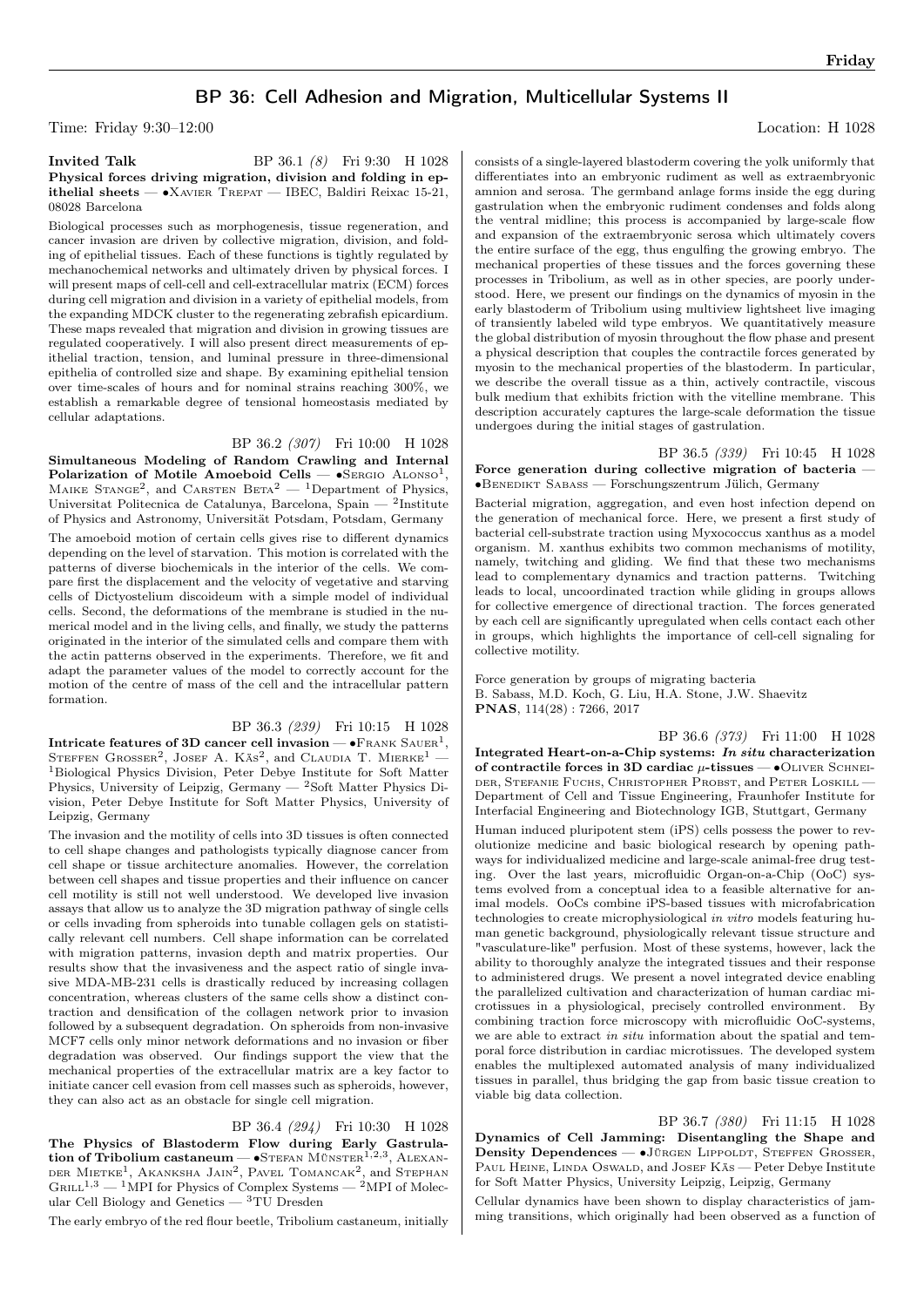cell number density (Angelini et al., PNAS 2011). Recently, the Self-Propelled Voronoi (SPV) model has predicted a density-independent transition as a result of the counter play of adhesion and contractile forces (Bi et al., Nat. Phys. 2015), visible in the dimensionless shape parameter.

We use cell tracking combined with Voronoi tessellation of the nuclei to estimate the probability of T1 transitions and neighborhood exchanges. Thereby, we can describe the local fluidity of a cell layer and look for the onset of cellular jamming. A moderately high density is required for epithelial-like MCF-10A cells to jam. Within this high-density regime, the correlation of fluidity and shape of the individual local cells is stronger than the correlation of fluidity and local density. Mesenchymal-like MDA-MB-231 cells stay fluid even for very high densities and never reach the round configurations that correlate to jamming for epithelial-like MCF-10A. In co-culture, both cell types demix and MDA-MB-231 cells form unjammed islands within the jammed collective of MCF-10A cells.

#### BP 36.8 (391) Fri 11:30 H 1028

Temperature gradients characterize, counteract and rescue P granule segregation in C. elegans — •Anatol W. Fritsch<sup>1</sup>, Matthäus Mittasch<sup>1</sup>, Carsten Hoege<sup>1</sup>, Frank Jülicher<sup>2</sup>, An-THONY HYMAN<sup>1</sup>, and MORITZ  $K$ REYSING<sup>1</sup> — <sup>1</sup>MPI-CBG, Dresden, Germany — <sup>2</sup>MPI-PKS, Dresden, Germany

Recent studies report on membrane-less condensates in cells, that are formed by liquid-liquid phase separation. In C. elegans zygotes condensates, named P granules, segregate asymmetrically to one daughter cell during the first cell division. This process is involved in the development of a functional germ line. More specifically, the asymmetric localization of P granules depends on a protein gradient of MEX-5 along the long axis of the zygote. MEX-5 in turn, is thought to act through an mRNA competition mechanism and locally regulates the phase separation of the of the condensates.

Using a strategy based on the physical principles of phase-separation, we are able to rescue the asymmetric localization of P granules in MEX-5 RNAi mutants with defective segregation in vivo. We replace

the protein gradient with a localized temperature gradient that mimics the physical mechanisms of the local regulation in phase separation. Furthermore, with this approach, we are able to invert the endogenous spatial distribution of P granules in zygotes. This enables us to study the dynamics of in vivo phase separation via controlled physical perturbations. In this study we conclude, that P granule segregation is a spatially tuned, diffusive-flux dependent, evaporation-condensation phenomenon.

### BP 36.9 (401) Fri 11:45 H 1028

Inversion of rod photoreceptor nuclei improves retinal light transmission by  $50\% - \bullet$ Kaushikaram Subramanian<sup>1</sup>, Martin WEIGERT<sup>1</sup>, HEIKE PETZOLD<sup>1</sup>, MARIUS ADER<sup>2</sup>, IRINA SOLOVEI<sup>3</sup>, and MORITZ  $K$ REYSING<sup>1</sup> — <sup>1</sup>MPI-CBG, Dresden, Germany — <sup>2</sup>CRTD, Dresden, Germany — <sup>3</sup>LMU, Munich, Germany

Vertebrate retina has a puzzling inverted structure, with 100s of microns of living neural tissue in the light path before its detection by rods and cones. Large number of rods result in densely packed, light scattering nuclei. In nocturnal mammals rods postnatally undergo a hallmark process of nuclear architecture inversion [1]. Previous studies suggest,reduced forward light scattering in isolated rod nuclei and their predicted light focusing was experimentally verified [2].

Now, with high-throughput analysis of wild type and transgenic mouse retina nuclei we establish causality in large angle light scattering and sub nuclear architecture. Using modulation transfer analysis at tissue level, we demonstrate nearly 50% reduction in image detail transfer (Strehl ratio) in transgenic retina lacking nuclear inversion. Modelling and simulation of light propagation reveal a mechanistic relation between single cell scattering and emergent tissue optics. Finally, behavioral studies confirm the visual benefit of inverted nuclear organization for motion detection in low light conditions. Thus, inverted nuclear architecture in mouse retina conclusively improves retinal image transfer and visual function.

References: [1] Solovei et al, Cell(2009) [2] Błaszczak et al, Opt Express(2014) [3] Solovei, et al, Cell(2013)

## BP 37: Active Matter (joint session BP/CPP/DY)

Time: Friday 9:30–12:00 Location: H 1058

BP 37.1 (78) Fri 9:30 H 1058 Collective cell behavior - a phase field active polar gel model — ∙Axel Voigt, Simon Praetorius, and Dennis Wenzel — TU Dresden, Institut für Wissenschaftliches Rechnen

We consider a continuum model for collective cell movement. Each cell is modeled by a phase field active polar gel model and the cells interact via steric interactions. We provide a finite element implementation with a parallel efficiency in the number of cells. This is achieved by considering each cell on a different processor and various improvements to reduce the communication overhead to deal with the cell-cell interactions. We demonstrate results for up to 1.000 cells.

#### BP 37.2 (97) Fri 9:45 H 1058

Statistical physics and hydrodynamics of passive/active  $mixtures$  — • RAPHAËL JEANNERET<sup>1</sup>, ARNOLD MATHIJSSEN<sup>2</sup>, and MARCO  $\text{POLIN}^3 - 1\text{IMEDEA-UIB}$ , Esporles, Spain  $\text{Standard Uni}$ versity, Stanford, US  $-$  <sup>3</sup>Warwick University, Coventry, UK

In this talk I will present a series of experimental and theoretical results regarding the dynamics of passive particles in liquid bath of active ones. The active particles act here, via the flows they generate, as localized and erratic sources of momentum for the passive beads leading to non-trivial dynamics. Beyond their exciting features for the physicist, active/passive systems are worth studying quantitatively for applications as diverse as the transport of passive entities in cells, biogenic mixing (i.e. mixing of the ocean by living creatures), virus infection, cargo transport (e.g. drug delivery) or self-assembly (e.g. via motility-induced phase separation). The model system I consider is composed of the motile micro-alga Chlamydomonas reinhardtii, a model organism at numerous levels, and polystyrene beads. I will first show that the effective diffusion of micron-sized beads embedded in homogeneous suspensions of algae is greatly enhanced compared to their thermal counterpart. I will then demonstrate how this coarse-grained dynamics can be understood from the near-field hydrodynamics of the

swimming organisms via hydrodynamical entrainment events. Finally I will talk about recent results regarding systems of weakly Brownian colloids in spatially heterogeneous suspensions of algae and show how our findings can be used to induce the spontaneous demixing of the two kinds of particles.

#### BP 37.3 (184) Fri 10:00 H 1058

Got worms? Collective feeding in C. elegans - ROBERT ENdres, ∙Linus Schumacher, Serena Ding, and Andre Brown — Imperial College, London, United Kingdom

Collective behaviour, a hallmark of complex living systems, is often studied in groups of large animals or small cells, but less at the mesoscopic scale. Here, we investigate the collective feeding of the nematode C. elegans, known for its easy genetic manipulation and stereotypic worm postures. In this system, small genetic perturbations can lead to strikingly different population-level behaviors. First, we quantified behavioral differences between the 'solitary' lab strain and a 'social' aggregating mutant strain, using fluorescence imaging and many-worm tracking to probe the dynamics inside aggregates. Second, to understand the mechanism of aggregation, we drew on concepts from motility-induced phase transitions and developed a minimal model. Finally, using this model, we investigated the potential benefits of collective feeding to explain the predominance of aggregating strains in the wild.

### BP 37.4 (269) Fri 10:15 H 1058

A continuum model to study coordination of tissue growth — ∙Maryam Aliee, Damir Vurnek, Sara Kaliman, and Ana-SUNČANA SMITH — Cluster of Excellence: Engineering of Advanced Materials, Friedrich-Alexander-University of Erlangen-Nürnberg

Living organisms represent fascinating and precise structures. It is still a big challenge to understand the mechanisms though which cells interact with each other and the environment to form reproducible patterns. We analyze how tissue growth is controlled by cell properties putting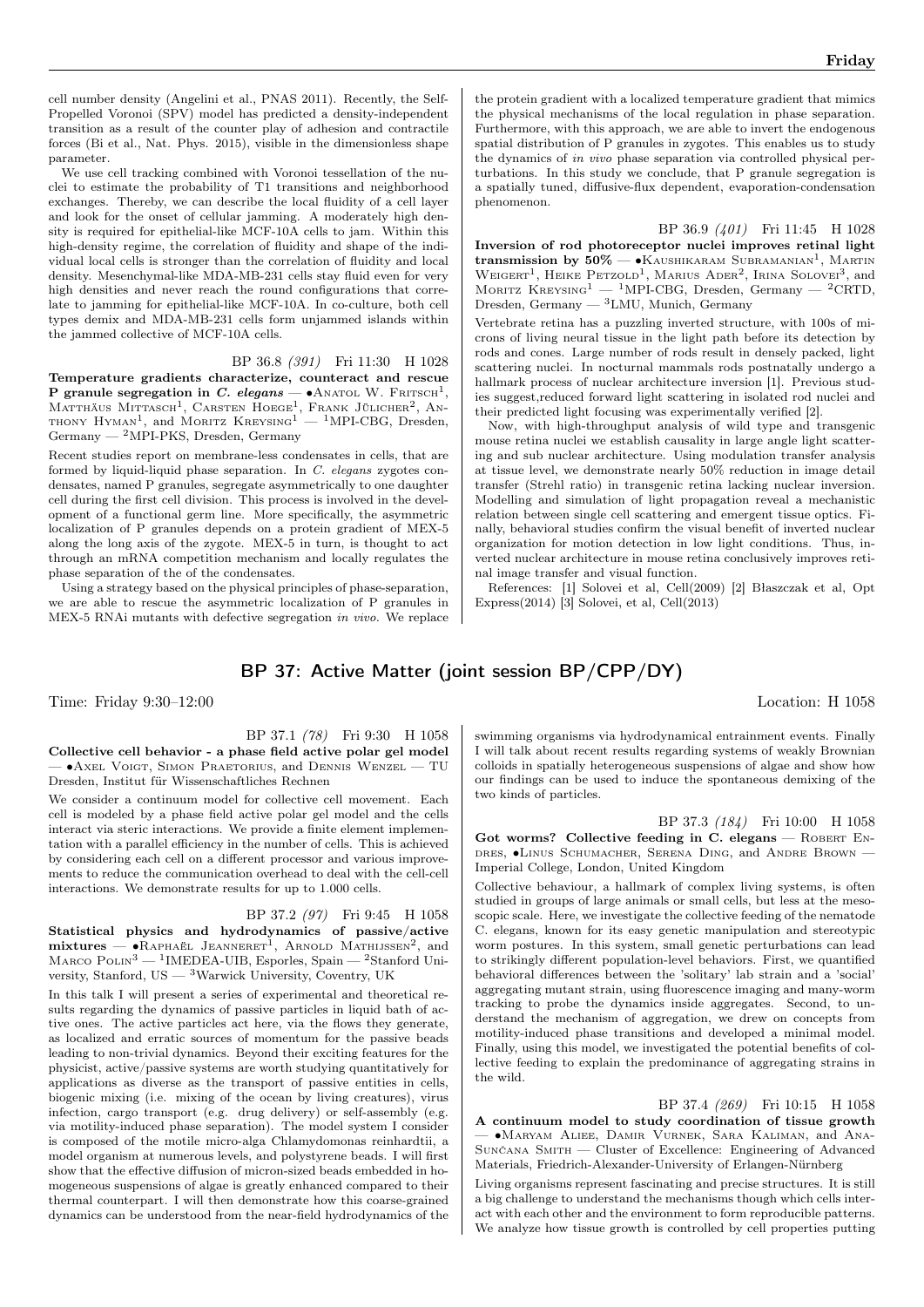together a theoretical model and quantitative analysis of experiments. We measure carefully growth properties of a single-layered epithelium, cultured MDCK cells. In these experiments a group of several cells grows to a bigger colony. We observe the density of cells increases and a bulk region with a high constant density is established in the center, surrounded by the edge where cell density decreases. Our results demonstrate a gradual transition from an early exponential growth to a non-linear regime when growth speed increases with colony size.

We develop a continuum model to take into account cell mechanics and growth to study dynamics of tissues. We consider balance of cell number and forces for viscoelastic materials modified by active terms coming from cell division and apoptosis. We solve the equations with analytical and numerical methods. Our results show establishment of bulk and edge regions independent of many details. We study how the dynamics of the colony is controlled by cell characteristics and their interactions with surroundings. Remarkably, our model reproduces the nontrivial properties of MDCK growth in different experiments.

#### BP 37.5 (302) Fri 10:30 H 1058

Synthetic reconstitution of beating cilia —  $\bullet$ Isabella Guido, Smrithika Subramani, Christian Westendorf, and Eberhard BODENSCHATZ — Max Planck Institute for dynamics and selforganization, Göttingen, Germany

Cilia are microscopic hair-like structures that present a rhythmic waving or beating motion and are found on the surface of almost all mammalian cells and on the body of some protozoan organisms. They are used for fluid flow based transport (e.g. removal of pollutants in the trachea) or for the locomotion in viscous fluid environments.

In our work we aim to develop synthetic ciliated systems able to propel themselves or to move fluids across a fixed surface. For this purpose we employ a bottom-up approach for assembling a simple system made of few building blocks adapted from natural cilia, namely microtubules and motor proteins. Using Kinesin-1, a processive motor powered by ATP hydrolysis, we synthesized a system containing MT bundles that are free to move in all planes, deviating from the conventional gliding assay. By binding them to a surface using a suitable anchor system, we are able to observe the microtubules-motor protein system oscillations in a manner that closely mimics ciliary movement.

The issue that we are addressing in our experiments is: how simple is the simplest system that is able to beat?

### BP 37.6 (318) Fri 10:45 H 1058

DNA in the cell nucleus is organized similar to an active microemulsion —  $\bullet$ LENNART HILBERT<sup>1,2,3</sup>, YUKO SATO<sup>4</sup>, HI-ROSHI KIMURA<sup>4</sup>, FRANK JÜLICHER<sup>1,3,5</sup>, ALF HONIGMANN<sup>2</sup>, VASILY ZABURDAEV<sup>1,3</sup>, and NADINE VASTENHOUW<sup>2</sup> — <sup>1</sup>Center for Systems Biology Dresden — <sup>2</sup>Max Planck Institute of Molecular Cell Biology and Genetics —  ${}^{3}$ Max Planck Institute for the Physics of Complex Systems —  ${}^{4}$ Tokyo Institute of Technology —  ${}^{5}$ Center for Advancing Electronics Dresden

Inside cell nuclei, DNA is stored in the form of chromatin. Chromatin is three-dimensionally organized in response to transcription of DNA into RNA. Here, we studied the mechanisms by which transcription organizes chromatin, using experiments in zebrafish embryonic cells and theory. We show that transcription establishes an interspersed pattern of mutually exclusive chromatin-rich domains and RNA-rich domains. Ongoing transcriptional activity stabilizes the interspersed domain pattern by establishing contacts between the RNA and transcribed parts of chromatin. We explain our observations with an active microemulsion model based on two macromolecular mechanisms: (i) RNA/RNA-binding protein complexes and chromatin undergo phase separation, while (ii) transcription tethers RNA/RNA-binding proteins to chromatin and thereby forms amphiphile particles that intersperse the phases. Thus, three-dimensional DNA organization in the cell nucleus is an example of an unconventional, active microemulsion, stabilized by a catalytically active amphiphile that produces one of the emulsified phases.

### BP 37.7 (408) Fri 11:00 H 1058

Size increases produce coordination trade-offs in a simple multicellular animal near criticality —  $\text{MıRCEA} \, \text{R. DAVIDESCU}^1,$ ∙Pawel Romanczuk2,<sup>3</sup> , Thomas Gregor<sup>4</sup> , Corina E. Tarnita<sup>1</sup> , and Iain D. Couzin5,<sup>6</sup> — <sup>1</sup>Dept. of Ecology and Evol. Biology, Princeton University,  $USA = 2$ Institute for Theoretical Biology, Dept. of Biology, Humboldt Universität zu Berlin, Germany —  ${}^{3}$ Bernstein Center for Computational Neuroscience, Berlin, Germany  $-$  4 Joseph Henry Laboratories of Physics, Princeton University, USA — <sup>5</sup>Dept.

of Collective Behavior, MPIORN, Konstanz, Germany  $-$  <sup>6</sup>Dept. of Biology, University of Konstanz, Germany

Based on theoretical arguments from statistical physics, it has been suggested that collective systems in biology should operate close to criticality in order to maximize their susceptibility to external signals [Mora & Bialek, J Stat Phys, 144, 2 (2011)]. Recently, this hypothesis received increased attention in the context of collective behavior in biology. However, it is still rather controversial and up to know most support for it comes from idealized mathematical models and few experimental systems. Here, we will discuss some recent experimental observations of Placozoa (Trichoplax Adhaerens), a simple multicellular animal effectively corresponding to a quasi two-dimensional cellular sheet. By combining experimental data with simple mathematical model of Placozoa motion as a collective system, we find that the observed dynamics are indeed consistent with the criticality hypothesis, but as a consequence these simple animals without a central nervous system have to face a fundamental size-coordination trade-off.

BP 37.8 (124) Fri 11:15 H 1058 Harnessing emergence in bacterial populations: From biological mixing to active mechanics — • ANUPAM SENGUPTA — Institute for Environmental Engineering, ETH Zurich, Switzerland — Physics and Materials Science Research Unit, University of Luxembourg

At the scale of a single cell, interactions between a bacterium and its micro-environment represent a complex biophysical interface between phenotypic states (free-living planktonic or surface-attached sessile state) and external cues. In this talk I will discuss two recent works where we use experiments and modeling to elucidate how bacterial phenotype cross-talks with immediate micro-environment, and harnesses the emergent physics for biological functions. In the first case, we will see how Chromatium okenii, a 10  $\mu$ m long purple sulphur bacterium, is capable of mixing over a meter thick layer of water in the Swiss Alpine lake, Lago di Cadagno. By changing the local fluid density, C. okenii is able to trigger convection rolls, creating a sustained well-mixed nutrient layer within an otherwise stratified lake. In the second instance, we will examine emergent geometrical and mechanical properties of a bacterial colony growing on a soft substrate. We show that such an expanding colony self-organizes into a "mosaic" of micro-domains consisting of highly aligned cells, before emerging into an active nematodynamic system. Interestingly, phenotypic traits - motility in the first and growth-induced stresses in the latter - couple with local hydrodynamics, to elicit important ecological functions at scales that can be orders of magnitude higher than single cells.

BP 37.9 (433) Fri 11:30 H 1058

Hydrodynamic theory of aster positioning by motor proteins — ∙Andrej Vilfan — J. Stefan Institute, Jamova 39, 1000 Ljubljana, Slovenia

In fertilized egg cells of certain species the male pronucleus is transported to the center of the cell by growing an asymmetric microtubule aster, which then serves as a track for motor proteins carrying vesicles towards the center. Because these vesicles experience a viscous drag in the surrounding cytoplasm, the motors exert the opposite force on the microtubules. The asymmetry of the aster then leads to a net pulling force towards the cell center. Yet hydrodynamic interactions make the understanding of the process difficult.

Here we discuss a coarse-grained approach where we describe the aster as a porous medium and the moving vesicles as sources of an active pressure gradient. In parallel, we use computational models to determine the parameters of the continuum model. For realistic parameters, we show that a significant proportion (10-20%) of the motor force is converted to a pressure gradient and contributes to aster centering. We conclude that vesicle transport in a viscous environment is a surprisingly efficient way of force generation.

### BP 37.10 (438) Fri 11:45 H 1058

Active polymer models for the 3D organization of chromosomes — •Johannes Nuebler<sup>1</sup>, Geoffrey Fudenberg<sup>2</sup>, Maxim  $IMAKAEV<sup>1</sup>$ , NEZAR ABDENNUR<sup>1</sup>, and LEONID MIRNY<sup>1</sup> - <sup>1</sup>Institute for Medical Engineering and Science, Massachusetts Institute of Technology, Cambridge, MA 02139, USA —  $^2$  University of California, San Francisco, Gladstone Institutes, San Francisco, CA 94158, USA

Eukaryotic chromatin is far from being a randomly arranged polymer in the cell nucleus. Rather, a high degree of spatial organization on various length scales is revealed by Hi-C and imaging techniques.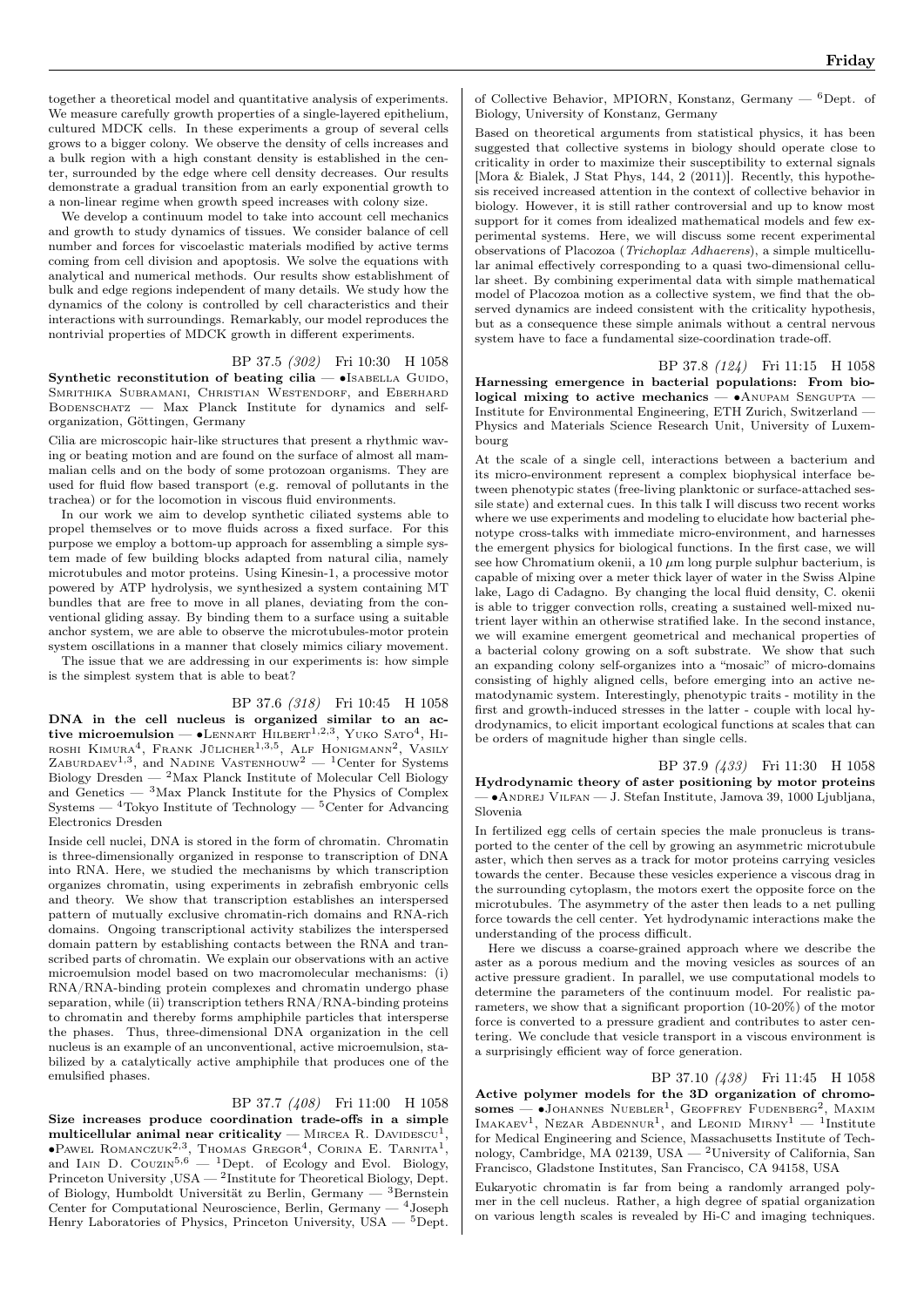We show that the organization on intermediate scales emerges from the interplay of two mechanisms, one active and one passive: first, on the scale of one million basepairs and below, active formation of growing chromatin loops emerges as a general organizational principle throughout the cell cycle. Second, a block-copolymer based phase separation explains chromatin compartmentalization on larger scales. Interestingly, these processes interact: only the interplay of loop ex-

## BP 38: Membranes and Vesicles II (joint session BP/CPP)

BP 38.1 (379) Fri 9:30 H 2013 Change of thermodynamic state of cell membrane during an action potential — ∙Simon Fabiunke, Christian Fillafer, and Matthias Schneider — Medizinische und Biologische Physik, TU-Dortmund

Nonlinear pulses like action potential are considered to be purely electrical phenomena. However, it has been shown that thermal, mechanical, chemical and optical changes also occur at the excitable membrane. From a thermodynamic perspective such pulses have been described as a propagating state change in the cell membrane.

In the present work, we investigated the emission properties of a commonly used potential-sensitive dye (di-4-ANEPPDHQ) as a function of state in phospholipid vesicles and cell membranes. When the thermodynamic state of vesicles made from di-myristoylphosphatidylserine (DMPS) was changed by temperature or pH, the fluorescence intensity and spectrum of the embedded dye underwent characteristic changes. During the transition from the liquiddisordered to the liquid-ordered phase, the fluorescence intensity exhibited a maximum and the emission spectrum shifted to shorter wavelengths (by about 26 nm). Subsequently, the same dye was incorporated into the plasma membrane of an excitable cell (Chara Braunii). When an action potential was triggered the emission spectrum shifted to shorter wavelengths. This indicates that propagation of an action potential is associated with a significant change of state of the excitable cell membrane.

#### BP 38.2 (409) Fri 9:45 H 2013

Vesicle adhesion and fusion studied by small-angle x-ray scat- $\mathbf{tering} \boldsymbol{-}\bullet \mathrm{K}$ arlo Komorowski $^1,$  Annalena Salditt $^1,$  Yihui Xu $^1,$ HALENUR YAVUZ<sup>2</sup>, MARTHA BRENNICH<sup>3</sup>, REINHARD JAHN<sup>2</sup>, and TIM  $\text{SALDITT}^{1}$  — <sup>1</sup>Institut für Röntgenphysik, Georg-August-Universität Göttingen, Göttingen, Germany  $-$  2Department of Neurobiology, Max-Planck-Institute for Biophysical Chemistry, Göttingen, Germany — <sup>3</sup>European Molecular Biology Laboratory, Grenoble, France

Membrane fusion takes place in numerous physiological processes on the cellular and subcellular level as in the case of synaptic neurotransmission. The merger of two membranes generally involves a highly complex interplay on the molecular level among lipids, membrane fusion proteins, ions of the aqueous environment and water molecules. We aim at the structure of intermediate states of a vesicle and membrane fusion pathway. A main emphasis is laid on adhered vesicles. Recent observations indicate that such a docking state, showing two flattened membranes in close proximity, plays a role in vesicle fusion. For this purpose, we have studied adhesion and fusion of lipid vesicles induced by  $CaCl<sub>2</sub>/MgCl<sub>2</sub>$ , and show that a stable adhesion state can be induced under certain conditions. The bilayer structure and the inter-bilayer distance between adhered vesicles was analyzed by small-angle x-ray scattering (SAXS). From the obtained structural parameters we aim at an understanding of inter-membrane potentials in adhesion and in fusion. Finally, we have studied structural dynamics of lipid vesicle fusion using time-resolved SAXS techniques, and show that intermediate states can be distinguished over time.

**Invited Talk** BP 38.3 (2) Fri 10:00 H 2013 The role of dynamin twist in membrane fission  $-$  MARTINA PANNUZZO<sup>1</sup>, ZACHARY A. McDARGH<sup>1,2</sup>, and  $\bullet$ Markus Deserno<sup>1</sup> — <sup>1</sup>Department of Physics, Carnegie Mellon University  $-$  <sup>2</sup>Department of Chemical Engineering, Columbia University

The final step of many biological membrane fission events involves the GTPase dynamin, which assembles into a helical filament around the neck of a nascent vesicle and somehow severs this remaining connection. But despite about two decades of research, the actual physical

Time: Friday 9:30–12:00 Location: H 2013 processes that lead to fission are still a matter of debate. Dynamin's action occurs on the scale of a few tens of nanometers over just a few milliseconds, which is too small and fast for many experimental techniques, but too large and slow for atomistic simulations. Here we present coarse-grained simulations that are specifically designed to capture the interplay of geometry and elasticity. We argue that, within reasonable experimental limits, the two widely discussed conformational changes of shrinking the radius or increasing the pitch of a dynamin helix are insufficient to trigger fission. However, a third change, reminiscent of an effective twist of the filament, which accounts for the experimentally observed asymmetric unbinding of dynamin's PH-domains, turns out to efficiently drive the neck into the hemifission state. Following the retraction of the substrate, the remaining dynamin coat can unbind, and the tensile force in the connecting micellar string draws the almost severed membranes together one more time, until bilayer contact catalyzes the scission of the micelle.

trusion and spatial segregation explains a large number of experimental perturbations, namely removal of the loop extruder cohesin, removal of the cohesin boundary element CTCF and removal of the cohesin unloader Wapl, and it makes specific predictions for variations in the compartmental interaction and topological constraints (bioRxiv:

https://doi.org/10.1101/196261).

BP 38.4 (417) Fri 10:30 H 2013 Appling forces to model cells using microfluidic systems — ∙Tom Robinson — Max Planck Institute of Colloids and Interfaces, Potsdam, Germany

Biological cells in their natural environment experience a variety of external forces such as fluidic shear stress, osmotic pressures, and mechanical loads. While membrane proteins are a crucial part of the cellular response to external stimuli, in recent years so called \*lipid rafts\* have been thought to play an important role in the spatial organization of membrane proteins. Synthetic membranes such as giant unilamellar vesicles (GUVs) offer a reduced cell model, whereby individual components can be isolated and studied without interference from the complexity of the natural cell. However, applying specific forces to these delicate objects in a controllable manner is non-trivial. To this end, we report a microfluidic method to capture GUVs and apply a variety of forces. The first device contains micro-patterned electrodes which allows the application of electric fields and observations of the subsequent membrane fusion (Robinson et al. Lab on a chip 2014). The second device uses a valve-based system to apply specific fluidic shear forces to membranes (Sturzenegger et al. Soft Matter 2016). Our latest microfluidic design comprises an integrated micro-stamp which is able to mechanically compress GUVs to study the effects of deformation. We investigate the effects of these forces on the behaviour of lipid domains as a model for lipid rafts in cells.

BP 38.5 (429) Fri 10:45 H 2013

Design of a switchable DNA origami structure for shaping lipid membranes —  $\bullet$ ALENA KHMELINSKAIA<sup>1</sup>, MEGAN ENGEL<sup>2,3</sup>, GARIMA MISHRA<sup>3</sup>, JONATHAN DOYE<sup>3</sup>, and PETRA SCHWILLE<sup>1</sup> -<sup>1</sup>Max Planck Institute of Biochemistry, Planegg, Germany  $-{}^{2}$ Rudolf Peierls Centre for Theoretical Physics, University of Oxford, Oxford, United Kingdom — <sup>3</sup>Department of Physical and Theoretical Chemistry, University of Oxford, Oxford, United Kingdom

Biological membranes are dynamic cellular barriers that suffer deformation and bending. In recent years, due to its exclusive nanoengineering properties, the DNA origami technology has been vastly used to build synthetic scaffolds that partially recapitulate curvatureinducing mechanisms. Nonetheless, the control over such shaping phenomena is yet scarce. Here, we design a DNA based nanostructure with an integrated conformational switch, with the goal to deform freestanding lipid membranes. Using site-directed single-strand displacement reactions as force elements, DNA nanostructures change their conformation into a bent state. Simulations of the DNA-based nanostructures using the oxDNA coarse-grained model confirm the experimentally observed bending. A complementary approach of nucleotide sequence variation and simulation is used to balance the implemented